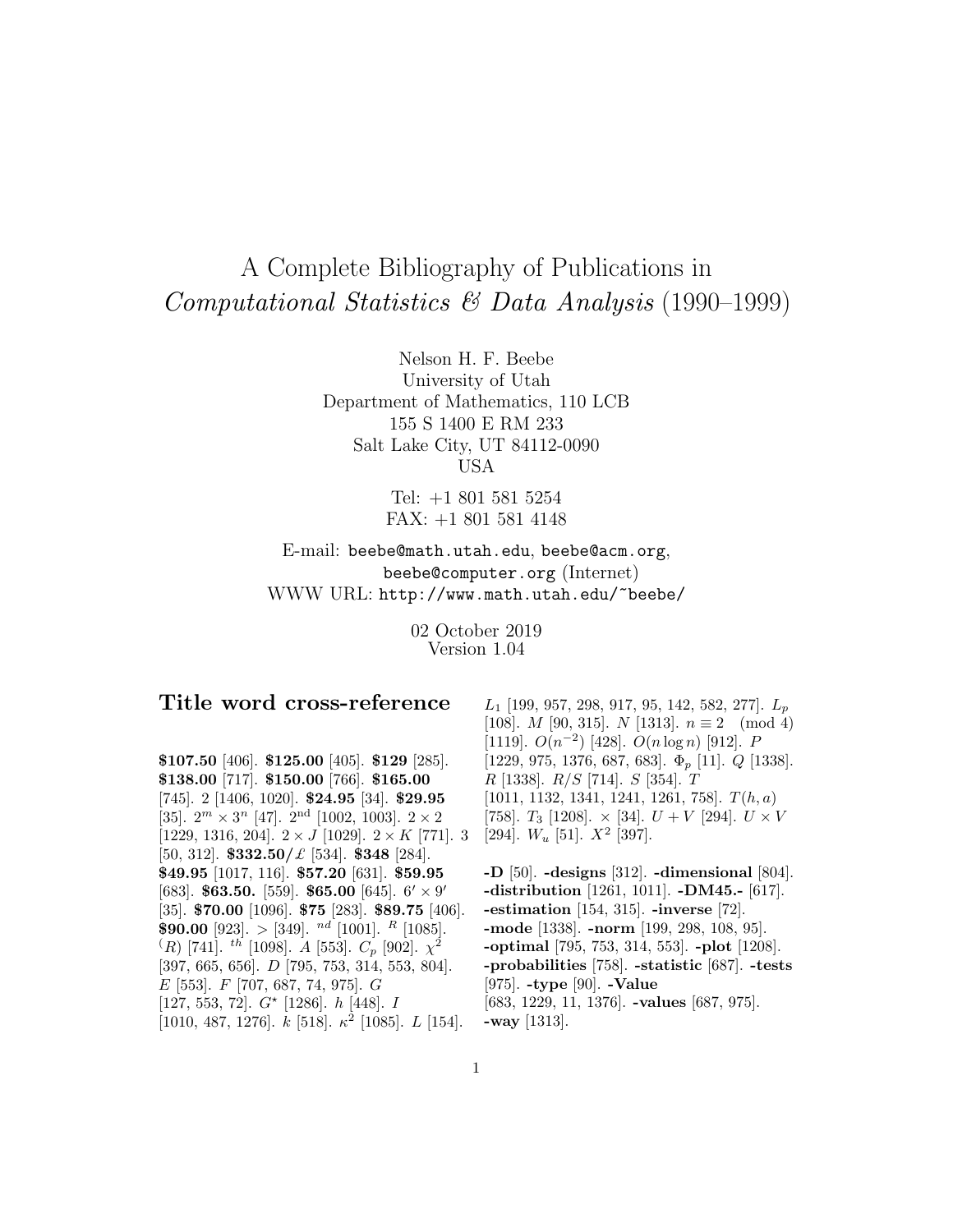**.pp** [925].

**0** [131, 590, 1297, 505, 785, 193, 589, 745, 746, 924, 1296]. **0-12-304752-8** [116]. **0-13-454810-8** [823]. **0-13-850652-3** [631]. **0-19-852204-5** [248]. **0-19-874180-4** [1021]. **0-387-91443-9** [504]. **0-387-94570-9** [1050]. **0-387-94660-8** [967]. **0-387-94679-9** [1020]. **0-412-04061-1** [1297]. **0-412-39920-2** [589]. **0-412-56310-X** [785]. **0-412-71050-1** [986]. **0-412-71630-5** [855]. **0-412-71640-2** [882]. **0-412-98281-1** [1018]. **0-444-80934-1** [115]. **0-444-80988-0** [115]. **0-444-87410-0** [32, 131]. **0-444-88029-1** [33]. **0-444-88096-8** [503]. **0-471-00710-2** [728]. **0-471-04222-6** [924]. **0-471-10647-X** [821]. **0-471-11030-2** [884]. **0-471-11338-7** [923]. **0-471-14191-7** [1096]. **0-471-15407-5** [1072]. **0-471-18245-1** [1296]. **0-471-31073-5** [1073]. **0-471-50280-4** [358]. **0-471-54641-0** [559]. **0-471-54897-9** [467]. **0-471-55239-9** [883]. **0-471-55761-7** [683]. **0-471-55779-X** [925]. **0-471-55951-2** [633]. **0-471-56881-3** [535]. **0-471-57150-4** [848]. **0-471-57152-0** [822]. **0-471-57427-9** [846]. **0-471-58494-0** [847]. **0-471-58495-9** [746]. **0-471-59282-X** [1097]. **0-471-82221-3** [987]. **0-471-82986-2** [190]. **0-471-96688-6** [1019]. **0-534-92026-8** [193]. **0-631-15943-6** [370]. **0-7923-0233-8** [213]. **0-7923-0928-6** [285]. **0-7923-1634-7** [717]. **0-7923-2155-3** [534]. **0-7923-2156-1** [534]. **0-7923-2157-X** [534]. **0-7923-2356-4** [616]. **0-7923-2491-9** [505]. **0-8039-4984-7** [786]. **0-8039-4985-5** [786]. **0-8247-7600-3** [283]. **0-8247-7980-0** [557]. **0-8247-8354-9** [406]. **0-8247-8437-5** [766]. **0-8247-8682-3** [405]. **0-8247-8888-5** [645]. **0-8247-9077-4** [590]. **0-8247-9169-X** [745]. **0-8247-9338-2** [965]. **0-8493-0132-7** [1017].

**1** [133, 466, 1297, 1296]. **1-56081-348-2** [466]. **1-85058-047-2** [133]. **1-85166-484-X** [284]. **10** [1098]. **110** [743]. **11th** [1417, 284]. **128.00** [632]. **135.00** [1074]. **168** [821]. **18.99** [882]. **19.99** [986]. **198** [192]. **1987** [1414]. **1989** [1418]. **1990** [1421, 113]. **1991** [218]. **1992** [338, 1422]. **1994** [646]. **1995** [744, 1430]. **1996** [796, 788, 789]. **1997** [1001, 1003, 1070]. **1998** [1098]. **1999** [1191, 1298]. **1st** [1420].

**2** [133, 466, 589, 266]. **20** [743, 1125]. **20/1** [743]. **21.-** [115]. **227** [1049]. **24.80** [407]. **24.95** [633]. **250.-** [117]. **277** [855]. **28** [54]. **29.80** [373]. **2nd** [303, 883, 467, 633, 746, 847, 1072].

**3** [658, 466]. **3-11-012107-7** [192]. **3-437-40268-4** [558]. **3-437-40278-1** [373]. **3-437-40280-3** [466]. **3-437-40281-1** [408]. **3-437-50320-0** [266]. **3-450-52493-3** [536]. **3-540-54169-1** [371]. **3-540-55821-7** [468]. **3-540-60676-9** [966]. **3-540-61081-2** [1074]. **3-540-97211-0** [194]. **3-540-97884-4** [658]. **3-7643-2832-0** [454]. **3-7643-2874-6** [451]. **3-7643-2923-8** [657]. **3-7785-2157-8** [372]. **3-7908-0486-X** [617]. **3-7908-0593-9** [632]. **3-7908-0677-3** [504]. **3-7908-0700-1** [618]. **3-8244-2027-9** [452]. **3-8252-1293-9** [453]. **3-8252-1602-0** [407]. **3-8252-1632-2** [558]. **3-89028-132-X** [249]. **31** [1339]. **314** [884]. **32.50** [1072]. **325** [846]. **33.50** [967]. **34.80** [453]. **35.00** [1018]. **364** [823]. **38** [452]. **39** [657]. **3rd** [966, 1212, 728, 1050].

**4** [590, 658]. **4-914903-03-2** [191]. **42.00** [468]. **449** [848]. **48th** [188]. **49.** [408]. **49.-** [408]. **49.95** [728]. **4th** [425, 193, 617, 1414].

**50** [1021]. **50.00** [987, 1019, 1073]. **51st** [972]. **54** [454]. **55.00** [883, 1097]. **58** [451]. **58.00** [1050]. **5th** [882, 1212].

**6** [1356, 924, 408]. **60th** [1431]. **62-02** [925]. **62F03** [925]. **62H15** [925]. **68** [372]. **6th** [1423].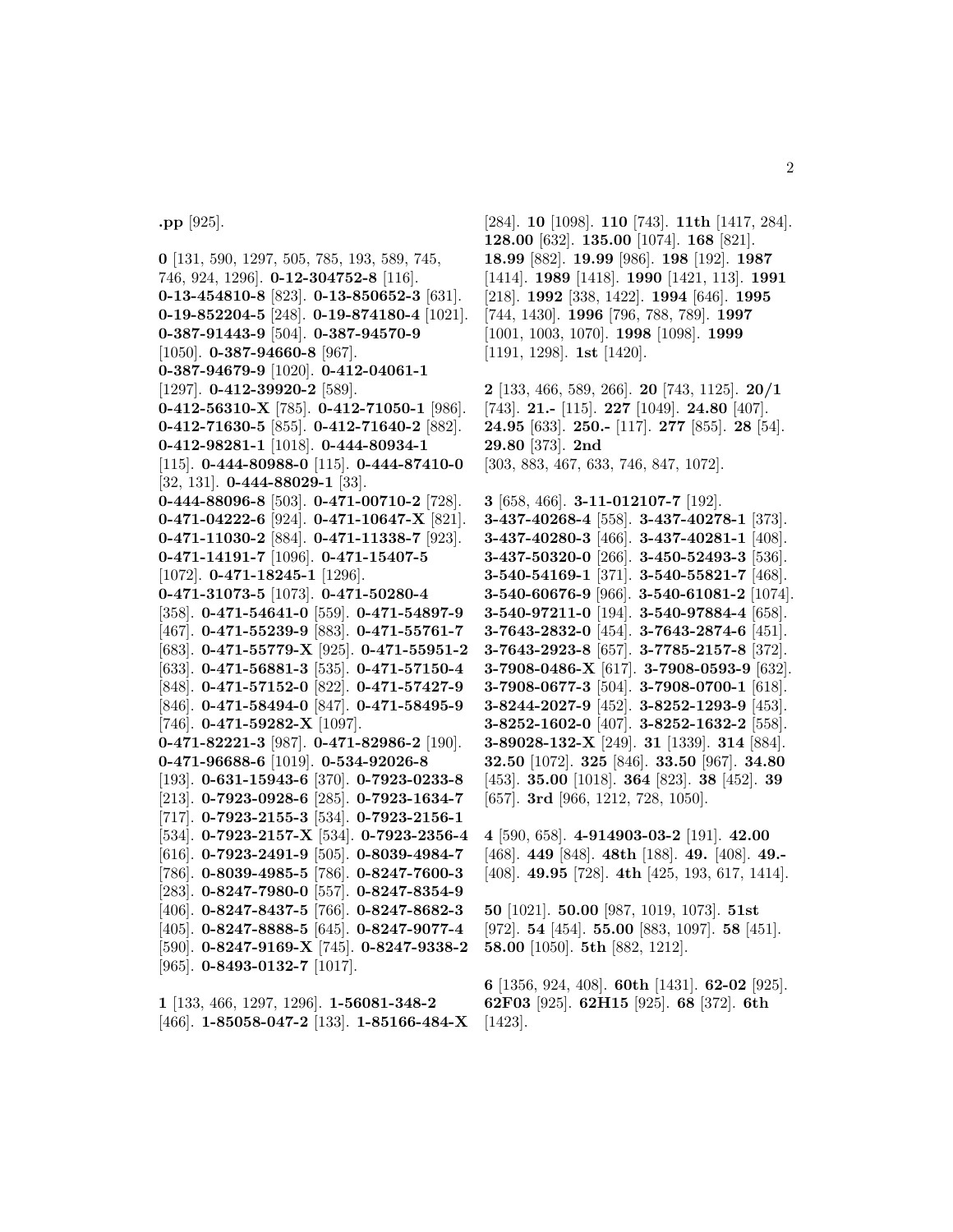**719** [847]. **76.** [266]. **76.-** [266]. **78.00** [1020].

**8** [54, 193]. **88** [194]. **'89** [266]. **89.-** [658].

**9** [505, 746]. **'90** [113, 114, 1394, 1050]. **90-90-09022-3** [1049]. **'91** [1423]. **'92** [1427, 534]. **'93** [425, 389, 464]. **'93/94** [389, 464]. **'94** [560, 646, 604, 389, 464]. **'94/95** [604]. **'95** [1430, 604, 756]. **'95/96** [756]. **'96** [951, 922, 938, 756]. **'96/97** [938]. **97** [1095, 1303, 938]. **'98** [858, 1027, 371, 1232]. **98.00** [536].

**=** [966, 1405].

**Abb** [373]. **abrupt** [841]. **absolute** [675, 143, 982, 1333]. **Academic** [285, 213, 717, 505, 534, 116, 616]. **acceleration** [37]. **acceptance** [1012]. **accepting** [691]. **Accuracy** [802, 1288, 1284, 726, 1095, 1303, 1206]. **Accurate** [182, 1308]. **accurately** [206]. **achtzehn** [1363, 373]. **Acknowledgement** [104, 177, 732]. **acoustic** [316]. **ACT** [516]. **active** [1104, 272]. **Activities** [1052, 212, 188]. **Adams** [1050]. **Adapting** [23]. **Adaptive** [828, 1421, 852, 1094, 1046, 813, 1082, 143, 1267, 565, 81]. **adaptive-mixtures** [1082]. **adaptive-mixtures/plug-in** [1082]. **add** [55]. **add-ons** [55]. **additional** [298]. **additive** [329, 958, 1320, 1183]. **additivity** [363, 382]. **adequacy** [261]. **Adèr** [1049]. **adjusted** [887, 62]. **adjusting** [655]. **adjustment** [155, 1376, 683]. **adjustments** [1132]. **Advanced** [1382, 20, 1421, 745]. **advancement** [118]. **Advances** [1417, 466, 1423, 284, 1414]. **advisory** [542, 541]. **Æ'** [187]. **affine** [144]. **AFMULT** [517]. **after** [181]. **against** [1046, 295, 803, 1280, 47, 700]. **age** [1273]. **aggregation** [1247]. **agreeable** [209, 845]. **Agresti** [923]. **Agriculture** [251]. **Aims**

[1069, 1070]. **airways** [715]. **Aitkin** [248]. **alarm** [79]. **Alessandra** [54]. **Alfred** [618]. **Algebra** [1348, 192, 1348]. **algorithm** [1313, 291, 650, 293, 245, 1244, 299, 708, 1302, 384, 462, 463, 639, 484, 912, 310, 385, 682, 601, 57, 312, 110, 1278, 1312, 808, 872, 772, 1160, 1029, 95, 77, 111, 1120, 1328, 40, 333, 582, 400, 1144]. **Algorithms** [750, 966, 854, 245, 1028, 1333, 1258, 771, 1032, 1117, 12, 1405, 314, 665, 1250, 262, 279, 758, 419]. **alias** [341]. **aligned** [1239]. **all-pairwise** [666]. **Allen** [358]. **allocation** [1321, 1033]. **Almost** [366]. **Almost-exact** [366]. **alpha** [821, 1389]. **alpha-stable** [821, 1389]. **alternating** [385]. **Alternative** [1364, 1195, 1243, 329, 1236, 803, 1280, 623, 679, 1317, 1106, 535]. **alternatives** [1180, 1046, 688, 698]. **Alvin** [822]. **American** [1191]. **among** [420, 608, 308, 552]. **amplitude** [1106]. **AMS** [925]. **Amsterdam** [32, 33, 115, 131, 1049, 503]. **analyses** [1185, 1379, 1395, 986, 1338, 785]. **Analysis** [54, 405, 1127, 396, 766, 1001, 887, 1125, 1096, 430, 465, 443, 48, 819, 532, 1408, 316, 1120, 1020, 1097, 398, 112, 1392, 220, 779, 33, 41, 199, 421, 743, 1026, 1287, 1286, 1284, 339, 450, 1385, 221, 1266, 667, 1377, 362, 1355, 865, 1123, 222, 1411, 1387, 891, 50, 1365, 1301, 28, 1345, 512, 1223, 1336, 519, 1430, 1416, 429, 609, 866, 223, 867, 517, 654, 224, 1339, 638, 713, 1397, 868, 804, 810, 322, 514, 771, 1032, 1400, 846, 1431, 340, 472, 226, 1388, 414, 984, 540, 1200, 1424, 1103, 882, 750, 515, 626]. **analysis** [820, 227, 1135, 657, 485, 812, 1239, 1083, 967, 905, 1426, 738, 65, 851, 692, 1406, 1270, 677, 473, 724, 671, 1361, 872, 1390, 1340, 105, 10, 70, 186, 345, 697, 71, 531, 717, 395, 689, 1407, 764, 194, 567, 365, 3, 1146, 890, 263, 204, 342, 1081, 784, 923, 616, 32, 131, 823, 632, 1074, 822, 965, 970, 1297]. **analysis.** [884]. **analyze** [725]. **analyzes** [1363]. **anchor** [900]. **Anderson** [590, 248]. **Andrews** [1422]. **Angewandte** [1348, 192].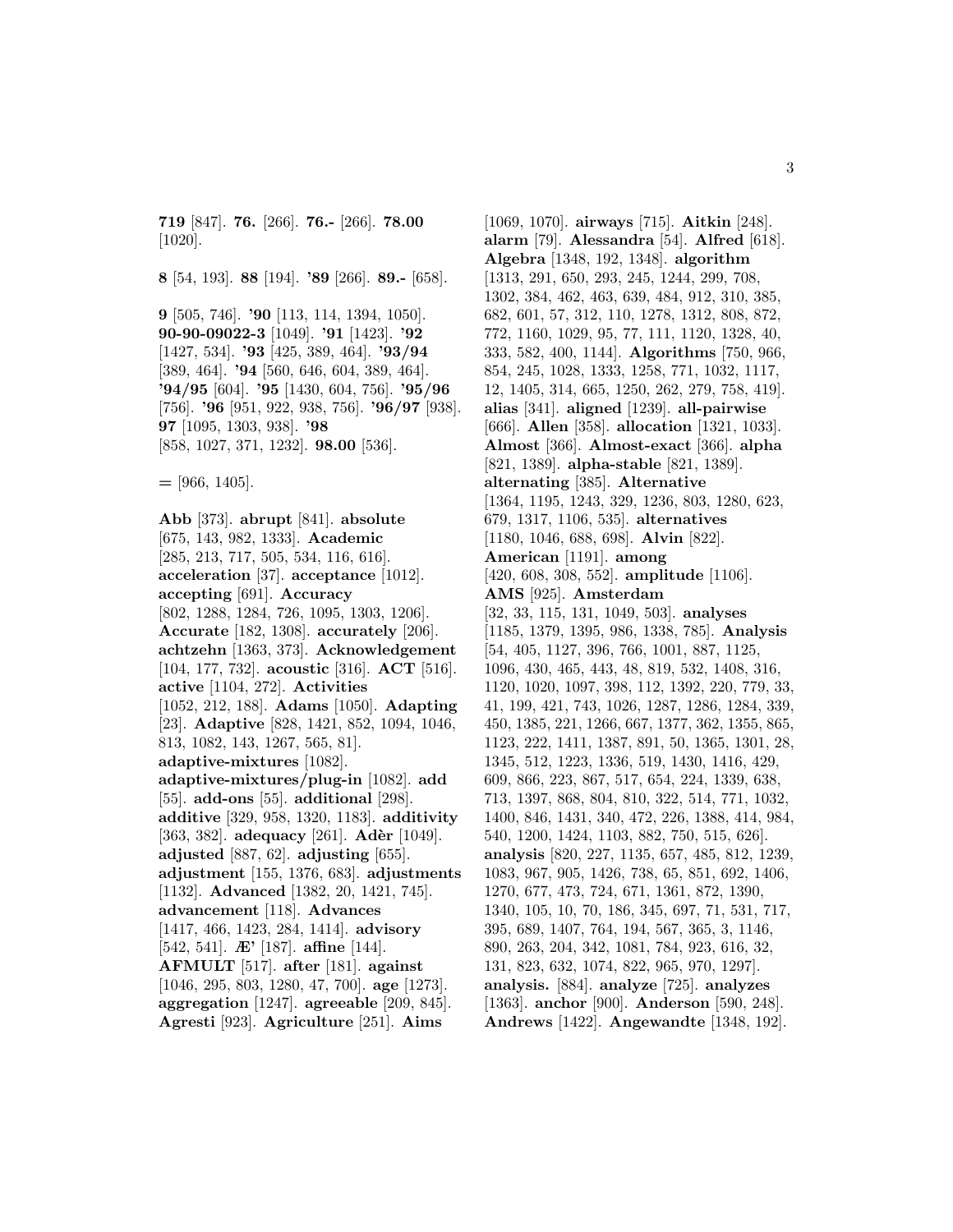**animal** [1312]. **annealing** [184, 317]. **Announcement** [303, 943, 798]. **Announcements** [31]. **announces** [15, 16, 17, 18]. **Announcing** [246, 389]. **ANOVA** [198, 46, 228, 49]. **Anscombe** [696]. **Anwender** [1375, 618]. **Anwendung** [1414]. **Anwendungsbeispielen** [1359]. **any** [295]. **Anzstat** [703]. **appearance** [900]. **Application** [1277, 1414, 1313, 115, 46, 610, 1273, 1359, 1103, 1343, 240, 613, 1033, 1146, 191, 758, 627, 1186]. **application-oriented** [115, 1343]. **Applications** [1333, 1275, 1097, 425, 1026, 1141, 1420, 527, 1422, 854, 51, 50, 773, 759, 933, 983, 1400, 817, 1135, 1371, 1350, 1389, 805, 1168, 1254, 66, 69, 39, 1382, 1283, 1422, 821, 658, 193, 194, 505]. **Applied** [284, 797, 1023, 1231, 192, 1348]. **approach** [596, 1329, 675, 184, 638, 1028, 754, 1158, 140, 623, 1343, 1370, 1134, 692, 978, 48, 473, 814, 914, 1338, 79, 9, 1245, 1314, 640, 115, 590]. **approaches** [224, 10, 784]. **Approximate** [947, 428, 866, 1147]. **Approximating** [355, 206]. **Approximation** [752, 397, 1308, 1341, 109, 551, 1241, 366, 316, 386, 555, 1048, 582]. **Approximations** [278, 802, 722, 977, 669]. **April** [1423]. **AR-models** [691]. **arbitrary** [111]. **ARC** [422]. **ARC/INFO** [422]. **area** [212]. **areal** [1357]. **areas** [1304]. **ARES** [476]. **arguments** [932]. **arising** [1251]. **Arlinghaus** [1017]. **ARMA** [445]. **Armin** [604, 938, 618]. **Armitage** [1281]. **arrangement** [1229]. **array** [1184]. **arrays** [1313, 1277, 156, 725]. **art** [1424, 717]. **Artificial** [371, 286]. **Asano** [191]. **Ascona** [425]. **ASK** [1015]. **aspects** [595, 1069, 362, 143, 913, 229, 1070, 3, 125]. **Assessing** [1117, 383]. **assessment** [1284, 1267, 626, 761]. **associated** [1280]. **Associates** [421]. **Association** [798, 1191, 1213, 221, 387, 36, 1209, 601, 961, 1290, 788]. **assumed** [125]. **assuming** [1335]. **assumptions** [692]. **assurance** [1349, 190].

**Asymmetric** [1132, 1332]. **asymmetry** [962]. **Asymptotic** [792, 387, 71]. **asymptotics** [1402, 987, 69]. **Athens** [1069, 1070]. **attendance** [268]. **atypical** [259]. **Auflage** [453, 468]. **augmentation** [1302, 1285]. **August** [199, 858, 743, 744, 1027, 1213, 646, 1070, 359, 1069]. **Auswertung** [468]. **Author** [43, 84, 178, 438, 376, 440, 574, 509, 577, 731, 662, 733, 860, 800, 861, 1055, 929, 991, 1060, 1216, 1115, 1165, 1221, 1300, 1340]. **autoCAD** [35]. **autocorrelated** [701]. **autocorrelations** [428, 273]. **autoLISP** [35]. **Automatic** [1247]. **autoregressive** [1199, 655, 1182, 1317, 489, 79, 488]. **autoregressive-integrated** [1199]. **auxiliary** [90, 762]. **available** [1225, 1011]. **Average** [1337, 1199, 1257, 1107]. **Avoiding** [567]. **axes** [1148].

**B** [986, 248, 192, 633, 737]. **B-splines** [737]. **B.V** [115]. **back** [115]. **Badi** [632]. **Balakrishnan** [746, 847]. **balance** [60, 1242]. **Balanced** [80, 156]. **Baldev** [632]. **Baltagi** [632]. **Band** [536]. **bandwidth** [783]. **Barcelona** [797, 951, 922]. **Bartle** [924]. **Bartlett** [1311, 328]. **Bartoszynski** [1073]. **base** [19]. **based** [947, 199, 371, 1266, 447, 412, 720, 815, 1327, 122, 782, 185, 544, 540, 1034, 1104, 791, 332, 1239, 1285, 624, 1206, 241, 1376, 1246, 582, 683]. **Basel** [451, 454, 657]. **Basics** [1353, 249]. **Bayes** [220, 166, 381, 960, 1269, 73]. **Bayesian** [285, 1418, 360, 1335, 1170, 678, 308, 224, 413, 352, 681, 983, 1171, 1305, 1090, 1135, 1306, 977, 79, 9, 1260, 640]. **BDS** [832]. **be** [421, 191]. **bearing** [1250, 792]. **Bechhofer** [846]. **behavioral** [1352]. **behaviour** [394]. **Behavioural** [358]. **Behrens** [1010, 487]. **Beispiele** [249, 1353]. **Belsley** [616]. **benchmark** [186]. **benefit** [892]. **Bensberg** [618]. **Benzécri** [766]. **Bergum** [505]. **Berlin** [371, 536, 468, 231, 192, 194].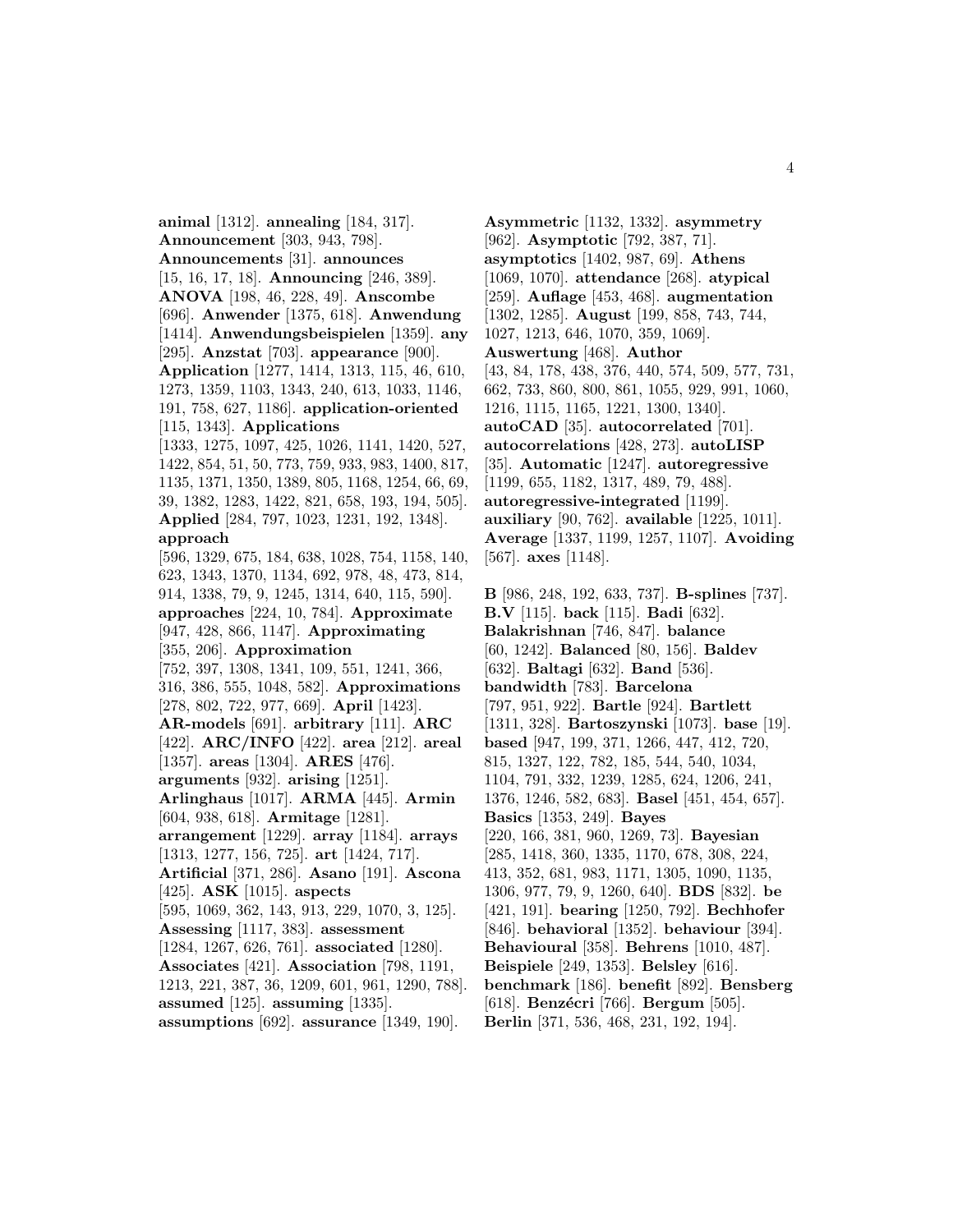**Bernoulli** [1321, 651]. **Best** [1225, 74, 668]. **Best-** [1225]. **Beta** [1307, 554]. **better** [354]. **Betty** [557]. **between** [1121, 1231, 1209, 1265, 240, 319, 1338, 1262]. **Bhattacharya** [96]. **Bias** [157, 1264, 1090, 567]. **BIAS.** [112]. **biased** [155, 60]. **BIB** [295]. **BIFROST** [599]. **bilinear** [958]. **Billingsley** [728]. **binary** [1304, 868, 1305, 791, 888, 1249, 1093, 979, 725]. **binned** [802]. **Binning** [1034]. **binomial** [361, 29, 551]. **bioassays** [128]. **Bioavailability** [405, 1365]. **Bioequivalence** [405, 1365]. **biomedical** [542, 541]. **biometrical** [112]. **biotechnology** [370]. **Biplot** [851]. **Biplots** [1398, 855]. **Birkhäuser** [451, 454, 657]. **Birnbaum** [360]. **birthday** [912, 1431]. **births** [1329]. **Bivariate** [770, 737, 1170, 1065, 66, 739, 874, 758, 1196]. **black** [186]. **Bleicher** [372]. **Block** [1315, 599, 688, 295]. **Blosoft** [117]. **BLUEs** [947]. **BMDP** [55, 114, 228, 263]. **BMDP5V** [784]. **board** [2, 267, 327, 441, 45, 86, 135, 179, 254, 377, 510, 579, 663, 734, 801, 862, 930, 992, 1061, 1116, 1166, 1222]. **BoD** [267, 857]. **Bolasco** [32, 131]. **Book** [32, 33, 34, 35, 115, 266, 285, 370, 371, 372, 373, 405, 406, 407, 408, 439, 451, 452, 453, 454, 575, 604, 938, 1056, 1218, 925, 131, 133, 536, 966, 213, 766, 468, 855, 884, 590, 846, 683, 249, 728, 821, 823, 882, 883, 1096, 557, 231, 631, 632, 645, 657, 658, 986, 1049, 1050, 1074, 967, 987, 923, 248, 466, 558, 190, 1018, 717, 1297, 504, 505, 559, 283, 284, 534, 785, 786, 1017, 1020, 1021, 193, 116, 192, 194, 467, 503, 535, 589, 617, 633, 745, 746, 822, 847, 848]. **Book** [924, 965, 1019, 1097, 358, 616, 1072, 1073, 191, 1296, 618, 1294, 1293]. **bookstore** [591, 634]. **Bootstrap** [1089, 1315, 1240, 675, 37, 810, 1080, 379, 1310, 366, 182]. **Bootstrapping** [538, 91]. **Boston** [285, 213, 657, 505, 193, 116]. **both** [609, 933]. **Bouleau** [559]. **bound** [35, 1259]. **bounded** [475, 207]. **bounds**

[891, 1225, 380]. **box** [186, 676]. **boxplots** [1196]. **BOYS** [400]. **Brace** [116]. **Brainerd** [1050]. **break** [242]. **breakdown** [1258, 1271]. **breaks** [26, 25]. **breakthroughs** [433]. **breast** [1273]. **Brian** [785]. **bridge** [1231]. **Bristol** [858, 1027, 356]. **British** [589]. **Brosius** [249]. **brushing** [16]. **Buch** [372]. **Bugaj** [1073]. **Build** [402]. **Bulgarian** [232]. **Burman** [341]. **Burr** [1328]. **business** [225]. **C** [855, 821, 882, 1050, 1018, 503, 822, 965]. **CA** [798, 1002, 249, 248]. **Cairo** [188]. **calculated** [603]. **calculating** [665, 40, 1186]. **calculation** [708, 366, 1013, 171]. **calculations** [803, 1155]. **Calendar** [102, 119, 134, 148, 164, 175, 196, 217, 233, 252, 270, 287, 305, 325, 336, 348, 375, 392, 410, 426, 436, 456, 482, 494, 507, 524, 548, 561, 572, 621, 648, 660, 685, 730, 593, 636, 674, 704, 606, 768, 799, 885, 896, 748, 777, 826, 838, 859, 974, 989, 1041, 1076, 1088, 910, 927, 941, 954, 1005, 1053, 1114, 1130, 1153, 1164, 1193, 1203, 1100, 1142, 1177, 1214, 1299]. **calibration** [121, 640]. **Call** [42, 268, 267, 858, 1038, 1127, 1141, 1211, 1098, 798, 1051]. **Cambridge** [117]. **Canada** [406]. **Canadian** [832]. **cancer** [1273, 892]. **candidates** [267, 1211]. **canonical** [540, 105, 518]. **Capri** [1098]. **carcinogenicity** [1312]. **Carlo** [1306, 1254, 1010, 444, 123, 52, 1045, 475, 1271]. **case** [157, 976, 743, 274, 457, 307, 1225, 656, 671, 700, 239, 415]. **Casebook** [884, 1387]. **cases** [1064, 26, 25]. **casual** [18]. **Categorical** [923, 1392, 1185, 1181, 1078, 1270, 77, 124]. **categories** [1247, 819]. **categorization** [519]. **CATSCALE** [519]. **cause** [830]. **cautionary** [1138, 611]. **CBR** [948]. **cells** [609]. **censored** [947, 166, 917, 1256, 1168, 1120]. **censoring** [200, 914]. **census** [690]. **center** [556]. **Centro** [425]. **certain** [26, 25]. **Ch** [191].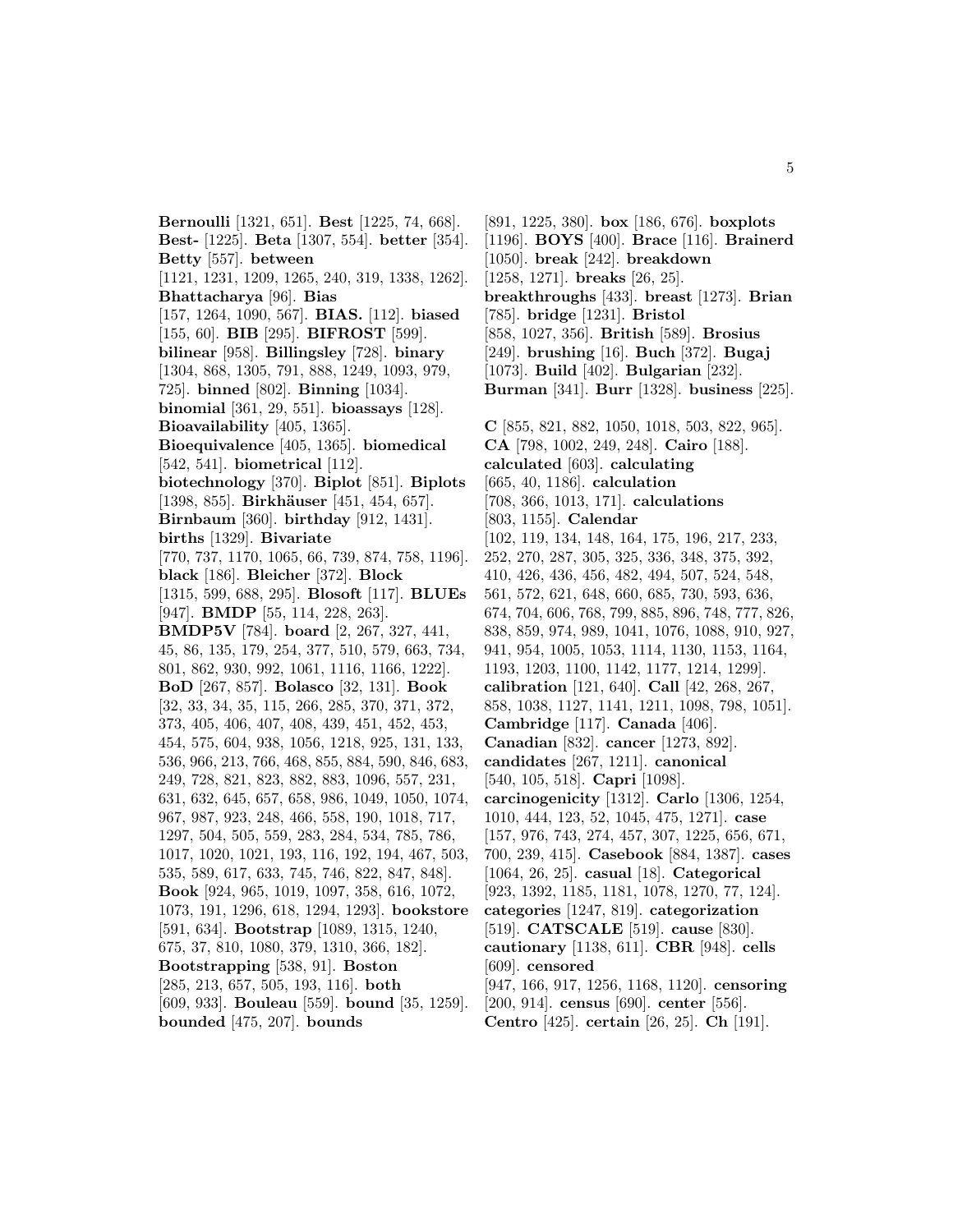**chain** [1309]. **chains** [1251]. **Challenge** [1212]. **Challenges** [1001, 646]. **change** [829, 447, 1135, 805, 841]. **change-point** [447, 1135, 805]. **changed** [900]. **changepoint** [1273]. **chaotic** [1265]. **Chapman** [855, 882, 986, 1018, 1297, 785, 589]. **characteristic** [59]. **characteristics** [708, 1276, 603]. **Characterization** [782, 76, 67]. **Characterizations** [75]. **Characterizing** [70]. **Charles** [1050]. **charts** [721, 1337]. **Chatterjee** [884]. **Chattfield** [882]. **check** [1105]. **Checking** [692]. **Chernoff** [331]. **Chernoff-type** [331]. **Chi** [925, 790, 1244, 1399, 380]. **chi-square** [380]. **Chi-Squared** [925, 790, 1244, 1399]. **Choice** [501, 220, 1102, 238, 1285, 229]. **Choosing** [500, 552]. **Chow** [405, 745]. **Christensen** [27]. **Chung** [405, 745]. **Chytil** [133]. **circular** [585]. **CL8** [894]. **Clarendon** [248, 1021]. **class** [296, 380, 550, 94]. **classes** [998, 433, 66]. **classical** [23, 259, 149, 78]. **Classics** [924]. **Classification** [925, 842, 864, 1284, 1181, 293, 569, 736, 868, 344, 681, 998, 871, 89, 240, 875]. **classifications** [363, 382, 1146]. **classifying** [791]. **Clifford** [557]. **clinical** [708, 332, 1276, 7]. **close** [832]. **closely** [667]. **closest** [583]. **cloth** [786]. **clouds** [477, 874]. **CLUSPLOT** [1279]. **Cluster** [1304, 865, 1301, 866, 1339, 868, 1340]. **clustered** [1093]. **Clustering** [344, 948, 949, 293, 709, 1279, 873, 331, 1160, 1063, 330]. **clusters** [934, 569, 869]. **Cochran** [1281]. **Coding** [741]. **coefficient** [827, 918, 106]. **coefficient-estimation** [918]. **coefficients** [828, 1118, 442, 834, 914, 333]. **Cognition** [597]. **Cohen** [557]. **cointegrating** [913]. **cointegration** [1311]. **Coleman** [1339]. **column** [13, 760, 1029]. **combination** [143, 82]. **Combinatorial** [875]. **combined** [1082]. **combining** [1243]. **Comer** [284]. **Comment** [744]. **Comments**

**Comparative** [1229, 460, 1199, 1347, 551, 586, 918, 52, 116]. **compare** [892, 978]. **Comparing** [258, 222, 553, 784, 500, 339, 1158, 235, 755, 568, 203]. **Comparison** [868, 261, 832, 331, 783, 1121, 740, 595, 420, 1185, 1122, 363, 763, 1123, 273, 274, 297, 774, 903, 654, 771, 228, 818, 1265, 74, 1312, 10, 262, 279, 125, 1107, 1271, 1009]. **Comparisons** [1018, 1147, 1385, 1156, 815, 245, 1149, 202, 1401, 666, 1085, 78, 846]. **compatible** [17, 18]. **competing** [843]. **Competition** [1191]. **competitors** [444]. **complete** [24, 642, 1363]. **complex** [237, 150, 566, 9]. **complex-valued** [566]. **complexity** [396, 1169]. **Component** [779, 290, 222, 429, 654, 830, 1103, 236]. **components** [740, 54, 654, 496, 1, 1167, 65, 624, 5]. **compositional** [1278]. **Comprehensive** [1192]. **COMPSTAT** [1213, 1230, 216, 837, 1027, 560, 951, 646, 922, 858, 1232]. **COMPSTAT'92** [320]. **COMPSTAT'96** [877]. **Compstat'98** [1231, 1111]. **Computation** [1168, 187, 554, 827, 597, 993, 607, 656, 207]. **Computational** [54, 1295, 1377, 143, 1001, 1125, 876, 1372, 1352, 796, 971, 595, 879, 1069, 1420, 1301, 1339, 185, 1388, 1231, 823, 139, 1340, 1070, 503, 358, 191, 333, 1127, 229, 970, 616]. **compute** [1106]. **Computer** [1425, 892, 1023, 150, 399, 1431, 312, 967, 187, 1245, 504]. **Computers** [41, 922, 17, 18, 598, 133]. **Computing** [251, 798, 1191, 1213, 788, 402, 1077, 874, 317, 232, 212, 968, 1038, 907, 1141, 277, 1244, 1302,

[1339, 951, 1340, 27]. **Committee** [304].

**communications** [1000]. **compact** [1356]. **compactly** [1044]. **Company** [249, 193].

**common** [934, 420, 1159, 488].

356, 113, 876, 323, 985, 1079, 504, 77, 333].

**concise** [1410]. **Conditional**

[687, 459, 1327, 937, 946, 640].

**conditionally** [1131, 94]. **conditions**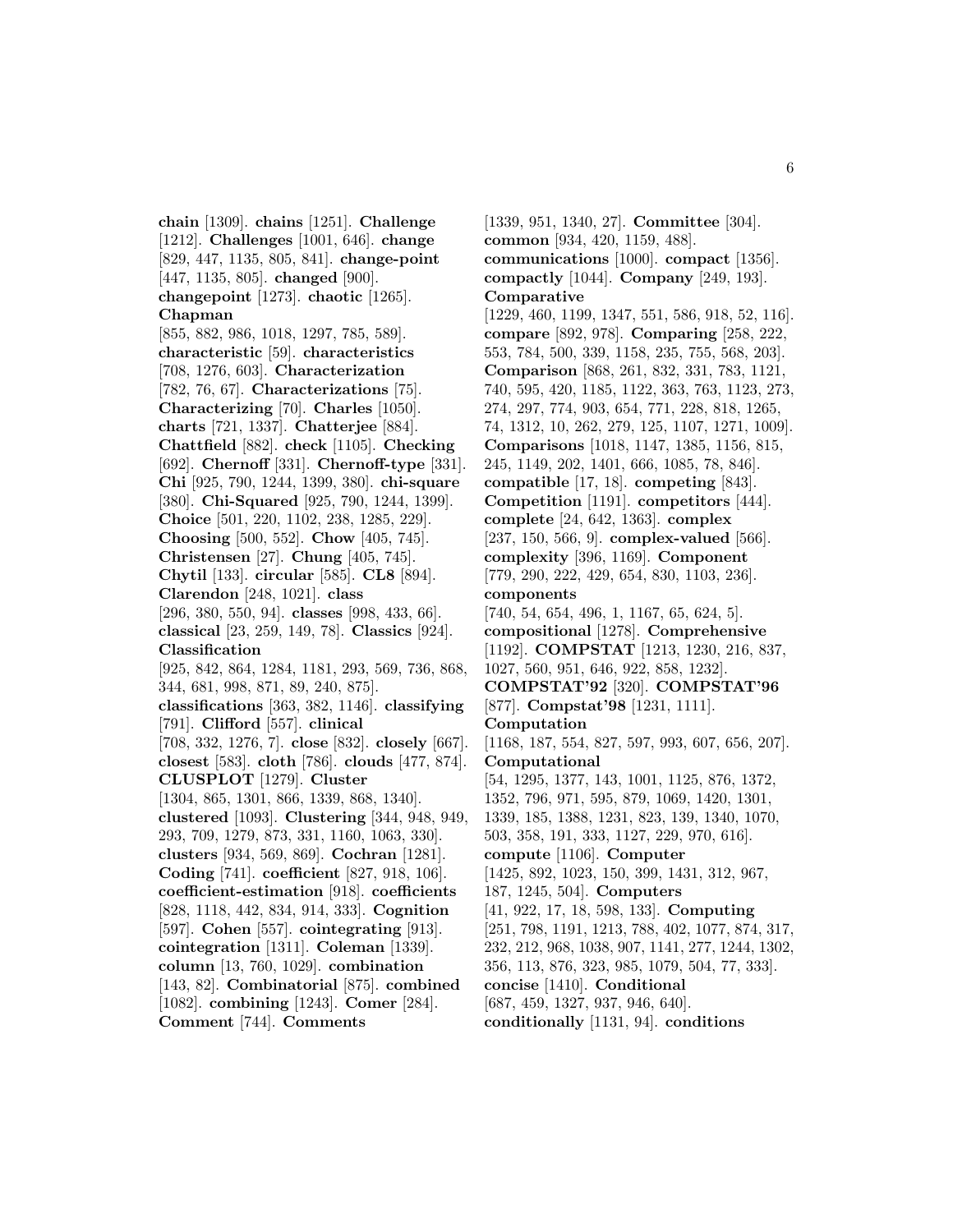[790, 71]. **Condra** [645]. **conducting** [484]. **Conference** [798, 968, 1213, 788, 1422, 1430, 1414, 1423, 1098, 199, 1141, 1001, 1002, 356, 231, 1070, 796]. **Confidence** [256, 807, 762, 995, 1089, 891, 29, 1080, 1280, 167, 666, 486, 834, 182, 1013]. **configurations** [957]. **Confirmation** [997]. **confirmatory** [472, 689]. **Confusion** [741]. **congress** [1003]. **Conjugate** [472, 1131]. **connection** [5]. **consecutive** [1077]. **consensus** [840, 1146]. **conservative** [643]. **consistency** [307, 1137]. **consistent** [309]. **constant** [37, 227, 1009]. **constants** [1013]. **constrained** [736, 340, 1143]. **constraints** [430, 719, 550, 95, 890]. **constructing** [314]. **Construction** [753, 759, 127]. **Constructions** [60]. **consultation** [985]. **ContentsDirect** [1109]. **Contextual** [1284]. **contingency** [258, 1180, 220, 397, 24, 771, 380, 937, 1247, 1029, 961, 1227]. **continuation** [944]. **continuity** [790]. **Continuous** [1380, 260, 699, 773, 1336, 1357, 791, 746, 847]. **continuum** [236]. **contour** [354]. **contours** [874]. **contrasts** [995, 1104, 272, 486]. **contributed** [798]. **Control** [406, 1421, 815, 394, 693, 721, 449, 1419, 1337]. **controlled** [682, 74]. **Convergence** [639, 381]. **convergent** [650]. **conversion** [418]. **Converting** [151]. **convex** [307, 111]. **Convolution** [551, 1186]. **Cook** [611]. **Cook-type** [611]. **Coppi** [32, 131]. **copy** [970, 319]. **COR.ANALYSIS** [465]. **core** [1313, 1200]. **corrected** [1241]. **correcting** [88]. **Correction** [205, 790, 523, 328]. **corrections** [1311]. **correlated** [996, 93, 1078, 710, 11, 1144]. **correlation** [350, 827, 608, 1179, 914, 889, 1159, 125, 518]. **correlations** [540]. **Correspondence** [1355, 465, 362, 766]. **Corrigendum** [198]. **cost** [417]. **costs** [433]. **Council** [972, 304]. **count** [887, 1275]. **Counting** [563]. **Countries** [251, 406]. **Couper** [1296]. **coupled** [280]. **course** [1387, 884]. **Courses**

[103, 120, 165, 176, 197, 234, 253, 271, 288, 306, 326, 337, 349, 393, 411, 437, 483, 495, 508, 525, 549, 562, 573, 622, 637, 649, 661, 686, 705, 749, 778, 886, 897, 911, 928, 942, 955, 990, 1006, 1042, 1054, 1101, 1178, 1194, 1204, 1215, 797]. **Covariance** [155, 89, 342, 60, 463, 340, 806, 343, 1334, 317, 243, 1081, 784]. **covariances** [444]. **covariate** [812]. **covariates** [260, 1138, 791, 1172]. **Cox** [676, 1168, 1263]. **Cramer** [407]. **CRC** [1017]. **criminal** [1330]. **criteria** [157, 1169, 1085]. **criterion** [1327]. **critical** [544]. **cross** [201, 814]. **cross-validation** [201]. **cross-variograms** [814]. **crossing** [568]. **CSDA** [218, 338]. **CSDA-1991** [218]. **CSDA-1992** [338]. **Current** [1113]. **curvature** [152, 1272]. **curve** [1264, 57, 1172, 851, 806, 582]. **curve-fitting** [582]. **curves** [240]. **cuscore** [1337]. **cutoff** [761]. **CWA** [245].

**D** [35, 370, 1339, 855, 231, 248, 559, 193, 589, 358, 616, 50, 1406, 1020]. **D.** [1339]. **Daly** [589]. **Dartmouth** [1418]. **Data** [54, 970, 1127, 813, 1001, 1339, 1125, 923, 160, 805, 319, 532, 1020, 23, 1392, 780, 1313, 32, 33, 17, 199, 421, 1026, 1291, 1288, 1293, 259, 396, 809, 956, 1185, 131, 966, 329, 789, 1387, 50, 1345, 512, 519, 166, 1430, 1416, 866, 1302, 638, 1304, 868, 1080, 887, 1428, 884, 463, 1032, 1431, 1102, 225, 226, 414, 653, 515, 832, 601, 227, 1331, 632, 657, 1074, 917, 1268, 690, 332, 1405, 967, 1093, 1278, 1426, 47, 301, 1145, 1285, 1168, 641, 1406, 1195, 1270, 724, 6, 1361, 602, 10, 739, 531, 1408, 83, 1184, 39, 77]. **data** [1120, 1143, 321, 589, 365, 919, 1146, 107, 725, 1148, 342, 784, 1419, 1297, 34, 406]. **data-based** [1285]. **Database** [1098, 332, 92]. **databases** [1354, 631]. **Datenanalyse** [407]. **David** [846]. **DBMS** [319]. **DBMS/COPY** [319]. **Deadline** [1191]. **deadlines** [606]. **Dec** [231]. **decade** [544]. **decomposition** [850, 279, 612]. **decompositions** [221]. **deconvolution**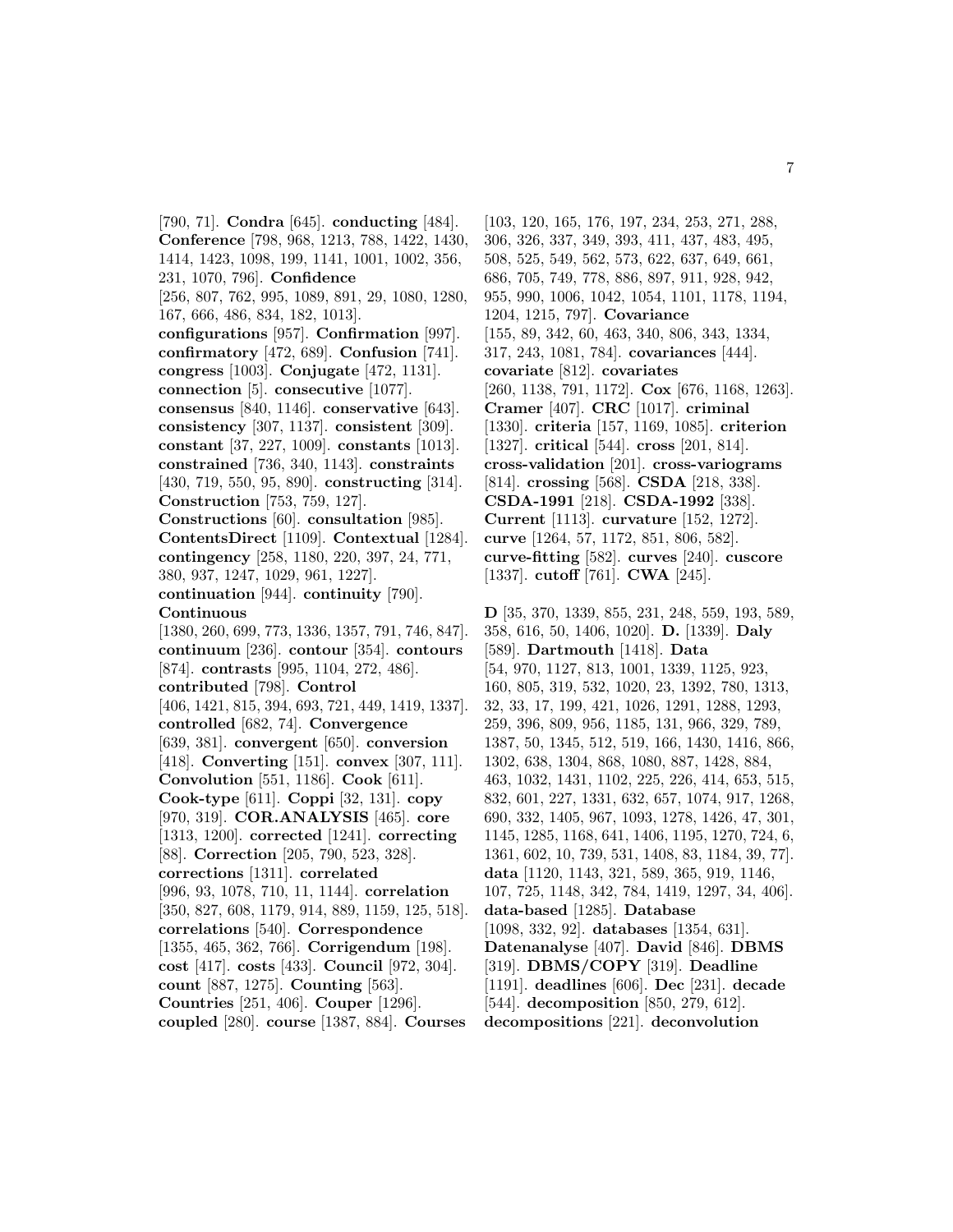[1102]. **DEDICOM** [385]. **definite** [94]. **degree** [382, 1285]. **Degrees** [24]. **Dekker** [370, 405, 406, 766, 590, 557, 645, 283, 745, 965]. **deleting** [107]. **deletion** [415]. **demonstrated** [613]. **demonstration** [290]. **Dempster** [82]. **dendrograms** [1146]. **densities** [1082, 898]. **density** [23, 157, 1121, 276, 460, 720, 1307, 1325, 852, 1267, 201, 804, 309, 88, 737, 170, 539, 1238, 311, 1253, 275, 1044, 138, 489, 416, 1260]. **density-based** [720]. **Deny** [145]. **Department** [971]. **dependence** [414, 783]. **Dependent** [491, 679, 805]. **depiction** [36]. **DePriest** [283]. **depth** [874]. **Derived** [603]. **described** [4]. **description** [364]. **Descriptive** [1369]. **Design** [1385, 1365, 1370, 1083, 1242, 290, 370, 1207, 1198, 795, 1366, 308, 444, 13, 645, 332, 1276, 697, 316, 567, 3, 9, 1246, 405, 590, 846]. **designs** [54, 1094, 688, 60, 815, 294, 417, 295, 296, 759, 1, 58, 585, 753, 760, 64, 831, 1158, 1104, 341, 312, 128, 47, 314, 700, 81, 263, 553, 1363, 784, 1363, 373]. **Deskriptive** [1369, 558]. **detect** [1208, 1261]. **Detecting** [713, 1172, 242, 1091]. **Detection** [958, 330, 259, 1237, 1092, 1196]. **determinant** [463, 317]. **determinants** [1346, 213]. **determination** [706, 1186]. **determining** [1121, 721, 400]. **Deutscher** [452]. **Developing** [251]. **Development** [542, 795, 982, 433]. **developments** [137]. **deviances** [1092]. **deviates** [38]. **deviations** [143, 1333]. **Diagnostic** [1105, 998, 851, 98]. **Diagnostics** [361, 329, 1255, 238, 108, 1064]. **diagonal** [60]. **diagram** [9]. **Diday** [1074]. **difference** [29, 613, 1262]. **differences** [1091, 365]. **differencing** [714]. **different** [784]. **differing** [274]. **Digital** [690]. **digits** [461]. **dimension** [477]. **dimensional** [157, 14, 866, 804, 552, 316]. **Dimensionality** [395, 1314]. **Direct** [1183]. **directional** [867, 227]. **directions** [657, 1426]. **directors** [267]. **Dirichlet** [609]. **disambiguating** [597]. **discordant** [1245]. **Discrete** [467, 396, 789, 1336, 1080, 1357, 1032, 238, 314, 1195, 1314]. **discretization** [1325]. **Discriminant** [804, 1336, 713, 810, 626, 905, 677, 872, 395]. **discrimination** [584, 308, 106, 475]. **Discussion** [26, 27, 646, 1291, 137]. **Discussions** [528]. **disease** [709]. **Disfree** [117]. **Disjunctive** [1021, 1381]. **disk** [658]. **diskette** [589]. **diskettes** [117]. **diskreter** [1357]. **dispersion** [782, 652, 751]. **display** [851]. **Displaying** [1279, 625]. **distance** [720, 1228, 240, 111]. **distortion** [641]. **distributed** [1141, 228, 61, 446]. **Distribution** [1343, 947, 59, 200, 707, 397, 554, 827, 1244, 299, 457, 1157, 933, 1225, 935, 379, 126, 695, 944, 1125, 1077, 1011, 1096, 656, 817, 139, 311, 1241, 381, 1261, 888, 1332, 478, 899, 1168, 473, 1067, 698, 76, 642, 52, 171, 1407, 183, 73, 386, 919, 1328, 1147, 1124, 762, 115]. **Distribution-free** [1343, 115]. **Distributional** [125]. **Distributions** [1367, 258, 688, 699, 610, 915, 782, 496, 1380, 726, 1095, 821, 1090, 235, 167, 1337, 898, 1389, 169, 487, 38, 66, 1079, 680, 752, 489, 355, 203, 75, 628, 1144, 467, 633, 746, 847]. **disturbances** [123]. **disuniformity** [397]. **divergence** [361, 1206]. **DM** [266, 371, 372, 373, 407, 408, 451, 452, 453, 454, 536, 468, 249, 632, 658, 1050, 1074, 248, 466, 1020, 192, 194, 966, 558, 504]. **DM40.** [618]. **DM40.-** [618]. **DM45** [617]. **DNA** [1330]. **Dodge** [33]. **Dong** [1339]. **Doordrecht** [213]. **DoPE** [795]. **Doppler** [792]. **Doppler-bearing** [792]. **Dordrecht** [717, 505, 616]. **DOS-Anwender** [1375, 618]. **dose** [291, 1281, 1282]. **dose-response** [291]. **dosimetric** [983]. **double** [1240, 182]. **double-bootstrap** [182]. **Doubletree** [1002]. **doubly** [947, 707]. **Douglas** [283]. **down** [26, 25, 755]. **dual** [1198, 310]. **duality** [74]. **Dunnett** [274]. **duplicates** [92]. **duration**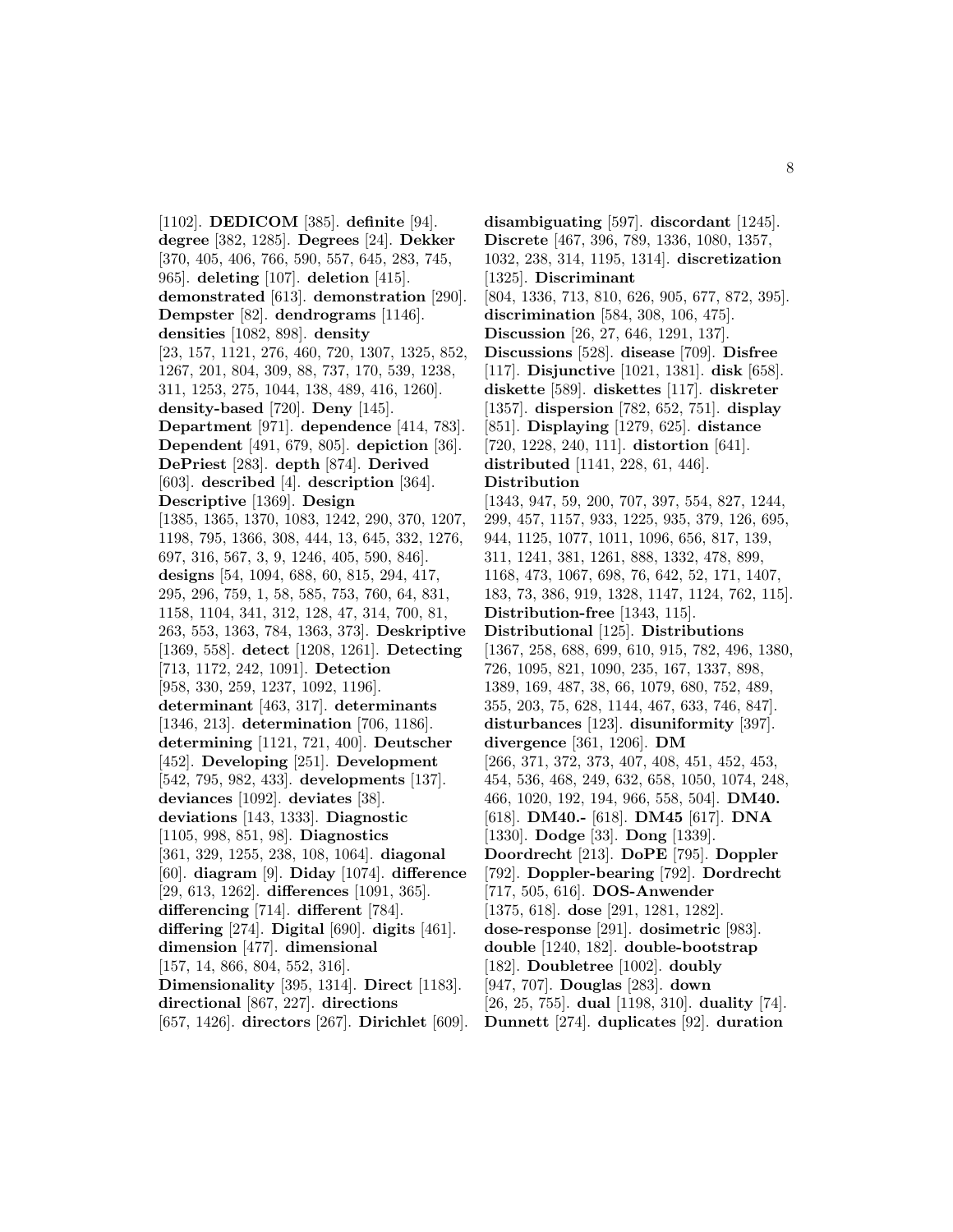[1123]. **Durbin** [448]. **during** [188]. **Dynamic** [625, 1277, 959, 323, 241, 1272].

**Eastern** [894]. **easy** [1007, 167, 416, 22]. **econometric** [1123]. **Econometrics** [616, 1377, 1351]. **Economic** [616, 118, 1377]. **economics** [425]. **Ed** [1112, 285, 728, 882, 631, 1050, 466, 284, 503, 617, 616, 1072]. **ed.** [966]. **edge** [907]. **edited** [32, 33, 604, 938]. **Edition** [467, 633, 746, 847, 924, 883, 193, 358]. **Editor** [744, 967, 523, 743, 547, 546, 545]. **Editorial** [2, 327, 441, 1319, 56, 87, 526, 578, 289, 45, 86, 135, 179, 254, 377, 510, 579, 663, 734, 801, 862, 930, 992, 1061, 1116, 1166, 1222]. **Editorials** [1220]. **eds** [406, 131, 133, 231, 632, 657, 1074, 504, 505, 283, 191]. **Education** [922, 796]. **Edward** [283]. **effect** [294, 1273, 397, 761, 83, 5, 919]. **effective** [983, 600]. **effectiveness** [497]. **Effects** [530, 812, 107, 891, 655, 638, 1254, 83, 844, 919, 1263]. **efficiency** [1197, 1007, 993]. **Efficient** [185, 709, 171, 1244, 668, 1323, 1029, 182, 333, 1271]. **efficiently** [588]. **Eigenprojections** [889]. **eigenstructure** [107]. **eigenvalues** [343, 5, 415]. **eigenvectors** [1159]. **eighteen** [1363]. **Einfuhrung** [1359, 1353, 249, 1360, 372]. **Einstieg** [1375, 618]. **Election** [304]. **Elections** [857, 1211]. **Electronic** [644]. **elemental** [412]. **Elements** [924, 1384]. **ellipsoid** [1007]. **ellipsoidal** [144]. **elliptical** [530]. **Ellis** [631]. **Elsevier** [32, 33, 115, 284, 1109]. **emission** [1322]. **Empirical** [73, 166, 381, 1269, 275, 5]. **employing** [690]. **endpoints** [1156]. **Engelbrecht** [133]. **engineering** [1349, 1323, 190]. **entries** [621, 648, 660, 685, 730, 768, 799, 885, 896, 886, 897, 974, 989, 1041, 1076, 1088, 928, 942, 1042, 1114, 1130, 1153, 1164, 1193, 1203, 1194, 1204, 1299]. **entropic** [1314]. **Entropy** [461, 285, 1418]. **environment** [323]. **environmental** [9].

**Epi** [307]. **Epi-consistency** [307]. **equal** [1029]. **equality** [1236, 818, 889, 95, 890]. **equation** [430, 473, 1120, 1143, 890]. **equations** [850, 623, 4, 1184, 1243]. **equiprobable** [656]. **Equivalence** [668, 613]. **equivalent** [811]. **ERC** [1052]. **ergänzte** [453]. **ergodic** [309]. **Erratum** [1084, 30, 367, 1125, 1068, 856]. **Error** [791, 1010, 1238, 580, 487, 491, 183, 78, 807]. **Errors** [676, 121, 60, 996, 93, 225, 226, 711, 11, 77]. **errors-in-latent-variable** [225]. **Errors-in-variables** [676]. **ERS** [267, 857, 1212, 878, 1051]. **ESBPDF** [1287]. **ESRI** [422]. **essence** [1410]. **estimability** [24]. **estimate** [92, 1179, 126, 607, 139, 138, 914, 416]. **estimated** [713]. **estimates** [277, 1357, 74, 840, 612, 207]. **Estimating** [96, 1118, 539, 566, 888, 1249, 1145, 1044, 1159, 809, 699, 1329, 150, 387, 892, 812, 488]. **Estimation** [68, 200, 350, 1224, 714, 1274, 225, 653, 1331, 946, 723, 1253, 181, 689, 157, 499, 934, 291, 205, 54, 155, 530, 1122, 596, 447, 237, 1240, 460, 720, 915, 26, 1342, 90, 154, 144, 1154, 1226, 852, 959, 122, 982, 1267, 201, 37, 1, 185, 152, 804, 309, 1264, 1258, 25, 983, 1133, 126, 695, 944, 1125, 310, 340, 88, 936, 754, 1228, 137, 1167, 737, 170, 557, 180, 1238, 381, 1252, 918, 1256, 1257, 1134, 1312, 315, 275, 1195, 4, 343, 739, 772, 108, 498, 83, 5, 1143, 994, 73, 318, 330, 501, 1328, 1260]. **estimator** [23, 1121, 781, 1007, 1082, 1327, 166, 463, 993, 735, 62, 751, 106, 317, 489]. **Estimators** [6, 1197, 1121, 273, 1307, 143, 497, 496, 1347, 1028, 379, 311, 711, 1317, 1269, 665, 431, 52, 353, 78, 116, 40, 1271, 1009]. **Estonia** [796]. **etc** [231]. **Europe** [894]. **European** [267]. **EUROSTAT** [1023]. **Evaluating**

[140, 761, 1158]. **evaluation**

[934, 638, 127, 52]. **Evans** [633]. **Everitt** [986, 785]. **evolution** [966, 1405, 701].

**Exact** [803, 1309, 607, 680, 489, 1155, 643,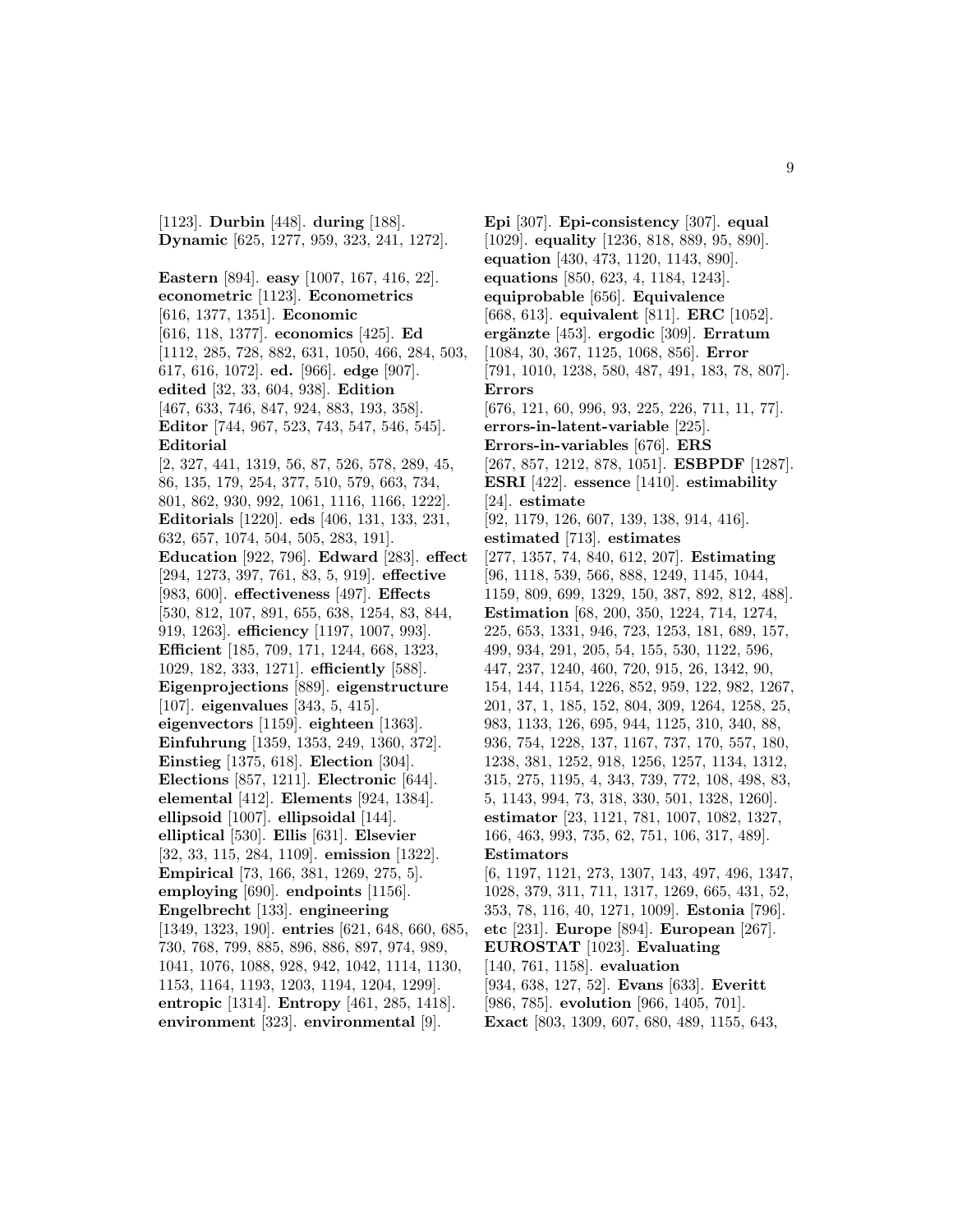688, 484, 1065, 771, 1032, 1077, 753, 937, 449, 656, 445, 1281, 700, 366, 1029, 281]. **example** [26, 25]. **Examples** [683, 1353, 1028, 1359, 603, 1376]. **Excel** [1095, 1303]. **exchange** [880, 1265, 314, 319, 627, 34]. **execution** [709, 1323]. **Executive** [304, 972]. **executives** [1113]. **exercises** [186]. **expectations** [70]. **experiences** [263]. **experiment** [1083]. **Experimental** [54, 296, 1, 1198, 795, 1123, 370]. **experimentation** [795]. **experiments** [1385, 245, 1366, 590, 846, 226, 13, 1119, 272, 1370, 3, 645]. **Expert** [1049, 1383, 133, 1413]. **expertise** [556]. **Explorapedia** [1289]. **exploration** [813]. **Exploratory** [221, 140, 724]. **exponential** [527, 915, 457, 566, 1135, 169, 75, 1107]. **exponentials** [1251]. **exponents** [715]. **Extended** [145, 295, 126]. **Extension** [51, 274, 1085]. **extra** [183]. **extraction** [779]. **extrapolation** [58]. **extreme** [53, 1008, 231]. **extremes** [1077, 415]. **ExVar** [449]. **EzPATH** [18].

**F** [266, 285, 505, 589]. **face** [331]. **facility** [985]. **Factor** [220, 517, 514, 444, 472, 984, 1200, 750, 961, 689, 333]. **factorial** [417, 1104, 272, 1083, 47, 697]. **factorials** [1210]. **factors** [761, 328, 1242]. **failure** [1170, 830]. **fairly** [947]. **familial** [83]. **families** [1135]. **family** [350, 146, 1305, 710, 1263]. **far** [320]. **FAST** [1106, 664, 445, 1032, 1117, 708]. **fatigue** [360, 1226]. **Faulbaum** [266, 466]. **feasible** [384, 462, 463, 639, 1258]. **features** [20]. **February** [798, 1001, 1002, 1003]. **feedback** [994]. **Feelings** [1230]. **few** [740]. **Fibonacci** [1422, 505]. **Fifth** [1422]. **Fig** [504, 505]. **files** [589]. **Filleben** [123]. **filter** [352, 811]. **filtering** [681, 241]. **filters** [1045, 1243]. **Financial** [894]. **Finding** [841, 53]. **Finetti** [145]. **fingerprints** [1330]. **Finite** [1317, 1007, 1267, 804]. **Finite-sample**

[1317, 1007]. **Finland** [973]. **First** [858, 39, 1387, 884, 1257, 642, 489]. **First-order** [39, 1257, 489]. **Fischer** [266, 373, 407, 408, 453, 466, 558]. **fish** [316]. **Fisher** [643, 1229, 1010, 127, 487, 1137]. **fit** [1266, 916, 583, 935, 1206]. **fitness** [1179]. **fitted** [612]. **Fitting** [260, 329, 235, 642, 307, 600, 94, 582]. **Fixed** [666, 1111]. **Fixed-width** [666, 1111]. **flächenhafter** [1357]. **Flexible** [154]. **Florida** [286]. **fluorometric** [1313]. **following** [972, 915, 1331]. **font** [1111]. **Forecast** [1148, 1252]. **forecasting** [1277, 627]. **form** [1111]. **formal** [638, 597]. **former** [894]. **forming** [279]. **forms** [72]. **Fortran** [1050, 1394]. **Fortschritte** [266, 1414]. **forum** [1037]. **forward** [687]. **Fougere** [285]. **founded** [232]. **Fourier** [708, 1198, 1032, 1117, 690, 1106]. **Fourth** [286]. **Fractal** [715]. **fraction** [1302]. **fractional** [417, 1210, 47, 697]. **fractionally** [714]. **fractions** [294]. **framework** [1210, 1090, 488]. **France** [1421]. **Francis** [248]. **Frank** [372, 466, 618]. **Franscini** [425]. **free** [1109, 417, 299, 609, 1343, 473, 739, 698, 627, 115]. **freedom** [24, 382]. **frequencies** [1262]. **frequency** [931]. **Friedman** [743, 420, 444, 775, 671, 1067]. **Ft** [286]. **Fuller** [883]. **function** [932, 307, 1225, 1302, 109, 721, 936, 656, 138, 111, 1338, 386, 758, 762]. **functional** [901, 802, 539, 890]. **functions** [520, 1307, 1325, 1335, 151, 1149, 1238, 311, 1253, 1168, 94, 489]. **Further** [156, 297]. **future** [879, 172, 999]. **Fuzzy** [641, 873, 330].

**G** [453, 249, 986, 505, 924]. **gamma** [1131, 1157, 695, 1125, 1147]. **Garfinkel** [658]. **GAUSS** [726]. **Gaussian** [712, 959, 224, 1182, 935, 1062]. **GB** [1297]. **GCVPACK** [354]. **GEE** [1137, 1195]. **general** [1313, 1286, 538, 307, 122, 387, 1270, 1242, 698, 94, 1283]. **generalised** [185, 1320, 775, 242]. **Generalization**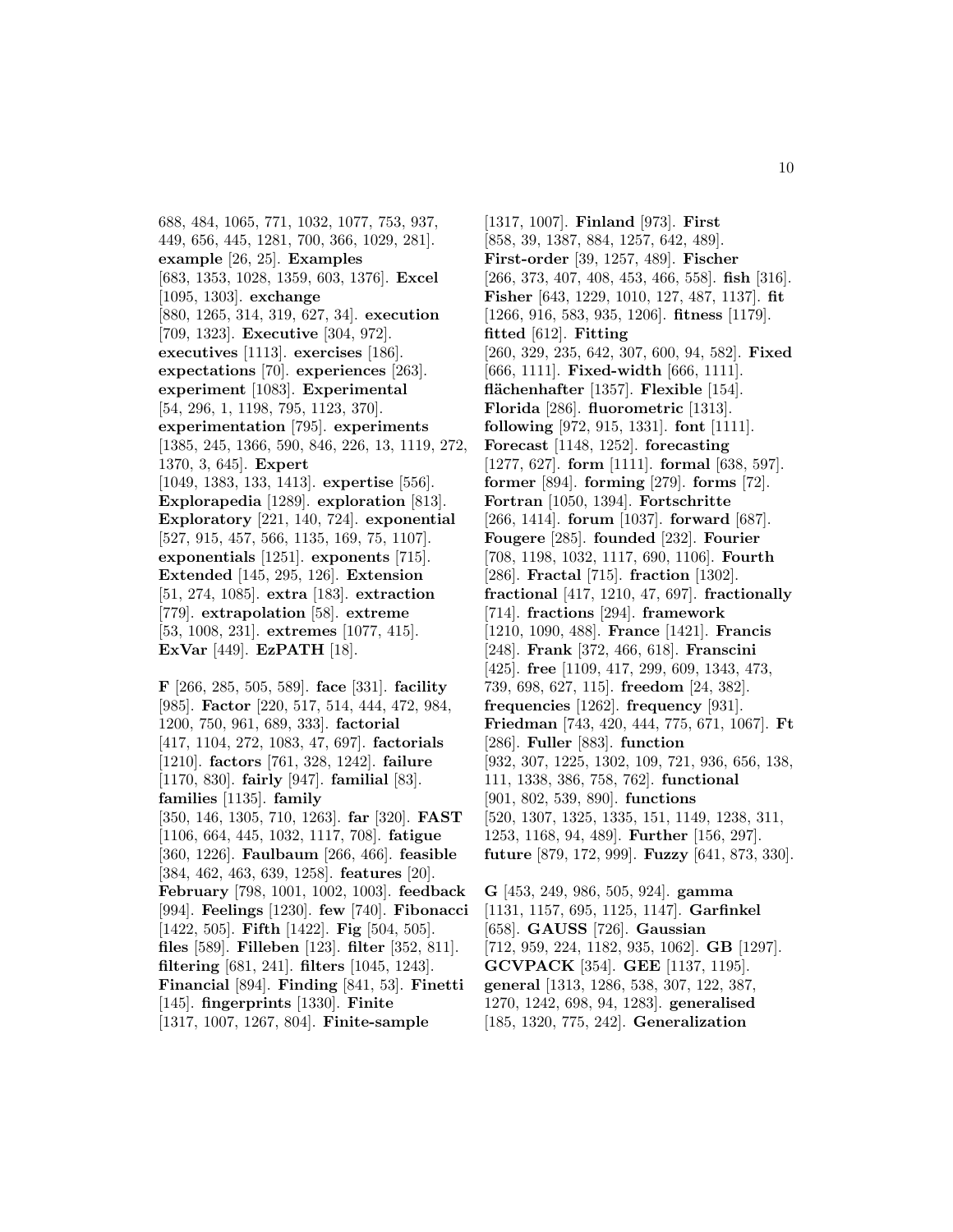[901, 980]. **Generalized** [610, 141, 429, 540, 398, 1266, 1255, 476, 611, 810, 912, 668, 997, 917, 236, 1183, 91, 1282, 241, 72]. **Generally** [294]. **generate** [1144]. **Generating** [341, 38, 933, 1078, 312, 1146]. **generation** [399]. **generator** [1161, 1014]. **generators** [146]. **Genetic** [854, 1405, 966]. **genuine** [569]. **Geodesic** [292]. **geographical** [1304]. **geometric** [901, 75, 1124]. **Geometrical** [871]. **geostatistical** [1357]. **geostatistics** [1381, 1427, 1021, 534]. **geostatistischen** [452, 1357]. **German** [1353, 1414, 1368, 1356, 1357, 1348, 1359, 1369, 1360, 1373, 1351, 1375, 1362, 1363]. **Germany** [743, 789, 113, 212, 744]. **Geßler** [451]. **get** [920]. **Getting** [354]. **Ghosh** [1208]. **Gibbs** [763, 1134]. **Gini** [781]. **Giovagnoli** [54]. **Giri** [965]. **Girko** [213]. **GIS** [422]. **given** [380, 416]. **GLIM** [1344, 260, 227, 248]. **global** [81]. **GM** [993]. **Goel** [717]. **Goldberg** [1050]. **Goldsman** [846]. **Goodness** [1266, 916, 935, 1206]. **Goodness-of-fit** [1266, 916, 935, 1206]. **G¨ottsche** [408]. **Gower** [855]. **gradient** [1123, 472]. **graphic** [249]. **graphical** [763, 1158, 601, 581, 331]. **Graphically** [447]. **Graphics** [214, 1353, 1368, 424, 1023, 323, 1412, 283]. **Graphik** [1368, 451]. **Greece** [1070, 1069]. **Greenwood** [925]. **Grenoble** [1421]. **grid** [344, 804]. **Group** [41, 708, 122, 1331, 475]. **groups** [274, 48, 568]. **Groves** [1296]. **growth** [57, 1172, 851, 806, 239, 784]. **Gruber** [116]. **Gruyter** [192]. **GUHA** [598]. **Gui** [745]. **Guide** [389, 604, 938, 1035, 925, 464, 756, 1050, 246, 303, 1394, 1399, 1410, 738]. **Gunar** [406]. **Gustav** [266, 373, 407, 408, 466, 558]. **H** [266, 743, 683, 632, 1049, 1050, 967, 116,

848, 1019]. **Haag** [604, 938]. **Haaland** [370]. **half** [947, 200, 983, 1104]. **half-life** [983]. **half-normal** [1104]. **Hall** [823, 882, 785, 855, 986, 1018, 1297, 589].

**Hamburg** [249]. **Hand** [855, 589]. **Handbook** [1404, 1192, 1429, 1355, 1379, 1395, 1428, 986, 785, 1017, 589, 766, 503, 1019]. **Handcock** [884]. **Hans** [407, 617]. **Harcourt** [116]. **hardback** [115]. **Hardcover** [1020, 1021]. **Hardin** [1339]. **Härdle** [504]. **Hastings** [633]. **Haux** [266]. **Havránek** [594, 597]. **hazards** [914, 568]. **HBP** [993]. **HBP-GM** [993]. **Health** [1038]. **healthcare** [1038]. **Heidelberg** [371, 536, 1414, 632, 504, 617, 618, 1423]. **Heinrich** [452]. **Heinsohn** [371]. **held** [231]. **Hellinger** [1228]. **Helmuth** [744]. **Helsinki** [973]. **heterogeneity** [394, 1083]. **heterogeneous** [916, 224]. **heteroscedastic** [946]. **heteroscedasticity** [74]. **Hidelberg** [372]. **hierarchial** [351]. **hierarchical** [24, 784]. **high** [1141, 866, 1258, 1271]. **high-dimensional** [866]. **highways** [1023]. **Hill** [34, 35, 249]. **Hinde** [248]. **histogram** [900]. **historical** [982]. **HLM** [784]. **Hocking** [1097]. **Holland** [131, 503]. **homogeneity** [937, 679, 978]. **honor** [1431]. **Hood** [35]. **Horadam** [505]. **Horwood** [631]. **Hotel** [1002]. **household** [1409, 1296]. **HPM** [678]. **Hsu** [1018]. **Huppert** [192]. **Hüsler** [231]. **Hüthig** [372]. **hybrid** [763]. **Hyperparameter** [1252]. **hyperplanes** [583]. **hypotheses** [297, 1008]. **hypothesis** [474, 538, 675, 774, 903].

**IAS** [837]. **IAS-News** [837]. **IASC** [1001, 1002, 1212, 101, 132, 163, 174, 304, 195, 324, 269, 359, 335, 347, 374, 409, 435, 455, 469, 481, 537, 592, 605, 619, 635, 647, 659, 673, 684, 694, 702, 729, 620, 857, 747, 757, 776, 824, 825, 849, 895, 972, 971, 909, 926, 939, 953, 988, 1004, 1025, 1040, 1057, 1075, 1087, 973, 1099, 1110, 1152, 1234, 391, 1202, 188, 547, 492, 571, 767, 1211, 1003, 1113, 787, 1176, 878, 1051]. **IASC-News** [592, 605, 619, 635, 647, 659, 673, 684, 694, 702, 729, 857, 747, 776, 824, 825, 849, 767, 787, 757]. **IBM** [17, 18].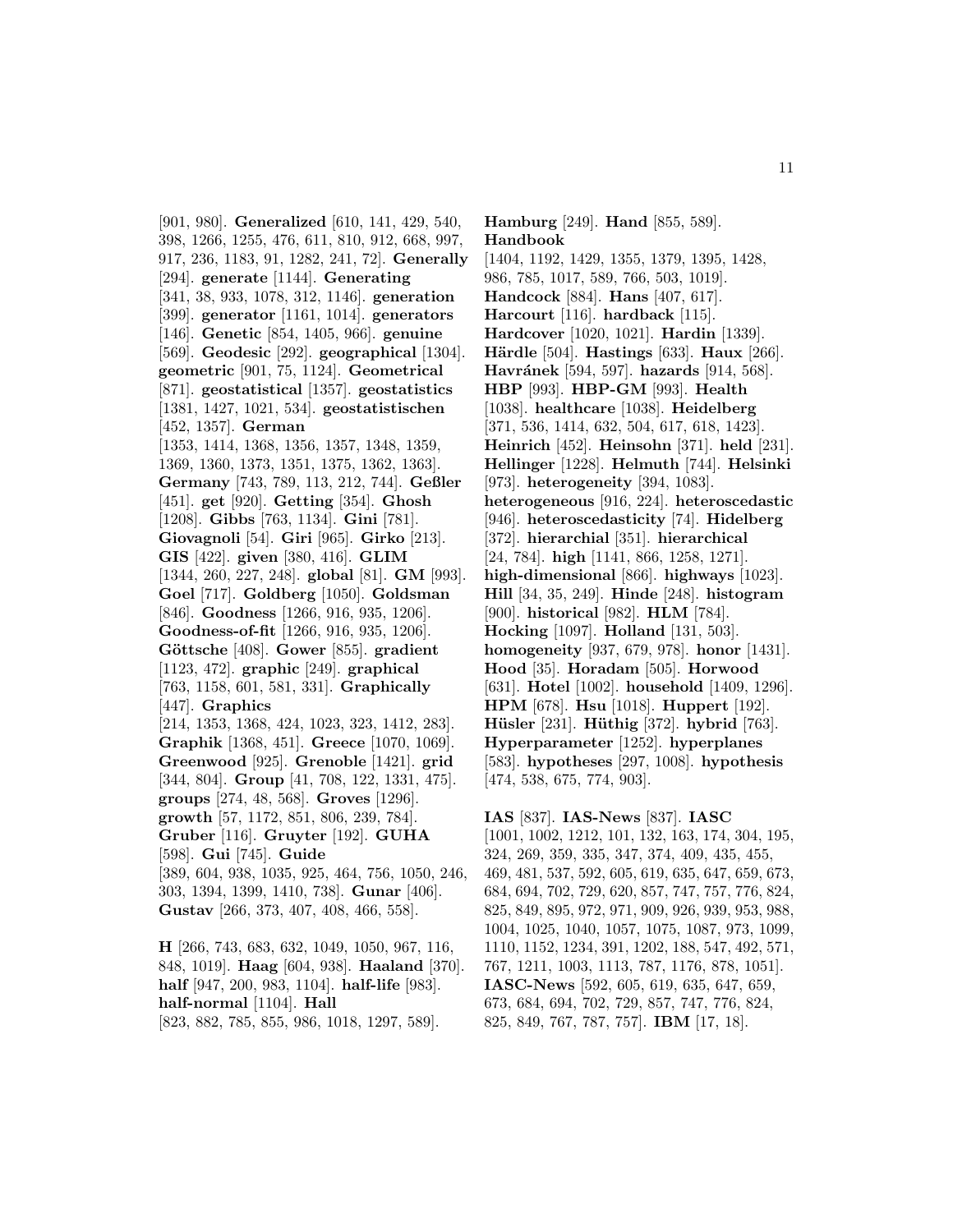**IBM-compatible** [17, 18]. **ICM** [1284]. **ICM98** [894]. **ICM98-CL8** [894]. **ideas** [880]. **identical** [527, 203]. **Identification** [957, 867, 272, 691, 563, 816]. **identified** [430]. **Identifying** [569, 1245, 1104, 1160]. **IDIOSCAL** [540]. **if** [125]. **II** [200, 166, 542, 794]. **III** [47]. **illustrated** [34, 35]. **Image** [1223, 1284, 352, 344, 681, 1102, 1322, 283, 1412, 670]. **impact** [152, 140]. **Implementation** [1049, 1383, 667, 1324, 600, 1322]. **Implicit** [127]. **importance** [1254]. **impression** [229]. **Impressions** [951]. **Improved** [499, 1258, 203]. **improvement** [1366, 693, 645, 313]. **Improving** [1206, 1081, 1288]. **Imputation** [667, 833]. **imputed** [1145]. **Inc.** [16, 17, 18]. **including** [1085, 589, 9]. **Incoming** [878]. **Incomplete** [13, 830, 6, 1408, 1297, 1143, 263]. **inconsistency** [379]. **increase** [1007]. **increasing** [652]. **independence** [843, 1327, 937, 6]. **independent** [378, 500, 894, 1030, 551, 581, 711]. **Index** [1055, 1216, 1326, 43, 84, 44, 85, 178, 438, 376, 440, 574, 509, 577, 731, 662, 733, 860, 800, 861, 929, 991, 1060, 1115, 1165, 1221, 1300, 380, 488, 781]. **Indicator** [257]. **indices** [1089, 1034]. **indirect** [1249]. **individual** [256]. **induced** [599]. **Industrial** [1212, 20, 1069, 1070]. **Inference** [142, 1180, 1393, 1335, 1309, 722, 1330, 1249, 82, 281, 1124, 1416, 33, 1073]. **Inferences** [360, 121]. **infinite** [157]. **inflation** [88]. **Influence** [105, 255, 984, 383, 1318, 1338, 475, 9, 207]. **Influential** [806, 713, 1172]. **INFO** [422]. **Informatics** [1035, 1038]. **Information** [157, 100, 130, 162, 173, 250, 212, 403, 434, 480, 506, 522, 718, 836, 1059, 952, 1039, 1086, 1220, 1151, 1175, 149, 1098, 493, 546, 533, 1023, 1327, 1302, 830, 127, 1247, 624,

978, 106, 762]. **Informational** [1169]. **input** [4]. **Inputing** [1291]. **inside/outside** [872].

**inspection** [830, 449]. **Installed** [19]. **instrumental** [429]. **integral** [4, 814, 316]. **integrated** [422, 1199, 75]. **Integrating** [1063]. **Integration** [241, 924, 1384]. **Integration-based** [241]. **intellegence** [286]. **Intelligence** [371, 1295]. **intensity** [1335]. **intensive** [150, 1425, 1431, 967, 504, 1245]. **interaction** [1064, 586, 49, 198]. **interactions** [1246]. **intercept** [68, 446]. **interests** [597]. **interface** [581, 764]. **interlaboratory** [153, 840]. **International** [251, 798, 1213, 1298, 788, 1422, 1421, 1430, 1098, 286, 199, 425, 423, 971, 1141, 186]. **Internet** [1024, 1035, 1291]. **Interpolation** [452, 1357]. **interpretation** [670]. **interrelations** [1402, 987]. **Interscience** [190]. **Interuniversity** [556]. **Interval** [915, 447, 29, 1168]. **intervals** [995, 1089, 1199, 678, 458, 1080, 1280, 256, 666, 486, 834, 1013, 807, 762]. **interview** [1409, 1296]. **intraclass** [350]. **introduces** [55, 20, 114]. **Introduction** [1353, 1396, 864, 923, 1381, 1375, 1392, 1411, 854, 512, 1388, 1359, 823, 882, 1360, 883, 1021]. **invariant** [363]. **inventory** [1277]. **inverse** [609, 109, 935, 3, 72]. **invertible** [386]. **investigation** [275, 345]. **investigations** [156]. **involved** [920]. **irregular** [1207]. **ISAC** [304]. **ISBN** [32, 33, 115, 266, 285, 370, 371, 372, 373, 405, 406, 407, 408, 451, 452, 453, 454, 925, 131, 133, 536, 966, 213, 766, 468, 855, 884, 590, 846, 683, 249, 728, 821, 823, 882, 883, 1096, 557, 631, 632, 645, 657, 658, 986, 1049, 1050, 1074, 967, 987, 923, 248, 466, 558, 190, 1018, 717, 1297, 504, 505, 559, 283, 284, 534, 785, 786, 1017, 1020, 1021, 193, 116, 192, 194, 467, 503, 535, 589, 617, 633, 745, 822, 847, 848, 924, 965, 1019, 1097, 358, 616, 1072, 1073, 191, 1296]. **ISBN** [618, 746]. **ISI** [972, 269, 188, 1070]. **ISI'99** [973]. **isotonic** [110, 550, 111, 1031]. **isotropic** [398]. **Issue** [1127]. **Issues** [1421, 1250, 1301, 1339, 1340, 1001, 646].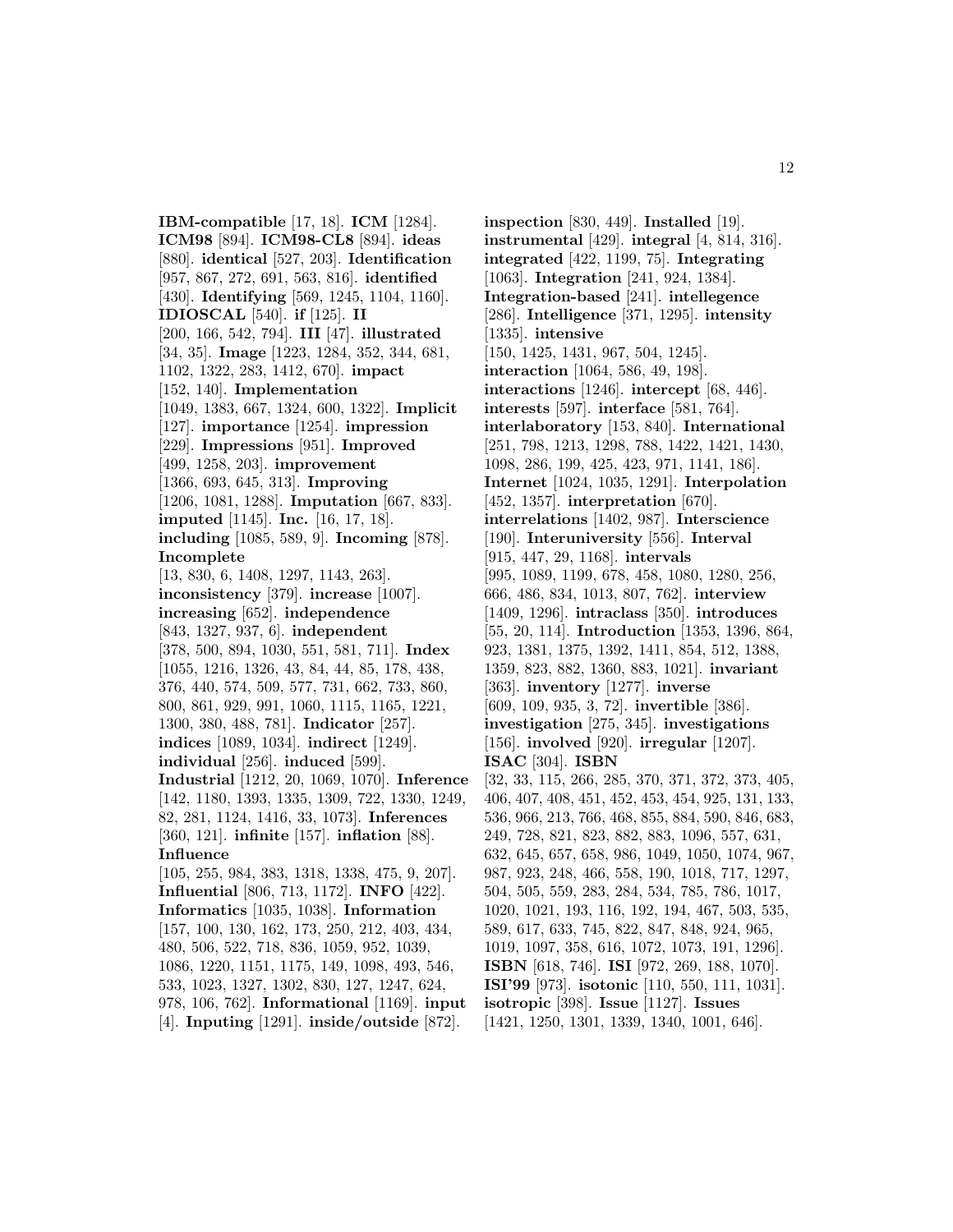**Istanbul** [972]. **Italy** [32, 1098, 971, 1026]. **items** [678]. **iterated** [697]. **Iterative** [850, 612, 959, 1308, 185, 310, 600, 555]. **iteratively** [946]. **IV** [971, 1293].

#### **J**

[115, 371, 766, 1339, 855, 884, 590, 846, 231, 1049, 248, 117, 1297, 283, 116, 589, 848, 358]. **J.-P** [766]. **Jackknife** [37, 343, 1310, 138]. **Jacques** [1021]. **Jan** [618]. **Jan-Armin** [618]. **Jana** [987]. **January** [286, 1191]. **Japan** [191]. **Jason** [1018]. **Jeanne** [1050]. **Jen** [405]. **Jen-Pei** [405]. **Jena** [373, 453]. **Jennrich** [823]. **Joeckel** [266]. **John** [35, 925, 846, 190, 717, 559, 467, 535, 633, 746, 847, 848, 1019, 358, 1072, 1296]. **Johnson** [467, 746, 847]. **joint** [888, 603]. **Jones** [557]. **journal** [1038]. **Journals** [1109]. **Jovanovich** [116]. **July** [1141, 1422, 1339, 1098, 971]. **June** [796, 1430, 113, 971]. **Jurecková** [987]. **Jürgen** [451].

**K.-H** [266]. **Kalman** [959, 811, 241, 1243]. **Kalman-filtering** [241]. **Katsuo** [1096]. **Kaufmann** [454]. **Kemp** [467]. **KENT** [193]. **Kernel** [309, 23, 1307, 802, 88, 1034, 138]. **kernel-based** [1034]. **keys** [1242]. **Klein** [717]. **Kluwer** [285, 213, 717, 505, 534, 616]. **knot** [180]. **Knowledge** [544, 1049, 1383, 371, 599, 624]. **Knowledge-based** [544]. **known** [106]. **Knut** [743, 744]. **Koch** [604, 938]. **Kolmogorov** [980, 680]. **kompakt** [408, 1356]. **komplette** [373, 1363]. **Konferenz** [1414]. **kontinuierlicher** [1357]. **Kotz** [467, 746, 847]. **Krauth** [115, 117]. **Kriging** [1248, 1021, 1381]. **Kronecker** [80]. **Kruse** [371]. **Kruskal** [1085]. **Kumar** [987]. **kurtosis** [83, 752].

**L** [213, 1339, 590, 821, 658, 1297, 504, 193, 467, 746, 847]. **Lach** [1017]. **lack** [529, 75].

**LAD** [1118, 550]. **lag** [61]. **Lagrange** [1157]. **Lamperti** [1072]. **Landsat** [670]. **landscapes** [1179]. **large** [947, 258, 932, 866, 1251]. **largest** [1302]. **last** [1230, 489]. **late** [1091]. **latent** [1154, 225, 889]. **later** [117]. **Latest** [1235]. **lattice** [14]. **Lattices** [1198, 1062]. **Lauderdale** [286]. **LAV** [26, 297, 774, 903, 25]. **layer** [723]. **lead** [892]. **leading** [907]. **Least** [180, 1064, 706, 675, 143, 185, 152, 384, 462, 639, 1333, 607, 12, 385, 750, 1092, 946, 1257, 1278, 719, 446, 280, 419, 72]. **least-squares** [152, 750, 1257, 719]. **Lebesgue** [924, 1384]. **Lechevallier** [1074]. **Length** [1043, 1315, 1337]. **lengths** [1337]. **L´epingle** [559]. **Letter** [523, 743, 744]. **level** [417, 341, 1083, 851, 473, 689, 725, 342]. **Leverage** [1064, 98]. **Library** [924, 591, 634]. **Liepins** [406]. **Life** [830, 360, 1342, 983, 557]. **lifetime** [782]. **like** [172]. **likelihood** [530, 46, 237, 773, 959, 224, 151, 868, 810, 1028, 126, 695, 944, 1125, 1102, 310, 913, 1322, 984, 936, 445, 709, 1183, 1256, 1093, 1312, 624, 1270, 48, 999, 1328, 418]. **likelihoods** [497]. **limit** [182]. **limited** [624]. **limiting** [299]. **limits** [1121, 653, 478]. **line** [706, 515, 807]. **Linear** [596, 144, 1348, 1391, 1021, 745, 1097, 568, 68, 563, 520, 121, 1255, 476, 417, 538, 154, 1224, 982, 224, 1302, 152, 36, 255, 1400, 816, 1171, 607, 58, 668, 839, 180, 997, 235, 711, 236, 918, 1256, 74, 91, 62, 719, 979, 1282, 1270, 4, 240, 1381, 792, 71, 431, 241, 81, 1160, 1272, 242, 78, 318, 192, 919, 1382, 1009, 784, 848]. **lineare** [1348, 192]. **linearities** [427]. **link** [936, 1137]. **Linkage** [223, 866]. **links** [1305]. **Lippe** [558]. **LISP** [323]. **LISP-Stat** [323]. **List** [906, 1291, 1292]. **listserv** [1293]. **Literature** [1059]. **Liu** [405]. **Lloyd** [645]. **LMS** [596]. **LMS-estimation** [596]. **Local** [984, 81, 1318, 477, 1248, 383, 316, 1338, 1009]. **locally** [700]. **Locating** [1031]. **location**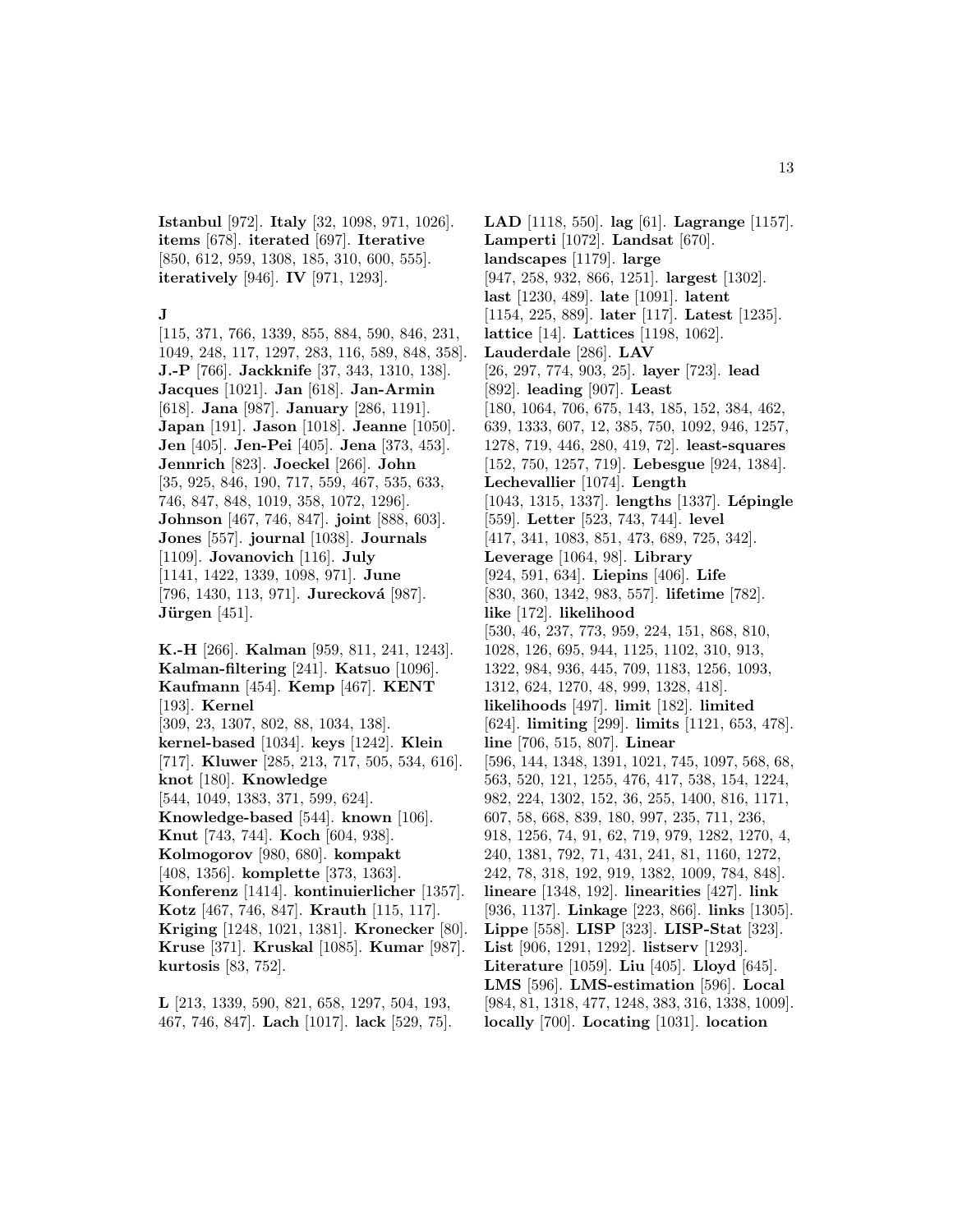[412, 292, 1107]. **locations** [180]. **Log** [769, 979, 610, 28, 944, 235]. **Log-linear** [979]. **Log-normal** [769, 610, 944]. **Logistic** [442, 947, 969, 200, 474, 902, 328, 793, 794, 741]. **logit** [260]. **loglinear** [221, 1138, 223]. **lognormal** [52, 1124]. **logrank** [1091]. **logspline** [737, 170]. **London** [788, 213, 855, 631, 657, 986, 1018, 1297, 505, 503, 589]. **long** [1122, 167]. **long-memory** [1122]. **long-tailed** [167]. **longitudinal** [956, 1195, 919, 784]. **longitudinally** [443]. **look** [172, 832]. **Looking** [667]. **Loosely** [280]. **Lorenzen** [590]. **loss** [1132]. **lot** [678]. **Lothar** [468]. **lower** [1259, 555]. **lungs** [715]. **Lunn** [589]. **L¨utkepohl** [1019]. **lynx** [832].

**M** [743, 744, 925, 133, 1339, 884, 846, 248, 190, 194, 633, 1296]. **MA** [735]. **Mac** [16]. **Macintosh** [15, 1286]. **Macro** [465, 1085]. **macros** [450, 820]. **Magdalena** [1073]. **magnitude** [433]. **Mahoney** [658]. **mailing** [1292]. **main** [294]. **main-effect** [294]. **majorization** [555]. **mammalian** [715]. **Management** [1098, 1410, 9]. **manifold** [933]. **Manual** [117]. **many** [1155]. **many-one** [1155]. **Marcel** [370, 405, 406, 766, 590, 557, 645, 283, 745, 965]. **MAREG** [950]. **Marginal** [224, 258, 397, 950, 937]. **marginals** [380, 1144]. **Markov** [1223, 1309, 1047, 772, 1251]. **Markov-modulated** [772]. **MARS** [1277]. **Marvin** [116]. **master** [1410]. **matching** [400]. **Mathematica** [1359, 454]. **Mathematical** [1289, 1350, 1403, 822, 1072, 1033, 193]. **mathematicians** [894]. **matrices** [1404, 160, 873, 1159, 1334, 80, 555, 72, 962, 784, 1019]. **matrix** [60, 540, 127, 806, 343, 751, 889, 1251, 1062, 78, 107]. **matrixes** [127]. **matroids** [36]. **maximally** [898]. **maximally-skewed** [898]. **maximizing** [497]. **Maximum**

[1028, 695, 944, 1125, 1102, 936, 1256, 530, 868, 126, 310, 1322, 984, 380, 624, 1270, 48,

999, 1031, 1328, 1418, 285]. **maximum-likelihood** [1270]. **McConway** [589]. **McCullagh** [1185]. **McCulloch** [127]. **MCD** [317]. **McGraw** [34, 35, 249]. **McGraw-Hill** [34, 35, 249]. **MCMC** [1250]. **Mean** [78, 54, 901, 1, 1337, 1332, 613, 106, 1283]. **mean-shift** [1283]. **means** [378, 957, 121, 222, 122, 202, 679, 755, 486, 125]. **measure** [1384, 1386, 782, 255, 899, 728, 924]. **measured** [443]. **Measurement** [121, 580]. **measurements** [1357, 1331, 316, 365]. **measures** [815, 611, 387, 444, 414, 1268, 39, 784]. **Measuring** [477, 497, 900]. **median** [781, 384, 639, 12, 110, 446, 419]. **median-unbiased** [781]. **medians** [1149]. **Medical** [1035, 1413, 133]. **Medicine** [1024]. **meeting** [1069, 188, 951]. **Meetings** [1217, 788, 102, 119, 134, 148, 164, 175, 196, 217, 233, 252, 270, 287, 305, 325, 336, 348, 375, 392, 410, 426, 436, 359, 388, 456, 482, 494, 507, 524, 548, 561, 572, 470, 621, 648, 660, 685, 730, 593, 636, 674, 704, 768, 799, 885, 896, 748, 777, 826, 838, 859, 974, 989, 1041, 1076, 1088, 910, 927, 941, 954, 1005, 1053, 1114, 1130, 1153, 1164, 1193, 1203, 1100, 1142, 1177, 1214, 1299, 356, 646, 1232]. **meetings-new** [1153]. **members** [620]. **Memoriam** [471]. **memory** [529, 1122, 75]. **Mendenhall** [193]. **mergers** [169]. **Messungen** [1357]. **Meta** [820]. **Meta-analysis** [820]. **Meteorological** [8, 3]. **method** [205, 809, 1259, 1240, 699, 996, 474, 584, 387, 714, 944, 816, 340, 551, 1322, 516, 1104, 312, 74, 1312, 313, 624, 275, 697, 491, 182, 1143, 365, 1146, 206, 203, 333, 1186, 1260]. **Methoden** [468, 1373]. **Methodik** [452, 1357]. **Methodological** [1383, 1049]. **methodologies** [1026]. **Methodology** [1030, 519, 1357, 1410]. **Methods** [1400, 683, 1390, 1373, 498, 535, 360, 934, 740, 199, 371, 743, 1298, 396, 1364, 1378, 513,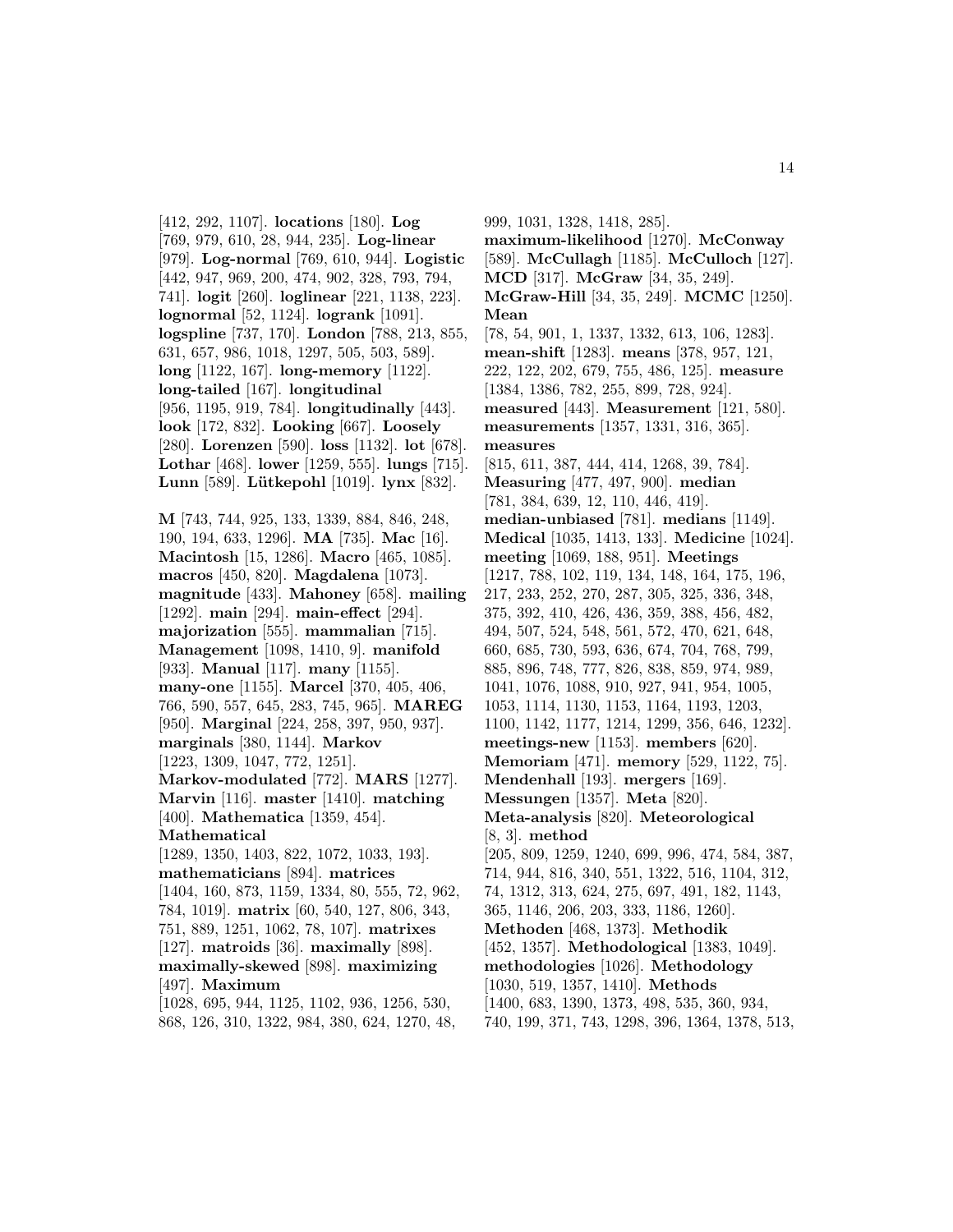460, 1123, 150, 28, 1273, 933, 1267, 654, 1418, 1425, 1357, 1401, 1431, 472, 1349, 668, 892, 904, 1078, 1330, 1306, 918, 1136, 190, 264, 671, 1079, 331, 504, 559, 612, 1045, 318, 194, 1376, 1048, 204, 1018, 285, 967, 822, 1097]. **metric** [1301, 1339, 1340]. **Michael** [372, 658]. **Michalewicz** [966, 631]. **Mick** [1296]. **MicrOsiris** [21]. **Microsoft** [1095, 1303]. **Mid** [1229]. **Mid-** [1229]. **Mihalsin** [421]. **milestone** [19]. **Millennium** [1212]. **Min** [821]. **minimax** [144, 982, 431]. **minimax-estimation** [144]. **minimization** [917, 95]. **Minimum** [720, 1228, 106, 417, 1007, 463, 665, 317, 72]. **mining** [1026]. **Minitab** [20, 450, 228]. **Missing** [1293, 1291, 1302, 601, 1256]. **misspecification** [530, 812, 1137]. **Misspecifying** [1093, 919]. **mixed** [763, 224, 626, 723, 692, 1047, 919, 725, 1048, 784]. **mixed-level** [725]. **mixed-model** [692]. **mixed-variable** [626]. **Mixture** [1250, 496, 868, 352, 1305, 1278, 1312]. **mixtures** [1228]. **mixtures/plug** [1082]. **ML3** [784]. **mobility** [257]. **mode** [46, 1200, 1338]. **Model** [220, 839, 71, 627, 360, 68, 499, 260, 291, 843, 222, 1329, 1170, 153, 154, 1226, 638, 387, 352, 1171, 58, 721, 902, 754, 261, 625, 812, 1172, 1268, 332, 1257, 977, 1278, 229, 851, 692, 351, 806, 1168, 1270, 473, 186, 345, 697, 241, 83, 689, 612, 5, 489, 1283]. **Model-free** [627]. **Modeling** [1090, 769, 18, 1011, 168, 1183, 580, 814]. **Modelling** [1415, 1250, 701, 1344, 1324, 789, 394, 413, 248, 239, 1338, 183, 1148]. **Models** [1133, 1209, 1097, 54, 1198, 221, 361, 563, 813, 865, 1169, 329, 763, 292, 1255, 916, 150, 1199, 996, 1335, 1342, 476, 773, 1223, 1138, 296, 759, 144, 1154, 307, 223, 1224, 959, 308, 224, 1, 185, 24, 202, 1320, 1275, 1309, 1400, 599, 228, 225, 668, 950, 256, 1158, 623, 682, 832, 1305, 601, 227, 430, 485, 235, 1265, 57, 1252, 710, 711, 1249, 1317, 1256, 1134, 735, 91, 328, 238,

960, 723, 1047, 351, 979, 1137, 383, 1008, 1282,

61, 1254, 240, 81, 961, 1062, 1391, 242, 1120, 1143, 124, 844, 488, 919, 1382, 890, 243, 691]. **models** [1048, 158, 257, 784, 745, 557, 848]. **Moderate** [780, 427, 932]. **moderately** [167]. **modification** [82]. **Modified** [935, 999, 1043, 201, 340, 261]. **modulated** [772]. **moment** [497, 496]. **moments** [428, 278, 642, 489]. **money** [1052]. **monotone** [1180, 1105]. **Monte** [425, 1010, 444, 1306, 123, 1254, 52, 1045, 475, 1271]. **Moore** [72]. **Morgenthaler** [657]. **moving** [1199, 1257]. **moving-average** [1199]. **MS** [589, 1286]. **MS-DOS** [589, 1286]. **MSAE** [291]. **multi** [830, 160, 1144]. **multi-component** [830]. **multi-variate** [1144]. **multi-way** [160]. **multicriteria** [754]. **multidimensional** [519, 1148]. **multidimentional** [1026]. **Multifactor** [1239]. **multilevel** [1324, 185, 1249]. **multimedia** [1023]. **multimodality** [564]. **Multinomial** [158, 260, 1316, 399, 609, 387]. **multinormality** [1208, 1261]. **Multiple** [517, 202, 228, 1401, 683, 1092, 1013, 1107, 995, 1385, 809, 981, 420, 412, 274, 774, 903, 827, 713, 846, 997, 1085, 74, 443, 833, 1160, 841, 1245, 1376, 1196, 1018]. **Multirelation** [608]. **Multiresponse** [853]. **multisample** [430]. **multistage** [291]. **Multivariate** [1066, 1397, 414, 68, 499, 779, 780, 421, 1294, 450, 1266, 53, 1236, 1082, 1208, 413, 322, 463, 721, 722, 1237, 817, 485, 1085, 899, 1247, 38, 48, 6, 1390, 240, 70, 331, 1408, 1297, 39, 764, 822, 488, 206, 691, 640, 965]. **Multiway** [1345, 513, 512, 32, 131]. **Multrus** [372]. **Munich** [789, 744]. **mutual** [1327]. **MYSTAT** [16].

**N** [505, 559, 467, 633, 746, 847, 191]. **Nair** [1185]. **name** [590, 1370]. **Naples** [1026]. **Narayan** [965]. **nasopharix** [10]. **National** [212]. **Natural** [459]. **Nearest** [1181]. **Nearest-neighbor** [1181]. **Nearly** [937, 781]. **nearness** [137]. **needed** [420, 880]. **negative** [5]. **neighbor** [1181].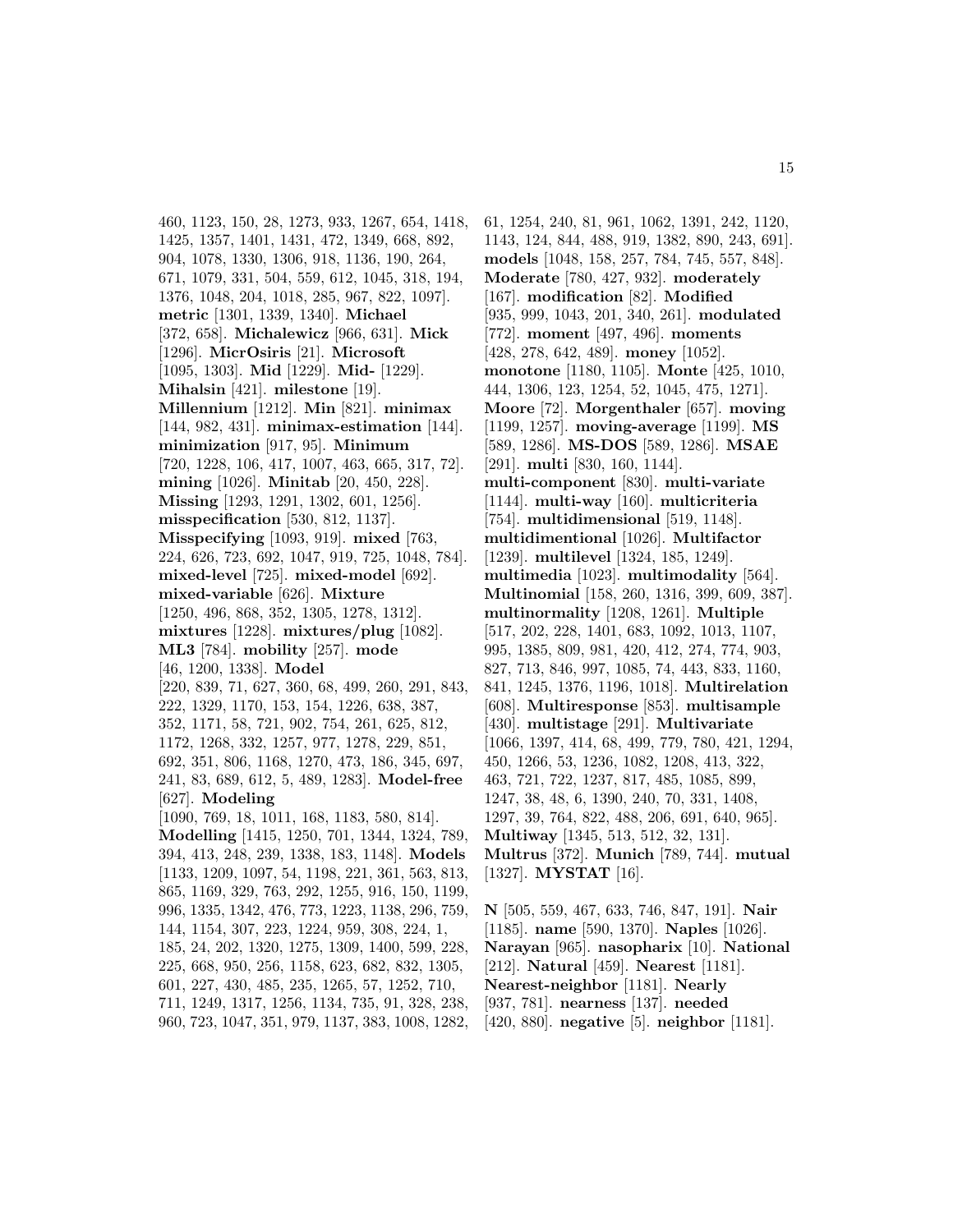**nested** [226]. **Net** [1059, 964, 1022, 1220, 1108, 1129, 1140, 1150, 1163, 1189, 1190, 1174, 933]. **Netherlands** [1213]. **NetMul** [764]. **nets** [969]. **network** [994]. **networks** [1265, 793, 794, 8]. **Neuchâtel** [199, 359]. **Neuchatel** [33]. **Neural** [969, 793, 794, 1265, 994]. **Nevada** [1141]. **News** [99, 129, 147, 161, 189, 211, 230, 247, 265, 282, 334, 346, 357, 369, 390, 469, 537, 479, 502, 521, 1059, 926, 1025, 1040, 1057, 1075, 1087, 1022, 1220, 1099, 1140, 570, 545, 1176, 101, 132, 163, 174, 195, 324, 335, 347, 374, 409, 435, 455, 481, 576, 727, 757, 895, 909, 939, 953, 988, 1004, 964, 1110, 1152, 1234, 1235, 1108, 1129, 1150, 1163, 1189, 1190, 391, 1202, 547, 492, 571, 1174, 592, 605, 619, 635, 647, 659, 673, 684, 694, 702, 729, 837, 857, 747, 776, 824]. **News** [825, 849, 767, 787]. **Newsletter** [401, 97, 159, 208, 244, 300, 368, 432, 490, 543]. **Newton** [340]. **NeXTSTEP** [1371, 658]. **Niewiadomska** [1073]. **Niewiadomska-Bugaj** [1073]. **Niki** [191]. **Nikias** [821]. **Nikulin** [925]. **nls2** [520]. **No** [558, 363, 1301, 1339, 590, 1370, 1340, 49, 198]. **no-name** [590, 1370]. **noise** [428, 352, 1102, 39]. **nominal** [1185]. **nominal-ordinal** [1185]. **nominations** [1051]. **Non** [520, 1021, 157, 427, 14, 527, 149, 956, 712, 959, 1208, 1308, 152, 1182, 139, 430, 1261, 711, 65, 487, 1381, 331, 5, 353, 203]. **non-classical** [149]. **non-Gaussian** [712, 959, 1182]. **non-graphical** [331]. **non-identical** [527, 203]. **non-identified** [430]. **non-independent** [711]. **non-iterative** [1308]. **Non-Linear** [1021, 520, 152, 1381]. **non-linearities** [427]. **non-multinormality** [1208, 1261]. **non-negative** [5]. **non-normal** [487]. **non-parametric** [157, 956, 139, 711, 353]. **non-robust** [65]. **non-stationarity** [14]. **noncentral** [707, 554, 1244, 187, 355, 758].

**nonconforming** [678]. **nonconstant** [807]. **nonhomogeneous** [1335]. **nonignorable** [979]. **noninvertible** [1096, 1407]. **Nonlinear** [1421, 773, 322, 1045, 518, 916, 759, 1158, 997, 946, 700, 108, 95, 280, 1048, 627, 582]. **nonlinearity** [1255]. **nonmonotonic** [1335]. **nonnegative** [94]. **nonnormal** [1045]. **Nonparametric** [743, 1240, 584, 394, 1149, 671, 1030, 805, 264, 281, 501, 1260, 783]. **Nonresponse** [1409, 979, 1296]. **Nonstationary** [1096, 1407]. **norm** [199, 298, 108, 95, 72]. **normal** [68, 769, 59, 378, 610, 496, 109, 202, 944, 817, 1104, 679, 1241, 755, 1337, 486, 899, 487, 6, 999, 240, 386, 206, 758]. **normalising** [227]. **normality** [1266, 123]. **normally** [228]. **North** [131, 503]. **North-Holland** [131]. **Notation** [1049, 1383]. **note** [1014, 277, 53, 1138, 774, 903, 201, 611, 1341, 40, 207, 333]. **Notes** [656]. **Nov** [1421]. **November** [425, 1055, 1056, 1026]. **NPMLE** [1168]. **NT** [933]. **NT-net** [933]. **number** [1161, 1014, 92, 295, 146, 678, 496, 869]. **numbers** [1422, 1186, 505]. **Numerical** [1378, 913, 532, 418, 371, 623, 127, 531, 1251, 206, 1161, 1014, 559].

**O** [1074]. **Oberwolfach** [231]. **Obituary** [404]. **object** [658, 1371, 323]. **object-oriented** [658, 1371, 323]. **oblique** [1200]. **observation** [806, 107]. **observational** [9]. **observations** [295, 298, 713, 599, 625, 1119, 679, 791, 331, 1245]. **observed** [151, 665]. **obtaining** [1313]. **Occasion** [646]. **occurring** [1091]. **Oct** [1298]. **October** [1216, 1218, 1220, 1217, 1219, 789, 1220, 1217, 1219]. **odds** [934, 28]. **off** [884, 312]. **offered** [421]. **officers** [304, 1113]. **Okazaki** [191]. **Okonometrie ¨** [1351, 617]. **One** [1282, 669, 803, 658, 1371, 1232, 83, 5, 589, 1155, 962]. **One-sided** [1282, 803]. **One-step** [669]. **one-way** [83, 5]. **only**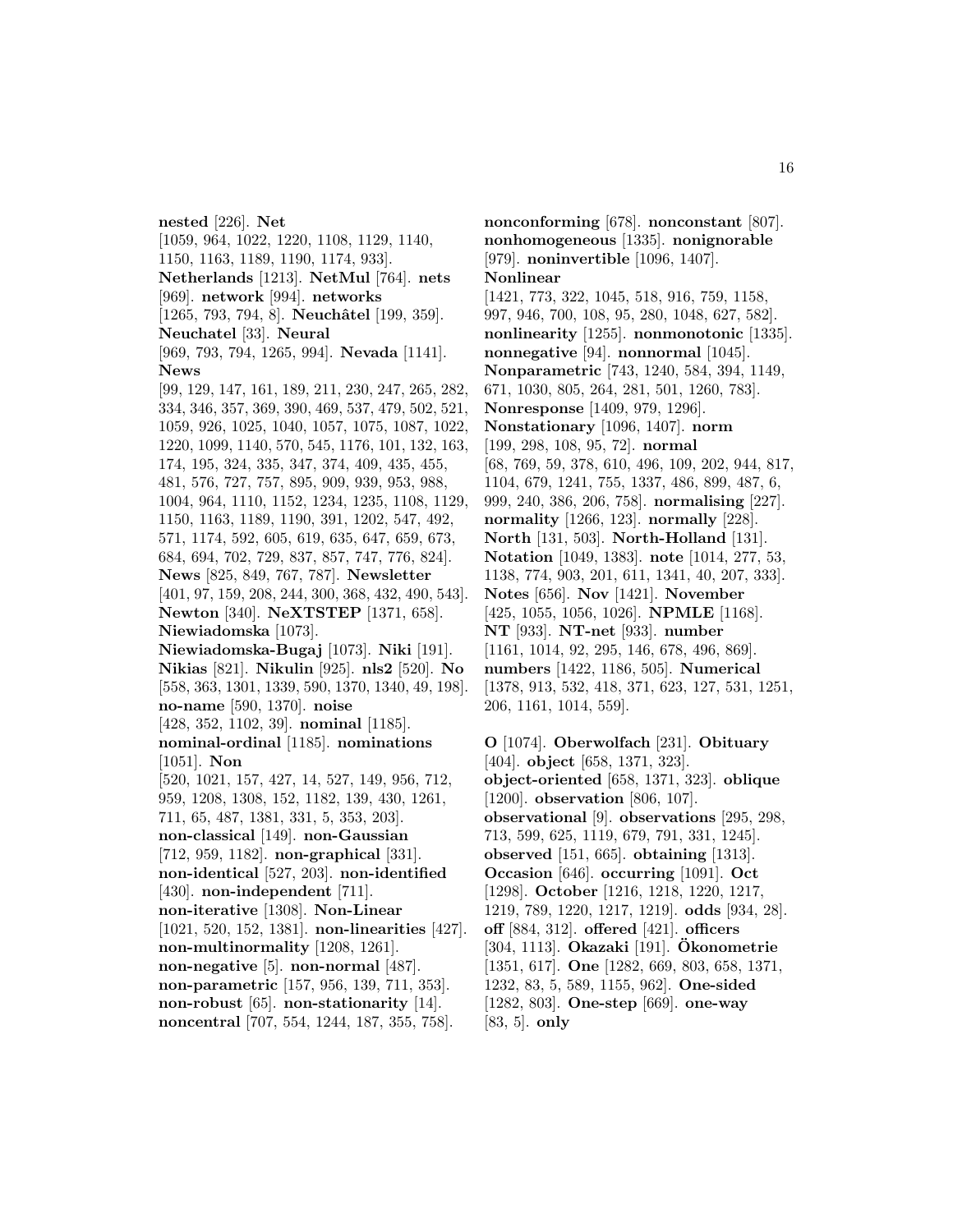[740, 621, 648, 660, 685, 730, 606, 768, 799, 885, 896, 886, 897, 974, 989, 1041, 1076, 1088, 928, 942, 1042, 1114, 1130, 1153, 1164, 1193, 1203, 1194, 1204, 1299, 1329, 191]. **ons** [55]. **Operating** [1276, 708]. **Operational** [1184]. **operations** [721]. **operator** [719]. **operators** [981]. **Opitz** [1074]. **Opportunities** [1001]. **Optimal** [790, 1316, 308, 184, 58, 318, 79, 500, 1198, 795, 1325, 294, 759, 585, 753, 314, 78, 553]. **optimality** [81]. **optimization** [42, 299, 445, 8]. **optimized** [761]. **optimizing** [540, 682]. **Optimum** [4, 290, 60, 700, 400]. **Order** [1180, 527, 14, 1257, 433, 550, 999, 39, 489]. **order-of-magnitude** [433]. **Order-restricted** [1180]. **ordered** [1046, 688, 1236, 1223, 202, 803, 679, 819]. **Ordinal** [1430, 1103, 1185, 1305, 1209, 844, 1430, 1074]. **organized** [971]. **oriented** [115, 513, 1343, 658, 1371, 323]. **orthogonal** [1277, 852, 725]. **oscillation** [1275]. **OSDA** [1430]. **Ostrowski** [589]. **other** [406, 245]. **outcome** [443]. **outcomes** [1256]. **outlier** [412, 457, 816, 181, 1283, 1196]. **outliers** [957, 958, 413, 1237, 997, 1092, 1317, 98, 1160, 330, 1227]. **output** [186, 345, 697]. **overall** [255]. **OVERALS** [518]. **Overdispersion** [1133, 710]. **Overview** [541, 513, 905]. **Owen** [758]. **Oxford** [131, 248]. **P** [370, 373, 925, 766, 717, 1296, 504, 505, 559, 785, 786, 1020, 1021, 503, 302, 465]. **P-STAT** [302, 465]. **P.v.d** [558]. **Package** [44, 85, 112, 55, 15, 17, 1287, 1324, 517, 264].

**packages** [743, 420, 433, 301, 671, 319]. **Padua** [971]. **pages** [32, 33, 34, 35, 590, 1096, 557, 631, 632, 645, 657, 923, 717, 535, 589, 633, 965]. **paired** [638, 125]. **pairwise** [666]. **Panel** [646, 1361, 137, 632]. **Pannatier** [1020].

**Paola** [54]. **Paper** [1191, 115]. **paper-back**

[115]. **Paperback** [248, 34, 35, 786]. **Papers** [858, 1141, 1098, 42, 798, 1038, 1127, 1420]. **PARAFAC** [514]. **PARAFAC2** [385]. **Parallel** [1324, 514, 419, 425, 1127, 1141, 1320, 1322, 1323]. **Parameter** [1342, 299, 1154, 1226, 24, 714, 126, 695, 944, 1125, 1102, 381, 1134, 4, 700, 52, 612, 183, 994, 73, 1328, 1147, 1081, 557]. **parameters** [947, 1131, 809, 292, 699, 222, 150, 915, 185, 936, 566, 6, 498, 83, 1107]. **parametric** [157, 1121, 956, 139, 1305, 711, 1269, 366, 833, 353]. **Pareto** [381, 73]. **Paris** [1430]. **Part** [793, 794]. **partial** [428, 642]. **Partially** [833, 1223, 1224, 710, 665]. **Participant** [1217, 1232, 388, 470, 951, 356]. **particular** [1236]. **partition** [48]. **partitioned** [80]. **partitioning** [769]. **partitioning.com** [1292]. **partly** [58]. **Pasadena** [798, 1001, 1002, 1003]. **Pascal** [146]. **PASE** [425]. **passes** [19]. **Patrick** [728]. **pattern** [1141]. **Paul** [285, 786]. **PC** [21, 114, 1353, 319, 491, 249]. **PC-90** [114]. **PCA** [1313]. **PDPTA'98** [1141]. **Peacock** [633]. **peak** [1262]. **Pearson** [397, 38]. **Pei** [405]. **Penalized** [959, 1183]. **Penrose** [72]. **Percentile** [126]. **percentiles** [46]. **Performance** [186, 697, 1141, 1267, 902, 626, 1317, 431]. **performances** [457]. **period** [857]. **periodic** [655, 1275]. **periodogram** [205]. **permutation** [1294, 722, 1067, 975, 171]. **person** [1232]. **personal** [133, 598]. **Perturbational** [362]. **Peter** [453, 683, 190, 284]. **phase** [1276]. **PhD** [1410]. **Philippou** [505]. **Physica** [632, 504, 617, 618]. **Physica-Verlag** [632, 504, 617, 618]. **pitfall** [1012]. **Pitman** [137]. **Pittenger** [358]. **Plackett** [341]. **planar** [152]. **Planning** [7, 795]. **plans** [290, 449]. **Planung** [468]. **please** [1111]. **plot** [276, 96, 1208, 13, 1104, 1261, 98, 1272, 423]. **plots** [354, 476, 831, 625]. **PLS** [1298]. **PLS'99** [1298]. **plug-in** [1082]. **plus**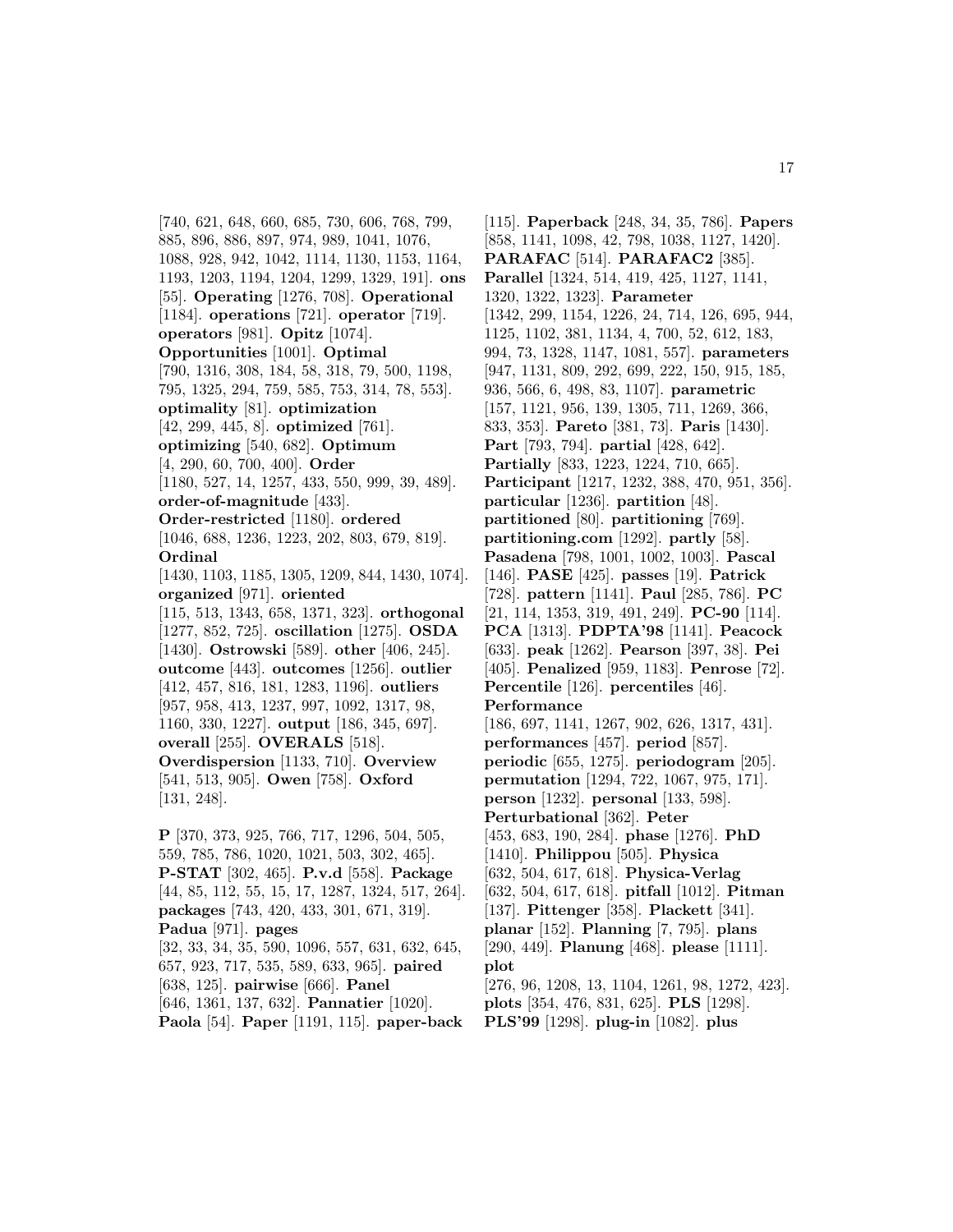[39, 520, 1379, 1063, 785]. **PM** [665]. **point** [447, 477, 1002, 126, 1135, 738, 805, 874, 8]. **points** [829, 53, 98, 242, 841]. **Poisson** [1335, 1102, 902, 1228, 710, 772]. **policy** [1415]. **Poly** [423]. **polychotomous** [474]. **polygon** [931]. **Polynomial** [580, 296, 945]. **polynomials** [1248]. **polytomous** [48]. **pooling** [89]. **population** [1197, 1329, 1274, 1145, 487]. **populations** [1236, 1321]. **portmanteau** [261]. **position** [900]. **positron** [1322]. **possible** [1012]. **Posterior** [220, 276, 1253, 70]. **potential** [255]. **Pounds** [589]. **Power** [1263, 1286, 361, 1065, 721, 487, 275, 448, 205, 1286]. **pp** [266, 285, 370, 371, 372, 405, 406, 407, 408, 451, 452, 453, 454, 131, 133, 966, 213, 766, 468, 855, 884, 846, 683, 249, 728, 821, 823, 882, 883, 658, 986, 1049, 1050, 1074, 967, 987, 248, 466, 558, 190, 1018, 1297, 283, 284, 1017, 193, 116, 192, 194, 467, 617, 745, 746, 847, 848, 924, 1019, 1097, 358, 616, 1072, 1073, 191, 1296, 618]. **pp.** [822]. **Practical** [1429, 1353, 1167, 738, 1360, 1017]. **practice** [552, 1362]. **pragmatics** [1419, 406]. **praktische** [1353, 249]. **Pranab** [987]. **Praxis** [1362, 453]. **praxisbezogene** [372, 1360]. **pre** [915]. **pre-test** [915]. **Precise** [898]. **Prediction** [998, 57, 478, 740, 1199, 458, 811, 831, 140, 1265, 1134]. **predictive** [1132, 1171]. **predictors** [1256, 999, 78]. **Preface** [511, 136, 219, 863]. **Preference** [613]. **preliminary** [735]. **Prem** [717]. **Prentice** [823]. **prepared** [41]. **preprocessing** [602]. **presence** [1083, 1317, 74, 914, 762]. **presentations** [113]. **President** [1112, 210, 878]. **Press** [133, 248, 283, 284, 1017, 1021, 116, 1268]. **Price** [32, 33, 746]. **primal** [310]. **primal-dual** [310]. **Principal** [1146, 222, 429, 654, 1103, 236, 65, 624, 1148]. **print** [1111]. **prior** [139]. **priori** [1301, 1339, 1281, 1340]. **priors** [1131, 61, 70]. **prize** [1015]. **Probabilistic** [865, 12]. **probabilities**

[151, 713, 278, 904, 187, 206, 355, 758, 1147]. **Probability** [1393, 1386, 1403, 1097, 1197, 276, 1287, 63, 1325, 1082, 109, 864, 235, 1337, 138, 752, 822, 1186, 728, 1072, 1073]. **probit** [1259]. **problem** [1010, 152, 912, 310, 565, 1312, 487, 872, 698, 39, 398]. **problems** [550, 3]. **PROC** [741]. **procedure** [339, 420, 274, 122, 982, 687, 600, 1237, 167, 351]. **procedures** [1192, 185, 228, 1402, 1167, 140, 755, 1303, 987, 1195, 142, 1107]. **Proceedings** [231, 968, 1422, 1421, 1430]. **process** [428, 712, 655]. **processes** [14, 1122, 1378, 1335, 1357, 445, 738, 364, 772, 79, 1124, 1314, 559]. **processing** [1023, 1127, 1141, 821, 1389, 283, 1412]. **Procrustes** [398]. **products** [80]. **Prof.** [1112]. **Profile** [1112, 1154]. **ProGAMMA** [556]. **prognosis** [10]. **prognostic** [761]. **program** [112, 973, 1286, 1094, 420, 1321, 985, 319, 491, 187]. **Programmer** [1394, 1050]. **programming** [596, 658, 1371, 313, 1374, 786, 1033]. **programs** [1277, 515, 1405, 966]. **Projection** [427, 677, 724, 780, 1034]. **proper** [1014]. **Properties** [183, 59, 1285, 40, 553]. **property** [585, 75]. **proportional** [600, 914, 1334]. **proportions** [500, 29, 773, 1145]. **proposals** [277]. **proposed** [1341]. **prototype** [542, 541]. **Prozesse** [1357]. **Pseudo** [530, 237, 1242, 792]. **pseudo-factors** [1242]. **Pseudo-likelihood** [237]. **pseudo-linear** [792]. **pseudorandom** [1161]. **pseudosample** [140]. **Pseudotable** [204]. **PSI** [423]. **PSI-Plot** [423]. **Publication** [190, 1090]. **Publications** [786]. **Publishers** [32, 33, 115, 285, 213, 466, 717, 505, 116, 616]. **Publishing** [193]. **pursuit** [427, 780, 1034, 677, 724]. **PWS** [193]. **PWS-KENT** [193].

**Q** [128]. **Q-designs** [128]. **QR** [279, 612]. **quadratic** [1132, 395]. **Quadrature** [1079]. **Quality** [406, 693, 1349, 449, 1419, 190].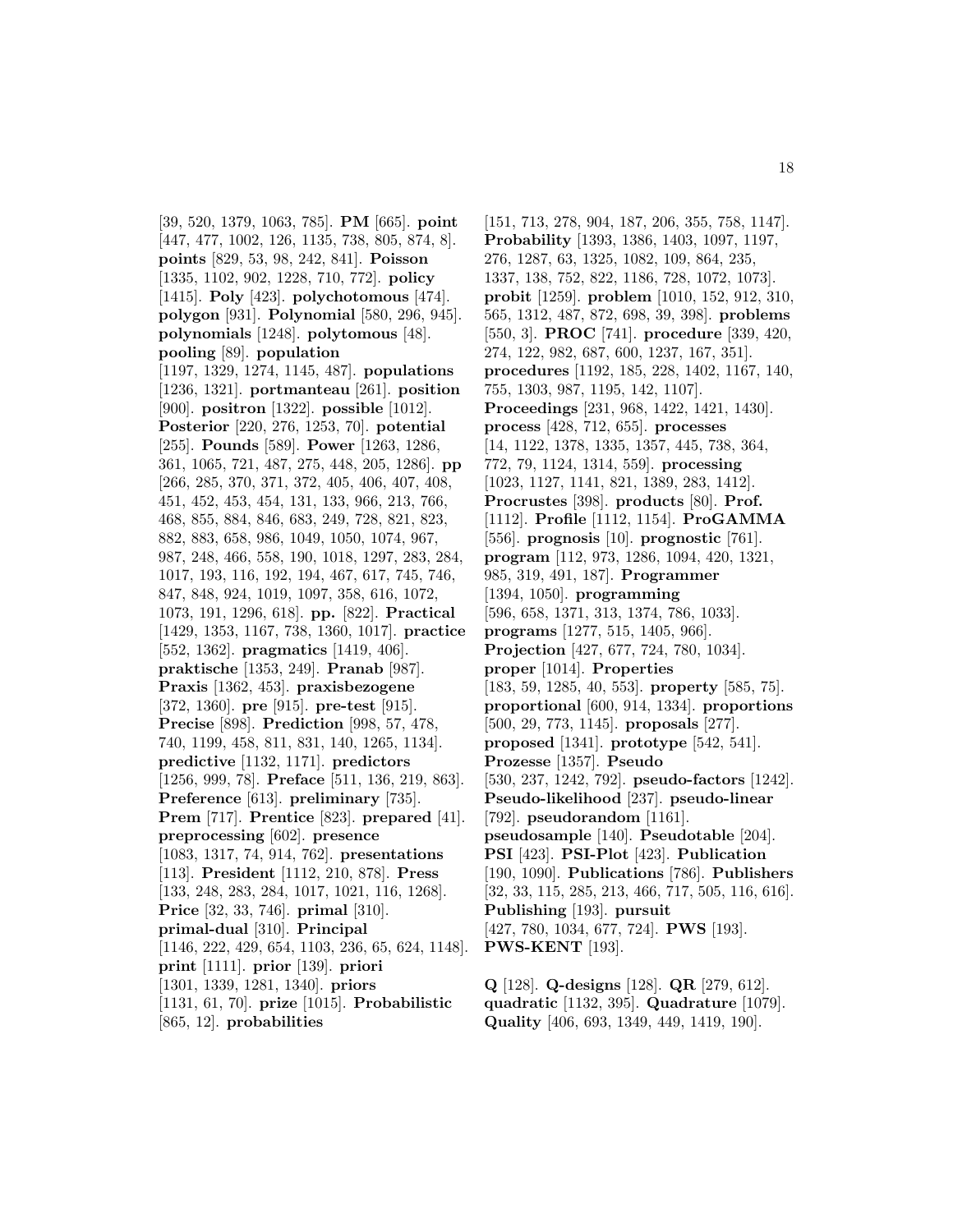### **Quantile**

[831, 917, 650, 706, 1226, 782, 1238, 808, 1009]. **quantiles** [1266, 706, 699, 1244, 1308, 669]. **quantitative** [1104, 1306]. **quantities** [149]. **Quasi** [413, 237, 773, 1275, 550]. **Quasi-Bayesian** [413]. **quasi-likelihood** [237, 773]. **quasi-order** [550]. **quasi-periodic** [1275]. **question** [876]. **Questionnaire** [620]. **quick** [262]. **quota** [609]. **quota-free** [609].

**R** [32, 266, 371, 406, 451, 131, 133, 231, 193, 503, 1097]. **R.-D** [231]. **Rahlfs** [743, 744]. **Raj** [632]. **ran1** [1161, 1014]. **Random** [844, 378, 1207, 1014, 527, 699, 399, 146, 299, 213, 461, 1346, 1179, 539, 682, 442, 38, 6, 1254, 83, 5, 919, 1263]. **random-effects** [919]. **Randomization** [1085, 93, 680]. **randomized** [892, 977]. **range** [421, 891, 1308, 803]. **Rank** [829, 815, 1246, 459, 688, 1010, 1236, 584, 913, 586, 1239, 568, 555, 40, 962]. **Rank-based** [815, 1246]. **rank-one** [962]. **ranks** [459]. **Rao** [503, 1206, 240]. **Rapid** [1000]. **rate** [1265]. **rates** [1010, 791, 381, 487, 627]. **ratio** [934, 46, 28, 810, 913, 709]. **rational** [109]. **ratios** [1131]. **räumlichen** [452, 1357]. **raumzeitlicher** [1357]. **Re** [1323]. **Re-engineering** [1323]. **Recht** [536]. **Recipes** [1161, 1014]. **reciprocals** [339]. **Recognition** [870, 1141]. **reconsidered** [931]. **reconstruction** [1322]. **record** [75]. **rectangular** [1184]. **recurrent** [394]. **Recursive** [1292, 595, 769, 599, 904, 168, 498]. **Recursive-partitioning.com** [1292]. **Reducing** [1264]. **Reduction** [962, 651, 395, 1314]. **Reepmeyer** [618]. **referee** [921, 920]. **Referees** [218, 338, 1126, 1205, 906]. **Reference** [1288, 653, 264]. **Refined** [722]. **refinement** [850, 612]. **Reflections** [646, 388, 470, 356]. **reflective** [813]. **Reflextions** [1217].

**regional** [267]. **registration** [1111]. **Regression** [1347, 823, 739, 1097, 365, 68, 499, 769, 427, 780, 1043, 969, 595, 1207, 1064, 667, 1364, 1259, 650, 520, 1169, 696, 957, 329, 916, 706, 770, 1066, 996, 141, 245, 474, 28, 1170, 296, 759, 297, 675, 774, 903, 298, 307, 959, 458, 1118, 1030, 255, 384, 462, 639, 1333, 850, 1400, 816, 607, 1388, 12, 902, 950, 625, 140, 623, 682, 839, 1305, 945, 917, 442, 711, 918, 110, 1256, 328, 960, 805, 851, 383, 1008, 123, 550, 700, 98, 262, 446, 491, 431, 793, 1160, 1272, 1318, 279, 612, 853, 142, 111, 353, 475, 78]. **regression** [318, 1031, 124, 844, 794, 415, 1283, 207, 807, 419, 1263, 1009, 783, 784, 535, 116, 194]. **Regression-free** [739]. **regressions** [956, 997, 236]. **regressors** [501]. **Regularization** [905]. **Reinhard** [407]. **Reisensburg** [113]. **Reiss** [231]. **rejection** [181]. **Related** [656, 99, 129, 147, 161, 189, 211, 230, 247, 265, 282, 199, 334, 346, 357, 369, 390, 479, 502, 521, 570, 545, 998]. **relation** [540]. **relations** [71]. **relationship** [1197, 901, 1238, 1338]. **relationships** [341]. **relative** [1197, 809, 497]. **relevant** [740, 599]. **Reliability** [1417, 532, 976, 290, 610, 1335, 1342, 557, 531, 284, 645]. **Reliabilty** [1366]. **remote** [352, 681, 3]. **Rencher** [822]. **renewal** [932, 1047]. **Reparameterisation** [1250]. **reparameterization** [976]. **Repeated** [760, 815, 444, 1331, 888, 1268, 365, 1155, 784]. **replicated** [1274]. **replication** [49, 198]. **replications** [363]. **Reply** [744]. **Report** [1052, 560, 532, 44, 85]. **report/review** [44, 85]. **Representation** [602, 628]. **representatives** [269]. **requirements** [412]. **Rerandomization** [396]. **Resampled** [1238, 1007]. **Resampling** [1376, 1293, 996, 683]. **Resampling-based** [1376, 683]. **Research** [1414, 1289, 795, 544, 1410]. **researchers** [1015, 542, 541, 1374, 786]. **residual**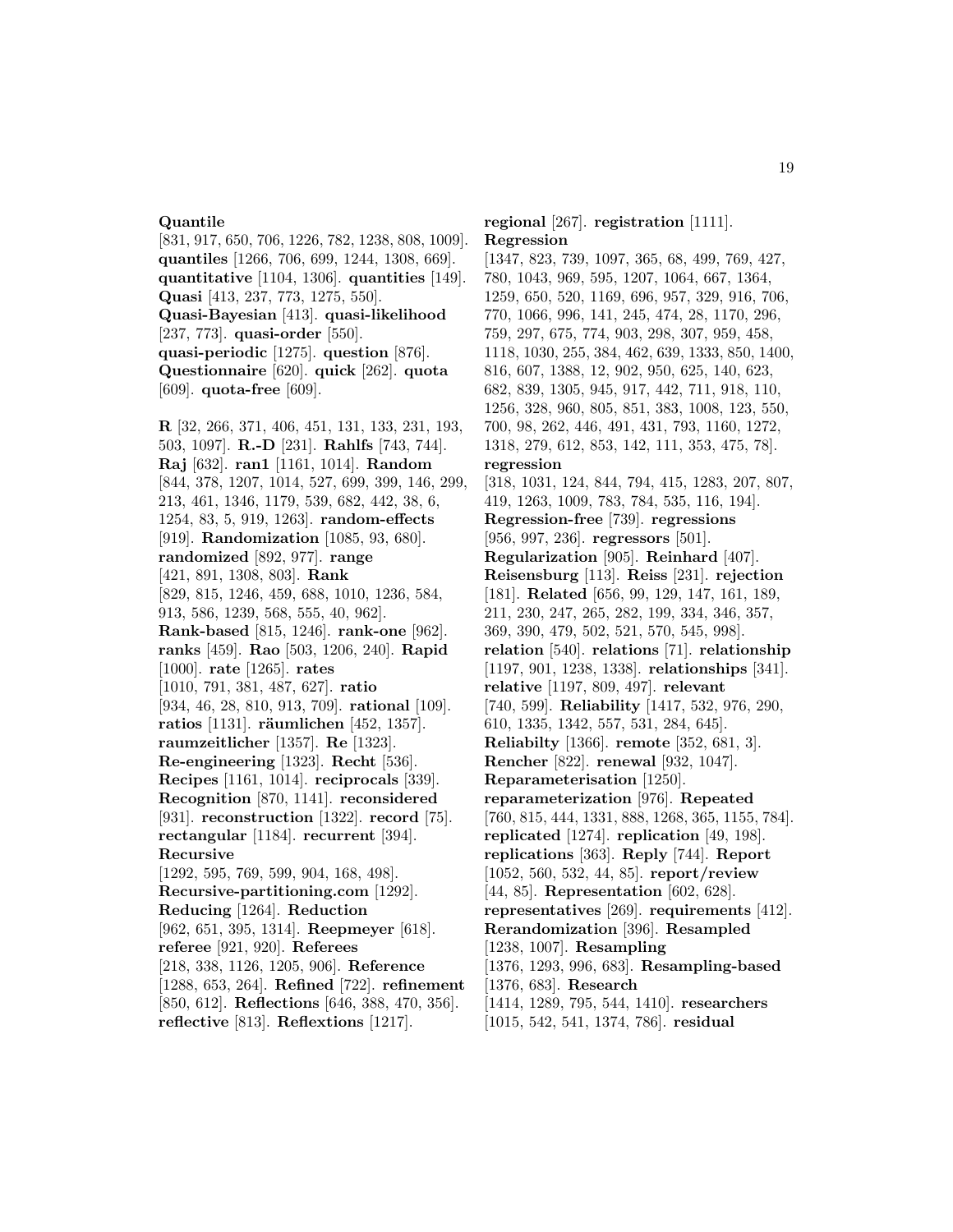[1064, 394, 982, 224, 1257, 692]. **residuals** [612]. **Resistant** [555]. **resolution** [47]. **respect** [429]. **Response** [1340, 780, 291, 361, 948, 831, 485, 977, 1281, 651, 979, 1282, 240, 158]. **responses** [888, 603]. **restoration** [1102]. **Restricted** [945, 315, 1180, 307, 585, 383, 1008]. **restrictions** [144, 318]. **Restrictive** [565]. **Results** [857, 993, 888, 11, 1243]. **Review** [32, 33, 34, 35, 115, 266, 285, 370, 371, 372, 373, 405, 406, 407, 408, 451, 452, 453, 454, 604, 938, 925, 131, 133, 536, 966, 213, 766, 468, 855, 884, 590, 846, 693, 683, 249, 728, 821, 823, 882, 883, 1096, 557, 231, 631, 632, 645, 657, 658, 986, 1049, 1050, 1074, 967, 987, 923, 248, 466, 558, 190, 1018, 717, 1297, 504, 505, 559, 283, 284, 534, 785, 786, 1017, 1020, 1021, 193, 116, 192, 194, 467, 503, 535, 589, 617, 633, 745, 746, 822, 847, 848, 924, 965, 1019]. **Review** [1097, 358, 616, 1072, 1073, 191, 1296, 618, 44, 85, 544, 1032, 320, 314, 69, 7, 784]. **Reviews** [1056, 1218, 439, 575]. **revisited** [448]. **Revisiting** [1161]. **reweighted** [1092]. **reweighting** [1254]. **ridge** [1043, 1318]. **Rieder** [967]. **right** [1256]. **risks** [843]. **rival** [308]. **Rivoirard** [1021]. **Robert** [846, 823, 924, 1073, 1296]. **robot** [1421]. **Robotics** [1421]. **Robust** [259, 995, 458, 1402, 446, 475, 1196, 595, 696, 167, 918, 65, 69, 262, 739, 751, 498, 171, 1063, 567, 330, 207, 553, 1431, 967, 987]. **Robustness** [295, 47, 700, 71, 1426, 657]. **Rocke** [1339]. **roles** [625]. **Rome** [32]. **Ronald** [1097]. **Ronchetti** [657]. **root** [1285, 1044]. **roots** [889]. **Rosenblatt** [1121]. **Ross** [34]. **rotation** [1200]. **rotations** [1148]. **roughening** [139]. **Rouhi** [27]. **row** [13, 760]. **row-column** [13, 760]. **rule** [82]. **rules** [563, 400]. **run** [417, 1337].

**S** [32, 34, 373, 925, 131, 884, 683, 657, 986, 1050, 785, 467, 746, 847, 520, 1379, 1063, 785]. **S-PLUS** [520, 1379, 1063, 785]. **S.** [213].

**Sachs** [468]. **saddlepoint** [366, 669]. **Safe** [957]. **Sage** [786]. **Salerno** [32]. **Sample** [970, 412, 1185, 1010, 274, 28, 1007, 774, 903, 827, 1267, 638, 309, 721, 565, 812, 888, 1317, 1253, 1285, 487, 1206, 448, 69, 698, 171, 1033]. **sampled** [428]. **samples** [112, 947, 852, 999, 680, 1144]. **Sampling** [92, 1197, 763, 237, 1138, 1134, 1012]. **Sandra** [1017]. **Santner** [846]. **SAS** [1395, 1356, 228, 820, 1085, 1360, 741, 1374, 263, 986, 372, 408, 786]. **SAS-System** [1360]. **Satellite** [1069, 1070]. **Saunders** [360]. **scale** [1131, 915, 90, 565, 381, 739, 73]. **scaled** [200]. **scaling** [519, 398]. **scan** [278, 904]. **scatter** [873]. **scatterplot** [664]. **scatterplots** [50]. **Schaeffer** [193]. **Schätzungen** [1357]. **Scheffé** [74]. **scheme** [332]. **schemes** [237]. **Schneeweiß** [617]. **School** [1212, 971, 229]. **Schools** [349, 411, 437, 120, 165, 176, 197, 234, 253, 271, 288, 306, 326, 337, 393, 483, 495, 508, 525, 549, 562, 573, 622, 637, 649, 661, 686, 705, 749, 778, 886, 897, 911, 928, 942, 955, 990, 1006, 1042, 1054, 1101, 1178, 1194, 1204, 1215]. **Schwecke** [371]. **Science** [32, 33, 115, 971, 248, 284, 1410, 1109]. **sciences** [1352, 358]. **Scienctific** [1098]. **Scientific** [1423, 631, 1354]. **Scientist** [191]. **scientists** [1374, 786]. **scores** [689]. **Scotland** [1422]. **screenable** [1156]. **screening** [1385, 846, 892]. **search** [753, 682, 351]. **seasonal** [1275]. **seasonally** [655]. **Sebastiani** [54]. **secant** [40]. **Second** [788, 798, 14, 199, 798]. **second-order** [14]. **Section** [1191, 1293, 232, 267, 1000, 822]. **seemingly** [623]. **segmentation** [344]. **Selection** [1336, 654, 626, 1385, 1315, 184, 687, 816, 1171, 846, 668, 902, 839, 1268, 624]. **selectors** [783]. **semantic** [332]. **semi** [1269, 1260]. **semi-Bayesian** [1260]. **semi-parametric** [1269]. **Sen** [987, 194]. **senses** [597]. **sensing** [352, 681]. **Sensitivity**

[891, 186, 345, 697, 890, 485, 1106, 39].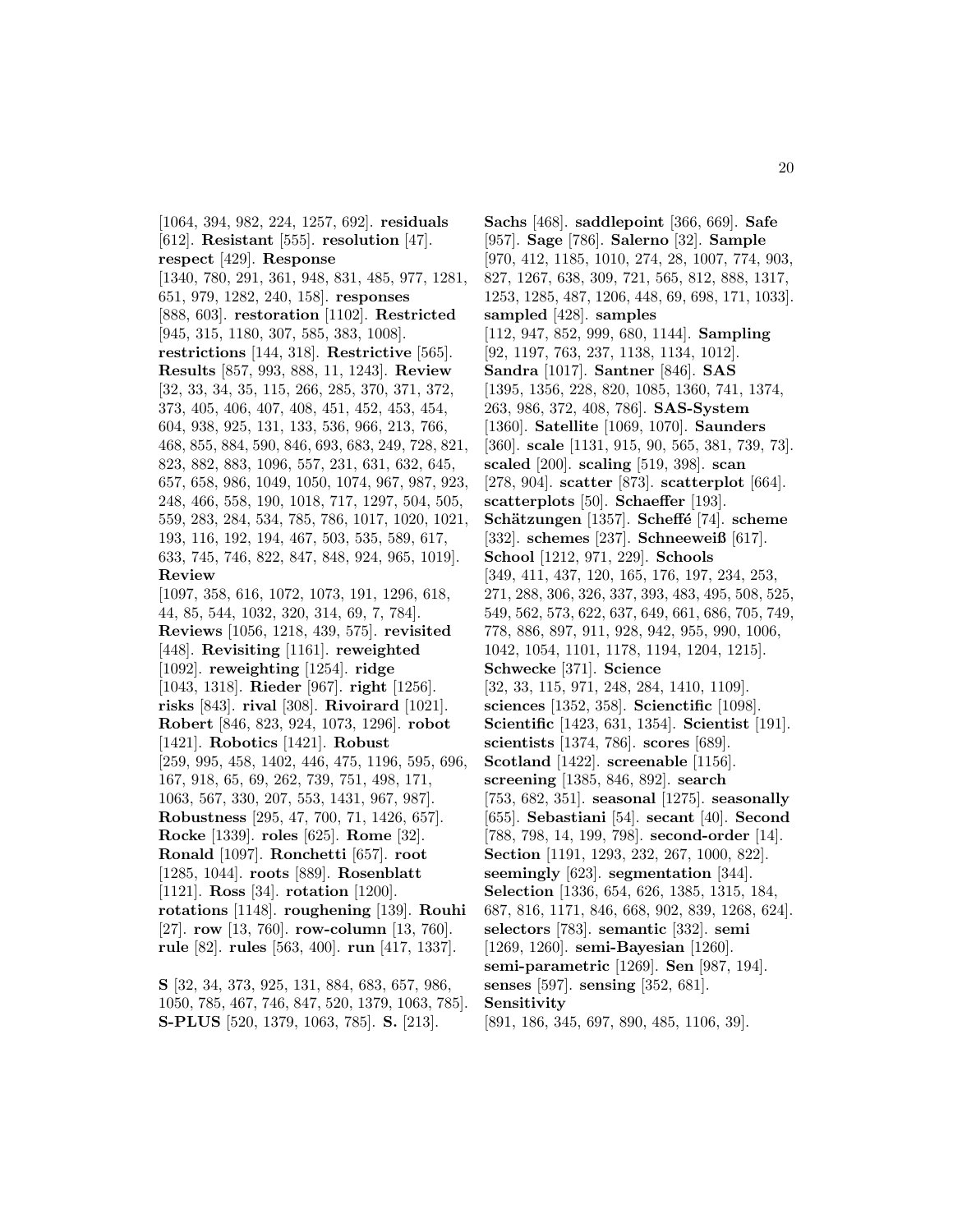**Separation** [781]. **September** [788, 356, 1055, 1056]. **sequences** [417, 701]. **Sequential** [124, 708, 1321, 1331, 7]. **serially** [996]. **Series** [1096, 248, 504, 1097, 779, 290, 1315, 273, 1411, 958, 852, 1396, 1182, 1274, 1275, 946, 1407, 822, 1048, 627, 882, 883]. **service** [1109]. **services** [644]. **session** [1141, 188]. **set** [384, 602, 534]. **sets** [1288, 809, 412, 866, 1428, 1148, 518, 589]. **setting** [458]. **settings** [149]. **several** [339, 460, 222, 274, 668, 539, 978, 48, 1271]. **SGCSA** [356]. **Shafer** [1297]. **shape** [183, 1147]. **shapes** [1281, 203]. **Sharp** [380]. **Shein** [405, 745]. **Shein-Chung** [405, 745]. **shift** [1283]. **shifted** [275]. **Shoa** [821]. **Short** [797]. **should** [172]. **showing** [26, 25]. **sided** [803, 1282]. **sight** [320]. **Sigma** [133]. **Signal** [1389, 1023, 39, 821]. **signal-plus-noise** [39]. **signals** [566, 4]. **Significance** [834, 1210, 418]. **Simar** [504]. **similar** [603]. **similarity** [333]. **Simon** [884]. **Simon-off** [884]. **Simple** [150, 402, 68, 934, 1313, 664, 803, 607, 1200, 1078, 364, 751]. **SIMPLIMAX** [1200]. **simply** [679]. **Simson** [658]. **simulated** [184, 317]. **Simulation** [245, 433, 740, 1094, 28, 712, 993, 902, 892, 478, 651, 52, 752, 353, 475]. **Simultaneous** [956, 1199, 486, 339, 1280, 816, 1171, 666, 1013]. **Singapore** [631]. **single** [866, 444, 755]. **single-stage** [755]. **singular** [221, 46, 850, 817]. **singular-value** [850]. **SIR** [22]. **SIR/Easy** [22]. **size** [1197, 934, 412, 1329, 1065, 1206]. **sizes** [350, 274, 721, 812, 487]. **skewed** [898]. **slope** [807]. **Small** [1185, 1285, 69, 28, 774, 903, 852, 1428, 1275, 812, 888, 1206, 448, 589]. **Small-sample** [1185, 1285, 448]. **SMART** [1289]. **Smirnov** [484, 980, 680]. **Smooth** [311, 582]. **Smoothed** [1080]. **smoothers** [552]. **Smoothing** [1182, 139, 650, 460, 90, 959, 664, 1102, 690, 960, 808, 491]. **smoothness**

[61]. **snow** [811]. **social** [41, 1374, 786, 257]. **Society** [118, 1024]. **Softstat** [1423, 466, 266]. **Software** [41, 266, 389, 401, 576, 604, 727, 938, 1071, 1015, 1128, 1233, 1219, 1414, 464, 756, 466, 1020, 1352, 17, 18, 99, 129, 147, 161, 114, 97, 159, 246, 303, 189, 211, 230, 247, 265, 282, 208, 244, 300, 422, 334, 346, 357, 369, 390, 423, 368, 432, 479, 502, 521, 490, 543, 588, 1026, 1288, 513, 1335, 172, 1423, 387, 570, 545, 1011, 693, 581, 1323, 1406, 209, 845, 764, 358, 113, 536]. **sold** [191]. **Soliman** [27]. **Solo** [55]. **solution** [462, 463, 639, 1258, 850, 623]. **solutions** [487]. **solver** [1320]. **Some** [59, 67, 50, 1301, 759, 933, 1339, 597, 27, 1167, 1078, 888, 11, 1340, 3, 72, 527, 273, 830, 444, 993, 755, 586, 918, 238, 314, 1285, 66, 262, 353, 603]. **Song** [745]. **Song-Gui** [745]. **Sons** [925, 884, 846, 923, 190, 559, 535, 1019, 358]. **sorting** [519]. **sounding** [3]. **sources** [1030]. **Soviet** [894]. **space** [53]. **spaces** [866]. **spacings** [1077]. **span** [1342, 557]. **Sparse** [1062, 258, 397, 24, 937, 1251]. **Spatial** [1020, 1429, 712, 519, 1357, 227, 738, 960, 1406, 364, 321, 1017, 243]. **spatial-temporal** [364]. **Spatio** [811, 1357]. **Spatio-temporal** [811, 1357]. **Special** [1127, 1141, 264]. **specification** [754, 1272]. **Spector** [786]. **spectral** [738, 1262]. **spectrum** [1274, 205]. **spiral** [35]. **spiral-bound** [35]. **spline** [429, 853, 316]. **splines** [650, 842, 770, 1066, 90, 737, 180, 808]. **split** [13, 760]. **split-plot** [13]. **spread** [1105]. **spreadsheet** [424]. **spring** [60]. **Springer** [371, 536, 966, 468, 231, 658, 1050, 1074, 967, 504, 1020, 194]. **SPSS** [15, 1353, 228, 407, 249]. **SPSS/PC** [1353, 249]. **square** [827, 380, 1044, 819, 78]. **Squared** [925, 790, 1244, 1399]. **squares** [1064, 706, 143, 185, 152, 384, 462, 639, 607, 12, 385, 750, 180, 946, 1257, 1278, 719, 446, 280, 489, 419, 72]. **Srivastava** [194]. **SSDBM** [1098, 215]. **SSN** [921].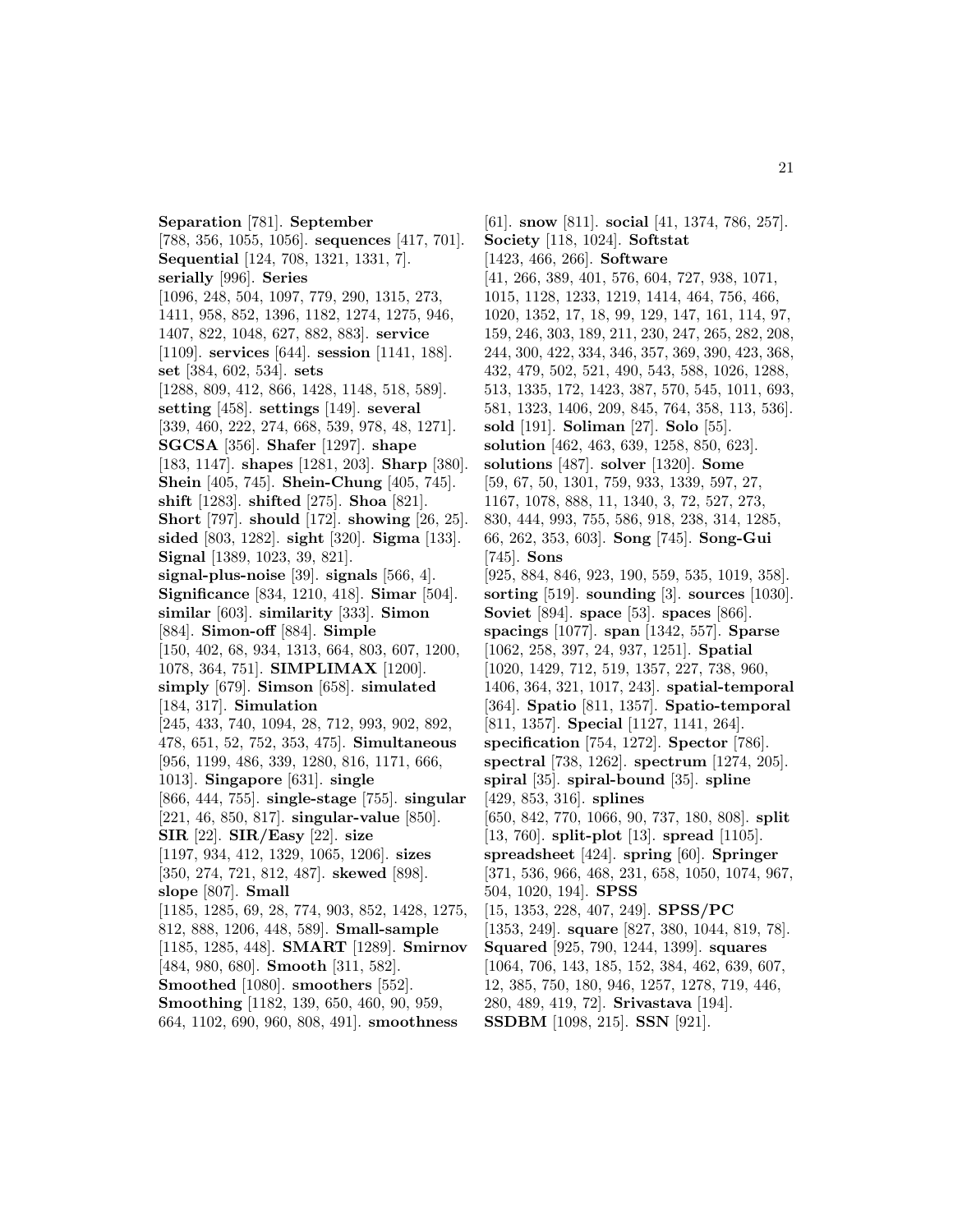**SSNinCSDA** [743, 438, 439, 574, 575, 576, 731, 860, 1055, 1056, 1216, 1218, 1217]. **St** [1422]. **Stability** [298, 65, 900]. **stabilization** [89]. **stable** [245, 821, 898, 1389]. **stage** [1094, 1309, 755, 487]. **Stahel** [657]. **standard** [743, 387, 671, 1276, 77]. **standardized** [613]. **Stanley** [683]. **Stapleton** [848]. **starting** [497]. **STAT** [302, 465, 323]. **State** [717, 1424]. **Statement** [878, 210]. **states** [894]. **stationarity** [14]. **STATIS** [516]. **statistic** [696, 51, 278, 687, 913, 904, 832]. **Statistical** [1344, 114, 97, 159, 251, 208, 244, 300, 368, 401, 432, 490, 543, 604, 798, 938, 971, 1191, 1213, 1290, 1289, 788, 1367, 1098, 402, 226, 1349, 1330, 1354, 248, 1136, 301, 466, 263, 1124, 41, 99, 129, 147, 161, 246, 303, 212, 189, 211, 230, 247, 265, 282, 199, 422, 334, 346, 357, 369, 390, 479, 502, 521, 588, 796, 907, 1192, 1288, 1393, 1385, 420, 292, 789, 854, 172, 1379, 1395, 1414, 1423, 184, 1396, 387, 1397, 542, 356, 570, 599, 545, 846, 1011, 693, 1402, 1231, 137, 726]. **statistical** [1095, 113, 449, 883, 876, 657, 986, 581, 1303, 987, 1426, 1323, 323, 978, 985, 264, 319, 541, 1391, 1338, 785, 848, 965, 1073, 40, 8, 1416, 1368, 1373, 1412, 33, 389, 464, 756, 631, 248, 190, 283, 633]. **Statistics** [1352, 54, 970, 1127, 1001, 1339, 1125, 1369, 922, 321, 1097, 55, 42, 20, 115, 232, 286, 425, 424, 796, 743, 797, 1023, 971, 879, 1069, 1429, 1420, 527, 361, 63, 1387, 867, 544, 1425, 864, 884, 1431, 1388, 1231, 823, 644, 1343, 656, 876, 1350, 967, 671, 1372, 999, 69, 1070, 504, 171, 193, 503, 822, 207, 1212, 1362, 1127, 504, 1017, 503, 191, 358]. **Statistik** [266, 1414, 1369, 1362, 558, 453]. **Statistik-Software** [266, 1414]. **Statistische** [1368, 1373, 451, 468]. **StatSci** [422, 421]. **Stayers** [1047]. **Stefano** [425]. **step** [658, 755, 1371, 792, 669]. **step-down** [755]. **step-up** [755]. **Stephan** [454]. **Steven** [34]. **Stiefel** [933]. **Stieltjes** [759].

**stimulus** [519]. **stochastic** [1378, 293, 1277, 153, 519, 430, 313, 559]. **Stone** [709]. **strategies** [68, 763, 830]. **strategy** [542]. **stratification** [168]. **stratified** [1309]. **string** [585]. **Structural** [82, 563, 430, 473, 1120, 1143, 890]. **structure** [1313, 1182, 340, 1200, 550, 66, 342, 1081]. **structured** [784]. **structures** [966, 789, 1405, 875]. **Student** [1191, 1002, 358, 1341, 1241]. **Studentized** [1308, 803]. **students** [1015, 1410]. **Studies** [1357, 1365, 332, 1312, 405]. **Study** [41, 1197, 740, 1131, 1010, 460, 1199, 28, 519, 1347, 830, 444, 551, 170, 832, 139, 586, 918, 123, 700, 239, 1251, 5, 353, 116]. **studying** [1273]. **Stuttgard** [453]. **Stuttgart** [266, 373, 407, 408, 466, 558]. **sub** [665]. **sub-tables** [665]. **subject** [1102, 719]. **submanifolds** [292]. **subsets** [1064, 668]. **subvectors** [6]. **successive** [365]. **suite** [515]. **sum** [459, 1333]. **summarize** [276]. **Summer** [349, 411, 1212, 120, 165, 176, 197, 234, 253, 271, 288, 306, 326, 337, 393, 483, 495, 508, 525, 549, 562, 573, 622, 637, 649, 661, 686, 705, 749, 778, 886, 897, 797, 911, 928, 942, 955, 990, 1006, 1042, 1054, 971, 1101, 1178, 1194, 1204, 1215, 229, 437]. **sums** [981, 461, 1077, 1029]. **superiority** [81]. **supervised** [681]. **supplement** [18]. **support** [894]. **supported** [1044]. **supremum** [1091]. **surface** [831]. **Survey** [788, 41, 736, 356, 225, 1403, 1072]. **surveying** [1136]. **surveys** [1409, 316, 1296]. **Survival** [168, 10, 1273, 1149, 1091, 812, 568, 1424, 717]. **SWEEP** [719]. **Switzerland** [33, 425, 199]. **Sydney** [631]. **Symbolic** [981, 1430, 1074]. **symmetric** [167]. **symmetry** [67, 1065]. **symposium** [251, 1298, 1417, 284]. **synthesis** [1032, 602]. **SYSTAT** [16, 17, 18]. **System** [402, 290, 372, 542, 921, 693, 581, 1360, 920, 541, 1360]. **system-independent** [581]. **Systems** [532, 1383, 99, 129, 147, 161,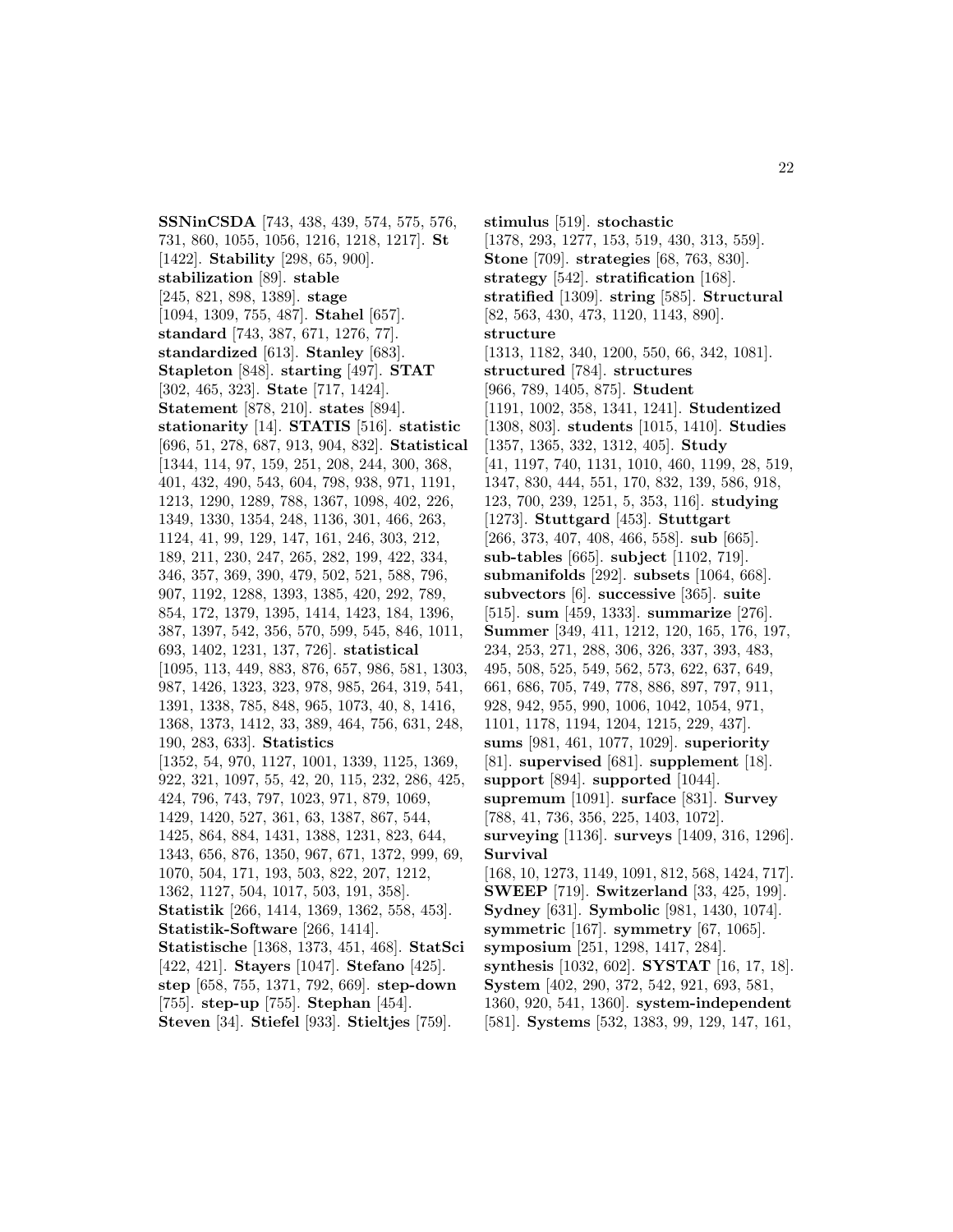189, 211, 230, 247, 265, 282, 334, 346, 357, 369, 390, 479, 502, 521, 588, 133, 1413, 597, 830, 544, 570, 545, 4, 531, 79, 1049, 371].

**T** [408, 590, 191]. **Tab** [504, 505]. **table** [220]. **Tables** [417, 258, 1180, 397, 24, 771, 380, 937, 160, 1247, 819, 665, 1029, 961, 49, 198, 204, 1227, 257]. **tabu** [753]. **tabulation** [898]. **Tafeln** [373]. **tail** [1089, 1240, 151, 278, 355, 1147]. **tailed** [167]. **tails** [169]. **Tanaka** [1096]. **Tartu** [796]. **Taschenb¨ucher** [373, 558]. **Taudes** [618]. **Taylor** [1048]. **Taylor-series** [1048]. **teaching** [968]. **technical** [1141]. **technique** [26, 712, 25, 1239]. **Techniques** [1289, 42, 421, 1023, 1141, 667, 1377, 1122, 412, 599, 186, 345, 833, 1063, 616]. **technologies** [1023]. **Technology** [1417, 1289, 284]. **Telegram** [587, 614, 629, 742, 765, 881, 893, 908, 940, 963, 1016, 1036, 1058, 1219, 1139, 1162, 1173, 1187, 1188, 716, 1201, 835]. **Telemedicine** [1035, 1037]. **temporal** [1357, 811, 364]. **Temporality** [63]. **tensor** [737]. **term** [807]. **ternary** [1186]. **test** [1121, 290, 500, 643, 790, 1316, 459, 339, 1046, 420, 46, 1236, 915, 538, 457, 810, 444, 803, 1280, 1065, 775, 913, 656, 1091, 382, 1085, 1281, 123, 6, 448, 980, 1067, 1106, 698, 1334, 1029, 1262, 1155, 207]. **Testing** [378, 916, 843, 564, 496, 652, 683, 679, 711, 123, 531, 49, 1294, 96, 675, 774, 903, 1399, 830, 803, 1311, 1210, 1013, 1376, 198, 925]. **tests** [829, 688, 363, 474, 153, 297, 1304, 935, 93, 484, 722, 261, 937, 565, 1331, 818, 709, 586, 74, 1285, 1206, 1282, 834, 975, 680, 613, 281, 568, 1246, 1081]. **their** [667, 1422, 854, 512, 933, 387, 626, 240, 1250, 80]. **theorem** [145]. **theorems** [67]. **theoretic** [157]. **Theory**

[406, 1346, 1018, 1143, 118, 530, 1401, 1231, 1103, 1403, 1419, 1247, 978, 792, 1407, 194, 1382, 1420, 1096, 231, 1072, 213, 191]. **there** [420]. **Thomas** [846]. **Three**

[1200, 961, 46, 363, 417, 1321, 202, 126, 695, 944, 1125, 385, 515, 755, 382, 602, 10, 186, 680, 52, 1146, 1328, 342]. **three-degree** [382]. **Three-factor** [961]. **three-level** [417, 342]. **three-mode** [46, 1200]. **three-parameter** [695, 944, 1125, 52]. **Three-way** [1200, 46, 385, 515, 382, 602, 961, 1146]. **threshold** [226, 1310, 691]. **thresholding** [828, 805]. **ties** [420]. **Time** [1407, 779, 1315, 273, 1411, 958, 1170, 1396, 1182, 1274, 1275, 892, 883, 946, 1134, 627, 882, 1096]. **time-series** [882]. **time-varying-parameter** [1134]. **Tips** [588, 615, 630, 672]. **today** [588, 433]. **Tokyo** [131, 631, 503, 191]. **tolerance** [653]. **Tom´as** [597, 594]. **tomography** [1322]. **tool** [795, 950, 1359]. **tools** [16, 871, 1062]. **topical** [606]. **Toronto** [631]. **total** [1197, 899]. **tracker** [792]. **trade** [1415, 312]. **trades** [64]. **traits** [1306]. **transfer** [17]. **transform** [1032, 1117, 1239, 814, 708]. **transformation** [1010, 676, 1171, 723, 275, 1263]. **transformations** [429]. **transforms** [759, 690]. **Treating** [1012]. **Treatment** [1156, 891, 638, 565]. **treatments** [339, 420, 815, 13]. **trees** [141, 949]. **trend** [1180, 417, 1281, 241]. **trend-free** [417]. **trial** [1276]. **trials** [1229, 1316, 708, 892, 7]. **triangle** [922]. **triangular** [723]. **Tricks** [588, 615, 630, 672]. **trilateration** [1136]. **Trimmed** [138, 1028, 462, 1333, 607]. **trisection** [152]. **Troia** [534, 1427]. **truncated** [1332, 1168, 1120]. **T¨ubingen** [743]. **TUCKALS** [515]. **Turbo** [146]. **tutor** [1352, 358]. **tutorial** [1352, 358]. **twin** [1186]. **Two** [1269, 316, 1048, 829, 500, 14, 1094, 363, 1010, 293, 1236, 915, 245, 29, 417, 608, 1309, 552, 256, 261, 565, 485, 341, 1083, 851, 487, 473, 6, 792, 698, 680, 642, 689, 171, 475, 568, 49, 198, 1246, 1227, 784]. **two-** [417]. **Two-dimensional** [316, 14, 552]. **two-group** [475]. **two-level**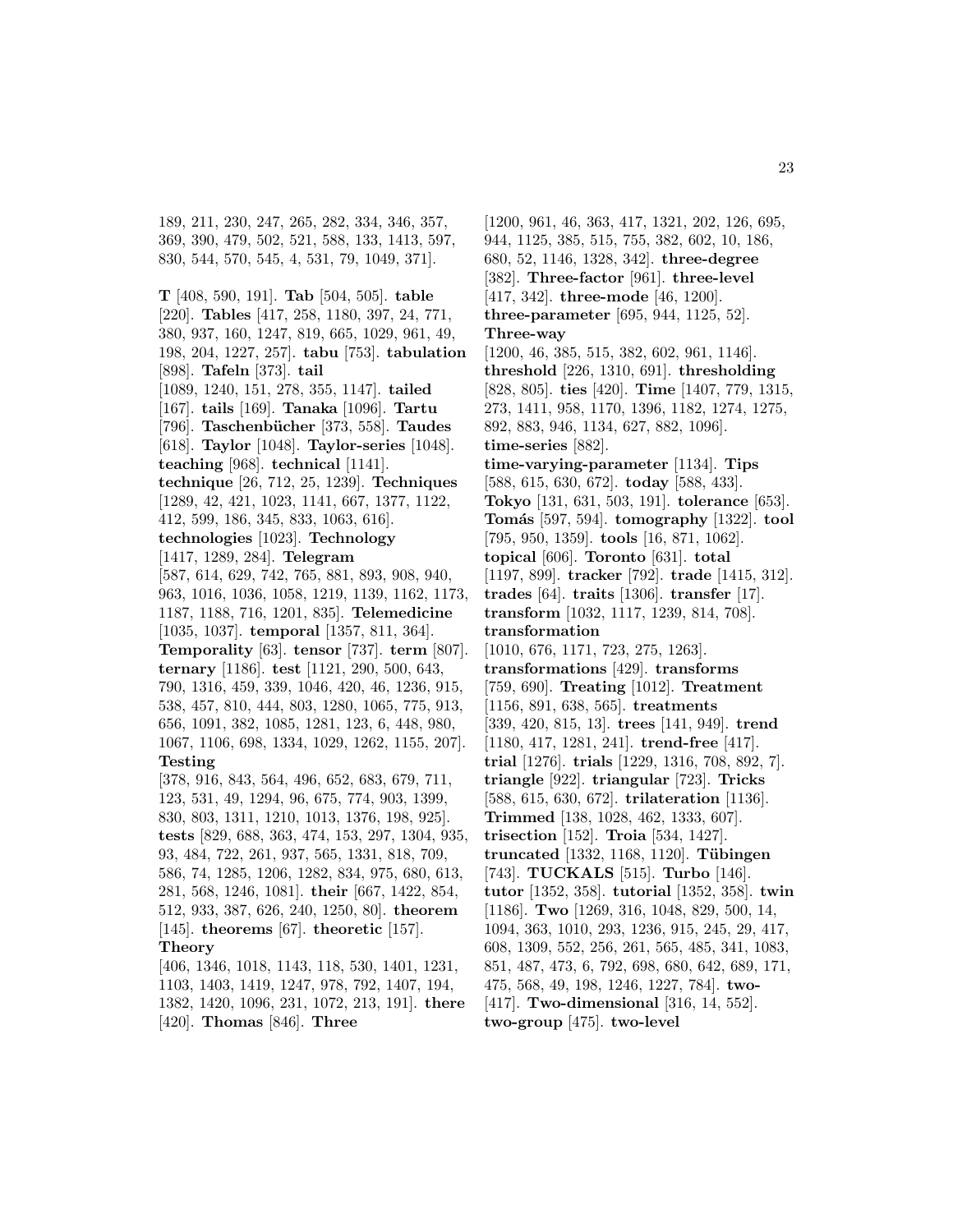[341, 1083, 851, 473, 689]. **two-sample** [1010, 565, 171]. **two-stage** [1309, 487]. **two-step** [792]. **two-way** [363, 256, 49, 198, 1246, 1227]. **Type** [200, 1010, 487, 696, 90, 166, 611, 331, 75].

 $U$  [452].  $U.S$  [406]. **überarbeitete** [453, 468]. **UK** [788, 858, 1027, 356]. **umbrella** [1280, 486]. **unavailability** [295, 47]. **unbalanced** [956, 202, 301, 263]. **unbiased** [781, 74]. **Uncertainty** [371]. **unconditional** [790, 1316]. **unconditioned** [500]. **unequal** [1197, 350, 444]. **unequally** [93]. **Uni** [373, 558]. **Unified** [628, 1329, 1028, 1210]. **uniform** [933]. **unimodal** [276]. **Union** [894]. **UNISTAT** [424]. **unit** [1285]. **units** [222, 294, 184, 760]. **Univariate** [1358, 429, 1380, 960, 746, 847, 1363, 373, 467]. **universally** [309]. **Universitäts** [452]. **Universiteit** [1049]. **University** [32, 33, 1213, 1422]. **UNIX** [1375, 618]. **unknown** [180, 1281, 1012]. **Unmasking** [1227]. **unnecessary** [567]. **unordered** [771, 1029]. **unrelated** [623]. **unreplicated** [1104, 272]. **unsafe** [957]. **unstructured** [806]. **Untersuchungen** [1357]. **unweighted** [750]. **upper** [46, 891, 715]. **Uppuluri** [406]. **Urgent** [620]. **US\$131.50/Dfl** [33]. **US\$135.00** [965]. **US\$136.75/Dfl** [32]. **US\$190.00** [503]. **US\$21.95** [358]. **US\$51.00** [1296]. **US\$57.50** [535]. **US\$59.75** [590]. **US\$68.95** [467]. **US\$92** [616]. **US\$99.75** [370, 557]. **USA** [1418, 1001, 1003, 286, 798, 1141]. **Use** [708, 1423, 1289, 1052, 1131, 1014, 611, 1179, 1264, 960, 279]. **useful** [976]. **user** [513, 581, 433, 624, 764]. **user-knowledge-based** [624]. **user-oriented** [513]. **users** [1375]. **Using** [276, 420, 1138, 93, 360, 220, 588, 221, 361, 133, 842, 1240, 223, 1379, 1395, 496, 387, 944, 811, 1011, 1090, 1330, 986, 917, 57, 711,

1247, 624, 319, 446, 873, 741, 612, 1045, 785, 365, 1031, 330, 1186, 784, 35]. **UTB** [373]. **utility** [985]. **utilizing** [478]. **Utrecht** [1213]. **Uwe** [604, 938].

**V** [406, 743, 213, 590]. **v1.3** [1287]. **vagueness** [371]. **validation** [201, 281]. **Validit¨at** [1357]. **validity** [790, 1357]. **Value** [683, 1229, 221, 675, 850, 231, 11, 1008, 752, 1376]. **valued** [566]. **values** [46, 497, 687, 761, 840, 975, 75]. **variability** [899, 602]. **variable** [1197, 934, 1132, 816, 1171, 225, 449, 626, 624, 752]. **variables** [378, 527, 1181, 699, 1336, 608, 429, 676, 551, 625, 539, 626, 1209, 791, 443, 651, 1012, 603, 518]. **Variance** [651, 157, 54, 1118, 1, 1400, 88, 1167, 831, 1239, 1083, 1257, 692, 5, 807, 1363, 1097]. **variances** [809, 916, 1225, 224, 387, 256, 818, 946, 978, 1012, 203]. **Varianzanalysen** [1363, 373]. **variate** [1144]. **variates** [399, 1078, 48, 105]. **variation** [700, 834, 181, 106]. **Variogram** [94]. **variograms** [814]. **VARIOWIN** [1406, 1020]. **varying** [1134]. **VCH** [466]. **Vector** [61, 68, 6]. **Vegas** [1141]. **Verfahren** [1357, 452]. **Verita** [425]. **Verlag** [266, 372, 373, 407, 408, 451, 452, 454, 536, 632, 657, 658, 466, 558, 504, 1020, 617, 618]. **Version** [408, 423, 1356, 1208, 1091, 319]. **versions** [293, 145]. **versus** [969, 259]. **very** [643, 751]. **VI** [215]. **via** [429, 184, 723, 1044, 48, 366, 145, 1120]. **Vienna** [646, 560]. **view** [1002, 1232, 8]. **views** [329, 951, 1232]. **viii** [504]. **visualization** [214, 1023]. **Vol** [534, 746, 847]. **Volker** [744]. **Volume** [731, 860, 1055, 1056, 43, 84, 44, 85, 178, 438, 376, 440, 439, 574, 509, 577, 575, 576, 662, 733, 800, 861, 929, 991, 1060, 1115, 1165, 1221, 1300, 1007, 505]. **Volumes** [1216, 1218, 1220, 1217, 1219]. **vs** [1236].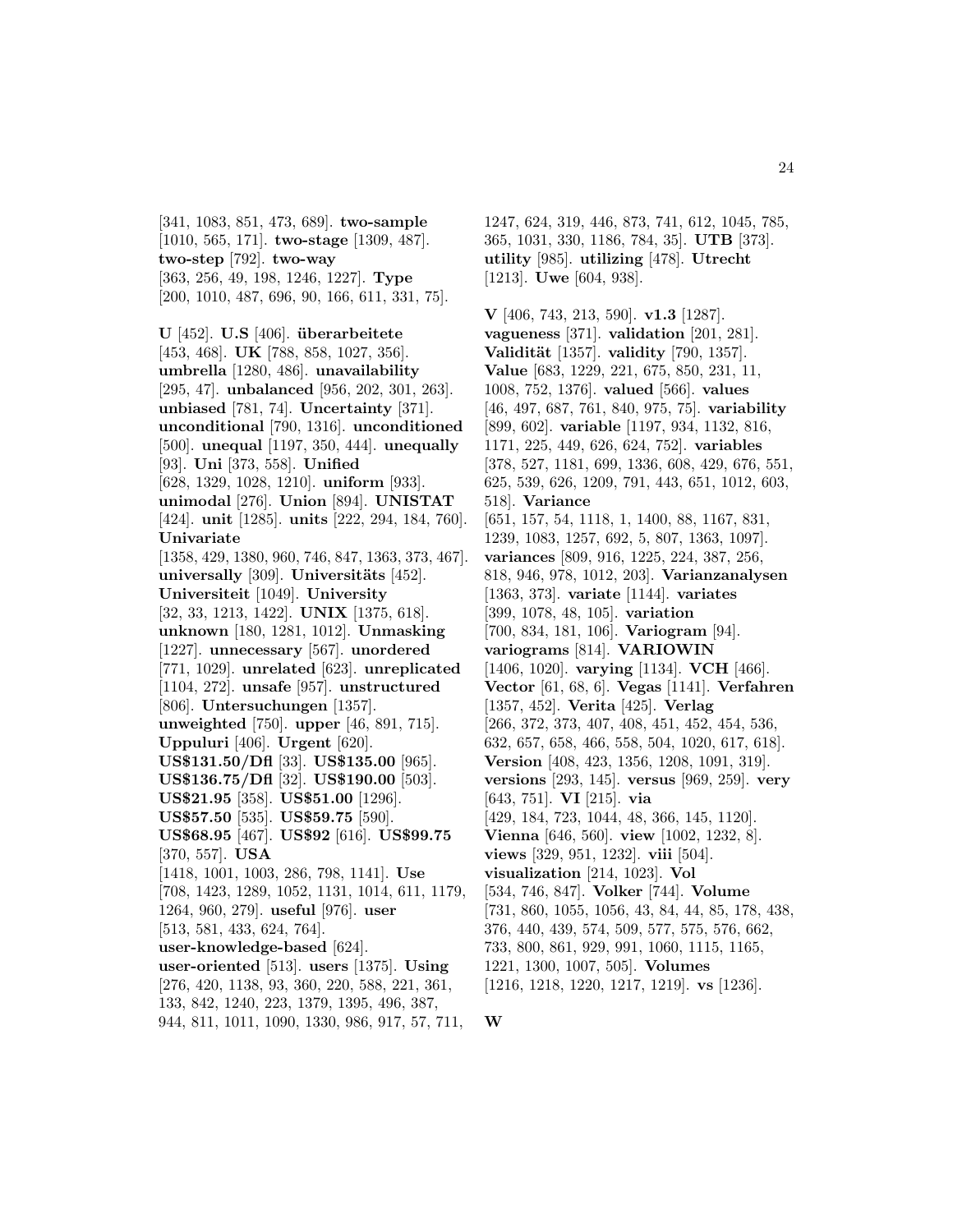[743, 744, 645, 657, 190, 504, 193, 467, 1072]. **Wackerly** [193]. **walks** [1179]. **Wallis** [1085]. **Walter** [1050]. **Wang** [745]. **water** [811]. **Wavelet** [1207, 828, 805]. **wavelets** [1044]. **way** [1313, 46, 363, 1007, 256, 385, 1200, 515, 382, 160, 602, 1106, 1012, 83, 961, 5, 49, 198, 1146, 1246, 1227]. **Wayne** [883]. **weak** [1197]. **weakened** [318]. **Web** [764]. **website** [1295, 1290]. **Wegman** [283, 1112]. **Weibull** [976, 932, 126, 478, 76]. **Weighing** [1119, 60]. **Weighted** [840, 296, 1090, 946, 1283]. **weighting** [809]. **weights** [1264]. **Welcome** [877]. **Werkzeug** [1359, 454]. **Westfall** [683]. **Where** [879, 529]. **which** [781]. **white** [428]. **Whither** [646]. **Whitten** [557]. **whole** [13]. **whole-plot** [13]. **Wide** [764]. **width** [1111, 666]. **Wiesbaden** [452]. **Wilcoxon** [459]. **Wiley** [925, 884, 846, 683, 728, 821, 883, 1096, 987, 923, 190, 559, 467, 535, 633, 746, 822, 847, 848, 924, 1019, 1097, 358, 1072, 1073, 1296]. **Wiley-Interscience** [190]. **Wilmslow** [133]. **Win32** [1287]. **windows** [424]. **WinMAREG** [950]. **Wissenschaft** [373, 558]. **Wissenschaftliche** [1414]. **without** [1010]. **Wittenberg** [407]. **Wittkowski** [743, 744]. **Woodruff** [1339]. **word** [597]. **Workshop** [1026, 1420, 1421, 286, 393, 425, 789]. **Workshops** [349, 411, 437, 103, 120, 165, 176, 197, 234, 253, 271, 288, 306, 326, 337, 483, 495, 508, 525, 549, 562, 573, 622, 637, 649, 661, 686, 705, 749, 778, 886, 897, 911, 928, 942, 955, 990, 1006, 1042, 1054, 1101, 1178, 1194, 1204, 1215]. **World** [798, 1001, 1002, 1003, 764]. **World-Wide** [764]. **worst** [1225, 1302]. **worst-case** [1225]. **wrote** [743]. **X** [925, 1339, 249, 821, 284, 534, 617, 1097,

373, 1096, 717, 745, 785, 745]. **XGobi** [1034]. **xi** [923]. **xii** [33, 925, 965, 1328]. **xiii** [285, 848]. **xiv** [32, 213, 1213]. **xix** [746, 847]. **xvi** [589, 822, 1019]. **xvii** [284]. **xx** [467]. **xxxiv** [505].

**Year** [1038]. **Yen** [191]. **York** [370, 405, 406, 925, 131, 536, 966, 766, 590, 683, 728, 1096, 557, 631, 645, 658, 967, 987, 923, 466, 504, 559, 283, 284, 467, 503, 535, 745, 746, 847, 848, 924, 965, 1019, 358, 1072, 1073, 1296]. **Young** [683, 1015]. **Yvan** [1020].

**Zbigniew** [966, 631]. **Zealand** [1290]. **zero** [887, 125]. **zero-adjusted** [887]. **zeros** [1138]. **Zimmermann** [743, 744]. **Zipf** [628]. **Zöfel** [373, 453]. **zur** [1357, 1357, 452]. **zygosity** [1186].

# **References**

#### **Giovagnoli:1989:EDM**

[1] Alessandra Giovagnoli and Paola Sebastiani. Experimental designs for mean and variance estimation in variance components models. Computational Statistics & Data Analysis, 8 (1):21–28, May 1989. CODEN CS-DADW. ISSN 0167-9473 (print), 1872-7352 (electronic). URL http: //www.sciencedirect.com/science/ article/pii/0167947389900625. See comments [54].

# **Anonymous:1990:EBa**

[2] Anonymous. Editorial board. Computational Statistics & Data Analysis, 9(1):ii, January 1990. CODEN CSDADW. ISSN 0167-9473 (print), 1872-7352 (electronic). URL http: //www.sciencedirect.com/science/ article/pii/016794739090065P.

# **Uspensky:1990:SNA**

[3] Alexandre B. Uspensky. Some new aspects of analysis and design of ex-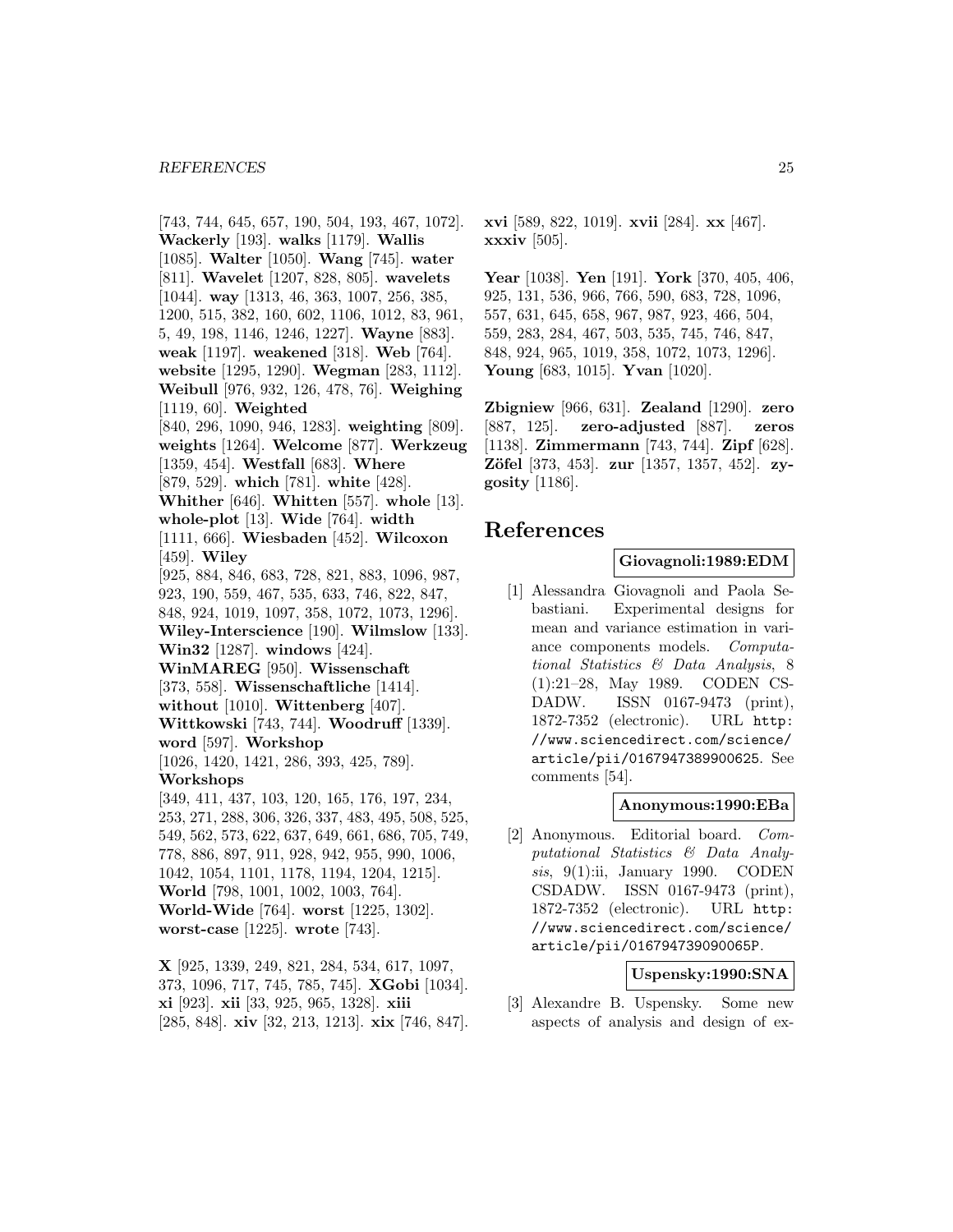periments in inverse problems of remote meteorological sounding. Computational Statistics & Data Analysis, 9(1):1–10, January 1990. CODEN CSDADW. ISSN 0167-9473 (print), 1872-7352 (electronic). URL http: //www.sciencedirect.com/science/ article/pii/016794739090066Q.

# **Rafajlwicz:1990:OIS**

[4] Ewaryst Rafaj lwicz. Optimum input signals for parameter estimation in systems described by linear integral equations. Computational Statistics & Data Analysis, 9 (1):11–19, January 1990. CODEN CSDADW. ISSN 0167-9473 (print), 1872-7352 (electronic). URL http: //www.sciencedirect.com/science/ article/pii/016794739090067R.

#### **Sutradhar:1990:ESE**

[5] B. C. Sutradhar and R. F. Bartlett. An empirical study of the estimation of eigenvalues in connection with non-negative estimation of variance components of a one-way random effect model. Computational Statistics & Data Analysis, 9(1):21– 35, January 1990. CODEN CS-DADW. ISSN 0167-9473 (print), 1872-7352 (electronic). URL http: //www.sciencedirect.com/science/ article/pii/016794739090068S.

#### **Provost:1990:EPM**

[6] Serge B. Provost. Estimators for the parameters of a multivariate normal random vector with incomplete data on two subvectors and test of independence. Computational Statistics & Data Analysis, 9(1):37– 46, January 1990. CODEN CS-

DADW. ISSN 0167-9473 (print), 1872-7352 (electronic). URL http: //www.sciencedirect.com/science/ article/pii/016794739090069T.

# **Salvan:1990:PSC**

[7] Alessandra Salvan. Planning sequential clinical trials: a review. Computational Statistics & Data Analysis, 9(1):47–56, January 1990. CODEN CSDADW. ISSN 0167-9473 (print), 1872-7352 (electronic). URL http: //www.sciencedirect.com/science/ article/pii/016794739090070X.

#### **derMegreditchian:1990:MNO**

[8] Guy der Megreditchian. Meteorological networks optimization from a statistical point of view. Computational Statistics & Data Analysis, 9 (1):57–75, January 1990. CODEN CSDADW. ISSN 0167-9473 (print), 1872-7352 (electronic). URL http: //www.sciencedirect.com/science/ article/pii/016794739090071O.

# **Varis:1990:BID**

[9] Olli Varis, Juhani Kettunen, and Hannu Sirviö. Bayesian influence diagram approach to complex environmental management including observational design. Computational Statistics & Data Analysis, 9(1):77– 91, January 1990. CODEN CS-DADW. ISSN 0167-9473 (print), 1872-7352 (electronic). URL http: //www.sciencedirect.com/science/ article/pii/016794739090072P.

# **Rossi:1990:SAP**

[10] Carla Rossi. Survival analysis and prognosis: a comparison of three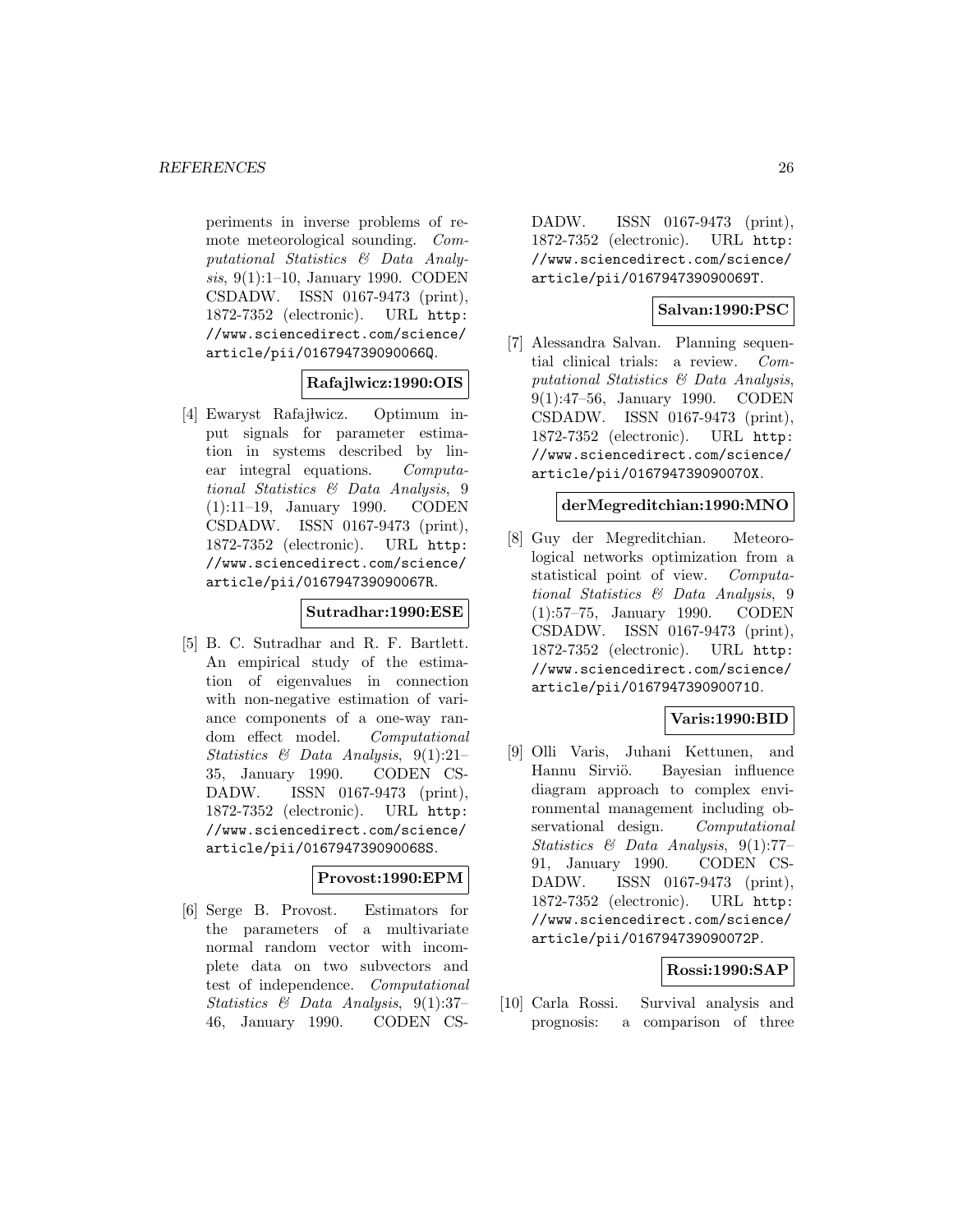approaches (for the analysis of nasopharix data). Computational Statistics & Data Analysis, 9(1):93– 111, January 1990. CODEN CS-DADW. ISSN 0167-9473 (print), 1872-7352 (electronic). URL http: //www.sciencedirect.com/science/ article/pii/016794739090073Q.

# **Martin:1990:SRV**

[11] R. J. Martin. Some results on the  $\Phi_{n-}$ value when errors are correlated. Computational Statistics & Data Analysis, 9(1):113–121, January 1990. CODEN CSDADW. ISSN 0167-9473 (print), 1872-7352 (electronic). URL http: //www.sciencedirect.com/science/ article/pii/016794739090074R.

# **Joss:1990:PAL**

[12] Johann Joss and Alfio Marazzi. Probabilistic algorithms for least median of squares regression. Computational Statistics & Data Analysis, 9(1):123– 133, January 1990. CODEN CS-DADW. ISSN 0167-9473 (print), 1872-7352 (electronic). URL http: //www.sciencedirect.com/science/ article/pii/016794739090075S.

# **Kachlicka:1990:ISP**

[13] Danuta Kachlicka and Stanisław Mejza. Incomplete split-plot experiments — whole-plot treatments in a row-column design. Computational Statistics & Data Analysis, 9(1):135– 146, January 1990. CODEN CS-DADW. ISSN 0167-9473 (print), 1872-7352 (electronic). URL http: //www.sciencedirect.com/science/ article/pii/016794739090076T.

# **Arbia:1990:SON**

[14] Giuseppe Arbia. On second-order non-stationarity in two-dimensional lattice processes. Computational Statistics  $\mathcal{B}$  Data Analysis, 9(1):147– 160, January 1990. CODEN CS-DADW. ISSN 0167-9473 (print), 1872-7352 (electronic). URL http: //www.sciencedirect.com/science/ article/pii/016794739090077U.

# **Anonymous:1990:SAM**

[15] Anonymous. SPSS announces Macintosh package. Computational Statistics & Data Analysis, 9(1): 161, January 1990. CODEN CS-DADW. ISSN 0167-9473 (print), 1872-7352 (electronic). URL http: //www.sciencedirect.com/science/ article/pii/016794739090078V.

# **Anonymous:1990:SIAa**

[16] Anonymous. SYSTAT, Inc. announces new Mac MYSTAT with brushing tools. Computational Statistics & Data Analysis,  $9(1):161-$ 162, January 1990. CODEN CS-DADW. ISSN 0167-9473 (print), 1872-7352 (electronic). URL http: //www.sciencedirect.com/science/ article/pii/016794739090079W.

# **Anonymous:1990:SIAb**

[17] Anonymous. SYSTAT, Inc. announces new data transfer package for SYSTAT software on IBMcompatible computers. Computational Statistics & Data Analysis, 9(1):162– 163, January 1990. CODEN CS-DADW. ISSN 0167-9473 (print), 1872-7352 (electronic). URL http: //www.sciencedirect.com/science/ article/pii/0167947390900802.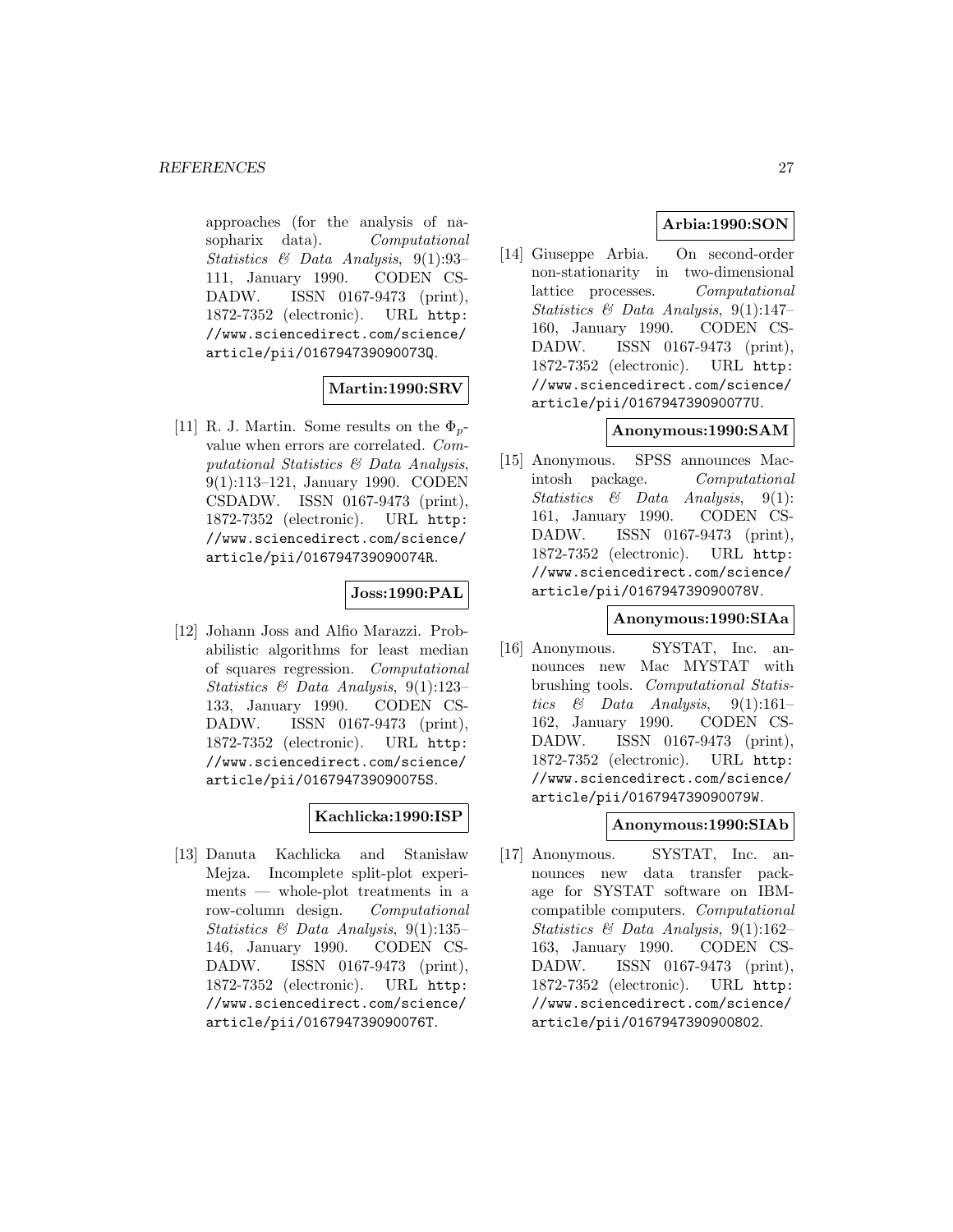### **Anonymous:1990:SIAc**

[18] Anonymous. SYSTAT, Inc. announces EzPATH, a new casual modeling supplement to SYSTAT software on IBMcompatible computers. Computational Statistics & Data Analysis, 9 (1):163, January 1990. CODEN CS-DADW. ISSN 0167-9473 (print), 1872-7352 (electronic). URL http: //www.sciencedirect.com/science/ article/pii/016794739090081R.

# **Anonymous:1990:IBP**

[19] Anonymous. Installed base passes 50,000 "milestone". Computational Statistics & Data Analysis, 9(1):163– 164, January 1990. CODEN CS-DADW. ISSN 0167-9473 (print), 1872-7352 (electronic). URL http: //www.sciencedirect.com/science/ article/pii/016794739090082S.

# **Anonymous:1990:MIA**

[20] Anonymous. Minitab introduces advanced features for industrial statistics. Computational Statistics & Data Analysis,  $9(1):165-$ 166, January 1990. CODEN CS-DADW. ISSN 0167-9473 (print), 1872-7352 (electronic). URL http: //www.sciencedirect.com/science/ article/pii/016794739090083T.

#### **Anonymous:1990:MP**

[21] Anonymous. MicrOsiris for the PC. Computational Statistics & Data Analysis, 9(1):166–167, January 1990. CODEN CSDADW. ISSN 0167- 9473 (print), 1872-7352 (electronic). URL http://www.sciencedirect.

# **Anonymous:1990:SE**

[22] Anonymous. SIR/Easy. Computational Statistics & Data Analysis, 9 (1):167, January 1990. CODEN CS-DADW. ISSN 0167-9473 (print), 1872-7352 (electronic). URL http: //www.sciencedirect.com/science/ article/pii/016794739090085V.

# **Abdous:1990:ACK**

[23] B. Abdous. Adapting the classical kernel density estimator to data. Computational Statistics & Data Analysis, 9(2):169–178, March 1990. CODEN CSDADW. ISSN 0167-9473 (print), 1872-7352 (electronic). URL http: //www.sciencedirect.com/science/ article/pii/016794739090117Z.

### **Haslett:1990:DFP**

[24] Stephen Haslett. Degrees of freedom and parameter estimability in hierarchical models for sparse complete contingency tables. Computational Statistics & Data Analysis, 9 (2):179–195, March 1990. CODEN CSDADW. ISSN 0167-9473 (print), 1872-7352 (electronic). URL http: //www.sciencedirect.com/science/ article/pii/0167947390901182.

# **Herce:1990:ESN**

[25] Miguel A. Herce. An example showing that a new technique for LAV estimation breaks down in certain cases. Computational Statistics & Data Analysis, 9(2):197–202, March 1990. CODEN CSDADW. ISSN 0167-9473 (print), 1872-7352 (electronic). URL http: //www.sciencedirect.com/science/ article/pii/0167947390901193. See

com/science/article/pii/016794739090084Udiscussion [26].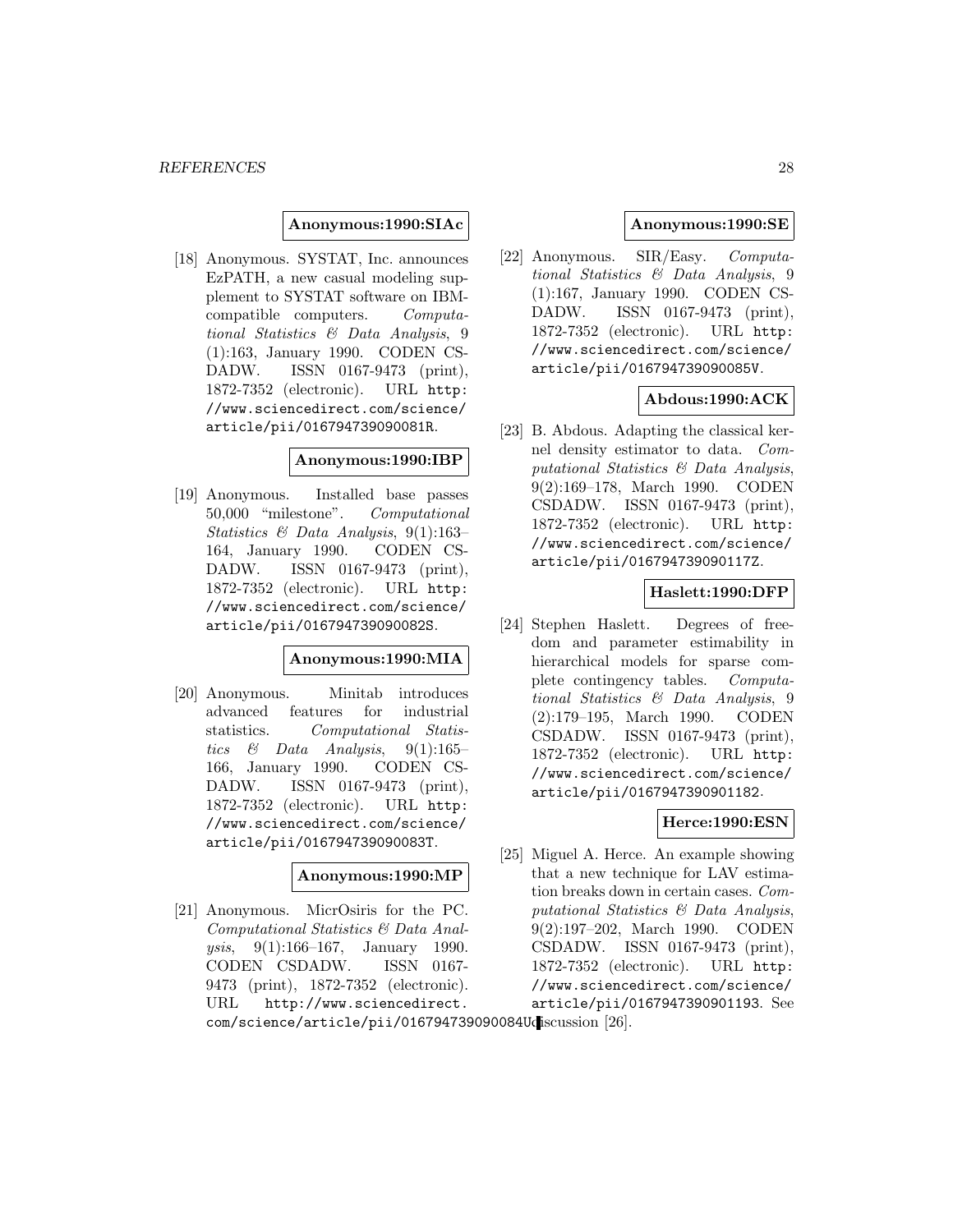### **Christensen:1990:DES**

[26] G. S. Christensen, S. A. Soliman, and A. Rouhi. Discussion of "An example showing that a new technique for LAV estimation breaks down in certain cases". Computational Statistics & Data Analysis, 9 (2):203–213, March 1990. CODEN CSDADW. ISSN 0167-9473 (print), 1872-7352 (electronic). URL http: //www.sciencedirect.com/science/ article/pii/0167947390901207. See [25, 27].

# **Herce:1990:SCC**

[27] Miguel A. Herce. Some comments on Christensen, Soliman and Rouhi's "Discussion  $\ldots$ ". Computational Statistics & Data Analysis, 9(2):215– 216, March 1990. CODEN CS-DADW. ISSN 0167-9473 (print), 1872-7352 (electronic). URL http: //www.sciencedirect.com/science/ article/pii/016794739090121W. See [26].

# **Cologne:1990:SSS**

[28] John B. Cologne and Norman E. Breslow. A small sample simulation study of methods for log odds ratio regression analysis. Computational Statistics & Data Analysis, 9 (2):217–235, March 1990. CODEN CSDADW. ISSN 0167-9473 (print), 1872-7352 (electronic). URL http: //www.sciencedirect.com/science/ article/pii/016794739090122X.

# **Conlon:1990:NCI**

[29] Michael Conlon and Ronald G. Thomas. A new confidence interval for the difference of two binomial proportions. Computational

Statistics & Data Analysis, 9(2):237– 241, March 1990. CODEN CS-DADW. ISSN 0167-9473 (print), 1872-7352 (electronic). URL http: //www.sciencedirect.com/science/ article/pii/016794739090123Y.

#### **Anonymous:1990:E**

[30] Anonymous. Erratum. Computational Statistics & Data Analysis, 9 (2):243, March 1990. CODEN CS-DADW. ISSN 0167-9473 (print), 1872-7352 (electronic). URL http: //www.sciencedirect.com/science/ article/pii/016794739090124Z.

#### **Anonymous:1990:A**

[31] Anonymous. Announcements. Computational Statistics & Data Analysis, 9(2):245–247, March 1990. CODEN CSDADW. ISSN 0167-9473 (print), 1872-7352 (electronic). URL http: //www.sciencedirect.com/science/ article/pii/0167947390901252.

#### **Anonymous:1990:BRBa**

[32] Anonymous. Book review: Multiway data analysis: edited by R. Coppi, University of Rome, Italy and S. Bolasco, University of Salerno, Italy, 1989 xiv + 552 pages, Price: US\$136.75/Dfl. 260.00, ISBN 0-444-87410-0 (Elsevier Science Publishers, Amsterdam). Computational Statistics & Data Analysis, 9(2):248, March 1990. CODEN CSDADW. ISSN 0167-9473 (print), 1872-7352 (electronic). URL http: //www.sciencedirect.com/science/ article/pii/0167947390901274.

#### **Anonymous:1990:BRBb**

[33] Anonymous. Book review: Statistical data analysis and inference: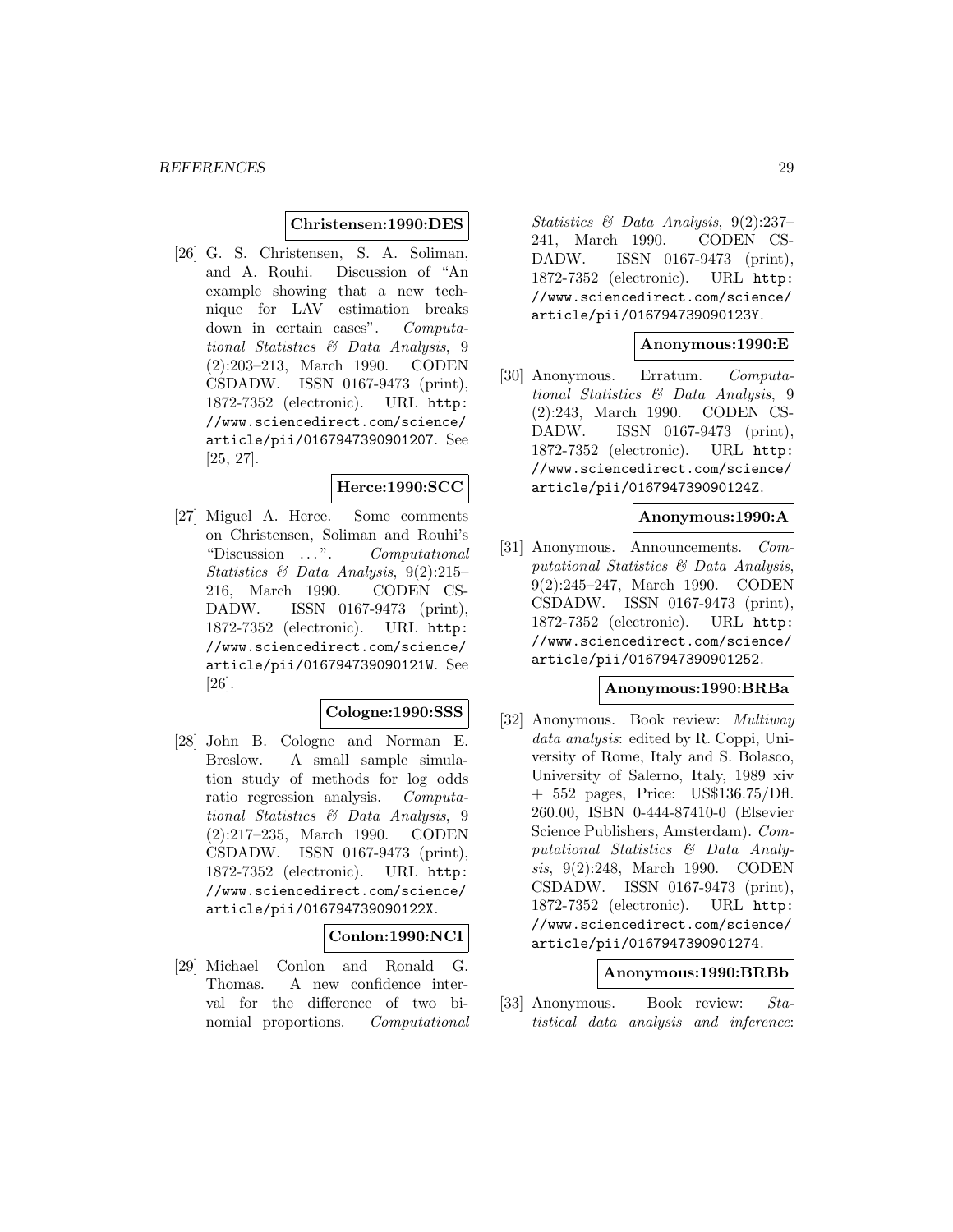edited by Y. Dodge, University of Neuchatel, Switzerland, 1989 xii + 618 pages, Price: US\$131.50/Dfl. 250.00, ISBN 0-444-88029-1 (Elsevier Science Publishers, Amsterdam). Computational Statistics & Data Analysis, 9 (2):248, March 1990. CODEN CS-DADW. ISSN 0167-9473 (print), 1872-7352 (electronic). URL http: //www.sciencedirect.com/science/ article/pii/0167947390901263.

#### **Anonymous:1990:BRBc**

[34] Anonymous. Book review: Data exchange: by Steven S. Ross; 411 pages; illustrated;  $6'' \times 9''$ ; paper-<br>back: \$24.95 (McGraw-Hill). *Com*back;  $$24.95$  (McGraw-Hill). putational Statistics & Data Analysis, 9(2):248–249, March 1990. CODEN CSDADW. ISSN 0167-9473 (print), 1872-7352 (electronic). URL http: //www.sciencedirect.com/science/ article/pii/0167947390901285.

# **Anonymous:1990:BRBd**

[35] Anonymous. Book review: Using autoCAD with autoLISP: by John D. Hood; 239 pages; illustrated;  $6' \times 9'$ ; spiral-bound paperback: \$29.95 (McGraw-Hill). Computational Statistics & Data Analysis, 9(2):249–250, March 1990. CODEN CSDADW. ISSN 0167-9473 (print), 1872-7352 (electronic). URL http: //www.sciencedirect.com/science/ article/pii/0167947390901296.

# **Greene:1990:DLA**

[36] Tom Greene. The depiction of linear association by matroids. Computational Statistics & Data Analysis, 9(3):251–269, May 1990. CODEN CSDADW. ISSN 0167-9473 (print),

1872-7352 (electronic). URL http: //www.sciencedirect.com/science/ article/pii/016794739090108T.

# **Frangos:1990:JEB**

[37] Chris C. Frangos and William R. Schucany. Jackknife estimation of the bootstrap acceleration constant. Computational Statistics & Data Analysis, 9(3):271–281, May 1990. CODEN CSDADW. ISSN 0167-9473 (print), 1872-7352 (electronic). URL http: //www.sciencedirect.com/science/ article/pii/016794739090109U.

# **Parrish:1990:GRD**

[38] Rudolph S. Parrish. Generating random deviates from multivariate Pearson distributions. Computational Statistics & Data Analysis, 9(3): 283–295, May 1990. CODEN CS-DADW. ISSN 0167-9473 (print), 1872-7352 (electronic). URL http: //www.sciencedirect.com/science/ article/pii/0167947390901104.

# **Spall:1990:FOD**

[39] James C. Spall and Daniel C. Chin. First-order data sensitivity measures with applications to a multivariate signal-plus-noise problem. Computational Statistics & Data Analysis, 9(3):297–307, May 1990. CODEN CSDADW. ISSN 0167-9473 (print), 1872-7352 (electronic). URL http: //www.sciencedirect.com/science/ article/pii/016794739090111T.

#### **Welsh:1990:NSP**

[40] A. H. Welsh. A note on the statistical properties of the secant algorithm for calculating rank estimators. Computational Statistics & Data Analy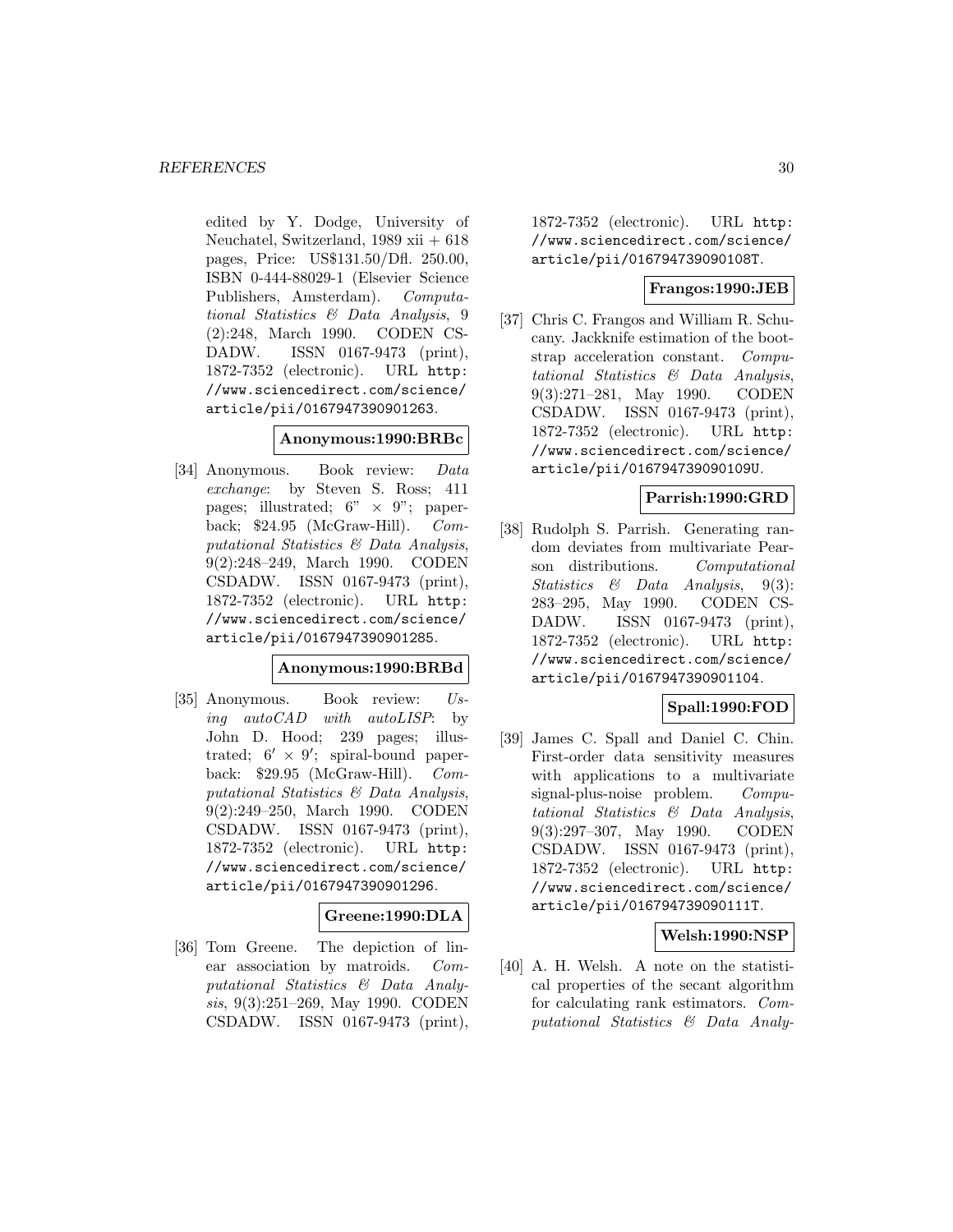sis, 9(3):309–315, May 1990. CODEN CSDADW. ISSN 0167-9473 (print), 1872-7352 (electronic). URL http: //www.sciencedirect.com/science/ article/pii/016794739090112U.

**Anonymous:1990:SSS**

[41] Anonymous. Software for statistical and social survey analysis 1989–1990 prepared for the study group on computers in survey analysis. Computational Statistics & Data Analysis, 9(3):317–340, May 1990. CODEN CSDADW. ISSN 0167-9473 (print), 1872-7352 (electronic). URL http: //www.sciencedirect.com/science/ article/pii/016794739090113V.

#### **Anonymous:1990:CPO**

[42] Anonymous. Call for papers on optimization techniques in statistics. Computational Statistics & Data Analysis, 9(3):341, May 1990. CODEN CSDADW. ISSN 0167-9473 (print), 1872-7352 (electronic). URL http: //www.sciencedirect.com/science/ article/pii/016794739090114W.

# **Anonymous:1990:AIVa**

[43] Anonymous. Author index volume 9 (1990). Computational Statistics  $\&$  Data Analysis, 9(3):343-344, May 1990. CODEN CS-DADW. ISSN 0167-9473 (print), 1872-7352 (electronic). URL http: //www.sciencedirect.com/science/ article/pii/016794739090115X.

#### **Anonymous:1990:PRRa**

[44] Anonymous. Package report/review index volume 9 (1990). Computational Statistics & Data Analysis, 9

(3):345, May 1990. CODEN CS-DADW. ISSN 0167-9473 (print), 1872-7352 (electronic). URL http: //www.sciencedirect.com/science/ article/pii/016794739090116Y.

#### **Anonymous:1990:EBb**

[45] Anonymous. Editorial Board. Computational Statistics & Data Analysis, 10(1):ii, August 1990. CODEN CSDADW. ISSN 0167-9473 (print), 1872-7352 (electronic). URL http: //www.sciencedirect.com/science/ article/pii/0167947390900972.

# **Boik:1990:LRT**

[46] Robert J. Boik. A likelihood ratio test for three-mode singular values: upper percentiles and an application to three-way ANOVA. Computational Statistics & Data Analysis, 10(1):1–9, August 1990. CODEN CSDADW. ISSN 0167-9473 (print), 1872-7352 (electronic). URL http: //www.sciencedirect.com/science/ article/pii/0167947390900983.

# **Namini:1990:RFF**

[47] Hamid Namini and Subir Ghosh. On robustness of  $2^m \times 3^n$  fractional factorial resolution III designs against the unavailability of data. Computational Statistics & Data Analysis, 10(1):11–16, August 1990. CODEN CSDADW. ISSN 0167-9473 (print), 1872-7352 (electronic). URL http: //www.sciencedirect.com/science/ article/pii/0167947390900994.

# **Poon:1990:AMP**

[48] Wai-Yin Poon, Sik-Yum Lee, Abdelmonem A. Afifi, and Peter M.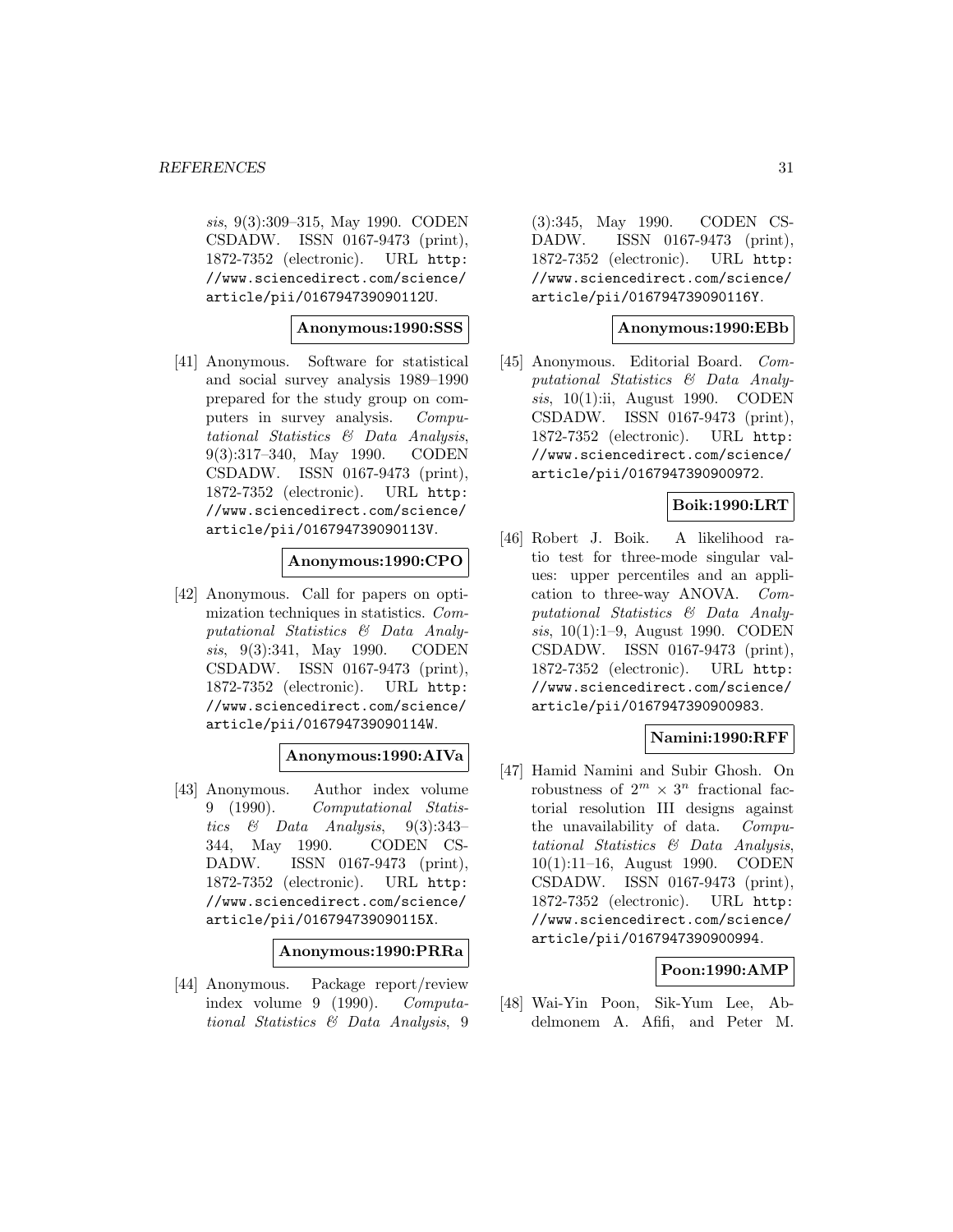Bentler. Analysis of multivariate polytomous variates in several groups via the partition maximum likelihood approach. Computational Statistics  $\&$  Data Analysis, 10(1): 17–27, August 1990. CODEN CS-DADW. ISSN 0167-9473 (print), 1872-7352 (electronic). URL http: //www.sciencedirect.com/science/ article/pii/016794739090100V.

# **Tusell:1990:TIT**

[49] Fernando Tusell. Testing for interaction in two-way ANOVA tables with no replication. Computational Statistics  $\&$  Data Analysis, 10(1): 29–45, August 1990. CODEN CS-DADW. ISSN 0167-9473 (print), 1872-7352 (electronic). URL http: //www.sciencedirect.com/science/ article/pii/016794739090101M. See corrigendum [198].

# **Cheng:1990:SAD**

[50] S. W. Cheng and F. A. Spiring. Some applications of 3-D scatterplots in data analysis. Computational Statistics & Data Analysis, 10 (1):47–61, August 1990. CODEN CSDADW. ISSN 0167-9473 (print), 1872-7352 (electronic). URL http: //www.sciencedirect.com/science/ article/pii/016794739090102N.

# **Cheng:1990:ESA**

[51] S. W. Cheng and F. A. Spiring. Extension of the  $W_u$  statistic with applications. Computational Statistics  $\&$  Data Analysis, 10(1): 63–69, August 1990. CODEN CS-DADW. ISSN 0167-9473 (print), 1872-7352 (electronic). URL http:

//www.sciencedirect.com/science/ article/pii/016794739090103O.

# **Singh:1990:CEE**

[52] V. P. Singh, J. F. Cruise, and Ming Ma. A comparative evaluation of the estimators of the threeparameter lognormal distribution by Monte Carlo simulation. Computational Statistics & Data Analysis, 10 (1):71–85, August 1990. CODEN CSDADW. ISSN 0167-9473 (print), 1872-7352 (electronic). URL http: //www.sciencedirect.com/science/ article/pii/016794739090104P.

# **Chatterjee:1990:NFE**

[53] Sangit Chatterjee and Samprit Chatterjee. A note on finding extreme points in multivariate space. Computational Statistics & Data Analysis, 10(1):87–92, August 1990. CODEN CSDADW. ISSN 0167-9473 (print), 1872-7352 (electronic). URL http: //www.sciencedirect.com/science/ article/pii/016794739090105Q.

#### **Anonymous:1990:EDM**

[54] Anonymous. "Experimental designs for mean and variance estimation in variance components models": by Alessandra Giovagnoli and Paola Sebastiani, Computational Statistics & Data Analysis **8**, 21–28. Computational Statistics & Data Analysis, 10 (1):93, August 1990. CODEN CS-DADW. ISSN 0167-9473 (print), 1872-7352 (electronic). URL http: //www.sciencedirect.com/science/ article/pii/016794739090106R. See [1].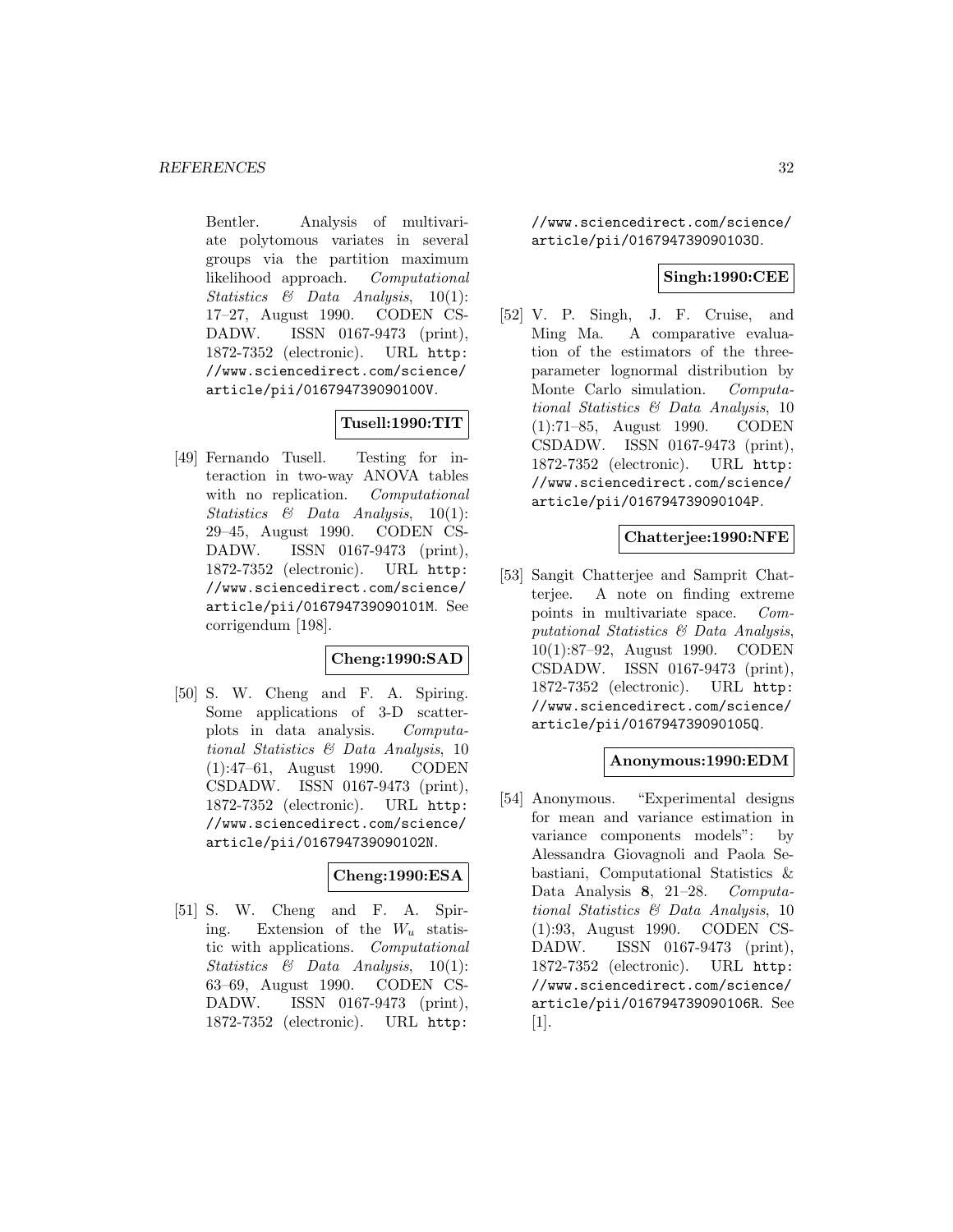### **Anonymous:1990:BIN**

[55] Anonymous. BMDP introduces new add-ons for Solo statistics package. Computational Statistics  $\&$  Data Analysis, 10(1):95-98, August 1990. CODEN CS-DADW. ISSN 0167-9473 (print), 1872-7352 (electronic). URL http: //www.sciencedirect.com/science/ article/pii/016794739090107S.

# **Azen:1990:E**

[56] Stanley P. Azen. Editorial. Computational Statistics & Data Analysis, 10(2):i–ii, October 1990. CODEN CSDADW. ISSN 0167-9473 (print), 1872-7352 (electronic). URL http: //www.sciencedirect.com/science/ article/pii/016794739090053K.

# **Liski:1990:PGC**

[57] Erkki P. Liski and Tapio Nummi. Prediction in growth curve models using the EM algorithm. Computational Statistics & Data Analysis, 10 (2):99–108, October 1990. CODEN CSDADW. ISSN 0167-9473 (print), 1872-7352 (electronic). URL http: //www.sciencedirect.com/science/ article/pii/016794739090054L.

# **Huang:1990:OED**

[58] Mong-Na Lo Huang. Optimal extrapolation designs for a partly linear model. Computational Statistics  $\&$  Data Analysis, 10(2):109– 115, October 1990. CODEN CS-DADW. ISSN 0167-9473 (print), 1872-7352 (electronic). URL http: //www.sciencedirect.com/science/ article/pii/016794739090055M.

# **Ahsanullah:1990:SCP**

[59] M. Ahsanullah. Some characteristic properties of normal distribution. Computational Statistics  $\&$  Data Analysis, 10(2):117-120, October 1990. CODEN CS-DADW. ISSN 0167-9473 (print), 1872-7352 (electronic). URL http: //www.sciencedirect.com/science/ article/pii/016794739090056N.

# **Ceranka:1990:COB**

[60] Bronisław Ceranka and Krystyna Katulska. Constructions of optimum biased spring balance weighing designs with the diagonal covariance matrix of errors. Computational Statistics & Data Analysis, 10 (2):121–131, October 1990. CODEN CSDADW. ISSN 0167-9473 (print), 1872-7352 (electronic). URL http: //www.sciencedirect.com/science/ article/pii/016794739090057O.

# **Polasek:1990:VDL**

[61] Wolfgang Polasek. Vector distributed lag models with smoothness priors. Computational Statistics  $\&$  Data Analysis, 10(2):133-141, October 1990. CODEN CS-DADW. ISSN 0167-9473 (print), 1872-7352 (electronic). URL http: //www.sciencedirect.com/science/ article/pii/016794739090058P.

# **Naidu:1990:ALE**

[62] L. Kannaiah Naidu. An adjusted linear estimator. Computational Statistics  $\&$  Data Analysis, 10(2):143– 151, October 1990. CODEN CS-DADW. ISSN 0167-9473 (print), 1872-7352 (electronic). URL http: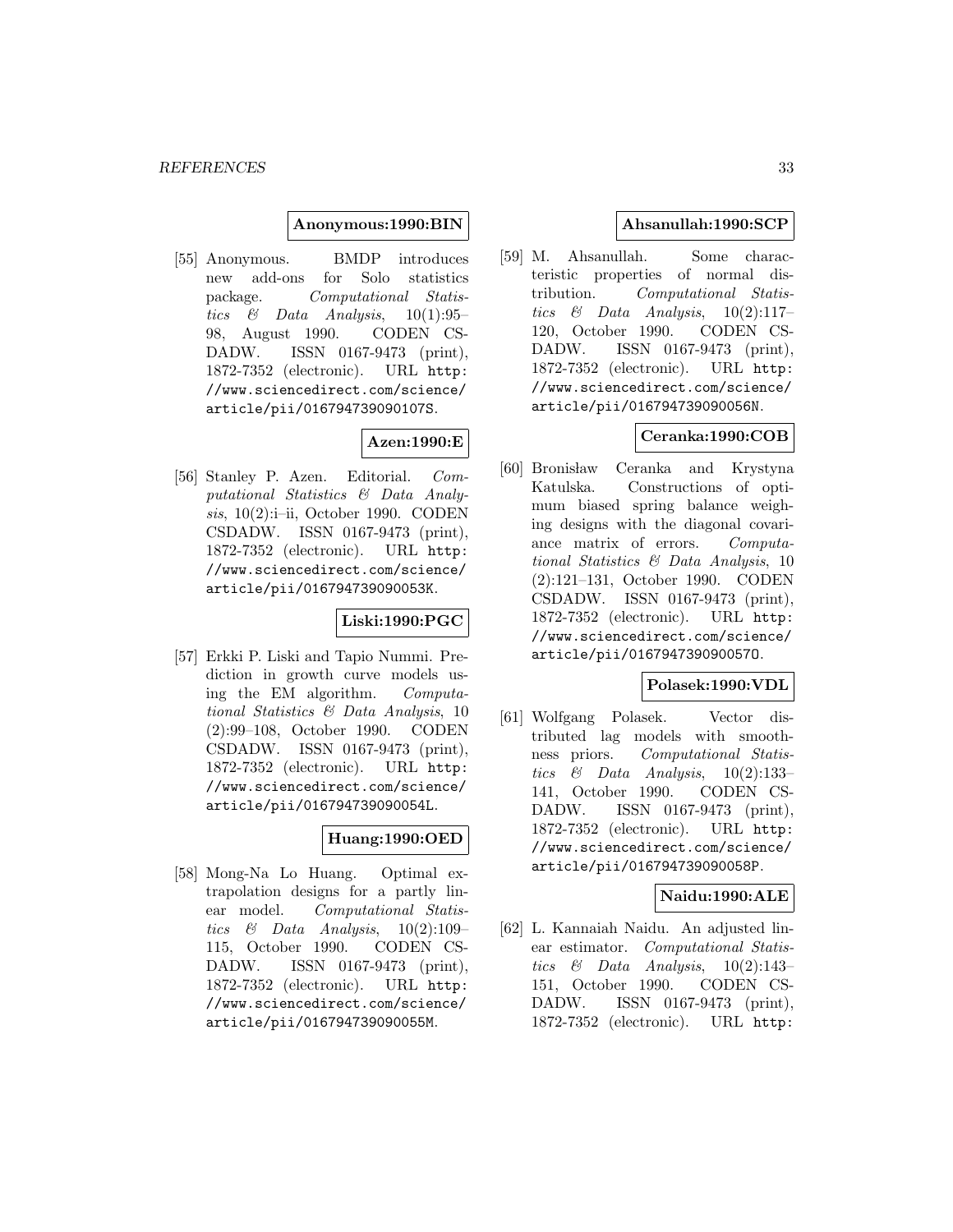//www.sciencedirect.com/science/ article/pii/016794739090059Q.

**Blyth:1990:TPS**

[63] Colin R. Blyth. Temporality in probability and statistics. Computational Statistics & Data Analysis, 10(2):153– 162, October 1990. CODEN CS-DADW. ISSN 0167-9473 (print), 1872-7352 (electronic). URL http: //www.sciencedirect.com/science/ article/pii/016794739090060U.

#### **Khosrovshahi:1990:TD**

[64] G. B. Khosrovshahi. On trades and designs. Computational Statistics & Data Analysis, 10(2):163– 167, October 1990. CODEN CS-DADW. ISSN 0167-9473 (print), 1872-7352 (electronic). URL http: //www.sciencedirect.com/science/ article/pii/016794739090061L.

# **Naga:1990:SRN**

[65] Ramses Abul Naga and Gérard Antille. Stability of robust and non-robust principal components analysis. Computational Statistics & Data Analysis, 10 (2):169–174, October 1990. CODEN CSDADW. ISSN 0167-9473 (print), 1872-7352 (electronic). URL http: //www.sciencedirect.com/science/ article/pii/016794739090062M.

# **Rao:1990:SSC**

[66] M. Bhaskara Rao and K. Subramanyam. The structure of some classes of bivariate distributions and some applications. Computational Statistics & Data Analysis,  $10(2):175$ 187, October 1990. CODEN CS-DADW. ISSN 0167-9473 (print),

1872-7352 (electronic). URL http: //www.sciencedirect.com/science/ article/pii/016794739090063N.

# **Behboodian:1990:SCT**

[67] Javad Behboodian. Some characterization theorems on symmetry. Computational Statistics & Data Analysis, 10 (2):189–192, October 1990. CODEN CSDADW. ISSN 0167-9473 (print), 1872-7352 (electronic). URL http: //www.sciencedirect.com/science/ article/pii/016794739090064O.

# **Ahmed:1990:ESI**

[68] S. E. Ahmed and A. K. Md. E. Saleh. Estimation strategies for the intercept vector in a simple linear multivariate normal regression model. Computational Statistics & Data Analysis, 10 (3):193–206, December 1990. CODEN CSDADW. ISSN 0167-9473 (print), 1872-7352 (electronic). URL http: //www.sciencedirect.com/science/ article/pii/016794739090001X.

#### **Ronchetti:1990:SSA**

[69] Elvezio Ronchetti. Small sample asymptotics: a review with applications to robust statistics. Computational Statistics & Data Analysis, 10 (3):207–223, December 1990. CODEN CSDADW. ISSN 0167-9473 (print), 1872-7352 (electronic). URL http: //www.sciencedirect.com/science/ article/pii/016794739090002Y.

# **Roux:1990:CPP**

[70] J. J. J. Roux and A. Bekker. Characterizing priors by posterior expectations in multivariate analysis. Computational Statistics & Data Analysis, 10 (3):225–233, December 1990. CODEN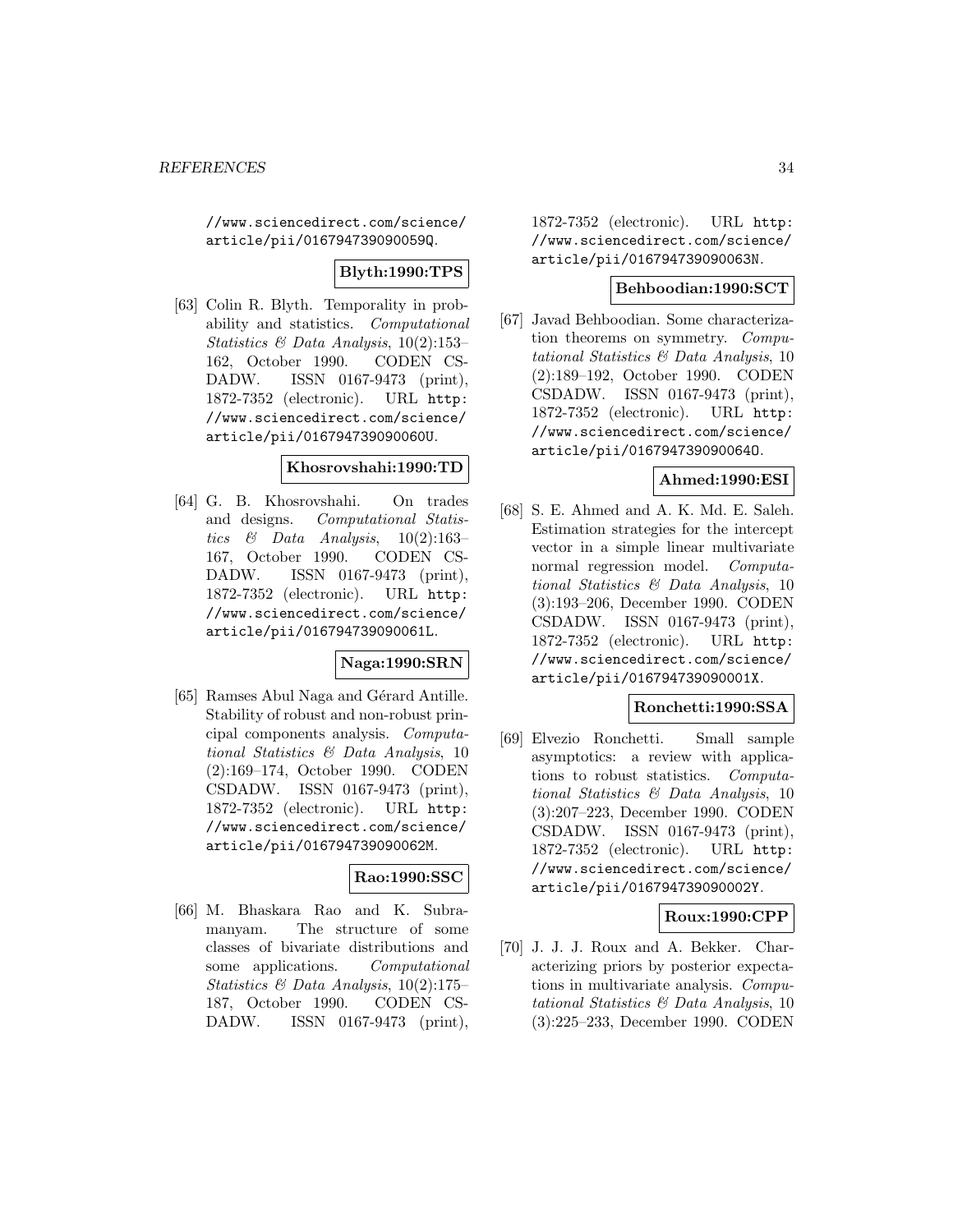CSDADW. ISSN 0167-9473 (print), 1872-7352 (electronic). URL http: //www.sciencedirect.com/science/ article/pii/016794739090003Z.

# **Satorra:1990:MCA**

[71] Albert Satorra and Peter M. Bentler. Model conditions for asymptotic robustness in the analysis of linear relations. Computational Statistics  $\&$  Data Analysis, 10(3):235– 249, December 1990. CODEN CS-DADW. ISSN 0167-9473 (print), 1872-7352 (electronic). URL http: //www.sciencedirect.com/science/ article/pii/0167947390900042.

# **Yanai:1990:SGF**

[72] Haruo Yanai. Some generalized forms a least squares g-inverse, minimum norm g-inverse, and Moore– Penrose inverse matrices. Computational Statistics & Data Analysis, 10 (3):251–260, December 1990. CODEN CSDADW. ISSN 0167-9473 (print), 1872-7352 (electronic). URL http: //www.sciencedirect.com/science/ article/pii/0167947390900053.

# **Tiwari:1990:EBE**

[73] Ram C. Tiwari and Jyoti N. Zalkikar. Empirical Bayes estimation of the scale parameter in a Pareto distribution. Computational Statistics  $\&$  Data Analysis, 10(3):261– 270, December 1990. CODEN CS-DADW. ISSN 0167-9473 (print), 1872-7352 (electronic). URL http: //www.sciencedirect.com/science/ article/pii/0167947390900064.

# **Mexia:1990:BLU**

[74] Jo˜ao Tiago Mexia. Best linear unbiased estimates, duality of  $F$  tests and the Scheffé multiple comparison method in the presence of controlled heteroscedasticity. Computational Statistics & Data Analysis, 10 (3):271–281, December 1990. CODEN CSDADW. ISSN 0167-9473 (print), 1872-7352 (electronic). URL http: //www.sciencedirect.com/science/ article/pii/0167947390900075.

# **Witte:1990:CDE**

[75] Hans-Jürgen Witte. Characterizations of distributions of exponential or geometric type by the integrated lack of memory property and record values. Computational Statistics & Data Analysis, 10(3):283– 288, December 1990. CODEN CS-DADW. ISSN 0167-9473 (print), 1872-7352 (electronic). URL http: //www.sciencedirect.com/science/ article/pii/0167947390900086.

# **Scholz:1990:CWD**

[76] F.-W. Scholz. Characterization of the Weibull distribution. Computational Statistics & Data Analysis, 10 (3):289–292, December 1990. CODEN CSDADW. ISSN 0167-9473 (print), 1872-7352 (electronic). URL http: //www.sciencedirect.com/science/ article/pii/0167947390900097.

# **Stark:1990:ACS**

[77] Alan E. Stark. An algorithm for computing standard errors from categorical data. Computational Statistics & Data Analysis, 10(3):293– 296, December 1990. CODEN CS-DADW. ISSN 0167-9473 (print),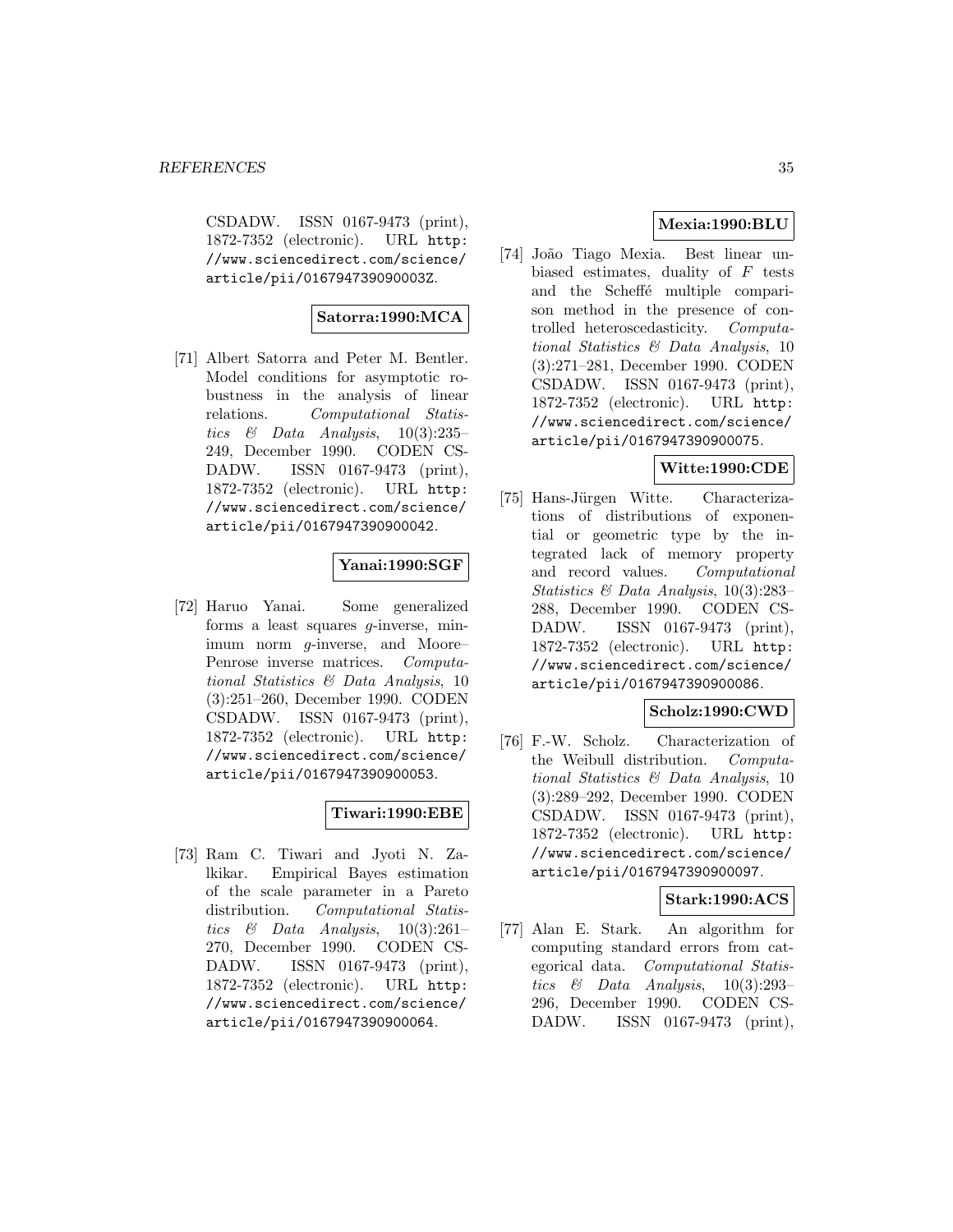1872-7352 (electronic). URL http: //www.sciencedirect.com/science/ article/pii/016794739090010F.

# **Toutenburg:1990:MSE**

[78] H. Toutenburg and G. Trenkler. Mean square error matrix comparisons of optimal and classical predictors and estimators in linear regression. Computational Statistics & Data Analysis, 10 (3):297–305, December 1990. CODEN CSDADW. ISSN 0167-9473 (print), 1872-7352 (electronic). URL http: //www.sciencedirect.com/science/ article/pii/0167947390900116.

# **Turkman:1990:OAS**

[79] M. A. Amaral Turkman and K. F. Turkman. Optimal alarm systems for autoregressive processes: a Bayesian approach. Computational Statistics  $\&$  Data Analysis, 10(3):307– 314, December 1990. CODEN CS-DADW. ISSN 0167-9473 (print), 1872-7352 (electronic). URL http: //www.sciencedirect.com/science/ article/pii/0167947390900127.

# **Tracy:1990:BPM**

[80] Derrick S. Tracy. Balanced partitioned matrices and their Kronecker products. Computational Statistics  $\&$  Data Analysis, 10(3):315– 323, December 1990. CODEN CS-DADW. ISSN 0167-9473 (print), 1872-7352 (electronic). URL http: //www.sciencedirect.com/science/ article/pii/0167947390900138.

# **Schwabe:1990:LOG**

[81] Rainer Schwabe. Local optimality and global superiority of adaptive designs in linear models. Computa-

tional Statistics & Data Analysis, 10 (3):325–330, December 1990. CODEN CSDADW. ISSN 0167-9473 (print), 1872-7352 (electronic). URL http: //www.sciencedirect.com/science/ article/pii/0167947390900149.

# **Schneider:1990:SIM**

[82] Christina Schneider. Structural inference and a modification of Dempster's combination rule. Computational Statistics & Data Analysis, 10 (3):331–338, December 1990. CODEN CSDADW. ISSN 0167-9473 (print), 1872-7352 (electronic). URL http: //www.sciencedirect.com/science/ article/pii/016794739090015A.

# **Shoukri:1990:EKE**

[83] M. M. Shoukri, D. S. Tracy, and I. U. H. Mian. The effect of kurtosis in the estimation of the parameters of the one-way random effects model from familial data. Computational Statistics & Data Analysis, 10 (3):339–345, December 1990. CODEN CSDADW. ISSN 0167-9473 (print), 1872-7352 (electronic). URL http: //www.sciencedirect.com/science/ article/pii/016794739090016B.

# **Anonymous:1990:AIVb**

[84] Anonymous. Author index volume 10 (1990). Computational Statistics & Data Analysis,  $10(3):347-$ 348, December 1990. CODEN CS-DADW. ISSN 0167-9473 (print), 1872-7352 (electronic). URL http: //www.sciencedirect.com/science/ article/pii/016794739090017C.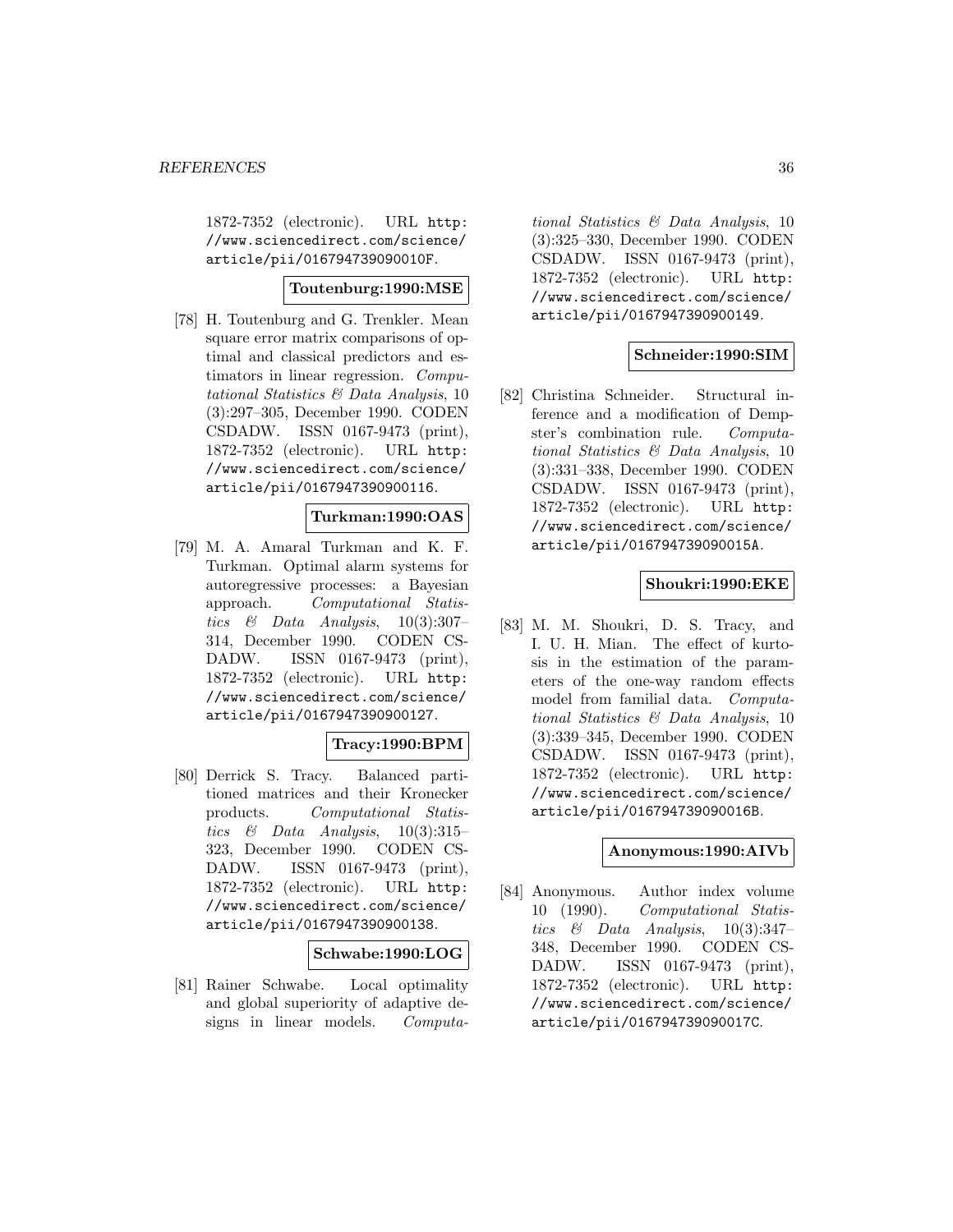#### **Anonymous:1990:PRRb**

[85] Anonymous. Package report/review index volume 10 (1990). Computational Statistics & Data Analysis, 10 (3):349, December 1990. CODEN CSDADW. ISSN 0167-9473 (print), 1872-7352 (electronic). URL http: //www.sciencedirect.com/science/ article/pii/016794739090018D.

### **Anonymous:1991:EBa**

[86] Anonymous. Editorial Board. Computational Statistics & Data Analysis, 11(1):i–ii, January 1991. CODEN CSDADW. ISSN 0167-9473 (print), 1872-7352 (electronic). URL http: //www.sciencedirect.com/science/ article/pii/0167947391900476.

## **Azen:1991:E**

[87] Stanley P. Azen. Editorial. Computational Statistics & Data Analysis, 11(1):1, January 1991. CODEN CSDADW. ISSN 0167-9473 (print), 1872-7352 (electronic). URL http: //www.sciencedirect.com/science/ article/pii/0167947391900487.

#### **Jones:1991:CVI**

[88] M. C. Jones. On correcting for variance inflation in kernel density estimation. Computational *Statistics & Data Analysis*,  $11(1)$ : 3–15, January 1991. CODEN CS-DADW. ISSN 0167-9473 (print), 1872-7352 (electronic). URL http: //www.sciencedirect.com/science/ article/pii/0167947391900498.

## **Rayens:1991:CPS**

[89] William Rayens and Tom Greene. Covariance pooling and stabilization

for classification. Computational Statistics & Data Analysis, 11(1): 17–42, January 1991. CODEN CS-DADW. ISSN 0167-9473 (print), 1872-7352 (electronic). URL http: //www.sciencedirect.com/science/ article/pii/016794739190050C.

### **Cunningham:1991:TSS**

[90] J. K. Cunningham, R. L. Eubank, and T. Hsing. M-type smoothing splines with auxiliary scale estimation. Computational Statistics & Data Analysis, 11(1):43–51, January 1991. CODEN CSDADW. ISSN 0167-9473 (print), 1872-7352 (electronic). URL http: //www.sciencedirect.com/science/ article/pii/0167947391900513.

#### **Moulton:1991:BGL**

[91] Lawrence H. Moulton and Scott L. Zeger. Bootstrapping generalized linear models. Computational Statistics & Data Analysis,  $11(1):53-$ 63, January 1991. CODEN CS-DADW. ISSN 0167-9473 (print), 1872-7352 (electronic). URL http: //www.sciencedirect.com/science/ article/pii/0167947391900524.

#### **Bunge:1991:SEN**

[92] John A. Bunge and John C. Handley. Sampling to estimate the number of duplicates in a database. Computational Statistics & Data Analysis, 11(1):65–74, January 1991. CODEN CSDADW. ISSN 0167-9473 (print), 1872-7352 (electronic). URL http: //www.sciencedirect.com/science/ article/pii/0167947391900535.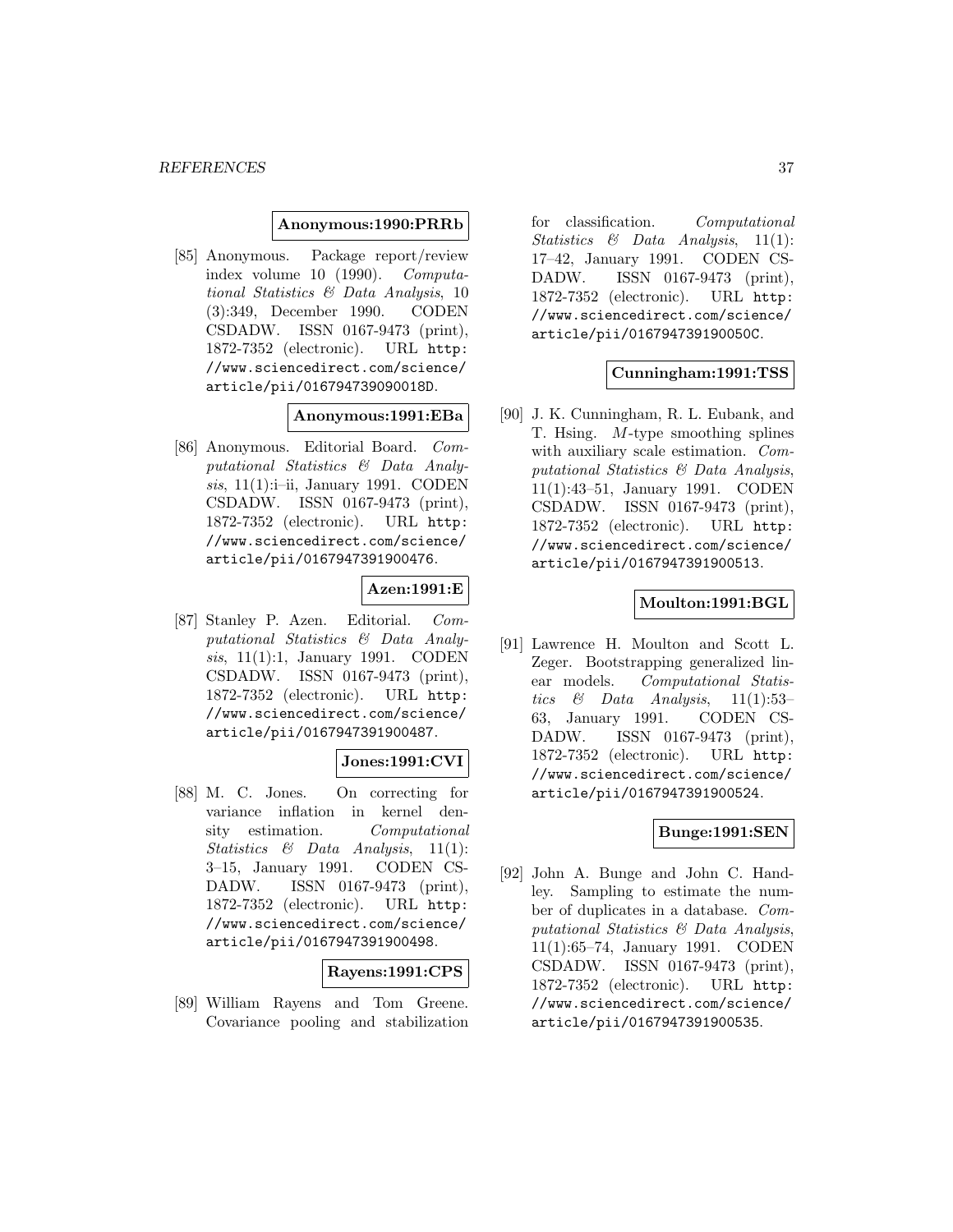#### **Harwell:1991:URT**

[93] Michael R. Harwell. Using randomization tests when errors are unequally correlated. Computational Statistics & Data Analysis, 11(1): 75–85, January 1991. CODEN CS-DADW. ISSN 0167-9473 (print), 1872-7352 (electronic). URL http: //www.sciencedirect.com/science/ article/pii/0167947391900546.

## **Shapiro:1991:VFG**

[94] A. Shapiro and J. D. Botha. Variogram fitting with a general class of conditionally nonnegative definite functions. Computational Statistics & Data Analysis,  $11(1):87-$ 96, January 1991. CODEN CS-DADW. ISSN 0167-9473 (print), 1872-7352 (electronic). URL http: //www.sciencedirect.com/science/ article/pii/0167947391900557.

### **Soliman:1991:NAN**

[95] S. A. Soliman, G. S. Christensen, and A. H. Rouhi. A new algorithm for nonlinear  $L_1$ -norm minimization with nonlinear equality constraints. Computational Statistics & Data Analysis, 11(1):97–109, January 1991. CODEN CSDADW. ISSN 0167-9473 (print), 1872-7352 (electronic). URL http: //www.sciencedirect.com/science/ article/pii/0167947391900568.

## **Boese:1991:ETB**

[96] F. G. Boese. Estimating and testing with the Bhattacharya plot. *Compu*tational Statistics & Data Analysis, 11 (1):111–124, January 1991. CODEN CSDADW. ISSN 0167-9473 (print), 1872-7352 (electronic). URL http:

//www.sciencedirect.com/science/ article/pii/0167947391900579.

#### **Anonymous:1991:SSNa**

[97] Anonymous. Statistical software newsletter. Computational Statistics  $\&$  Data Analysis, 11(1):125, January 1991. CODEN CSDADW. ISSN 0167- 9473 (print), 1872-7352 (electronic). URL http://www.sciencedirect. com/science/article/pii/016794739190058A.

#### **Rousseeuw:1991:DPR**

[98] Peter J. Rousseeuw. A diagnostic plot for regression outliers and leverage points. Computational Statistics & Data Analysis,  $11(1):127-$ 129, January 1991. CODEN CS-DADW. ISSN 0167-9473 (print), 1872-7352 (electronic). URL http: //www.sciencedirect.com/science/ article/pii/016794739190059B.

#### **Anonymous:1991:NASa**

[99] Anonymous. News about statistical software & related systems. Computational Statistics & Data Analysis, 11 (1):130–131, January 1991. CODEN CSDADW. ISSN 0167-9473 (print), 1872-7352 (electronic). URL http: //www.sciencedirect.com/science/ article/pii/016794739190060F.

## **Anonymous:1991:Ia**

[100] Anonymous. Information. Computational Statistics & Data Analysis, 11(1):131, January 1991. CODEN CSDADW. ISSN 0167-9473 (print), 1872-7352 (electronic). URL http: //www.sciencedirect.com/science/ article/pii/0167947391900616.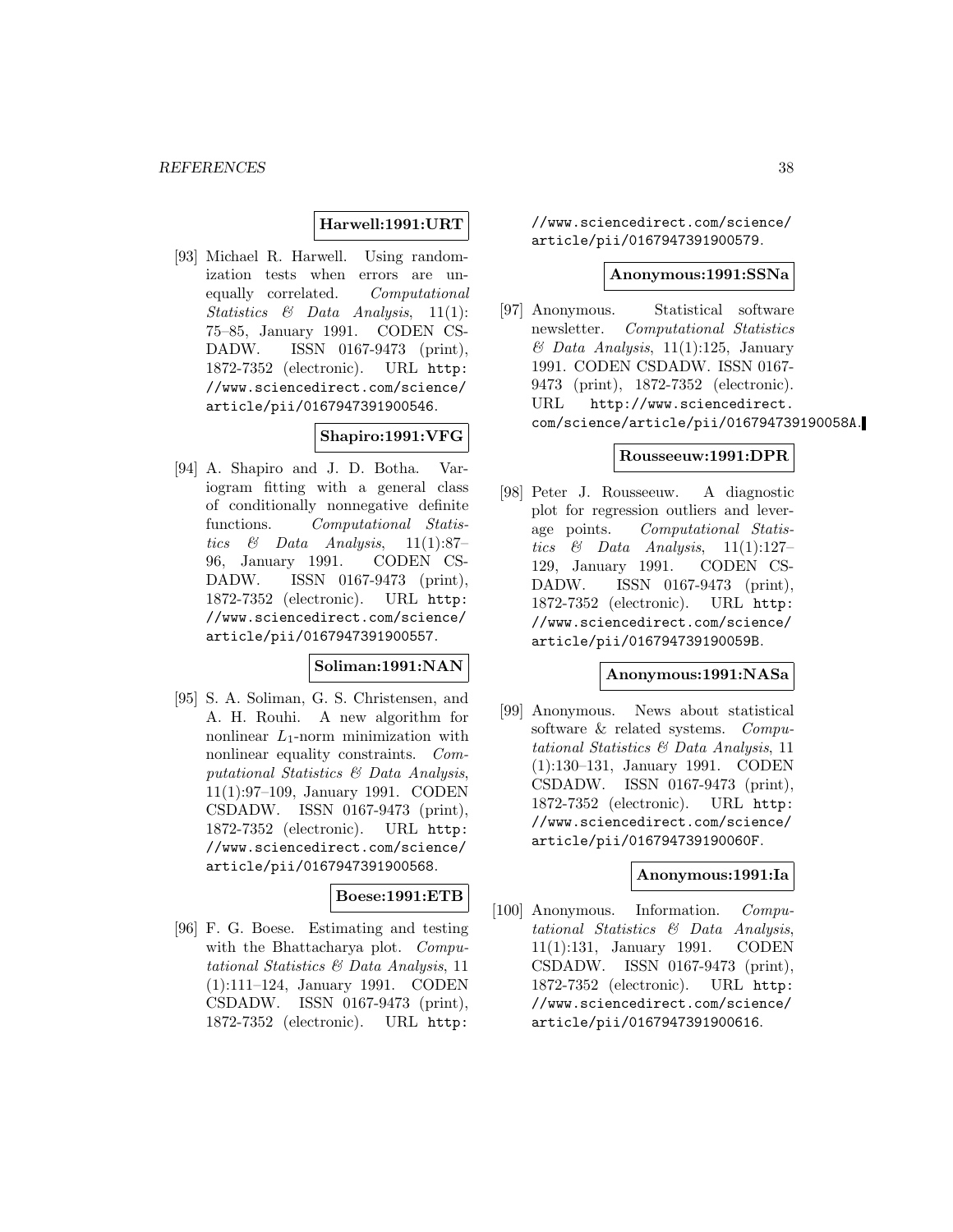#### **Anonymous:1991:INa**

[101] Anonymous. IASC news. Computational Statistics & Data Analysis, 11(1):132, January 1991. CODEN CSDADW. ISSN 0167-9473 (print), 1872-7352 (electronic). URL http: //www.sciencedirect.com/science/ article/pii/0167947391900627.

### **Anonymous:1991:CMa**

[102] Anonymous. Calendar of meetings. Computational Statistics & Data Analysis, 11(1):133–139, January 1991. CODEN CSDADW. ISSN 0167- 9473 (print), 1872-7352 (electronic). URL http://www.sciencedirect.

### **Anonymous:1991:CW**

[103] Anonymous. Courses & workshops. Computational Statistics & Data Analysis, 11(1):140, January 1991. CODEN CSDADW. ISSN 0167-9473 (print), 1872-7352 (electronic). URL http: //www.sciencedirect.com/science/ article/pii/0167947391900649.

## **Anonymous:1991:Aa**

[104] Anonymous. Acknowledgement. Computational Statistics & Data Analysis, 11(1):141–142, January 1991. CODEN CSDADW. ISSN 0167-9473 (print), 1872-7352 (electronic). URL http: //www.sciencedirect.com/science/ article/pii/016794739190065A.

### **Romanazzi:1991:ICV**

[105] Mario Romanazzi. Influence in canonical variates analysis. Computational Statistics & Data Analysis, 11(2): 143–164, March 1991. CODEN CS-DADW. ISSN 0167-9473 (print),

1872-7352 (electronic). URL http: //www.sciencedirect.com/science/ article/pii/016794739190066B.

## **Soofi:1991:MDI**

[106] Ehsan S. Soofi and D. V. Gokhale. Minimum discrimination information estimator of the mean with known coefficient of variation. Computational Statistics & Data Analysis, 11 (2):165–177, March 1991. CODEN CSDADW. ISSN 0167-9473 (print), 1872-7352 (electronic). URL http: //www.sciencedirect.com/science/ article/pii/016794739190067C.

#### **Wang:1991:EED**

com/science/article/pii/0167947391900638.com/Gui Wang and Hans Nyquist. Effects on the eigenstructure of a data matrix when deleting an observation. Computational Statistics & Data Analysis,  $11(2):179-$ 188, March 1991. CODEN CS-DADW. ISSN 0167-9473 (print), 1872-7352 (electronic). URL http: //www.sciencedirect.com/science/ article/pii/016794739190068D.

### **Schall:1991:DNN**

[108] Robert Schall and René Gonin. Diagnostics for nonlinear  $L_p$ -norm estimation. Computational Statistics  $\&$  Data Analysis, 11(2):189– 198, March 1991. CODEN CS-DADW. ISSN 0167-9473 (print), 1872-7352 (electronic). URL http: //www.sciencedirect.com/science/ article/pii/016794739190069E.

### **Guirguis:1991:RAI**

[109] George H. Guirguis. A rational approximation of the inverse normal probability function. Computational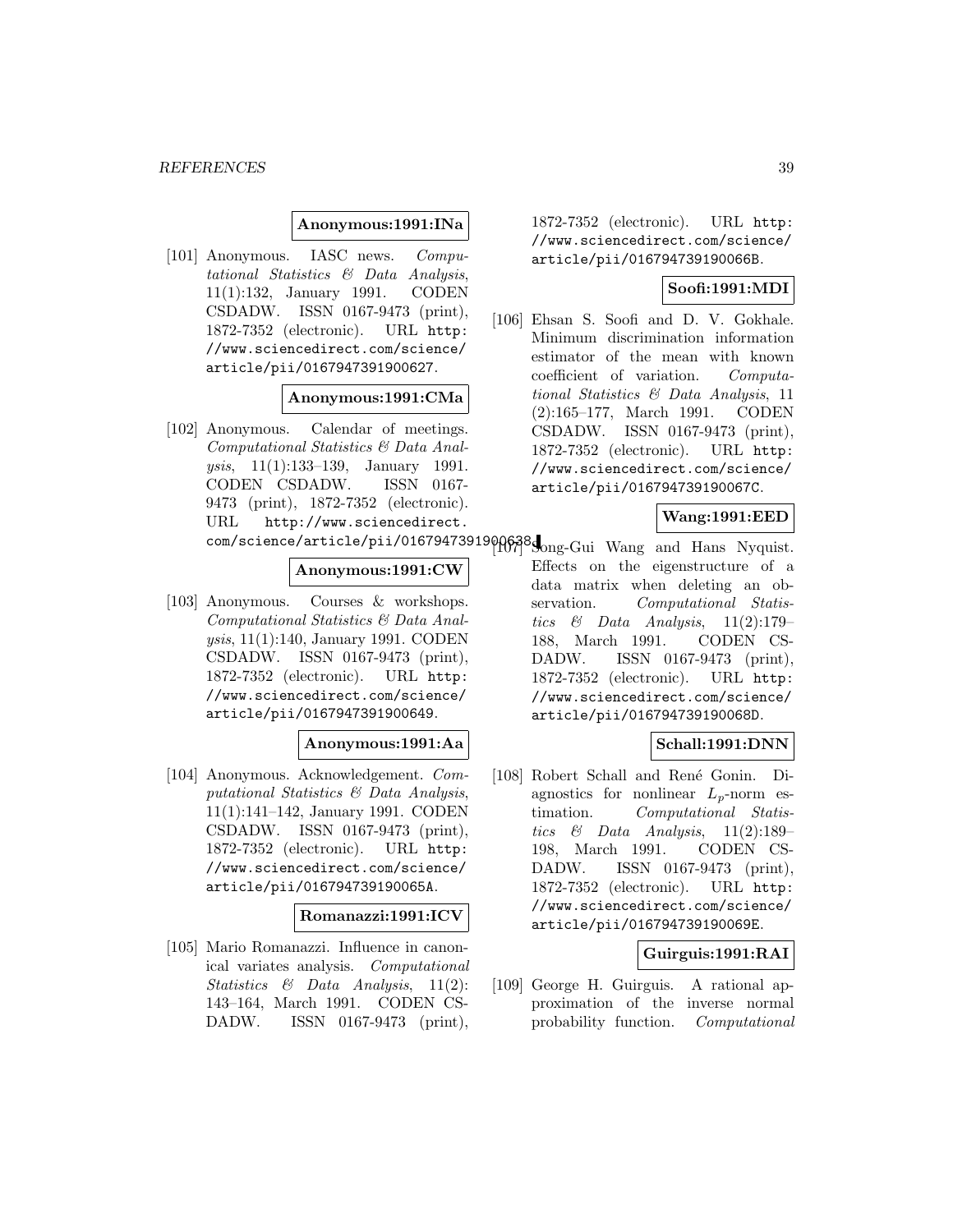Statistics & Data Analysis, 11(2): 199–201, March 1991. CODEN CS-DADW. ISSN 0167-9473 (print), 1872-7352 (electronic). URL http: //www.sciencedirect.com/science/ article/pii/016794739190070I.

#### **Menendez:1991:AIM**

[110] J. A. Menéndez and B. Salvador. An algorithm for isotonic median regression. Computational Statistics  $\&$  Data Analysis, 11(2):203– 204, March 1991. CODEN CS-DADW. ISSN 0167-9473 (print), 1872-7352 (electronic). URL http: //www.sciencedirect.com/science/ article/pii/0167947391900719.

### **Stromberg:1991:AIR**

[111] Ulf Strömberg. An algorithm for isotonic regression with arbitrary convex distance function. Computational Statistics & Data Analysis, 11 (2):205–219, March 1991. CODEN CSDADW. ISSN 0167-9473 (print), 1872-7352 (electronic). URL http: //www.sciencedirect.com/science/ article/pii/016794739190072A.

#### **Ackermann:1991:BPP**

[112] Hanns Ackermann. BIAS. a program package for biometrical analysis of samples. Computational Statistics  $\&$  Data Analysis, 11(2):223-224, March 1991. CODEN CS-DADW. ISSN 0167-9473 (print), 1872-7352 (electronic). URL http: //www.sciencedirect.com/science/ article/pii/016794739190073B.

## **Koch:1991:SPS**

[113] Armin Koch. Software presentations at statistical computing '90: Reisensburg,

Germany, June 16–19, 1990. Computational Statistics & Data Analysis, 11(2):225–227, March 1991. CODEN CSDADW. ISSN 0167-9473 (print), 1872-7352 (electronic). URL http: //www.sciencedirect.com/science/ article/pii/016794739190074C.

#### **Anonymous:1991:SSB**

[114] Anonymous. Statistical software: BMDP introduces PC-90. Computational Statistics & Data Analysis, 11 (2):227–230, March 1991. CODEN CSDADW. ISSN 0167-9473 (print), 1872-7352 (electronic). URL http: //www.sciencedirect.com/science/ article/pii/016794739190075D.

#### **Anonymous:1991:BRB**

[115] Anonymous. Book review: Distributionfree statistics: an application-oriented approach: Krauth, J.: Elsevier Science Publishers B.V., Amsterdam (1988), ISBN 0-444-80934-1 (hardback), 0-444- 80988-0 (paper-back, £21.-). Computational Statistics & Data Analysis, 11(2):230, March 1991. CODEN CSDADW. ISSN 0167-9473 (print), 1872-7352 (electronic). URL http: //www.sciencedirect.com/science/ article/pii/016794739190077F.

### **Trenkler:1991:BRB**

[116] Götz Trenkler. Book review: Regression estimators a comparative study: Gruber, Marvin H. J.: Academic Press, Inc., Harcourt Brace Jovanovich Publishers, Boston (1990), ISBN 0- 12-304752-8, 347 pp, \$49.95. Computational Statistics & Data Analysis, 11(2):230, March 1991. CODEN CSDADW. ISSN 0167-9473 (print), 1872-7352 (electronic). URL http: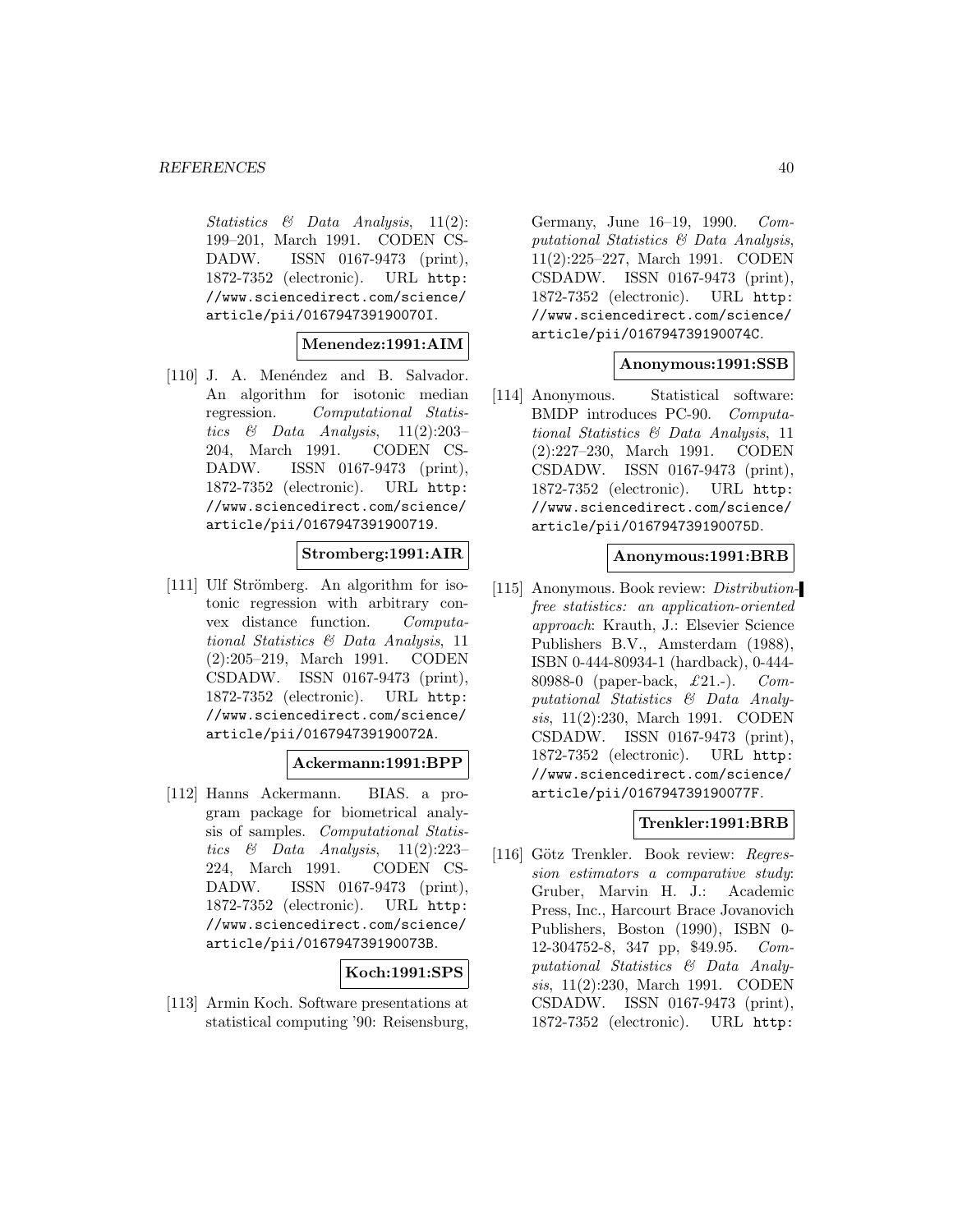//www.sciencedirect.com/science/ article/pii/016794739190076E.

**Pabst:1991:DMD**

[117] G. Pabst. Disfree (manual and 2 diskettes, DOS 2.0 or later).: Krauth, j.: Blosoft, Cambridge (1989), £250.-. Computational Statistics & Data Analysis, 11(2):230– 231, March 1991. CODEN CS-DADW. ISSN 0167-9473 (print), 1872-7352 (electronic). URL http: //www.sciencedirect.com/science/ article/pii/016794739190078G.

### **Anonymous:1991:SAE**

[118] Anonymous. Society for the advancement of economic theory. Computational Statistics & Data Analysis, 11 (2):231, March 1991. CODEN CS-DADW. ISSN 0167-9473 (print), 1872-7352 (electronic). URL http: //www.sciencedirect.com/science/ article/pii/016794739190079H.

#### **Anonymous:1991:CMb**

[119] Anonymous. Calendar of meetings. Computational Statistics & Data Analysis, 11(2):232–238, March 1991. CODEN CSDADW. ISSN 0167- 9473 (print), 1872-7352 (electronic). URL http://www.sciencedirect. com/science/article/pii/016794739190080Larticle/pii/016794739190085G.

### **Anonymous:1991:CWSa**

[120] Anonymous. Courses, workshops & summer schools. Computational Statistics & Data Analysis, 11(2): 238, March 1991. CODEN CS-DADW. ISSN 0167-9473 (print), 1872-7352 (electronic). URL http: //www.sciencedirect.com/science/ article/pii/016794739190081C.

## **Buonaccorsi:1991:MEL**

[121] John Buonaccorsi. Measurement errors, linear calibration and inferences for means. Computational Statistics & Data Analysis, 11(3): 239–257, May 1991. CODEN CS-DADW. ISSN 0167-9473 (print), 1872-7352 (electronic). URL http: //www.sciencedirect.com/science/ article/pii/016794739190083E.

## **Farebrother:1991:GEP**

[122] R. W. Farebrother. A general estimation procedure based on group means. Computational Statistics & Data Analysis, 11(3):259–264, May 1991. CODEN CSDADW. ISSN 0167- 9473 (print), 1872-7352 (electronic). URL http://www.sciencedirect. com/science/article/pii/016794739190084F.

### **Pfaffenberger:1991:TNR**

[123] Roger C. Pfaffenberger and Terry E. Dielman. Testing normality of regression disturbances: a Monte Carlo study of the Filleben test. Computational Statistics & Data Analysis, 11(3):265–273, May 1991. CODEN CSDADW. ISSN 0167-9473 (print), 1872-7352 (electronic). URL http: //www.sciencedirect.com/science/

### **Tutz:1991:SMC**

[124] Gerhard Tutz. Sequential models in categorical regression. Computational Statistics & Data Analysis, 11(3):275–295, May 1991. CODEN CSDADW. ISSN 0167-9473 (print), 1872-7352 (electronic). URL http: //www.sciencedirect.com/science/ article/pii/016794739190086H.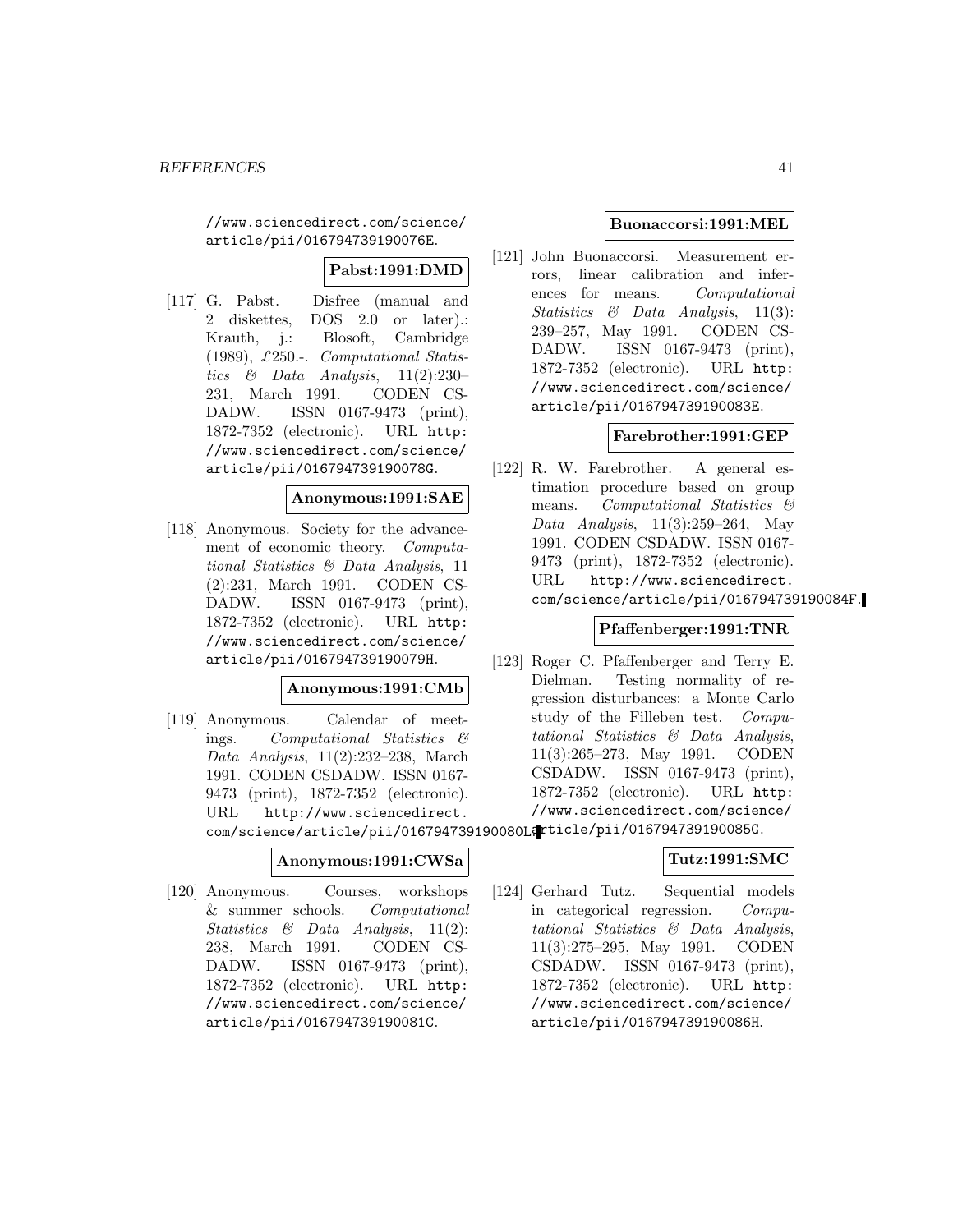## **VanZyl:1991:DAI**

[125] Johan M. Van Zyl. Distributional aspects if a zero correlation is assumed in a paired comparison of means. Computational Statistics & Data Analysis, 11(3):297–307, May 1991. CODEN CSDADW. ISSN 0167-9473 (print), 1872-7352 (electronic). URL http: //www.sciencedirect.com/science/ article/pii/016794739190087I.

## **Hirose:1991:PPE**

[126] Hideo Hirose. Percentile point estimation in the three parameter Weibull distribution by the extended maximum likelihood estimate. Computational Statistics & Data Analysis, 11(3):309–331, May 1991. CODEN CSDADW. ISSN 0167-9473 (print), 1872-7352 (electronic). URL http: //www.sciencedirect.com/science/ article/pii/016794739190088J.

#### **Moneta:1991:ICM**

[127] Giovanni B. Moneta. Implicit construction of McCulloch's G matrix for the numerical evaluation of Fisher information matrixes. Computational Statistics & Data Analysis, 11(3): 333–344, May 1991. CODEN CS-DADW. ISSN 0167-9473 (print), 1872-7352 (electronic). URL http: //www.sciencedirect.com/science/ article/pii/016794739190089K.

### **Mukerjee:1991:QDB**

[128] Rahul Mukerjee and Sudhir Gupta. Q-designs for bioassays. Computational Statistics & Data Analysis, 11 (3):345–350, May 1991. CODEN CSDADW. ISSN 0167-9473 (print), 1872-7352 (electronic). URL http:

//www.sciencedirect.com/science/ article/pii/016794739190090O.

#### **Anonymous:1991:NASb**

[129] Anonymous. News about statistical software & related systems. Computational Statistics & Data Analysis, 11(3):353–355, May 1991. CODEN CSDADW. ISSN 0167-9473 (print), 1872-7352 (electronic). URL http: //www.sciencedirect.com/science/ article/pii/016794739190091F.

#### **Anonymous:1991:Ib**

[130] Anonymous. Information. Computational Statistics & Data Analysis, 11(3):355–356, May 1991. CODEN CSDADW. ISSN 0167-9473 (print), 1872-7352 (electronic). URL http: //www.sciencedirect.com/science/ article/pii/016794739190092G.

#### **Bismarck:1991:BRBa**

[131] M. Bismarck. Book review: Multiway data analysis: Coppi, R., Bolasco, S. (eds.) (1989): Amsterdam, New York, Oxford, Tokyo: North-Holland. 552 pp. ISBN 0-444-87410-0. Computational Statistics & Data Analysis, 11(3):356–357, May 1991. CODEN CSDADW. ISSN 0167-9473 (print), 1872-7352 (electronic). URL http: //www.sciencedirect.com/science/ article/pii/016794739190093H.

#### **Anonymous:1991:INb**

[132] Anonymous. IASC news. Computational Statistics & Data Analysis, 11(3):357, May 1991. CODEN CSDADW. ISSN 0167-9473 (print), 1872-7352 (electronic). URL http: //www.sciencedirect.com/science/ article/pii/016794739190095J.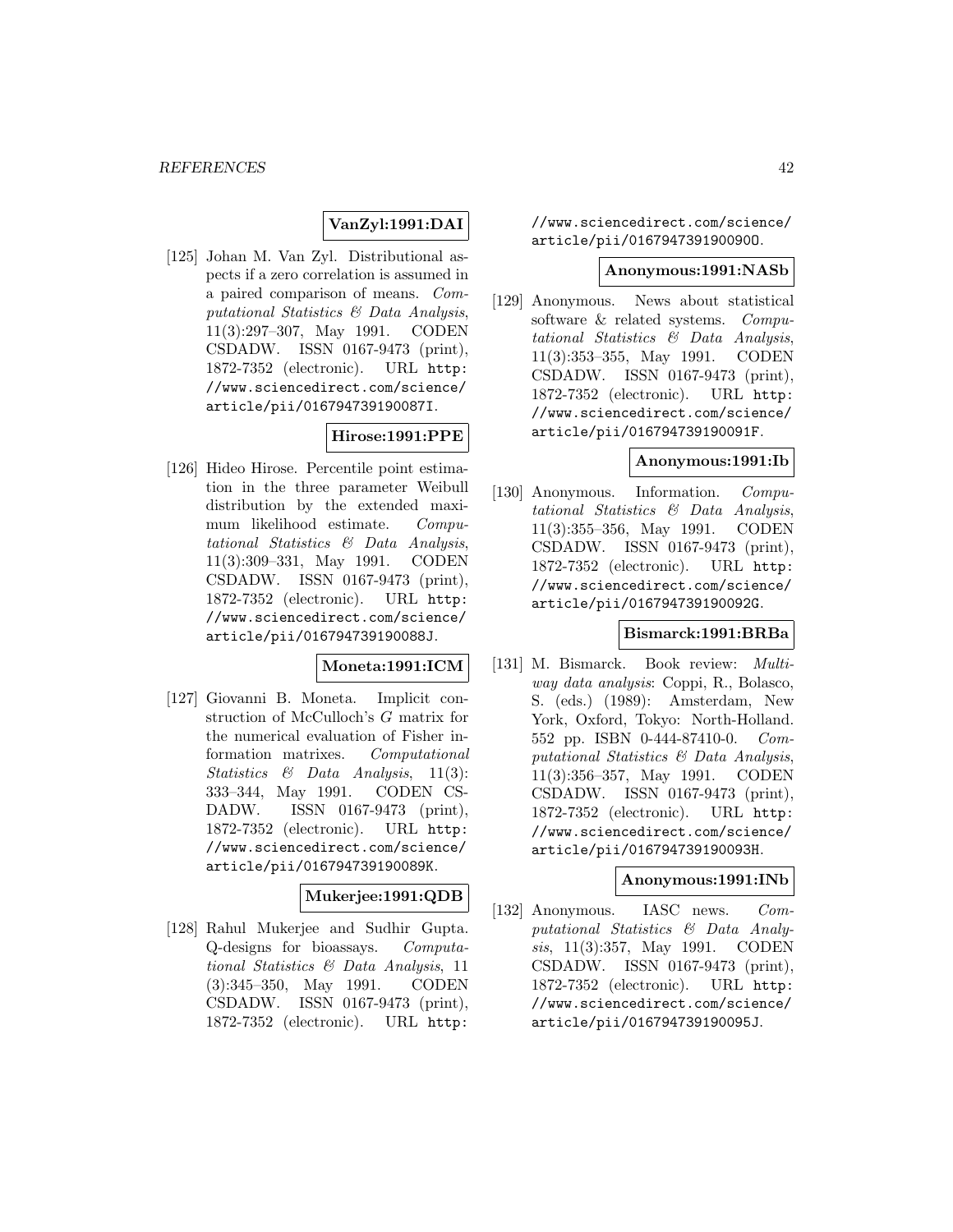#### **Bismarck:1991:BRBb**

[133] M. Bismarck. Book review: Medical expert systems using personal computers: Chytil, M. K. Engelbrecht, R. (eds.) (1987): Wilmslow: Sigma Press. 206 pp, ISBN 1-85058-047-2. Computational Statistics & Data Analysis, 11(3):357, May 1991. CODEN CSDADW. ISSN 0167-9473 (print), 1872-7352 (electronic). URL http: //www.sciencedirect.com/science/ article/pii/016794739190094I.

#### **Anonymous:1991:CMc**

[134] Anonymous. Calendar of meetings. Computational Statistics & Data Analysis,  $11(3):358-364$ , May 1991. CODEN CSDADW. ISSN 0167- 9473 (print), 1872-7352 (electronic). URL http://www.sciencedirect. com/science/article/pii/016794739190096K. article/pii/016794739190100G.

## **Anonymous:1991:EBb**

[135] Anonymous. Editorial Board. Computational Statistics & Data Analysis, 12(1):v–vi, August 1991. CODEN CSDADW. ISSN 0167-9473 (print), 1872-7352 (electronic). URL http: //www.sciencedirect.com/science/ article/pii/016794739190097L.

### **Dodge:1991:P**

[136] Yadolah Dodge. Preface. Computational Statistics & Data Analysis, 12 (1):VII–VIII, August 1991. CODEN CSDADW. ISSN 0167-9473 (print), 1872-7352 (electronic). URL http: //www.sciencedirect.com/science/ article/pii/016794739190098M.

#### **Keating:1991:PNS**

[137] Jerome P. Keating, Robert L. Mason, P. K. Sen, and C. Radhakr-

ishna Rao. Pitman nearness in statistical estimation: a panel discussion on recent developments. Computational Statistics & Data Analysis, 12(1):1–17, August 1991. CODEN CSDADW. ISSN 0167-9473 (print), 1872-7352 (electronic). URL http: //www.sciencedirect.com/science/ article/pii/016794739190099N.

### **Rustagi:1991:TJK**

[138] Jagdish S. Rustagi, Walfredo R. Javier, and Jose S. Victoria. Trimmed jackknife kernel estimate for the probability density function. Computational Statistics & Data Analysis, 12 (1):19–26, August 1991. CODEN CSDADW. ISSN 0167-9473 (print), 1872-7352 (electronic). URL http: //www.sciencedirect.com/science/

# **Laird:1991:SNP**

[139] Nan M. Laird and Thomas A. Louis. Smoothing the non-parametric estimate of a prior distribution by roughening: a computational study. Computational Statistics & Data Analysis, 12(1):27–37, August 1991. CODEN CSDADW. ISSN 0167-9473 (print), 1872-7352 (electronic). URL http: //www.sciencedirect.com/science/ article/pii/0167947391901017.

### **Kipnis:1991:EIE**

[140] Victor Kipnis. Evaluating the impact of exploratory procedures in regression prediction: a pseudosample approach. Computational Statistics  $\&$  Data Analysis, 12(1):39-55, August 1991. CODEN CS-DADW. ISSN 0167-9473 (print), 1872-7352 (electronic). URL http: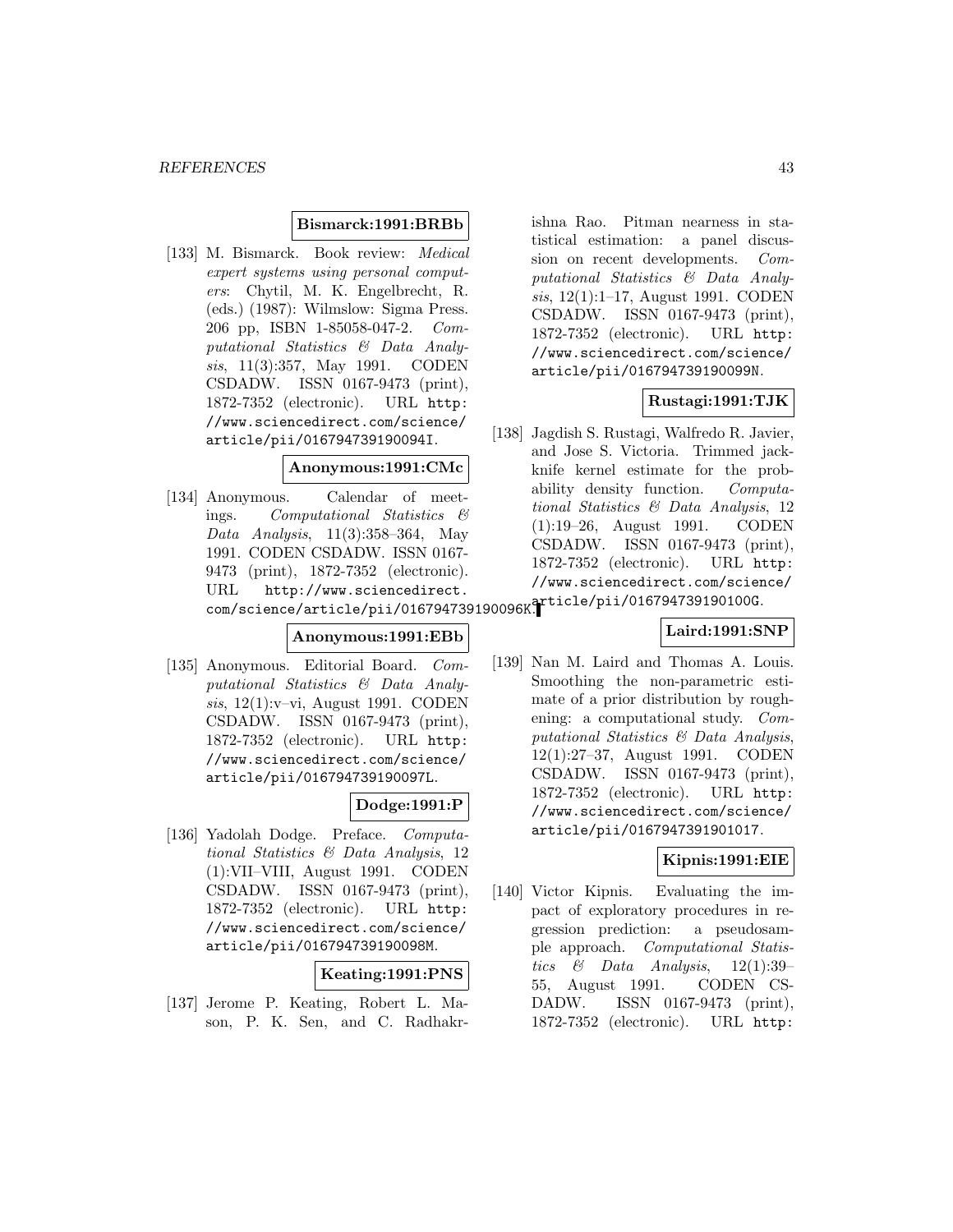//www.sciencedirect.com/science/ article/pii/0167947391901028.

### **Ciampi:1991:GRT**

[141] Antonio Ciampi. Generalized regression trees. Computational Statistics  $\&$  Data Analysis, 12(1):57-78, August 1991. CODEN CS-DADW. ISSN 0167-9473 (print), 1872-7352 (electronic). URL http: //www.sciencedirect.com/science/ article/pii/0167947391901039.

#### **Stangenhaus:1991:IPR**

[142] Gabriela Stangenhaus and Subhash C. Narula. Inference procedures for the  $L_1$  regression. Computational Statistics & Data Analysis, 12(1): 79–85, August 1991. CODEN CS-DADW. ISSN 0167-9473 (print), 1872-7352 (electronic). URL http: //www.sciencedirect.com/science/ article/pii/016794739190104A.

### **Dodge:1991:CAA**

[143] Yadolah Dodge, Jaromir Antoch, and Jana Jurečková. Computational aspects of adaptive combination of least squares and least absolute deviations estimators. Computational Statistics & Data Analysis, 12(1): 87–99, August 1991. CODEN CS-DADW. ISSN 0167-9473 (print), 1872-7352 (electronic). URL http: //www.sciencedirect.com/science/ article/pii/016794739190105B.

### **Drygas:1991:LME**

[144] Hilmar Drygas. Linear minimaxestimation in linear models with affine and ellipsoidal restrictions. Computational Statistics & Data Analysis, 12 (1):101–113, August 1991. CODEN

CSDADW. ISSN 0167-9473 (print), 1872-7352 (electronic). URL http: //www.sciencedirect.com/science/ article/pii/016794739190106C.

## **Shanbhag:1991:EVD**

[145] D. N. Shanbhag. Extended versions of Deny's theorem via de Finetti's theorem. Computational Statistics & Data Analysis, 12(1):115– 126, August 1991. CODEN CS-DADW. ISSN 0167-9473 (print), 1872-7352 (electronic). URL http: //www.sciencedirect.com/science/ article/pii/016794739190107D.

#### **Dohmann:1991:RNG**

[146] Birgit Dohmann, Michael Falk, and Karin Lessenich. The random number generators of the turbo Pascal family. Computational Statistics & Data Analysis,  $12(1):129-$ 132, August 1991. CODEN CS-DADW. ISSN 0167-9473 (print), 1872-7352 (electronic). URL http: //www.sciencedirect.com/science/ article/pii/016794739190108E.

#### **Anonymous:1991:NASc**

[147] Anonymous. News about statistical software & related systems. Computational Statistics & Data Analysis, 12 (1):133–135, August 1991. CODEN CSDADW. ISSN 0167-9473 (print), 1872-7352 (electronic). URL http: //www.sciencedirect.com/science/ article/pii/016794739190109F.

#### **Anonymous:1991:CMd**

[148] Anonymous. Calendar of meetings. Computational Statistics & Data Anal*ysis*,  $12(1):136-141$ , August 1991.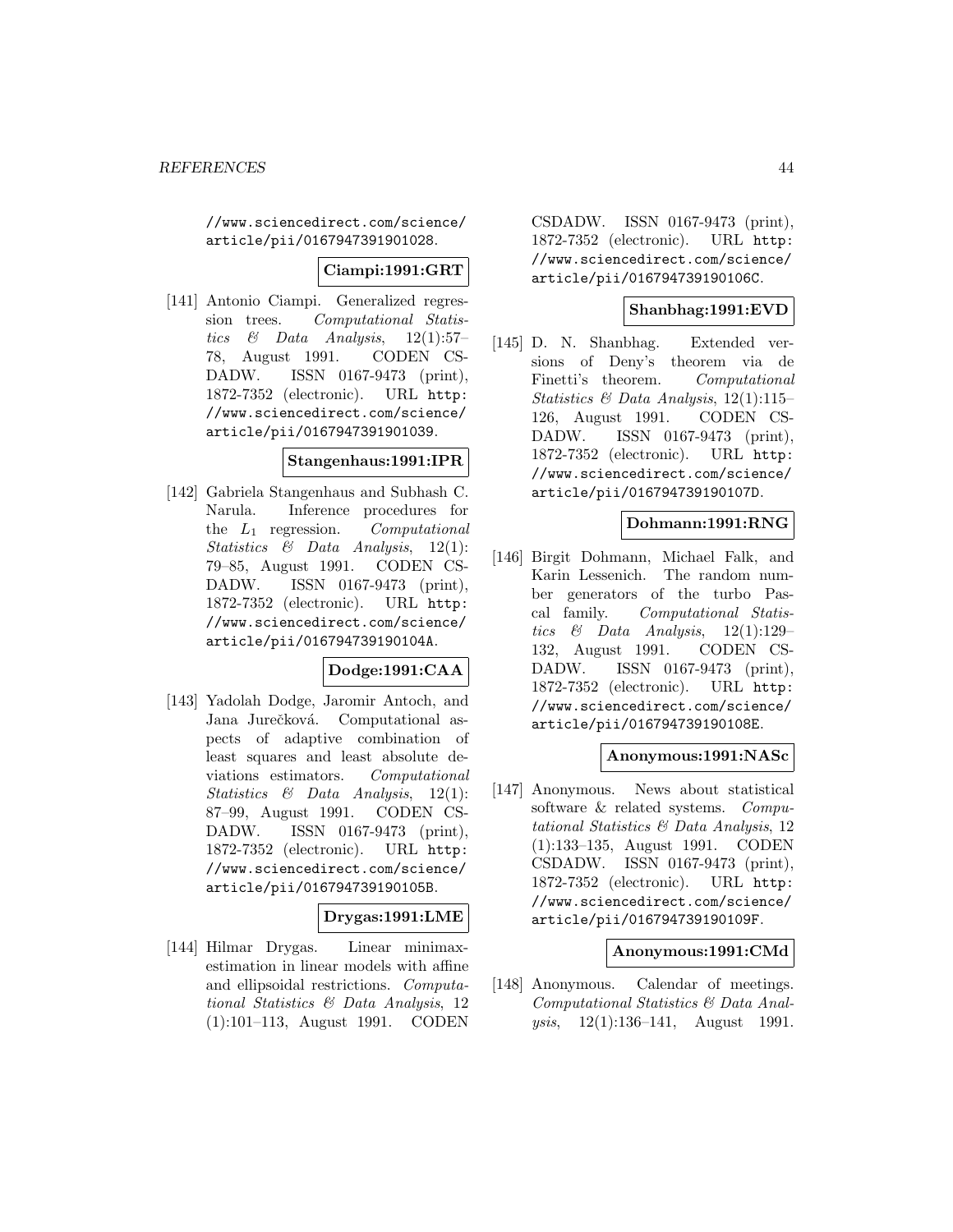CODEN CSDADW. ISSN 0167- 9473 (print), 1872-7352 (electronic). URL http://www.sciencedirect. com/science/article/pii/016794739190110NIADW.

**Barndorff-Nielsen:1991:IQN**

[149] O. E. Barndorff-Nielsen and M. Sørensen. Information quantities in non-classical settings. Computational Statistics  $\&$  Data Analysis, 12(2):143– 158, September 1991. CODEN CS-DADW. ISSN 0167-9473 (print), 1872-7352 (electronic). URL http: //www.sciencedirect.com/science/ article/pii/016794739190014S.

#### **Chernoff:1991:SCI**

[150] Herman Chernoff. Simple computer intensive methods for estimating parameters of complex models. Computational Statistics & Data Analysis, 12 (2):159–178, September 1991. CODEN CSDADW. ISSN 0167-9473 (print), 1872-7352 (electronic). URL http: //www.sciencedirect.com/science/ article/pii/016794739190015T.

## **Fraser:1991:COL**

[151] D. A. S. Fraser and N. Reid. Converting observed likelihood functions to tail probabilities. Computational Statistics & Data Analysis, 12(2):179– 185, September 1991. CODEN CS-DADW. ISSN 0167-9473 (print), 1872-7352 (electronic). URL http: //www.sciencedirect.com/science/ article/pii/016794739190016U.

**Grafarend:1991:PTP**

[152] Erik W. Grafarend and Burkhard Schaffrin. The planar trisection problem and the impact of curvature on non-linear least-squares estimation. Computational Statistics & Data Analysis,  $12(2):187-$ 199, September 1991. CODEN CS-

ISSN 0167-9473 (print), 1872-7352 (electronic). URL http: //www.sciencedirect.com/science/ article/pii/016794739190017V.

## **Davies:1991:SMI**

[153] Laurie Davies. A stochastic model for interlaboratory tests. Computational Statistics & Data Analysis, 12 (2):201–209, September 1991. CODEN CSDADW. ISSN 0167-9473 (print), 1872-7352 (electronic). URL http: //www.sciencedirect.com/science/ article/pii/016794739190018W.

#### **Dodge:1991:FEL**

[154] Yadolah Dodge and Jana Jurečková. Flexible L-estimation in the linear model. Computational Statistics  $\&$  Data Analysis, 12(2):211– 220, September 1991. CODEN CS-DADW. ISSN 0167-9473 (print), 1872-7352 (electronic). URL http: //www.sciencedirect.com/science/ article/pii/016794739190019X.

### **Baksalary:1991:CAB**

[155] Jerzy K. Baksalary and Götz Trenkler. Covariance adjustment in biased estimation. Computational Statistics  $\&$  Data Analysis, 12(2):221-230, September 1991. CODEN CS-DADW. ISSN 0167-9473 (print), 1872-7352 (electronic). URL http: //www.sciencedirect.com/science/ article/pii/0167947391900203.

#### **Chopra:1991:FIB**

[156] D. V. Chopra. Further investigations on balanced arrays. Computa-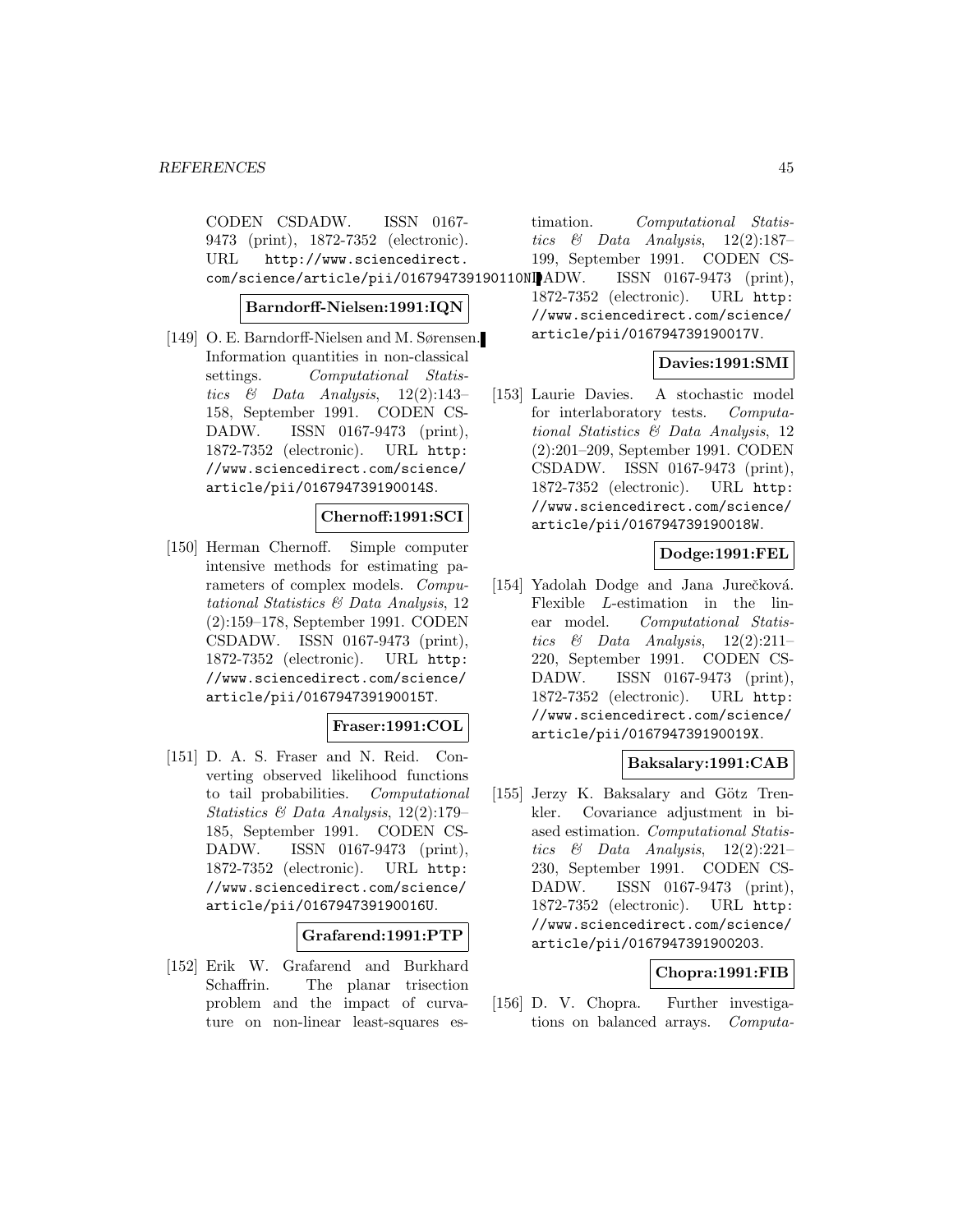#### *REFERENCES* 46

tional Statistics & Data Analysis, 12 (2):231–237, September 1991. CODEN CSDADW. ISSN 0167-9473 (print), 1872-7352 (electronic). URL http: //www.sciencedirect.com/science/ article/pii/016794739190021S.

#### **Abrahamowicz:1991:ITC**

[157] Michał Abrahamowicz and Antonio Ciampi. Information theoretic criteria in non-parametric density estimation: Bias and variance in the infinite dimensional case. Computational Statistics & Data Analysis, 12 (2):239–247, September 1991. CODEN CSDADW. ISSN 0167-9473 (print), 1872-7352 (electronic). URL http: //www.sciencedirect.com/science/ article/pii/016794739190022T.

## **Zelen:1991:MRM**

[158] Marvin Zelen. Multinomial response models. Computational Statistics  $\&$  Data Analysis, 12(2):249– 254, September 1991. CODEN CS-DADW. ISSN 0167-9473 (print), 1872-7352 (electronic). URL http: //www.sciencedirect.com/science/ article/pii/016794739190023U.

#### **Anonymous:1991:SSNb**

[159] Anonymous. Statistical software newsletter. Computational Statistics  $\&$  Data Analysis, 12(2):255, September 1991. CODEN CS-DADW. ISSN 0167-9473 (print), 1872-7352 (electronic). URL http: //www.sciencedirect.com/science/ article/pii/016794739190024V.

#### **Nelder:1991:DMM**

[160] JohnA. Nelder. Data matrices and multi-way tables. Computational

Statistics & Data Analysis, 12(2):257– 259, September 1991. CODEN CS-DADW. ISSN 0167-9473 (print), 1872-7352 (electronic). URL http: //www.sciencedirect.com/science/ article/pii/016794739190025W.

#### **Anonymous:1991:NASd**

[161] Anonymous. News about statistical software & related systems. Computational Statistics & Data Analysis, 12 (2):260–262, September 1991. CODEN CSDADW. ISSN 0167-9473 (print), 1872-7352 (electronic). URL http: //www.sciencedirect.com/science/ article/pii/016794739190026X.

## **Anonymous:1991:Ic**

[162] Anonymous. Information. Computational Statistics & Data Analysis, 12 (2):262–263, September 1991. CODEN CSDADW. ISSN 0167-9473 (print), 1872-7352 (electronic). URL http: //www.sciencedirect.com/science/ article/pii/016794739190027Y.

#### **Anonymous:1991:INc**

[163] Anonymous. IASC news. Computational Statistics & Data Analysis, 12 (2):263–265, September 1991. CODEN CSDADW. ISSN 0167-9473 (print), 1872-7352 (electronic). URL http: //www.sciencedirect.com/science/ article/pii/016794739190028Z.

#### **Anonymous:1991:CMe**

[164] Anonymous. Calendar of meetings. Computational Statistics & Data Analysis, 12(2):266–269, September 1991. CODEN CSDADW. ISSN 0167- 9473 (print), 1872-7352 (electronic). URL http://www.sciencedirect. com/science/article/pii/0167947391900292.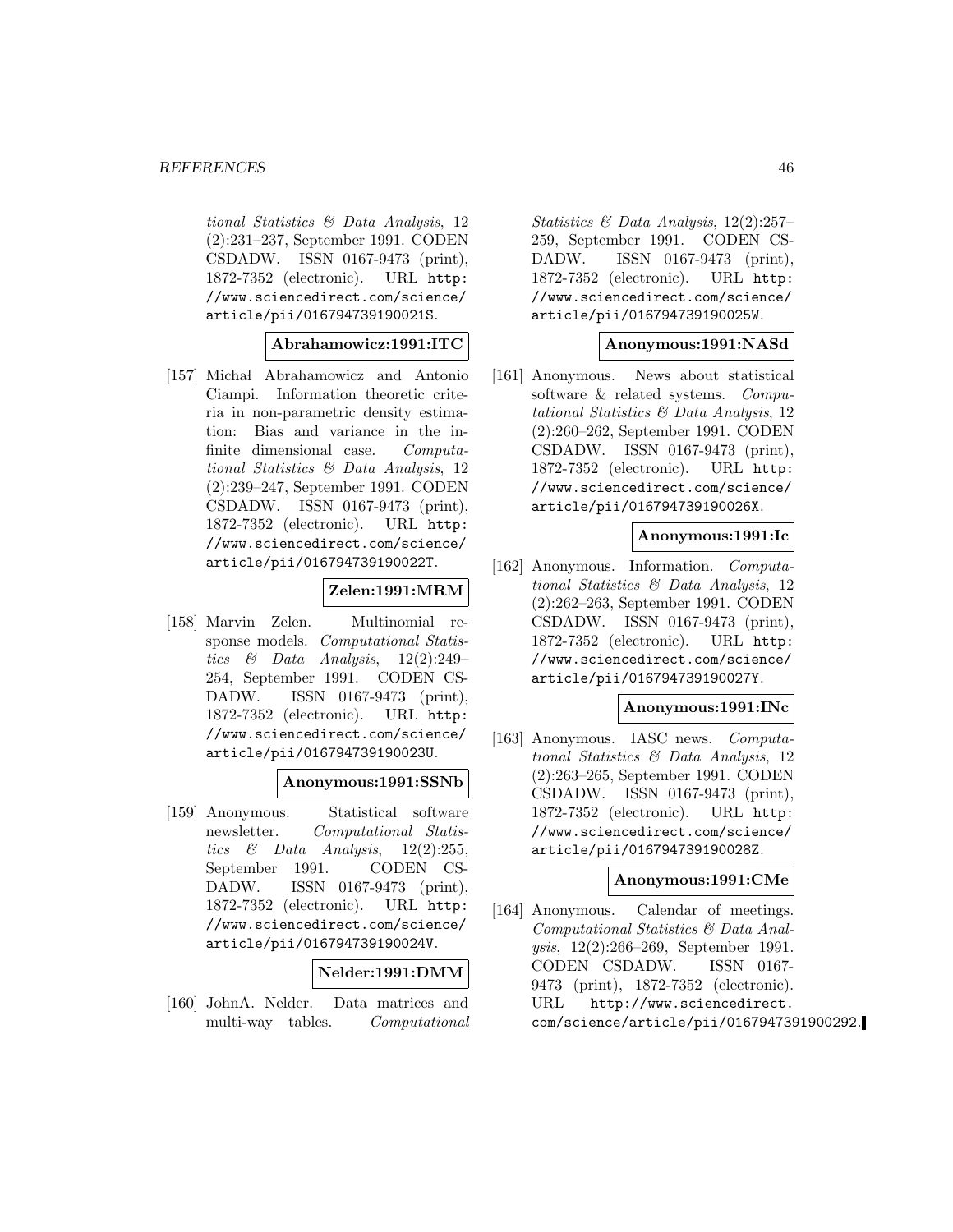#### **Anonymous:1991:CWSb**

[165] Anonymous. Courses, workshops & summer schools. Computational Statistics & Data Analysis, 12(2): 270, September 1991. CODEN CS-DADW. ISSN 0167-9473 (print), 1872-7352 (electronic). URL http: //www.sciencedirect.com/science/ article/pii/0167947391900306.

## **Dey:1991:NEB**

[166] Dipak K. Dey and Lynn Kuo. A new empirical Bayes estimator with type II censored data. Computational Statistics & Data Analysis, 12 (3):271–279, November 1991. CODEN CSDADW. ISSN 0167-9473 (print), 1872-7352 (electronic). URL http: //www.sciencedirect.com/science/ article/pii/016794739190111E.

## **Liu:1991:REC**

[167] Shu-Ing Liu. A robust and easy confidence procedure with moderately longtailed symmetric distributions. Computational Statistics & Data Analysis, 12 (3):281–294, November 1991. CODEN CSDADW. ISSN 0167-9473 (print), 1872-7352 (electronic). URL http: //www.sciencedirect.com/science/ article/pii/016794739190112F.

## **Loh:1991:SMT**

[168] Wei-Yin Loh. Survival modeling through recursive stratification. Computational Statistics & Data Analysis, 12(3):295–313, November 1991. CODEN CSDADW. ISSN 0167- 9473 (print), 1872-7352 (electronic). URL http://www.sciencedirect.

## **Olbricht:1991:MDD**

[169] W. Olbricht. On mergers of distributions and distributions with exponential tails. Computational Statistics  $\&$  Data Analysis, 12(3):315– 326, November 1991. CODEN CS-DADW. ISSN 0167-9473 (print), 1872-7352 (electronic). URL http: //www.sciencedirect.com/science/ article/pii/016794739190114H.

## **Kooperberg:1991:SLD**

[170] Charles Kooperberg and Charles J. Stone. A study of logspline density estimation. Computational Statistics  $\&$  Data Analysis, 12(3):327– 347, November 1991. CODEN CS-DADW. ISSN 0167-9473 (print), 1872-7352 (electronic). URL http: //www.sciencedirect.com/science/ article/pii/016794739190115I.

### **Spino:1991:ECP**

[171] Cathie Spino and Marcello Pagano. Efficient calculation of the permutation distribution of robust twosample statistics. Computational Statistics & Data Analysis, 12(3):349– 365, November 1991. CODEN CS-DADW. ISSN 0167-9473 (print), 1872-7352 (electronic). URL http: //www.sciencedirect.com/science/ article/pii/016794739190116J.

### **Dodge:1991:WSF**

[172] Yadolah Dodge and David J. Hand. What should future statistical software look like? Computational Statistics & Data Analysis, 12(3):369– 372, November 1991. CODEN CS-DADW. ISSN 0167-9473 (print),

com/science/article/pii/016794739190113G $\mathbb{R}$ 72-7352 (electronic). URL http: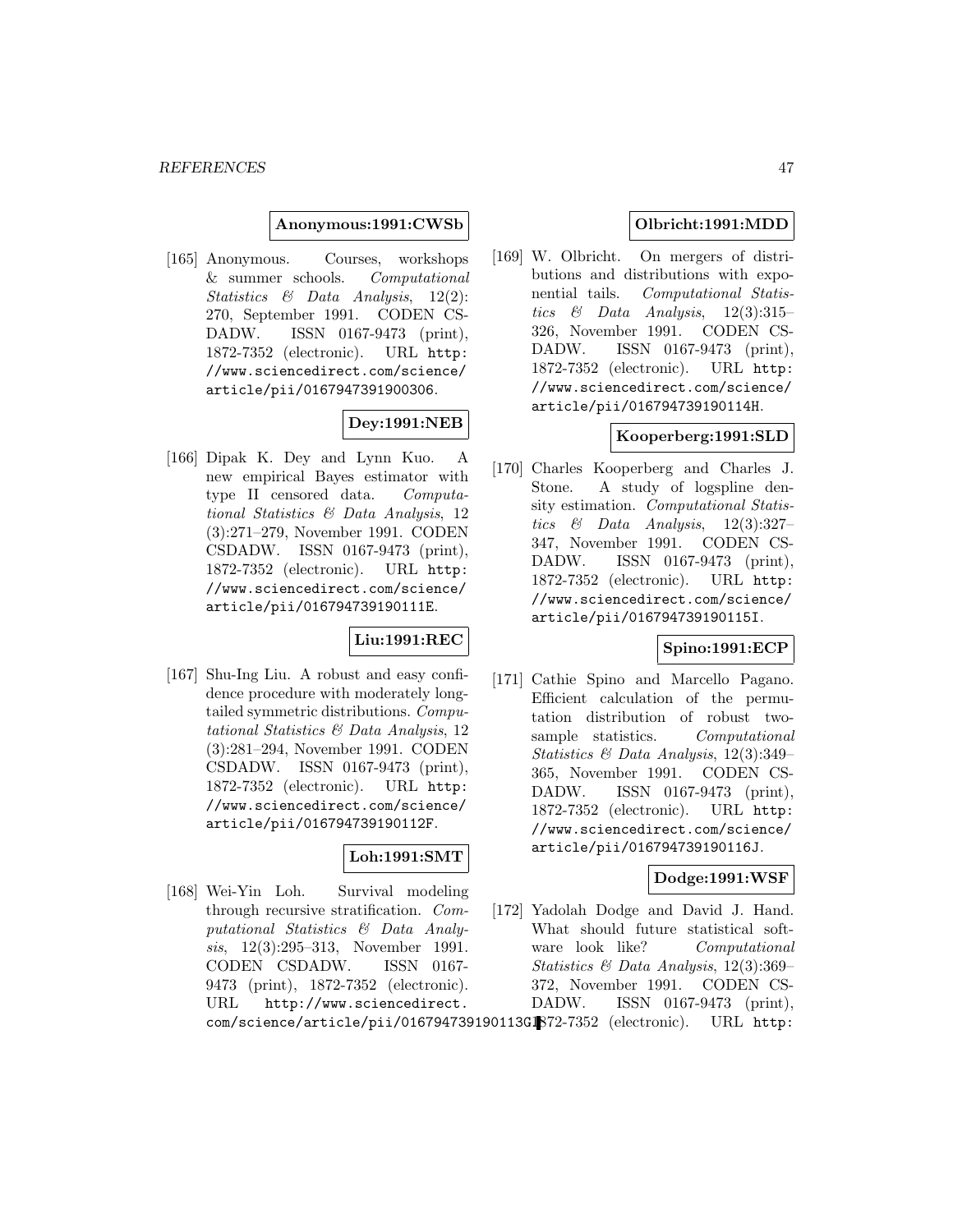//www.sciencedirect.com/science/ article/pii/016794739190117K.

#### **Anonymous:1991:Id**

[173] Anonymous. Information. Computational Statistics & Data Analysis, 12 (3):373–374, November 1991. CODEN CSDADW. ISSN 0167-9473 (print), 1872-7352 (electronic). URL http: //www.sciencedirect.com/science/ article/pii/016794739190118L.

### **Anonymous:1991:INd**

[174] Anonymous. IASC news. Computational Statistics & Data Analysis, 12 (3):374–378, November 1991. CODEN CSDADW. ISSN 0167-9473 (print), 1872-7352 (electronic). URL http: //www.sciencedirect.com/science/ article/pii/016794739190119M.

## **Anonymous:1991:CMf**

[175] Anonymous. Calendar of meetings. Computational Statistics & Data Analysis, 12(3):379–383, November 1991. CODEN CSDADW. ISSN 0167- 9473 (print), 1872-7352 (electronic). URL http://www.sciencedirect. com/science/article/pii/016794739190120Qt mation of linear splines with un-

### **Anonymous:1991:CWSc**

[176] Anonymous. Courses, workshops & summer schools. Computational Statistics & Data Analysis, 12(3):383– 385, November 1991. CODEN CS-DADW. ISSN 0167-9473 (print), 1872-7352 (electronic). URL http: //www.sciencedirect.com/science/ article/pii/016794739190121H.

#### **Anonymous:1991:Ab**

[177] Anonymous. Acknowledgement. Computational Statistics & Data Analysis,

12(3):385, November 1991. CODEN CSDADW. ISSN 0167-9473 (print), 1872-7352 (electronic). URL http: //www.sciencedirect.com/science/ article/pii/016794739190122I.

#### **Anonymous:1991:AIV**

[178] Anonymous. Author index volume 12 (1991). Computational Statistics & Data Analysis,  $12(3):387-$ 388, November 1991. CODEN CS-DADW. ISSN 0167-9473 (print), 1872-7352 (electronic). URL http: //www.sciencedirect.com/science/ article/pii/016794739190123J.

#### **Anonymous:1992:EBa**

[179] Anonymous. Editorial Board. Computational Statistics & Data Analysis, 13(1):ii, January 1992. CODEN CSDADW. ISSN 0167-9473 (print), 1872-7352 (electronic). URL http: //www.sciencedirect.com/science/ article/pii/0167947392901489.

#### **Larson:1992:LSE**

[180] Harold J. Larson. Least squares es-

known knot locations. Computational Statistics & Data Analysis, 13 (1):1–8, January 1992. CODEN CS-DADW. ISSN 0167-9473 (print), 1872-7352 (electronic). URL http: //www.sciencedirect.com/science/ article/pii/016794739290149A.

## **Rocke:1992:EVA**

[181] David M. Rocke. Estimation of variation after outlier rejection. Computational Statistics & Data Analysis,<br>13(1):9-20, January 1992. CODEN  $13(1):9-20$ , January 1992. CSDADW. ISSN 0167-9473 (print),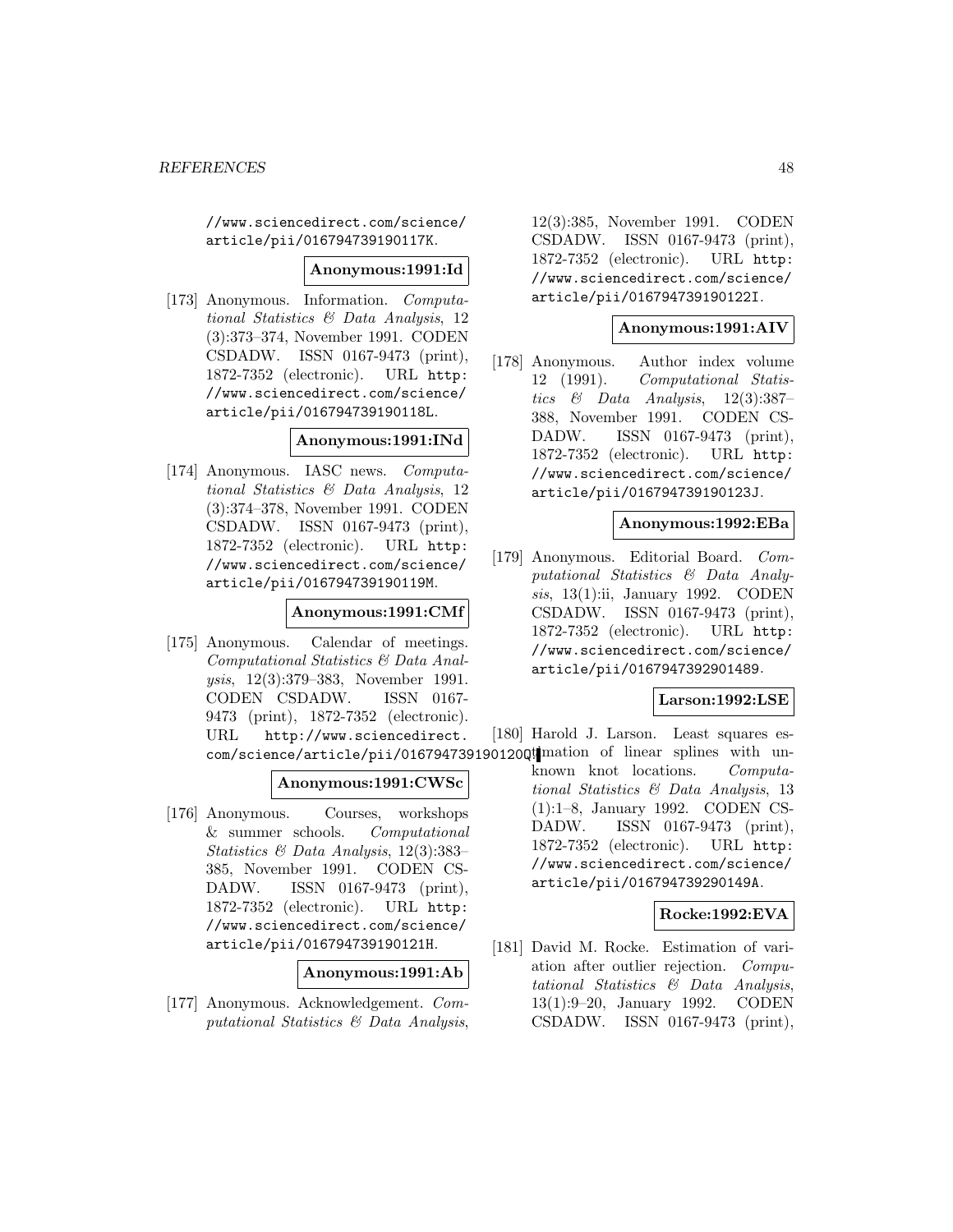1872-7352 (electronic). URL http: //www.sciencedirect.com/science/ article/pii/016794739290150E.

## **Shi:1992:AED**

[182] Sheng G. Shi. Accurate and efficient double-bootstrap confidence limit method. Computational Statistics & Data Analysis,  $13(1):21-$ 32, January 1992. CODEN CS-DADW. ISSN 0167-9473 (print), 1872-7352 (electronic). URL http: //www.sciencedirect.com/science/ article/pii/0167947392901515.

## **Taylor:1992:PME**

[183] Jeremy M. G. Taylor. Properties of modelling the error distribution with an extra shape parameter. Computational Statistics & Data Analysis, 13(1):33–46, January 1992. CODEN CSDADW. ISSN 0167-9473 (print), 1872-7352 (electronic). URL http: //www.sciencedirect.com/science/ article/pii/0167947392901526.

### **Ferri:1992:OSS**

[184] M. Ferri and M. Piccioni. Optimal selection of statistical units: an approach via simulated annealing. Computational Statistics & Data Analysis, 13(1):47–61, January 1992. CODEN CSDADW. ISSN 0167-9473 (print), 1872-7352 (electronic). URL http: //www.sciencedirect.com/science/ article/pii/0167947392901537.

### **Goldstein:1992:ECP**

[185] Harvey Goldstein and Jon Rasbash. Efficient computational procedures for the estimation of parameters in multilevel models based on iterative generalised least squares. Computa-

tional Statistics & Data Analysis, 13 (1):63–71, January 1992. CODEN CSDADW. ISSN 0167-9473 (print), 1872-7352 (electronic). URL http: //www.sciencedirect.com/science/ article/pii/0167947392901548.

## **Saltelli:1992:SAM**

[186] A. Saltelli and T. Homma. Sensitivity analysis for model output: Performance of black box techniques on three international benchmark exercises. Computational Statistics & Data Analysis,  $13(1):73-$ 94, January 1992. CODEN CS-DADW. ISSN 0167-9473 (print), 1872-7352 (electronic). URL http: //www.sciencedirect.com/science/ article/pii/0167947392901559.

#### **Singh:1992:CNA**

[187] Karan P. Singh, Karan P. Singh, and George E. Relyea. Computation of noncentral Æ' probabilities: a computer program. Computational Statistics & Data Analysis, 13(1):95– 102, January 1992. CODEN CS-DADW. ISSN 0167-9473 (print), 1872-7352 (electronic). URL http: //www.sciencedirect.com/science/ article/pii/016794739290156A.

## **Edler:1992:IMA**

[188] Lutz Edler. IASC meeting activities during the 48th session of the ISI in Cairo. Computational Statistics  $\&$  Data Analysis, 13(1):105– 106, January 1992. CODEN CS-DADW. ISSN 0167-9473 (print), 1872-7352 (electronic). URL http: //www.sciencedirect.com/science/ article/pii/016794739290157B.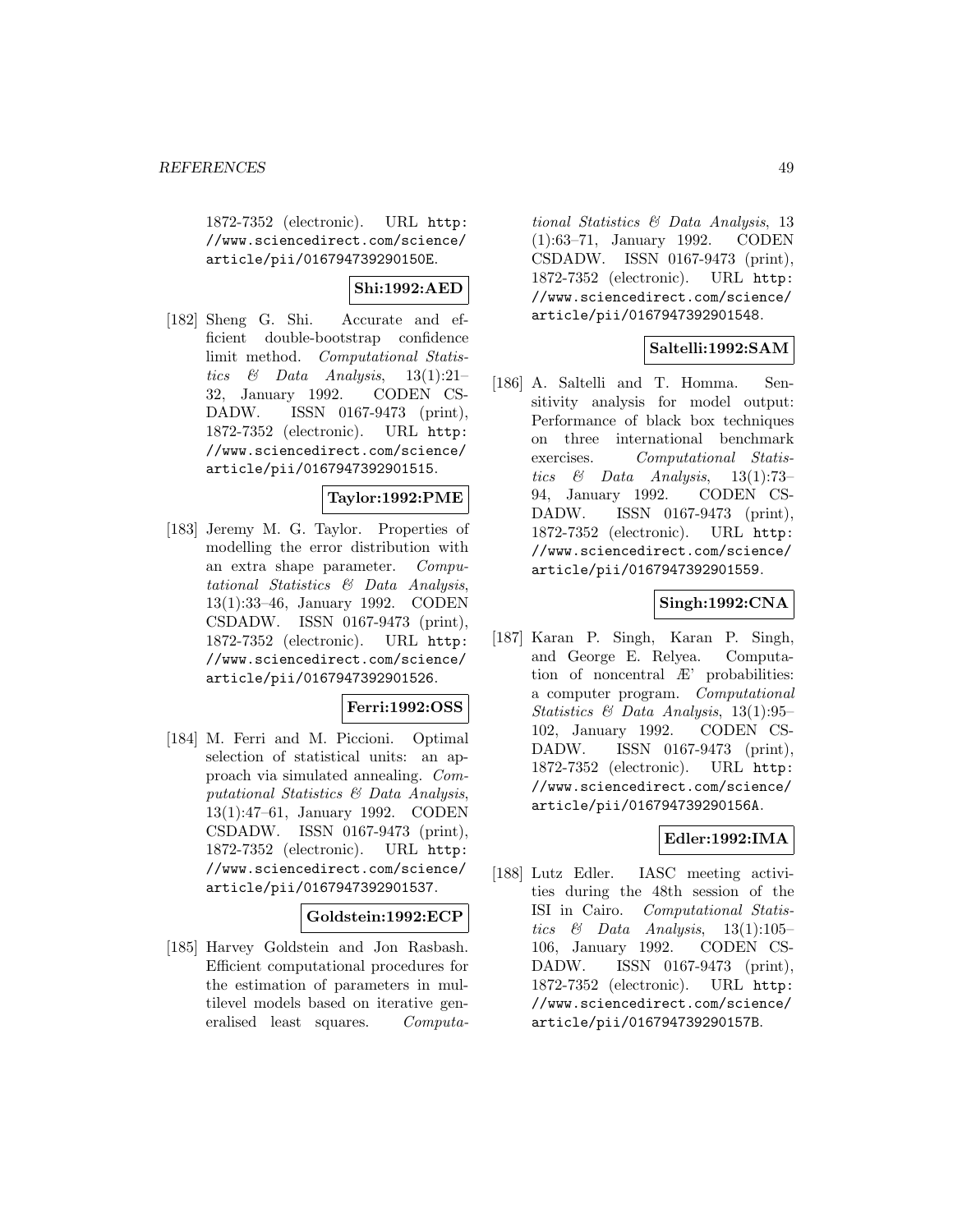#### **Anonymous:1992:NASa**

[189] Anonymous. News about statistical software & related systems. Computational Statistics & Data Analysis, 13 (1):107–108, January 1992. CODEN CSDADW. ISSN 0167-9473 (print), 1872-7352 (electronic). URL http: //www.sciencedirect.com/science/ article/pii/016794739290158C.

### **Park:1992:BRB**

[190] Sung H. Park. Book review: Statistical methods in engineering and quality assurance: John, Peter M. W. (1990): Wiley-Interscience Publication, John Wiley & Sons, Inc. 313 pp., ISBN 0-471-82986-2, 39.80 £. Computational Statistics & Data Analysis, 13(1):108, January 1992. CODEN CSDADW. ISSN 0167-9473 (print), 1872-7352 (electronic). URL http: //www.sciencedirect.com/science/ article/pii/016794739290160H.

## **Victor:1992:BRB**

[191] N. Victor. Book review: Theory and application in computational statistics: Asano, Ch., Niki, N. and Okazaki, T. (eds.): Scientist Inc., Tokyo (1991), ISBN 4-914903-03-2, 290 pp, Yen 5000 (to be sold only in Japan). Computational Statistics & Data Analysis, 13(1):108, January 1992. CODEN CSDADW. ISSN 0167-9473 (print), 1872-7352 (electronic). URL http: //www.sciencedirect.com/science/ article/pii/016794739290159D.

#### **Trenkler:1992:BRBa**

[192] G. Trenkler. Book review: Angewandte lineare algebra (applied linear algebra): Huppert, B.: De Gruyter,

Berlin (1990), ISBN 3-11-012107-7, 646 pp, DM 198. Computational Statistics & Data Analysis, 13(1):108– 109, January 1992. CODEN CS-DADW. ISSN 0167-9473 (print), 1872-7352 (electronic). URL http: //www.sciencedirect.com/science/ article/pii/0167947392901618.

## **Toutenburg:1992:BRB**

[193] H. Toutenburg. Book review: Mathematical statistics with applications, 4th edition: Mendenhall, W., Wackerly, D. D., Schaeffer, R. L., PWS-KENT Publishing Company, Boston (1990),752 pp,ISBN 0-534-92026-8. Computational Statistics & Data Analysis, 13 (1):109, January 1992. CODEN CS-DADW. ISSN 0167-9473 (print), 1872-7352 (electronic). URL http: //www.sciencedirect.com/science/ article/pii/0167947392901629.

## **Trenkler:1992:BRBb**

[194] G. Trenkler. Book review: Regression analysis, theory, methods and applications: Sen, A. and Srivastava, M. Springer, Berlin (1990), 347 pp, ISBN 3-540-97211-0, DM 88. Computational Statistics & Data Analysis, 13 (1):109–110, January 1992. CODEN CSDADW. ISSN 0167-9473 (print), 1872-7352 (electronic). URL http: //www.sciencedirect.com/science/ article/pii/016794739290163A.

#### **Anonymous:1992:INb**

[195] Anonymous. IASC news. Computational Statistics & Data Analysis, 13 (1):110–112, January 1992. CODEN CSDADW. ISSN 0167-9473 (print), 1872-7352 (electronic). URL http: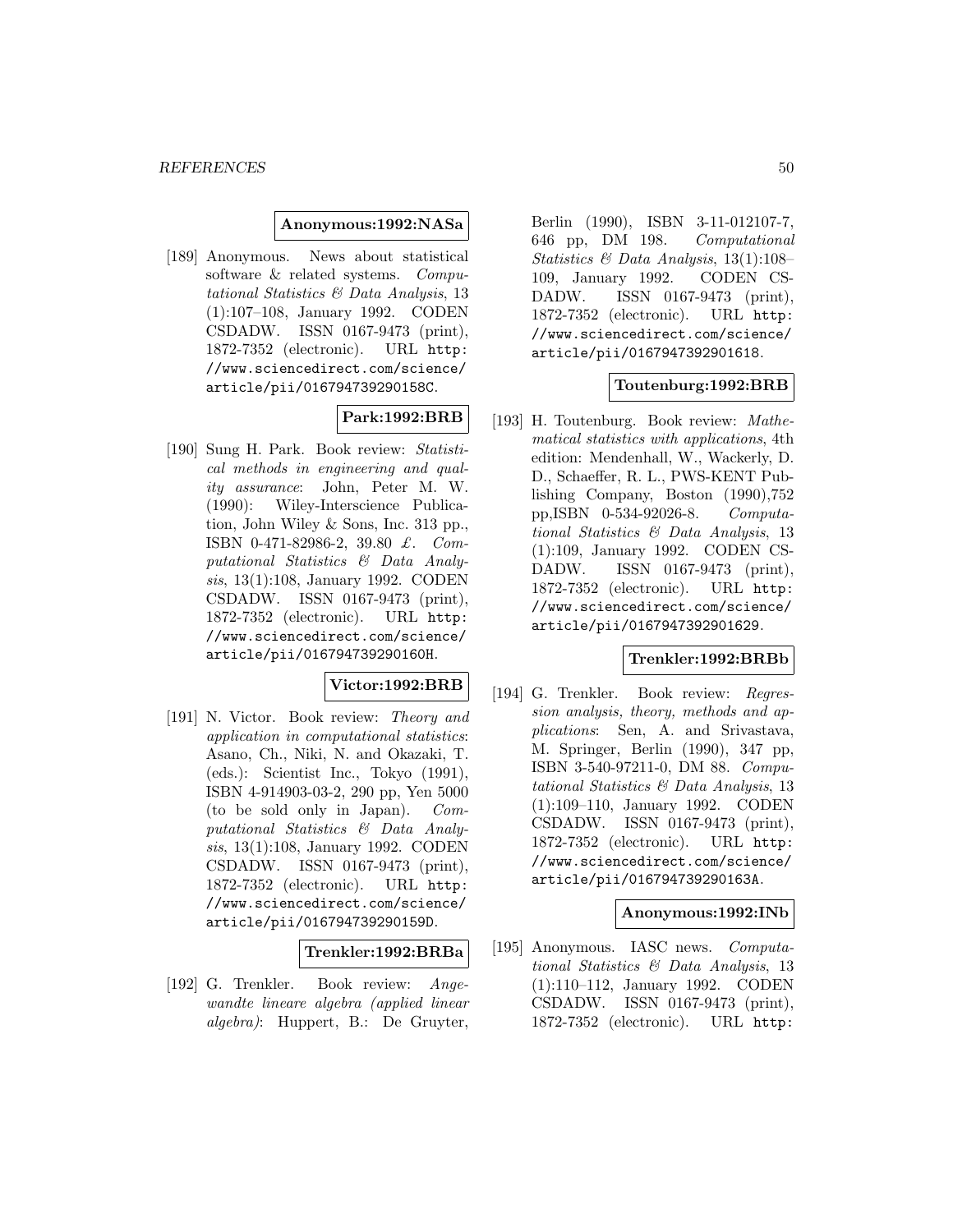//www.sciencedirect.com/science/ article/pii/016794739290164B.

#### **Anonymous:1992:CMa**

[196] Anonymous. Calendar of meetings. Computational Statistics & Data Analysis, 13(1):113–118, January 1992. CODEN CSDADW. ISSN 0167- 9473 (print), 1872-7352 (electronic). URL http://www.sciencedirect.

#### **Anonymous:1992:CWSa**

[197] Anonymous. Courses, workshops & summer schools. Computational Statistics & Data Analysis, 13(1):118– 119, January 1992. CODEN CS-DADW. ISSN 0167-9473 (print), 1872-7352 (electronic). URL http: //www.sciencedirect.com/science/ article/pii/016794739290166D.

### **Tussell:1992:CTI**

[198] F. Tussell. Corrigendum: Testing for interaction in two-way ANOVA tables with no replication. Computational Statistics & Data Analysis, 13(1):121, January 1992. CODEN CSDADW. ISSN 0167-9473 (print), 1872-7352 (electronic). URL http: //www.sciencedirect.com/science/ article/pii/016794739290167E. See [49].

### **Anonymous:1992:SIC**

[199] Anonymous. Second international conference on statistical data analysis based on the  $L_1$ -norm and related methods: August 17–20, 1992, Neuchâtel, Switzerland. Computational Statistics & Data Analysis, 13 (1):122, January 1992. CODEN CS-DADW. ISSN 0167-9473 (print),

1872-7352 (electronic). URL http: //www.sciencedirect.com/science/ article/pii/016794739290168F.

#### **Balakrishnan:1992:ESH**

- [200] N. Balakrishnan and P. S. Chan. Estimation for the scaled half logistic distribution under type II censoring. Computational Statistics & Data Analysis, 13(2):123–141, March 1992. CODEN
- com/science/article/pii/016794739290165CCSDADW. ISSN 0167-9473 (print), 1872-7352 (electronic). URL http: //www.sciencedirect.com/science/ article/pii/016794739290001V.

#### **Feluch:1992:NMC**

[201] W. Feluch and J. Koronacki. A note on modified cross-validation in density estimation. Computational Statistics & Data Analysis, 13(2): 143–151, March 1992. CODEN CS-DADW. ISSN 0167-9473 (print), 1872-7352 (electronic). URL http: //www.sciencedirect.com/science/ article/pii/016794739290002W.

### **Hayter:1992:MCT**

[202] Anthony J. Hayter. Multiple comparisons of three ordered normal means for unbalanced models. Computational Statistics & Data Analysis, 13 (2):153–162, March 1992. CODEN CSDADW. ISSN 0167-9473 (print), 1872-7352 (electronic). URL http: //www.sciencedirect.com/science/ article/pii/016794739290003X.

### **Wilcox:1992:IMC**

[203] Rand R. Wilcox. An improved method for comparing variances when distributions have non-identical shapes. Computational Statistics & Data Analysis, 13(2):163–172, March 1992. CODEN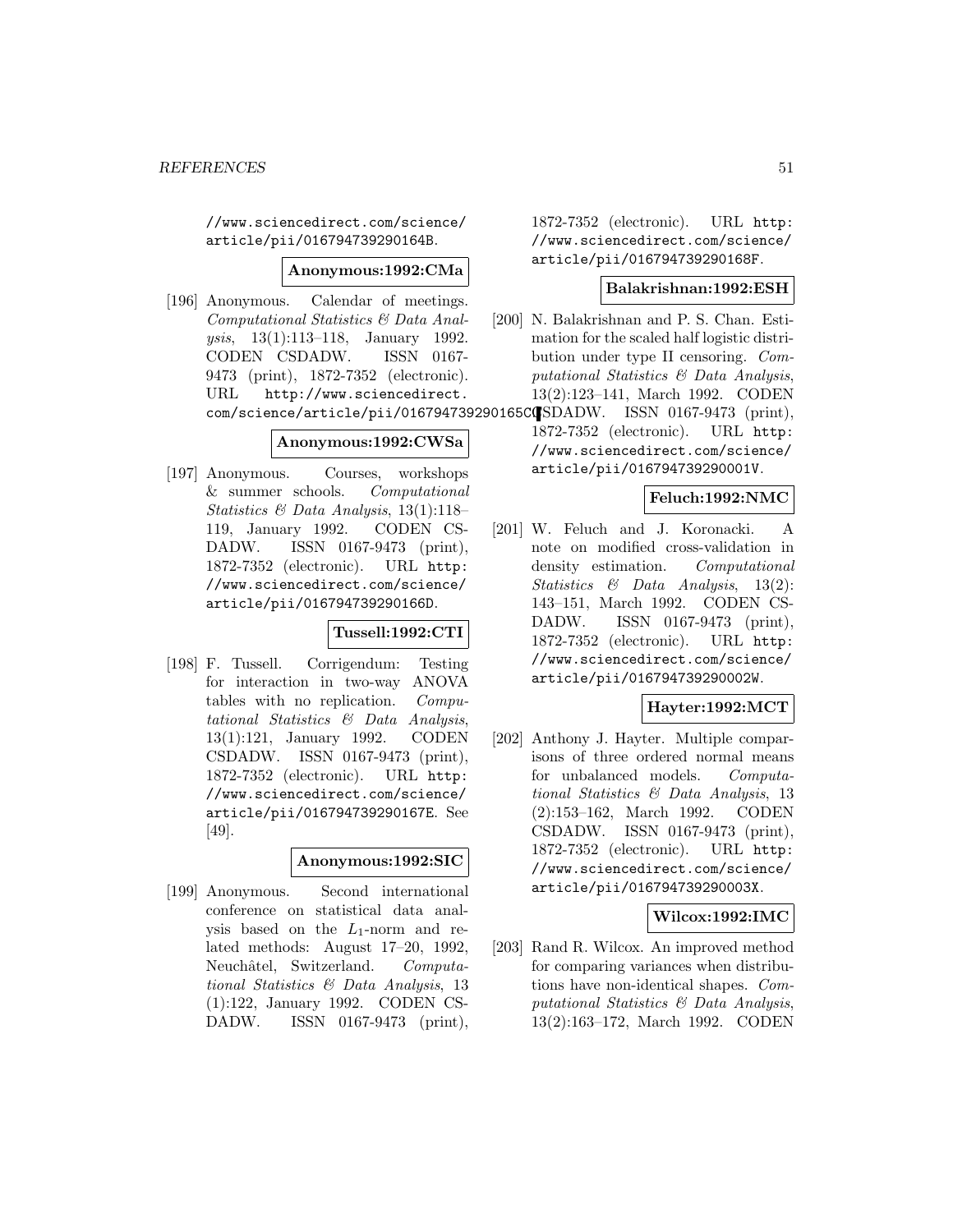CSDADW. ISSN 0167-9473 (print), 1872-7352 (electronic). URL http: //www.sciencedirect.com/science/ article/pii/016794739290004Y.

## **Wypij:1992:PMA**

[204] David Wypij and Thomas J. Santner. Pseudotable methods for the analysis of  $2 \times 2$  tables. Computational Statistics & Data Analysis, 13 (2):173–190, March 1992. CODEN CSDADW. ISSN 0167-9473 (print), 1872-7352 (electronic). URL http: //www.sciencedirect.com/science/ article/pii/016794739290005Z.

## **Angelidou:1992:CPM**

[205] A. Angelidou, M. G. Strintzis, and S. Panas. Correction of periodogram method for Power Spectrum estimation. Computational Statistics & Data Analysis,  $13(2):191-$ 195, March 1992. CODEN CS-DADW. ISSN 0167-9473 (print), 1872-7352 (electronic). URL http: //www.sciencedirect.com/science/ article/pii/0167947392900062.

## **Wang:1992:NMA**

[206] Morgan Wang and W. J. Kennedy. A numerical method for accurately approximating multivariate normal probabilities. Computational Statistics  $\&$  Data Analysis, 13(2):197– 210, March 1992. CODEN CS-DADW. ISSN 0167-9473 (print), 1872-7352 (electronic). URL http: //www.sciencedirect.com/science/ article/pii/0167947392900073.

**Wiens:1992:NCR**

[207] Douglas P. Wiens. A note on the computation of robust, bounded in-

fluence estimates and test statistics in regression. Computational Statistics & Data Analysis, 13(2): 211–220, March 1992. CODEN CS-DADW. ISSN 0167-9473 (print), 1872-7352 (electronic). URL http: //www.sciencedirect.com/science/ article/pii/0167947392900084.

## **Anonymous:1992:SSNa**

[208] Anonymous. Statistical software newsletter. Computational Statistics  $\&$  Data Analysis, 13(2):221, March 1992. CODEN CSDADW. ISSN 0167- 9473 (print), 1872-7352 (electronic). URL http://www.sciencedirect. com/science/article/pii/0167947392900095.

## **Popping:1992:MAS**

[209] Roel Popping. More agreeable software? Computational Statistics & Data Analysis, 13(2):223– 227, March 1992. CODEN CS-DADW. ISSN 0167-9473 (print), 1872-7352 (electronic). URL http: //www.sciencedirect.com/science/ article/pii/016794739290010D.

## **Victor:1992:PS**

[210] Norbert Victor. President's statement. Computational Statistics & Data Analysis, 13(2):228–229, March 1992. CODEN CSDADW. ISSN 0167- 9473 (print), 1872-7352 (electronic). URL http://www.sciencedirect. com/science/article/pii/0167947392900114.

### **Anonymous:1992:NASb**

[211] Anonymous. News about statistical software & related systems. Computational Statistics & Data Analysis, 13 (2):230–231, March 1992. CODEN CSDADW. ISSN 0167-9473 (print),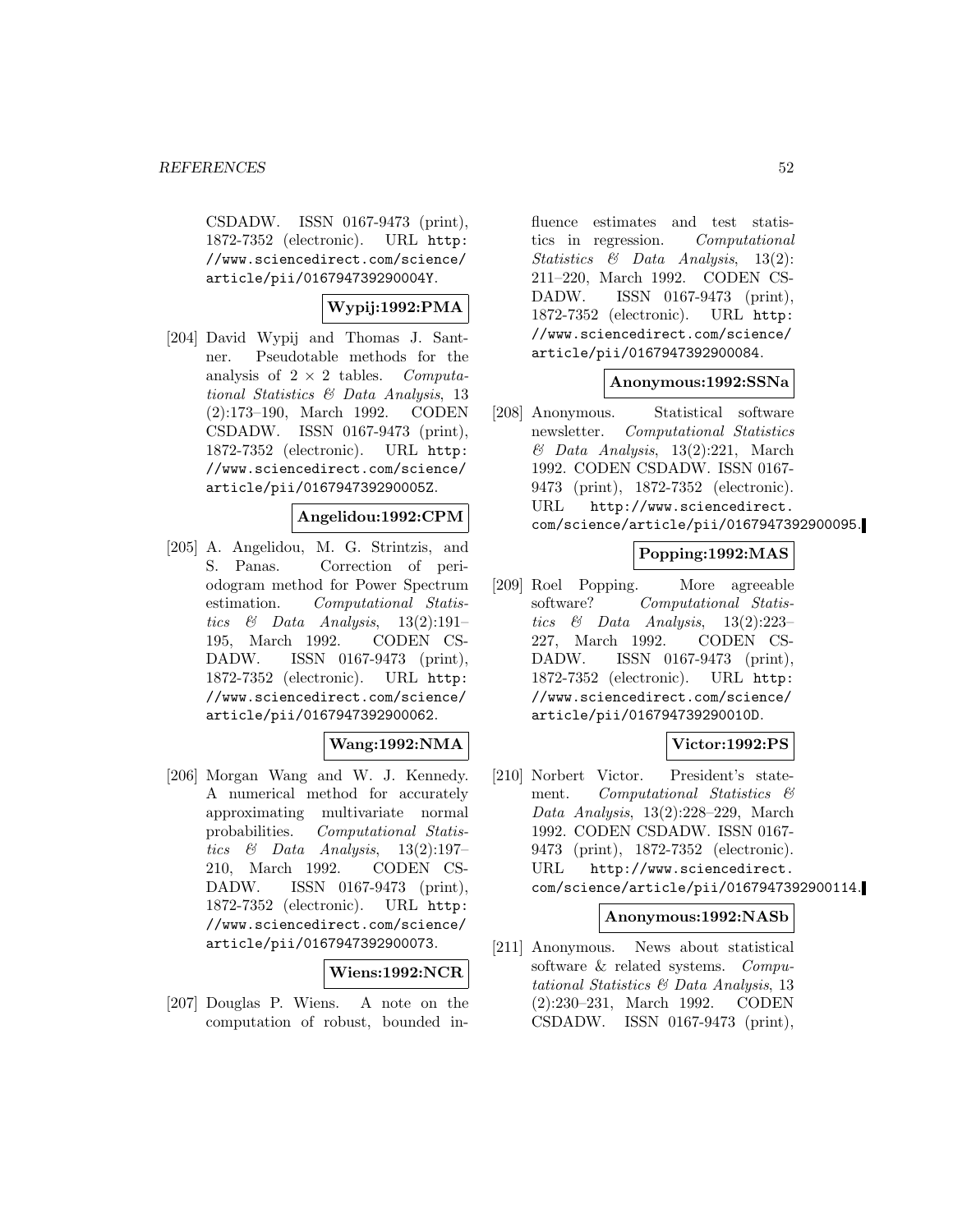1872-7352 (electronic). URL http: //www.sciencedirect.com/science/ article/pii/0167947392900125.

### **Anonymous:1992:INA**

[212] Anonymous. Information: National activities in the area of statistical computing: Germany. Computational Statistics & Data Analysis, 13 (2):231, March 1992. CODEN CS-DADW. ISSN 0167-9473 (print), 1872-7352 (electronic). URL http: //www.sciencedirect.com/science/ article/pii/0167947392900136.

## **Drygas:1992:BRB**

[213] Hilmar Drygas. Book review: Theory of random determinants: Girko, V. L. Kluwer Academic Publishers, Doordrecht / Boston / London (1990), ISBN 0-7923-0233-8, xiv + 677 pp., 147  $\pounds$ S. Computational Statistics & Data Analysis, 13(2): 231–232, March 1992. CODEN CS-DADW. ISSN 0167-9473 (print), 1872-7352 (electronic). URL http: //www.sciencedirect.com/science/ article/pii/0167947392900147.

### **Anonymous:1992:GV**

[214] Anonymous. Graphics and visualization. Computational Statistics & Data Analysis, 13(2):232, March 1992. CODEN CSDADW. ISSN 0167- 9473 (print), 1872-7352 (electronic). URL http://www.sciencedirect. com/science/article/pii/0167947392900158. 1872-7352 (electronic). URL http:

#### **Anonymous:1992:VS**

[215] Anonymous. VI SSDBM. Computational Statistics & Data Analysis, 13(2):232, March 1992. CODEN CSDADW. ISSN 0167-9473 (print),

1872-7352 (electronic). URL http: //www.sciencedirect.com/science/ article/pii/0167947392900169.

#### **Anonymous:1992:C**

[216] Anonymous. COMPSTAT 1992. Computational Statistics & Data Analysis, 13(2):232–233, March 1992. CODEN CSDADW. ISSN 0167-9473 (print), 1872-7352 (electronic). URL http: //www.sciencedirect.com/science/ article/pii/016794739290017A.

#### **Anonymous:1992:CMb**

[217] Anonymous. Calendar of meetings. Computational Statistics & Data Analysis, 13(2):234–240, March 1992. CODEN CSDADW. ISSN 0167- 9473 (print), 1872-7352 (electronic). URL http://www.sciencedirect. com/science/article/pii/016794739290018B.

### **Anonymous:1992:RC**

[218] Anonymous. Referees for CSDA-1991. Computational Statistics & Data Analysis, 13(2):241, March 1992. CODEN CSDADW. ISSN 0167-9473 (print), 1872-7352 (electronic). URL http: //www.sciencedirect.com/science/ article/pii/016794739290019C.

#### **Gilchrist:1992:P**

[219] Robert Gilchrist. Preface. Computational Statistics & Data Analysis, 13(3):243–244, April 1992. CODEN CSDADW. ISSN 0167-9473 (print),

> //www.sciencedirect.com/science/ article/pii/016794739290132Y.

### **Aitkin:1992:MCC**

[220] Murray Aitkin. Model choice in contingency table analysis using the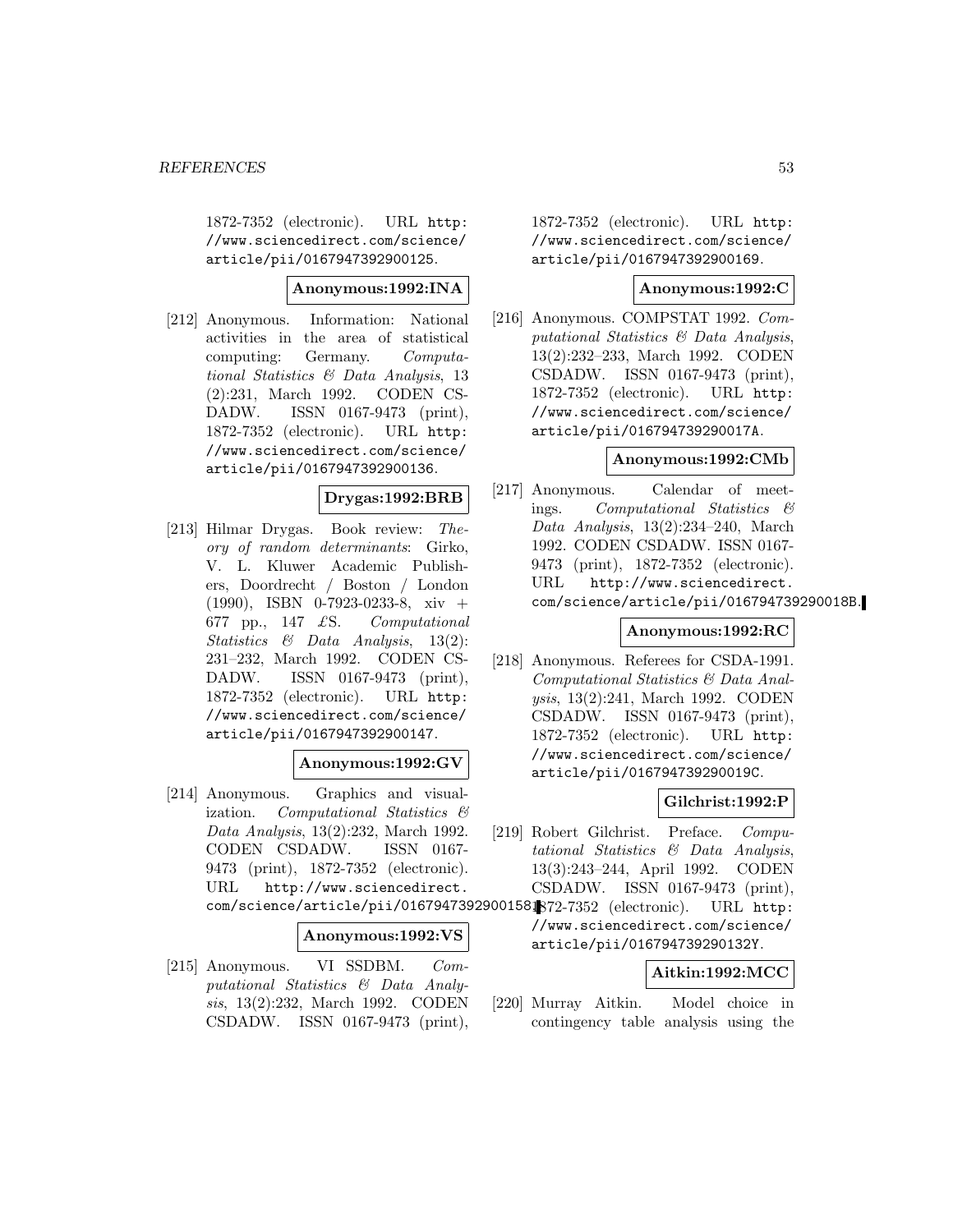posterior Bayes factor. Computational Statistics & Data Analysis, 13 (3):245–251, April 1992. CODEN CSDADW. ISSN 0167-9473 (print), 1872-7352 (electronic). URL http: //www.sciencedirect.com/science/ article/pii/016794739290133Z.

## **Becker:1992:EAA**

[221] Mark P. Becker. Exploratory analysis of association models using loglinear models and singular value decompositions. Computational Statistics  $\&$  Data Analysis, 13(3):253– 267, April 1992. CODEN CS-DADW. ISSN 0167-9473 (print), 1872-7352 (electronic). URL http: //www.sciencedirect.com/science/ article/pii/0167947392901342.

### **Caussinus:1992:CPM**

[222] Henri Caussinus and Louis Ferré. Comparing the parameters of a model for several units by means of principal component analysis. Computational Statistics & Data Analysis, 13(3):269–280, April 1992. CODEN CSDADW. ISSN 0167-9473 (print), 1872-7352 (electronic). URL http: //www.sciencedirect.com/science/ article/pii/0167947392901353.

### **Edwards:1992:LAU**

[223] David Edwards. Linkage analysis using loglinear models. Computational Statistics & Data Analysis, 13 (3):281–290, April 1992. CODEN CSDADW. ISSN 0167-9473 (print), 1872-7352 (electronic). URL http: //www.sciencedirect.com/science/ article/pii/0167947392901364.

## **Foulley:1992:MLB**

[224] J. L. Foulley, M. San Cristobal, D. Gianola, and S. Im. Marginal likelihood and Bayesian approaches to the analysis of heterogeneous residual variances in mixed linear Gaussian models. Computational Statistics & Data Analysis, 13(3):291–305, April 1992. CODEN CSDADW. ISSN 0167-9473 (print), 1872-7352 (electronic). URL http: //www.sciencedirect.com/science/ article/pii/0167947392901375.

### **Ivaldi:1992:EEL**

[225] Marc Ivaldi. Estimation of errorsin-latent-variable models on business survey data. Computational Statistics & Data Analysis, 13(3): 307–318, April 1992. CODEN CS-DADW. ISSN 0167-9473 (print), 1872-7352 (electronic). URL http: //www.sciencedirect.com/science/ article/pii/0167947392901386.

### **Jansen:1992:SAT**

[226] J. Jansen. Statistical analysis of threshold data from experiments with nested errors. Computational Statistics  $\&$  Data Analysis, 13(3):319– 330, April 1992. CODEN CS-DADW. ISSN 0167-9473 (print), 1872-7352 (electronic). URL http: //www.sciencedirect.com/science/ article/pii/0167947392901397.

### **Lawson:1992:GNC**

[227] A. B. Lawson. GLIM and normalising constant models in spatial and directional data analysis. Computational Statistics & Data Analysis, 13 (3):331–348, April 1992. CODEN CSDADW. ISSN 0167-9473 (print),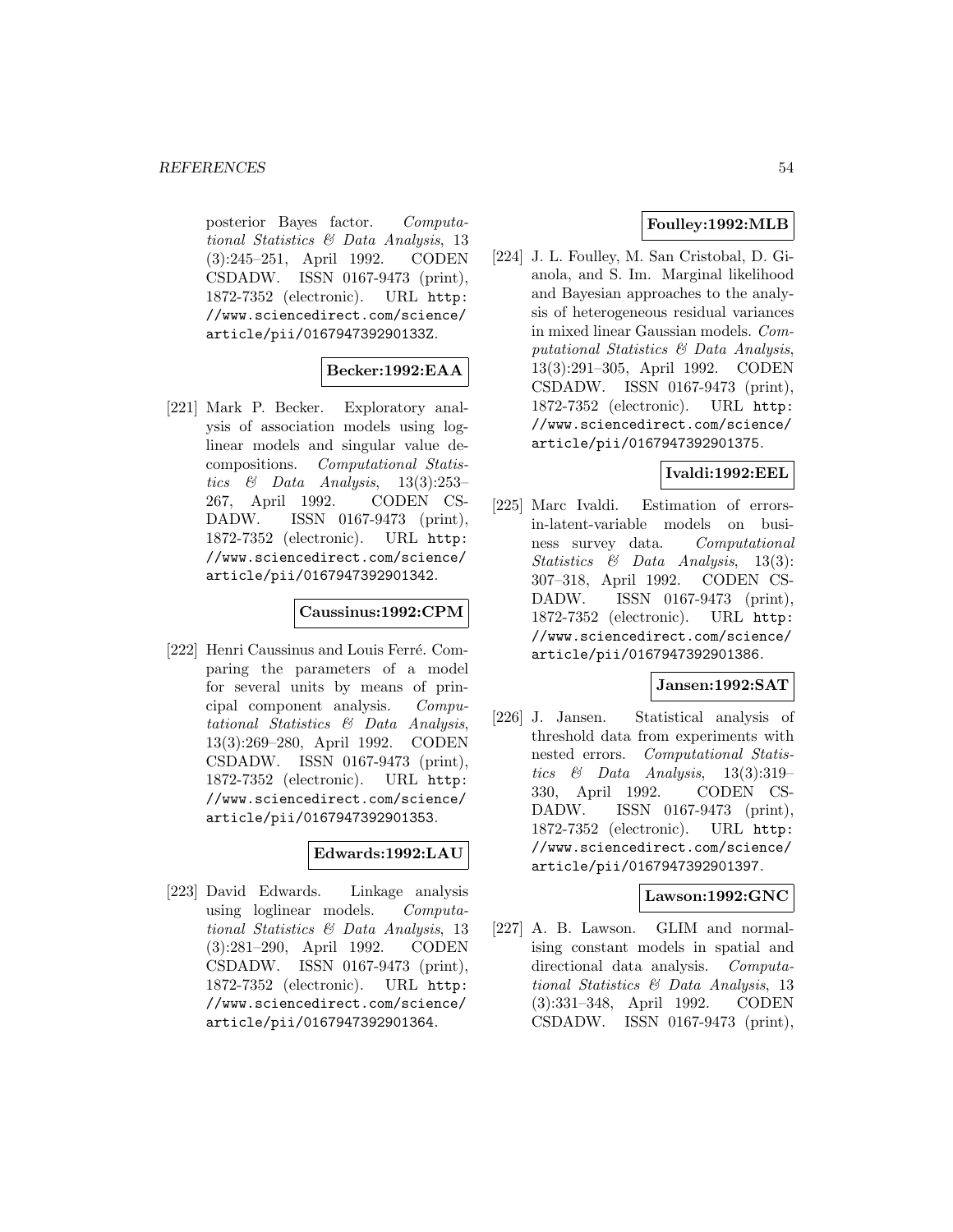1872-7352 (electronic). URL http: //www.sciencedirect.com/science/ article/pii/016794739290140B.

## **Holzer:1992:MCP**

[228] Christian Holzer and Manfred Precht. Multiple comparison procedures for normally distributed ANOVA models in SAS, SPSS, BMDP, and MINITAB. Computational Statistics  $\&$  Data Analysis, 13(3):351– 358, April 1992. CODEN CS-DADW. ISSN 0167-9473 (print), 1872-7352 (electronic). URL http: //www.sciencedirect.com/science/ article/pii/0167947392901412.

## **Nys:1992:ISS**

[229] Marleen Nys. An impression of the summer school on 'Computational aspects of model choice'. Computational Statistics & Data Analysis, 13 (3):359–361, April 1992. CODEN CSDADW. ISSN 0167-9473 (print), 1872-7352 (electronic). URL http: //www.sciencedirect.com/science/ article/pii/0167947392901423.

## **Anonymous:1992:NASc**

[230] Anonymous. News about statistical software & related systems. Computational Statistics & Data Analysis, 13(3):362–363, April 1992. CODEN CSDADW. ISSN 0167-9473 (print), 1872-7352 (electronic). URL http: //www.sciencedirect.com/science/ article/pii/0167947392901434.

### **Lenz:1992:BRB**

[231] H.-J. Lenz. Book review: Extreme value theory: J. Hüsler, R.-D. Reiss (eds.): Proceedings of a conference held in Oberwolfach Dec. 6–12, 1987.

Springer, Berlin etc. (1989). Computational Statistics & Data Analysis, 13(3):363–364, April 1992. CODEN CSDADW. ISSN 0167-9473 (print), 1872-7352 (electronic). URL http: //www.sciencedirect.com/science/ article/pii/0167947392901445.

### **Anonymous:1992:BCS**

[232] Anonymous. Bulgarian computing statistics section founded. Computational Statistics & Data Analysis, 13(3):364–365, April 1992. CODEN CSDADW. ISSN 0167-9473 (print), 1872-7352 (electronic). URL http: //www.sciencedirect.com/science/ article/pii/0167947392901456.

#### **Anonymous:1992:CMc**

[233] Anonymous. Calendar of meetings. Computational Statistics & Data Analysis, 13(3):366–370, April 1992. CODEN CSDADW. ISSN 0167- 9473 (print), 1872-7352 (electronic). URL http://www.sciencedirect. com/science/article/pii/0167947392901467.

### **Anonymous:1992:CWSb**

[234] Anonymous. Courses, workshops & summer schools. Computational Statistics & Data Analysis, 13(3): 370–371, April 1992. CODEN CS-DADW. ISSN 0167-9473 (print), 1872-7352 (electronic). URL http: //www.sciencedirect.com/science/ article/pii/0167947392901478.

### **Lindsey:1992:FCP**

[235] J. K. Lindsey and G. Mersch. Fitting and comparing probability distributions with log linear models. Computational Statistics & Data Analysis, 13(4):373–384, May 1992. CODEN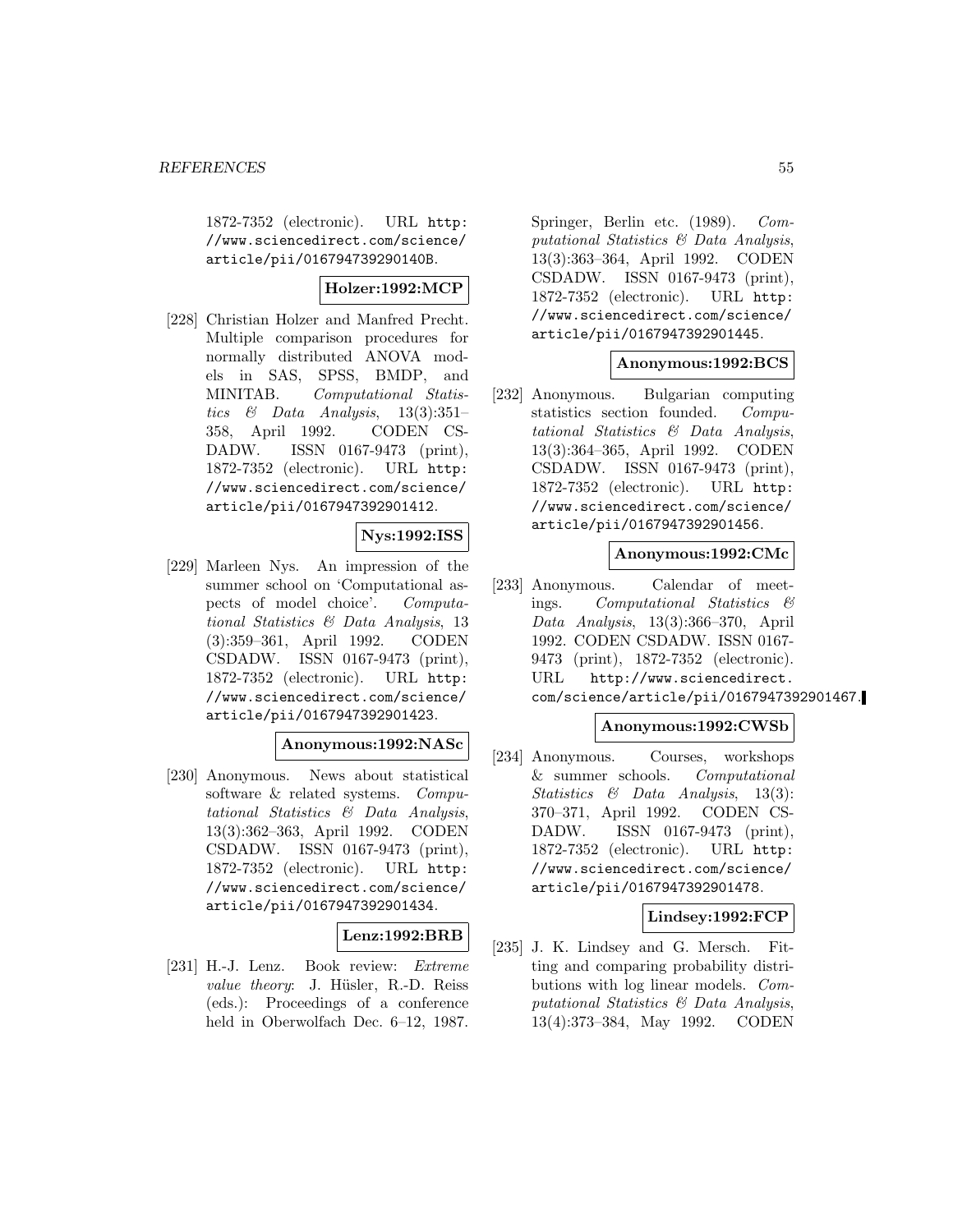CSDADW. ISSN 0167-9473 (print), 1872-7352 (electronic). URL http: //www.sciencedirect.com/science/ article/pii/016794739290112S.

## **Marx:1992:CPC**

[236] Brian D. Marx. A continuum of principal component generalized linear regressions. Computational Statistics & Data Analysis, 13(4): 385–393, May 1992. CODEN CS-DADW. ISSN 0167-9473 (print), 1872-7352 (electronic). URL http: //www.sciencedirect.com/science/ article/pii/016794739290113T.

## **C:1992:PLQ**

[237] E. A. Molina C. and C. J. Skinner. Pseudo-likelihood and quasilikelihood estimation for complex sampling schemes. Computational Statistics & Data Analysis, 13(4): 395–405, May 1992. CODEN CS-DADW. ISSN 0167-9473 (print), 1872-7352 (electronic). URL http: //www.sciencedirect.com/science/ article/pii/016794739290114U.

## **Nagel:1992:DSD**

[238] Herbert Nagel and Reinhold Hatzinger. Diagnostics in some discrete choice models. Computational Statistics & Data Analysis,  $13(4):407-$ 414, May 1992. CODEN CS-DADW. ISSN 0167-9473 (print), 1872-7352 (electronic). URL http: //www.sciencedirect.com/science/ article/pii/016794739290115V.

## **Read:1992:CSM**

[239] K. L. Q. Read, C. J. Lawrence, A. Jorio, and J. C. Mariana. A case study

in the modelling of growth. Computational Statistics & Data Analysis, 13(4):415–429, May 1992. CODEN CSDADW. ISSN 0167-9473 (print), 1872-7352 (electronic). URL http: //www.sciencedirect.com/science/ article/pii/016794739290116W.

## **Rios:1992:RDB**

[240] Martin Rios, Angel Villarroya, and Josep M. Oller. Rao distance between multivariate linear normal models and their application to the classification of response curves. Computational Statistics & Data Analysis, 13(4):431–445, May 1992. CODEN CSDADW. ISSN 0167-9473 (print), 1872-7352 (electronic). URL http: //www.sciencedirect.com/science/ article/pii/016794739290117X.

### **Schnatter:1992:IBK**

[241] Sylvia Schnatter. Integration-based Kalman-filtering for a dynamic generalized linear trend model. Computational Statistics & Data Analysis, 13(4):447–459, May 1992. CODEN CSDADW. ISSN 0167-9473 (print), 1872-7352 (electronic). URL http: //www.sciencedirect.com/science/ article/pii/016794739290118Y.

## **Stasinopoulos:1992:DBP**

[242] D. M. Stasinopoulos and R. A. Rigby. Detecting break points in generalised linear models. Computational Statistics & Data Analysis, 13(4):461–471, May 1992. CODEN CSDADW. ISSN 0167-9473 (print), 1872-7352 (electronic). URL http: //www.sciencedirect.com/science/ article/pii/016794739290119Z.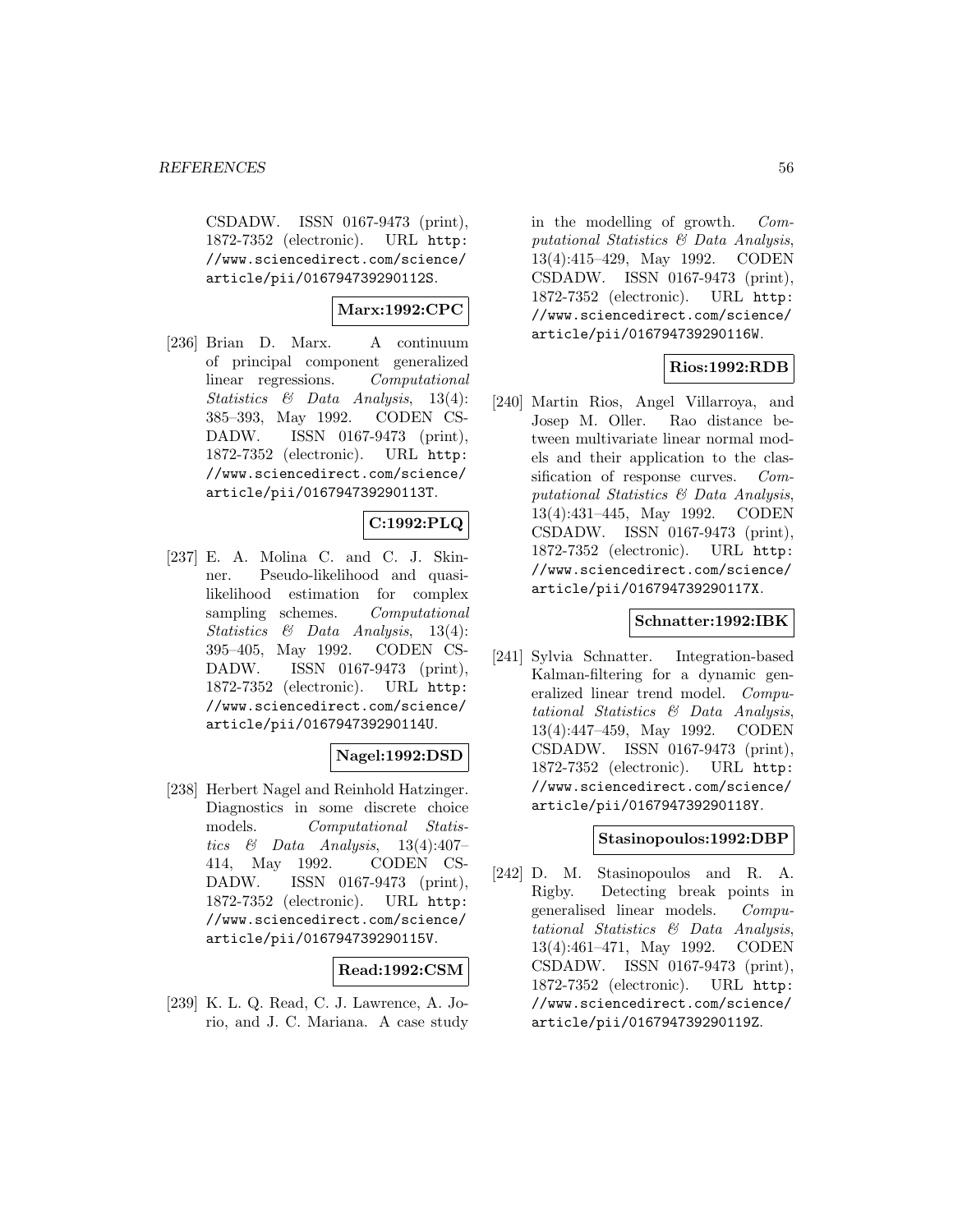#### **Watkins:1992:MSC**

[243] A. J. Watkins. On models of spatial covariance. Computational Statistics & Data Analysis, 13(4): 473–481, May 1992. CODEN CS-DADW. ISSN 0167-9473 (print), 1872-7352 (electronic). URL http: //www.sciencedirect.com/science/ article/pii/0167947392901205.

#### **Anonymous:1992:SSNb**

[244] Anonymous. Statistical software newsletter. Computational Statistics  $\mathcal C$  Data Analysis, 13(4):483, May 1992. CODEN CSDADW. ISSN 0167- 9473 (print), 1872-7352 (electronic). URL http://www.sciencedirect. com/science/article/pii/016794739290121U<sub>1</sub>utational Statistics & Data Analy-

#### **Cierzynski:1992:SEC**

[245] Thomas C. Cierzynski and Stefan v. Weber. Simulation experiments with CWA, a new stable regression algorithm, and comparisons with two other stable regression algorithms. Computational Statistics & Data Analysis, 13(4):485–491, May 1992. CODEN CSDADW. ISSN 0167-9473 (print), 1872-7352 (electronic). URL http: //www.sciencedirect.com/science/ article/pii/016794739290122V.

#### **Anonymous:1992:ASSa**

[246] Anonymous. Announcing the statistical software guide 1992. Computational Statistics & Data Analysis, 13(4):492, May 1992. CODEN CSDADW. ISSN 0167-9473 (print), 1872-7352 (electronic). URL http: //www.sciencedirect.com/science/ article/pii/016794739290123W.

### **Anonymous:1992:NASd**

[247] Anonymous. News about statistical software & related systems. Computational Statistics & Data Analysis, 13(4):493–494, May 1992. CODEN CSDADW. ISSN 0167-9473 (print), 1872-7352 (electronic). URL http: //www.sciencedirect.com/science/ article/pii/016794739290124X.

## **Nagel:1992:BRB**

- [248] Matthias Nagel. Book review: Statistical modelling in GLIM: M. Aitkin, D. Anderson, B. Francis and J. Hinde (1989) Oxford Statistical Science Series 4. Oxford: Clarendon Press. 374 pp, ISBN 0-19-852204- 5, ca. DM 52,-(Paperback). Com-
- sis, 13(4):494, May 1992. CODEN CSDADW. ISSN 0167-9473 (print), 1872-7352 (electronic). URL http: //www.sciencedirect.com/science/ article/pii/016794739290125Y.

## **Kosfeld:1992:BRB**

[249] Reinhold Kosfeld. Book review: SPSS/PC+ Basics and graphic: Brosius, G. (1988) Einführung und praktische Beispiele. Hamburg: McGraw-Hill Book Company. 582 pp, ISBN 3- 89028-132-X, ca. DM 68,-. Computational Statistics & Data Analysis, 13(4):494–495, May 1992. CODEN CSDADW. ISSN 0167-9473 (print), 1872-7352 (electronic). URL http: //www.sciencedirect.com/science/ article/pii/016794739290126Z.

### **Anonymous:1992:I**

[250] Anonymous. Information. Computational Statistics & Data Analysis, 13(4):495, May 1992. CODEN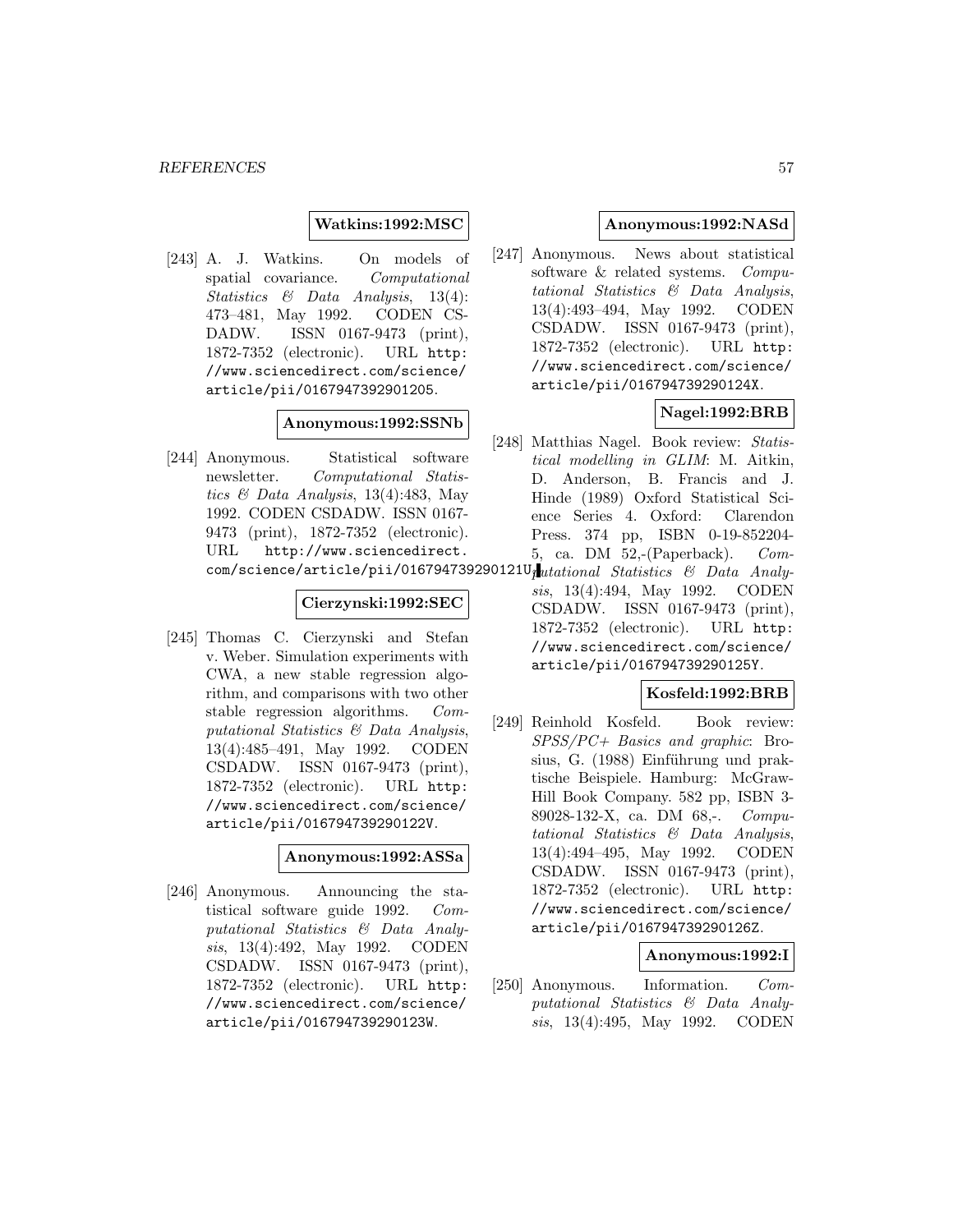CSDADW. ISSN 0167-9473 (print), 1872-7352 (electronic). URL http: //www.sciencedirect.com/science/ article/pii/0167947392901272.

## **Anonymous:1992:ISS**

[251] Anonymous. International symposium on "Statistical Computing for Agriculture in Developing Countries". Computational Statistics & Data Analysis, 13(4):496, May 1992. CODEN CSDADW. ISSN 0167-9473 (print), 1872-7352 (electronic). URL http: //www.sciencedirect.com/science/ article/pii/0167947392901283.

## **Anonymous:1992:CMd**

[252] Anonymous. Calendar of meetings. Computational Statistics & Data Analysis, 13(4):497–499, May 1992. CODEN CSDADW. ISSN 0167- 9473 (print), 1872-7352 (electronic). URL http://www.sciencedirect. com/science/article/pii/0167947392901294.

### **Anonymous:1992:CWSc**

[253] Anonymous. Courses workshops & summer schools. Computational Statistics & Data Analysis, 13(4): 499–500, May 1992. CODEN CS-DADW. ISSN 0167-9473 (print), 1872-7352 (electronic). URL http: //www.sciencedirect.com/science/ article/pii/0167947392901308.

### **Anonymous:1992:EBb**

[254] Anonymous. Editorial Board. Computational Statistics & Data Analysis, 14(1):i–ii, June 1992. CODEN CSDADW. ISSN 0167-9473 (print), 1872-7352 (electronic). URL http: //www.sciencedirect.com/science/ article/pii/016794739290077S.

## **Hadi:1992:NMO**

[255] Ali S. Hadi. A new measure of overall potential influence in linear regression. Computational Statistics & Data Analysis, 14(1):1–27, June 1992. CODEN CSDADW. ISSN 0167-9473 (print), 1872-7352 (electronic). URL http: //www.sciencedirect.com/science/ article/pii/016794739290078T.

## **Kazempour:1992:CII**

[256] M. K. Kazempour and Franklin A. Graybill. Confidence intervals on individual variances in two-way models. Computational Statistics & Data Analysis, 14(1):29–37, June 1992. CODEN CSDADW. ISSN 0167-9473 (print), 1872-7352 (electronic). URL http: //www.sciencedirect.com/science/ article/pii/016794739290079U.

## **Zelterman:1992:IMS**

[257] Daniel Zelterman and Ted I. K. Indicator models in social mobility tables. Computational Statistics & Data Analysis, 14(1): 39–53, June 1992. CODEN CS-DADW. ISSN 0167-9473 (print), 1872-7352 (electronic). URL http: //www.sciencedirect.com/science/ article/pii/016794739290080Y.

## **Agresti:1992:CMD**

[258] Alan Agresti, Stuart Lipsitz, and Joseph B. Lang. Comparing marginal distributions of large, sparse contingency tables. Computational Statistics & Data Analysis, 14(1): 55–73, June 1992. CODEN CS-DADW. ISSN 0167-9473 (print), 1872-7352 (electronic). URL http: //www.sciencedirect.com/science/ article/pii/016794739290081P.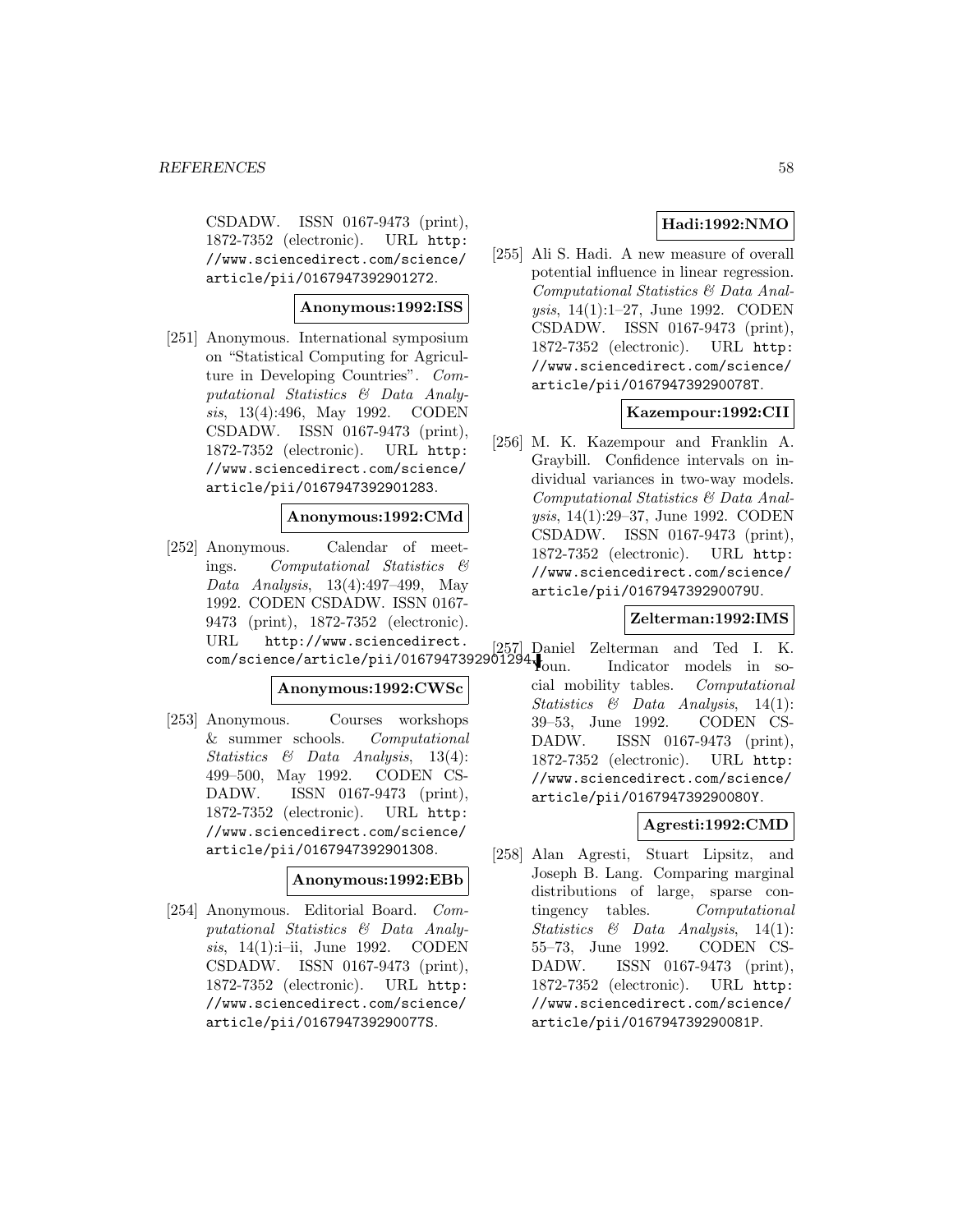## **Antille:1992:RVC**

[259] Gérard Antille and Gilbert Ritschard. Robust versus classical detection of atypical data. Computational Statistics & Data Analysis, 14(1): 75–88, June 1992. CODEN CS-DADW. ISSN 0167-9473 (print), 1872-7352 (electronic). URL http: //www.sciencedirect.com/science/ article/pii/016794739290082Q.

**Aitkin:1992:FML**

[260] Murray Aitkin and Brian Francis. Fitting the multinomial logit model with continuous covariates in GLIM. Computational Statistics & Data Analysis, 14(1):89–97, June 1992. CODEN CSDADW. ISSN 0167-9473 (print), 1872-7352 (electronic). URL http: //www.sciencedirect.com/science/ article/pii/016794739290083R.

### **Kheoh:1992:CTM**

[261] Thian S. Kheoh and A. Ian McLeod. Comparison of two modified portmanteau tests for model adequacy. Computational Statistics & Data Analysis, 14(1):99–106, June 1992. CODEN CSDADW. ISSN 0167-9473 (print), 1872-7352 (electronic). URL http: //www.sciencedirect.com/science/ article/pii/016794739290084S.

### **Rousseeuw:1992:CSQ**

[262] Peter J. Rousseeuw and Bert C. van Zomeren. A comparison of some quick algorithms for robust regression. Computational Statistics & Data Analysis, 14(1):107–116, June 1992. CODEN CSDADW. ISSN 0167-9473 (print), 1872-7352 (electronic). URL http: //www.sciencedirect.com/science/ article/pii/016794739290085T.

### **Wittkowski:1992:SAU**

[263] Knut M. Wittkowski. Statistical analysis of unbalanced and incomplete designs — experiences with BMDP and SAS. Computational Statistics & Data Analysis, 14(1): 119–124, June 1992. CODEN CS-DADW. ISSN 0167-9473 (print), 1872-7352 (electronic). URL http: //www.sciencedirect.com/science/ article/pii/016794739290086U.

### **Rahlfs:1992:SPS**

[264] Volker W. Rahlfs. A statistical package with special reference to nonparametric methods. Computational Statistics & Data Analysis, 14(1): 125–126, June 1992. CODEN CS-DADW. ISSN 0167-9473 (print), 1872-7352 (electronic). URL http: //www.sciencedirect.com/science/ article/pii/016794739290087V.

### **Anonymous:1992:NASe**

[265] Anonymous. News about statistical software & related systems. Computational Statistics & Data Analysis, 14(1):127–128, June 1992. CODEN CSDADW. ISSN 0167-9473 (print), 1872-7352 (electronic). URL http: //www.sciencedirect.com/science/ article/pii/016794739290088W.

#### **Anonymous:1992:BRBa**

[266] Anonymous. Book review: Softstat '89 — Fortschritte in der Statistik-Software 2: F. Faulbaum, R. Haux and K.-H. Joeckel (1990): Stuttgart: Gustav Fischer Verlag. 595 pp, ISBN 3-437-50320-0, DM 76.-. Computational Statistics & Data Analysis, 14 (1):128, June 1992. CODEN CS-DADW. ISSN 0167-9473 (print),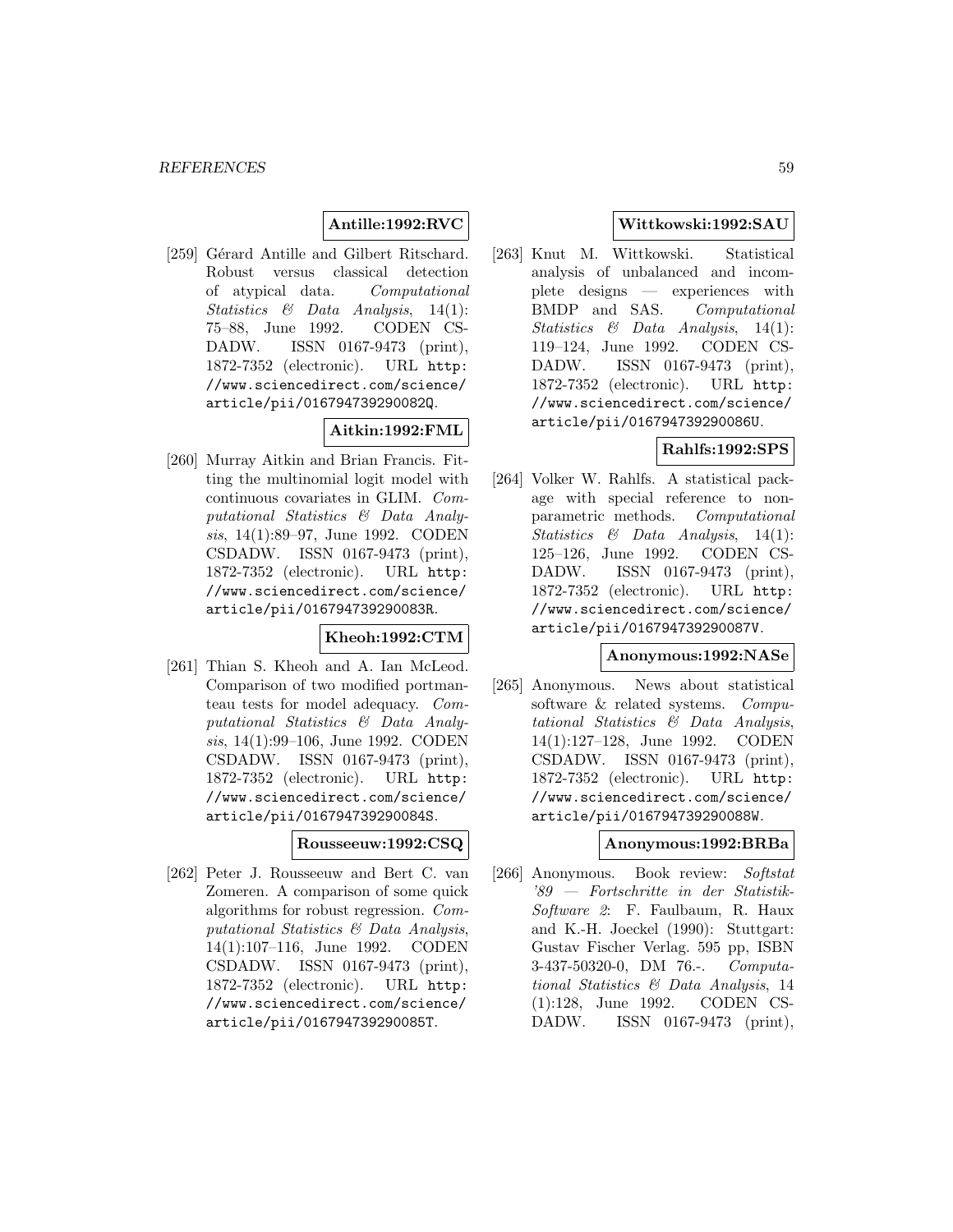1872-7352 (electronic). URL http: //www.sciencedirect.com/science/ article/pii/016794739290089X.

#### **Anonymous:1992:CCB**

[267] Anonymous. Call for candidates for the board of directors (BoD) of the European regional section (ERS). Computational Statistics & Data Analysis, 14(1):128–129, June 1992. CODEN CSDADW. ISSN 0167-9473 (print), 1872-7352 (electronic). URL http: //www.sciencedirect.com/science/ article/pii/0167947392900903.

#### **Anonymous:1992:CA**

[268] Anonymous. Call for attendance. Computational Statistics & Data Analysis, 14(1):129, June 1992. CODEN CSDADW. ISSN 0167-9473 (print), 1872-7352 (electronic). URL http: //www.sciencedirect.com/science/ article/pii/016794739290092T.

## **Anonymous:1992:IRI**

[269] Anonymous. IASC representatives in ISI. Computational Statistics & Data Analysis, 14(1):129, June 1992. CODEN CSDADW. ISSN 0167- 9473 (print), 1872-7352 (electronic). URL http://www.sciencedirect. com/science/article/pii/016794739290091S.

#### **Anonymous:1992:CMe**

[270] Anonymous. Calendar of meetings. Computational Statistics & Data Analysis,  $14(1):130-133$ , June 1992. CODEN CSDADW. ISSN 0167- 9473 (print), 1872-7352 (electronic). URL http://www.sciencedirect.

### **Anonymous:1992:CWSd**

[271] Anonymous. Courses, workshops & summer schools. Computational Statistics & Data Analysis, 14(1): 133, June 1992. CODEN CS-DADW. ISSN 0167-9473 (print), 1872-7352 (electronic). URL http: //www.sciencedirect.com/science/ article/pii/016794739290094V.

## **Loh:1992:IAC**

[272] Wei-Yin Loh. Identification of active contrasts in unreplicated factorial experiments. Computational Statistics & Data Analysis, 14(2):135– 148, August 1992. CODEN CS-DADW. ISSN 0167-9473 (print), 1872-7352 (electronic). URL http: //www.sciencedirect.com/science/ article/pii/016794739290169G.

### **Chan:1992:CSE**

[273] Wai sum Chan and William W. S. Wei. A comparison of some estimators of time series autocorrelations. Computational Statistics & Data Analysis, 14 (2):149–163, August 1992. CODEN CSDADW. ISSN 0167-9473 (print), 1872-7352 (electronic). URL http: //www.sciencedirect.com/science/ article/pii/016794739290170K.

### **Cheung:1992:EDM**

[274] Siu Hung Cheung and Burt Holland. Extension of Dunnett's multiple comparison procedure with differing sample sizes to the case of several groups. Computational Statistics & Data Analysis,  $14(2):165-$ 182, August 1992. CODEN CS-DADW. ISSN 0167-9473 (print),

com/science/article/pii/016794739290093UB72-7352 (electronic). URL http: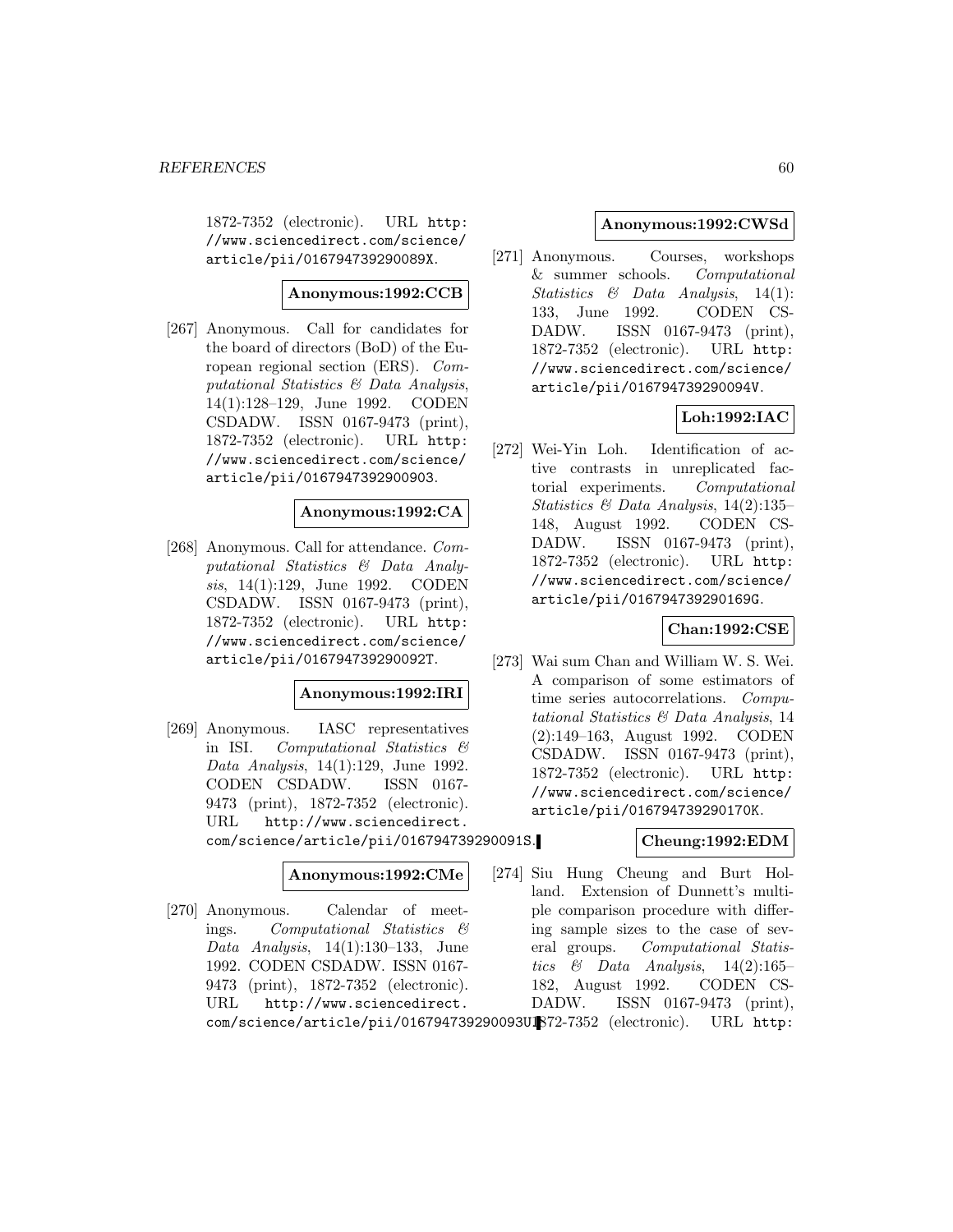//www.sciencedirect.com/science/ article/pii/016794739290171B.

## **Park:1992:EIS**

[275] Byeong U. Park, Sung S. Chung, and Kyung H. Seog. An empirical investigation of the shifted power transformation method in density estimation. Computational Statistics & Data Analysis,  $14(2):183-$ 191, August 1992. CODEN CS-DADW. ISSN 0167-9473 (print), 1872-7352 (electronic). URL http: //www.sciencedirect.com/science/ article/pii/016794739290172C.

### **Albert:1992:UPP**

[276] James H. Albert. Using a probability plot to summarize a unimodal posterior density. Computational Statistics & Data Analysis, 14 (2):193–205, August 1992. CODEN CSDADW. ISSN 0167-9473 (print), 1872-7352 (electronic). URL http: //www.sciencedirect.com/science/ article/pii/016794739290173D.

#### **Bassett:1992:NRP**

[277] Gilbert W. Bassett and Roger W. Koenker. A note on recent proposals for computing  $l_1$  estimates. Computational Statistics & Data Analysis, 14 (2):207–211, August 1992. CODEN CSDADW. ISSN 0167-9473 (print), 1872-7352 (electronic). URL http: //www.sciencedirect.com/science/ article/pii/016794739290174E.

### **Glaz:1992:ATP**

[278] Joseph Glaz. Approximations for tail probabilities and moments of the scan statistic. Computational

Statistics & Data Analysis, 14(2):213– 227, August 1992. CODEN CS-DADW. ISSN 0167-9473 (print), 1872-7352 (electronic). URL http: //www.sciencedirect.com/science/ article/pii/016794739290175F.

### **Smith:1992:CAF**

[279] D. M. Smith. A comparison of algorithms for forming the QR decomposition for use in regression. Computational Statistics & Data Analysis, 14 (2):229–248, August 1992. CODEN CSDADW. ISSN 0167-9473 (print), 1872-7352 (electronic). URL http: //www.sciencedirect.com/science/ article/pii/016794739290176G.

### **Soo:1992:LCN**

[280] Yuh-Wen Soo and Douglas M. Bates. Loosely coupled nonlinear least squares. Computational Statistics  $\&$  Data Analysis, 14(2):249– 259, August 1992. CODEN CS-DADW. ISSN 0167-9473 (print), 1872-7352 (electronic). URL http: //www.sciencedirect.com/science/ article/pii/016794739290177H.

### **Strawderman:1992:VET**

[281] Robert L. Strawderman and Cyrus Mehta. On the validation of exact tests for nonparametric inference. Computational Statistics & Data Analysis, 14 (2):263–266, August 1992. CODEN CSDADW. ISSN 0167-9473 (print), 1872-7352 (electronic). URL http: //www.sciencedirect.com/science/ article/pii/016794739290178I.

#### **Anonymous:1992:NASf**

[282] Anonymous. News about statistical software & related systems. Compu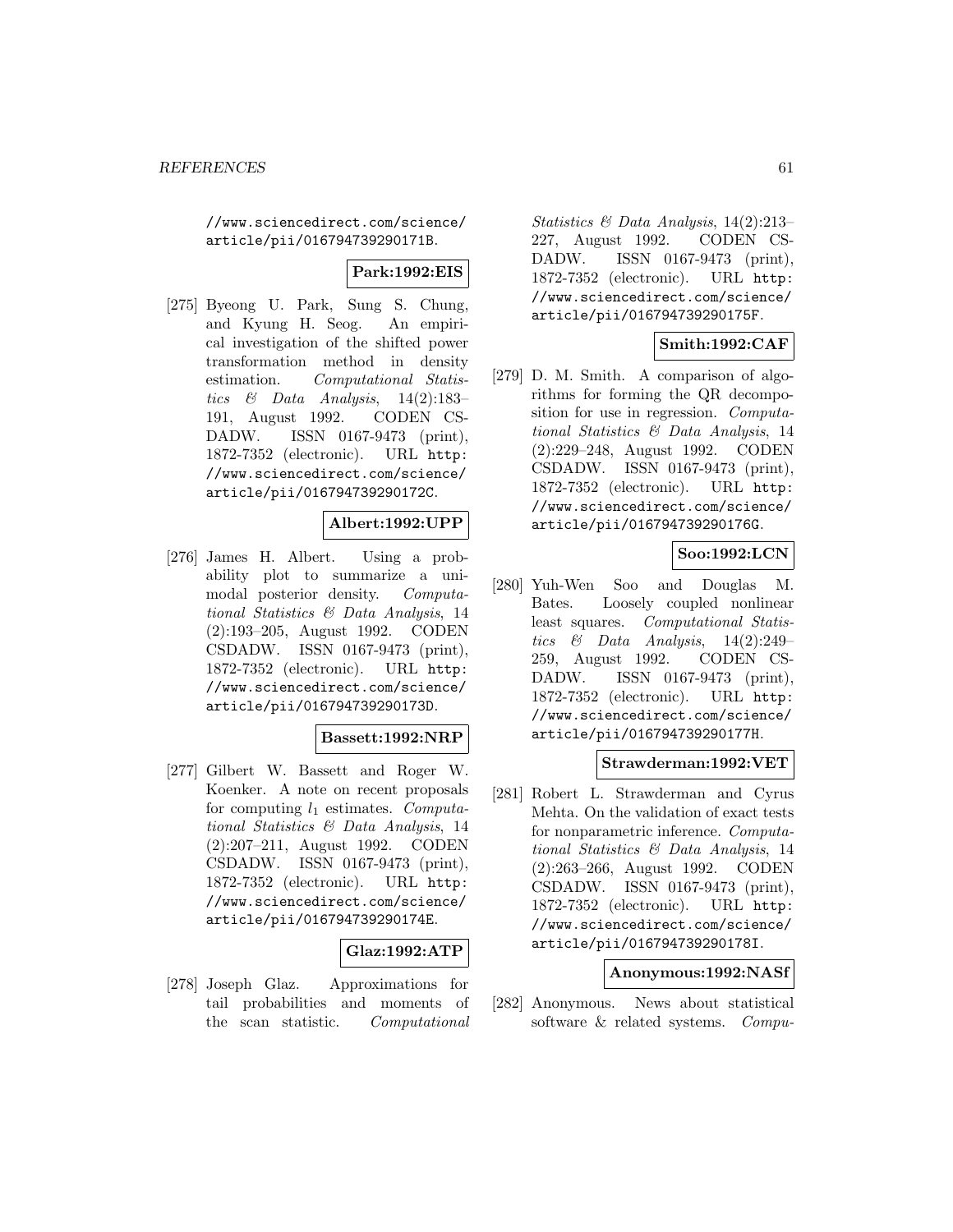tational Statistics & Data Analysis, 14 (2):267–269, August 1992. CODEN CSDADW. ISSN 0167-9473 (print), 1872-7352 (electronic). URL http: //www.sciencedirect.com/science/ article/pii/016794739290179J.

#### **Shanmugam:1992:BRBa**

[283] Ramalingam Shanmugam. Book review: Statistical image processing and graphics: Edward J. Wegman and Douglas J. DePriest (eds.) (1986): New York: Marcel Dekker, Inc. Press, 321 pp, ISBN 0-8247-7600-3, \$75. Computational Statistics & Data Analysis, 14(2):269, August 1992. CODEN CSDADW. ISSN 0167-9473 (print), 1872-7352 (electronic). URL http: //www.sciencedirect.com/science/ article/pii/016794739290180N.

## **Shanmugam:1992:BRBb**

[284] Ramalingam Shanmugam. Book review: 11th advances in reliability technology symposium: Peter Comer (ed.) (1990): New York: Elsevier Applied Science Press, xvii + 346 pp, ISBN 1-85166-484-X, \$348. Computational Statistics & Data Analysis, 14 (2):269–270, August 1992. CODEN CSDADW. ISSN 0167-9473 (print), 1872-7352 (electronic). URL http: //www.sciencedirect.com/science/ article/pii/016794739290181E.

#### **Anonymous:1992:BRBb**

[285] Anonymous. Book review: Maximum entropy and Bayesian methods: Paul F. Fougere(ed.) (1990): Boston: Kluwer Academic Publishers,  $xiii + 480$  pp, ISBN 0-7923-0928-6, \$129. Computational Statistics & Data Analysis, 14 (2):270–271, August 1992. CODEN

CSDADW. ISSN 0167-9473 (print), 1872-7352 (electronic). URL http: //www.sciencedirect.com/science/ article/pii/016794739290182F.

#### **Anonymous:1992:FIW**

[286] Anonymous. Fourth international workshop on artificial intellegence and statistics: January 3–6, 1993 Ft. Lauderdale, Florida, USA. Computational Statistics & Data Analysis, 14 (2):271–273, August 1992. CODEN CSDADW. ISSN 0167-9473 (print), 1872-7352 (electronic). URL http: //www.sciencedirect.com/science/ article/pii/016794739290183G.

### **Anonymous:1992:CMf**

[287] Anonymous. Calendar of meetings. Computational Statistics & Data Analysis, 14(2):274–277, August 1992. CODEN CSDADW. ISSN 0167- 9473 (print), 1872-7352 (electronic). URL http://www.sciencedirect. com/science/article/pii/016794739290184H.

### **Anonymous:1992:CWSe**

[288] Anonymous. Courses, workshops & summer schools. Computational Statistics & Data Analysis, 14(2):277– 278, August 1992. CODEN CS-DADW. ISSN 0167-9473 (print), 1872-7352 (electronic). URL http: //www.sciencedirect.com/science/ article/pii/016794739290185I.

#### **Dodge:1992:E**

[289] Yadolah Dodge. Editorial. Computational Statistics & Data Analysis, 14(3):279, October 1992. CODEN CSDADW. ISSN 0167-9473 (print), 1872-7352 (electronic). URL http: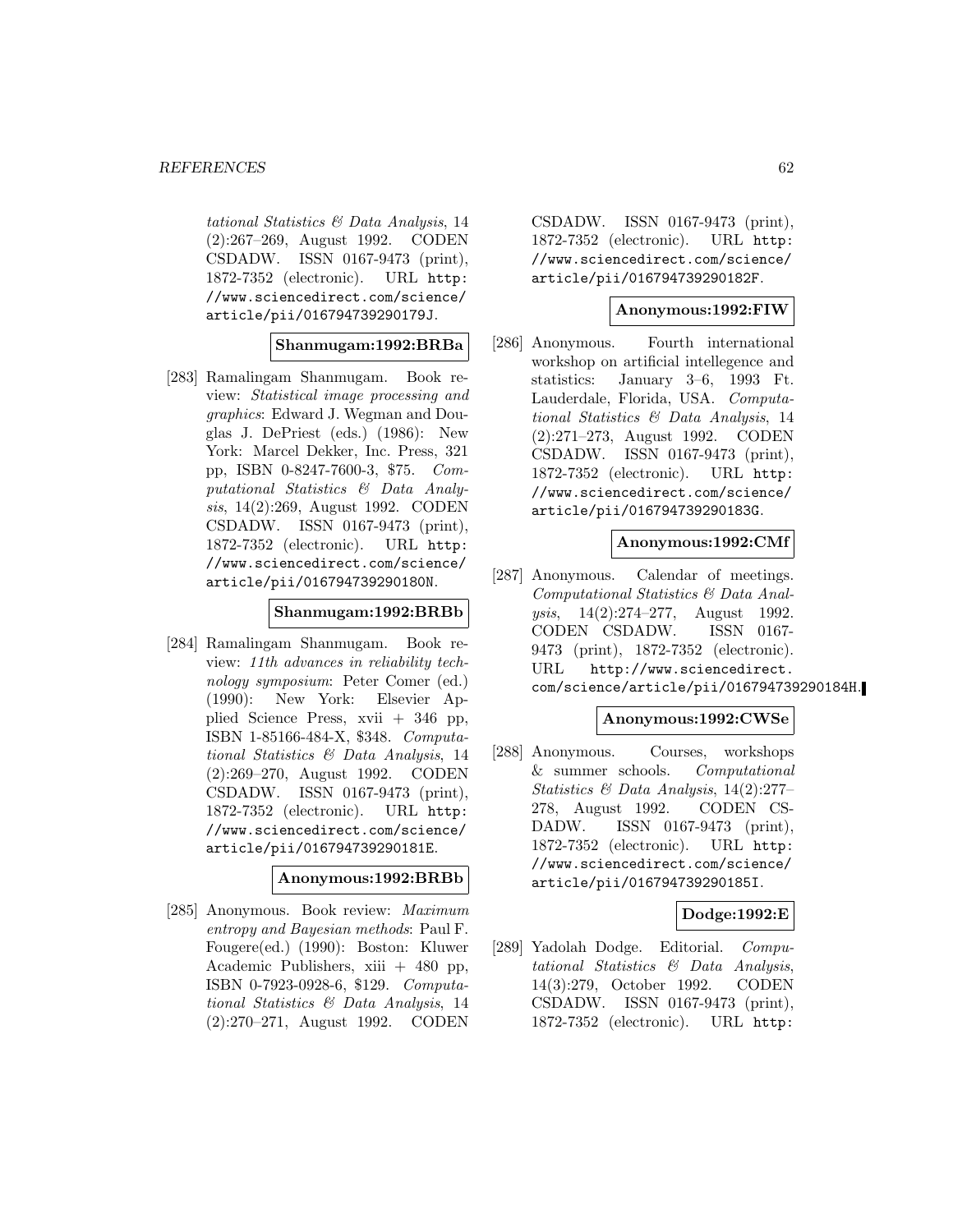//www.sciencedirect.com/science/ article/pii/016794739290038H.

### **Altmel:1992:DOC**

[290] İsmail Kuban Altmel. The design of optimum component test plans in the demonstration of a series system reliability. Computational Statistics & Data Analysis,  $14(3):281-$ 292, October 1992. CODEN CS-DADW. ISSN 0167-9473 (print), 1872-7352 (electronic). URL http: //www.sciencedirect.com/science/ article/pii/016794739290039I.

### **Andre:1992:AME**

[291] Carmen D. S. André, Clovis A. Peres, and Subhash C. Narula. An algorithm for the MSAE estimation of the multistage dose-response model. Computational Statistics & Data Analysis, 14 (3):293–299, October 1992. CODEN CSDADW. ISSN 0167-9473 (print), 1872-7352 (electronic). URL http: //www.sciencedirect.com/science/ article/pii/016794739290040M.

### **Burbea:1992:GSS**

[292] Jacob Burbea and Joan del Castillo. Geodesic submanifolds of statistical models with location parameters. Computational Statistics & Data Analysis, 14(3):301–313, October 1992. CODEN CSDADW. ISSN 0167-9473 (print), 1872-7352 (electronic). URL http: //www.sciencedirect.com/science/ article/pii/016794739290041D.

### **Celeux:1992:CEA**

[293] Gilles Celeux and Gérard Govaert. A classification EM algorithm for clustering and two stochastic versions. Computational Statistics & Data Analysis,

14(3):315–332, October 1992. CODEN CSDADW. ISSN 0167-9473 (print), 1872-7352 (electronic). URL http: //www.sciencedirect.com/science/ article/pii/016794739290042E.

#### **Collombier:1992:GOM**

[294] D. Collombier. Generally optimal main-effect fractions of  $U \times V$  designs with  $U + V$  units. Computasigns with  $U + V$  units. tional Statistics & Data Analysis, 14 (3):333–342, October 1992. CODEN CSDADW. ISSN 0167-9473 (print), 1872-7352 (electronic). URL http: //www.sciencedirect.com/science/ article/pii/016794739290043F.

## **Das:1992:RBE**

[295] Ashish Das and Sanpei Kageyama. Robustness of BIB and extended BIB designs against the unavailability of any number of observations in a block. Computational Statistics & Data Analysis,  $14(3):343-$ 358, October 1992. CODEN CS-DADW. ISSN 0167-9473 (print), 1872-7352 (electronic). URL http: //www.sciencedirect.com/science/ article/pii/016794739290044G.

### **Dette:1992:EDC**

[296] Holger Dette. Experimental designs for a class of weighted polynomial regression models. Computational Statistics & Data Analysis, 14(3):359– 373, October 1992. CODEN CS-DADW. ISSN 0167-9473 (print), 1872-7352 (electronic). URL http: //www.sciencedirect.com/science/ article/pii/016794739290045H.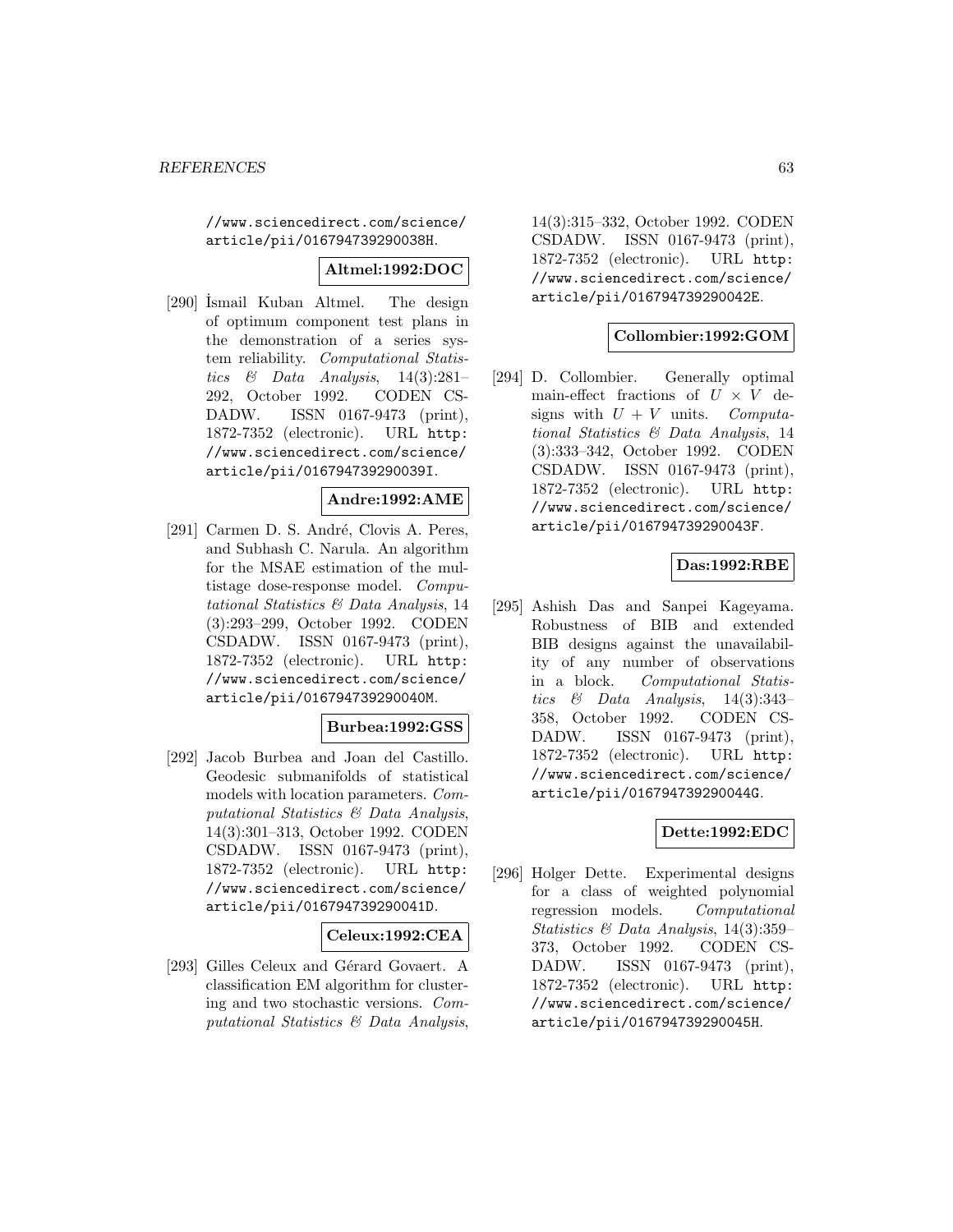### **Dielman:1992:FCT**

[297] Terry E. Dielman and Roger C. Pfaffenberger. A further comparison of tests of hypotheses in LAV regression. Computational Statistics & Data Analysis, 14 (3):375–384, October 1992. CODEN CSDADW. ISSN 0167-9473 (print), 1872-7352 (electronic). URL http: //www.sciencedirect.com/science/ article/pii/016794739290046I. See notes [774, 903].

## **Dodge:1992:SNR**

[298] Yadolah Dodge and Nikolai Roenko. Stability of  $L_1$ -norm regression under additional observations. Computational Statistics & Data Analysis, 14 (3):385–390, October 1992. CODEN CSDADW. ISSN 0167-9473 (print), 1872-7352 (electronic). URL http: //www.sciencedirect.com/science/ article/pii/016794739290047J.

### **Dorea:1992:PFL**

[299] C. C. Y. Dorea and E. S. Miazaki. Parameter free limiting distribution for a random optimization algorithm. Computational Statistics & Data Analysis, 14(3):391–399, October 1992. CODEN CSDADW. ISSN 0167-9473 (print), 1872-7352 (electronic). URL http: //www.sciencedirect.com/science/ article/pii/016794739290048K.

#### **Anonymous:1992:SSNc**

[300] Anonymous. Statistical software newsletter. Computational Statistics & Data Analysis, 14(3):401, October 1992. CODEN CSDADW. ISSN 0167- 9473 (print), 1872-7352 (electronic). URL http://www.sciencedirect.

## **Nelder:1992:SPU**

[301] John A. Nelder. Statistical packages and unbalanced data. Computational Statistics & Data Analysis, 14 (3):403–406, October 1992. CODEN CSDADW. ISSN 0167-9473 (print), 1872-7352 (electronic). URL http: //www.sciencedirect.com/science/ article/pii/016794739290050P.

### **Anonymous:1992:PS**

[302] Anonymous. P-STAT. Computational Statistics & Data Analysis, 14 (3):407–408, October 1992. CODEN CSDADW. ISSN 0167-9473 (print), 1872-7352 (electronic). URL http: //www.sciencedirect.com/science/ article/pii/016794739290051G.

#### **Anonymous:1992:ASSb**

[303] Anonymous. 2nd announcement of the statistical software guide 1992. Computational Statistics & Data Analysis, 14 (3):408–410, October 1992. CODEN CSDADW. ISSN 0167-9473 (print), 1872-7352 (electronic). URL http: //www.sciencedirect.com/science/ article/pii/016794739290052H.

### **Anonymous:1992:EOI**

[304] Anonymous. Election of officers of ISAC Executive Committee and election of IASC Council. Computational Statistics & Data Analysis, 14 (3):410–411, October 1992. CODEN CSDADW. ISSN 0167-9473 (print), 1872-7352 (electronic). URL http: //www.sciencedirect.com/science/ article/pii/016794739290053I.

#### **Anonymous:1992:CMg**

 $\texttt{com}/\texttt{science}/\texttt{article}/\texttt{pi}/0$ 16794739290049L. $\textit{Computational Statistics}$  & Data Anal-[305] Anonymous. Calendar of meetings.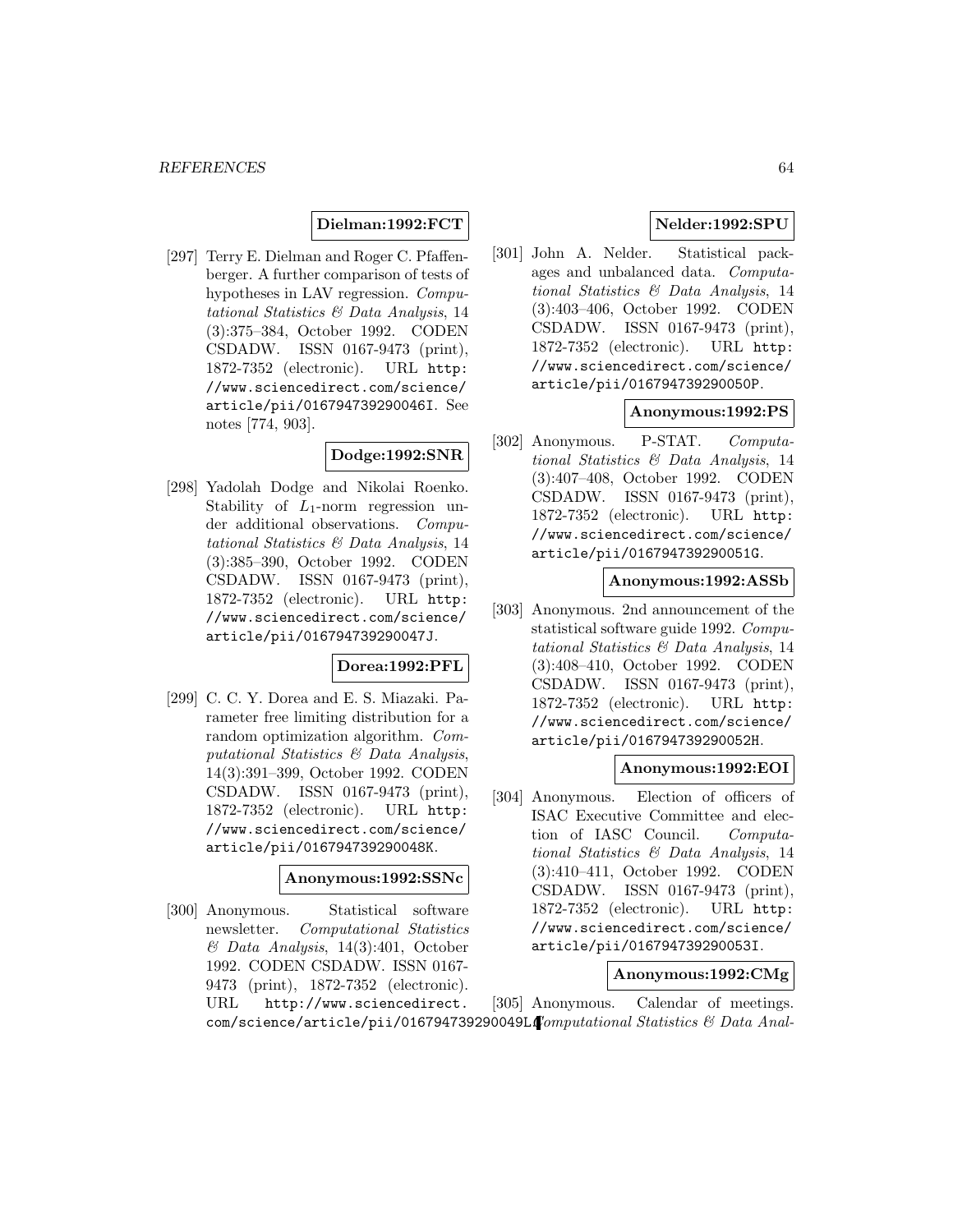ysis, 14(3):412–415, October 1992. CODEN CSDADW. ISSN 0167- 9473 (print), 1872-7352 (electronic). URL http://www.sciencedirect. com/science/article/pii/016794739290054J. 1872-7352 (electronic). URL http:

### **Anonymous:1992:CWSf**

[306] Anonymous. Courses workshops & summer schools. Computational Statistics & Data Analysis,  $14(3):415-$ 416, October 1992. CODEN CS-DADW. ISSN 0167-9473 (print), 1872-7352 (electronic). URL http: //www.sciencedirect.com/science/ article/pii/016794739290055K.

#### **Dupacova:1992:ECR**

[307] Jitka Dupačová. Epi-consistency in restricted regression models: the case of a general convex fitting function. Computational Statistics & Data Analysis,  $14(4):417-$ 425, November 1992. CODEN CS-DADW. ISSN 0167-9473 (print), 1872-7352 (electronic). URL http: //www.sciencedirect.com/science/ article/pii/016794739290057M.

## **Felsenstein:1992:OBD**

[308] K. Felsenstein. Optimal Bayesian design for discrimination among rival models. Computational Statistics  $\&$  Data Analysis, 14(4):427– 436, November 1992. CODEN CS-DADW. ISSN 0167-9473 (print), 1872-7352 (electronic). URL http: //www.sciencedirect.com/science/ article/pii/016794739290058N.

### **Gyorfi:1992:KDE**

[309] László Györfi and Gábor Lugosi. Kernel density estimation from ergodic sample is not universally

consistent. Computational Statistics & Data Analysis,  $14(4):437-$ 442, November 1992. CODEN CS-DADW. ISSN 0167-9473 (print),

//www.sciencedirect.com/science/

article/pii/016794739290059O.

## **Iusem:1992:PDI**

[310] Alfredo N. Iusem and Marc Teboulle. A primal-dual iterative algorithm for a maximum likelihood estimation problem. Computational Statistics & Data Analysis,  $14(4):443-$ 456, November 1992. CODEN CS-DADW. ISSN 0167-9473 (print), 1872-7352 (electronic). URL http: //www.sciencedirect.com/science/ article/pii/016794739290060S.

### **Lejeune:1992:SED**

[311] Michel Lejeune and Pascal Sarda. Smooth estimators of distribution and density functions. Computational Statistics & Data Analysis, 14(4):457– 471, November 1992. CODEN CS-DADW. ISSN 0167-9473 (print), 1872-7352 (electronic). URL http: //www.sciencedirect.com/science/ article/pii/016794739290061J.

### **Mahmoodian:1992:CAG**

[312] Ebadollah S. Mahmoodian and Mohammad B. Rostam Abadi. A computer algorithm for generating 3-designs by the method of trade off. Computational Statistics  $\&$  Data Analysis, 14(4):473– 476, November 1992. CODEN CS-DADW. ISSN 0167-9473 (print), 1872-7352 (electronic). URL http: //www.sciencedirect.com/science/ article/pii/016794739290062K.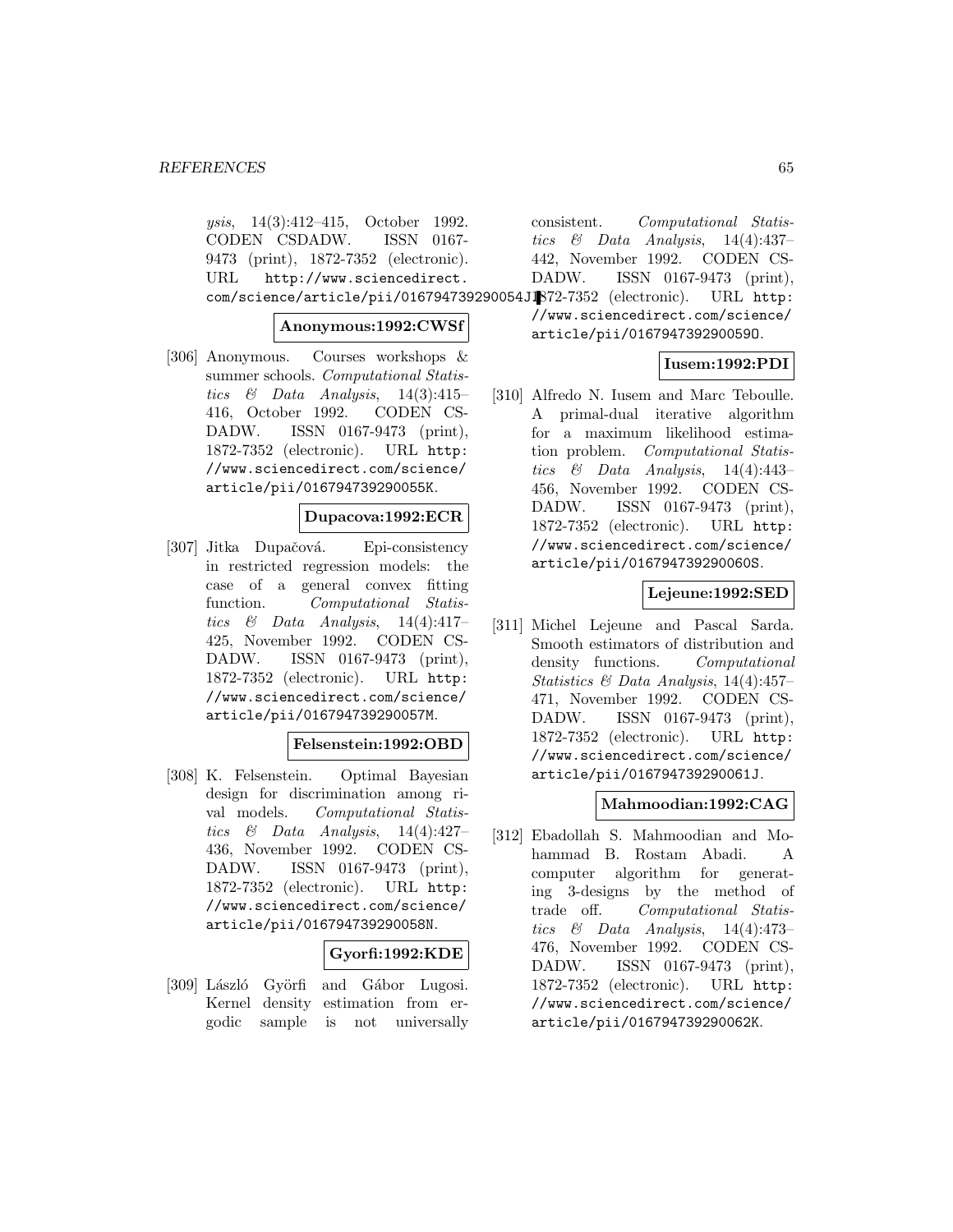## **Morita:1992:SIM**

[313] Hiroshi Morita and Hiroaki Ishii. A stochastic improvement method for stochastic programming. Computational Statistics & Data Analysis, 14 (4):477–487, November 1992. CODEN CSDADW. ISSN 0167-9473 (print), 1872-7352 (electronic). URL http: //www.sciencedirect.com/science/ article/pii/016794739290063L.

## **Nguyen:1992:RSE**

[314] Nam-Ky Nguyen and Alan J. Miller. A review of some exchange algorithms for constructing discrete Doptimal designs. Computational Statistics & Data Analysis,  $14(4):489-$ 498, November 1992. CODEN CS-DADW. ISSN 0167-9473 (print), 1872-7352 (electronic). URL http: //www.sciencedirect.com/science/ article/pii/016794739290064M.

#### **Nyquist:1992:RE**

[315] Hans Nyquist. Restricted Mestimation. Computational Statistics & Data Analysis,  $14(4):499-$ 507, November 1992. CODEN CS-DADW. ISSN 0167-9473 (print), 1872-7352 (electronic). URL http: //www.sciencedirect.com/science/ article/pii/016794739290065N.

### **Stolyarenko:1992:TDS**

[316] Dimitri A. Stolyarenko. Twodimensional spline approximation on local integral measurements: Analysis and design of acoustic fish surveys. Computational Statistics  $\&$  Data Analysis, 14(4):509– 514, November 1992. CODEN CS-DADW. ISSN 0167-9473 (print),

1872-7352 (electronic). URL http: //www.sciencedirect.com/science/ article/pii/016794739290066O.

## **Todorov:1992:CMC**

[317] Valentin Todorov. Computing the minimum covariance determinant estimator (MCD) by simulated annealing. Computational Statistics & Data Analysis,  $14(4):515-$ 525, November 1992. CODEN CS-DADW. ISSN 0167-9473 (print), 1872-7352 (electronic). URL http: //www.sciencedirect.com/science/ article/pii/016794739290067P.

#### **Toutenburg:1992:OEM**

[318] H. Toutenburg, G. Trenkler, and E. Liski. Optimal estimation methods under weakened linear restrictions in regression. Computational Statistics & Data Analysis, 14(4):527– 536, November 1992. CODEN CS-DADW. ISSN 0167-9473 (print), 1872-7352 (electronic). URL http: //www.sciencedirect.com/science/ article/pii/016794739290068Q.

### **Ritter:1992:DEB**

[319] Heiner Ritter and Cornella Züll. Data exchange between statistical packages using the PC program DBMS/ COPY version 3.0. Computational Statistics & Data Analysis, 14(4):539– 544, November 1992. CODEN CS-DADW. ISSN 0167-9473 (print), 1872-7352 (electronic). URL http: //www.sciencedirect.com/science/ article/pii/016794739290069R.

### **Murphy:1992:CRF**

[320] Brian P. Murphy. COMPSTAT'92 review: 'far sight'. Computational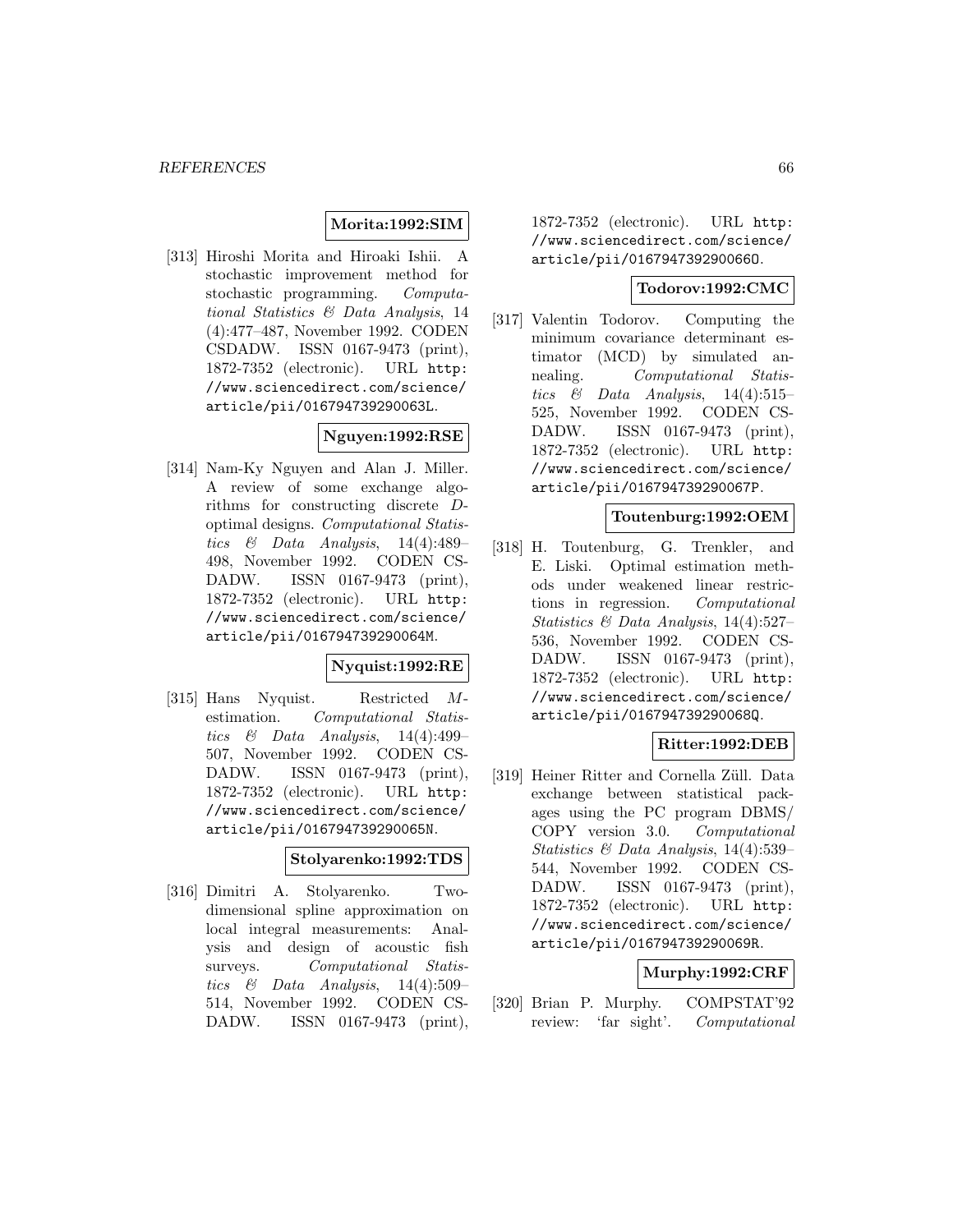Statistics & Data Analysis, 14(4):545– 546, November 1992. CODEN CS-DADW. ISSN 0167-9473 (print), 1872-7352 (electronic). URL http: //www.sciencedirect.com/science/ article/pii/016794739290070V.

## **Tilke:1992:SSD**

[321] Clemens Tilke. Statistics for spatial data. Computational Statis-<br>tics  $\&$  Data Analysis, 14(4):547, Analysis,  $14(4):547$ , November 1992. CODEN CS-DADW. ISSN 0167-9473 (print), 1872-7352 (electronic). URL http: //www.sciencedirect.com/science/ article/pii/016794739290071M.

## **Handl:1992:NMA**

[322] Andreas Handl. Nonlinear multivariate analysis. Computational Statistics & Data Analysis, 14(4): 548, November 1992. CODEN CS-DADW. ISSN 0167-9473 (print), 1872-7352 (electronic). URL http: //www.sciencedirect.com/science/ article/pii/016794739290072N.

### **Nagel:1992:LSO**

[323] Matthias Nagel. LISP-Stat: an object-oriented environment for statistical computing and dynamic graphics. Computational Statistics  $\&$  Data Analysis, 14(4):548– 549, November 1992. CODEN CS-DADW. ISSN 0167-9473 (print), 1872-7352 (electronic). URL http: //www.sciencedirect.com/science/ article/pii/016794739290073O.

### **Anonymous:1992:INc**

[324] Anonymous. IASC news. Computational Statistics & Data Analysis, 14 (4):549–551, November 1992. CODEN

CSDADW. ISSN 0167-9473 (print), 1872-7352 (electronic). URL http: //www.sciencedirect.com/science/ article/pii/016794739290074P.

### **Anonymous:1992:CMh**

[325] Anonymous. Calendar of meetings. Computational Statistics & Data Analysis, 14(4):552–554, November 1992. CODEN CSDADW. ISSN 0167- 9473 (print), 1872-7352 (electronic). URL http://www.sciencedirect. com/science/article/pii/016794739290075Q.

## **Anonymous:1992:CWSg**

[326] Anonymous. Courses, workshops & summer schools. Computational Statistics & Data Analysis,  $14(4):554-$ 555, November 1992. CODEN CS-DADW. ISSN 0167-9473 (print), 1872-7352 (electronic). URL http: //www.sciencedirect.com/science/ article/pii/016794739290076R.

#### **Anonymous:1993:EBa**

[327] Anonymous. Editorial board. Computational Statistics & Data Analysis, 15(1):v–vi, January 1993. CODEN CSDADW. ISSN 0167-9473 (print), 1872-7352 (electronic). URL http: //www.sciencedirect.com/science/ article/pii/016794739390215F.

### **Moulton:1993:BCF**

[328] Lawrence H. Moulton, Lisa A. Weissfeld, and Roy T. St. Laurent. Bartlett correction factors in logistic regression models. Computational Statistics & Data Analysis, 15(1): 1–11, January 1993. CODEN CS-DADW. ISSN 0167-9473 (print), 1872-7352 (electronic). URL http: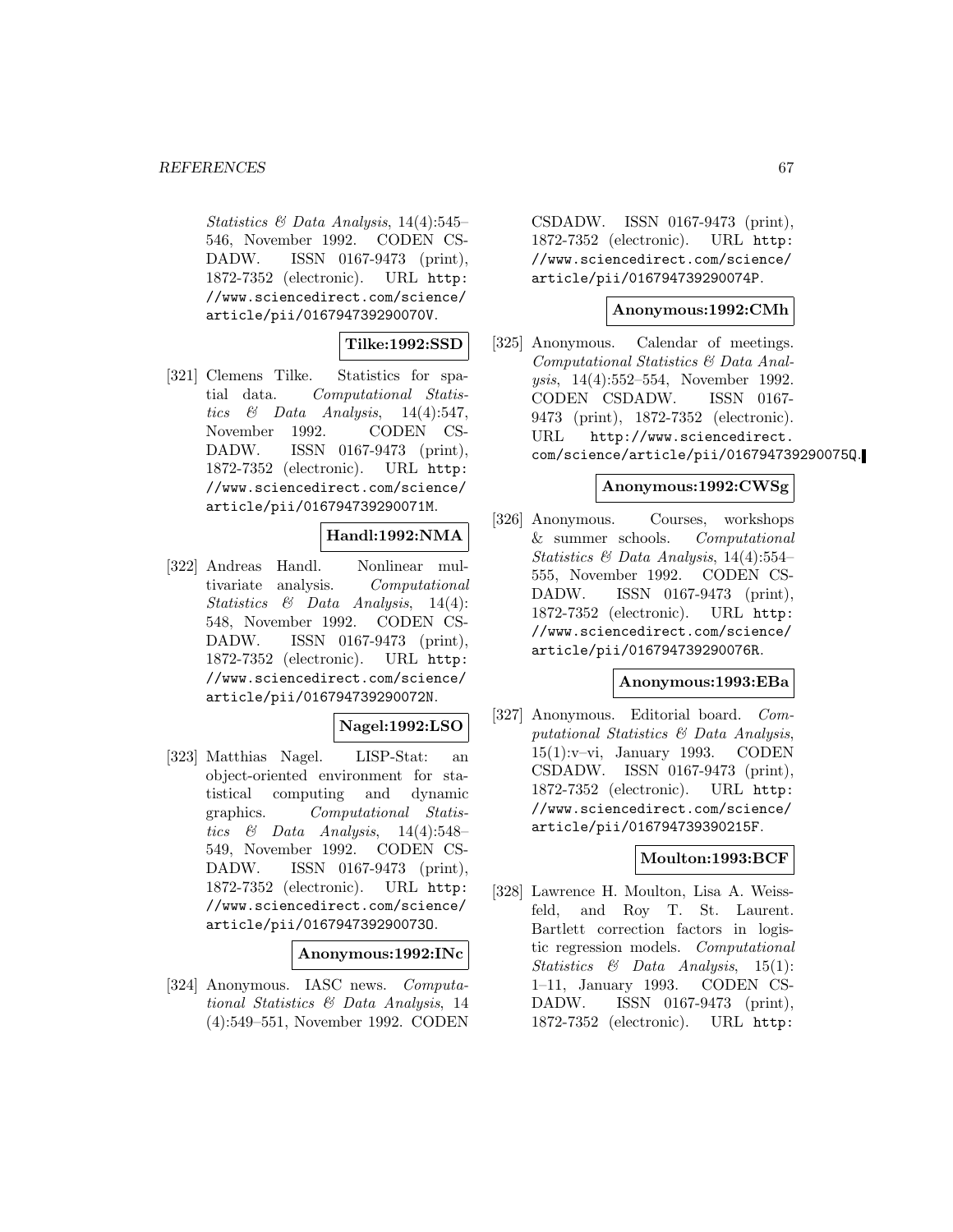//www.sciencedirect.com/science/ article/pii/016794739390216G.

#### **Breiman:1993:FAM**

[329] Leo Breiman. Fitting additive models to regression data: Diagnostics and alternative views. Computational Statistics & Data Analysis, 15 (1):13–46, January 1993. CODEN CSDADW. ISSN 0167-9473 (print), 1872-7352 (electronic). URL http: //www.sciencedirect.com/science/ article/pii/016794739390217H.

### **VanCutsem:1993:DOR**

[330] Bernard Van Cutsem and Isak Gath. Detection of outliers and robust estimation using fuzzy clustering. Computational Statistics & Data Analysis, 15(1):47–61, January 1993. CODEN CSDADW. ISSN 0167-9473 (print), 1872-7352 (electronic). URL http: //www.sciencedirect.com/science/ article/pii/016794739390218I.

### **Saxena:1993:CCT**

[331] P. C. Saxena and K. Navaneetham. Comparison of Chernoff-type face and non-graphical methods for clustering multivariate observations. Computational Statistics & Data Analysis, 15 (1):63–79, January 1993. CODEN CSDADW. ISSN 0167-9473 (print), 1872-7352 (electronic). URL http: //www.sciencedirect.com/science/ article/pii/016794739390219J.

## **Mann:1993:DSD**

[332] G. Mann and R. Haux. Database scheme design for clinical studies based on a semantic data model. Computational Statistics & Data Analysis, 15 (1):81–108, January 1993. CODEN

CSDADW. ISSN 0167-9473 (print), 1872-7352 (electronic). URL http: //www.sciencedirect.com/science/ article/pii/016794739390220N.

## **Wiseman:1993:EMC**

[333] Michael Wiseman. An efficient method for computing factor similarity coefficients: a computational note and an algorithm. Computational Statistics & Data Analysis,  $15(1):111-$ 114, January 1993. CODEN CS-DADW. ISSN 0167-9473 (print), 1872-7352 (electronic). URL http: //www.sciencedirect.com/science/ article/pii/016794739390221E.

### **Anonymous:1993:NASa**

[334] Anonymous. News about statistical software & related systems. Computational Statistics & Data Analysis, 15 (1):115–117, January 1993. CODEN CSDADW. ISSN 0167-9473 (print), 1872-7352 (electronic). URL http: //www.sciencedirect.com/science/ article/pii/016794739390222F.

#### **Anonymous:1993:INa**

[335] Anonymous. IASC news. Computational Statistics & Data Analysis, 15(1):117, January 1993. CODEN CSDADW. ISSN 0167-9473 (print), 1872-7352 (electronic). URL http: //www.sciencedirect.com/science/ article/pii/016794739390223G.

#### **Anonymous:1993:CMa**

[336] Anonymous. Calendar of meetings. Computational Statistics & Data Analysis, 15(1):119–122, January 1993. CODEN CSDADW. ISSN 0167- 9473 (print), 1872-7352 (electronic).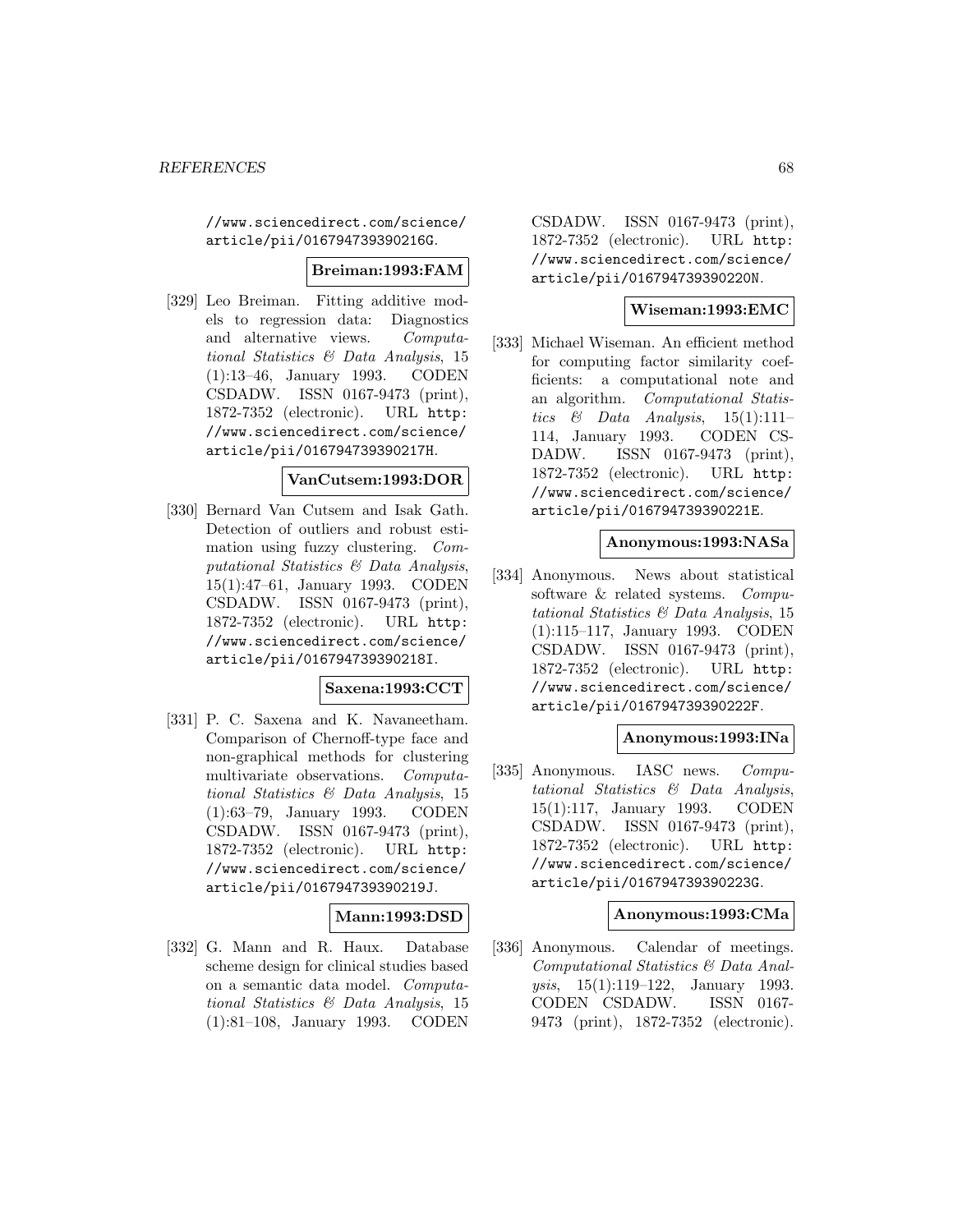URL http://www.sciencedirect. com/science/article/pii/016794739390224Harticle/pii/016794739390188Y. //www.sciencedirect.com/science/

#### **Anonymous:1993:CWSa**

[337] Anonymous. Courses, workshops & summer schools. Computational Statistics & Data Analysis, 15(1): 122, January 1993. CODEN CS-DADW. ISSN 0167-9473 (print), 1872-7352 (electronic). URL http: //www.sciencedirect.com/science/ article/pii/016794739390225I.

#### **Anonymous:1993:RC**

[338] Anonymous. Referees for CSDA-1992. Computational Statistics & Data Analysis, 15(1):123, January 1993. CODEN CSDADW. ISSN 0167-9473 (print), 1872-7352 (electronic). URL http: //www.sciencedirect.com/science/ article/pii/016794739390226J.

### **Barr:1993:STP**

[339] Aiala Barr. A simultaneous test procedure for comparing several treatments in the analysis of reciprocals. Computational Statistics & Data Analysis, 15 (2):125–131, February 1993. CODEN CSDADW. ISSN 0167-9473 (print), 1872-7352 (electronic). URL http: //www.sciencedirect.com/science/ article/pii/016794739390187X.

#### **Jamshidian:1993:MNM**

[340] Mortaza Jamshidian and Peter M. Bentler. A modified Newton method for constrained estimation in covariance structure analysis. Computational Statistics & Data Analysis, 15 (2):133–146, February 1993. CODEN CSDADW. ISSN 0167-9473 (print), 1872-7352 (electronic). URL http:

## **Lin:1993:GAR**

[341] Dennis K. J. Lin and Norman R. Draper. Generating alias relationships for two-level Plackett and Burman designs. Computational Statistics  $\&$  Data Analysis, 15(2):147-157, February 1993. CODEN CS-DADW. ISSN 0167-9473 (print), 1872-7352 (electronic). URL http: //www.sciencedirect.com/science/ article/pii/016794739390189Z.

### **Yau:1993:CSA**

[342] Linda H.-Y. Yau, Sik-Yum Lee, and Wai-Yin Poon. Covariance structure analysis with three-level data. Computational Statistics & Data Analysis, 15 (2):159–178, February 1993. CODEN CSDADW. ISSN 0167-9473 (print), 1872-7352 (electronic). URL http: //www.sciencedirect.com/science/ article/pii/0167947393901905.

### **Romanazzi:1993:JEE**

[343] Mario Romanazzi. Jackknife estimation of the eigenvalues of the covariance matrix. Computational Statistics & Data Analysis,  $15(2):179-$ 198, February 1993. CODEN CS-DADW. ISSN 0167-9473 (print), 1872-7352 (electronic). URL http: //www.sciencedirect.com/science/ article/pii/016794739390191U.

#### **Granville:1993:CCI**

[344] Vincent Granville, Mirko Křivánek, and Jean-Paul Rasson. Clustering, classification and image segmentation on the grid. Computational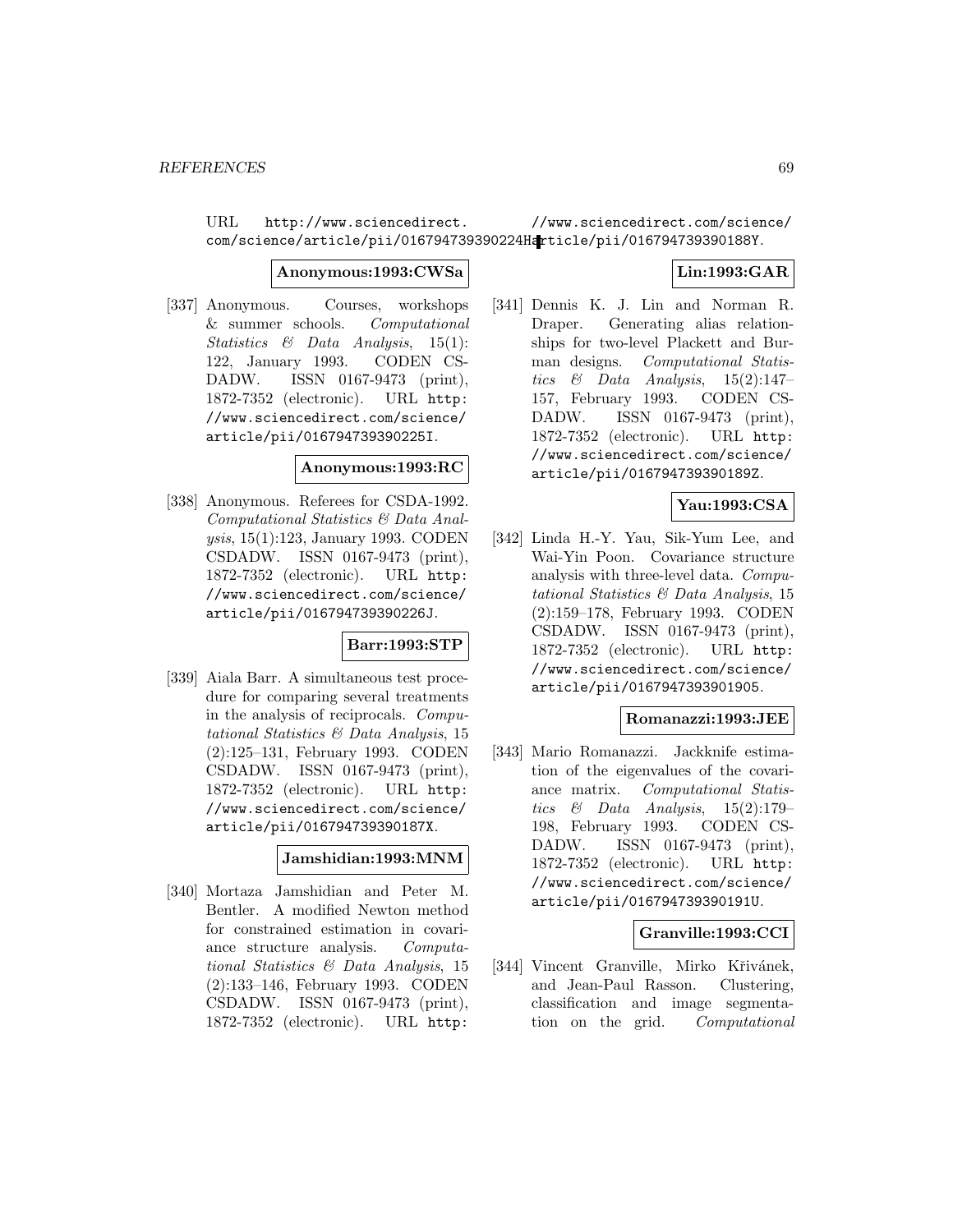Statistics & Data Analysis, 15(2):199– 209, February 1993. CODEN CS-DADW. ISSN 0167-9473 (print), 1872-7352 (electronic). URL http: //www.sciencedirect.com/science/ article/pii/016794739390192V.

## **Saltelli:1993:SAM**

[345] A. Saltelli, T. H. Andres, and T. Homma. Sensitivity analysis of model output: an investigation of new techniques. Computational Statistics & Data Analysis,  $15(2):211-$ 238, February 1993. CODEN CS-DADW. ISSN 0167-9473 (print), 1872-7352 (electronic). URL http: //www.sciencedirect.com/science/ article/pii/016794739390193W.

### **Anonymous:1993:NASb**

[346] Anonymous. News about statistical software & related systems. Computational Statistics & Data Analysis, 15 (2):241–264, February 1993. CODEN CSDADW. ISSN 0167-9473 (print), 1872-7352 (electronic). URL http: //www.sciencedirect.com/science/ article/pii/016794739390194X.

### **Anonymous:1993:INb**

[347] Anonymous. IASC news. Computational Statistics & Data Analysis, 15 (2):265–267, February 1993. CODEN CSDADW. ISSN 0167-9473 (print), 1872-7352 (electronic). URL http: //www.sciencedirect.com/science/ article/pii/016794739390195Y.

#### **Anonymous:1993:CMb**

[348] Anonymous. Calendar of meetings. Computational Statistics & Data Analysis, 15(2):268–271, February 1993.

CODEN CSDADW. ISSN 0167- 9473 (print), 1872-7352 (electronic). URL http://www.sciencedirect. com/science/article/pii/016794739390196Z.

#### **Anonymous:1993:CWSb**

[349] Anonymous. Courses, workshops > summer schools. Computational Statistics & Data Analysis, 15(2): 271, February 1993. CODEN CS-DADW. ISSN 0167-9473 (print), 1872-7352 (electronic). URL http: //www.sciencedirect.com/science/ article/pii/0167947393901972.

## **Bener:1993:EIC**

[350] A. Bener and S. Huda. Estimation of intraclass correlation when family sizes are unequal. Computational Statistics & Data Analysis, 15 (3):273–284, March 1993. CODEN CSDADW. ISSN 0167-9473 (print), 1872-7352 (electronic). URL http: //www.sciencedirect.com/science/ article/pii/016794739390256S.

#### **Ostrouchov:1993:MSP**

[351] George Ostrouchov and Edward L. Frome. A model search procedure for hierarchial models. Computational Statistics & Data Analysis, 15 (3):285–296, March 1993. CODEN CSDADW. ISSN 0167-9473 (print), 1872-7352 (electronic). URL http: //www.sciencedirect.com/science/ article/pii/016794739390257T.

### **Granville:1993:BFM**

[352] V. Granville and J. P. Rasson. A Bayesian filter for a mixture model of noise in image remote sensing. Computational Statistics & Data Analysis, 15(3):297–308, March 1993. CODEN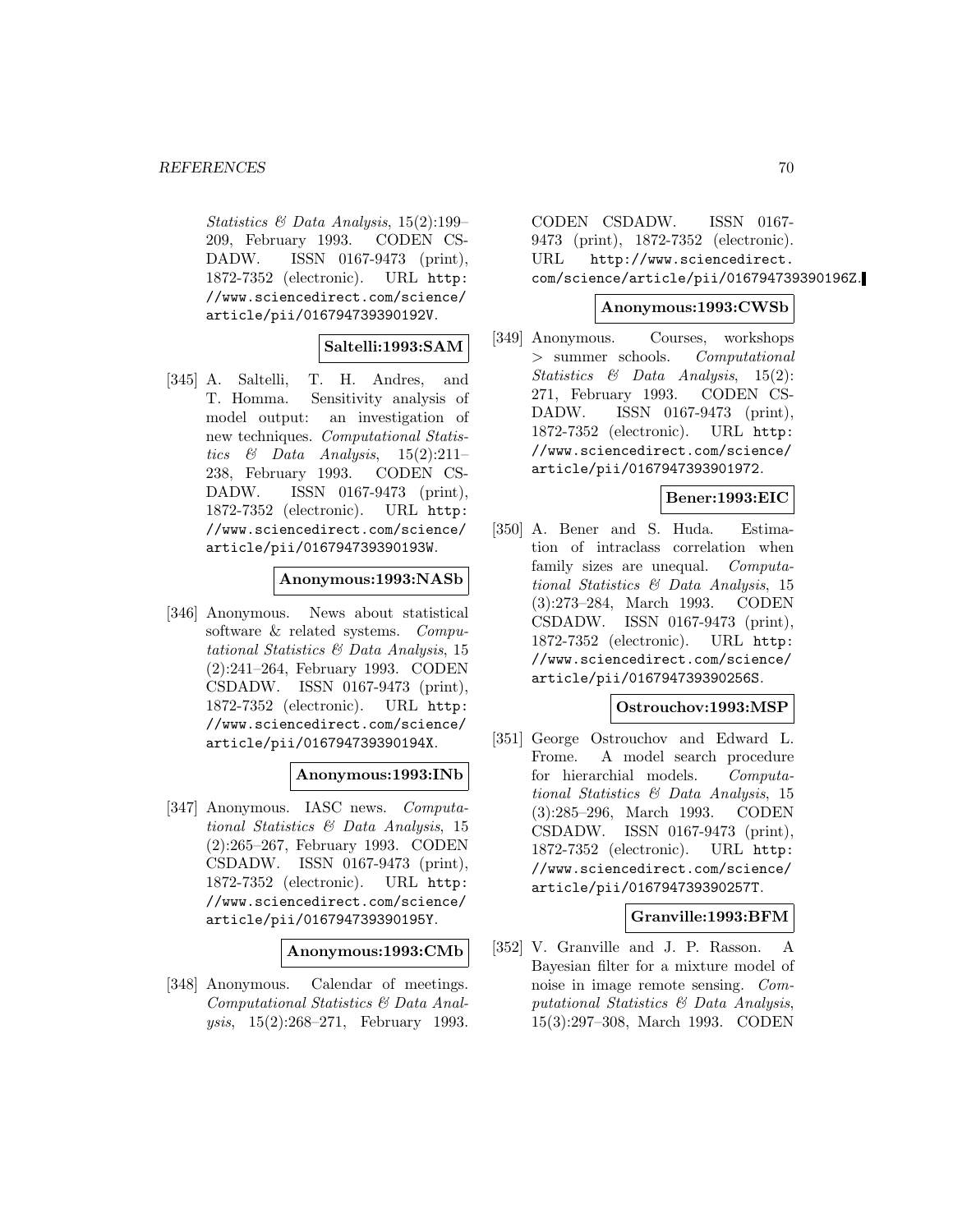CSDADW. ISSN 0167-9473 (print), 1872-7352 (electronic). URL http: //www.sciencedirect.com/science/ article/pii/016794739390258U.

## **Talwar:1993:SSS**

[353] Prem P. Talwar. A simulation study of some non-parametric regression estimators. Computational Statistics & Data Analysis, 15(3): 309–327, March 1993. CODEN CS-DADW. ISSN 0167-9473 (print), 1872-7352 (electronic). URL http: //www.sciencedirect.com/science/ article/pii/016794739390259V.

### **Bates:1993:GBC**

[354] Douglas Bates, Fred Reames, and Grace Wahba. Getting better contour plots with S and GCVPACK. Computational Statistics & Data Analysis, 15(3):329–342, March 1993. CODEN CSDADW. ISSN 0167-9473 (print), 1872-7352 (electronic). URL http: //www.sciencedirect.com/science/ article/pii/016794739390260Z.

### **Wang:1993:ATP**

[355] Suojin Wang and H. L. Gray. Approximating tail probabilities of noncentral distributions. Computational Statistics & Data Analysis, 15(3): 343–352, March 1993. CODEN CS-DADW. ISSN 0167-9473 (print), 1872-7352 (electronic). URL http: //www.sciencedirect.com/science/ article/pii/016794739390261Q.

### **Hinde:1993:PRM**

[356] John Hinde. Participant's reflections on meetings: SGCSA conference on survey and statistical computing 24–26

September 1992, Bristol, UK. Computational Statistics & Data Analysis, 15(3):355–356, March 1993. CODEN CSDADW. ISSN 0167-9473 (print), 1872-7352 (electronic). URL http: //www.sciencedirect.com/science/ article/pii/016794739390262R.

### **Anonymous:1993:NASc**

[357] Anonymous. News about statistical software & related systems. Computational Statistics & Data Analysis, 15(3):357, March 1993. CODEN CSDADW. ISSN 0167-9473 (print), 1872-7352 (electronic). URL http: //www.sciencedirect.com/science/ article/pii/016794739390263S.

## **Uebe:1993:BRB**

[358] Götz Uebe. Book review: Statistics tutor, tutorial and computational software for the Behavioural Sciences: J. D. Allen, D. J. Pittenger (1991): New York: John Wiley & Sons, student edition, 215 pp., ISBN 0-471- 50280-4, US\$21.95. Computational Statistics & Data Analysis, 15(3): 358–359, March 1993. CODEN CS-DADW. ISSN 0167-9473 (print), 1872-7352 (electronic). URL http: //www.sciencedirect.com/science/ article/pii/016794739390264T.

### **Anonymous:1993:IMN**

[359] Anonymous. IASC meetings in Neuchâtel, August 1992. Computational Statistics & Data Analysis, 15 (3):359–360, March 1993. CODEN CSDADW. ISSN 0167-9473 (print), 1872-7352 (electronic). URL http: //www.sciencedirect.com/science/ article/pii/016794739390265U.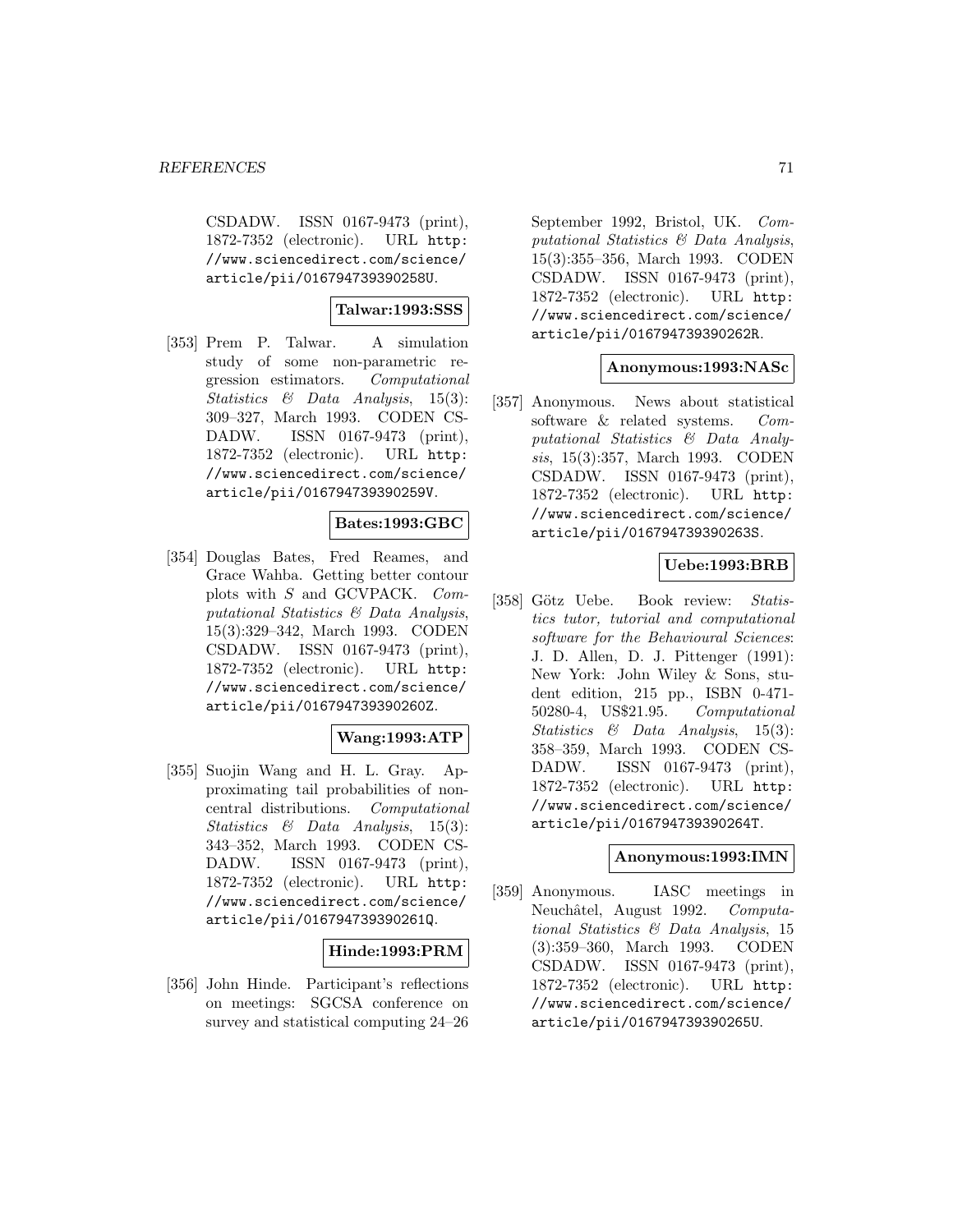## **Achcar:1993:IBS**

[360] Jorge Alberto Achcar. Inferences for the Birnbaum–Saunders fatigue life model using Bayesian methods. Computational Statistics & Data Analysis, 15(4):367–380, May 1993. CODEN CSDADW. ISSN 0167-9473 (print), 1872-7352 (electronic). URL http: //www.sciencedirect.com/science/ article/pii/016794739390170X.

## **Bedrick:1993:DBR**

[361] Edward J. Bedrick and Chih-Ling Tsai. Diagnostics for binomial response models using power divergence statistics. Computational Statistics & Data Analysis,  $15(4):381-$ 392, May 1993. CODEN CS-DADW. ISSN 0167-9473 (print), 1872-7352 (electronic). URL http: //www.sciencedirect.com/science/ article/pii/016794739390171O.

## **Benasseni:1993:PAC**

[362] Jacques Bénasséni. Perturbational aspects in correspondence analysis. Computational Statistics & Data Analysis, 15(4):393–410, May 1993. CODEN CSDADW. ISSN 0167-9473 (print), 1872-7352 (electronic). URL http: //www.sciencedirect.com/science/ article/pii/016794739390172P.

## **Boik:1993:CTI**

[363] Robert J. Boik. A comparison of three invariant tests of additivity in two-way classifications with no replications. Computational Statistics  $\&$  Data Analysis, 15(4):411-424, May 1993. CODEN CS-DADW. ISSN 0167-9473 (print), 1872-7352 (electronic). URL http:

//www.sciencedirect.com/science/ article/pii/016794739390173Q.

## **Posa:1993:SDS**

[364] D. Posa. A simple description of spatial-temporal processes. Computational Statistics & Data Analysis, 15(4):425–437, May 1993. CODEN CSDADW. ISSN 0167-9473 (print), 1872-7352 (electronic). URL http: //www.sciencedirect.com/science/ article/pii/016794739390174R.

### **Tu:1993:RAD**

[365] Xin M. Tu, Donald S. Burdick, and Robert E. Albright. Regression analysis of data with repeated measurements using the method of successive differences. Computational Statistics & Data Analysis, 15(4): 439–449, May 1993. CODEN CS-DADW. ISSN 0167-9473 (print), 1872-7352 (electronic). URL http: //www.sciencedirect.com/science/ article/pii/016794739390175S.

#### **Rocke:1993:AEP**

[366] David M. Rocke. Almost-exact parametric bootstrap calculation via the saddlepoint approximation. Computational Statistics & Data Analysis, 15(4):451–460, May 1993. CODEN CSDADW. ISSN 0167-9473 (print), 1872-7352 (electronic). URL http: //www.sciencedirect.com/science/ article/pii/016794739390176T.

### **Anonymous:1993:E**

[367] Anonymous. Erratum. Computational Statistics & Data Analysis, 15 (4):461, May 1993. CODEN CS-DADW. ISSN 0167-9473 (print),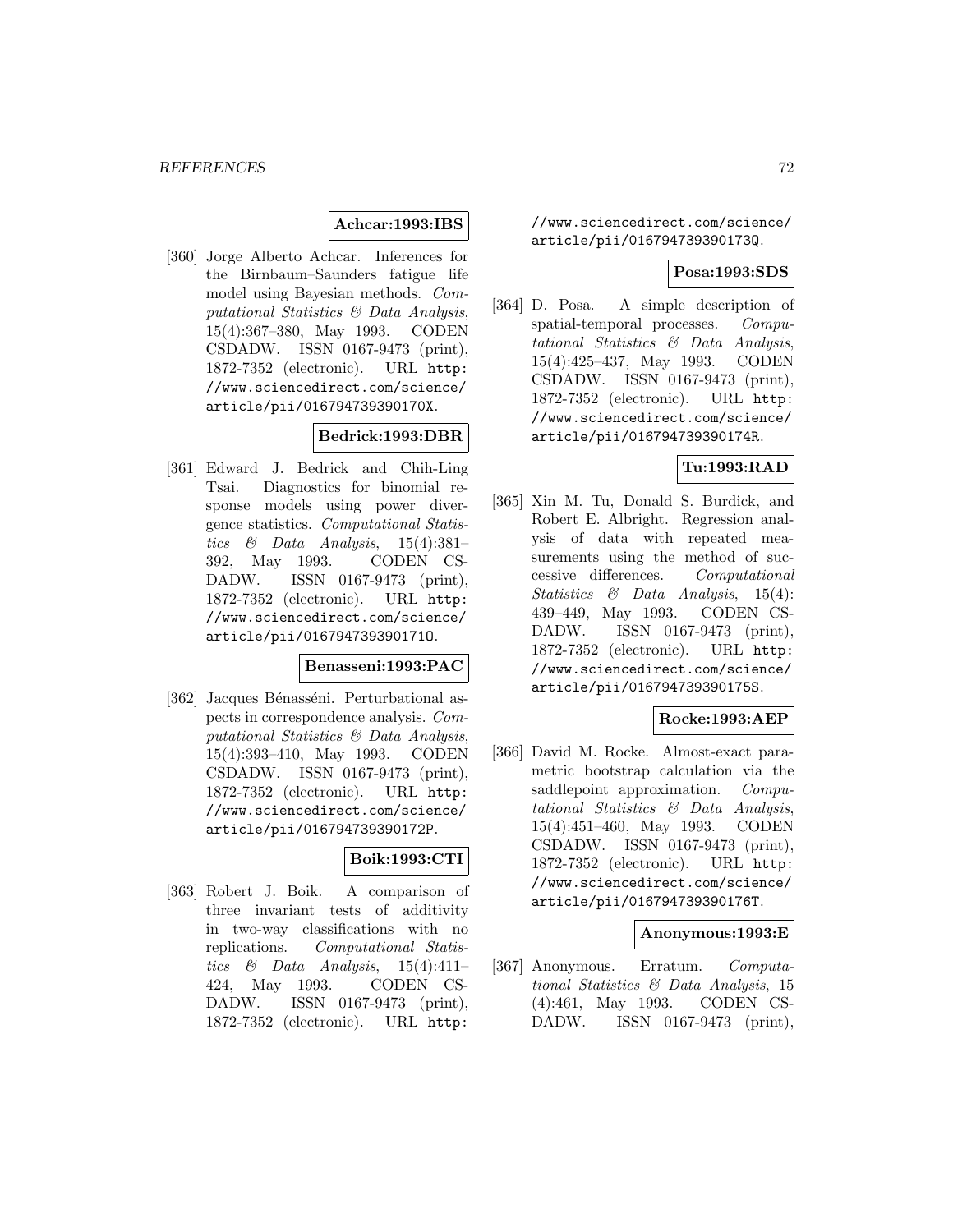1872-7352 (electronic). URL http: //www.sciencedirect.com/science/ article/pii/016794739390177U.

#### **Anonymous:1993:SSNa**

[368] Anonymous. Statistical software newsletter. Computational Statistics  $\mathcal B$  Data Analysis, 15(4):463, May 1993. CODEN CSDADW. ISSN 0167- 9473 (print), 1872-7352 (electronic). URL http://www.sciencedirect.  $\texttt{com}/\texttt{science}/\texttt{article}/\texttt{pi}/0$ 16794739390178V $\texttt{I}\hspace{-1.25mm}P^m-\textit{eine}\,\,praxis$ bezogene $\,\,$ e $\,\,$ inführung:

## **Anonymous:1993:NASd**

[369] Anonymous. News about statistical software & related systems. Computational Statistics & Data Analysis, 15(4):465–467, May 1993. CODEN CSDADW. ISSN 0167-9473 (print), 1872-7352 (electronic). URL http: //www.sciencedirect.com/science/ article/pii/016794739390179W.

#### **Anonymous:1993:BRBa**

[370] Anonymous. Book review: Experimental design in biotechnology: P. D. Haaland (1989): New York: Marcel Dekker Inc., ISBN 0-631-15943- 6, pp. 248, US\$99.75. Computational Statistics & Data Analysis, 15 (4):468, May 1993. CODEN CS-DADW. ISSN 0167-9473 (print), 1872-7352 (electronic). URL http: //www.sciencedirect.com/science/ article/pii/0167947393901802.

## **Anonymous:1993:BRBb**

[371] Anonymous. Book review: Uncertainty and vagueness in knowledge based systems: R. Kruse, E. Schwecke, J. Heinsohn (1991): numerical methods (Artificial Intelligence). Berlin,

Heidelberg: Springer, ISBN 3-540- 54169-1 pp. 491, DM 98. Computational Statistics & Data Analysis, 15(4):468–469, May 1993. CODEN CSDADW. ISSN 0167-9473 (print), 1872-7352 (electronic). URL http: //www.sciencedirect.com/science/ article/pii/016794739390181R.

#### **Anonymous:1993:BRBc**

[372] Anonymous. Book review: SAS sys-

Frank Multrus and Michael Bleicher (1992): Hidelberg: Hüthig Buch Verlag, ISBN 3-7785-2157-8, pp. 241, DM 68. Computational Statistics & Data Analysis, 15(4): 469, May 1993. CODEN CS-DADW. ISSN 0167-9473 (print), 1872-7352 (electronic). URL http: //www.sciencedirect.com/science/ article/pii/016794739390182S.

### **Anonymous:1993:BRBd**

[373] Anonymous. Book review: Univariate varianzanalysen: P. Zöfel (1992): Achtzehn komplette designs. Stuttgart and Jena: Gustav Fischer Verlag (UTB für Wissenschaft: Uni–Taschenbücher 1663), ISBN 3-437-40278-1, x + 299 S., 4 Abb., 7 Tafeln, DM 29.80. Computational Statistics & Data Analysis, 15(4):469–470, May 1993. CODEN CSDADW. ISSN 0167-9473 (print), 1872-7352 (electronic). URL http: //www.sciencedirect.com/science/ article/pii/016794739390183T.

#### **Anonymous:1993:INc**

[374] Anonymous. IASC news. Computational Statistics & Data Analysis, 15(4):470–471, May 1993. CODEN CSDADW. ISSN 0167-9473 (print),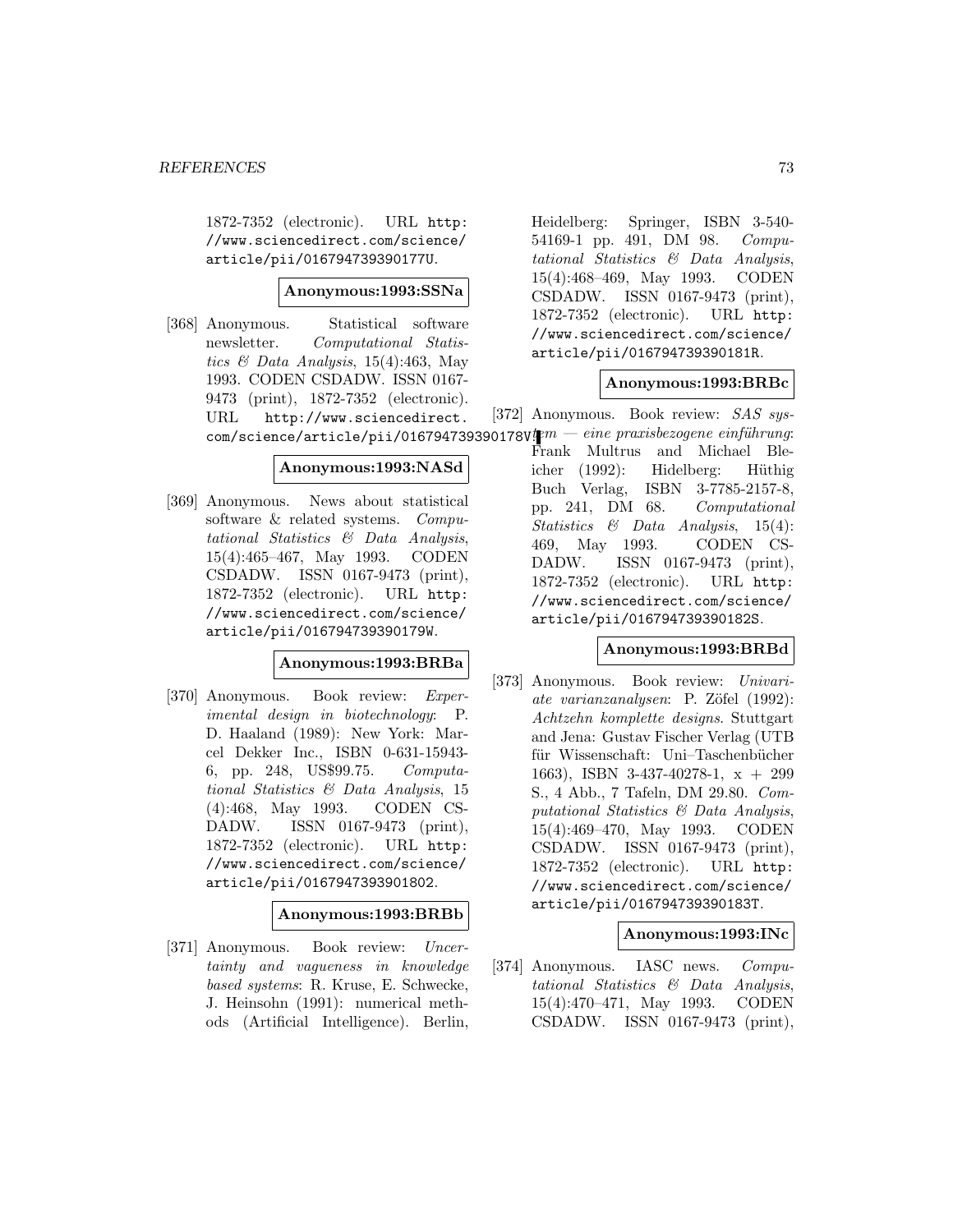1872-7352 (electronic). URL http: //www.sciencedirect.com/science/ article/pii/016794739390184U.

### **Anonymous:1993:CMc**

[375] Anonymous. Calendar of meetings. Computational Statistics & Data Analysis, 15(4):472–476, May 1993. CODEN CSDADW. ISSN 0167- 9473 (print), 1872-7352 (electronic). URL http://www.sciencedirect. com/science/article/pii/016794739390185V.

#### **Anonymous:1993:AIVa**

[376] Anonymous. Author index volume 15 (1993). Computational Statistics & Data Analysis,  $15(4):479-$ 480, May 1993. CODEN CS-DADW. ISSN 0167-9473 (print), 1872-7352 (electronic). URL http: //www.sciencedirect.com/science/ article/pii/016794739390186W.

#### **Anonymous:1993:EBb**

[377] Anonymous. Editorial Board. Computational Statistics & Data Analysis, 16(1):i-ii, June 1993. CODEN CSDADW. ISSN 0167-9473 (print), 1872-7352 (electronic). URL http: //www.sciencedirect.com/science/ article/pii/016794739390239P.

## **Alexander:1993:TMI**

[378] William P. Alexander. Testing the means of independent normal random variables. Computational Statistics & Data Analysis, 16(1): 1–10, June 1993. CODEN CS-DADW. ISSN 0167-9473 (print), 1872-7352 (electronic). URL http: //www.sciencedirect.com/science/ article/pii/016794739390240T.

## **Hall:1993:IBD**

[379] Peter Hall, Wolfgang Härdle, and Léopold Simar. On the inconsistency of bootstrap distribution estimators. Computational Statistics & Data Analysis, 16(1):11–18, June 1993. CODEN CSDADW. ISSN 0167-9473 (print), 1872-7352 (electronic). URL http: //www.sciencedirect.com/science/ article/pii/016794739390241K.

## **Kalantari:1993:SBM**

[380] B. Kalantari, I. Lari, A. Rizzi, and B. Simeone. Sharp bounds for the maximum of the chi-square index in a class of contingency tables with given marginals. Computational Statistics & Data Analysis, 16(1):19–34, June 1993. CODEN CSDADW. ISSN 0167-9473 (print), 1872-7352 (electronic). URL http: //www.sciencedirect.com/science/ article/pii/016794739390242L.

## **Liang:1993:CRE**

[381] TaChen Liang. Convergence rates for empirical Bayes estimation of the scale parameter in a Pareto distribution. Computational Statistics & Data Analysis, 16(1):35–45, June 1993. CODEN CSDADW. ISSN 0167-9473 (print), 1872-7352 (electronic). URL http: //www.sciencedirect.com/science/ article/pii/016794739390243M.

## **Marasinghe:1993:TDF**

[382] Mervyn G. Marasinghe and Robert J. Boik. A three-degree of freedom test of additivity in three-way classifications. Computational Statistics & Data Analysis, 16(1):47–61, June 1993. CODEN CSDADW. ISSN 0167-9473 (print),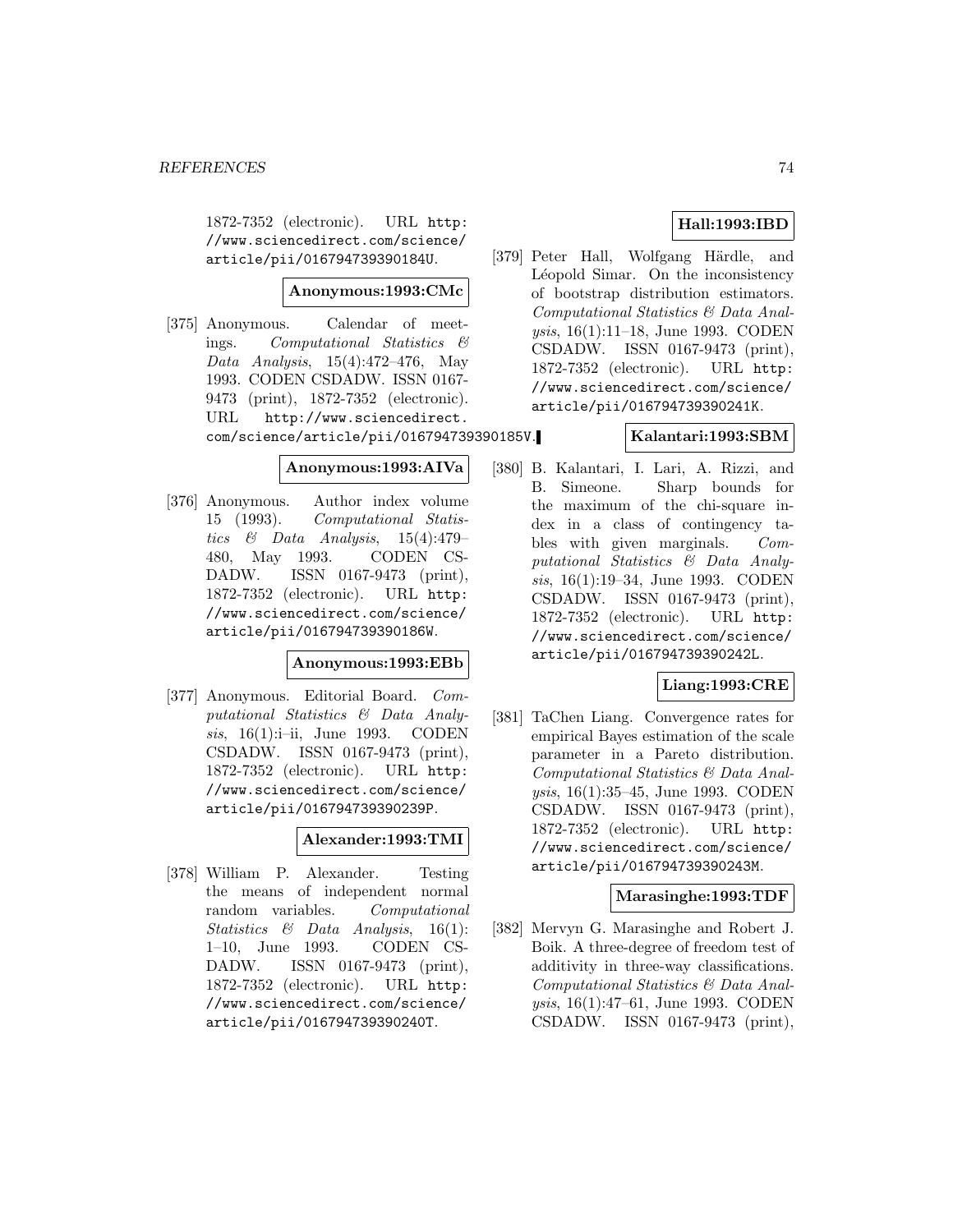1872-7352 (electronic). URL http: //www.sciencedirect.com/science/ article/pii/016794739390244N.

## **Paula:1993:ALI**

[383] Gilberto A. Paula. Assessing local influence in restricted regression models. Computational Statistics & Data Analysis, 16(1):63–79, June 1993. CODEN CSDADW. ISSN 0167-9473 (print), 1872-7352 (electronic). URL http: //www.sciencedirect.com/science/ article/pii/016794739390245O.

## **Hawkins:1993:FSA**

[384] Douglas M. Hawkins. The feasible set algorithm for least median of squares regression. Computational Statistics & Data Analysis, 16(1): 81–101, June 1993. CODEN CS-DADW. ISSN 0167-9473 (print), 1872-7352 (electronic). URL http: //www.sciencedirect.com/science/ article/pii/016794739390246P.

## **Kiers:1993:ALS**

[385] Henk A. L. Kiers. An alternating least squares algorithm for PARAFAC2 and three-way DEDICOM. Computational Statistics & Data Analysis, 16(1):103–118, June 1993. CODEN CSDADW. ISSN 0167-9473 (print), 1872-7352 (electronic). URL http: //www.sciencedirect.com/science/ article/pii/016794739390247Q.

## **Vedder:1993:IAN**

[386] John D. Vedder. An invertible approximation to the normal distribution function. Computational Statistics & Data Analysis, 16(1): 119–123, June 1993. CODEN CS-DADW. ISSN 0167-9473 (print),

1872-7352 (electronic). URL http: //www.sciencedirect.com/science/ article/pii/016794739390248R.

## **Gefeller:1993:GME**

[387] Olaf Gefeller and Franz Woltering. A general method of estimating measures of association and their asymptotic variances under the multinomial model using standard statistical software. Computational Statistics & Data Analysis, 16(1):127– 130, June 1993. CODEN CS-DADW. ISSN 0167-9473 (print), 1872-7352 (electronic). URL http: //www.sciencedirect.com/science/ article/pii/016794739390249S.

## **Anonymous:1993:PRM**

[388] Anonymous. Participant's reflections on meetings. Computational Statistics & Data Analysis, 16(1): 131–132, June 1993. CODEN CS-DADW. ISSN 0167-9473 (print), 1872-7352 (electronic). URL http: //www.sciencedirect.com/science/ article/pii/016794739390250W.

### **Anonymous:1993:ABS**

[389] Anonymous. Announcing the Statistical Software Guide '93/94. Computational Statistics & Data Analysis, 16(1):133, June 1993. CODEN CSDADW. ISSN 0167-9473 (print), 1872-7352 (electronic). URL http: //www.sciencedirect.com/science/ article/pii/016794739390251N.

#### **Anonymous:1993:NASe**

[390] Anonymous. News about statistical software & related systems. Computational Statistics & Data Analysis, 16(1):134, June 1993. CODEN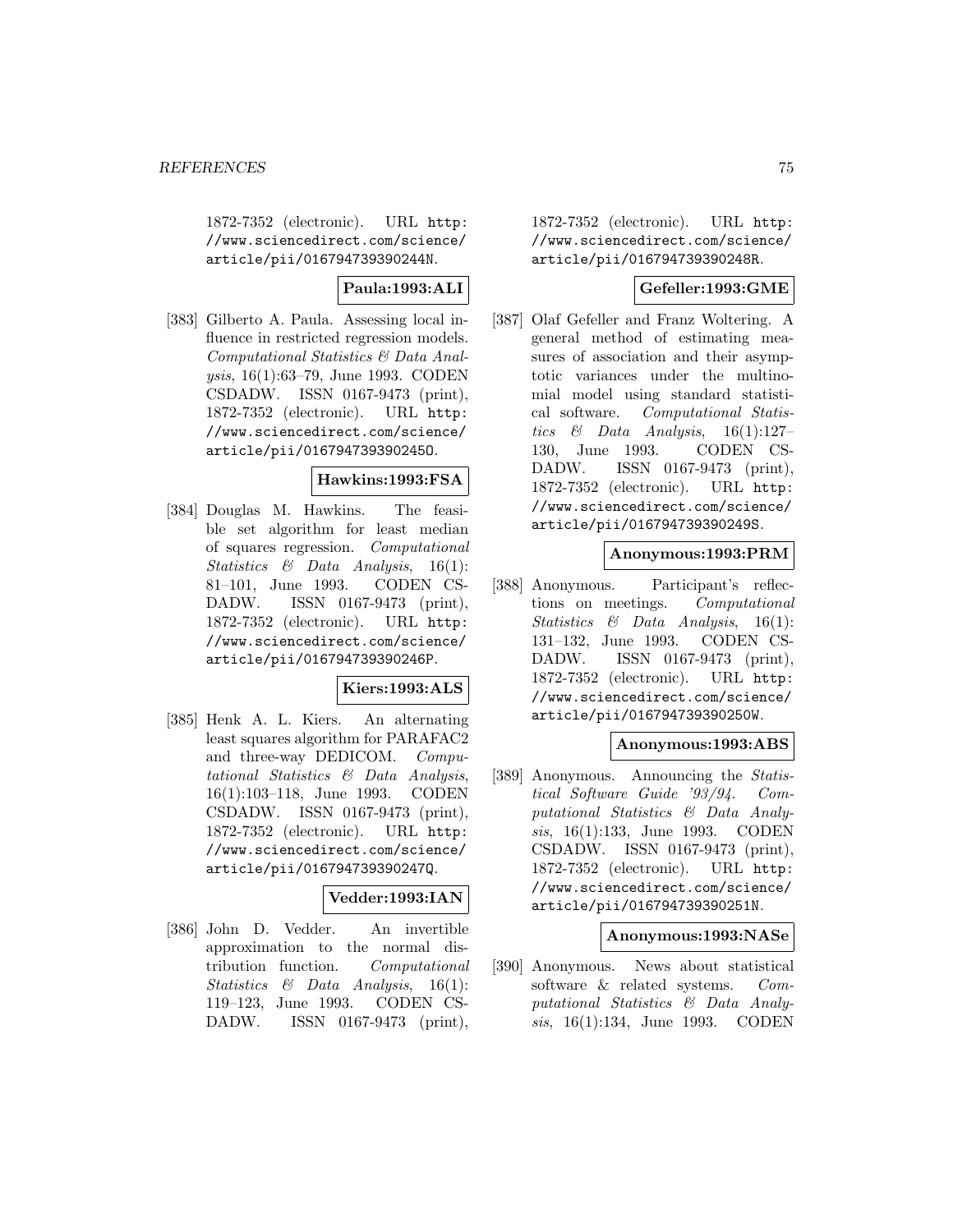CSDADW. ISSN 0167-9473 (print), 1872-7352 (electronic). URL http: //www.sciencedirect.com/science/ article/pii/016794739390252O.

## **Antoch:1993:IN**

[391] Jaromír Antoch. IASC news. Computational Statistics & Data Analysis, 16(1):135–136, June 1993. CODEN CSDADW. ISSN 0167-9473 (print), 1872-7352 (electronic). URL http: //www.sciencedirect.com/science/ article/pii/016794739390253P.

## **Anonymous:1993:CMd**

[392] Anonymous. Calendar of meetings. Computational Statistics & Data Analysis,  $16(1):137-140$ , June 1993. CODEN CSDADW. ISSN 0167- 9473 (print), 1872-7352 (electronic). URL http://www.sciencedirect. com/science/article/pii/016794739390254Q/ WWW.sciencedirect.com/science/

#### **Anonymous:1993:CWSc**

[393] Anonymous. Courses, workshop & summer schools. Computational Statistics & Data Analysis, 16(1): 141–142, June 1993. CODEN CS-DADW. ISSN 0167-9473 (print), 1872-7352 (electronic). URL http: //www.sciencedirect.com/science/ article/pii/016794739390255R.

## **Davies:1993:NCR**

[394] Richard B. Davies. Nonparametric control for residual heterogeneity in modelling recurrent behaviour. Computational Statistics & Data Analysis, 16 (2):143–160, August 1993. CODEN CSDADW. ISSN 0167-9473 (print), 1872-7352 (electronic). URL http: //www.sciencedirect.com/science/ article/pii/016794739390110F.

## **Schott:1993:DRQ**

[395] James R. Schott. Dimensionality reduction in quadratic discriminant analysis. Computational Statistics & Data Analysis,  $16(2):161-$ 174, August 1993. CODEN CS-DADW. ISSN 0167-9473 (print), 1872-7352 (electronic). URL http: //www.sciencedirect.com/science/ article/pii/0167947393901116.

## **Baglivo:1993:ADD**

[396] Jenny Baglivo, Donald Olivier, and Marcello Pagano. Analysis of discrete data: Rerandomization methods and complexity. Computational Statistics  $\mathcal B$  Data Analysis, 16(2):175– 184, August 1993. CODEN CS-DADW. ISSN 0167-9473 (print), 1872-7352 (electronic). URL http:

article/pii/0167947393901127.

## **Contini:1993:EMD**

[397] D. Contini and G. Lovison. The effect of marginal disuniformity on the  $\chi^2$  approximation to the distribution of Pearson's  $X^2$  in sparse contingency tables. Computational Statistics & Data Analysis, 16(2):185– 199, August 1993. CODEN CS-DADW. ISSN 0167-9473 (print), 1872-7352 (electronic). URL http: //www.sciencedirect.com/science/ article/pii/0167947393901138.

## **tenBerge:1993:ISP**

[398] Jos M. F. ten Berge and Paul A. Bekker. The isotropic scaling problem in generalized Procrustes analysis. Computational Statistics  $\&$  Data Analysis, 16(2):201–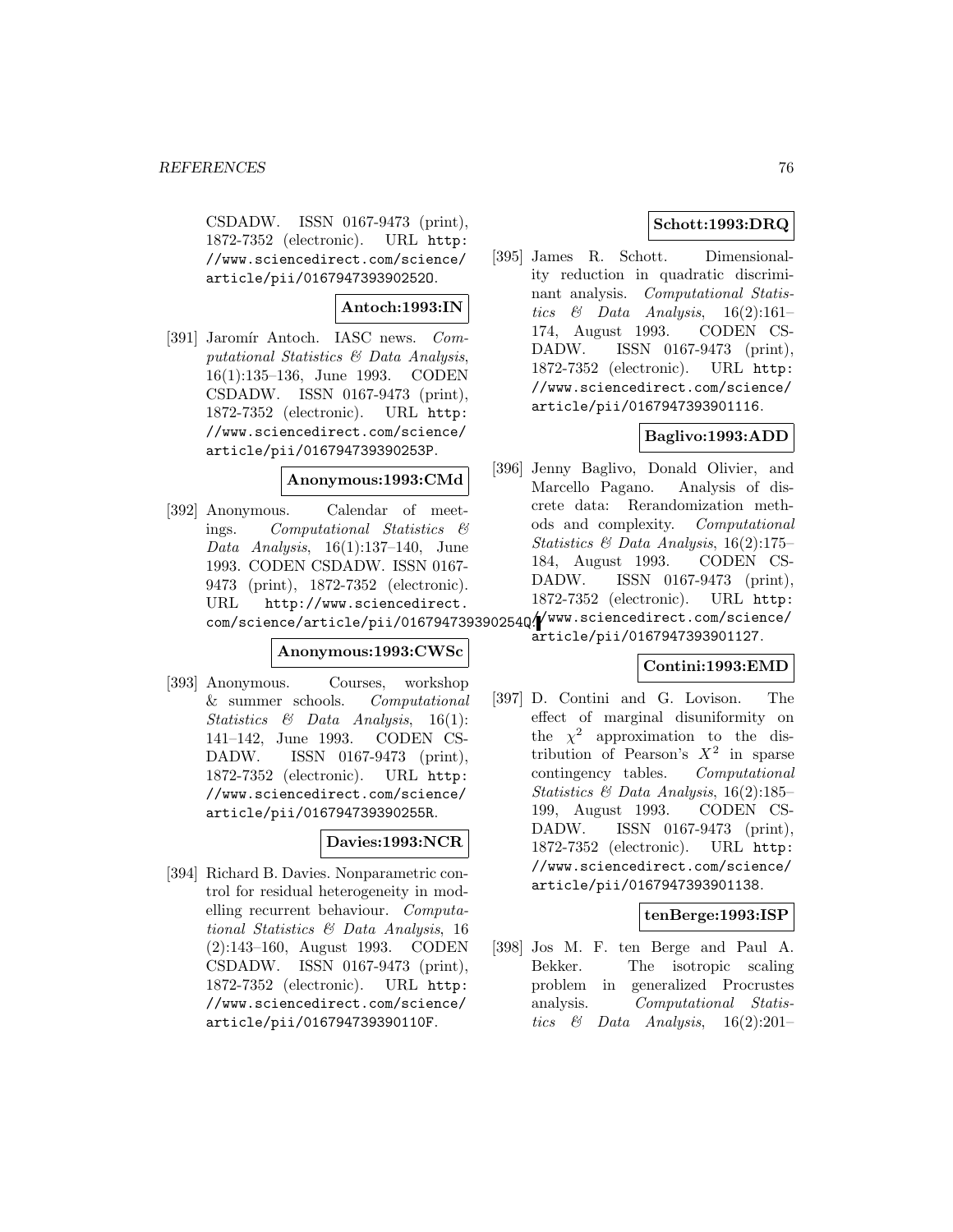204, August 1993. CODEN CS-DADW. ISSN 0167-9473 (print), 1872-7352 (electronic). URL http: //www.sciencedirect.com/science/ article/pii/0167947393901149.

## **Davis:1993:CGM**

[399] Charles S. Davis. The computer generation of multinomial random variates. Computational Statistics  $\&$  Data Analysis, 16(2):205– 217, August 1993. CODEN CS-DADW. ISSN 0167-9473 (print), 1872-7352 (electronic). URL http: //www.sciencedirect.com/science/ article/pii/016794739390115A.

## **Yesilcay:1993:BAD**

[400] Yasar Yesilcay. The BOYS algorithm for determining optimum matching rules. Computational Statistics  $\&$  Data Analysis, 16(2):219– 234, August 1993. CODEN CS-DADW. ISSN 0167-9473 (print), 1872-7352 (electronic). URL http: //www.sciencedirect.com/science/ article/pii/016794739390116B.

## **Anonymous:1993:SSNb**

[401] Anonymous. Statistical software newsletter. Computational Statistics  $& Data Analysis, 16(2):235, August$ 1993. CODEN CSDADW. ISSN 0167- 9473 (print), 1872-7352 (electronic). URL http://www.sciencedirect. com/science/article/pii/016794739390117Carticle/pii/0167947393901219.

## **Haag:1993:WHB**

[402] Uwe Haag, Armin Koch, and Werner Vach. Why and how to build a simple statistical computing system. Computational Statistics & Data Analysis, 16(2):237–244, August 1993. CODEN

CSDADW. ISSN 0167-9473 (print), 1872-7352 (electronic). URL http: //www.sciencedirect.com/science/ article/pii/016794739390118D.

## **Anonymous:1993:Ia**

[403] Anonymous. Information. Computational Statistics & Data Analysis, 16(2):245, August 1993. CODEN CSDADW. ISSN 0167-9473 (print), 1872-7352 (electronic). URL http: //www.sciencedirect.com/science/ article/pii/016794739390120I.

## **Anonymous:1993:O**

[404] Anonymous. Obituary. Computational Statistics & Data Analysis, 16 (2):245, August 1993. CODEN CS-DADW. ISSN 0167-9473 (print), 1872-7352 (electronic). URL http: //www.sciencedirect.com/science/ article/pii/016794739390119E.

#### **Anonymous:1993:BRBe**

[405] Anonymous. Book review: Design and Analysis of Bioavailability and Bioequivalence Studies: Chow, Shein-Chung and Liu, Jen-Pei (1992): New York: Marcel Dekker, Inc., 432 pp., ISBN 0-8247-8682-3, \$125.00. Computational Statistics & Data Analysis, 16(2):246, August 1993. CODEN CSDADW. ISSN 0167-9473 (print), 1872-7352 (electronic). URL http: //www.sciencedirect.com/science/

## **Anonymous:1993:BRBf**

[406] Anonymous. Book review: Data Quality Control: Theory and Pragmatics: Liepins, Gunar E. and Uppuluri, V. R. R. (eds.) (1990) New York: Marcel Dekker, Inc., 384 pp, ISBN 0-8247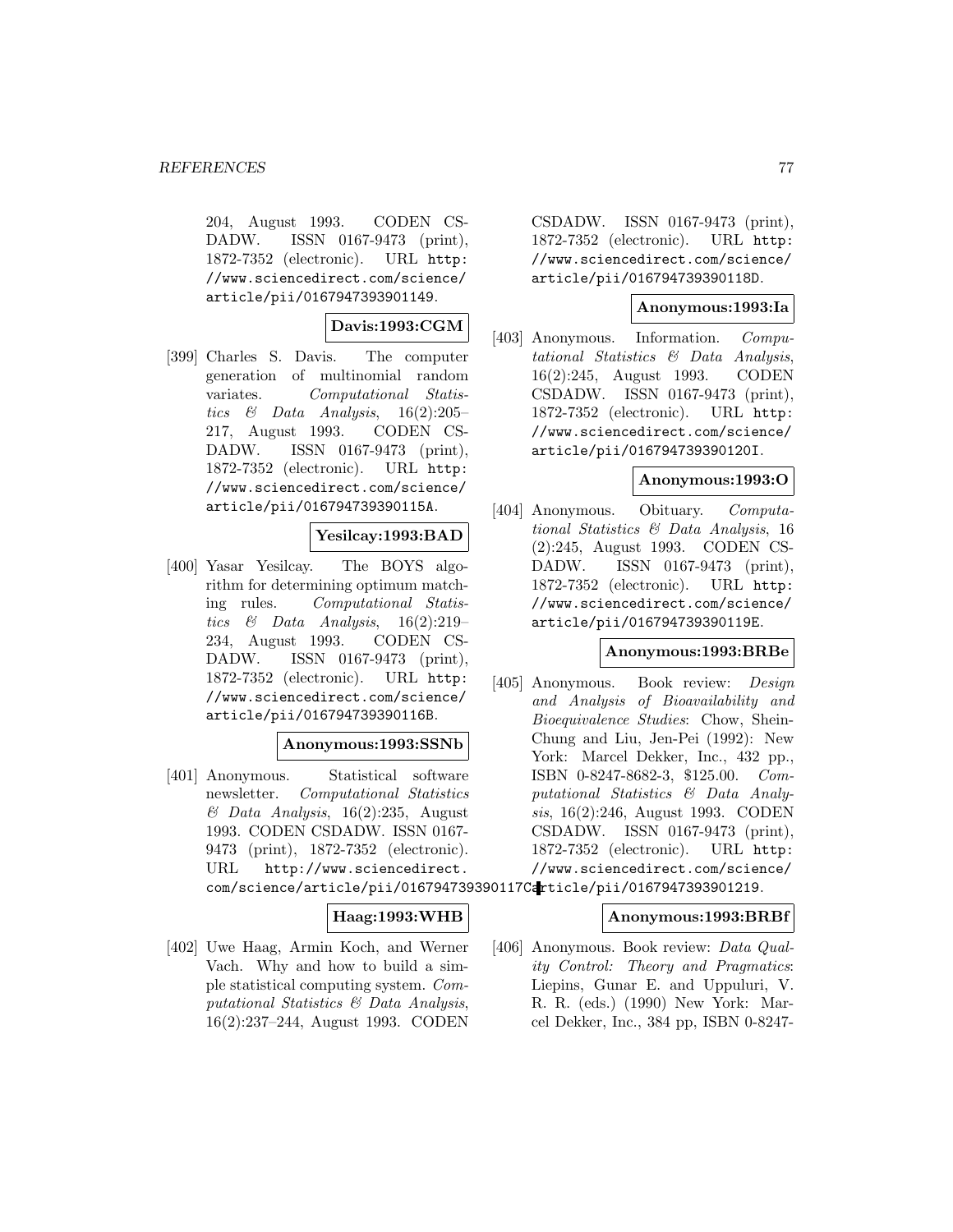8354-9, \$89.75 (U.S. and Canada), \$107.50 (all other countries). Computational Statistics & Data Analysis, 16(2):246–247, August 1993. CODEN CSDADW. ISSN 0167-9473 (print), 1872-7352 (electronic). URL http: //www.sciencedirect.com/science/ article/pii/016794739390122A.

**Anonymous:1993:BRBg**

[407] Anonymous. Book review: Datenanalyse mit SPSS: Wittenberg, Reinhard and Cramer, Hans (1992) Stuttgart: Gustav Fischer Verlag, pp. 200, ISBN 3-8252-1602-0, DM 24.80. Computational Statistics & Data Analysis, 16(2):248, August 1993. CODEN CSDADW. ISSN 0167-9473 (print), 1872-7352 (electronic). URL http: //www.sciencedirect.com/science/ article/pii/016794739390124C.

#### **Anonymous:1993:BRBh**

[408] Anonymous. Book review: SAS kompakt für die Version 6: Göttsche, T. (1992) Stuttgart: Gustav Fischer Verlag, pp. 192, ISBN 3-437- 40281-1, DM 49.-. Computational Statistics & Data Analysis, 16(2): 248, August 1993. CODEN CS-DADW. ISSN 0167-9473 (print), 1872-7352 (electronic). URL http: //www.sciencedirect.com/science/ article/pii/016794739390123B.

#### **Anonymous:1993:INd**

[409] Anonymous. IASC news. Computational Statistics & Data Analysis, 16 (2):248–250, August 1993. CODEN CSDADW. ISSN 0167-9473 (print), 1872-7352 (electronic). URL http: //www.sciencedirect.com/science/ article/pii/016794739390125D.

### **Anonymous:1993:CMe**

[410] Anonymous. Calendar of meetings. Computational Statistics & Data Analysis, 16(2):251–255, August 1993. CODEN CSDADW. ISSN 0167- 9473 (print), 1872-7352 (electronic). URL http://www.sciencedirect. com/science/article/pii/016794739390126E.

#### **Anonymous:1993:CWSd**

[411] Anonymous. Courses, workshops & summer schools. Computational Statistics  $\mathcal B$  Data Analysis, 16(2):255– 256, August 1993. CODEN CS-DADW. ISSN 0167-9473 (print), 1872-7352 (electronic). URL http: //www.sciencedirect.com/science/ article/pii/016794739390127F.

#### **Bradu:1993:SSR**

[412] Dan Bradu and Douglas M. Hawkins. Sample size requirements for multiple outlier location techniques based on elemental sets. Computational Statistics & Data Analysis, 16(3):257– 270, September 1993. CODEN CS-DADW. ISSN 0167-9473 (print), 1872-7352 (electronic). URL http: //www.sciencedirect.com/science/ article/pii/016794739390128G.

## **Fung:1993:QBM**

[413] Wing-Kam Fung and J. Bacon-Shone. Quasi-Bayesian modelling of multivariate outliers. Computational Statistics  $\&$  Data Analysis, 16(3):271– 278, September 1993. CODEN CS-DADW. ISSN 0167-9473 (print), 1872-7352 (electronic). URL http: //www.sciencedirect.com/science/ article/pii/016794739390129H.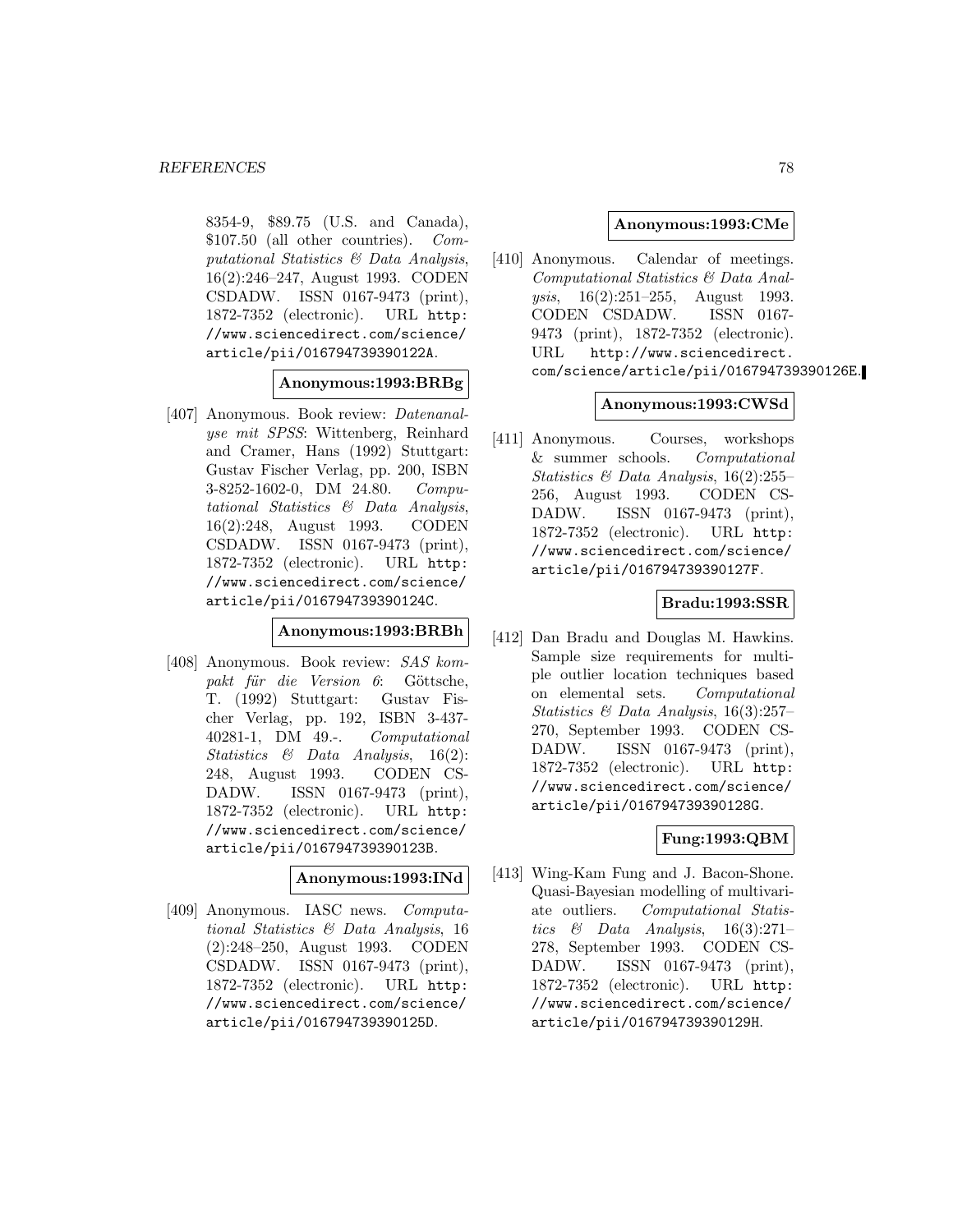## **Joe:1993:MDM**

[414] Harry Joe. Multivariate dependence measures and data analysis. Computational Statistics & Data Analysis, 16 (3):279–297, September 1993. CODEN CSDADW. ISSN 0167-9473 (print), 1872-7352 (electronic). URL http: //www.sciencedirect.com/science/ article/pii/016794739390130L.

## **Velilla:1993:ECD**

[415] Santiago Velilla. On eigenvalues, case deletion and extremes in regression. Computational Statistics & Data Analysis, 16(3):299– 309, September 1993. CODEN CS-DADW. ISSN 0167-9473 (print), 1872-7352 (electronic). URL http: //www.sciencedirect.com/science/ article/pii/016794739390131C.

### **Wand:1993:HEG**

[416] M. P. Wand and Luc Devroye. How easy is a given density to estimate? Computational Statistics & Data Analysis,  $16(3):311-$ 323, September 1993. CODEN CS-DADW. ISSN 0167-9473 (print), 1872-7352 (electronic). URL http: //www.sciencedirect.com/science/ article/pii/016794739390132D.

## **Coster:1993:TMC**

[417] Daniel C. Coster. Tables of minimum cost, linear trend-free run sequences for two- and three-level fractional factorial designs. Computational Statistics & Data Analysis, 16 (3):325–336, September 1993. CODEN CSDADW. ISSN 0167-9473 (print), 1872-7352 (electronic). URL http: //www.sciencedirect.com/science/ article/pii/016794739390133E.

## **Wong:1993:NCL**

[418] Augustine C. M. Wong. Numerical conversion of likelihood to significance. Computational Statistics  $\&$  Data Analysis, 16(3):337-348, September 1993. CODEN CS-DADW. ISSN 0167-9473 (print), 1872-7352 (electronic). URL http: //www.sciencedirect.com/science/ article/pii/016794739390134F.

## **Xu:1993:PAL**

[419] Chong wei Xu and Wei-Kei Shiue. Parallel algorithms for least median of squares regression. Computational Statistics & Data Analysis, 16(3):349– 362, September 1993. CODEN CS-DADW. ISSN 0167-9473 (print), 1872-7352 (electronic). URL http: //www.sciencedirect.com/science/ article/pii/016794739390135G.

## **Bender:1993:UCS**

[420] Ralf Bender. Using common statistical program packages for the Friedman test when there are ties among treatments and a multiple comparison procedure is needed. Computational Statistics & Data Analysis, 16 (3):365–369, September 1993. CODEN CSDADW. ISSN 0167-9473 (print), 1872-7352 (electronic). URL http: //www.sciencedirect.com/science/ article/pii/016794739390136H.

## **Anonymous:1993:MAS**

[421] Anonymous. Mihalsin Associates & StatSci new range of multivariate data analysis techniques to be offered. Computational Statistics & Data Analysis, 16(3):370, September 1993. CODEN CSDADW. ISSN 0167-9473 (print),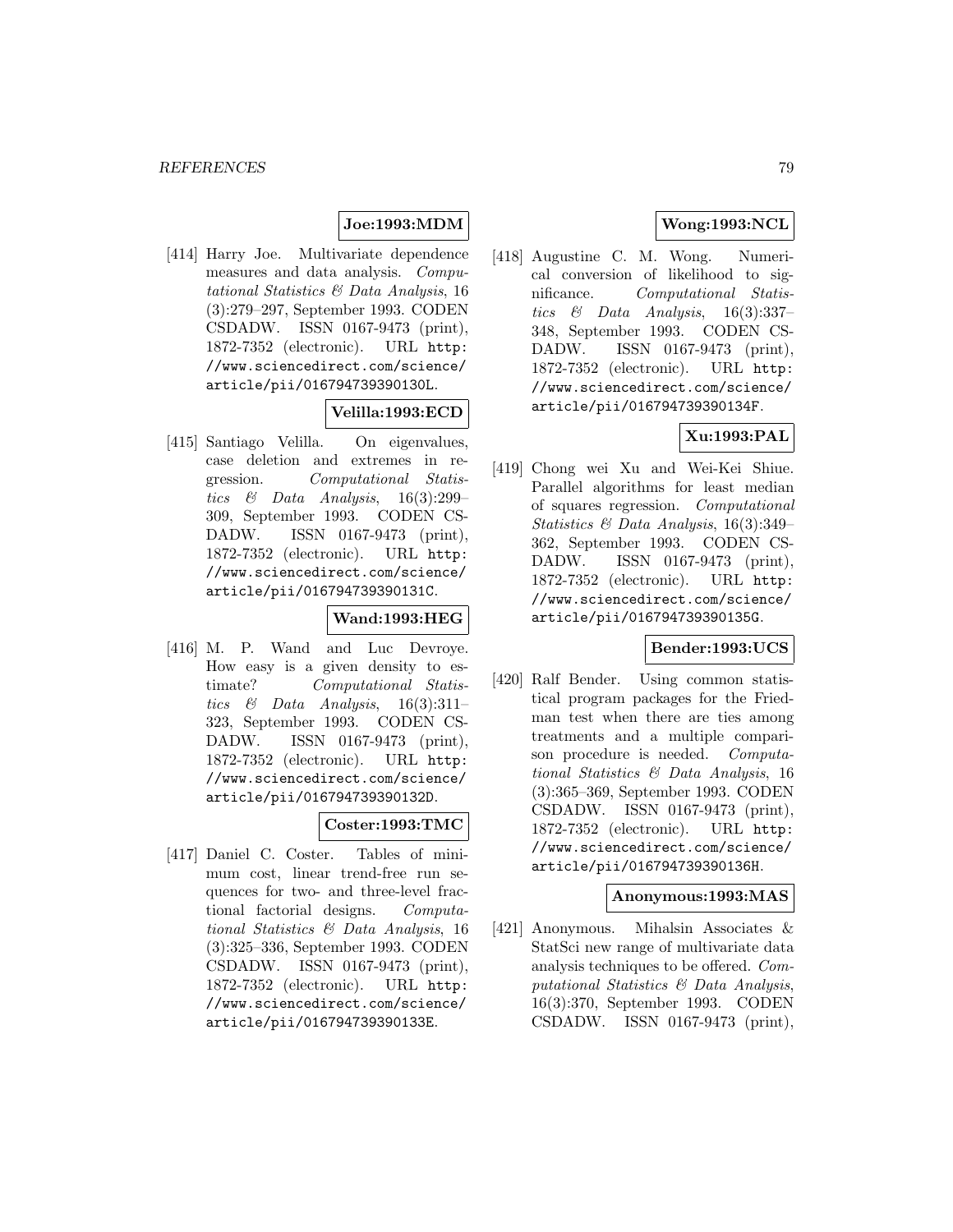1872-7352 (electronic). URL http: //www.sciencedirect.com/science/ article/pii/016794739390137I.

### **Anonymous:1993:ESS**

[422] Anonymous. ESRI & StatSci statistical software integrated with ARC/ INFO GIS. Computational Statistics & Data Analysis,  $16(3):370-$ 371, September 1993. CODEN CS-DADW. ISSN 0167-9473 (print), 1872-7352 (electronic). URL http: //www.sciencedirect.com/science/ article/pii/016794739390138J.

#### **Anonymous:1993:PSI**

[423] Anonymous. Poly software international PSI-Plot version 2.0. Computational Statistics & Data Analysis, 16(3):371, September 1993. CODEN CSDADW. ISSN 0167-9473 (print), 1872-7352 (electronic). URL http: //www.sciencedirect.com/science/ article/pii/016794739390139K.

## **Anonymous:1993:UWS**

[424] Anonymous. UNISTAT for windows spreadsheet, statistics, graphics. Computational Statistics & Data Analysis, 16(3):371–372, September 1993. CODEN CSDADW. ISSN 0167- 9473 (print), 1872-7352 (electronic). URL http://www.sciencedirect. com/science/article/pii/0167947393901400IADW.

## **Anonymous:1993:PIW**

[425] Anonymous. PASE '93 4th international workshop on parallel applications in statistics and economics: November 22–26, 1993, Ascona, Switzerland Centro Stefano Franscini, Monte Verita. Computational Statistics & Data Analysis, 16(3):

372, September 1993. CODEN CS-DADW. ISSN 0167-9473 (print), 1872-7352 (electronic). URL http: //www.sciencedirect.com/science/ article/pii/016794739390141F.

## **Anonymous:1993:CMf**

[426] Anonymous. Calendar of meetings. Computational Statistics & Data Analysis, 16(3):373–377, September 1993. CODEN CSDADW. ISSN 0167- 9473 (print), 1872-7352 (electronic). URL http://www.sciencedirect. com/science/article/pii/016794739390142G.

## **Aldrin:1993:PPR**

[427] Magne Aldrin, Erik Bølviken, and Tore Schweder. Projection pursuit regression for moderate non-linearities. Computational Statistics & Data Analysis, 16(4):379–403, October 1993. CODEN CSDADW. ISSN 0167-9473 (print), 1872-7352 (electronic). URL http: //www.sciencedirect.com/science/ article/pii/016794739390156N.

### **Anderson:1993:AMS**

- [428] Oliver D. Anderson. Approximate moments to  $O(n^{-2})$  for the sampled partial autocorrelations from a white noise process. Computational Statistics & Data Analysis, 16(4):405– 421, October 1993. CODEN CS-ISSN 0167-9473 (print),
	- 1872-7352 (electronic). URL http: //www.sciencedirect.com/science/ article/pii/016794739390157O.

## **Durand:1993:GPC**

[429] Jean-François Durand. Generalized principal component analysis with respect to instrumental variables via univariate spline transformations. Compu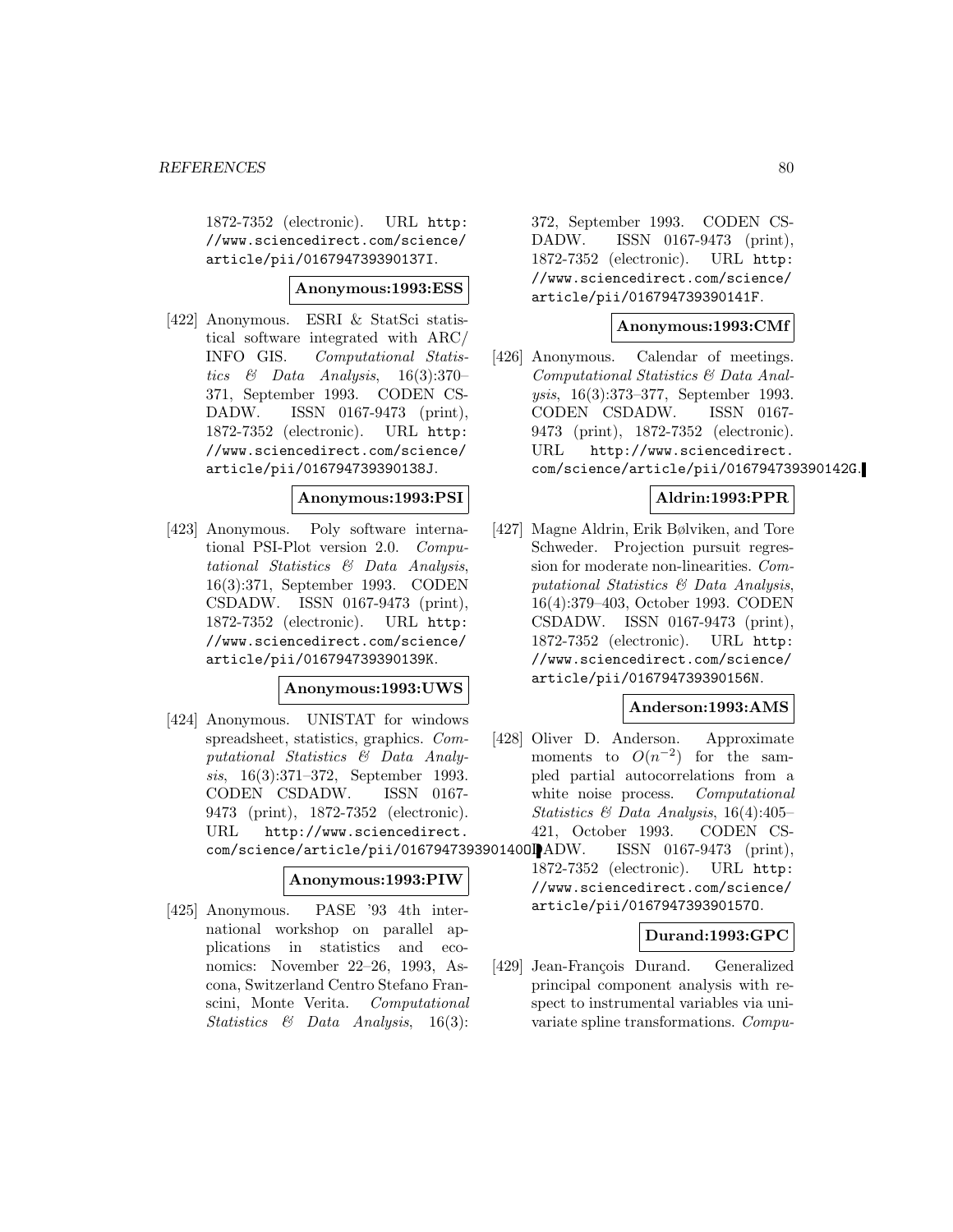tational Statistics & Data Analysis, 16 (4):423–440, October 1993. CODEN CSDADW. ISSN 0167-9473 (print), 1872-7352 (electronic). URL http: //www.sciencedirect.com/science/ article/pii/016794739390158P.

## **Lee:1993:AMI**

[430] Sik-Yum Lee and Wai-Tung Ho. Analysis of multisample identified and nonidentified structural equation models with stochastic constraints. Computational Statistics & Data Analysis, 16 (4):441–453, October 1993. CODEN CSDADW. ISSN 0167-9473 (print), 1872-7352 (electronic). URL http: //www.sciencedirect.com/science/ article/pii/016794739390159Q.

## **Schmidt:1993:PME**

[431] Karsten Schmidt. On the performance of minimax estimators in linear regression. Computational Statistics  $\&$  Data Analysis, 16(4):455– 468, October 1993. CODEN CS-DADW. ISSN 0167-9473 (print), 1872-7352 (electronic). URL http: //www.sciencedirect.com/science/ article/pii/016794739390160U.

## **Anonymous:1993:SSNc**

[432] Anonymous. Statistical software newsletter. Computational Statistics & Data Analysis, 16(4):469, October 1993. CODEN CSDADW. ISSN 0167- 9473 (print), 1872-7352 (electronic). URL http://www.sciencedirect.

#### **Murphy:1993:SPT**

[433] Brian P. Murphy and C. M. Randolph. Simulation packages today: new user

classes and order-of-magnitude breakthroughs in development costs. Computational Statistics & Data Analysis, 16(4):471–479, October 1993. CODEN CSDADW. ISSN 0167-9473 (print), 1872-7352 (electronic). URL http: //www.sciencedirect.com/science/ article/pii/016794739390162M.

#### **Anonymous:1993:Ib**

[434] Anonymous. Information. Computational Statistics & Data Analysis, 16(4):480, October 1993. CODEN CSDADW. ISSN 0167-9473 (print), 1872-7352 (electronic). URL http: //www.sciencedirect.com/science/ article/pii/016794739390163N.

## **Anonymous:1993:INe**

[435] Anonymous. IASC news. *Compu*tational Statistics & Data Analysis, 16(4):481, October 1993. CODEN CSDADW. ISSN 0167-9473 (print), 1872-7352 (electronic). URL http: //www.sciencedirect.com/science/ article/pii/016794739390164O.

## **Anonymous:1993:CMg**

[436] Anonymous. Calendar of meetings. Computational Statistics & Data Analysis, 16(4):482–485, October 1993. CODEN CSDADW. ISSN 0167- 9473 (print), 1872-7352 (electronic). URL http://www.sciencedirect. com/science/article/pii/016794739390165P.

#### **Anonymous:1993:CWSe**

com/science/article/pii/016794739390161L. [437] Anonymous. Courses, workshops & Summer schools. Computational Statistics & Data Analysis, 16(4):485– 486, October 1993. CODEN CS-DADW. ISSN 0167-9473 (print),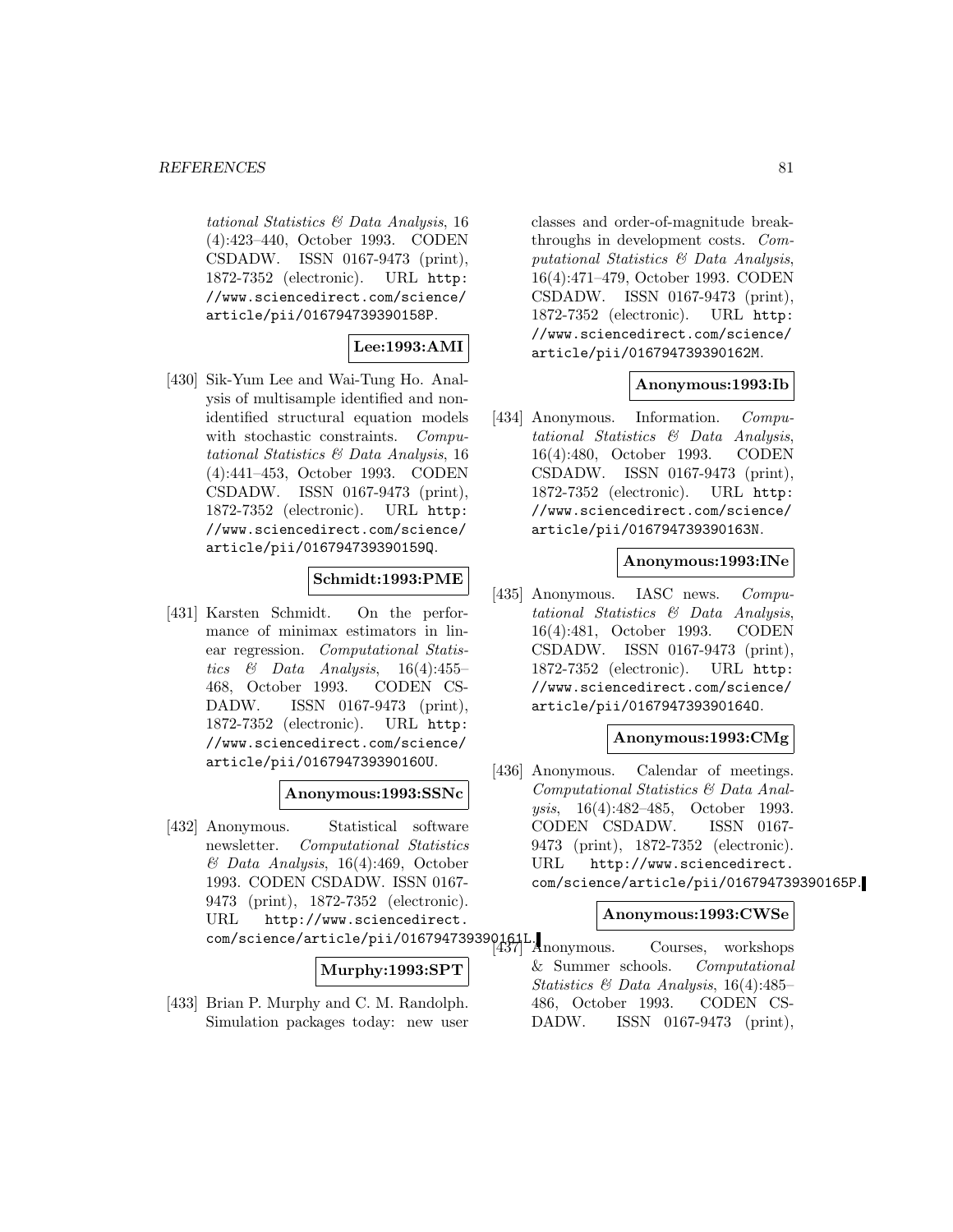1872-7352 (electronic). URL http: //www.sciencedirect.com/science/ article/pii/016794739390166Q.

## **Anonymous:1993:AIS**

[438] Anonymous. Author index of SS-NinCSDA: volume  $11$   $(1991)$  — volume 16 (1993). Computational Statistics & Data Analysis, 16(4): 487, October 1993. CODEN CS-DADW. ISSN 0167-9473 (print), 1872-7352 (electronic). URL http: //www.sciencedirect.com/science/ article/pii/016794739390167R.

#### **Anonymous:1993:BRS**

[439] Anonymous. Book reviews of SS-NinCSDA: volume  $11$   $(1991)$  — volume 16 (1993). Computational Statistics & Data Analysis, 16(4): 488, October 1993. CODEN CS-DADW. ISSN 0167-9473 (print), 1872-7352 (electronic). URL http: //www.sciencedirect.com/science/ article/pii/016794739390168S.

## **Anonymous:1993:AIVb**

[440] Anonymous. Author index volume 16 (1993). Computational Statistics  $\&$  Data Analysis, 16(4):489– 490, October 1993. CODEN CS-DADW. ISSN 0167-9473 (print), 1872-7352 (electronic). URL http: //www.sciencedirect.com/science/ article/pii/016794739390169T.

### **Anonymous:1994:EBa**

[441] Anonymous. Editorial board. Computational Statistics & Data Analysis, 17(1):i-ii, January 1994. CODEN CSDADW. ISSN 0167-9473 (print), 1872-7352 (electronic). URL http:

//www.sciencedirect.com/science/ article/pii/0167947394900299.

#### **Longford:1994:LRR**

[442] N. T. Longford. Logistic regression with random coefficients. Computational Statistics & Data Analysis, 17(1):1–15, January 1994. CODEN CSDADW. ISSN 0167-9473 (print), 1872-7352 (electronic). URL http: //www.sciencedirect.com/science/ article/pii/016794739200062V.

## **Mickey:1994:AMO**

[443] Ruth M. Mickey, Sarah J. Shema, Pamela M. Vacek, and Dianne Y. Bell. Analysis of multiple outcome variables measured longitudinally. Computational Statistics & Data Analysis, 17 (1):17–33, January 1994. CODEN CSDADW. ISSN 0167-9473 (print), 1872-7352 (electronic). URL http: //www.sciencedirect.com/science/ article/pii/016794739200059Z.

## **Harwell:1994:MCS**

[444] Michael R. Harwell and Ronald C. Serlin. A Monte Carlo study of the Friedman test and some competitors in the single factor, repeated measures design with unequal covariances. Computational Statistics & Data Analysis, 17(1):35–49, January 1994. CODEN CSDADW. ISSN 0167-9473 (print), 1872-7352 (electronic). URL http: //www.sciencedirect.com/science/ article/pii/0167947392000605.

#### **Luceno:1994:FOE**

[445] Alberto Luceño. Fast optimization of the exact likelihood of AR and ARMA processes. Computational Statistics & Data Analysis, 17(1):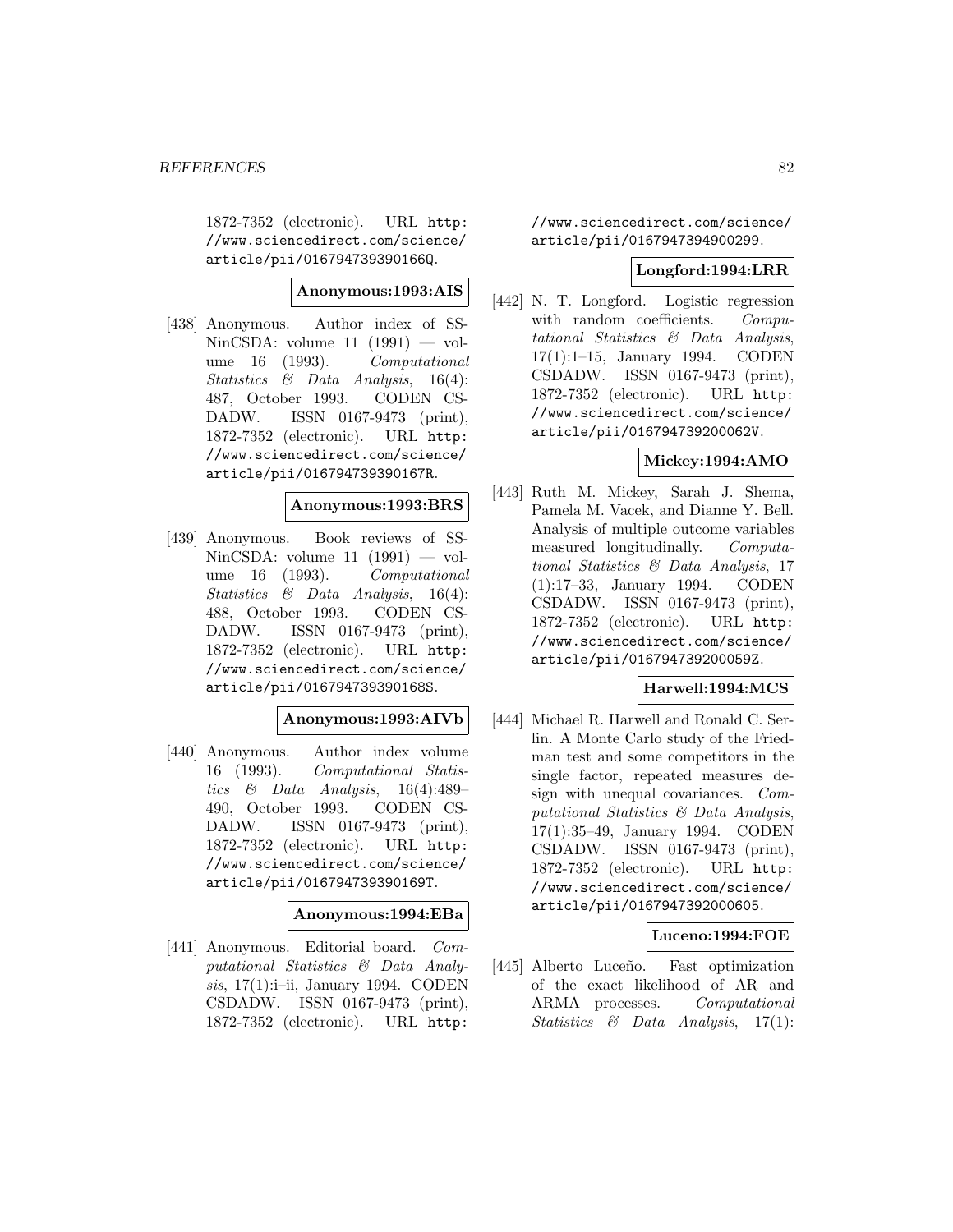51–63, January 1994. CODEN CS-DADW. ISSN 0167-9473 (print), 1872-7352 (electronic). URL http: //www.sciencedirect.com/science/ article/pii/016794739200005C.

## **Rousseeuw:1994:RRD**

[446] Peter J. Rousseeuw and Joachim Wagner. Robust regression with a distributed intercept using least median of squares. Computational Statistics & Data Analysis, 17(1): 65–76, January 1994. CODEN CS-DADW. ISSN 0167-9473 (print), 1872-7352 (electronic). URL http: //www.sciencedirect.com/science/ article/pii/016794739200063W.

## **Boukai:1994:GBI**

[447] Benzion Boukai. Graphically based interval estimation for the changepoint. Computational Statistics & Data Analysis,  $17(1)$ :77–86, January 1994. CODEN CSDADW. ISSN 0167- 9473 (print), 1872-7352 (electronic). URL http://www.sciencedirect.

## **Rayner:1994:SSP**

[448] Robert K. Rayner. The smallsample power of Durbin's  $h$  test revisited. Computational Statistics  $\&$  Data Analysis, 17(1):87– 94, January 1994. CODEN CS-DADW. ISSN 0167-9473 (print), 1872-7352 (electronic). URL http: //www.sciencedirect.com/science/ article/pii/016794739200061U.

## **Kossler:1994:EEV**

[449] W. Kössler, B. Lenz, and H.-J. Lenz. ExVar — exact variable inspection plans in statistical qual-

ity control. Computational Statistics  $\&$  Data Analysis, 17(1):97-99, January 1994. CODEN CS-DADW. ISSN 0167-9473 (print), 1872-7352 (electronic). URL http: //www.sciencedirect.com/science/ article/pii/0167947394900302.

## **Bassett:1994:MMM**

[450] E. E. Bassett, S. P. Brooks, and ByronJ. T. Morgan. Minitab macros for multivariate analysis. Computational Statistics & Data Analysis, 17 (1):100–103, January 1994. CODEN CSDADW. ISSN 0167-9473 (print), 1872-7352 (electronic). URL http: //www.sciencedirect.com/science/ article/pii/0167947394900310.

#### **Anonymous:1994:BRBa**

- [451] Anonymous. Book review: Statistis $che Graphik: Jürgen R. Geßler (1993):$ Basel: Birkhäuser Verlag, ISBN 3-7643-2874-6, pp. 285, DM 58. Computational Statistics & Data Analy-
- com/science/article/pii/016794739200064X. i, 17(1):103, January 1994. CODEN CSDADW. ISSN 0167-9473 (print), 1872-7352 (electronic). URL http: //www.sciencedirect.com/science/ article/pii/0167947394900329.

## **Anonymous:1994:BRBb**

[452] Anonymous. Book review: Zur Methodik der räumlichen Interpolation mit geostatistischen Verfahren: U. Heinrich (1992); Wiesbaden: Deutscher Universitäts–Verlag, ISBN 3-8244-2027-9, pp. 124, DM 38. Computational Statistics & Data Analysis, 17(1):103–104, January 1994. CODEN CSDADW. ISSN 0167-9473 (print), 1872-7352 (electronic). URL http: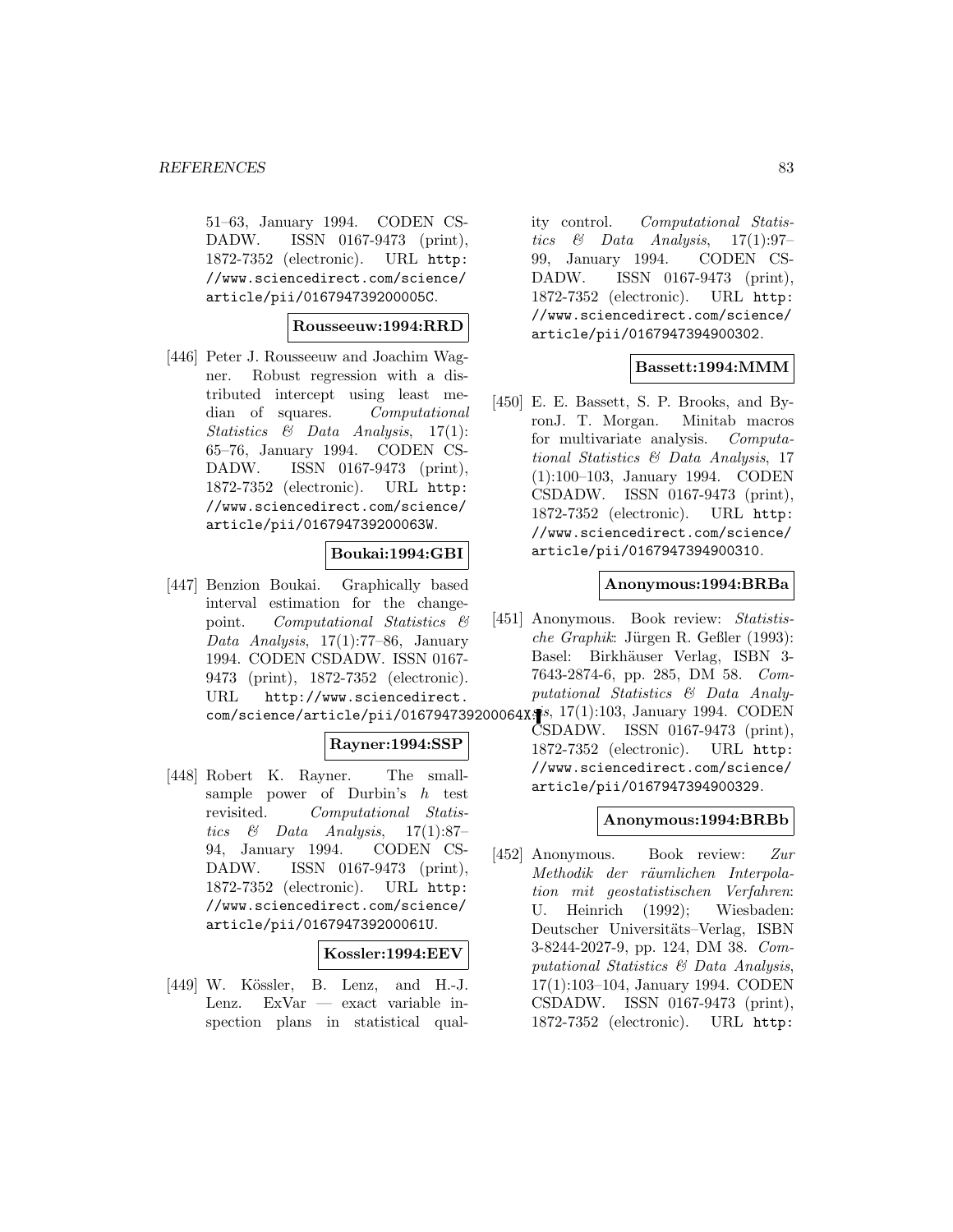//www.sciencedirect.com/science/ article/pii/0167947394900337.

### **Anonymous:1994:BRBc**

[453] Anonymous. Book review: Statistik in der Praxis (3. überarbeitete und ergänzte Auflage): Peter Zöfel (1992): Stuttgard Jena: G. Fischer, ISBN 3- 8252-1293-9, pp. 422, DM 34.80. Computational Statistics & Data Analysis, 17(1):104, January 1994. CODEN CSDADW. ISSN 0167-9473 (print), 1872-7352 (electronic). URL http: //www.sciencedirect.com/science/ article/pii/0167947394900345.

#### **Anonymous:1994:BRBd**

[454] Anonymous. Book review: Mathematica als Werkzeug: Stephan Kaufmann (1992): Basel: Birkhäuser Verlag, ISBN 3-7643-2832-0, pp. 396, DM 54. Computational Statistics  $\&$  Data Analysis, 17(1):104– 105, January 1994. CODEN CS-DADW. ISSN 0167-9473 (print), 1872-7352 (electronic). URL http: //www.sciencedirect.com/science/ article/pii/0167947394900353.

## **Anonymous:1994:INa**

[455] Anonymous. IASC news. Computational Statistics & Data Analysis, 17 (1):105–108, January 1994. CODEN CSDADW. ISSN 0167-9473 (print), 1872-7352 (electronic). URL http: //www.sciencedirect.com/science/ article/pii/0167947394900361.

#### **Anonymous:1994:CMa**

[456] Anonymous. Calendar of meetings. Computational Statistics & Data Analysis, 17(1):109–118, January 1994.

CODEN CSDADW. ISSN 0167- 9473 (print), 1872-7352 (electronic). URL http://www.sciencedirect. com/science/article/pii/016794739490037X.

## **Dumitrescu:1994:POT**

[457] Monica E. Bad Dumitrescu, Denis N. Enăchescu, and Florentina Th. Hristea. On the performances of an outlier test in the case of the exponential distribution. Computational Statistics & Data Analysis, 17(2):119– 127, February 1994. CODEN CS-DADW. ISSN 0167-9473 (print), 1872-7352 (electronic). URL http: //www.sciencedirect.com/science/ article/pii/016794739200065Y.

## **Fisher:1994:RPI**

[458] Amy Fisher and Paul S. Horn. Robust prediction intervals in a regression setting. Computational Statistics  $\&$  Data Analysis, 17(2):129– 140, February 1994. CODEN CS-DADW. ISSN 0167-9473 (print), 1872-7352 (electronic). URL http: //www.sciencedirect.com/science/ article/pii/0167947392000694.

## **Arrenberg:1994:NRC**

[459] Jutta Arrenberg. Natural ranks in the conditional Wilcoxon rank sum test. Computational Statistics  $\&$  Data Analysis, 17(2):141– 152, February 1994. CODEN CS-DADW. ISSN 0167-9473 (print), 1872-7352 (electronic). URL http: //www.sciencedirect.com/science/ article/pii/0167947392000672.

## **Cao:1994:CSS**

[460] Ricardo Cao, Antonio Cuevas, and Wensceslao González Manteiga. A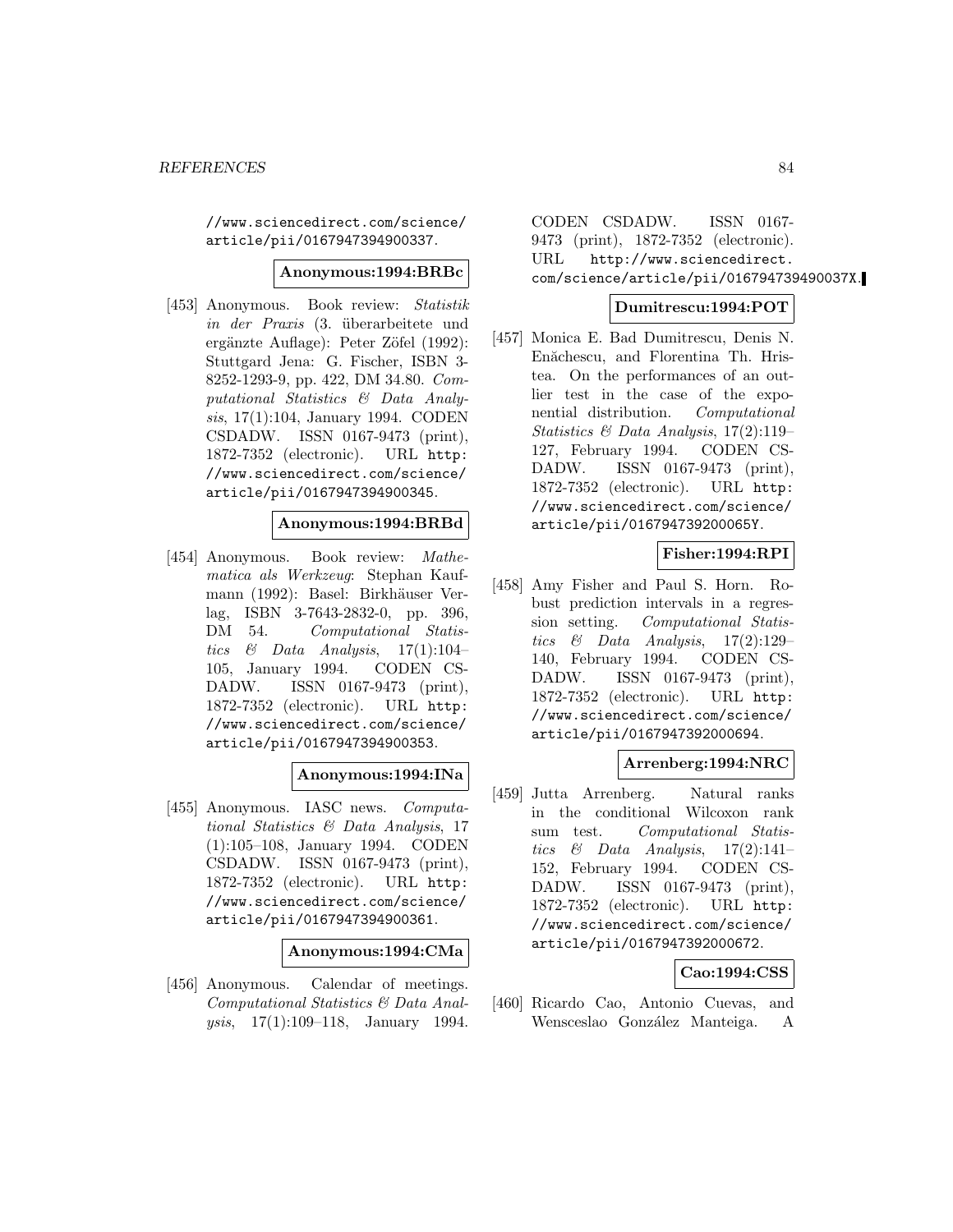comparative study of several smoothing methods in density estimation. Computational Statistics & Data Analysis, 17 (2):153–176, February 1994. CODEN CSDADW. ISSN 0167-9473 (print), 1872-7352 (electronic). URL http: //www.sciencedirect.com/science/ article/pii/016794739200066Z.

## **Frank:1994:ESR**

[461] Ove Frank and John Örvik. Entropy of sums of random digits. Computational Statistics & Data Analysis, 17 (2):177–184, February 1994. CODEN CSDADW. ISSN 0167-9473 (print), 1872-7352 (electronic). URL http: //www.sciencedirect.com/science/ article/pii/0167947392000683.

## **Hawkins:1994:FSAa**

[462] Douglas M. Hawkins. The feasible solution algorithm for least trimmed squares regression. Computational Statistics & Data Analysis, 17(2):185– 196, February 1994. CODEN CS-DADW. ISSN 0167-9473 (print), 1872-7352 (electronic). URL http: //www.sciencedirect.com/science/ article/pii/0167947392000708.

## **Hawkins:1994:FSAb**

[463] Douglas M. Hawkins. The feasible solution algorithm for the minimum covariance determinant estimator in multivariate data. Computational Statistics & Data Analysis, 17 (2):197–210, February 1994. CODEN CSDADW. ISSN 0167-9473 (print), 1872-7352 (electronic). URL http: //www.sciencedirect.com/science/ article/pii/016794739200071X.

## **Koch:1994:BSG**

[464] Armin Koch and Uwe Haag. The Statistical Software Guide '93/94. Computational Statistics & Data Analysis, 17 (2):215–238, February 1994. CODEN CSDADW. ISSN 0167-9473 (print), 1872-7352 (electronic). URL http: //www.sciencedirect.com/science/ article/pii/0167947394901120.

## **Matiaske:1994:CAP**

[465] Wenzel Matiaske. Correspondence analysis with P-STAT: the macro COR.ANALYSIS. Computational Statistics & Data Analysis, 17(2): 239, February 1994. CODEN CS-DADW. ISSN 0167-9473 (print), 1872-7352 (electronic). URL http: //www.sciencedirect.com/science/ article/pii/0167947394901139.

## **Pabst:1994:BRBa**

[466] Günther Pabst. Book review: Softstat' 91 — Advances in Statistical Software 3: Frank Faulbaum, ed. (1992): 552 pp. Stuttgart: Gustav Fischer Verlag, ISBN 3-437-40280-3 (94.00 DM) and New York: VCH Publishers, ISBN 1-56081-348-2. Computational Statistics & Data Analysis, 17(2):240, February 1994. CODEN CSDADW. ISSN 0167-9473 (print), 1872-7352 (electronic). URL http: //www.sciencedirect.com/science/ article/pii/0167947394901147.

#### **Trenkler:1994:BRBa**

[467] Götz Trenkler. Book review: Univariate Discrete Distributions: N. L. Johnson, S. Kotz and A. W. Kemp (1992): 2nd Edition. New York: John Wiley, ISBN 0-471-54897-9, pp. xx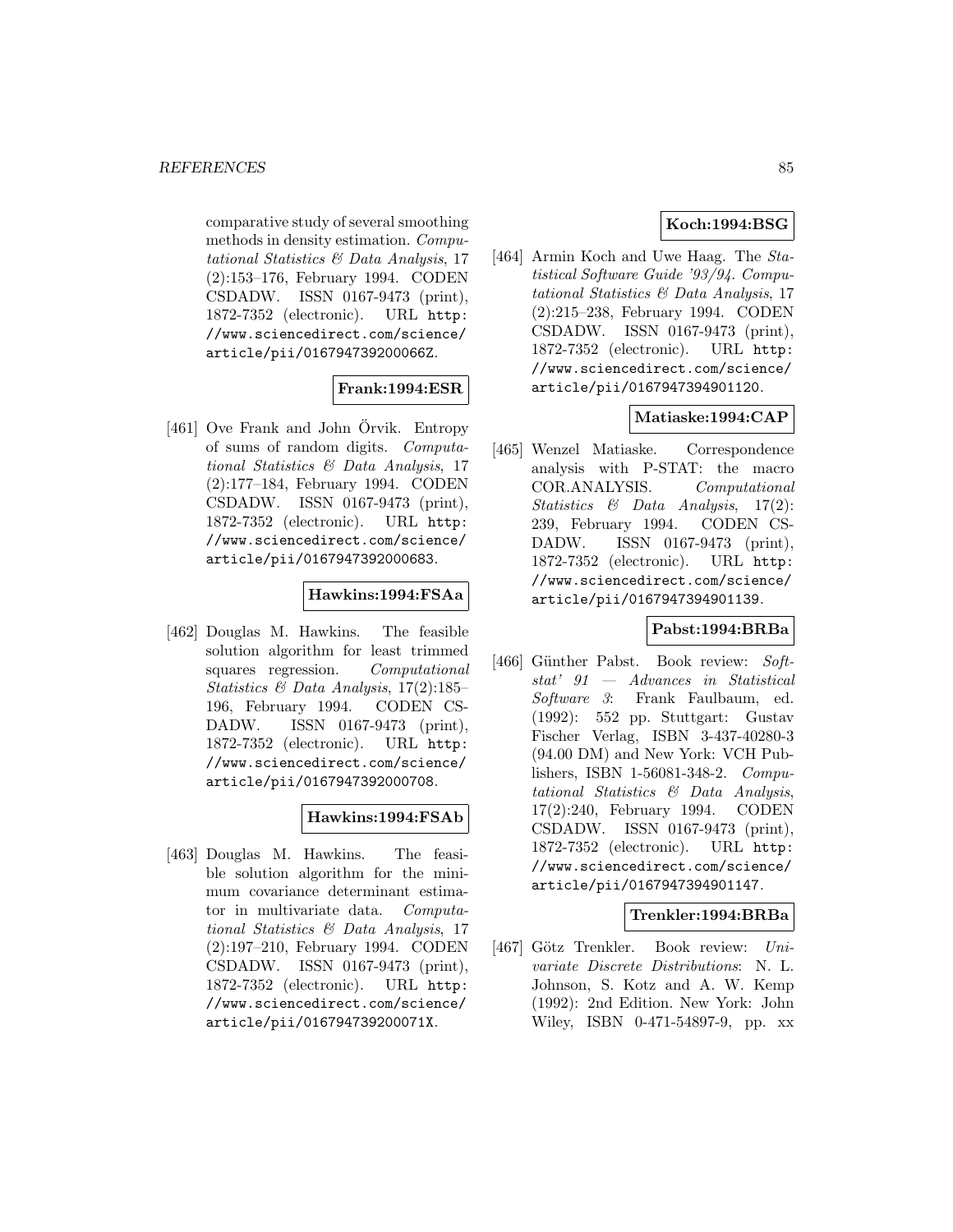$+$  564, US\$68.95. Computational Statistics & Data Analysis, 17(2):240– 241, February 1994. CODEN CS-DADW. ISSN 0167-9473 (print), 1872-7352 (electronic). URL http: //www.sciencedirect.com/science/ article/pii/0167947394901155.

## **Haerting:1994:BRB**

[468] Johannes Haerting. Book review: Statistische Methoden, Planung und Auswertung. 7. überarbeitete Auflage: Lothar Sachs (1993): Berlin: Springer, ISBN 3-540-55821-7, pp. 312, DM 42.00. Computational Statistics & Data Analysis, 17(2): 241, February 1994. CODEN CS-DADW. ISSN 0167-9473 (print), 1872-7352 (electronic). URL http: //www.sciencedirect.com/science/ article/pii/0167947394901163.

## **Anonymous:1994:INb**

[469] Anonymous. IASC news. Computational Statistics & Data Analysis, 17 (2):241–244, February 1994. CODEN CSDADW. ISSN 0167-9473 (print), 1872-7352 (electronic). URL http: //www.sciencedirect.com/science/ article/pii/0167947394901171.

## **Anonymous:1994:PRM**

[470] Anonymous. Participant's reflections on meetings. Computational Statistics & Data Analysis, 17(2):245– 246, February 1994. CODEN CS-DADW. ISSN 0167-9473 (print), 1872-7352 (electronic). URL http: //www.sciencedirect.com/science/ article/pii/016794739490118X.

## **Anonymous:1994:M**

[471] Anonymous. In memoriam. Computational Statistics & Data Analysis, 17(2):246, February 1994. CODEN CSDADW. ISSN 0167-9473 (print), 1872-7352 (electronic). URL http: //www.sciencedirect.com/science/ article/pii/0167947394901198.

## **Jamshidian:1994:CGM**

[472] Mortaza Jamshidian and Robert I. Jennrich. Conjugate gradient methods in confirmatory factor analysis. Computational Statistics & Data Analysis, 17(3):247–263, March 1994. CODEN CSDADW. ISSN 0167-9473 (print), 1872-7352 (electronic). URL http: //www.sciencedirect.com/science/ article/pii/0167947394901201.

## **Poon:1994:DFA**

[473] Wai-Yin Poon and Sik-Yum Lee. A distribution free approach for analysis of two-level structural equation model. Computational Statistics  $\&$  Data Analysis, 17(3):265– 275, March 1994. CODEN CS-DADW. ISSN 0167-9473 (print), 1872-7352 (electronic). URL http: //www.sciencedirect.com/science/ article/pii/0167947392000742.

## **Cohen:1994:MHT**

[474] Ayala Cohen and Meir Rom. A method for hypothesis tests in polychotomous logistic regression. Computational Statistics & Data Analysis, 17(3):277–288, March 1994. CODEN CSDADW. ISSN 0167-9473 (print), 1872-7352 (electronic). URL http: //www.sciencedirect.com/science/ article/pii/016794739490121X.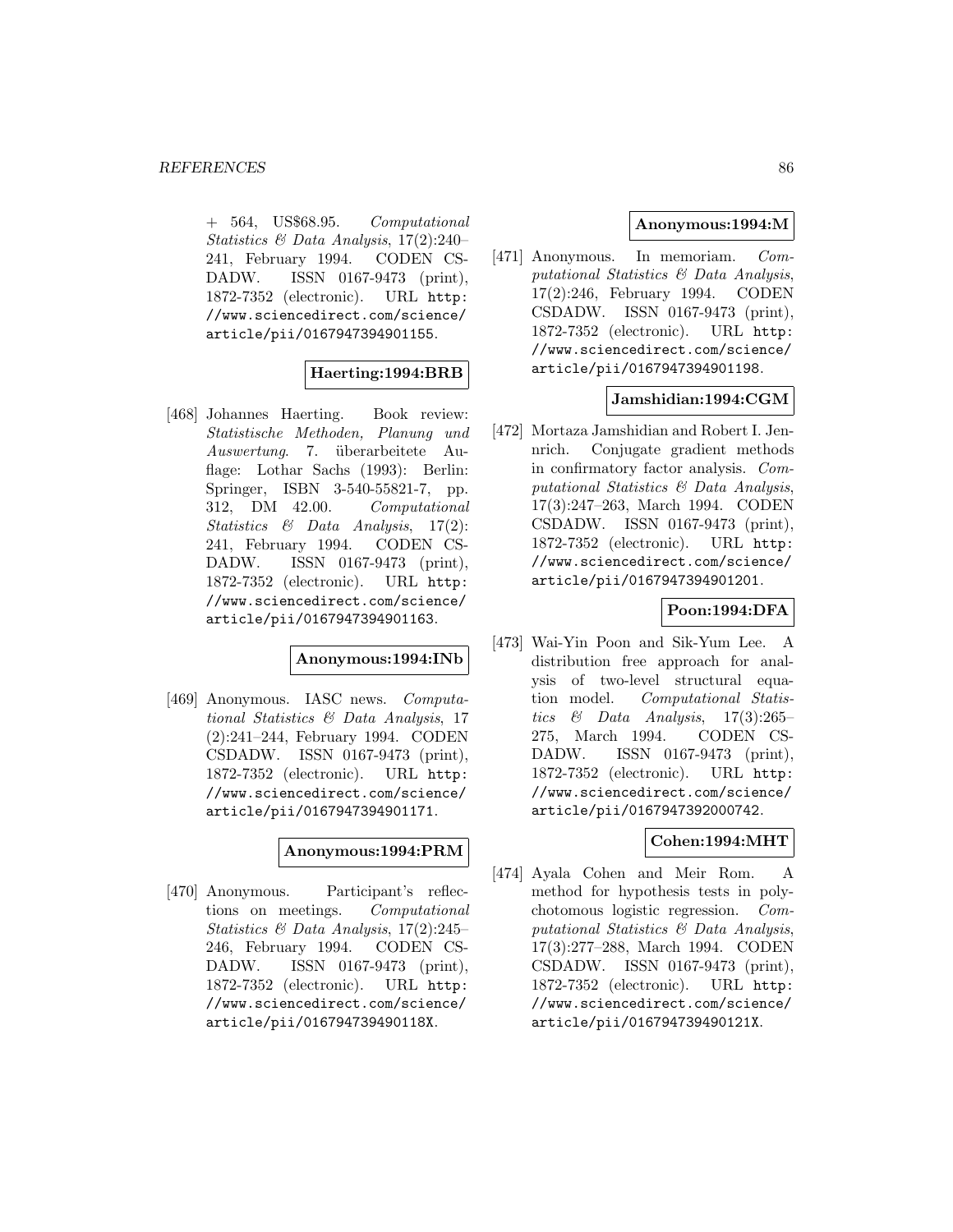### **Todorov:1994:RTG**

[475] Valentin Todorov, Neyko Neykov, and Plamen Neytchev. Robust twogroup discrimination by bounded influence regression. a Monte Carlo simulation. Computational Statistics & Data Analysis, 17(3):289– 302, March 1994. CODEN CS-DADW. ISSN 0167-9473 (print), 1872-7352 (electronic). URL http: //www.sciencedirect.com/science/ article/pii/0167947394901228.

## **Cook:1994:APG**

[476] R. Dennis Cook and Sanford Weisberg. ARES plots for generalized linear models. Computational Statistics  $\&$  Data Analysis, 17(3):303– 315, March 1994. CODEN CS-DADW. ISSN 0167-9473 (print), 1872-7352 (electronic). URL http: //www.sciencedirect.com/science/ article/pii/0167947392000753.

## **Ellis:1994:MLD**

[477] Steven P. Ellis and Maria McDermott. Measuring the local dimension of point clouds. Computational Statistics & Data Analysis, 17(3): 317–326, March 1994. CODEN CS-DADW. ISSN 0167-9473 (print), 1872-7352 (electronic). URL http: //www.sciencedirect.com/science/ article/pii/0167947392000764.

## **Mee:1994:PLW**

[478] Robert W. Mee and Debashis Kushary. Prediction limits for the Weibull distribution utilizing simulation. Computational Statistics & Data Analysis, 17(3):327–336, March 1994. CODEN CSDADW. ISSN 0167-9473 (print),

1872-7352 (electronic). URL http: //www.sciencedirect.com/science/ article/pii/016794739200072Y.

### **Anonymous:1994:NASa**

[479] Anonymous. News about statistical software & related systems. Computational Statistics & Data Analysis, 17 (3):339–340, March 1994. CODEN CSDADW. ISSN 0167-9473 (print), 1872-7352 (electronic). URL http: //www.sciencedirect.com/science/ article/pii/0167947394901236.

#### **Anonymous:1994:Ia**

[480] Anonymous. Information. Computational Statistics & Data Analysis, 17(3):340, March 1994. CODEN CSDADW. ISSN 0167-9473 (print), 1872-7352 (electronic). URL http: //www.sciencedirect.com/science/ article/pii/0167947394901244.

#### **Anonymous:1994:INc**

[481] Anonymous. IASC news. *Computa*tional Statistics & Data Analysis, 17 (3):341–344, March 1994. CODEN CSDADW. ISSN 0167-9473 (print), 1872-7352 (electronic). URL http: //www.sciencedirect.com/science/ article/pii/0167947394901252.

## **Anonymous:1994:CMb**

[482] Anonymous. Calendar of meetings. Computational Statistics & Data Analysis, 17(3):345–349, March 1994. CODEN CSDADW. ISSN 0167- 9473 (print), 1872-7352 (electronic). URL http://www.sciencedirect. com/science/article/pii/0167947394901260.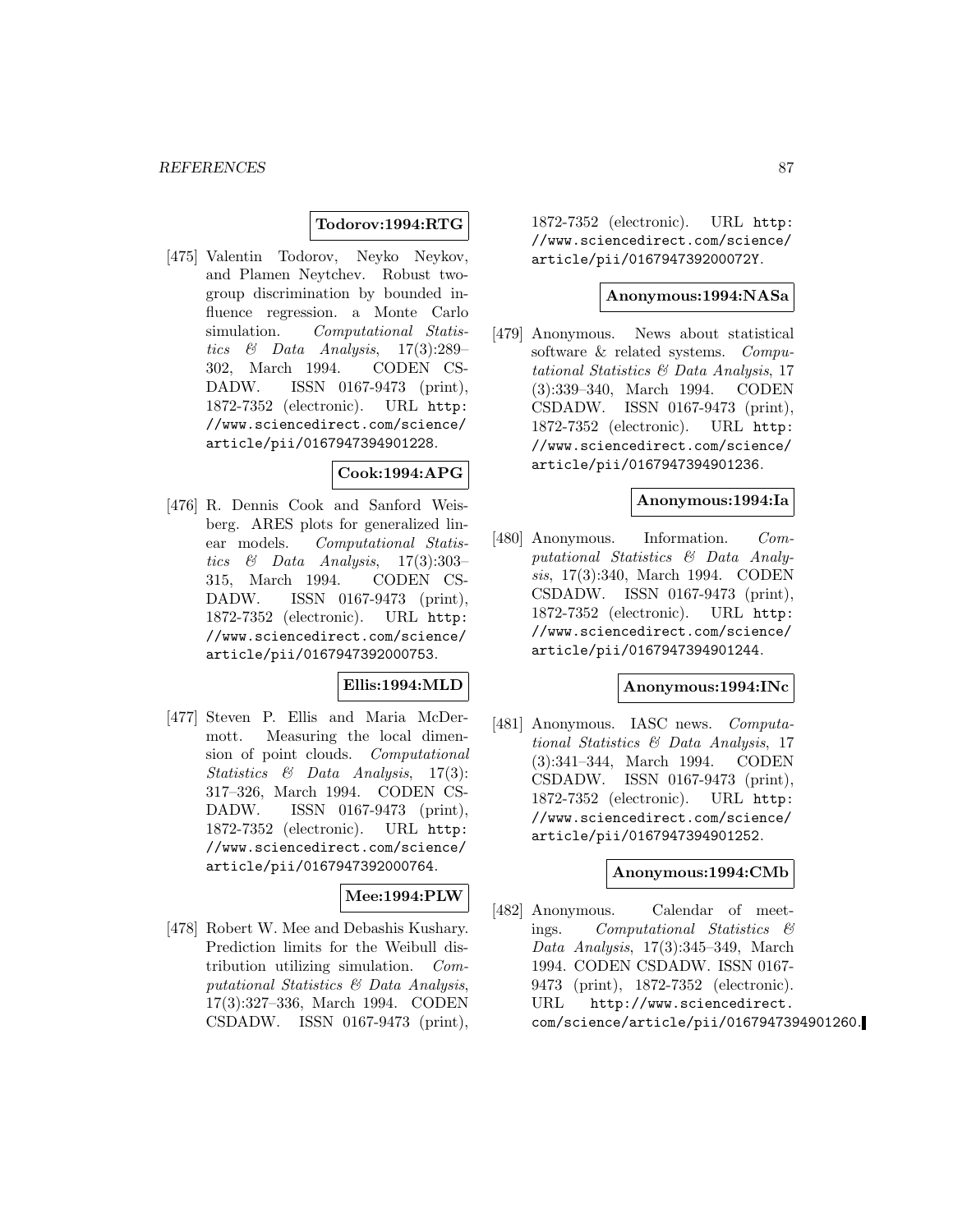#### **Anonymous:1994:CWSa**

[483] Anonymous. Courses, workshops & summer schools. Computational Statistics & Data Analysis, 17(3): 349–350, March 1994. CODEN CS-DADW. ISSN 0167-9473 (print), 1872-7352 (electronic). URL http: //www.sciencedirect.com/science/ article/pii/0167947394901279.

## **Hilton:1994:ACE**

[484] Joan F. Hilton, Cyrus R. Mehta, and Nitin R. Patel. An algorithm for conducting exact Smirnov tests. Computational Statistics & Data Analysis, 17(4):351–361, May 1994. CODEN CSDADW. ISSN 0167-9473 (print), 1872-7352 (electronic). URL http: //www.sciencedirect.com/science/ article/pii/0167947394900175.

## **Lesaffre:1994:SAT**

[485] Emmanuel Lesaffre, Geert Verbeke, and Geert Molenberghs. A sensitivity analysis of two multivariate response models. Computational Statistics & Data Analysis, 17(4): 363–391, May 1994. CODEN CS-DADW. ISSN 0167-9473 (print), 1872-7352 (electronic). URL http: //www.sciencedirect.com/science/ article/pii/0167947394900183.

## **Marcus:1994:SCI**

[486] Ruth Marcus and Abraham Genizi. Simultaneous confidence intervals for umbrella contrasts of normal means. Computational Statistics & Data Analysis, 17(4):393– 407, May 1994. CODEN CS-DADW. ISSN 0167-9473 (print), 1872-7352 (electronic). URL http:

//www.sciencedirect.com/science/ article/pii/0167947394900191.

## **Olejnik:1994:TER**

[487] Stephen Olejnik and Wei-Ming Luh. Type I error rates, power, and sample sizes for two-stage solutions to the Behrens–Fisher problem when population distributions are non-normal. Computational Statistics & Data Analysis,  $17(4):409-$ 420, May 1994. CODEN CS-DADW. ISSN 0167-9473 (print), 1872-7352 (electronic). URL http: //www.sciencedirect.com/science/ article/pii/0167947394900205.

## **Variyam:1994:CFE**

[488] Jayachandran N. Variyam. A common framework for estimating multivariate autoregressive index models. Computational Statistics & Data Analysis, 17(4):421–432, May 1994. CODEN CSDADW. ISSN 0167-9473 (print), 1872-7352 (electronic). URL http: //www.sciencedirect.com/science/ article/pii/0167947394900213.

## **Tsui:1994:EDD**

[489] Albert K. Tsui and Mukhtar M. Ali. Exact distributions, density functions and moments of the last squares estimator in a first-order autoregressive model. Computational Statistics & Data Analysis, 17(4): 433–454, May 1994. CODEN CS-DADW. ISSN 0167-9473 (print), 1872-7352 (electronic). URL http: //www.sciencedirect.com/science/ article/pii/0167947394900221.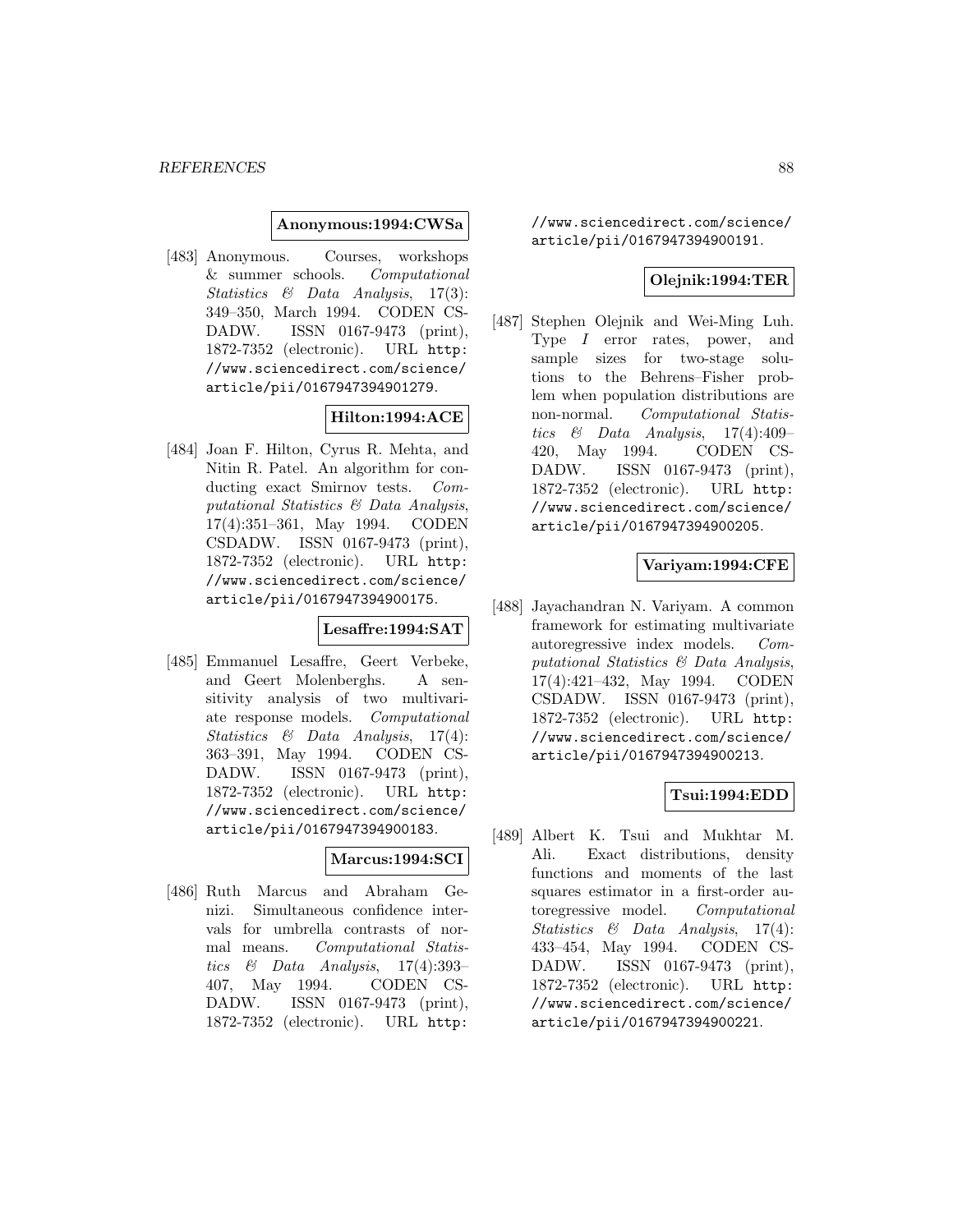#### **Anonymous:1994:SSNa**

[490] Anonymous. Statistical software newsletter. Computational Statistics & Data Analysis,  $17(4)$ :455, May 1994. CODEN CSDADW. ISSN 0167- 9473 (print), 1872-7352 (electronic). URL http://www.sciencedirect.

#### **Schimek:1994:DER**

[491] Michael G. Schimek and Klaus G. Schmaranz. Dependent error regression smoothing: a new method and PC program. Computational Statistics & Data Analysis, 17(4): 457–464, May 1994. CODEN CS-DADW. ISSN 0167-9473 (print), 1872-7352 (electronic). URL http: //www.sciencedirect.com/science/ article/pii/0167947394900248.

#### **Edler:1994:INa**

[492] Lutz Edler. IASC news. Computational Statistics & Data Analysis, 17(4):465–470, May 1994. CODEN CSDADW. ISSN 0167-9473 (print), 1872-7352 (electronic). URL http: //www.sciencedirect.com/science/ article/pii/0167947394900256.

## **Hormann:1994:I**

[493] Allmut Hörmann. Information. Computational Statistics & Data Analysis, 17(4):470, May 1994. CODEN CSDADW. ISSN 0167-9473 (print), 1872-7352 (electronic). URL http: //www.sciencedirect.com/science/ article/pii/0167947394900264.

#### **Anonymous:1994:CMc**

[494] Anonymous. Calendar of meetings. Computational Statistics & Data Analysis, 17(4):471, May 1994. CODEN

CSDADW. ISSN 0167-9473 (print), 1872-7352 (electronic). URL http: //www.sciencedirect.com/science/ article/pii/0167947394900272.

#### **Anonymous:1994:CWSb**

com/science/article/pii/016794739490023X. summer schools. Computational [495] Anonymous. Courses, workshops Statistics & Data Analysis, 17(4): 471–472, May 1994. CODEN CS-DADW. ISSN 0167-9473 (print), 1872-7352 (electronic). URL http: //www.sciencedirect.com/science/ article/pii/0167947394900280.

## **Furman:1994:TNC**

[496] W. David Furman and Bruce G. Lindsay. Testing for the number of components in a mixture of normal distributions using moment estimators. Computational Statistics & Data Analysis, 17(5):473–492, June 1994. CODEN CSDADW. ISSN 0167-9473 (print), 1872-7352 (electronic). URL http: //www.sciencedirect.com/science/ article/pii/0167947394901449.

## **Furman:1994:MRE**

[497] W. David Furman and Bruce G. Lindsay. Measuring the relative effectiveness of moment estimators as starting values in maximizing likelihoods. Computational Statistics & Data Analysis, 17(5):493–507, June 1994. CODEN CSDADW. ISSN 0167-9473 (print), 1872-7352 (electronic). URL http: //www.sciencedirect.com/science/ article/pii/0167947394901457.

## **Sejling:1994:MRR**

[498] Ken Sejling, Henrik Madsen, Jan Holst, Ulla Holst, and Jan-Eric Englund.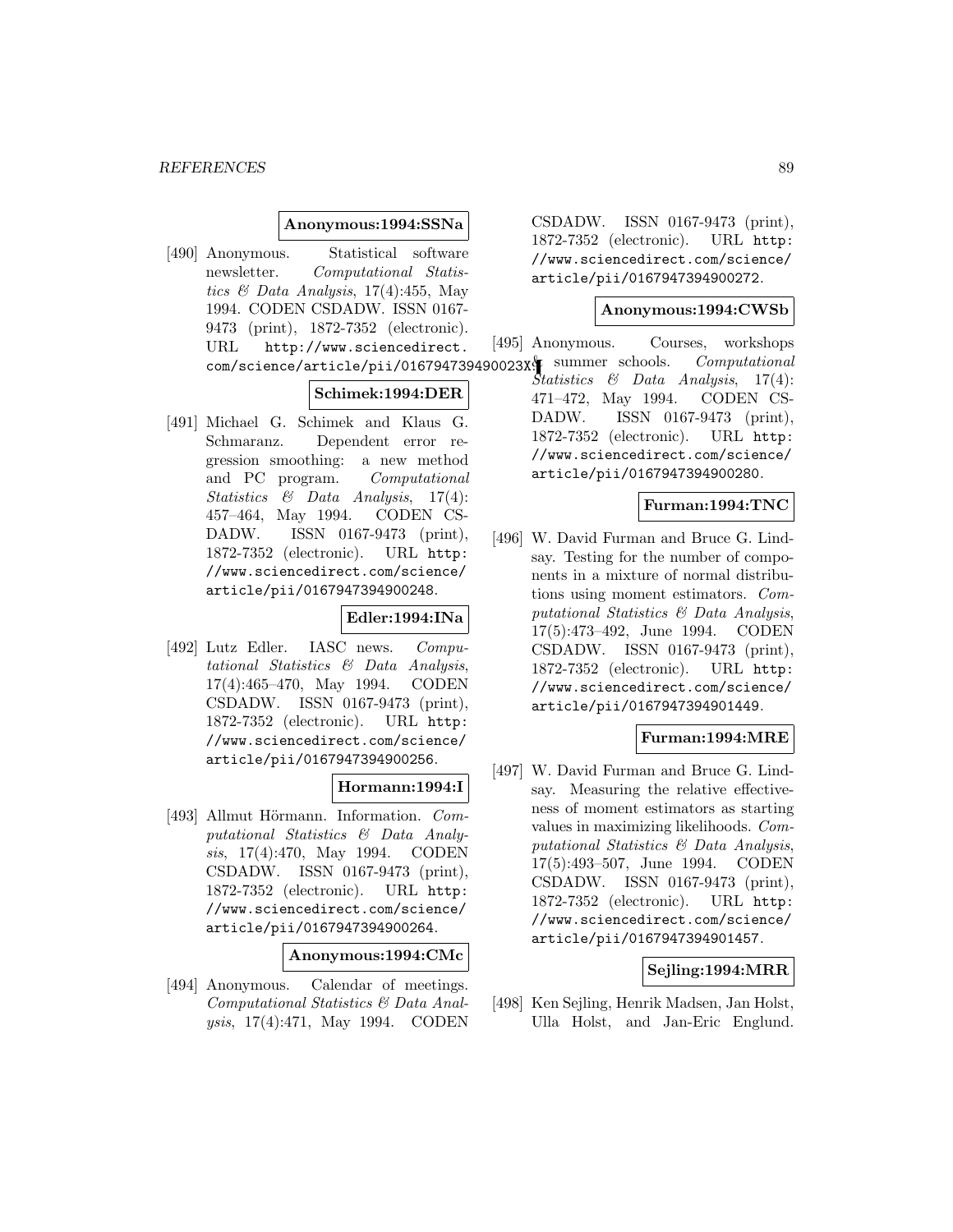Methods for recursive robust estimation of AR parameters. Computational Statistics & Data Analysis, 17 (5):509–536, June 1994. CODEN CSDADW. ISSN 0167-9473 (print), 1872-7352 (electronic). URL http: //www.sciencedirect.com/science/ article/pii/0167947394901465.

## **Ahmed:1994:IEM**

[499] S. Ejaz Ahmed. Improved estimation in a multivariate regression model. Computational Statistics & Data Analysis, 17(5):537–554, June 1994. CODEN CSDADW. ISSN 0167-9473 (print), 1872-7352 (electronic). URL http: //www.sciencedirect.com/science/ article/pii/0167947394901473.

## **Andres:1994:COU**

[500] A. Martín Andrés and A. Silva Mato. Choosing the optimal unconditioned test for comparing two independent proportions. Computational Statistics & Data Analysis, 17 (5):555–574, June 1994. CODEN CSDADW. ISSN 0167-9473 (print), 1872-7352 (electronic). URL http: //www.sciencedirect.com/science/ article/pii/0167947394901481.

## **Vieu:1994:CRN**

[501] Philippe Vieu. Choice of regressors in nonparametric estimation. Computational Statistics & Data Analysis, 17(5):575–594, June 1994. CODEN CSDADW. ISSN 0167-9473 (print), 1872-7352 (electronic). URL http: //www.sciencedirect.com/science/ article/pii/016794739490149X.

## **Anonymous:1994:NASb**

[502] Anonymous. News about statistical software and related systems. Computational Statistics & Data Analysis, 17(5):597–599, June 1994. CODEN CSDADW. ISSN 0167-9473 (print), 1872-7352 (electronic). URL http: //www.sciencedirect.com/science/ article/pii/0167947394901503.

## **Trenkler:1994:BRBb**

[503] Götz Trenkler. Book review: Handbook of statistics — computational statistics: C. R. Rao, ed. (1993): Amsterdam, London, New York, Tokyo: North Holland, 920 p. ISBN 0-444- 88096-8, US\$190.00. Computational Statistics & Data Analysis, 17(5): 600–602, June 1994. CODEN CS-DADW. ISSN 0167-9473 (print), 1872-7352 (electronic). URL http: //www.sciencedirect.com/science/ article/pii/0167947394901511.

### **Schmerling:1994:BRBa**

[504] Siegfried Schmerling. Book review: Computer intensive methods in statistics. Series statistics and computing: W. Härdle and L. Simar, eds. (1993): Heidelberg: Physica-Verlag and New York: Springer Verlag, viii + 176 p., 34 Fig., 16 Tab., ISBN 3-7908-0677-3 and 0-387-91443-9, 75,00 DM. Computational Statistics & Data Analysis, 17(5):602–603, June 1994. CODEN CSDADW. ISSN 0167-9473 (print), 1872-7352 (electronic). URL http: //www.sciencedirect.com/science/ article/pii/016794739490152X.

## **Schmerling:1994:BRBb**

[505] Siegfried Schmerling. Book review: Applications of Fibonacci numbers — vol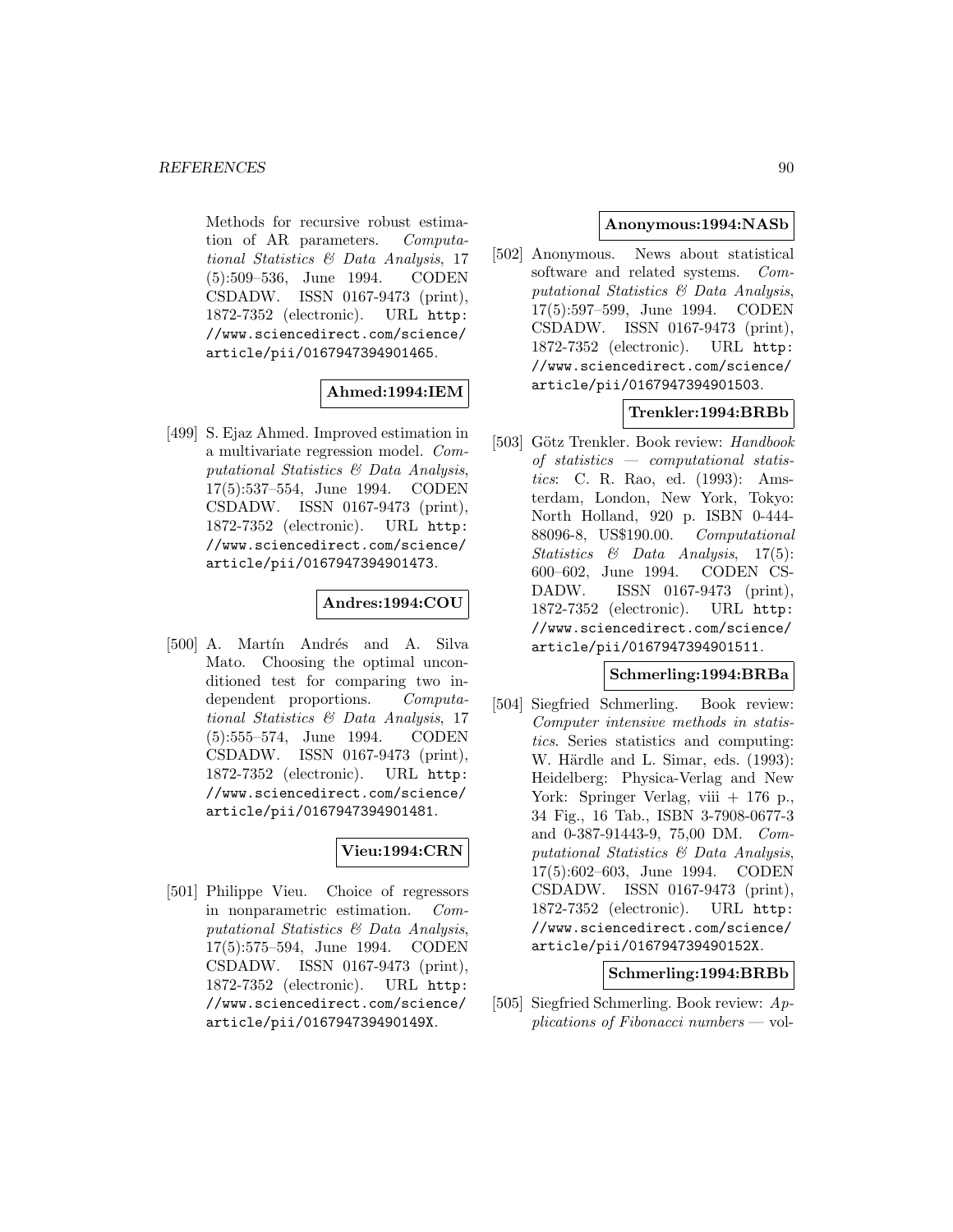ume 5: G. E. Bergum, A. N. Philippou, A. F. Horadam, eds. (1993): Dordrecht, Boston, London: Kluwer Academic Publishers,  $xxxiv + 625$  p., 35 Fig., 30 Tab., ISBN 0-7923-2491-9. Computational Statistics & Data Analysis, 17(5):603, June 1994. CODEN CSDADW. ISSN 0167-9473 (print), 1872-7352 (electronic). URL http: //www.sciencedirect.com/science/ article/pii/0167947394901538.

#### **Anonymous:1994:Ib**

[506] Anonymous. Information. Computational Statistics & Data Analysis, 17(5):603–606, June 1994. CODEN CSDADW. ISSN 0167-9473 (print), 1872-7352 (electronic). URL http: //www.sciencedirect.com/science/ article/pii/0167947394901546.

## **Anonymous:1994:CMd**

[507] Anonymous. Calendar of meetings. Computational Statistics & Data Analysis, 17(5):607–609, June 1994. CODEN CSDADW. ISSN 0167- 9473 (print), 1872-7352 (electronic). URL http://www.sciencedirect.

## **Anonymous:1994:CWSc**

[508] Anonymous. Courses, workshops & summer schools. Computational Statistics & Data Analysis, 17(5): 609–610, June 1994. CODEN CS-DADW. ISSN 0167-9473 (print), 1872-7352 (electronic). URL http: //www.sciencedirect.com/science/ article/pii/0167947394901562.

### **Anonymous:1994:AIVa**

[509] Anonymous. Author index volume 17 (1994). Computational Statis-

tics  $\&$  Data Analysis, 17(5):611– 612, June 1994. CODEN CS-DADW. ISSN 0167-9473 (print), 1872-7352 (electronic). URL http: //www.sciencedirect.com/science/ article/pii/0167947394901570.

#### **Anonymous:1994:EBb**

[510] Anonymous. Editorial Board. Computational Statistics & Data Analysis, 18(1):v–vi, August 1994. CODEN CSDADW. ISSN 0167-9473 (print), 1872-7352 (electronic). URL http: //www.sciencedirect.com/science/ article/pii/0167947394901287.

#### **Anonymous:1994:P**

[511] Anonymous. Preface. Computational Statistics & Data Analysis, 18 (1):1–2, August 1994. CODEN CS-DADW. ISSN 0167-9473 (print), 1872-7352 (electronic). URL http: //www.sciencedirect.com/science/ article/pii/0167947394901295.

## **Coppi:1994:IMD**

com/science/article/pii/0167947394901554tway data and their analysis. Com-[512] Renato Coppi. An introduction to mul-

putational Statistics & Data Analysis, 18(1):3–13, August 1994. CODEN CSDADW. ISSN 0167-9473 (print), 1872-7352 (electronic). URL http: //www.sciencedirect.com/science/ article/pii/0167947394901309.

## **Bove:1994:UOO**

[513] Giuseppe Bove and Agostino Di Ciaccio. A user-oriented overview of multiway methods and software. Computational Statistics & Data Analysis, 18(1):15–37, August 1994. CODEN CSDADW. ISSN 0167-9473 (print),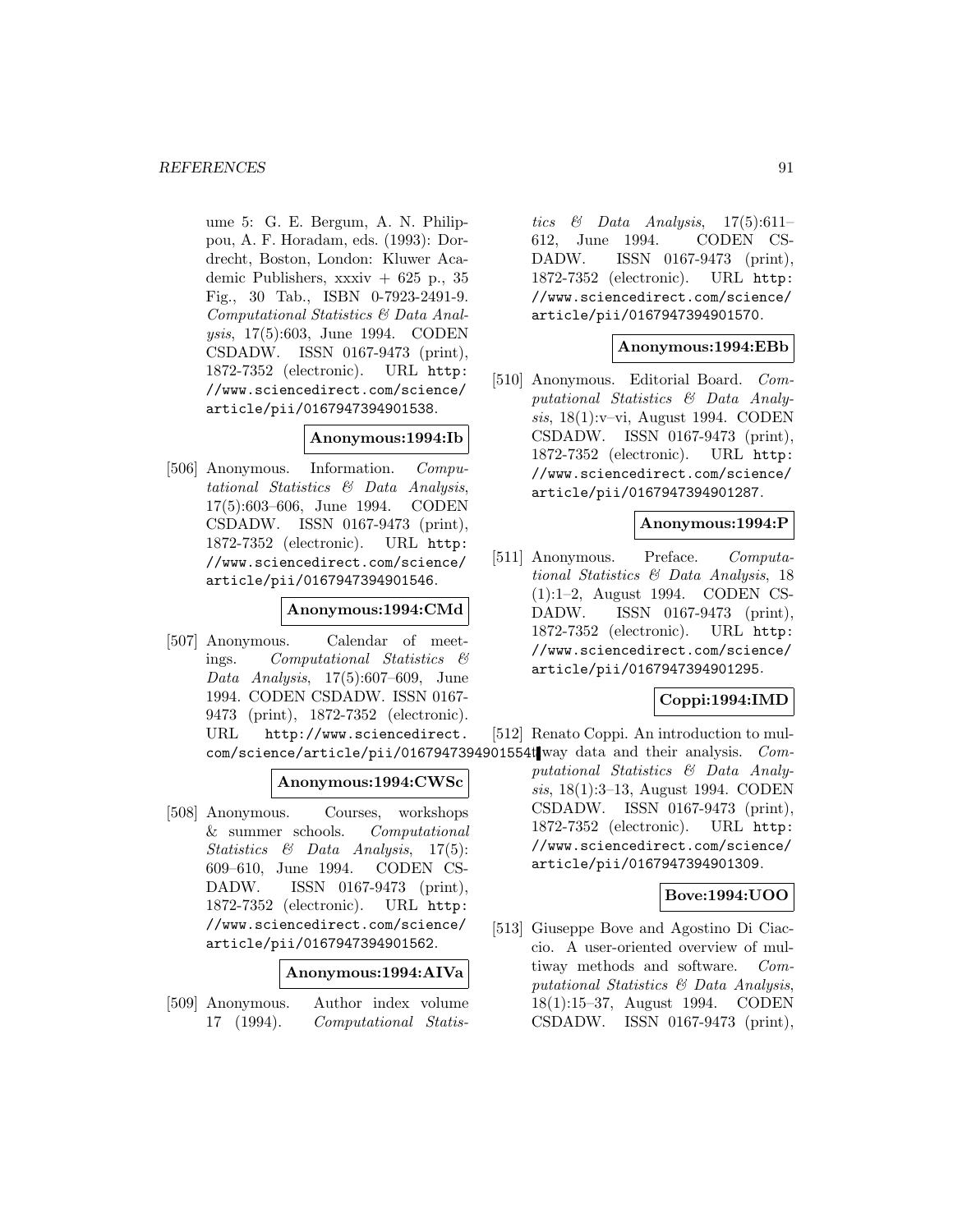1872-7352 (electronic). URL http: //www.sciencedirect.com/science/ article/pii/0167947394901317.

### **Harshman:1994:PPF**

[514] Richard A. Harshman and Margaret E. Lundy. PARAFAC: Parallel factor analysis. Computational Statistics & Data Analysis, 18(1): 39–72, August 1994. CODEN CS-DADW. ISSN 0167-9473 (print), 1872-7352 (electronic). URL http: //www.sciencedirect.com/science/ article/pii/0167947394901325.

## **Kroonenberg:1994:TLS**

[515] Pieter M. Kroonenberg. The TUCK-ALS line: a suite of programs for three-way data analysis. Computational Statistics & Data Analysis, 18 (1):73–96, August 1994. CODEN CSDADW. ISSN 0167-9473 (print), 1872-7352 (electronic). URL http: //www.sciencedirect.com/science/ article/pii/0167947394901333.

## **Lavit:1994:ASM**

[516] Christine Lavit, Yves Escoufier, Robert Sabatier, and Pierre Traissac. The ACT (STATIS method). Computational Statistics & Data Analysis, 18 (1):97–119, August 1994. CODEN CSDADW. ISSN 0167-9473 (print), 1872-7352 (electronic). URL http: //www.sciencedirect.com/science/ article/pii/0167947394901341.

#### **Escofier:1994:MFA**

[517] B. Escofier and J. Pagès. Multiple factor analysis (AFMULT package). Computational Statistics & Data Analysis, 18(1):121–140, August 1994. CODEN CSDADW. ISSN 0167-9473 (print),

1872-7352 (electronic). URL http: //www.sciencedirect.com/science/ article/pii/016794739490135X.

## **vanderBurg:1994:ONC**

[518] Eeke van der Burg, Jan de Leeuw, and Garmt Dijksterhuis. OVER-ALS: Nonlinear canonical correlation with  $k$  sets of variables. Computational Statistics & Data Analysis, 18 (1):141–163, August 1994. CODEN CSDADW. ISSN 0167-9473 (print), 1872-7352 (electronic). URL http: //www.sciencedirect.com/science/ article/pii/0167947394901368.

## **DeSarbo:1994:CSM**

[519] Wayne S. DeSarbo, Robert Libby, and Kamel Jedidi. CATSCALE: a stochastic multidimensional scaling methodology for the spatial analysis of sorting data and the study of stimulus categorization. Computational Statistics & Data Analysis, 18 (1):165–184, August 1994. CODEN CSDADW. ISSN 0167-9473 (print), 1872-7352 (electronic). URL http: //www.sciencedirect.com/science/ article/pii/0167947394901376.

## **Bouvier:1994:NNL**

[520] Annie Bouvier and Sylvie Huet. nls2: Non-linear regression by S-PLUS functions. Computational Statistics & Data Analysis,  $18(1):187-$ 190, August 1994. CODEN CS-DADW. ISSN 0167-9473 (print), 1872-7352 (electronic). URL http: //www.sciencedirect.com/science/ article/pii/0167947394901384.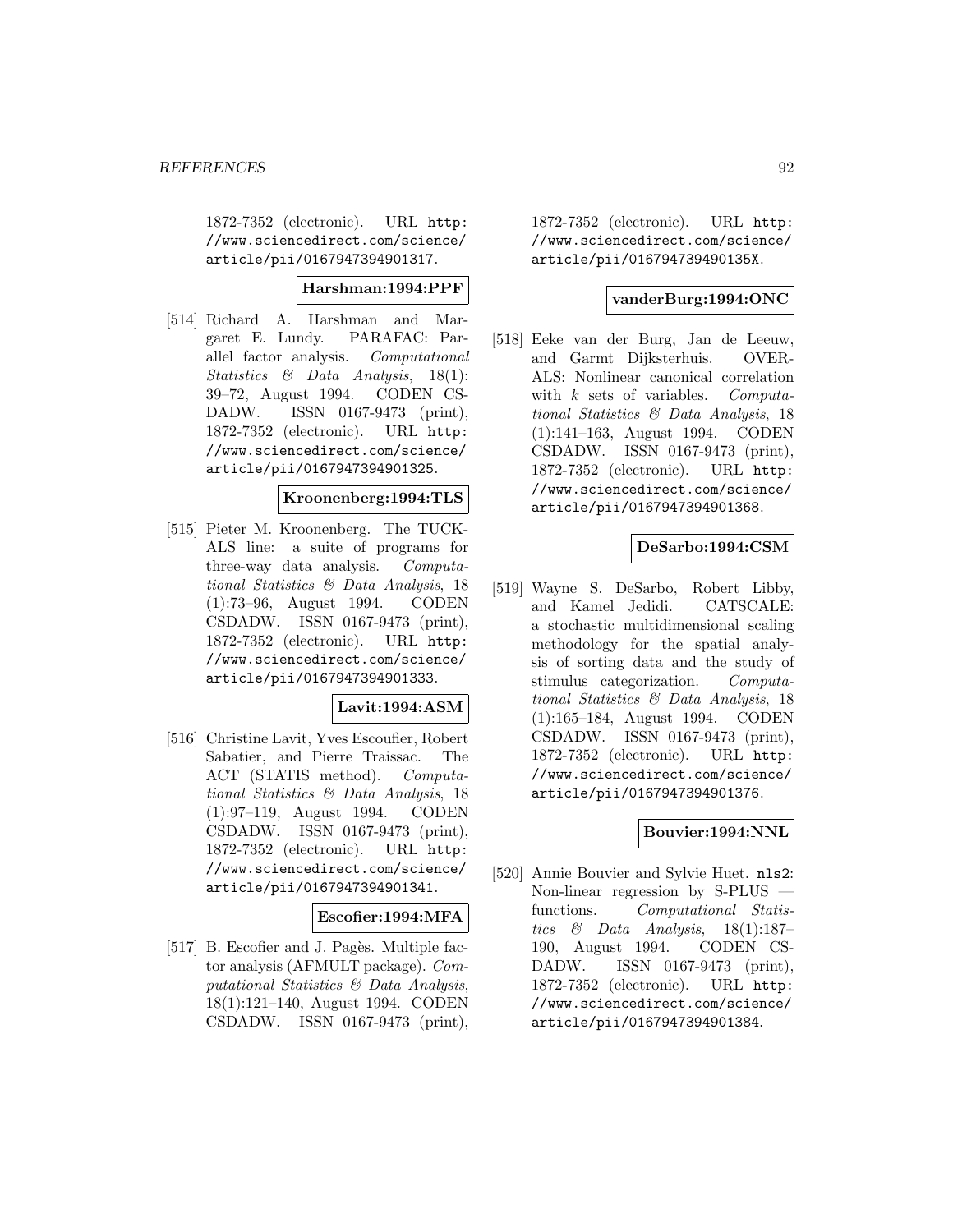#### **Anonymous:1994:NASc**

[521] Anonymous. News about statistical software related systems. Computational Statistics & Data Analysis, 18 (1):191–195, August 1994. CODEN CSDADW. ISSN 0167-9473 (print), 1872-7352 (electronic). URL http: //www.sciencedirect.com/science/ article/pii/0167947394901392.

## **Anonymous:1994:Ic**

[522] Anonymous. Information. Computational Statistics & Data Analysis, 18 (1):195–197, August 1994. CODEN CSDADW. ISSN 0167-9473 (print), 1872-7352 (electronic). URL http: //www.sciencedirect.com/science/ article/pii/0167947394901406.

## **Anonymous:1994:LEC**

[523] Anonymous. Letter to the edi- $\text{tor}$  — correction. Computational Statistics & Data Analysis, 18(1): 197, August 1994. CODEN CS-DADW. ISSN 0167-9473 (print), 1872-7352 (electronic). URL http: //www.sciencedirect.com/science/ article/pii/0167947394901414.

## **Anonymous:1994:CMe**

[524] Anonymous. Calendar of meetings. Computational Statistics & Data Analysis, 18(1):198–200, August 1994. CODEN CSDADW. ISSN 0167- 9473 (print), 1872-7352 (electronic). URL http://www.sciencedirect. com/science/article/pii/0167947394901422.

**Anonymous:1994:CWSd**

[525] Anonymous. Courses, workshops & summer schools. Computational Statistics & Data Analysis, 18(1):

200, August 1994. CODEN CS-DADW. ISSN 0167-9473 (print), 1872-7352 (electronic). URL http: //www.sciencedirect.com/science/ article/pii/0167947394901430.

## **Azen:1994:E**

[526] Stanley Azen. Editorial. Computational Statistics & Data Analysis, 18 (2):201, September 1994. CODEN CSDADW. ISSN 0167-9473 (print), 1872-7352 (electronic). URL http: //www.sciencedirect.com/science/ article/pii/0167947394901716.

### **Balakrishnan:1994:OSN**

[527] N. Balakrishnan. Order statistics from non-identical exponential random variables and some applications. Computational Statistics & Data Analysis, 18 (2):203–238, September 1994. CODEN CSDADW. ISSN 0167-9473 (print), 1872-7352 (electronic). URL http: //www.sciencedirect.com/science/ article/pii/0167947394901724.

#### **Balasubramanian:1994:D**

[528] K. Balasubramanian, U. Gather, and N. Sugiura. Discussions. Computational Statistics & Data Analysis, 18 (2):238–243, September 1994. CODEN CSDADW. ISSN 0167-9473 (print), 1872-7352 (electronic). URL http: //www.sciencedirect.com/science/ article/pii/0167947394901732.

#### **Arnold:1994:WLM**

[529] Barry C. Arnold. Where's the lack of memory? Computational Statistics & Data Analysis, 18(2):243– 253, September 1994. CODEN CS-DADW. ISSN 0167-9473 (print),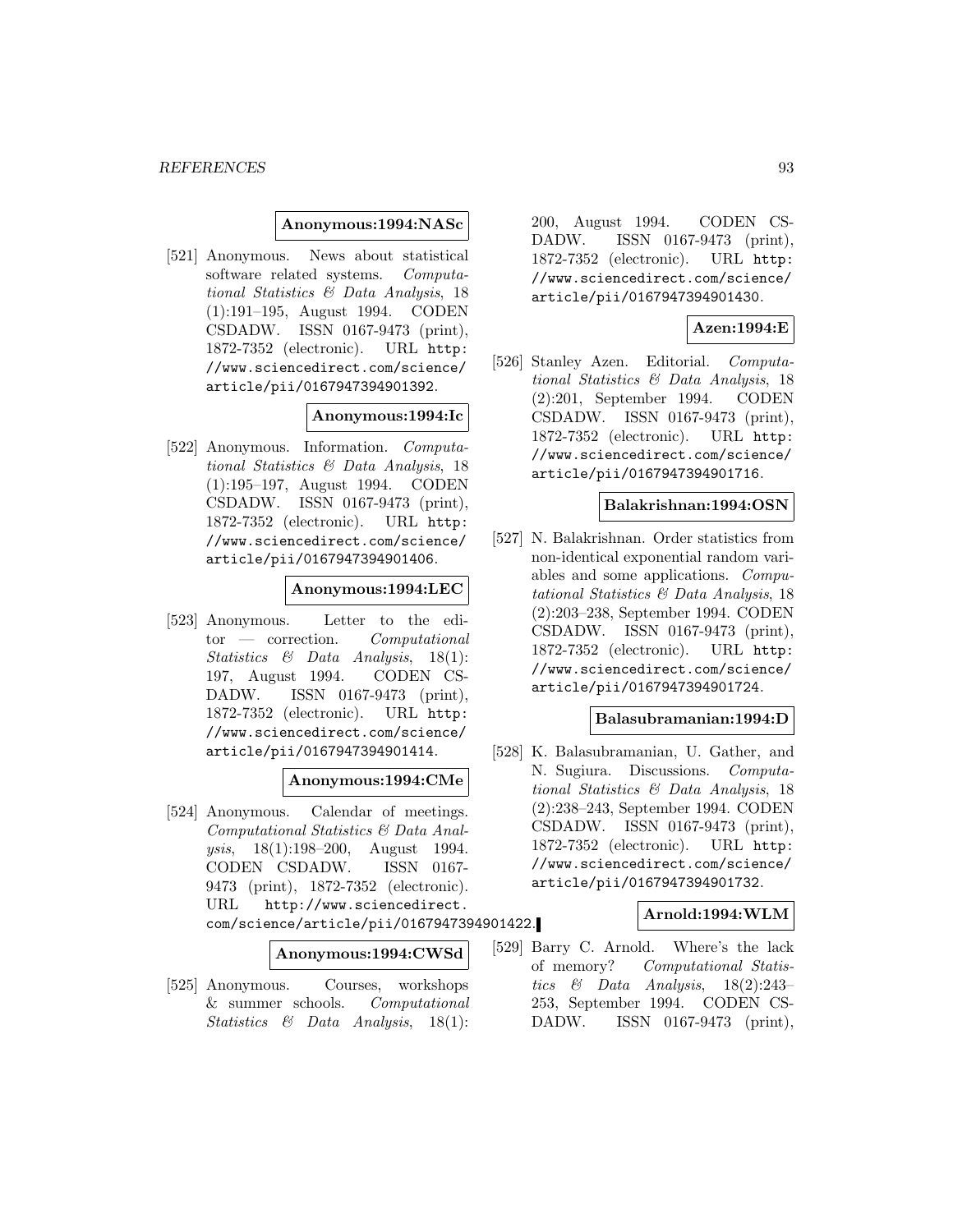1872-7352 (electronic). URL http: //www.sciencedirect.com/science/ article/pii/0167947394901740.

## **Berkane:1994:PML**

[530] Maia Berkane, Yutaka Kano, and Peter M. Bentler. Pseudo maximum likelihood estimation in elliptical theory: Effects of misspecification. Computational Statistics & Data Analysis, 18 (2):255–267, September 1994. CODEN CSDADW. ISSN 0167-9473 (print), 1872-7352 (electronic). URL http: //www.sciencedirect.com/science/ article/pii/0167947394901759.

## **Sawitzki:1994:TNR**

[531] Günther Sawitzki. Testing numerical reliability of data analysis systems. Computational Statistics & Data Analysis, 18(2):269– 286, September 1994. CODEN CS-DADW. ISSN 0167-9473 (print), 1872-7352 (electronic). URL http: //www.sciencedirect.com/science/ article/pii/0167947394901767.

#### **Sawitzki:1994:RNR**

[532] Günther Sawitzki. Report on the numerical reliability of data analysis systems. Computational Statistics & Data Analysis, 18(2):289– 301, September 1994. CODEN CS-DADW. ISSN 0167-9473 (print), 1872-7352 (electronic). URL http: //www.sciencedirect.com/science/ article/pii/0167947394901775.

#### **Wurtz:1994:I**

[533] Diethelm Würtz and Myra Woolf. Information. Computational Statistics & Data Analysis, 18(2):302– 303, September 1994. CODEN CS-

DADW. ISSN 0167-9473 (print), 1872-7352 (electronic). URL http: //www.sciencedirect.com/science/ article/pii/0167947394901783.

## **Tilke:1994:BRB**

[534] Clemens Tilke. Book review: Geostatistics Troia '92: Kluwer Academic, ISBN 0-7923-2157-X (set), ISBN 0-7923-2155-3 (Vol. 1) ISBN 0- 7923-2156-1 (Vol. 2), \$332.50/£222.50 (set). Computational Statistics & Data Analysis, 18(2):303, September 1994. CODEN CSDADW. ISSN 0167- 9473 (print), 1872-7352 (electronic). URL http://www.sciencedirect. com/science/article/pii/0167947394901805.

#### **Trenkler:1994:BRBc**

[535] Götz Trenkler. Book review: Alternative Methods of Regression: New York: John Wiley & Sons, Inc., 223 pages, ISBN 0-471-56881-3, US\$57.50. Computational Statistics & Data Analysis, 18(2):303, September 1994. CODEN CSDADW. ISSN 0167-9473 (print), 1872-7352 (electronic). URL http: //www.sciencedirect.com/science/ article/pii/0167947394901791.

#### **Bismark:1994:BRB**

[536] Malte Bismark. Book review: Software: Recht, Band 1. Berlin, Heidelberg, New York: Springer Verlag, ISBN 3-450-52493-3, DM 98.00. Computational Statistics & Data Analysis, 18 (2):303–304, September 1994. CODEN CSDADW. ISSN 0167-9473 (print), 1872-7352 (electronic). URL http: //www.sciencedirect.com/science/ article/pii/0167947394901813.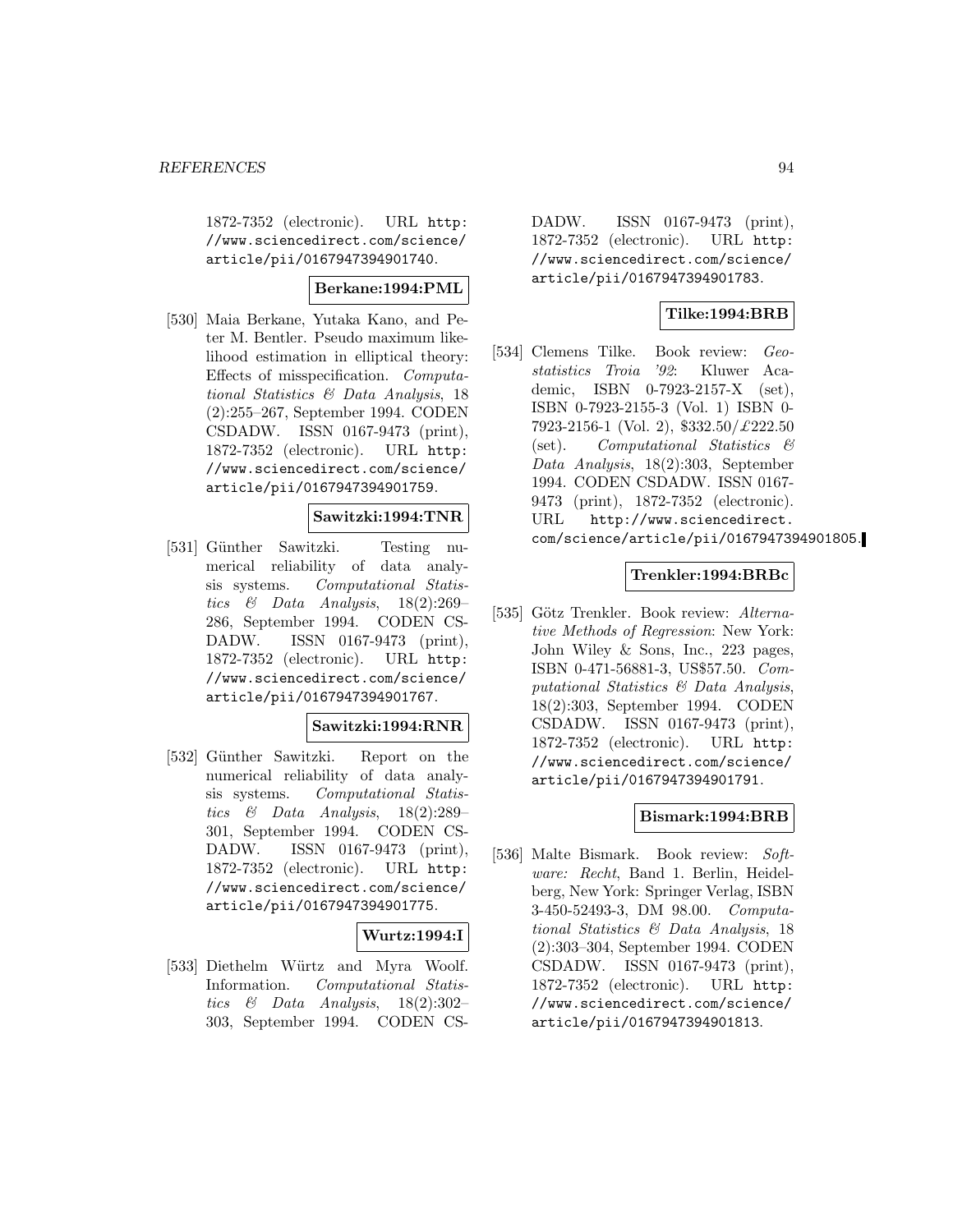### **Anonymous:1994:INd**

[537] Anonymous. IASC news. Computational Statistics & Data Analysis, 18 (2):304, September 1994. CODEN CSDADW. ISSN 0167-9473 (print), 1872-7352 (electronic). URL http: //www.sciencedirect.com/science/ article/pii/0167947394901821.

## **Delicado:1994:BGL**

[538] Pedro Delicado and Manuel del Río. Bootstrapping the general linear hypothesis test. Computational Statistics  $\&$  Data Analysis, 18(3):305– 316, October 1994. CODEN CS-DADW. ISSN 0167-9473 (print), 1872-7352 (electronic). URL http: //www.sciencedirect.com/science/ article/pii/0167947394900655.

#### **Koronacki:1994:EDF**

[539] J. Koronacki and U. Luboińska. Estimating the density of a functional of several random variables. Computational Statistics & Data Analysis, 18 (3):317–330, October 1994. CODEN CSDADW. ISSN 0167-9473 (print), 1872-7352 (electronic). URL http: //www.sciencedirect.com/science/ article/pii/0167947394900663.

## **Kiers:1994:GCA**

[540] Henk A. L. Kiers, Robert Cléroux, and Jos M. F. Ten Berge. Generalized canonical analysis based on optimizing matrix correlations and a relation with IDIOSCAL. Computational Statistics & Data Analysis, 18 (3):331–340, October 1994. CODEN CSDADW. ISSN 0167-9473 (print), 1872-7352 (electronic). URL http: //www.sciencedirect.com/science/ article/pii/0167947394900671.

## **Silvers:1994:PSA**

[541] Abraham Silvers, Nira Herrmann, Kathy Godfrey, Bruce Roberts, and Dan Cerys. A prototype statistical advisory system for biomedical researchers i: Overview. Computational Statistics & Data Analysis, 18 (3):341–355, October 1994. CODEN CSDADW. ISSN 0167-9473 (print), 1872-7352 (electronic). URL http: //www.sciencedirect.com/science/ article/pii/016794739490068X.

#### **Herrmann:1994:PSA**

[542] Nira Herrmann, Abraham Silvers, Katherine Godfrey, Bruce Roberts, and Daniel Cerys. A prototype statistical advisory system for biomedical researchers II: Development of a statistical strategy. Computational Statistics & Data Analysis, 18(3):357– 369, October 1994. CODEN CS-DADW. ISSN 0167-9473 (print), 1872-7352 (electronic). URL http: //www.sciencedirect.com/science/ article/pii/0167947394900698.

#### **Anonymous:1994:SSNb**

[543] Anonymous. Statistical software newsletter. Computational Statistics & Data Analysis, 18(3):371, October 1994. CODEN CSDADW. ISSN 0167- 9473 (print), 1872-7352 (electronic). URL http://www.sciencedirect. com/science/article/pii/0167947394900701.

## **Haag:1994:KBS**

[544] Uwe Haag. Knowledge-based systems in statistics: critical review of a decade of research. Computational Statistics & Data Analysis, 18 (3):373–375, October 1994. CODEN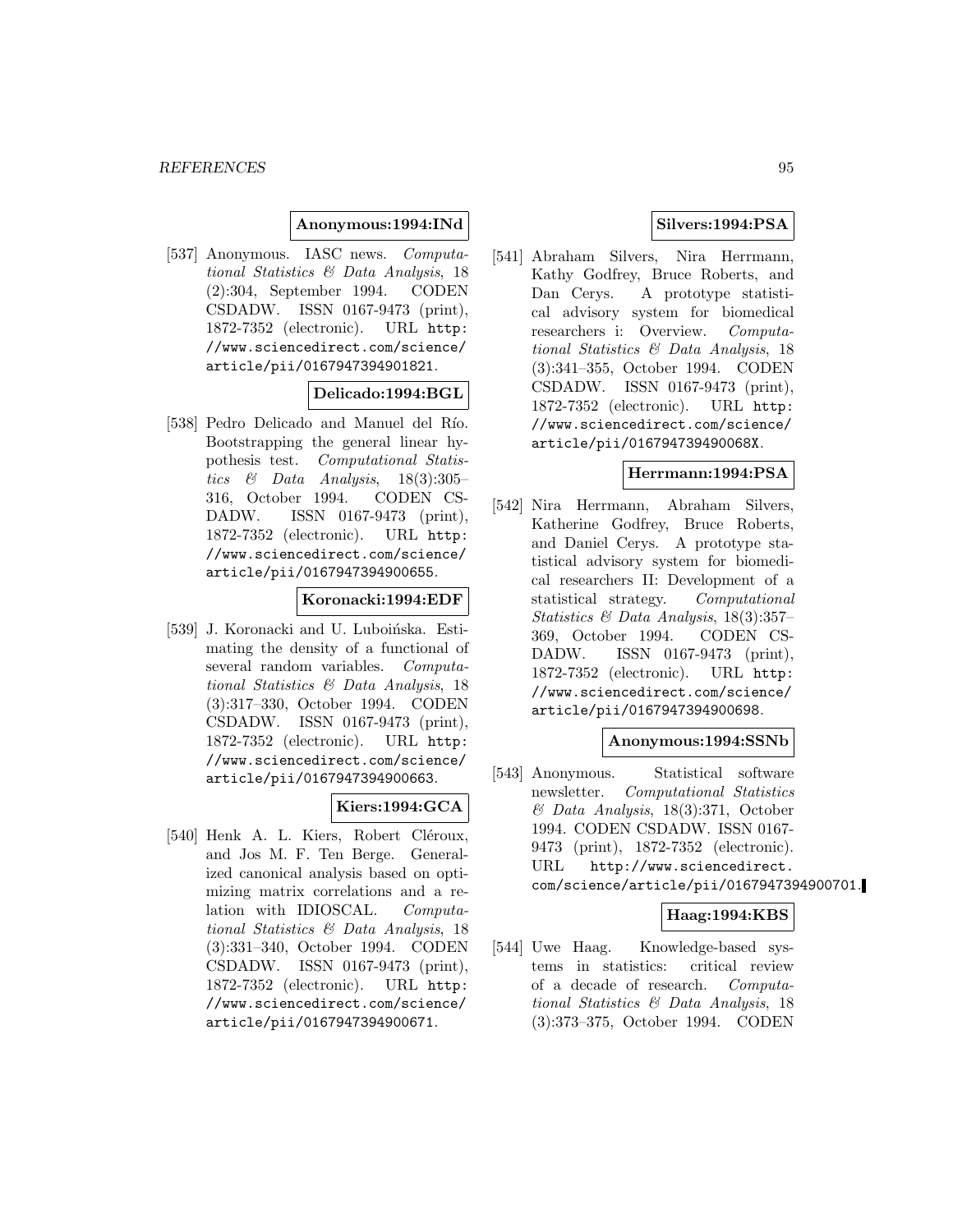CSDADW. ISSN 0167-9473 (print), 1872-7352 (electronic). URL http: //www.sciencedirect.com/science/ article/pii/016794739490071X.

## **Hormann:1994:NAS**

[545] Allmut Hörmann. News about statistical software & related systems: Software news editor. Computational Statistics & Data Analysis, 18(3):376– 378, October 1994. CODEN CS-DADW. ISSN 0167-9473 (print), 1872-7352 (electronic). URL http: //www.sciencedirect.com/science/ article/pii/0167947394900728.

## **Hormann:1994:IIE**

[546] Allmut Hörmann. Information: Information editor. Computational Statistics & Data Analysis, 18(3):378– 380, October 1994. CODEN CS-DADW. ISSN 0167-9473 (print), 1872-7352 (electronic). URL http: //www.sciencedirect.com/science/ article/pii/0167947394900736.

## **Edler:1994:INI**

[547] Lutz Edler. IASC news: IASC news editor. Computational Statistics & Data Analysis, 18(3):380– 382, October 1994. CODEN CS-DADW. ISSN 0167-9473 (print), 1872-7352 (electronic). URL http: //www.sciencedirect.com/science/ article/pii/0167947394900744.

## **Anonymous:1994:CMf**

[548] Anonymous. Calendar of meetings. Computational Statistics & Data Analysis, 18(3):383–387, October 1994. CODEN CSDADW. ISSN 0167- 9473 (print), 1872-7352 (electronic).

## URL http://www.sciencedirect. com/science/article/pii/0167947394900752.

### **Anonymous:1994:CWSe**

[549] Anonymous. Courses, workshops & summer schools. Computational Statistics & Data Analysis, 18(3):387– 388, October 1994. CODEN CS-DADW. ISSN 0167-9473 (print), 1872-7352 (electronic). URL http: //www.sciencedirect.com/science/ article/pii/0167947394900760.

## **Qian:1994:SIR**

[550] Shixian Qian. The structure of isotonic regression class for LAD problems with quasi-order constraints. Computational Statistics & Data Analysis, 18 (4):389–401, November 1994. CODEN CSDADW. ISSN 0167-9473 (print), 1872-7352 (electronic). URL http: //www.sciencedirect.com/science/ article/pii/0167947394901589.

## **Jolayemi:1994:CIB**

[551] Joel K. Jolayemi. Convolution of independent binomial variables: an approximation method and a comparative study. Computational Statistics & Data Analysis,  $18(4):403-$ 417, November 1994. CODEN CS-DADW. ISSN 0167-9473 (print), 1872-7352 (electronic). URL http: //www.sciencedirect.com/science/ article/pii/0167947394901597.

## **Kafadar:1994:CAT**

[552] Karen Kafadar. Choosing among two-dimensional smoothers in practice. Computational Statistics & Data Analysis, 18(4):419–439, November 1994. CODEN CSDADW. ISSN 0167- 9473 (print), 1872-7352 (electronic).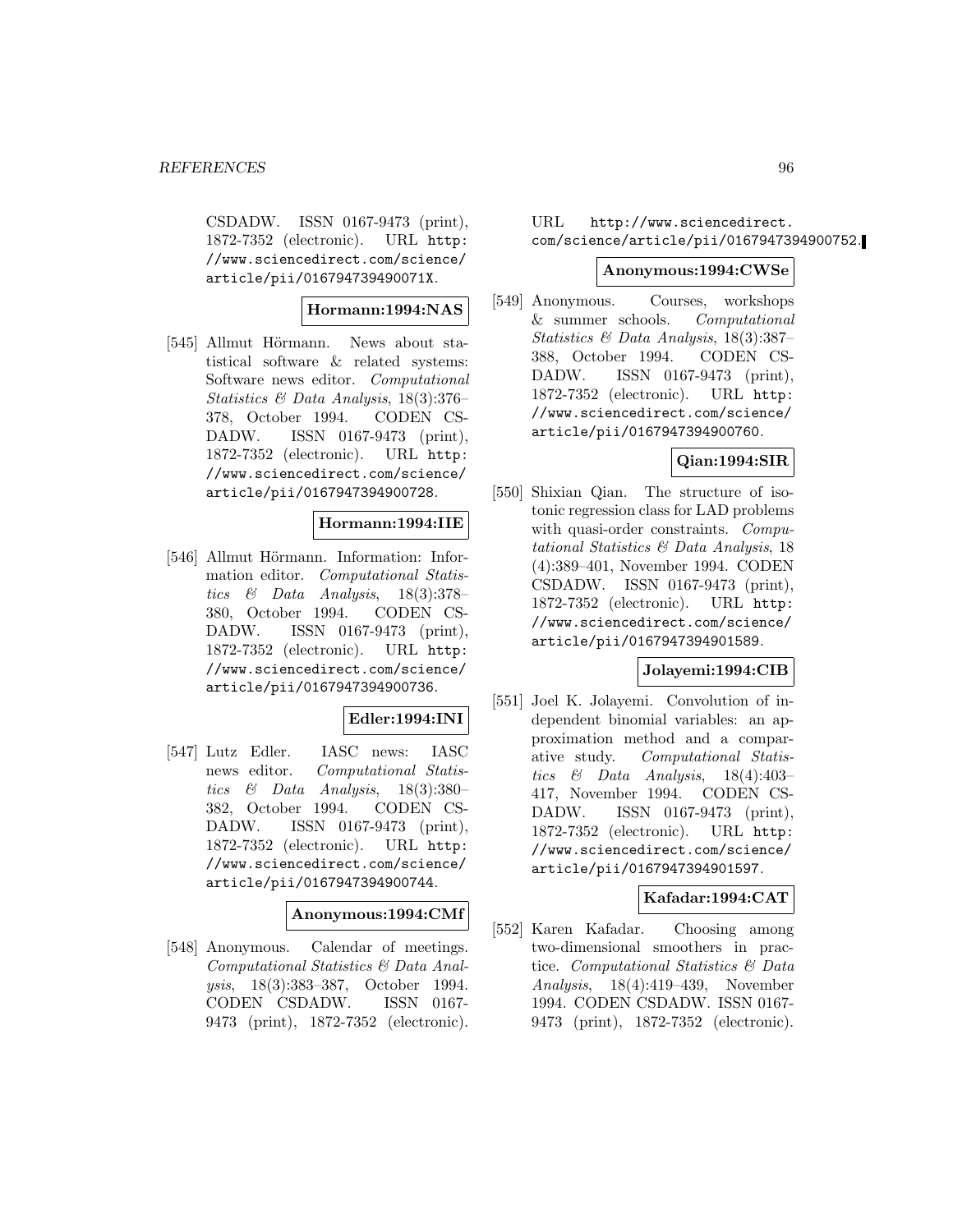URL http://www.sciencedirect. com/science/article/pii/0167947394901600//www.sciencedirect.com/science/ 1872-7352 (electronic). URL http:

## **Wong:1994:CRP**

[553] Weng Kee Wong. Comparing robust properties of A, D, E and G-optimal designs. Computational Statistics & Data Analysis, 18(4):441– 448, November 1994. CODEN CS-DADW. ISSN 0167-9473 (print), 1872-7352 (electronic). URL http: //www.sciencedirect.com/science/ article/pii/0167947394901619.

## **Ding:1994:CNB**

[554] Cherng G. Ding. On the computation of the noncentral beta distribution. Computational Statistics & Data Analysis,  $18(4):449-$ 455, November 1994. CODEN CS-DADW. ISSN 0167-9473 (print), 1872-7352 (electronic). URL http: //www.sciencedirect.com/science/ article/pii/0167947394901627.

## **Verboon:1994:RLR**

[555] Peter Verboon and Willem J. Heiser. Resistant lower rank approximation of matrices by iterative majorization. Computational Statistics & Data Analysis,  $18(4):457-$ 467, November 1994. CODEN CS-DADW. ISSN 0167-9473 (print), 1872-7352 (electronic). URL http: //www.sciencedirect.com/science/ article/pii/0167947394901635.

## **deWit:1994:IEC**

[556] Toine de Wit. Interuniversity expertise center ProGAMMA. Computational Statistics & Data Analysis, 18 (4):471–472, November 1994. CODEN CSDADW. ISSN 0167-9473 (print),

# article/pii/0167947394901643.

## **Kubler:1994:BRB**

[557] Jürgen Kübler. Book review: Parameter estimation in reliability and life span models: A. Clifford Cohen and Betty Jones Whitten (1988): New York, Marcel Dekker, 312 pages, ISBN 0-8247-7980-0, US\$99.75. Computational Statistics & Data Analysis, 18 (4):473–474, November 1994. CODEN CSDADW. ISSN 0167-9473 (print), 1872-7352 (electronic). URL http: //www.sciencedirect.com/science/ article/pii/0167947394901651.

## **Pabst:1994:BRBb**

[558] Günther Pabst. Book review: Deskriptive statistik: P.v.d. Lippe (1993): 468 pp. Stuttgart: Gustav Fischer Verlag, ISBN 3-437- 40268-4, Uni–Taschenbücher für Wissenschaft No. 1632, ISBN 3-8252- 1632-2, 46.80 DM. Computational Statistics & Data Analysis, 18(4): 474, November 1994. CODEN CS-DADW. ISSN 0167-9473 (print), 1872-7352 (electronic). URL http: //www.sciencedirect.com/science/ article/pii/0167947394901678.

## **Schmerling:1994:BRBc**

[559] Siegfried Schmerling. Book review: Numerical methods for stochastic processes: N. Bouleau and D. Lépingle: John Wiley and Sons, Inc., New York 1994, 359 p. ISBN 0- 471-54641-0, \$63.50. Computational Statistics & Data Analysis, 18(4): 474, November 1994. CODEN CS-DADW. ISSN 0167-9473 (print),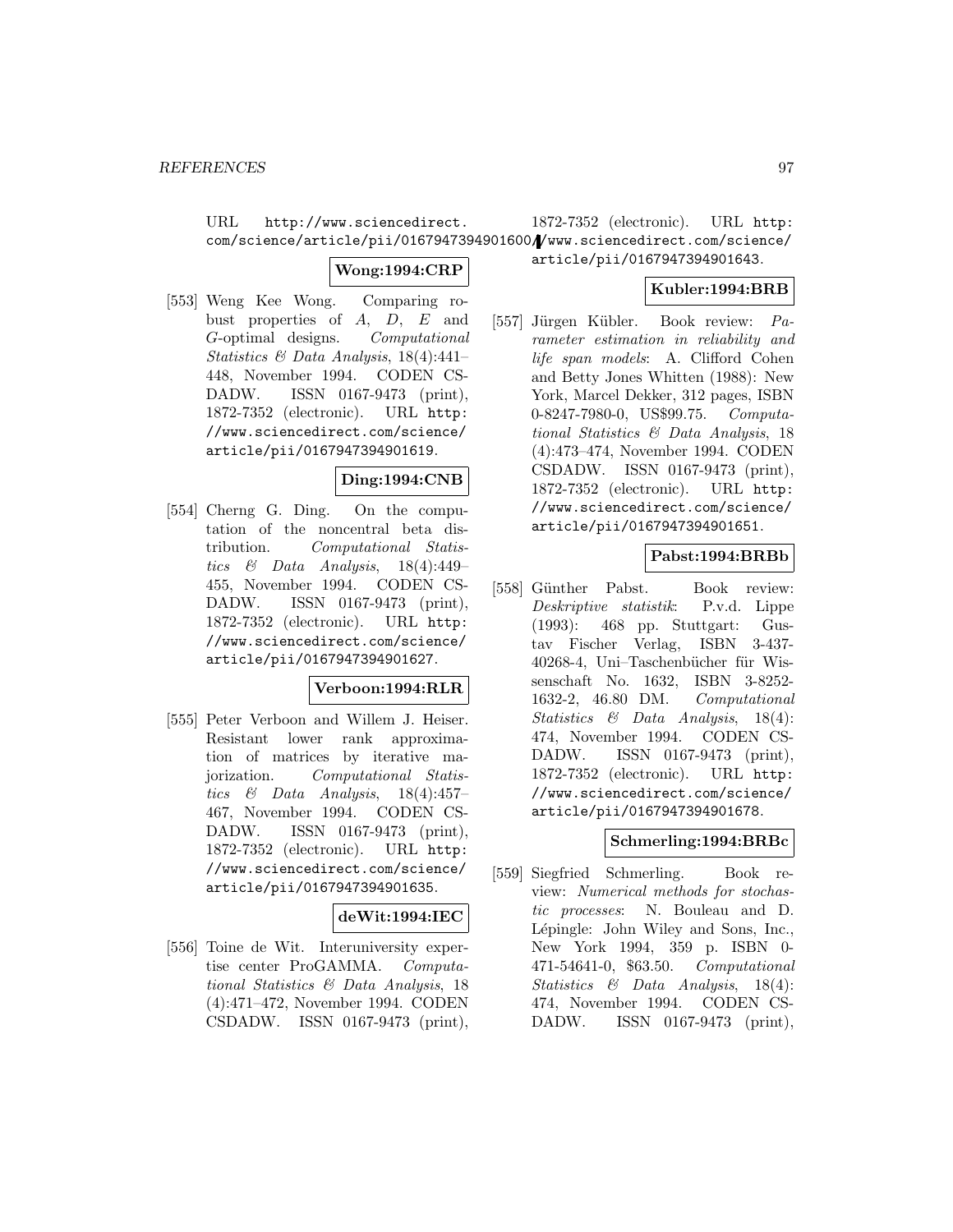1872-7352 (electronic). URL http: //www.sciencedirect.com/science/ article/pii/016794739490166X.

## **Dutter:1994:RCV**

[560] Rudolf Dutter. Report on COMP-STAT '94 in Vienna. Computational Statistics & Data Analysis, 18(4):475– 479, November 1994. CODEN CS-DADW. ISSN 0167-9473 (print), 1872-7352 (electronic). URL http: //www.sciencedirect.com/science/ article/pii/0167947394901686.

## **Anonymous:1994:CMg**

[561] Anonymous. Calendar of meetings. Computational Statistics & Data Analysis, 18(4):480–483, November 1994. CODEN CSDADW. ISSN 0167- 9473 (print), 1872-7352 (electronic). URL http://www.sciencedirect. com/science/article/pii/0167947394901694.

## **Anonymous:1994:CWSf**

[562] Anonymous. Courses, workshops & summer schools. Computational Statistics & Data Analysis, 18(4):483– 484, November 1994. CODEN CS-DADW. ISSN 0167-9473 (print), 1872-7352 (electronic). URL http: //www.sciencedirect.com/science/ article/pii/0167947394901708.

## **Bekker:1994:CRI**

[563] Paul A. Bekker. Counting rules for identification in linear structural models. Computational Statistics & Data Analysis, 18(5):485– 498, December 1994. CODEN CS-DADW. ISSN 0167-9473 (print), 1872-7352 (electronic). URL http: //www.sciencedirect.com/science/ article/pii/0167947394900795.

## **Fischer:1994:TM**

[564] N. I. Fischer, E. Mammen, and J. S. Marron. Testing for multimodality. Computational Statistics  $\&$  Data Analysis, 18(5):499– 512, December 1994. CODEN CS-DADW. ISSN 0167-9473 (print), 1872-7352 (electronic). URL http: //www.sciencedirect.com/science/ article/pii/0167947394900809.

## **Kossler:1994:RAT**

[565] Wolfgang Kössler. Restrictive adaptive tests for the treatment of the two-sample scale problem. Computational Statistics & Data Analysis, 18 (5):513–524, December 1994. CODEN CSDADW. ISSN 0167-9473 (print), 1872-7352 (electronic). URL http: //www.sciencedirect.com/science/ article/pii/0167947394900817.

## **Kundu:1994:EPC**

[566] Debasis Kundu. Estimating the parameters of complex-valued exponential signals. Computational Statistics & Data Analysis, 18(5):525– 534, December 1994. CODEN CS-DADW. ISSN 0167-9473 (print), 1872-7352 (electronic). URL http: //www.sciencedirect.com/science/ article/pii/0167947394900825.

## **Tsui:1994:AUB**

[567] Kwok-Leung Tsui. Avoiding unnecessary bias in robust design analysis. Computational Statistics & Data Analysis,  $18(5):535-$ 546, December 1994. CODEN CS-DADW. ISSN 0167-9473 (print), 1872-7352 (electronic). URL http: //www.sciencedirect.com/science/ article/pii/0167947394900833.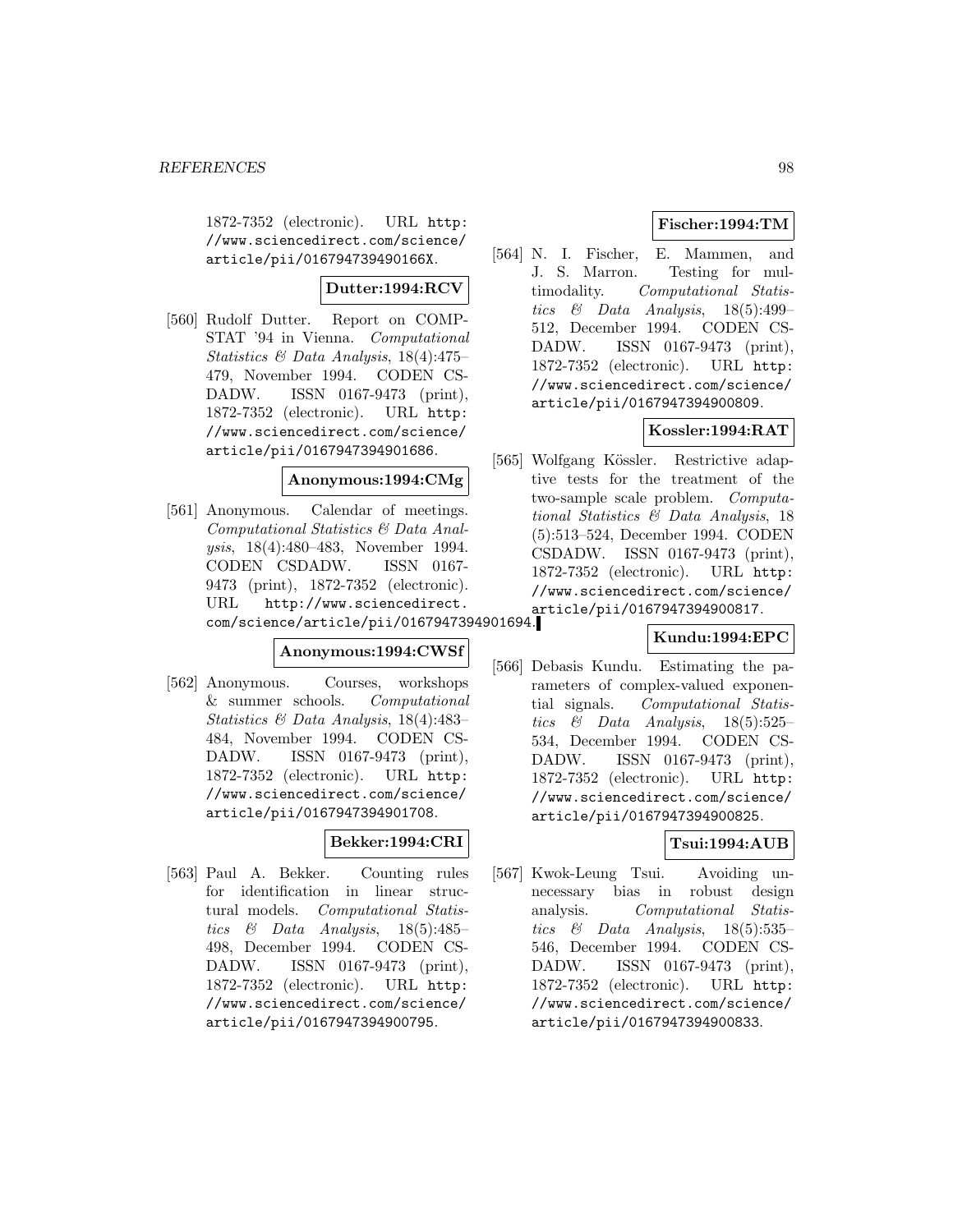### **Tubert-Bitter:1994:LRT**

[568] Pascale Tubert-Bitter, Andrew Kramar, Jean-Jacques Chalé, and Thierry Moreau. Linear rank tests for comparing survival in two groups with crossing hazards. Computational Statistics  $\&$  Data Analysis, 18(5):547-559, December 1994. CODEN CS-DADW. ISSN 0167-9473 (print), 1872-7352 (electronic). URL http: //www.sciencedirect.com/science/ article/pii/0167947394900841.

## **Gordon:1994:IGC**

[569] A. D. Gordon. Identifying genuine clusters in a classification. Computational Statistics & Data Analysis, 18 (5):561–581, December 1994. CODEN CSDADW. ISSN 0167-9473 (print), 1872-7352 (electronic). URL http: //www.sciencedirect.com/science/ article/pii/016794739490085X.

## **Ho:1994:NAS**

[570] Allmut Hö. News about statistical software & related systems. Computational Statistics & Data Analysis, 18(5):585, December 1994. CODEN CSDADW. ISSN 0167-9473 (print), 1872-7352 (electronic). URL http: //www.sciencedirect.com/science/ article/pii/0167947394900868.

## **Edler:1994:INb**

[571] Lutz Edler. IASC news. Computational Statistics & Data Analysis, 18 (5):586–590, December 1994. CODEN CSDADW. ISSN 0167-9473 (print), 1872-7352 (electronic). URL http: //www.sciencedirect.com/science/ article/pii/0167947394900876.

### **Anonymous:1994:CMh**

[572] Anonymous. Calendar of meetings. Computational Statistics & Data Analysis, 18(5):591–594, December 1994. CODEN CSDADW. ISSN 0167- 9473 (print), 1872-7352 (electronic). URL http://www.sciencedirect. com/science/article/pii/0167947394900884.

#### **Anonymous:1994:CWSg**

[573] Anonymous. Courses, workshops & summer schools. Computational Statistics & Data Analysis, 18(5): 594, December 1994. CODEN CS-DADW. ISSN 0167-9473 (print), 1872-7352 (electronic). URL http: //www.sciencedirect.com/science/ article/pii/0167947394900892.

### **Anonymous:1994:AIS**

[574] Anonymous. Author index of SS-NinCSDA: volume 17 & 18 (1994). Computational Statistics & Data Analysis, 18(5):595, December 1994. CODEN CSDADW. ISSN 0167- 9473 (print), 1872-7352 (electronic). URL http://www.sciencedirect. com/science/article/pii/0167947394900906.

#### **Anonymous:1994:BRS**

[575] Anonymous. Book reviews of SS-NinCSDA: volume 17 & 18 (1994). Computational Statistics & Data Analysis, 18(5):596, December 1994. CODEN CSDADW. ISSN 0167- 9473 (print), 1872-7352 (electronic). URL http://www.sciencedirect. com/science/article/pii/0167947394900914.

## **Anonymous:1994:SNS**

[576] Anonymous. Software news of SS-NinCSDA: volume 17 & 18 (1994).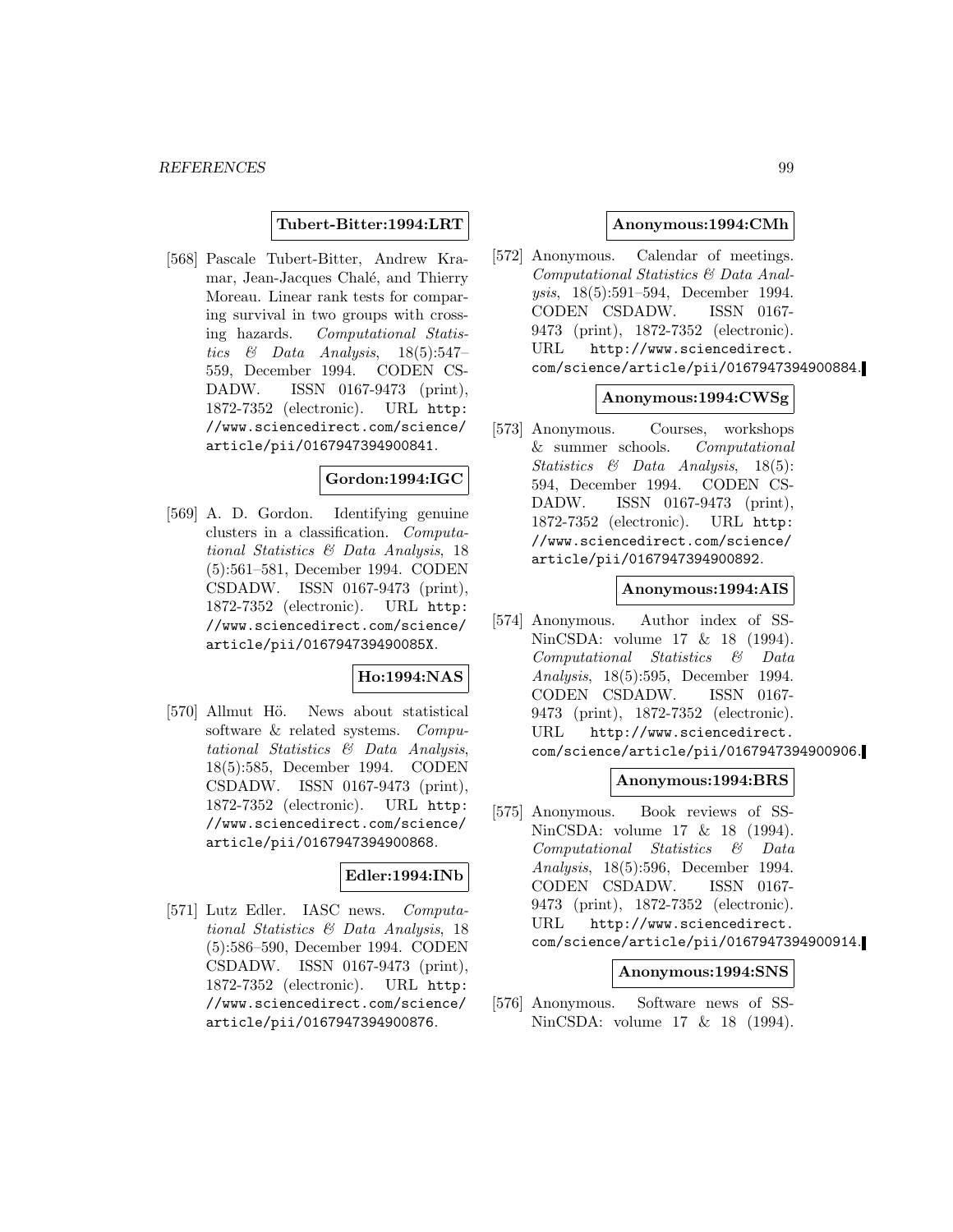Computational Statistics & Data Analysis, 18(5):597, December 1994. CODEN CSDADW. ISSN 0167- 9473 (print), 1872-7352 (electronic). URL http://www.sciencedirect.

## **Anonymous:1994:AIVb**

[577] Anonymous. Author index volume 18 (1994). Computational Statistics & Data Analysis, 18(5):599– 600, December 1994. CODEN CS-DADW. ISSN 0167-9473 (print), 1872-7352 (electronic). URL http: //www.sciencedirect.com/science/ article/pii/0167947394900930.

## **Azen:1995:E**

[578] Stanley Azen. Editorial. Computational Statistics & Data Analysis, 19(1):i–ii, January 1995. CODEN CSDADW. ISSN 0167-9473 (print), 1872-7352 (electronic). URL http: //www.sciencedirect.com/science/ article/pii/0167947395901493.

## **Anonymous:1995:EBa**

[579] Anonymous. Editorial Board. Computational Statistics & Data Analysis, 19(1):V–VI, January 1995. CODEN CSDADW. ISSN 0167-9473 (print), 1872-7352 (electronic). URL http: //www.sciencedirect.com/science/ article/pii/0167947395901477.

## **Moon:1995:PME**

[580] Myung-Sang Moon and Richard F. Gunst. Polynomial measurement error modeling. Computational Statistics & Data Analysis, 19(1): 1–21, January 1995. CODEN CS-DADW. ISSN 0167-9473 (print),

1872-7352 (electronic). URL http: //www.sciencedirect.com/science/ article/pii/0167947393E00412.

## **Liu:1995:SIG**

com/science/article/pii/0167947394908921 on-Mu Liu, Ki-Kan Chan, Alan L. Montgomery, and Mervin E. Muller. A system-independent graphical user interface for statistical software. Computational Statistics & Data Analysis, 19(1):23–44, January 1995. CODEN CSDADW. ISSN 0167-9473 (print), 1872-7352 (electronic). URL http: //www.sciencedirect.com/science/ article/pii/0167947393E0040B.

## **Yang:1995:ANC**

[582] Ziqiang Yang. An algorithm for nonlinear  $L_1$  curve-fitting based on the smooth approximation. Computational Statistics & Data Analysis, 19 (1):45–52, January 1995. CODEN CSDADW. ISSN 0167-9473 (print), 1872-7352 (electronic). URL http: //www.sciencedirect.com/science/ article/pii/0167947393E00397.

## **Farebrother:1995:HCF**

[583] Richard William Farebrother. On hyperplanes of closest fit. Computational Statistics & Data Analysis, 19 (1):53–58, January 1995. CODEN CSDADW. ISSN 0167-9473 (print), 1872-7352 (electronic). URL http: //www.sciencedirect.com/science/ article/pii/0167947393E00386.

## **Cwik:1995:NRD**

[584] Jan Čwik and Jan Mielniczuk. Nonparametric rank discrimination method. Computational Statistics & Data Analysis, 19(1):59– 74, January 1995. CODEN CS-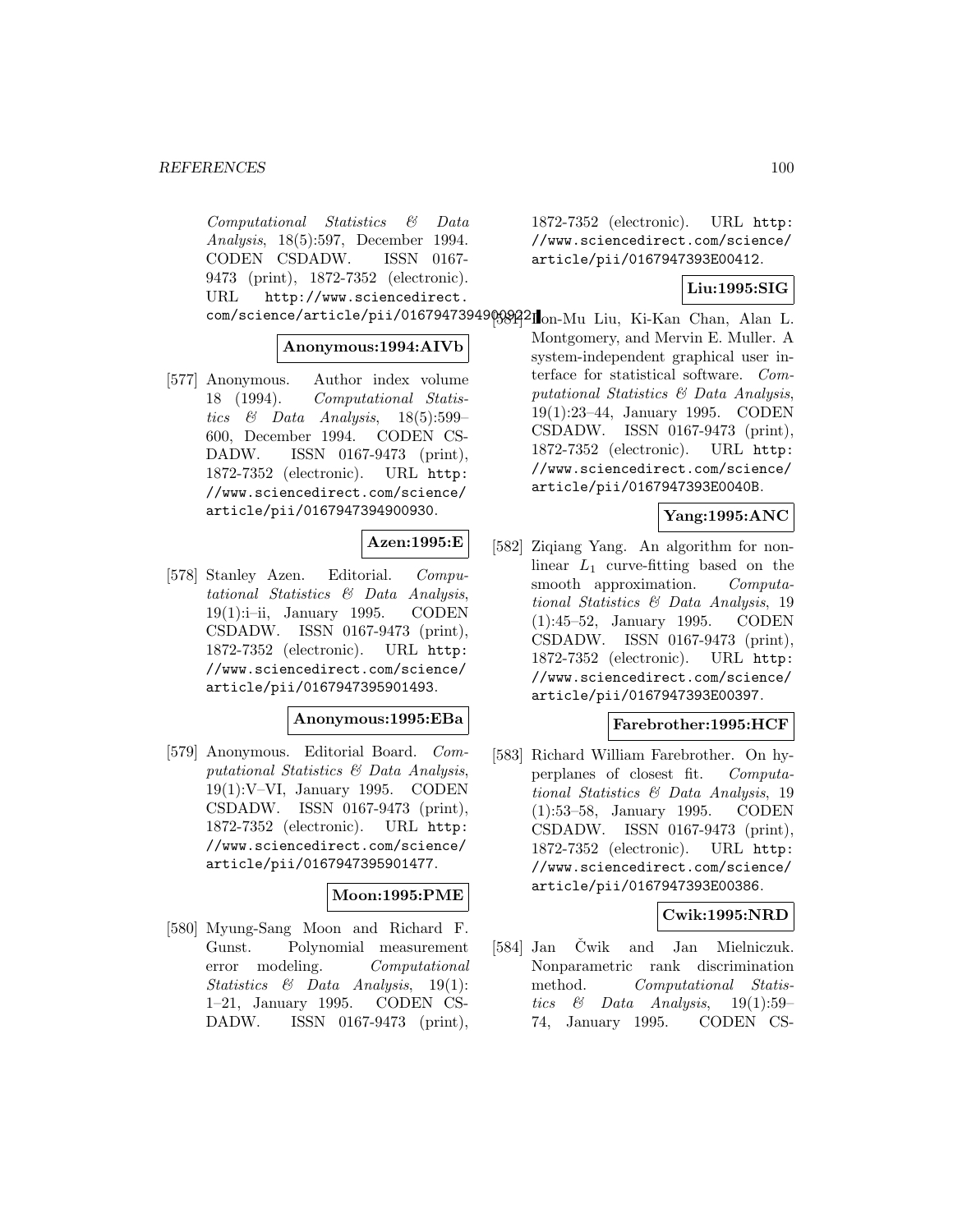DADW. ISSN 0167-9473 (print), 1872-7352 (electronic). URL http: //www.sciencedirect.com/science/ article/pii/0167947393E00434.

## **Huda:1995:ODR**

[585] S. Huda, I. H. Khan, and Rahul Mukerjee. On optimal designs with restricted circular string property. Computational Statistics & Data Analysis, 19(1):75–83, January 1995. CODEN CSDADW. ISSN 0167-9473 (print), 1872-7352 (electronic). URL http: //www.sciencedirect.com/science/ article/pii/0167947393E00423.

## **Mansouri:1995:CSS**

[586] H. Mansouri and G.-H. Chang. A comparative study of some rank tests for interaction. Computational Statistics  $\&$  Data Analysis, 19(1): 85–96, January 1995. CODEN CS-DADW. ISSN 0167-9473 (print), 1872-7352 (electronic). URL http: //www.sciencedirect.com/science/ article/pii/0167947393E00456.

## **Anonymous:1995:Ta**

[587] Anonymous. Telegram. Computational Statistics & Data Analysis, 19 (1):99, January 1995. CODEN CS-DADW. ISSN 0167-9473 (print), 1872-7352 (electronic). URL http: //www.sciencedirect.com/science/ article/pii/0167947395901795.

## **Anonymous:1995:TTU**

[588] Anonymous. Tips & tricks for using today's statistical software systems efficiently. Computational Statistics & Data Analysis,  $19(1):99-$ 101, January 1995. CODEN CS-DADW. ISSN 0167-9473 (print),

1872-7352 (electronic). URL http: //www.sciencedirect.com/science/ article/pii/0167947395901515.

## **Trenkler:1995:BRBa**

[589] Dietrich Trenkler. Book review: A handbook of small data sets: Hand, D. J., Daly, F., Lunn, A. D., Mc-Conway, K. J. & Ostrowski, E. (1994): Chapman & Hall, London.  $xvi + 458$ pages, including one diskette with data files (MS-DOS), 40 British Pounds, ISBN 0-412-39920-2. Computational Statistics & Data Analysis, 19(1): 101, January 1995. CODEN CS-DADW. ISSN 0167-9473 (print), 1872-7352 (electronic). URL http: //www.sciencedirect.com/science/ article/pii/0167947395901531.

## **Holle:1995:BRB**

[590] Rolf Holle. Book review: Design of experiments. A no-name approach: Lorenzen, T. J. & Anderson, V. L. (1993): Marcel Dekker, New York. 414 pages, US\$59.75, ISBN 0- 8247-9077-4. Computational Statistics & Data Analysis,  $19(1):101-$ 102, January 1995. CODEN CS-DADW. ISSN 0167-9473 (print), 1872-7352 (electronic). URL http: //www.sciencedirect.com/science/ article/pii/0167947395901558.

## **Anonymous:1995:BYLa**

[591] Anonymous. From the bookstore for your library. Computational Statistics & Data Analysis, 19(1): 102, January 1995. CODEN CS-DADW. ISSN 0167-9473 (print), 1872-7352 (electronic). URL http: //www.sciencedirect.com/science/ article/pii/0167947395901817.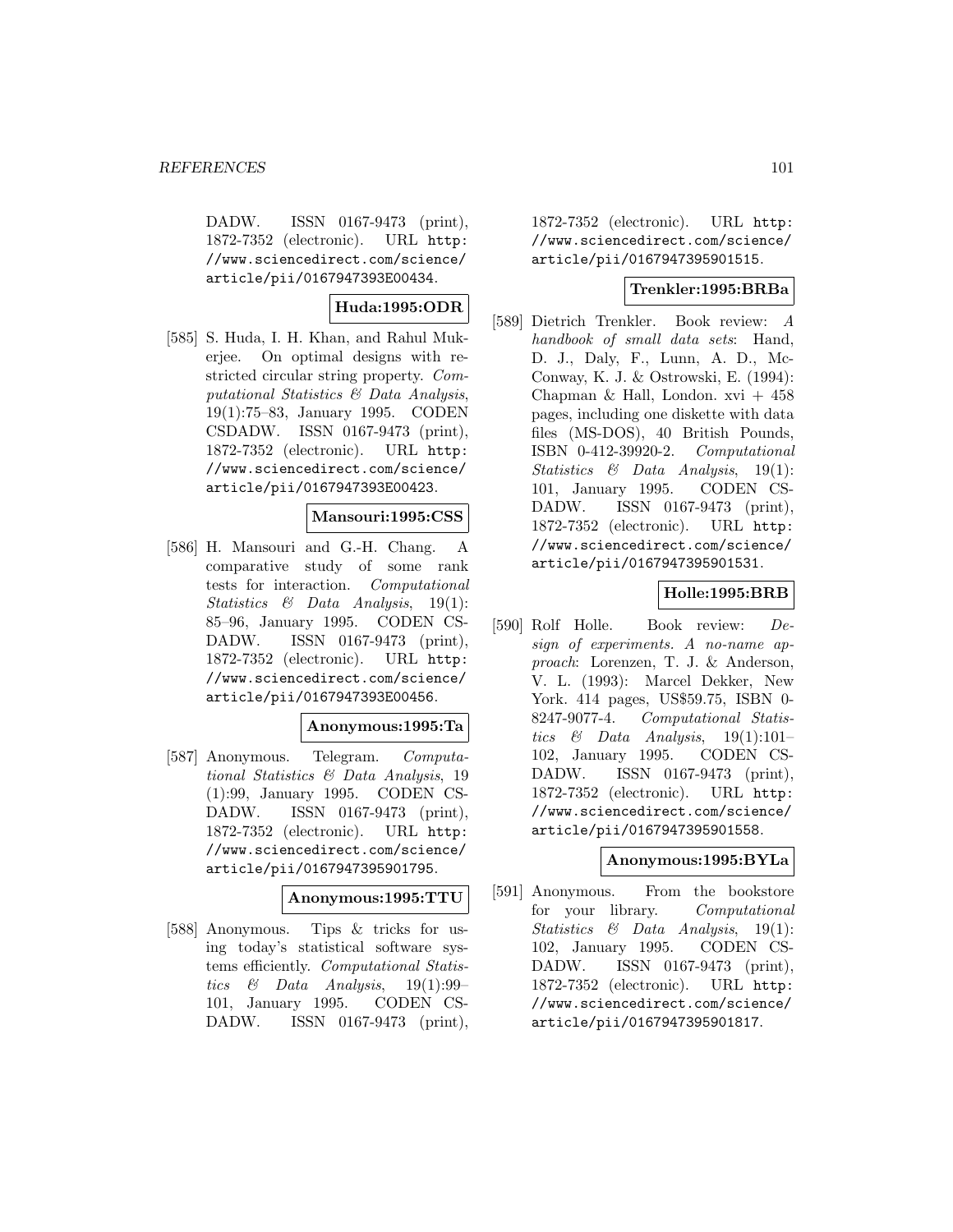#### **Anonymous:1995:INa**

[592] Anonymous. IASC-News. Computational Statistics & Data Analysis, 19 (1):102–103, January 1995. CODEN CSDADW. ISSN 0167-9473 (print), 1872-7352 (electronic). URL http: //www.sciencedirect.com/science/ article/pii/0167947395901574.

## **Anonymous:1995:CMa**

[593] Anonymous. Calendar of meetings. Computational Statistics & Data Analysis, 19(1):103–110, January 1995. CODEN CSDADW. ISSN 0167- 9473 (print), 1872-7352 (electronic). URL http://www.sciencedirect. com/science/article/pii/0167947395901590.<br>com/science/article/pii/0167947395901590.

## **Antoch:1995:TH**

[594] Jaromír Antoch, Petr Hájek, and Radim Jiroušek. Tomáš Havránek. Computational Statistics & Data Analysis, 19(2):111–113, February 1995. CODEN CSDADW. ISSN 0167- 9473 (print), 1872-7352 (electronic). URL http://www.sciencedirect. com/science/article/pii/0167947395900004. 9473 (print), 1872-7352 (electronic).

#### **Antoch:1995:RRR**

[595] Jaromír Antoch and Hakan Ekblom. Recursive robust regression computational aspects and comparison. Computational Statistics & Data Analysis, 19 (2):115–128, February 1995. CODEN CSDADW. ISSN 0167-9473 (print), 1872-7352 (electronic). URL http: //www.sciencedirect.com/science/ article/pii/0167947393E0050E.

## **Bocek:1995:LPA**

[596] P. Boček and P. Lachout. Linear programming approach to LMS- estimation. Computational Statistics & Data Analysis, 19(2):129– 134, February 1995. CODEN CS-DADW. ISSN 0167-9473 (print), 1872-7352 (electronic). URL http: //www.sciencedirect.com/science/ article/pii/0167947393E00515.

## **Gale:1995:CCF**

[597] William A. Gale. Cognition, computation, and formal systems: Some of Tomás Havránek's interests and disambiguating word senses. Computational Statistics & Data Analysis, 19 (2):135–148, February 1995. CODEN CSDADW. ISSN 0167-9473 (print),

//www.sciencedirect.com/science/ article/pii/0167947393E00526.

### **Hajek:1995:GPC**

[598] P. Hájek, A. Sochorová, and J. Zvárová. GUHA for personal computers. Computational Statistics & Data Analysis, 19(2):149–153, February 1995. CODEN CSDADW. ISSN 0167-

URL http://www.sciencedirect. com/science/article/pii/0167947393E00537.

## **Hojsgaard:1995:BBR**

[599] Søren Højsgaard and Bo Thiesson. BIFROST — block recursive models induced from relevant knowledge, observations, and statistical techniques. Computational Statistics & Data Analysis,  $19(2):155-$ 175, February 1995. CODEN CS-DADW. ISSN 0167-9473 (print), 1872-7352 (electronic). URL http: //www.sciencedirect.com/science/ article/pii/0167947393E00548.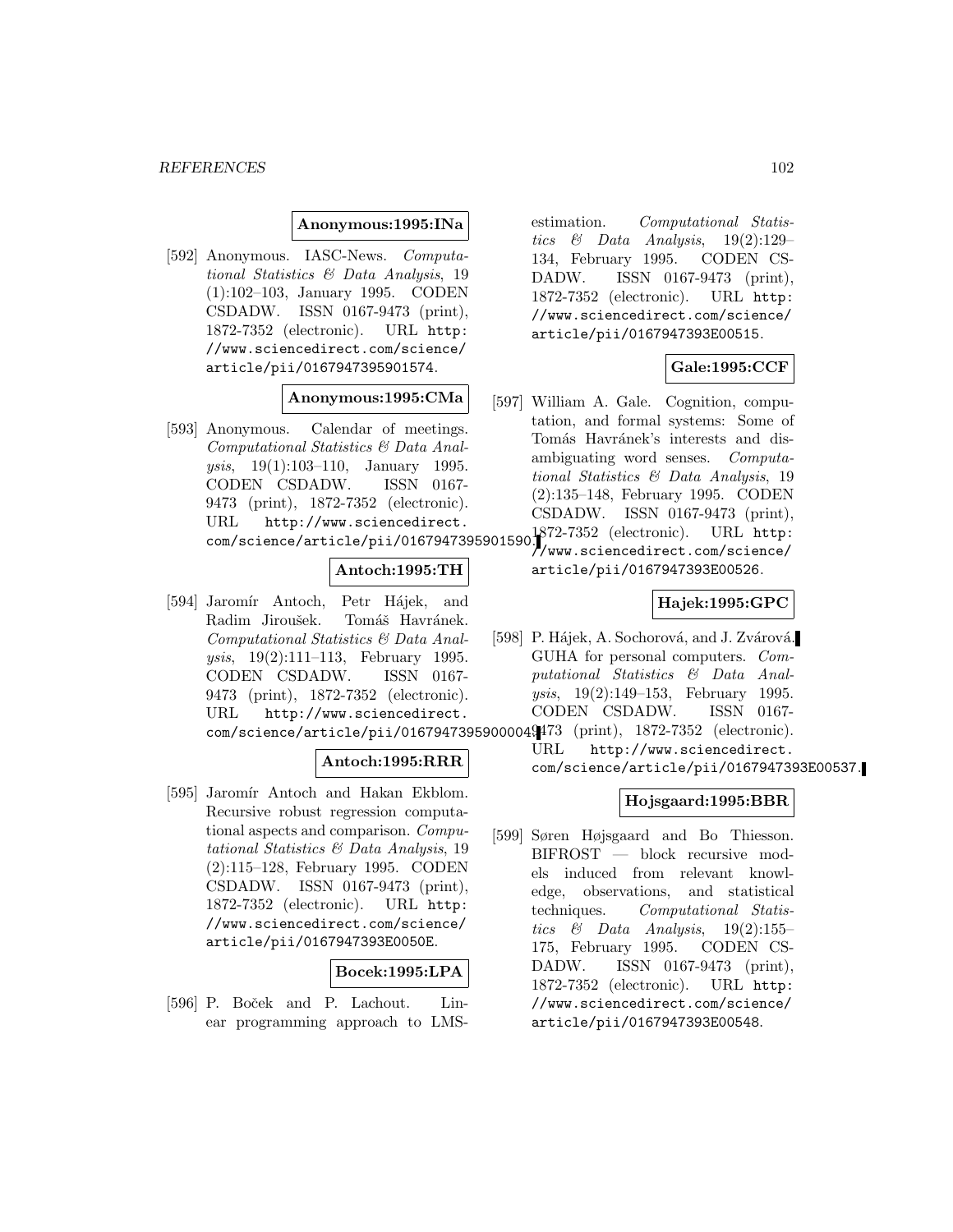## **Jirousek:1995:EII**

[600] Radim Jiroušek and Stanislav Přeučil. On the effective implementation of the iterative proportional fitting procedure. Computational Statistics  $\&$  Data Analysis, 19(2):177– 189, February 1995. CODEN CS-DADW. ISSN 0167-9473 (print), 1872-7352 (electronic). URL http: //www.sciencedirect.com/science/ article/pii/0167947393E00559.

#### **Lauritzen:1995:EAG**

[601] Steffen L. Lauritzen. The EM algorithm for graphical association models with missing data. Computational Statistics & Data Analysis, 19 (2):191–201, February 1995. CODEN CSDADW. ISSN 0167-9473 (print), 1872-7352 (electronic). URL http: //www.sciencedirect.com/science/ article/pii/0167947393E0056A.

### **Rizzi:1995:RSV**

[602] Alfredo Rizzi and Maurizio Vichi. Representation, synthesis, variability and data preprocessing of a threeway data set. Computational Statistics  $\&$  Data Analysis, 19(2):203– 222, February 1995. CODEN CS-DADW. ISSN 0167-9473 (print), 1872-7352 (electronic). URL http: //www.sciencedirect.com/science/ article/pii/0167947393E0057B.

## **Wermuth:1995:DVC**

[603] Nanny Wermuth and D. R. Cox. Derived variables calculated from similar joint responses: some characteristics and examples. Computational Statistics & Data Analysis, 19 (2):223–234, February 1995. CODEN

CSDADW. ISSN 0167-9473 (print), 1872-7352 (electronic). URL http: //www.sciencedirect.com/science/ article/pii/0167947393E0058C.

#### **Anonymous:1995:BRB**

[604] Anonymous. Book review: The Statistical Software Guide '94/95: edited by Armin Koch and Uwe Haag. Computational Statistics & Data Analysis, 19 (2):237–261, February 1995. CODEN CSDADW. ISSN 0167-9473 (print), 1872-7352 (electronic). URL http: //www.sciencedirect.com/science/ article/pii/0167947395900020.

#### **Anonymous:1995:INb**

[605] Anonymous. IASC-News. Computational Statistics & Data Analysis, 19 (2):262–263, February 1995. CODEN CSDADW. ISSN 0167-9473 (print), 1872-7352 (electronic). URL http: //www.sciencedirect.com/science/ article/pii/0167947395900047.

## **Anonymous:1995:CTD**

[606] Anonymous. Calendar: topical deadlines only. Computational Statistics  $\&$  Data Analysis, 19(2):263– 264, February 1995. CODEN CS-DADW. ISSN 0167-9473 (print), 1872-7352 (electronic). URL http: //www.sciencedirect.com/science/ article/pii/0167947395900063.

## **Hossjer:1995:ECL**

[607] Ola Hössjer. Exact computation of the least trimmed squares estimate in simple linear regression. Computational Statistics & Data Analysis, 19 (3):265–282, March 1995. CODEN CSDADW. ISSN 0167-9473 (print),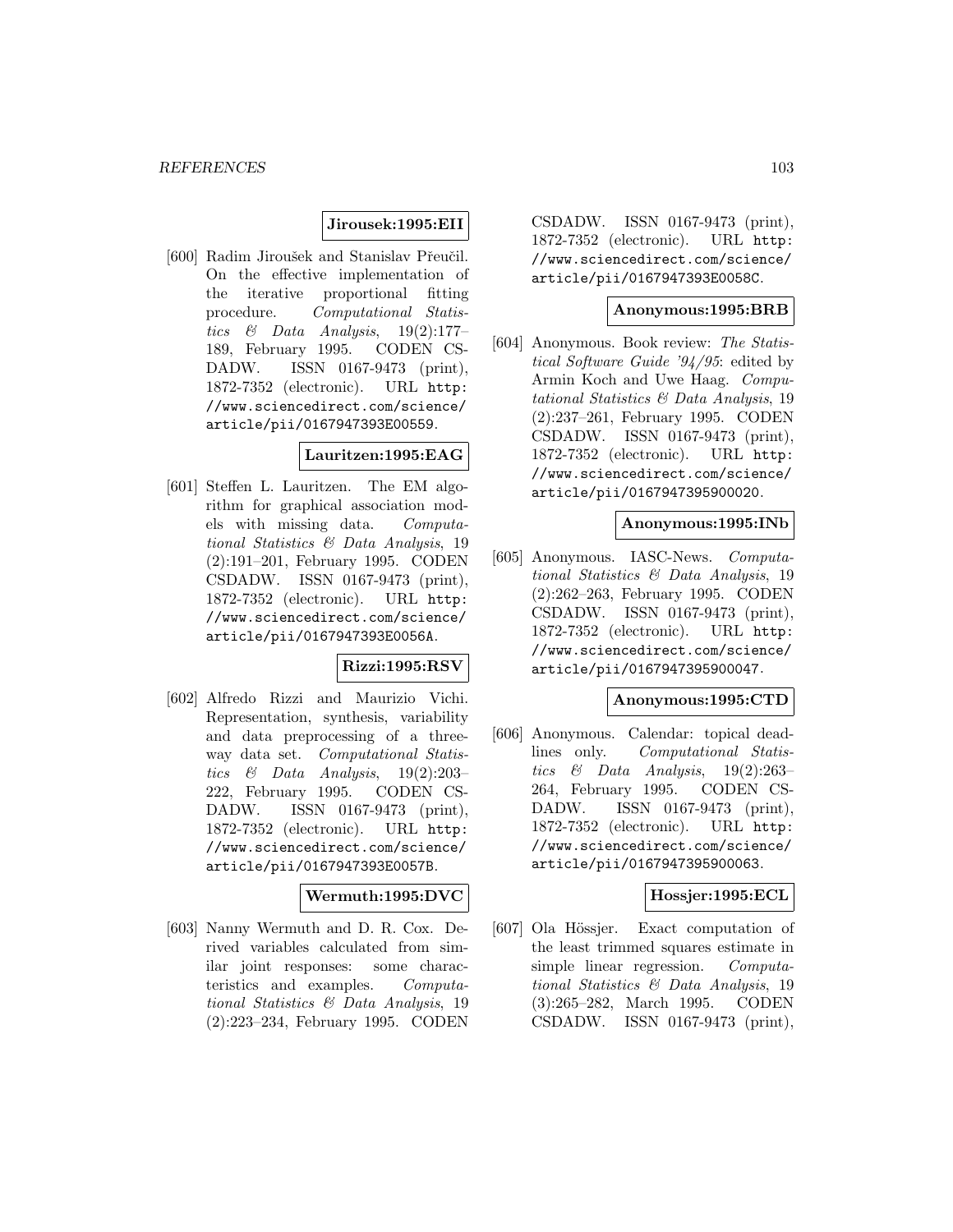1872-7352 (electronic). URL http: //www.sciencedirect.com/science/ article/pii/016794739592697V.

## **Drezner:1995:MCA**

[608] Zvi Drezner. Multirelation — a correlation among more than two variables. Computational Statistics & Data Analysis, 19(3):283– 292, March 1995. CODEN CS-DADW. ISSN 0167-9473 (print), 1872-7352 (electronic). URL http: //www.sciencedirect.com/science/ article/pii/0167947393E00467.

#### **Ebneshahrashoob:1995:DAI**

[609] M. Ebneshahrashoob and Milton Sobel. Dirichlet analysis for inverse multinomial with both quota and quota-free cells. Computational Statistics & Data Analysis, 19(3):293– 307, March 1995. CODEN CS-DADW. ISSN 0167-9473 (print), 1872-7352 (electronic). URL http: //www.sciencedirect.com/science/ article/pii/0167947394000043.

## **Chen:1995:GLN**

[610] Gemai Chen. Generalized lognormal distributions with reliability application. Computational Statistics  $\&$  Data Analysis, 19(3):309– 319, March 1995. CODEN CS-DADW. ISSN 0167-9473 (print), 1872-7352 (electronic). URL http: //www.sciencedirect.com/science/ article/pii/0167947393E00478.

## **Fung:1995:CNU**

[611] Wing K. Fung. A cautionary note on the use of generalized Cooktype measures. Computational Statistics  $\&$  Data Analysis, 19(3):321–

326, March 1995. CODEN CS-DADW. ISSN 0167-9473 (print), 1872-7352 (electronic). URL http: //www.sciencedirect.com/science/ article/pii/0167947393E0024X.

## **Smith:1995:IRP**

[612] D. M. Smith. Iterative refinement of parameter estimates and residuals from a regression model fitted using QR decomposition methods. Computational Statistics & Data Analysis, 19(3):327–349, March 1995. CODEN CSDADW. ISSN 0167-9473 (print), 1872-7352 (electronic). URL http: //www.sciencedirect.com/science/ article/pii/0167947393E00489.

#### **Schuster:1995:PET**

[613] Ernst Schuster. Preference of equivalence tests with standardized mean difference demonstrated by an application. Computational Statistics & Data Analysis, 19(3):353– 356, March 1995. CODEN CS-DADW. ISSN 0167-9473 (print), 1872-7352 (electronic). URL http: //www.sciencedirect.com/science/ article/pii/016794739592698W.

#### **Anonymous:1995:Tb**

[614] Anonymous. Telegram. Computational Statistics & Data Analysis, 19 (3):357, March 1995. CODEN CS-DADW. ISSN 0167-9473 (print), 1872-7352 (electronic). URL http: //www.sciencedirect.com/science/ article/pii/0167947395900055.

#### **Anonymous:1995:TTa**

[615] Anonymous. Tips & tricks. Computational Statistics & Data Analysis, 19(3):357–358, March 1995. CODEN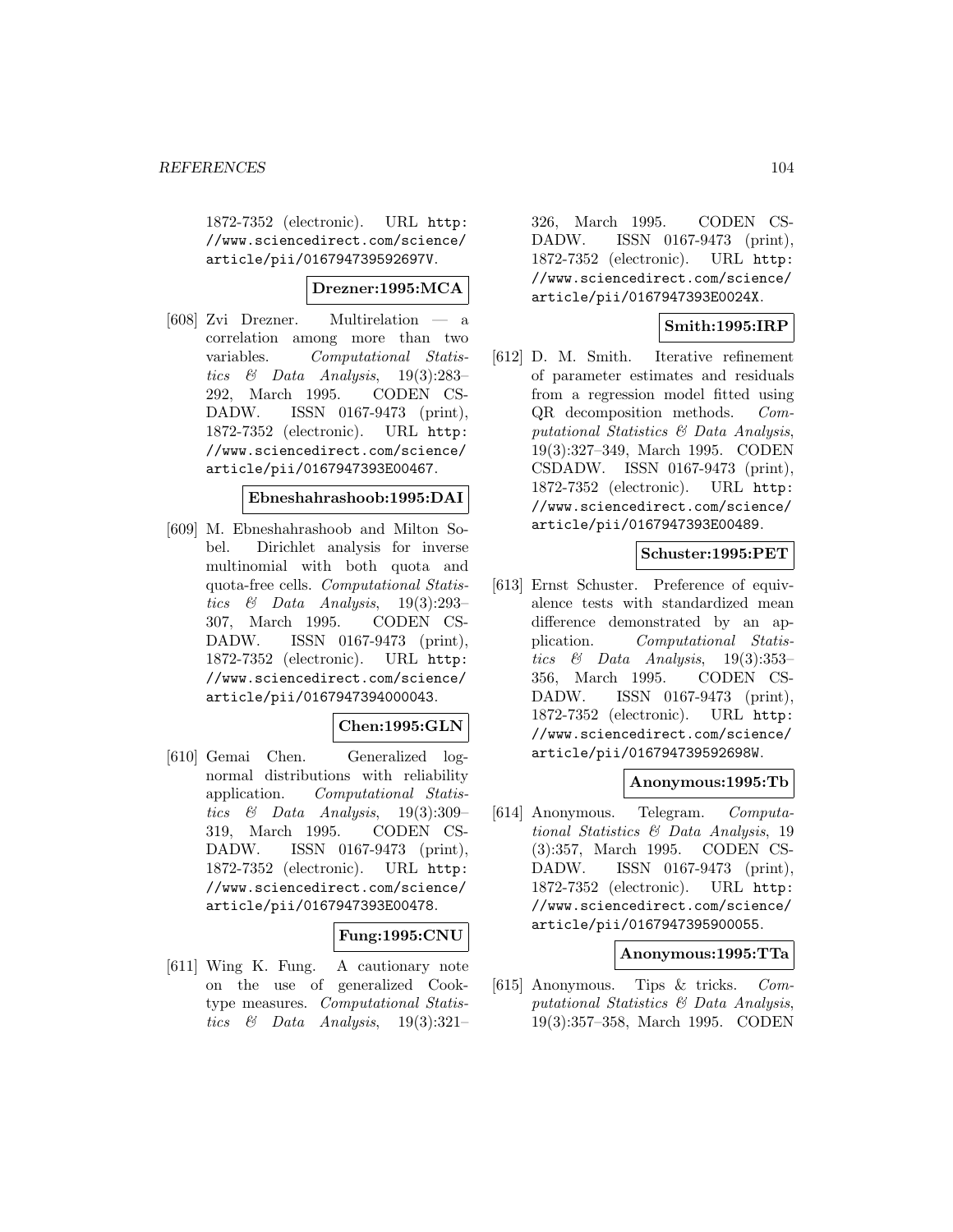CSDADW. ISSN 0167-9473 (print), 1872-7352 (electronic). URL http: //www.sciencedirect.com/science/ article/pii/0167947395900071.

## **Uebe:1995:BRB**

[616] Götz Uebe. Book review: Computational techniques for Econometrics and Economic Analysis: D. A. Belsley (ed.) (1994) Dordrecht: Kluwer Academic Publishers. ISBN 0-7923- 2356-4, pp. 248, US\$92. Computational Statistics & Data Analysis, 19 (3):359–360, March 1995. CODEN CSDADW. ISSN 0167-9473 (print), 1872-7352 (electronic). URL http: //www.sciencedirect.com/science/ article/pii/0167947395900098.

#### **Trenkler:1995:BRBb**

[617] Dietrich Trenkler. Book review: Okonometrie: Hans Schneeweiß (1990) (4th ed.), Heidelberg: Physica-Verlag. ISBN 3-7908-0486-X, pp. 392, -DM45.-. Computational Statistics & Data Analysis, 19(3):360, March 1995. CODEN CSDADW. ISSN 0167-9473 (print), 1872-7352 (electronic). URL http: //www.sciencedirect.com/science/ article/pii/016794739590011X.

## **Weiberger:1995:BRB**

[618] Volker Weiberger. Book review: UNIX: Einstieg für DOS-Anwender: Taudes, Alfred, Reepmeyer, Jan-Armin, & Bensberg, Frank (1993) Heidelberg: Physica-Verlag. ISBN 3-7908-0700-1, pp 232, DM40.-. Computational Statistics & Data Analysis, 19(3): 360–361, March 1995. CODEN CS-DADW. ISSN 0167-9473 (print), 1872-7352 (electronic). URL http:

//www.sciencedirect.com/science/ article/pii/0167947395900136.

#### **Anonymous:1995:INc**

[619] Anonymous. IASC-News. Computational Statistics & Data Analysis, 19 (3):361–364, March 1995. CODEN CSDADW. ISSN 0167-9473 (print), 1872-7352 (electronic). URL http: //www.sciencedirect.com/science/ article/pii/0167947395900152.

## **Anonymous:1995:UQI**

[620] Anonymous. Urgent: Questionnaire for IASC members. Computational Statistics & Data Analysis, 19(3): 365, March 1995. CODEN CS-DADW. ISSN 0167-9473 (print), 1872-7352 (electronic). URL http: //www.sciencedirect.com/science/ article/pii/0167947395900179.

#### **Anonymous:1995:CMNa**

[621] Anonymous. Calendar of meetings — new entries only. Computational Statistics & Data Analysis, 19(3): 366–367, March 1995. CODEN CS-DADW. ISSN 0167-9473 (print), 1872-7352 (electronic). URL http: //www.sciencedirect.com/science/ article/pii/0167947395900195.

### **Anonymous:1995:CWSa**

[622] Anonymous. Courses, workshops & summer schools. Computational Statistics & Data Analysis, 19(3): 367–368, March 1995. CODEN CS-DADW. ISSN 0167-9473 (print), 1872-7352 (electronic). URL http: //www.sciencedirect.com/science/ article/pii/016794739590025X.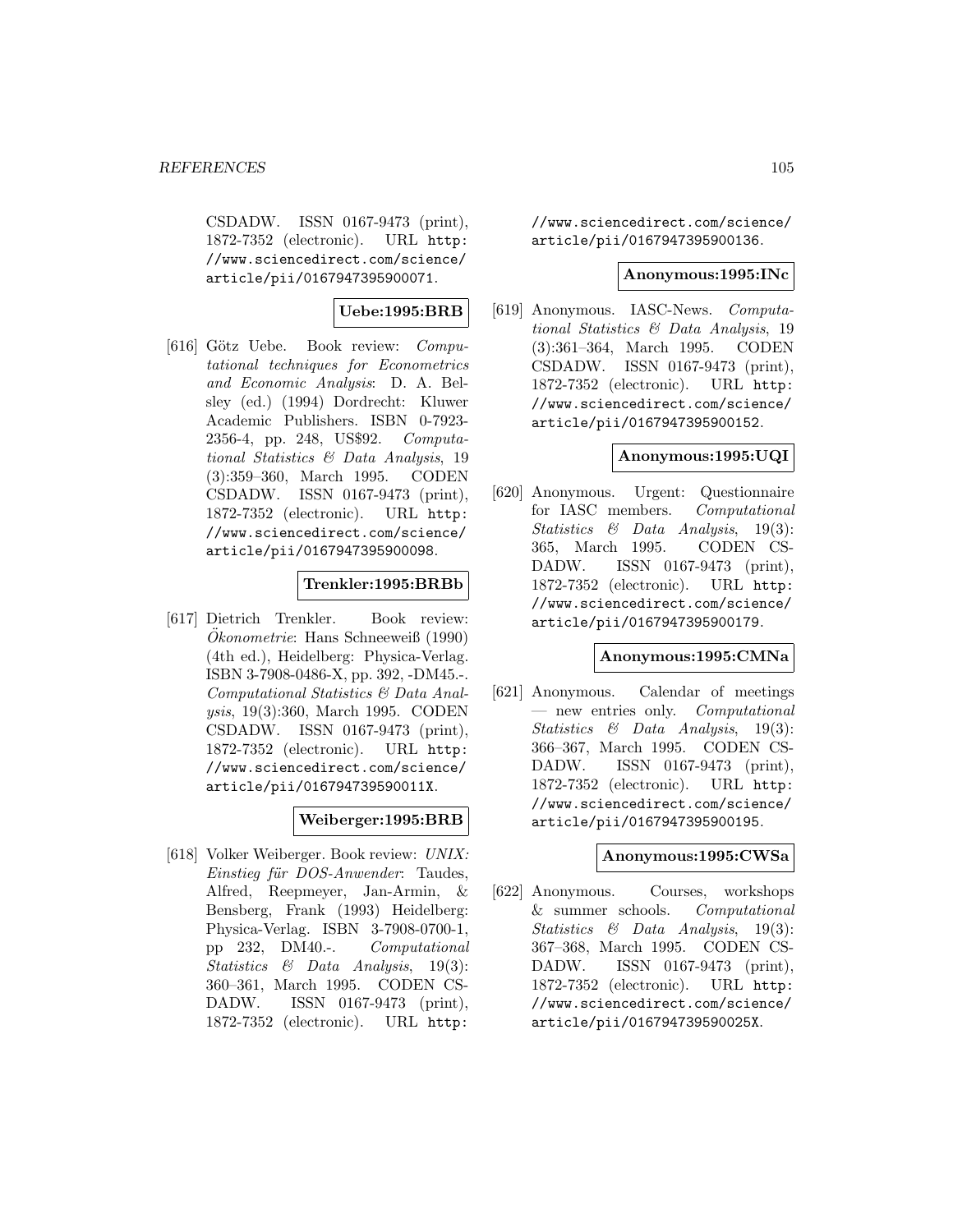### **Kontoghiorghes:1995:AAN**

[623] E. J. Kontoghiorghes and M. R. B. Clarke. An alternative approach for the numerical solution of seemingly unrelated regression equations models. Computational Statistics & Data Analysis,  $19(4):369-$ 377, April 1995. CODEN CS-DADW. ISSN 0167-9473 (print), 1872-7352 (electronic). URL http: //www.sciencedirect.com/science/ article/pii/016794739400010G.

## **Onishi:1995:UKB**

[624] Haruo Onishi. A user-knowledge-based variable selection method for limited information maximum likelihood using principal components. Computational Statistics & Data Analysis, 19(4):379–399, April 1995. CODEN CSDADW. ISSN 0167-9473 (print), 1872-7352 (electronic). URL http: //www.sciencedirect.com/science/ article/pii/0167947394000076.

## **Kim:1995:DPD**

[625] S. S. Kim and S. H. Park. Dynamic plots for displaying the roles of variables and observations in regression model. Computational Statistics & Data Analysis, 19(4):401– 418, April 1995. CODEN CS-DADW. ISSN 0167-9473 (print), 1872-7352 (electronic). URL http: //www.sciencedirect.com/science/ article/pii/0167947394000065.

#### **Krzanowski:1995:SVA**

[626] W. J. Krzanowski. Selection of variables, and assessment of their performance, in mixed-variable discriminant analysis. Computational

Statistics & Data Analysis, 19(4): 419–431, April 1995. CODEN CS-DADW. ISSN 0167-9473 (print), 1872-7352 (electronic). URL http: //www.sciencedirect.com/science/ article/pii/0167947394000117.

## **Wu:1995:MFF**

[627] Berlin Wu. Model-free forecasting for nonlinear time series (with application to exchange rates). Computational Statistics & Data Analysis, 19(4):433–459, April 1995. CODEN CSDADW. ISSN 0167-9473 (print), 1872-7352 (electronic). URL http: //www.sciencedirect.com/science/ article/pii/0167947394000087.

## **Zornig:1995:URZ**

[628] Peter Zörnig and Gabriel Altmann. Unified representation of Zipf distributions. Computational Statistics  $\&$  Data Analysis, 19(4):461– 473, April 1995. CODEN CS-DADW. ISSN 0167-9473 (print), 1872-7352 (electronic). URL http: //www.sciencedirect.com/science/ article/pii/0167947394000098.

#### **Anonymous:1995:Tc**

[629] Anonymous. Telegram. Computational Statistics & Data Analysis, 19 (4):477, April 1995. CODEN CS-DADW. ISSN 0167-9473 (print), 1872-7352 (electronic). URL http: //www.sciencedirect.com/science/ article/pii/0167947395900896.

#### **Anonymous:1995:TTb**

[630] Anonymous. Tips & tricks. Computational Statistics & Data Analysis, 19(4):477–478, April 1995. CODEN CSDADW. ISSN 0167-9473 (print),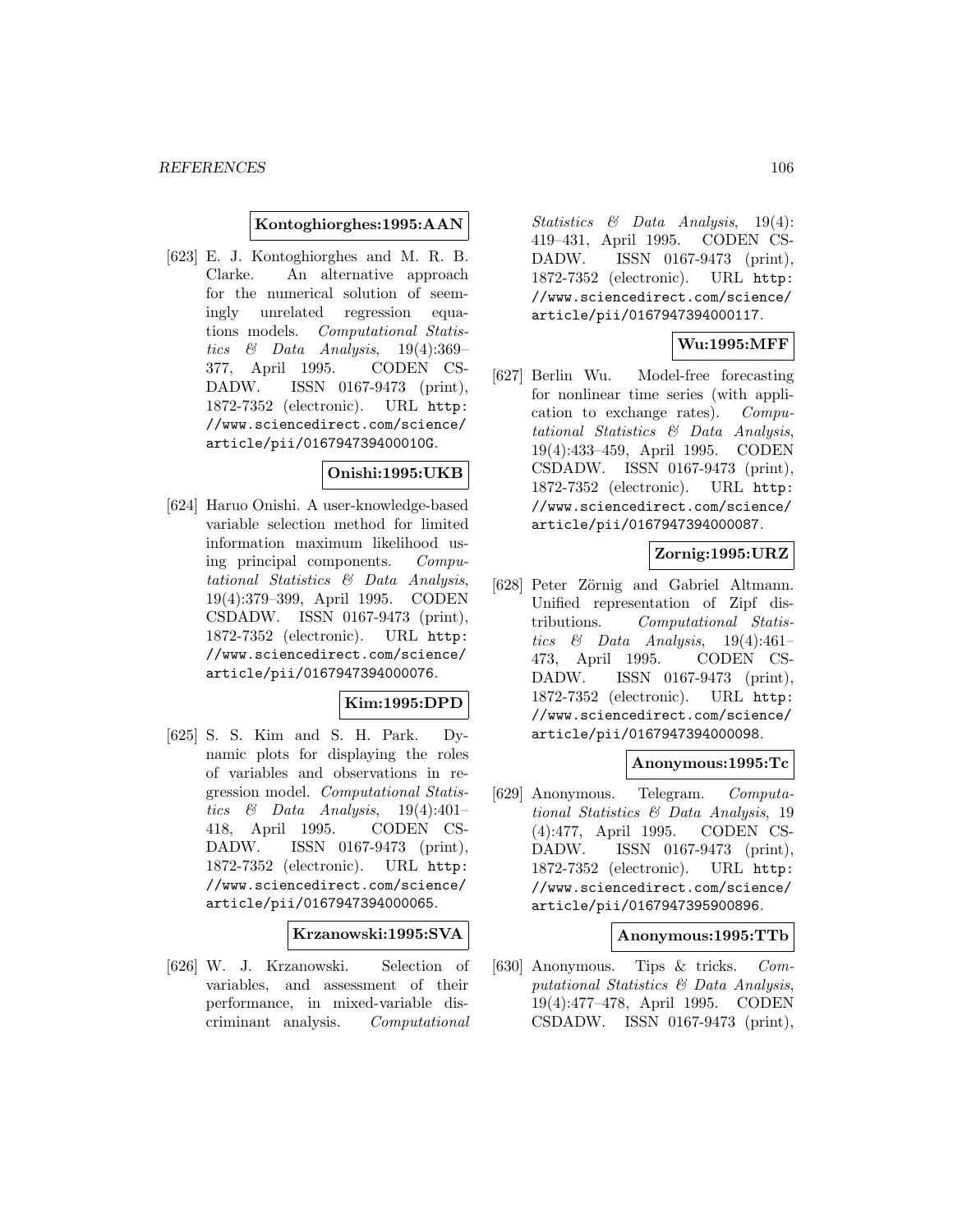1872-7352 (electronic). URL http: //www.sciencedirect.com/science/ article/pii/0167947395900918.

## **Lenz:1995:BRBa**

[631] H.-J. Lenz. Book review: Statistical and scientific databases: Zbigniew Michalewicz (ed.) (1991): New York, London, Toronto, Sydney, Tokyo, Singapore: Ellis Horwood. 544 pages, ISBN 0-13-850652-3, \$57.20. Computational Statistics & Data Analysis, 19(4):479–481, April 1995. CODEN CSDADW. ISSN 0167-9473 (print), 1872-7352 (electronic). URL http: //www.sciencedirect.com/science/ article/pii/0167947395900934.

## **Lenz:1995:BRBb**

[632] H.-J. Lenz. Book review: Panel data analysis: Baldev Raj and Badi H. Baltagi (eds.) (1992): Heidelberg: Physica-Verlag. ISBN 3-7908-0593-9, 220 pages, DM 128.00. Computational Statistics & Data Analysis, 19 (4):481–483, April 1995. CODEN CSDADW. ISSN 0167-9473 (print), 1872-7352 (electronic). URL http: //www.sciencedirect.com/science/ article/pii/0167947395900950.

## **Trenkler:1995:BRBc**

[633] Götz Trenkler. Book review: Statistical distributions: M. Evans, N. Hastings & B. Peacock (1993): (2nd Edition). New: John Wiley. 170 pages, ISBN 0-471-55951-2, £24.95. Computational Statistics & Data Analysis, 19(4):483–484, April 1995. CODEN CSDADW. ISSN 0167-9473 (print), 1872-7352 (electronic). URL http: //www.sciencedirect.com/science/ article/pii/0167947395900977.

## **Anonymous:1995:BYLb**

[634] Anonymous. From the bookstore for your library. Computational Statistics & Data Analysis, 19(4): 484, April 1995. CODEN CS-DADW. ISSN 0167-9473 (print), 1872-7352 (electronic). URL http: //www.sciencedirect.com/science/ article/pii/0167947395900993.

## **Anonymous:1995:INd**

[635] Anonymous. IASC-News. Computational Statistics & Data Analysis, 19(4):484–485, April 1995. CODEN CSDADW. ISSN 0167-9473 (print), 1872-7352 (electronic). URL http: //www.sciencedirect.com/science/ article/pii/0167947395901019.

## **Anonymous:1995:CMb**

[636] Anonymous. Calendar of meetings. Computational Statistics & Data Analysis, 19(4):485–490, April 1995. CODEN CSDADW. ISSN 0167- 9473 (print), 1872-7352 (electronic). URL http://www.sciencedirect. com/science/article/pii/0167947395901035.

## **Anonymous:1995:CWSb**

[637] Anonymous. Courses, workshops & summer schools. Computational Statistics & Data Analysis, 19(4): 490–492, April 1995. CODEN CS-DADW. ISSN 0167-9473 (print), 1872-7352 (electronic). URL http: //www.sciencedirect.com/science/ article/pii/0167947395901051.

## **Froeschl:1995:FME**

[638] Karl Anton Froeschl. A formal model evaluation approach to the analysis of treatment effects in paired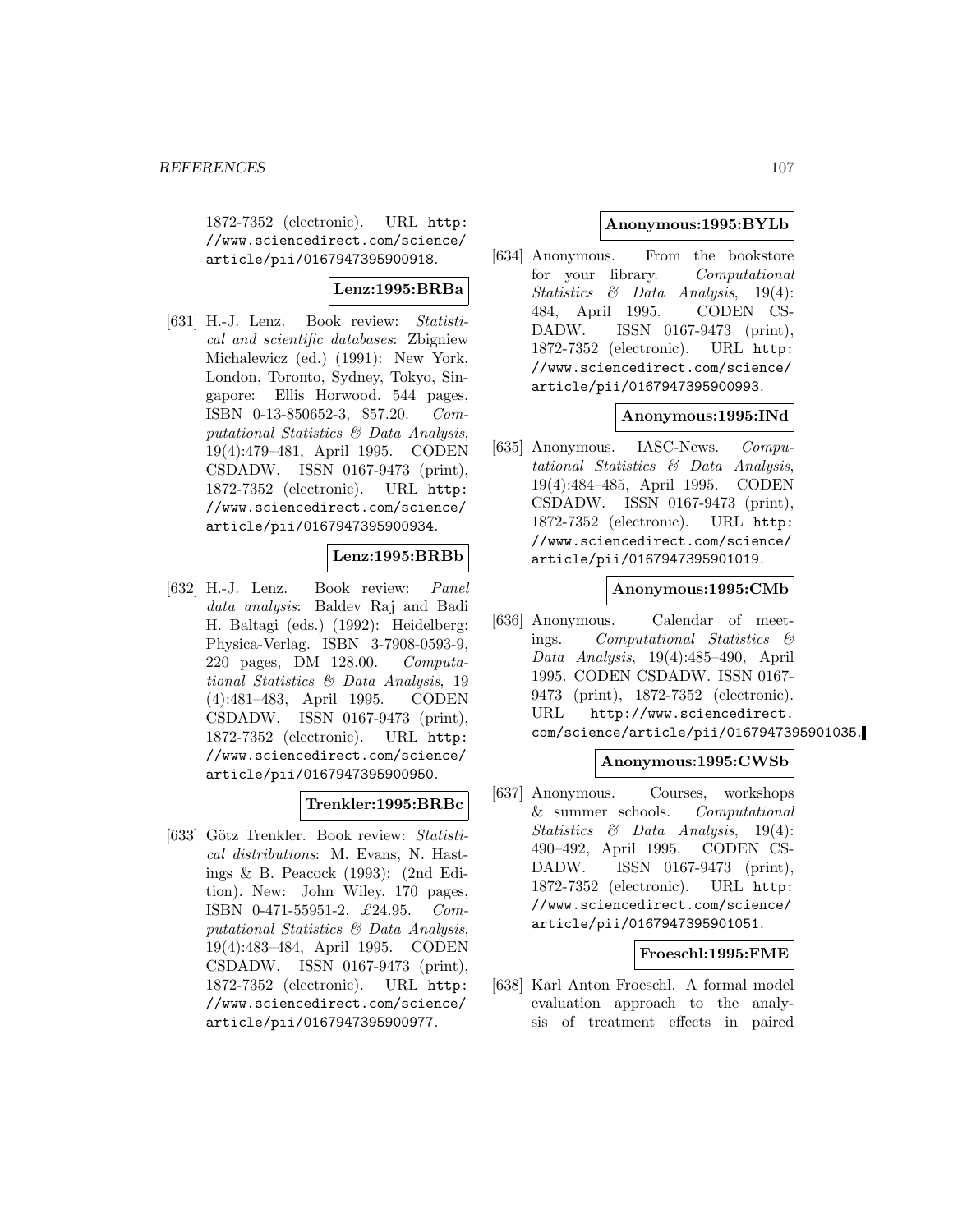sample data. Computational Statistics  $\&$  Data Analysis, 19(5):493– 517, May 1995. CODEN CS-DADW. ISSN 0167-9473 (print), 1872-7352 (electronic). URL http: //www.sciencedirect.com/science/ article/pii/0167947394000128.

## **Hawkins:1995:CFS**

[639] Douglas M. Hawkins. Convergence of the feasible solution algorithm for least median of squares regression. Computational Statistics & Data Analysis, 19(5):519–538, May 1995. CODEN CSDADW. ISSN 0167-9473 (print), 1872-7352 (electronic). URL http: //www.sciencedirect.com/science/ article/pii/016794739400017D.

## **duPlessis:1995:BAM**

[640] J. L. du Plessis and A. J. van der Merwe. A Bayesian approach to multivariate and conditional calibration. Computational Statistics  $\&$  Data Analysis, 19(5):539– 552, May 1995. CODEN CS-DADW. ISSN 0167-9473 (print), 1872-7352 (electronic). URL http: //www.sciencedirect.com/science/ article/pii/016794739400014A.

## **Panda:1995:FDD**

[641] S. K. Panda and A. Nagabhushanam. Fuzzy data distortion. Computational Statistics & Data Analysis, 19 (5):553–562, May 1995. CODEN CSDADW. ISSN 0167-9473 (print), 1872-7352 (electronic). URL http: //www.sciencedirect.com/science/ article/pii/016794739400015B.

## **Shore:1995:FDF**

[642] Haim Shore. Fitting a distribution by the first two moments (partial and complete). Computational Statistics & Data Analysis, 19(5): 563–577, May 1995. CODEN CS-DADW. ISSN 0167-9473 (print), 1872-7352 (electronic). URL http: //www.sciencedirect.com/science/ article/pii/016794739400016C.

## **Andres:1995:FET**

[643] A. Martín Andrés and I. Herranz Tejedor. Is Fisher's exact test very conservative? Computational Statistics & Data Analysis, 19(5): 579–591, May 1995. CODEN CS-DADW. ISSN 0167-9473 (print), 1872-7352 (electronic). URL http: //www.sciencedirect.com/science/ article/pii/0167947394000139.

## **Krause:1995:ESS**

[644] Andreas Krause. Electronic services in statistics. Computational Statistics & Data Analysis, 19(5): 595–604, May 1995. CODEN CS-DADW. ISSN 0167-9473 (print), 1872-7352 (electronic). URL http: //www.sciencedirect.com/science/ article/pii/016794739590039X.

## **Lenz:1995:BRBc**

[645] H.-J. Lenz. Book review: Reliability improvement with design of experiments: Lloyd W. Condra (1993) New York: Marcel Dekker. 400 pages, ISBN 0-8247-8888-5, \$65.00. Computational Statistics & Data Analysis, 19(5):605, May 1995. CODEN CSDADW. ISSN 0167-9473 (print), 1872-7352 (electronic). URL http: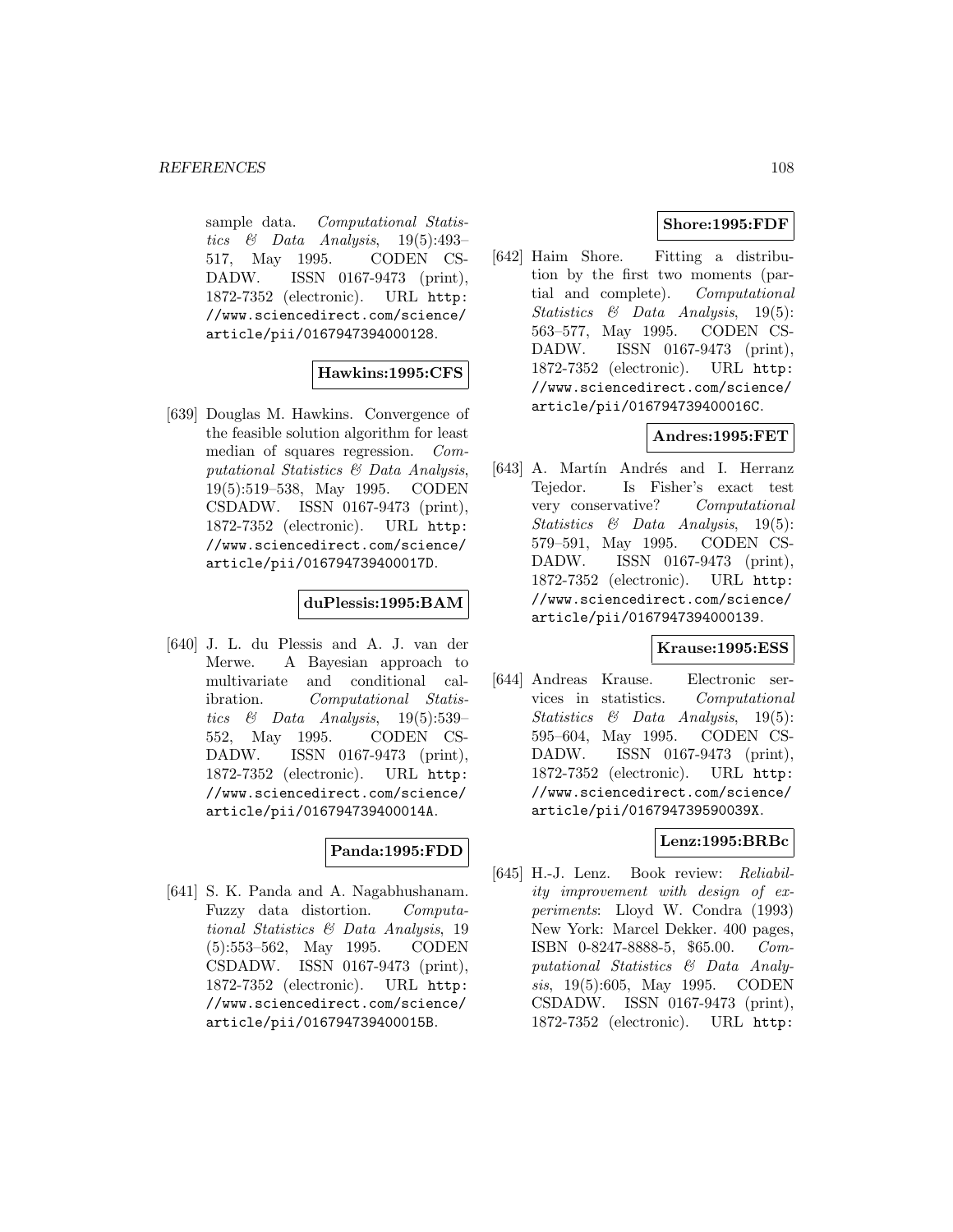//www.sciencedirect.com/science/ article/pii/0167947395900411.

## **Murphy:1995:RMW**

[646] Brian P. Murphy. Reflections on meetings: Whither COMPSTAT? Issues & challenges on occasion of the panel discussion of COMPSTAT '94, Vienna, August, 25, 1994. Computational Statistics & Data Analysis, 19(5):606–609, May 1995. CODEN CSDADW. ISSN 0167-9473 (print), 1872-7352 (electronic). URL http: //www.sciencedirect.com/science/ article/pii/0167947395900438.

# **Anonymous:1995:INe**

[647] Anonymous. IASC-News. Computational Statistics & Data Analysis, 19(5):609–610, May 1995. CODEN CSDADW. ISSN 0167-9473 (print), 1872-7352 (electronic). URL http: //www.sciencedirect.com/science/ article/pii/0167947395900454.

## **Anonymous:1995:CMNb**

[648] Anonymous. Calendar of meetings — new entries only. Computational Statistics & Data Analysis, 19(5): 610–612, May 1995. CODEN CS-DADW. ISSN 0167-9473 (print), 1872-7352 (electronic). URL http: //www.sciencedirect.com/science/ article/pii/0167947395900470.

# **Anonymous:1995:CWSc**

[649] Anonymous. Courses, workshops & summer schools. Computational Statistics & Data Analysis, 19(5): 612, May 1995. CODEN CS-DADW. ISSN 0167-9473 (print), 1872-7352 (electronic). URL http:

//www.sciencedirect.com/science/ article/pii/0167947395900497.

## **Bosch:1995:CAQ**

[650] Ronald J. Bosch, Yinyu Ye, and George G. Woodworth. A convergent algorithm for quantile regression with smoothing splines. Computational Statistics & Data Analysis, 19(6):613–630, June 1995. CODEN CSDADW. ISSN 0167-9473 (print), 1872-7352 (electronic). URL http: //www.sciencedirect.com/science/ article/pii/016794739400018E.

## **Ocana:1995:VRB**

[651] Jordi Ocaña and Esteban Vegas. Variance reduction for Bernoulli response variables in simulation. Computational Statistics & Data Analysis, 19 (6):631–640, June 1995. CODEN CSDADW. ISSN 0167-9473 (print), 1872-7352 (electronic). URL http: //www.sciencedirect.com/science/ article/pii/016794739400023C.

## **Hardle:1995:TID**

[652] W. Härdle and B. U. Park. Testing increasing dispersion. Computational Statistics & Data Analysis, 19(6):641–653, June 1995. CODEN CSDADW. ISSN 0167-9473 (print), 1872-7352 (electronic). URL http: //www.sciencedirect.com/science/ article/pii/016794739400021A.

## **Jordan:1995:ETL**

[653] Paul Jordan. Estimation of tolerance limits from reference data. Computational Statistics & Data Analysis, 19(6):655–668, June 1995. CODEN CSDADW. ISSN 0167-9473 (print),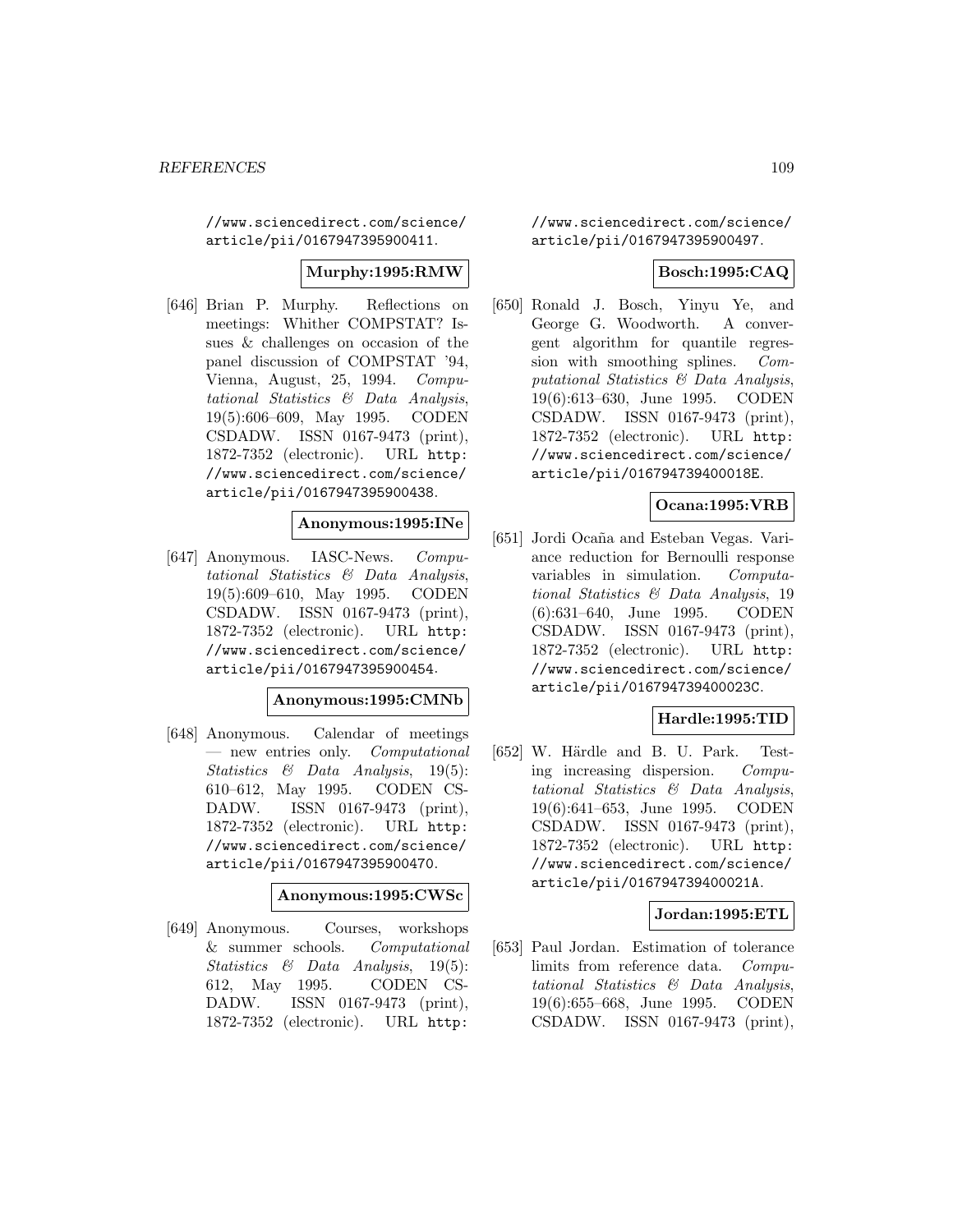1872-7352 (electronic). URL http: //www.sciencedirect.com/science/ article/pii/016794739400028H.

## **Ferre:1995:SCP**

[654] Louis Ferré. Selection of components in principal component analysis: a comparison of methods. Computational Statistics & Data Analysis, 19(6):669–682, June 1995. CODEN CSDADW. ISSN 0167-9473 (print), 1872-7352 (electronic). URL http: //www.sciencedirect.com/science/ article/pii/016794739400020J.

# **Franses:1995:ESA**

[655] Philip Hans Franses. The effects of seasonally adjusting a periodic autoregressive process. Computational Statistics & Data Analysis, 19(6): 683–704, June 1995. CODEN CS-DADW. ISSN 0167-9473 (print), 1872-7352 (electronic). URL http: //www.sciencedirect.com/science/ article/pii/016794739400019F.

# **Kulmann:1995:NCE**

[656] Hermann Kulmann. Notes on the computation of the exact distribution function of the  $\chi^2$ - and related test statistics in the equiprobable case. Computational Statistics & Data Analysis, 19(6):707–710, June 1995. CODEN CSDADW. ISSN 0167-9473 (print), 1872-7352 (electronic). URL http: //www.sciencedirect.com/science/ article/pii/016794739598600B.

## **Lenz:1995:BRBd**

[657] H.-J. Lenz. Book review: New directions in statistical data analysis and Robustness: S. Morgenthaler, E. Ronchetti, W. A. Stahel (eds.) (1993) Basel, Boston, London: Birkhäuser Verlag. 293 pages, ISBN 3-7643-2923-8, £39. Computational Statistics & Data Analysis, 19(6):711–712, June 1995. CODEN CSDADW. ISSN 0167-9473 (print), 1872-7352 (electronic). URL http: //www.sciencedirect.com/science/ article/pii/0167947395901159.

## **Lenz:1995:BRBe**

[658] H.-J. Lenz. Book review: NeXTSTEP programming, step one: object-oriented applications: Simson L. Garfinkel & Michael K. Mahoney (1993): New York: Springer Verlag. 631 pp. + disk, DM 89.- ISBN 3-540-97884-4. Computational Statistics & Data Analysis, 19(6):712–713, June 1995. CODEN CSDADW. ISSN 0167-9473 (print), 1872-7352 (electronic). URL http: //www.sciencedirect.com/science/ article/pii/0167947395901175.

#### **Anonymous:1995:INf**

[659] Anonymous. IASC-News. Computational Statistics & Data Analysis, 19(6):713–714, June 1995. CODEN CSDADW. ISSN 0167-9473 (print), 1872-7352 (electronic). URL http: //www.sciencedirect.com/science/ article/pii/0167947395901191.

#### **Anonymous:1995:CMNc**

[660] Anonymous. Calendar of meetings — new entries only. Computational Statistics & Data Analysis, 19(6): 714–716, June 1995. CODEN CS-DADW. ISSN 0167-9473 (print), 1872-7352 (electronic). URL http: //www.sciencedirect.com/science/ article/pii/0167947395901213.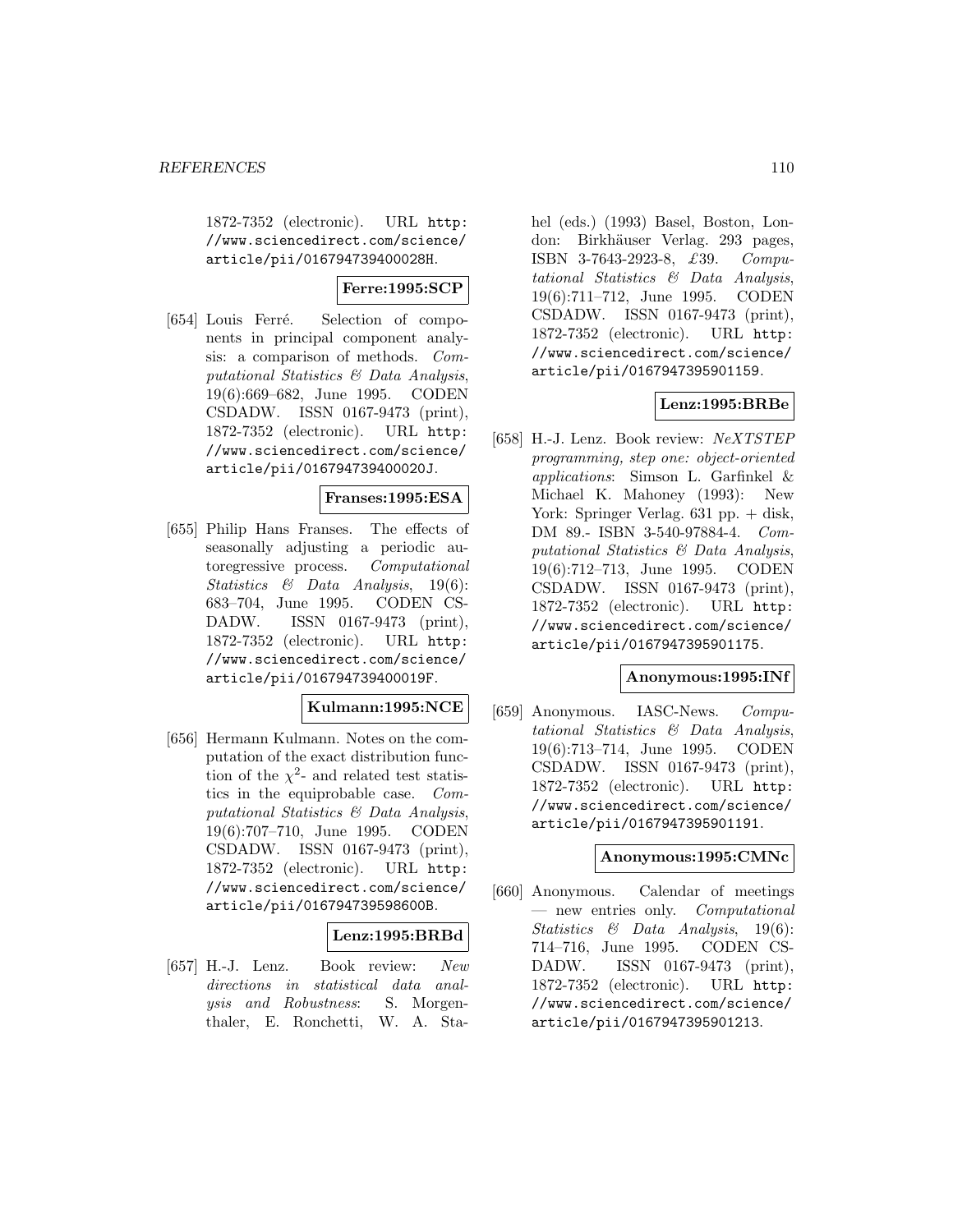#### **Anonymous:1995:CWSd**

[661] Anonymous. Courses, workshops & summer schools. Computational Statistics & Data Analysis, 19(6): 716, June 1995. CODEN CS-DADW. ISSN 0167-9473 (print), 1872-7352 (electronic). URL http: //www.sciencedirect.com/science/ article/pii/016794739590123X.

#### **Anonymous:1995:AIVa**

[662] Anonymous. Author index volume 19 (1995). Computational Statistics & Data Analysis, 19(6):717– 719, June 1995. CODEN CS-DADW. ISSN 0167-9473 (print), 1872-7352 (electronic). URL http: //www.sciencedirect.com/science/ article/pii/0167947395901256.

#### **Anonymous:1995:EBb**

[663] Anonymous. Editorial Board. Computational Statistics & Data Analysis, 20(1):v–vi, July 1995. CODEN CSDADW. ISSN 0167-9473 (print), 1872-7352 (electronic). URL http: //www.sciencedirect.com/science/ article/pii/0167947395901698.

## **Hardle:1995:FSS**

[664] W. Härdle and J. S. Marron. Fast and simple scatterplot smoothing. Computational Statistics & Data Analysis, 20(1):1–17, July 1995. CODEN CSDADW. ISSN 0167-9473 (print), 1872-7352 (electronic). URL http: //www.sciencedirect.com/science/ article/pii/016794739400031D.

## **Ritov:1995:PAC**

[665] Ya'acov Ritov. PM algorithms for calculating minimum  $\chi^2$  estimators with partially observed sub-tables. Computational Statistics & Data Analysis, 20(1):19–33, July 1995. CODEN CSDADW. ISSN 0167-9473 (print), 1872-7352 (electronic). URL http: //www.sciencedirect.com/science/ article/pii/016794739400027G.

# **Liu:1995:FWS**

[666] W. Liu. Fixed-width simultaneous confidence intervals for allpairwise comparisons. Computational Statistics & Data Analysis, 20(1): 35–44, July 1995. CODEN CS-DADW. ISSN 0167-9473 (print), 1872-7352 (electronic). URL http: //www.sciencedirect.com/science/ article/pii/016794739400032E.

## **Bello:1995:ITR**

[667] A. L. Bello. Imputation techniques in regression analysis: Looking closely at their implementation. Computational Statistics & Data Analysis, 20 (1):45–57, July 1995. CODEN CS-DADW. ISSN 0167-9473 (print), 1872-7352 (electronic). URL http: //www.sciencedirect.com/science/ article/pii/016794739400024D.

## **Jovanovic:1995:ESM**

[668] Borko D. Jovanovic, David W. Hosmer, and John P. Buonaccorsi. Equivalence of several methods for efficient best subsets selection in generalized linear models. Computational Statistics & Data Analysis, 20 (1):59–64, July 1995. CODEN CS-DADW. ISSN 0167-9473 (print), 1872-7352 (electronic). URL http: //www.sciencedirect.com/science/ article/pii/016794739400030M.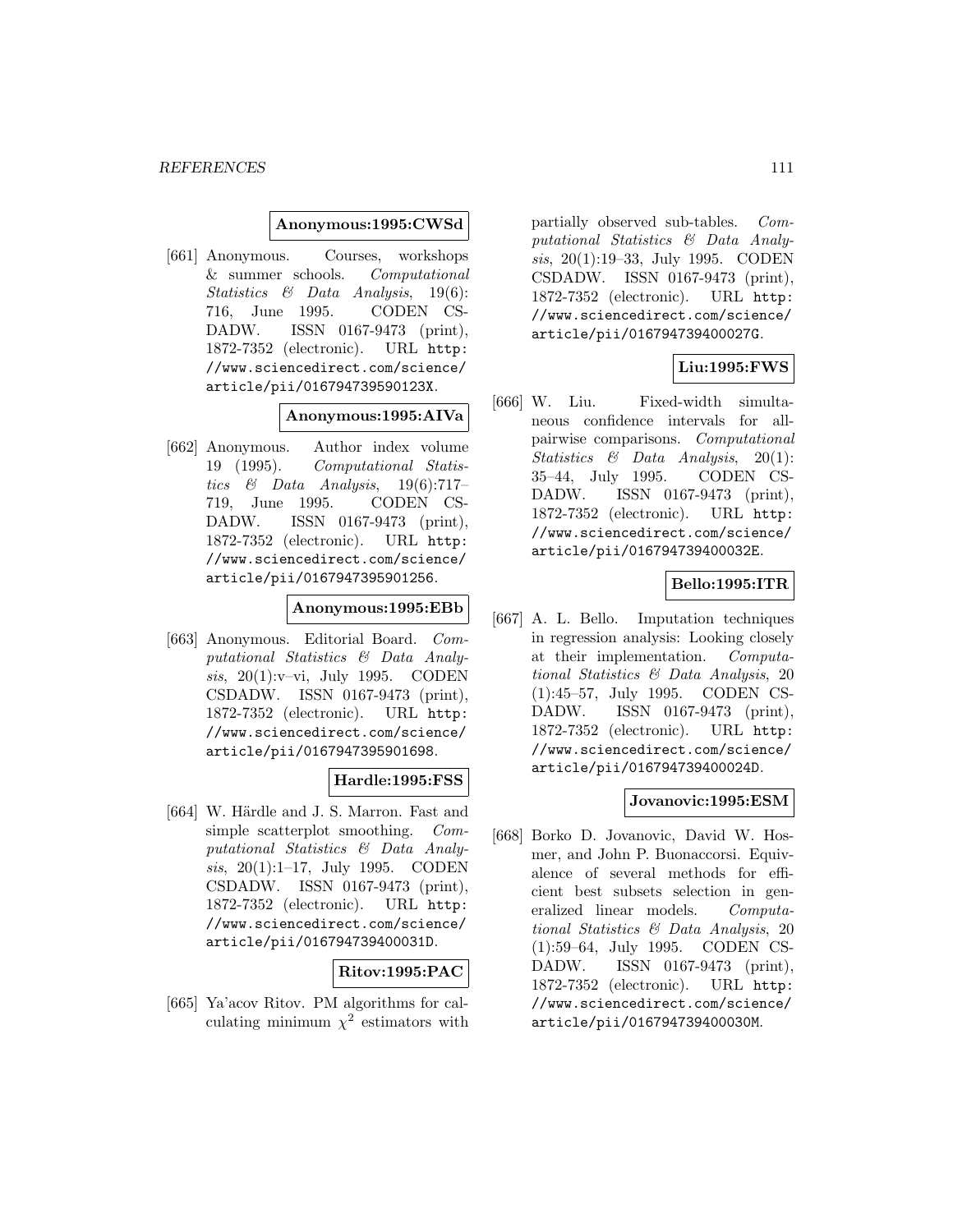#### **Wang:1995:OSS**

[669] Suojin Wang. One-step saddlepoint approximations for quantiles. Computational Statistics & Data Analysis, 20(1):65–74, July 1995. CODEN CSDADW. ISSN 0167-9473 (print), 1872-7352 (electronic). URL http: //www.sciencedirect.com/science/ article/pii/016794739400029I.

## **Zaki:1995:LII**

[670] M. Zaki, F. El Tohamy, and A. Hassan. Landsat image interpretation. Computational Statistics & Data Analysis, 20(1):75–97, July 1995. CODEN CSDADW. ISSN 0167-9473 (print), 1872-7352 (electronic). URL http: //www.sciencedirect.com/science/ article/pii/016794739400022B.

## **Rahlfs:1995:NMS**

[671] Volker W. Rahlfs and Helmuth Zimmermann. Nonparametric methods in standard statistics packages: the case of the Friedman analysis. Computational Statistics & Data Analysis, 20(1):101–110, July 1995. CODEN CSDADW. ISSN 0167-9473 (print), 1872-7352 (electronic). URL http: //www.sciencedirect.com/science/ article/pii/016794739590171X.

#### **Anonymous:1995:TTc**

[672] Anonymous. Tips & tricks. Computational Statistics & Data Analysis, 20(1):111, July 1995. CODEN CSDADW. ISSN 0167-9473 (print), 1872-7352 (electronic). URL http: //www.sciencedirect.com/science/ article/pii/0167947395901736.

## **Anonymous:1995:INg**

[673] Anonymous. IASC-News. Computational Statistics & Data Analysis, 20(1):112–114, July 1995. CODEN CSDADW. ISSN 0167-9473 (print), 1872-7352 (electronic). URL http: //www.sciencedirect.com/science/ article/pii/0167947395901752.

## **Anonymous:1995:CMc**

[674] Anonymous. Calendar of meetings. Computational Statistics & Data Analysis,  $20(1):114-118$ , July 1995. CODEN CSDADW. ISSN 0167- 9473 (print), 1872-7352 (electronic). URL http://www.sciencedirect. com/science/article/pii/0167947395901779.

## **Dielman:1995:BAH**

[675] Terry E. Dielman and Elizabeth L. Rose. A bootstrap approach to hypothesis testing in least absolute value regression. Computational Statistics  $\&$  Data Analysis, 20(2):119– 130, August 1995. CODEN CS-DADW. ISSN 0167-9473 (print), 1872-7352 (electronic). URL http: //www.sciencedirect.com/science/ article/pii/016794739400037J.

#### **Edwards:1995:EVB**

[676] Lloyd J. Edwards and Scott A. Hamilton. Errors-in-variables and the Box– Cox transformation. Computational Statistics & Data Analysis, 20(2):131– 140, August 1995. CODEN CS-DADW. ISSN 0167-9473 (print), 1872-7352 (electronic). URL http: //www.sciencedirect.com/science/ article/pii/016794739400039L.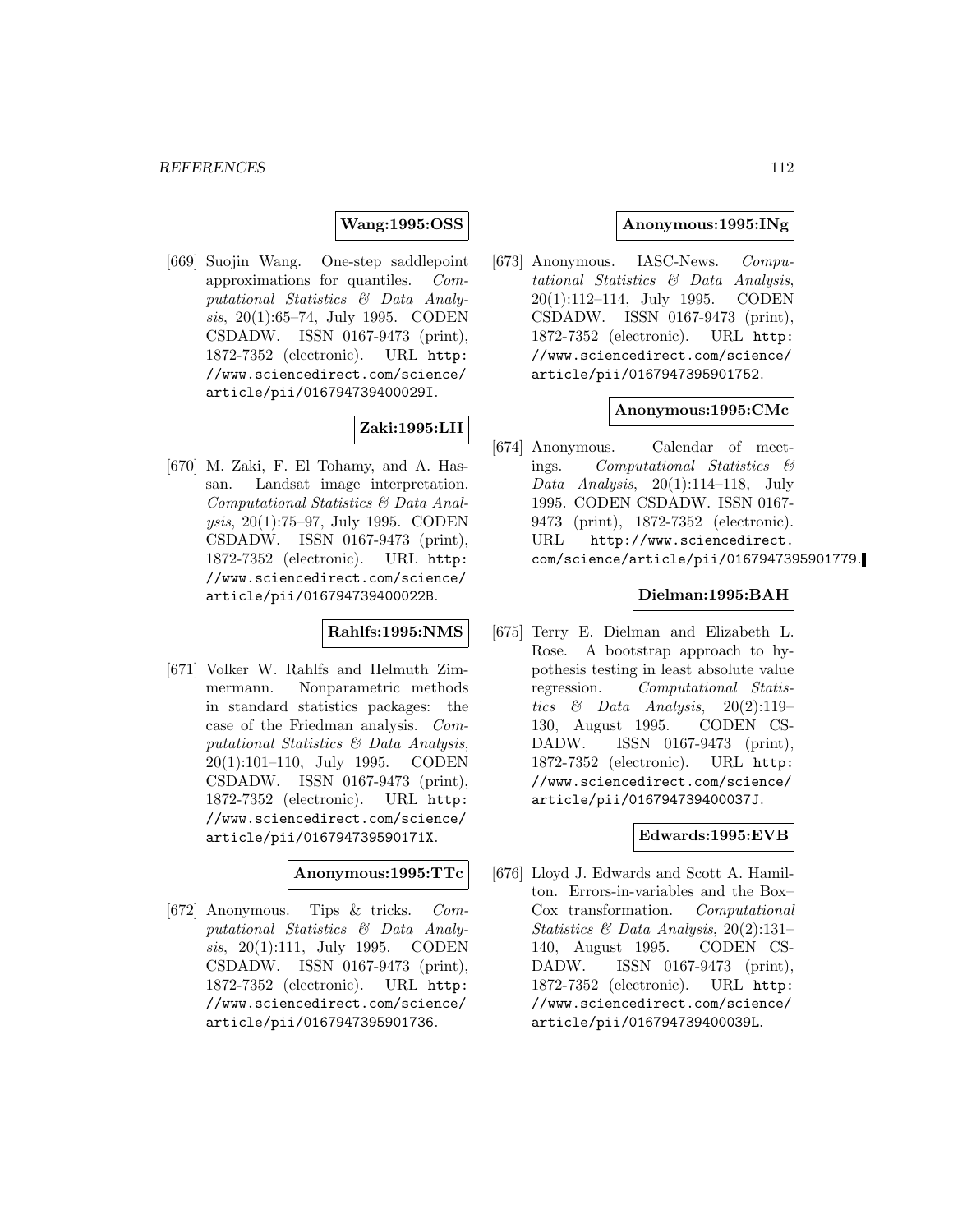# **Polzehl:1995:PPD**

[677] Jörg Polzehl. Projection pursuit discriminant analysis. Computational Statistics & Data Analysis, 20(2):141– 157, August 1995. CODEN CS-DADW. ISSN 0167-9473 (print), 1872-7352 (electronic). URL http: //www.sciencedirect.com/science/ article/pii/016794739400035H.

# **Dyer:1995:BHI**

[678] Danny Dyer and Rebecca L. Pierce. Bayesian HPM intervals for the number of nonconforming items in a lot. Computational Statistics & Data Analysis, 20(2):159–172, August 1995. CODEN CSDADW. ISSN 0167-9473 (print), 1872-7352 (electronic). URL http: //www.sciencedirect.com/science/ article/pii/016794739400038K.

## **Lei:1995:THN**

[679] Xingye Lei, Y. B. Peng, and F. T. Wright. Testing homogeneity of normal means with a simply ordered alternative and dependent observations. Computational Statistics & Data Analysis, 20(2):173–183, August 1995. CODEN CSDADW. ISSN 0167-9473 (print), 1872-7352 (electronic). URL http: //www.sciencedirect.com/science/ article/pii/016794739400033F.

## **Schroer:1995:ERD**

[680] Gunar Schröer and Dietrich Trenkler. Exact and randomization distributions of Kolmogorov–Smirnov tests two or three samples. Computational Statistics & Data Analysis, 20 (2):185–202, August 1995. CODEN CSDADW. ISSN 0167-9473 (print), 1872-7352 (electronic). URL http:

//www.sciencedirect.com/science/ article/pii/016794739400040P.

#### **Granville:1995:BFS**

[681] V. Granville and J. P. Rasson. Bayesian filtering and supervised classification in image remote sensing. Computational Statistics & Data Analysis, 20 (2):203–225, August 1995. CODEN CSDADW. ISSN 0167-9473 (print), 1872-7352 (electronic). URL http: //www.sciencedirect.com/science/ article/pii/016794739591132A.

# **Krivy:1995:CRS**

[682] Ivan Křivý and Josef Tvrdík. The controlled random search algorithm in optimizing regression models. Computational Statistics & Data Analysis, 20 (2):229–234, August 1995. CODEN CSDADW. ISSN 0167-9473 (print), 1872-7352 (electronic). URL http: //www.sciencedirect.com/science/ article/pii/0167947395901272.

## **Kohne:1995:BRB**

[683] Stephan Köhne and Iris Pigeot. Book review: Resampling-Based Multiple Testing. Examples and Methods for p-Value Adjustment: Peter H. Westfall and S. Stanley Young (1993): New York: Wiley, ISBN 0-471-55761- 7, pp. 340, \$59.95. Computational Statistics & Data Analysis, 20(2):235– 236, August 1995. CODEN CS-DADW. ISSN 0167-9473 (print), 1872-7352 (electronic). URL http: //www.sciencedirect.com/science/ article/pii/0167947395901299.

#### **Anonymous:1995:INh**

[684] Anonymous. IASC-News. Computational Statistics & Data Analysis, 20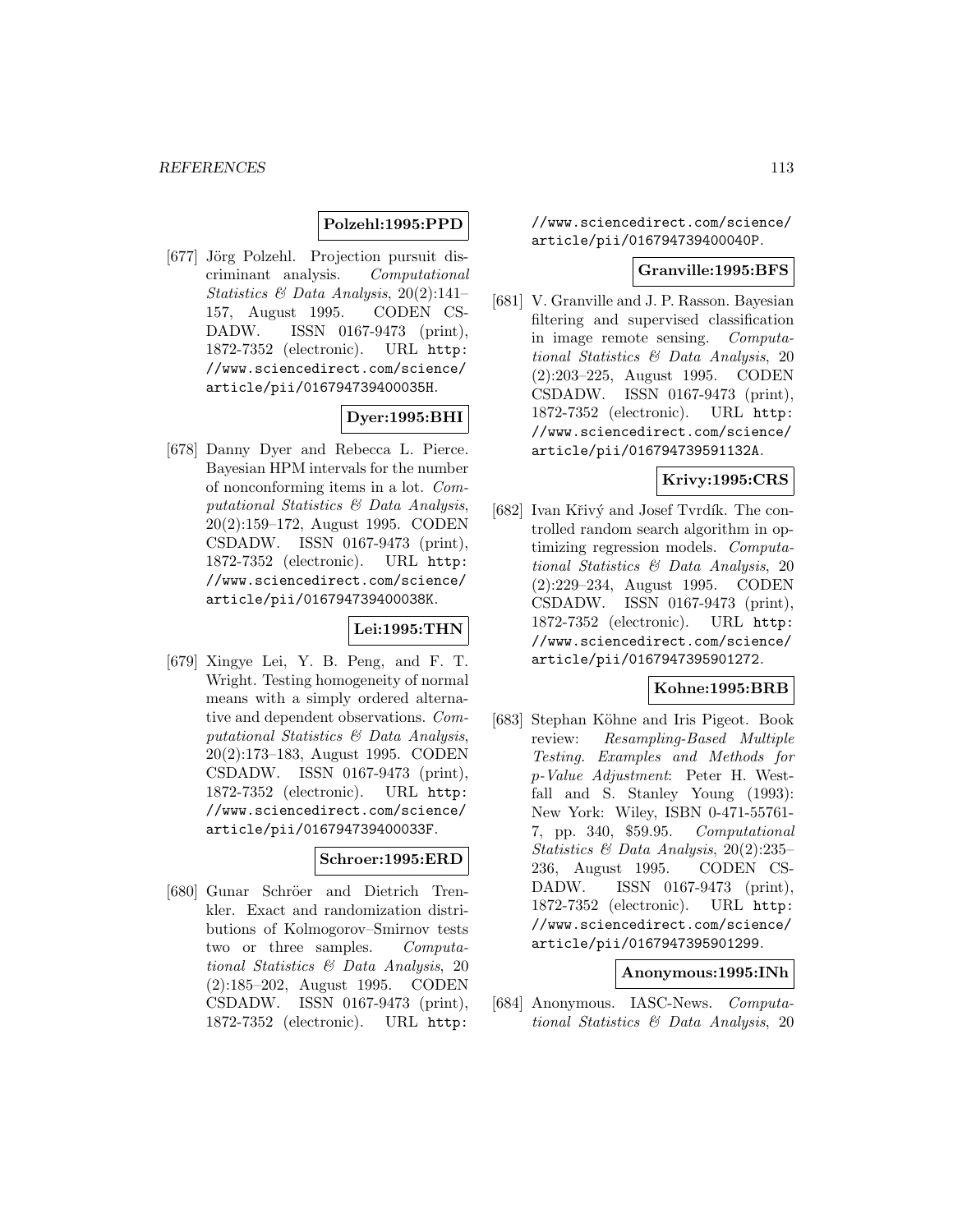(2):236–237, August 1995. CODEN CSDADW. ISSN 0167-9473 (print), 1872-7352 (electronic). URL http: //www.sciencedirect.com/science/ article/pii/0167947395901310.

## **Anonymous:1995:CMNd**

[685] Anonymous. Calendar of meetings — new entries only. Computational Statistics & Data Analysis, 20(2):237– 238, August 1995. CODEN CS-DADW. ISSN 0167-9473 (print), 1872-7352 (electronic). URL http: //www.sciencedirect.com/science/ article/pii/0167947395901337.

#### **Anonymous:1995:CWSe**

[686] Anonymous. Courses, workshops & summer schools. Computational Statistics & Data Analysis, 20(2): 238, August 1995. CODEN CS-DADW. ISSN 0167-9473 (print), 1872-7352 (electronic). URL http: //www.sciencedirect.com/science/ article/pii/0167947395901353.

#### **Grechanovsky:1995:CVS**

[687] Eugene Grechanovsky and Ilia Pinsker. Conditional  $p$ -values for the  $F$ statistic in a forward selection procedure. Computational Statistics  $\&$  Data Analysis, 20(3):239–263, September 1995. CODEN CS-DADW. ISSN 0167-9473 (print), 1872-7352 (electronic). URL http: //www.sciencedirect.com/science/ article/pii/016794739400047M.

## **Black:1995:EDR**

[688] Stephen Black and H. Mansouri. On exact distributions of rank tests for ordered alternatives in block designs. Computational Statistics

 $\&$  Data Analysis, 20(3):265–274, September 1995. CODEN CS-DADW. ISSN 0167-9473 (print), 1872-7352 (electronic). URL http: //www.sciencedirect.com/science/ article/pii/016794739400045K.

## **Sik-Yum:1995:EFS**

[689] Lee Sik-Yum and Poon Wai-Yin. Estimation of factor scores in a two-level confirmatory factor analysis model. Computational Statistics & Data Analysis,  $20(3):275-$ 284, September 1995. CODEN CS-DADW. ISSN 0167-9473 (print), 1872-7352 (electronic). URL http: //www.sciencedirect.com/science/ article/pii/016794739400042H.

## **Madan:1995:DSC**

[690] V. K. Madan and R. K. Sinha. Digital smoothing of census data employing Fourier transforms. Computational Statistics & Data Analysis, 20 (3):285–294, September 1995. CODEN CSDADW. ISSN 0167-9473 (print), 1872-7352 (electronic). URL http: //www.sciencedirect.com/science/ article/pii/016794739592815F.

## **Winker:1995:IMA**

[691] Peter Winker. Identification of multivariate AR-models by threshold accepting. Computational Statistics & Data Analysis, 20(3):295– 307, September 1995. CODEN CS-DADW. ISSN 0167-9473 (print), 1872-7352 (electronic). URL http: //www.sciencedirect.com/science/ article/pii/016794739400041G.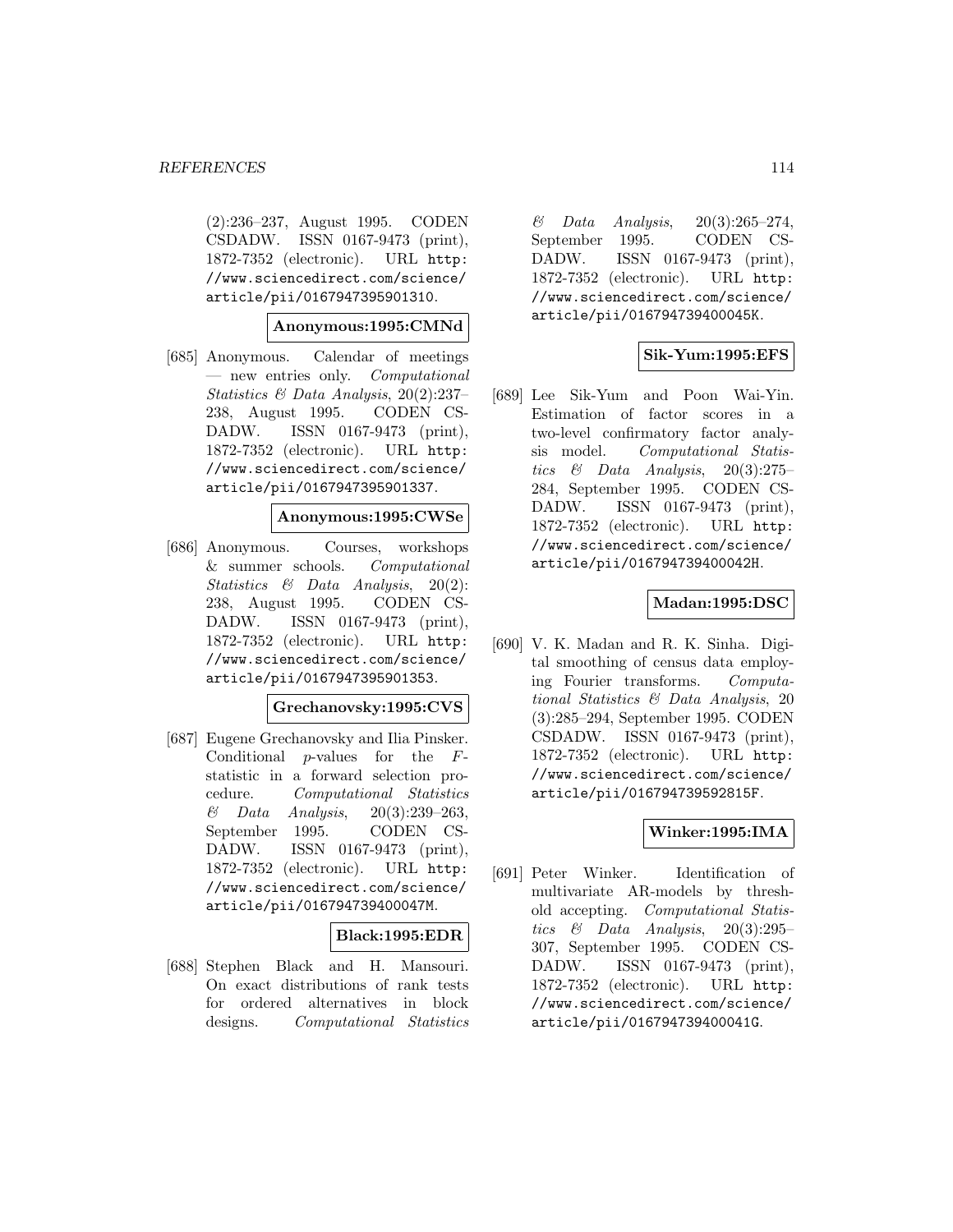# **Oman:1995:CAM**

[692] Samuel D. Oman. Checking the assumptions in mixed-model analysis of variance: a residual analysis approach. Computational Statistics  $\&$  Data Analysis, 20(3):309– 330, September 1995. CODEN CS-DADW. ISSN 0167-9473 (print), 1872-7352 (electronic). URL http: //www.sciencedirect.com/science/ article/pii/016794739400043I.

# **Jarrett:1995:RQC**

[693] Jeffrey Jarrett. Review of a quality control and improvement statistical software system. Computational Statistics & Data Analysis, 20(3):333– 339, September 1995. CODEN CS-DADW. ISSN 0167-9473 (print), 1872-7352 (electronic). URL http: //www.sciencedirect.com/science/ article/pii/0167947395902090.

#### **Anonymous:1995:INi**

[694] Anonymous. IASC-News. Computational Statistics & Data Analysis, 20 (3):340–342, September 1995. CODEN CSDADW. ISSN 0167-9473 (print), 1872-7352 (electronic). URL http: //www.sciencedirect.com/science/ article/pii/0167947395902112.

## **Hirose:1995:MLP**

[695] Hideo Hirose. Maximum likelihood parameter estimation in the threeparameter gamma distribution. Computational Statistics & Data Analysis, 20(4):343–354, October 1995. CODEN CSDADW. ISSN 0167-9473 (print), 1872-7352 (electronic). URL http: //www.sciencedirect.com/science/ article/pii/016794739400050S. See [1125].

# **Bradu:1995:ATR**

[696] Dan Bradu and Douglas M. Hawkins. An Anscombe type robust regression statistic. Computational Statistics & Data Analysis, 20(4):355– 386, October 1995. CODEN CS-DADW. ISSN 0167-9473 (print), 1872-7352 (electronic). URL http: //www.sciencedirect.com/science/ article/pii/016794739400048N.

# **Saltelli:1995:SAM**

[697] A. Saltelli, T. H. Andres, and T. Homma. Sensitivity analysis of model output. performance of the iterated fractional factorial design method. Computational Statistics  $\&$  Data Analysis, 20(4):387– 407, October 1995. CODEN CS-DADW. ISSN 0167-9473 (print), 1872-7352 (electronic). URL http: //www.sciencedirect.com/science/ article/pii/016794739592843M.

## **Schmid:1995:DFT**

[698] Friedrich Schmid and Mark Trede. A distribution free test for the two sample problem for general alternatives. Computational Statistics & Data Analysis, 20(4):409–419, October 1995. CODEN CSDADW. ISSN 0167-9473 (print), 1872-7352 (electronic). URL http: //www.sciencedirect.com/science/ article/pii/016794739592844N.

## **Castillo:1995:MEP**

[699] Enrique Castillo and Ali S. Hadi. A method for estimating parameters and quantiles of distributions of continuous random variables. Computational Statistics & Data Analysis, 20 (4):421–439, October 1995. CODEN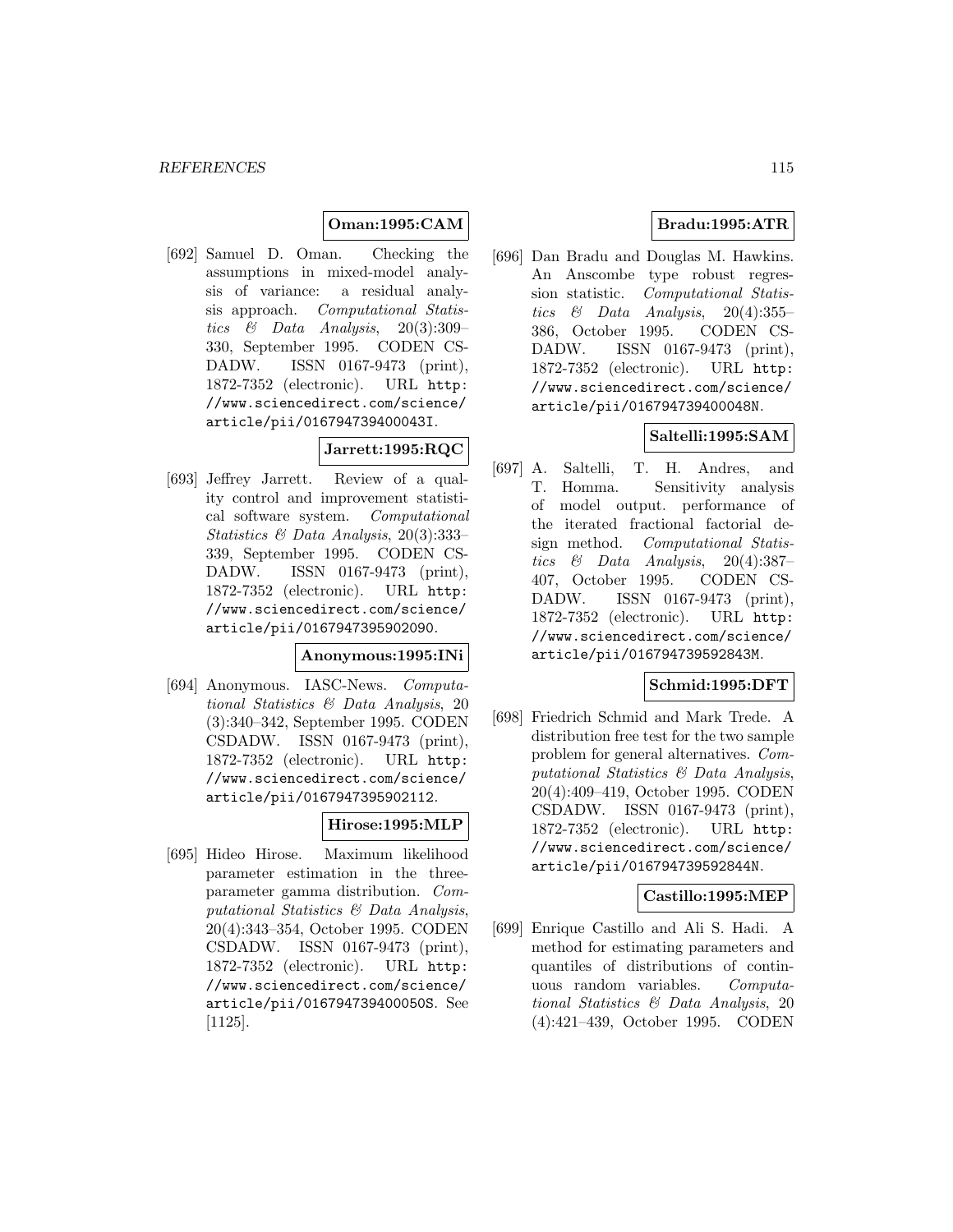CSDADW. ISSN 0167-9473 (print), 1872-7352 (electronic). URL http: //www.sciencedirect.com/science/ article/pii/016794739400049O.

# **Rasch:1995:RAP**

[700] Dieter Rasch. The robustness against parameter variation of exact locally optimum designs in nonlinear regres $sion$  — a case study. Computational Statistics & Data Analysis, 20 (4):441–453, October 1995. CODEN CSDADW. ISSN 0167-9473 (print), 1872-7352 (electronic). URL http: //www.sciencedirect.com/science/ article/pii/016794739400053L.

## **vonHaeseler:1995:MEA**

[701] Arndt von Haeseler and Michael Schöniger. Modelling evolution of autocorrelated sequences. Computational Statistics & Data Analysis, 20 (4):457–458, October 1995. CODEN CSDADW. ISSN 0167-9473 (print), 1872-7352 (electronic). URL http: //www.sciencedirect.com/science/ article/pii/016794739590137X.

## **Anonymous:1995:INj**

[702] Anonymous. IASC-News. Computational Statistics & Data Analysis, 20 (4):459–460, October 1995. CODEN CSDADW. ISSN 0167-9473 (print), 1872-7352 (electronic). URL http: //www.sciencedirect.com/science/ article/pii/0167947395901396.

## **Anonymous:1995:Aa**

[703] Anonymous. Anzstat. Computational Statistics & Data Analysis, 20 (4):460–462, October 1995. CODEN CSDADW. ISSN 0167-9473 (print),

1872-7352 (electronic). URL http: //www.sciencedirect.com/science/ article/pii/0167947395901418.

#### **Anonymous:1995:CMd**

[704] Anonymous. Calendar of meetings. Computational Statistics & Data Analysis, 20(4):462–464, October 1995. CODEN CSDADW. ISSN 0167- 9473 (print), 1872-7352 (electronic). URL http://www.sciencedirect. com/science/article/pii/0167947395901434.

## **Anonymous:1995:CWSf**

[705] Anonymous. Courses, workshops & summer schools. Computational Statistics & Data Analysis, 20(4):464– 465, October 1995. CODEN CS-DADW. ISSN 0167-9473 (print), 1872-7352 (electronic). URL http: //www.sciencedirect.com/science/ article/pii/0167947395901450.

## **Carrizosa:1995:DLQ**

[706] Emilio Carrizosa and Frank Plastria. The determination of a "least quantile of squares regression line" for all quantiles. Computational Statistics & Data Analysis,  $20(5):467-$ 479, November 1995. CODEN CS-DADW. ISSN 0167-9473 (print), 1872-7352 (electronic). URL http: //www.sciencedirect.com/science/ article/pii/016794739400059R.

## **Chattamvelli:1995:DND**

[707] R. Chattamvelli. On the doubly noncentral F distribution. Computational Statistics & Data Analysis, 20 (5):481–489, November 1995. CODEN CSDADW. ISSN 0167-9473 (print), 1872-7352 (electronic). URL http: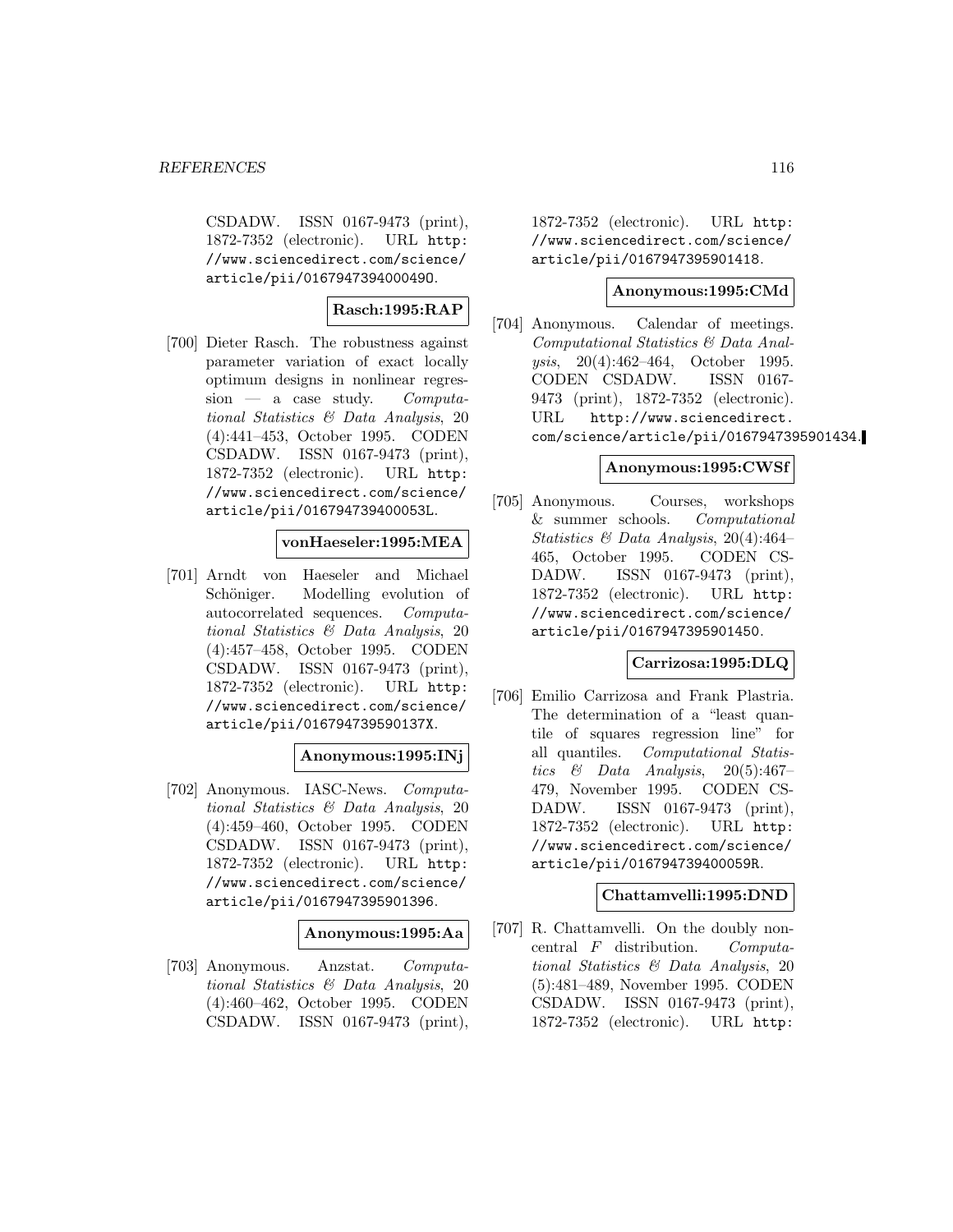//www.sciencedirect.com/science/ article/pii/016794739400054M.

## **Elson:1995:UFF**

[708] Paul J. Elson. Use of the Fast Fourier Transform algorithm in the calculation of the operating characteristics of group sequential clinical trials. Computational Statistics & Data Analysis, 20 (5):491–498, November 1995. CODEN CSDADW. ISSN 0167-9473 (print), 1872-7352 (electronic). URL http: //www.sciencedirect.com/science/ article/pii/016794739400055N.

## **Lumley:1995:EES**

[709] Thomas Lumley. Efficient execution of Stone's likelihood ratio tests for disease clustering. Computational Statistics & Data Analysis, 20(5):499– 510, November 1995. CODEN CS-DADW. ISSN 0167-9473 (print), 1872-7352 (electronic). URL http: //www.sciencedirect.com/science/ article/pii/016794739400056O.

## **Luceno:1995:FPC**

[710] Alberto Luceño. A family of partially correlated Poisson models for overdispersion. Computational Statistics & Data Analysis,  $20(5):511-$ 520, November 1995. CODEN CS-DADW. ISSN 0167-9473 (print), 1872-7352 (electronic). URL http: //www.sciencedirect.com/science/ article/pii/016794739400057P.

## **Manteiga:1995:TLR**

[711] W. Gonzalez Manteiga and J. M. Vilar Fernandez. Testing linear regression models using non-parametric regression estimators when errors are nonindependent. Computational Statis-

tics  $\&$  Data Analysis, 20(5):521-541, November 1995. CODEN CS-DADW. ISSN 0167-9473 (print), 1872-7352 (electronic). URL http: //www.sciencedirect.com/science/ article/pii/016794739400058Q.

## **DeCesare:1995:STN**

[712] L. De Cesare and D. Posa. A simulation technique of a non-Gaussian spatial process. Computational Statistics & Data Analysis,  $20(5):543-$ 555, November 1995. CODEN CS-DADW. ISSN 0167-9473 (print), 1872-7352 (electronic). URL http: //www.sciencedirect.com/science/ article/pii/016794739400061M.

## **Fung:1995:DIO**

[713] Wing K. Fung. Detecting influential observations for estimated probabilities in multiple discriminant analysis. Computational Statistics  $\&$  Data Analysis, 20(5):557-568, November 1995. CODEN CS-DADW. ISSN 0167-9473 (print), 1872-7352 (electronic). URL http: //www.sciencedirect.com/science/ article/pii/016794739400060V.

## **Hauser:1995:EFD**

[714] Michael A. Hauser and Erhard Reschenhofer. Estimation of the fractionally differencing parameter with the  $R/S$  method. Computational Statistics & Data Analysis, 20(5):569– 579, November 1995. CODEN CS-DADW. ISSN 0167-9473 (print), 1872-7352 (electronic). URL http: //www.sciencedirect.com/science/ article/pii/016794739400062N.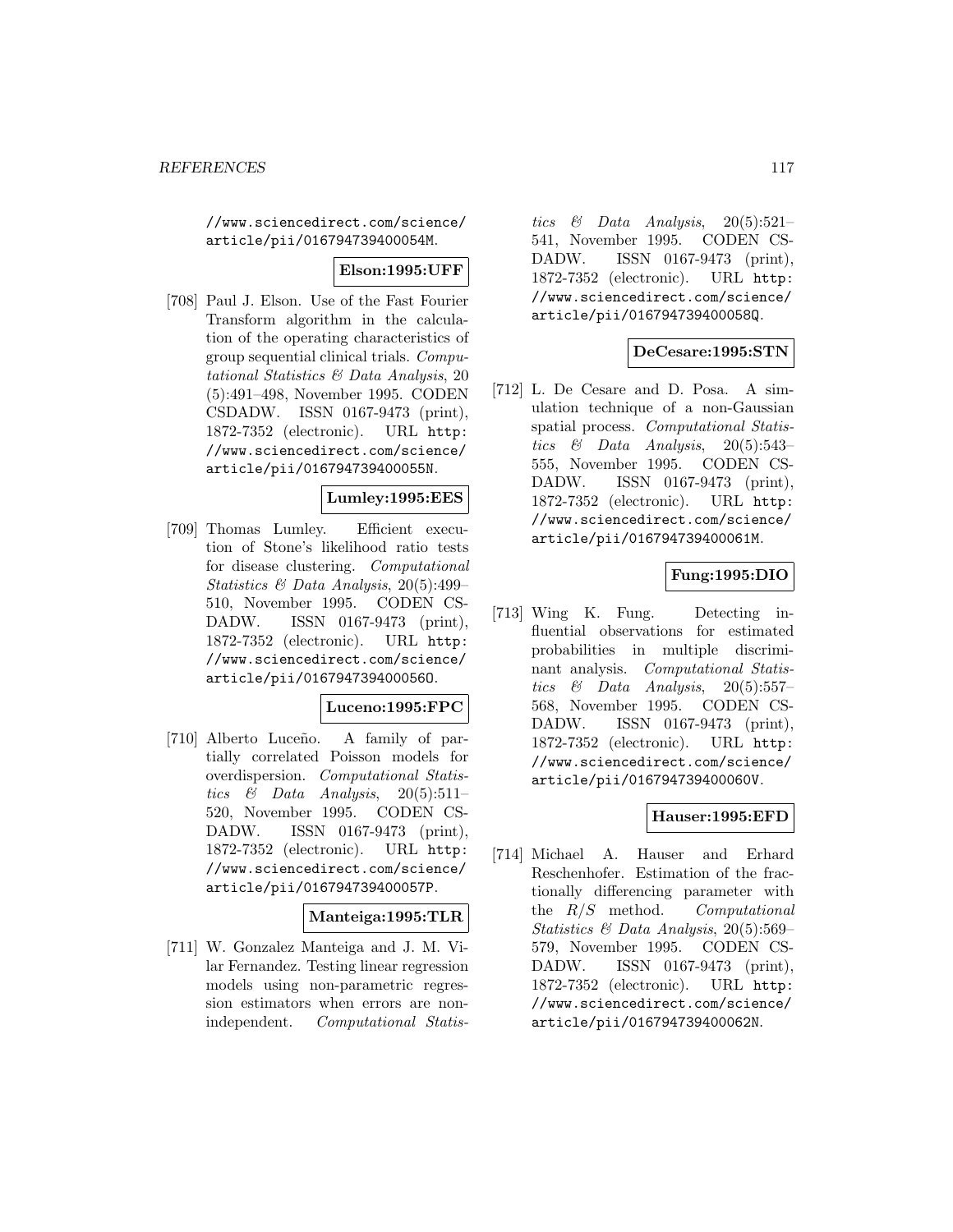# **Krause:1995:FEU**

[715] Ekkehard Krause, Christoph Bandt, Anne Schulz, and Holger Schulz. Fractal exponents for the upper airways of mammalian lungs. Computational Statistics & Data Analysis, 20(5):583– 590, November 1995. CODEN CS-DADW. ISSN 0167-9473 (print), 1872-7352 (electronic). URL http: //www.sciencedirect.com/science/ article/pii/016794739592763N.

# **Held:1995:T**

[716] Gerhard Held. Telegram. Computational Statistics & Data Analysis, 20 (5):591–592, November 1995. CODEN CSDADW. ISSN 0167-9473 (print), 1872-7352 (electronic). URL http: //www.sciencedirect.com/science/ article/pii/0167947395901639.

# **Schlittgen:1995:BRB**

[717] Rainer. Schlittgen. Book review: Survival analysis: State of the art: John P. Klein and Prem. K. Goel (1992) Dordrecht: Kluwer Academic Publishers,  $x + 451$  pages, ISBN 0-7923-1634-7, \$138.00. Computational Statistics & Data Analysis, 20(5):592– 593, November 1995. CODEN CS-DADW. ISSN 0167-9473 (print), 1872-7352 (electronic). URL http: //www.sciencedirect.com/science/ article/pii/0167947395901655.

#### **Anonymous:1995:I**

[718] Anonymous. Information. Computational Statistics & Data Analysis, 20 (5):593–598, November 1995. CODEN CSDADW. ISSN 0167-9473 (print), 1872-7352 (electronic). URL http: //www.sciencedirect.com/science/ article/pii/0167947395901671.

# **Neytchev:1995:SOL**

[719] Plamen Nikolov Neytchev. SWEEP operator for least-squares subject to linear constraints. Computational Statistics & Data Analysis, 20(6):599– 609, December 1995. CODEN CS-DADW. ISSN 0167-9473 (print), 1872-7352 (electronic). URL http: //www.sciencedirect.com/science/ article/pii/0167947394000678.

# **Cao:1995:MDD**

[720] Ricardo Cao, Antonio Cuevas, and Ricardo Fraiman. Minimum distance density-based estimation. Computational Statistics & Data Analysis, 20 (6):611–631, December 1995. CODEN CSDADW. ISSN 0167-9473 (print), 1872-7352 (electronic). URL http: //www.sciencedirect.com/science/ article/pii/0167947394000654.

# **Jolayemi:1995:PFM**

[721] Joel K. Jolayemi. A power function model for determining sample sizes for the operations of multivariate control charts. Computational Statistics & Data Analysis, 20(6):633– 641, December 1995. CODEN CS-DADW. ISSN 0167-9473 (print), 1872-7352 (electronic). URL http: //www.sciencedirect.com/science/ article/pii/0167947394000630.

## **Kazi-Aoual:1995:RAP**

[722] Frédérique Kazi-Aoual, Simon Hitier, Robert Sabatier, and Jean-Dominique Lebreton. Refined approximations to permutation tests for multivariate inference. Computational Statistics  $\&$  Data Analysis, 20(6):643– 656, December 1995. CODEN CS-DADW. ISSN 0167-9473 (print),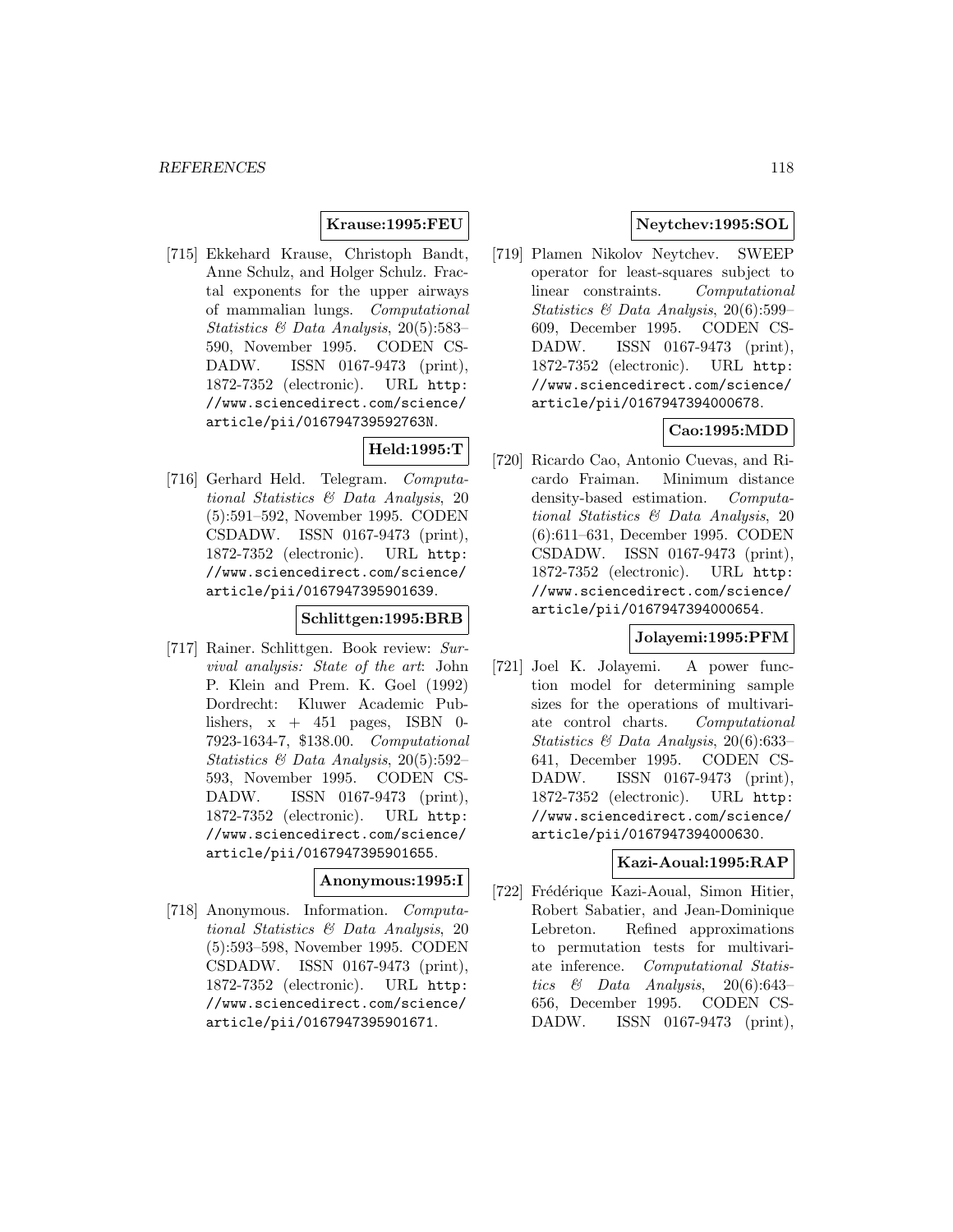1872-7352 (electronic). URL http: //www.sciencedirect.com/science/ article/pii/0167947394000642.

#### **Ofversten:1995:EMM**

[723] Jukka Öfversten. Estimation in mixed models via layer triangular transformation. Computational Statistics  $\&$  Data Analysis, 20(6):657– 667, December 1995. CODEN CS-DADW. ISSN 0167-9473 (print), 1872-7352 (electronic). URL http: //www.sciencedirect.com/science/ article/pii/0167947394000666.

#### **Posse:1995:PPE**

[724] Christian Posse. Projection pursuit exploratory data analysis. Computational Statistics & Data Analysis, 20 (6):669–687, December 1995. CODEN CSDADW. ISSN 0167-9473 (print), 1872-7352 (electronic). URL http: //www.sciencedirect.com/science/ article/pii/0167947395000028.

## **Wang:1995:ABD**

[725] P. C. Wang, M. H. Chen, and S. C. Wei. To analyze binary data from mixed-level orthogonal arrays. Computational Statistics & Data Analysis, 20 (6):689–695, December 1995. CODEN CSDADW. ISSN 0167-9473 (print), 1872-7352 (electronic). URL http: //www.sciencedirect.com/science/ article/pii/016794739400068X.

# **Knusel:1995:ASD**

[726] Leo Knüsel. On the accuracy of the statistical distributions in GAUSS. Computational Statistics  $\&$  Data Analysis, 20(6):699– 702, December 1995. CODEN CS-DADW. ISSN 0167-9473 (print),

1872-7352 (electronic). URL http: //www.sciencedirect.com/science/ article/pii/0167947396800004.

#### **Anonymous:1995:SN**

[727] Anonymous. Software news. Computational Statistics & Data Analysis, 20(6):703, December 1995. CODEN CSDADW. ISSN 0167-9473 (print), 1872-7352 (electronic). URL http: //www.sciencedirect.com/science/ article/pii/0167947395901957.

## **Kramer:1995:BRB**

[728] Walter Krämer. Book review: Probability & Measure: Patrick Billingsley (1995): (3rd ed.). New York: Wiley, ISBN 0-471-00710-2, pp. 593, £49.95. Computational Statistics & Data Analysis, 20(6): 703, December 1995. CODEN CS-DADW. ISSN 0167-9473 (print), 1872-7352 (electronic). URL http: //www.sciencedirect.com/science/ article/pii/0167947395901973.

## **Anonymous:1995:INk**

[729] Anonymous. IASC-News. Computational Statistics & Data Analysis, 20 (6):704–711, December 1995. CODEN CSDADW. ISSN 0167-9473 (print), 1872-7352 (electronic). URL http: //www.sciencedirect.com/science/ article/pii/016794739590199X.

#### **Anonymous:1995:CMNe**

[730] Anonymous. Calendar of meetings — new entries only. Computational Statistics & Data Analysis, 20(6): 712, December 1995. CODEN CS-DADW. ISSN 0167-9473 (print), 1872-7352 (electronic). URL http: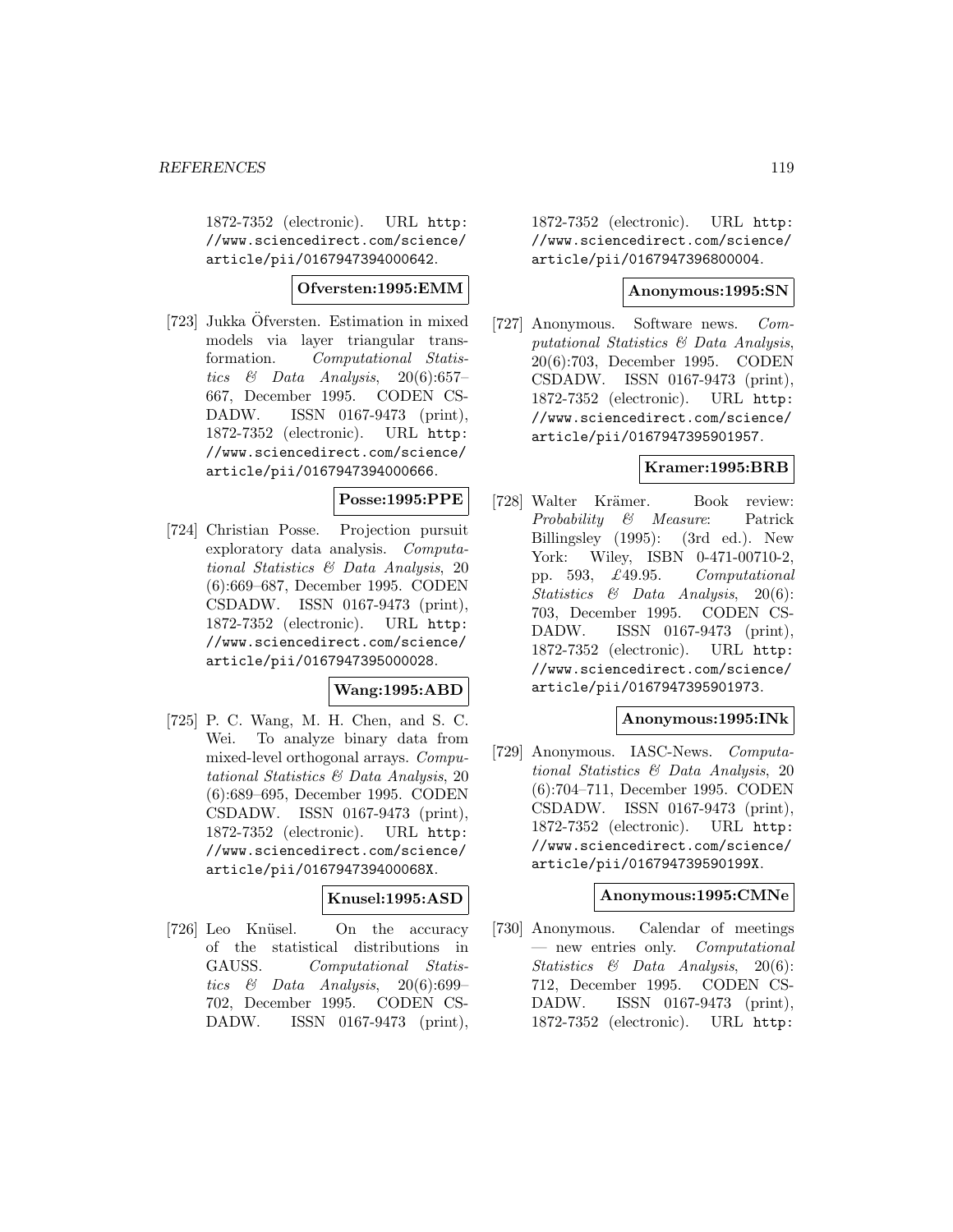//www.sciencedirect.com/science/ article/pii/0167947395902015.

**Anonymous:1995:AIS**

[731] Anonymous. Author index of SS-NinCSDA: Volume 19 (1995) – volume 20 (1995). Computational Statistics  $\&$  Data Analysis, 20(6):713-716, December 1995. CODEN CS-DADW. ISSN 0167-9473 (print), 1872-7352 (electronic). URL http: //www.sciencedirect.com/science/ article/pii/0167947395902031.

## **Anonymous:1995:Ab**

[732] Anonymous. Acknowledgement. Computational Statistics & Data Analysis, 20(6):716, December 1995. CODEN CSDADW. ISSN 0167-9473 (print), 1872-7352 (electronic). URL http: //www.sciencedirect.com/science/ article/pii/0167947395902058.

#### **Anonymous:1995:AIVb**

[733] Anonymous. Author index volume 20 (1995). Computational Statistics  $\&$  Data Analysis, 20(6):717-719, December 1995. CODEN CS-DADW. ISSN 0167-9473 (print), 1872-7352 (electronic). URL http: //www.sciencedirect.com/science/ article/pii/0167947395902074.

## **Anonymous:1996:EBa**

[734] Anonymous. Editorial Board. Computational Statistics & Data Analysis, 21(1):v–vi, January 1996. CODEN CSDADW. ISSN 0167-9473 (print), 1872-7352 (electronic). URL http: //www.sciencedirect.com/science/ article/pii/0167947396900031.

# **Monti:1996:NPE**

[735] Anna Clara Monti. A new preliminary estimator for  $MA(1)$  models. *Com*putational Statistics & Data Analysis, 21(1):1–15, January 1996. CODEN CSDADW. ISSN 0167-9473 (print), 1872-7352 (electronic). URL http: //www.sciencedirect.com/science/ article/pii/0167947394000085.

# **Gordon:1996:SCC**

[736] A. D. Gordon. A survey of constrained classification. Computational Statistics & Data Analysis, 21(1): 17–29, January 1996. CODEN CS-DADW. ISSN 0167-9473 (print), 1872-7352 (electronic). URL http: //www.sciencedirect.com/science/ article/pii/0167947395000054.

## **Koo:1996:BBS**

[737] Ja-Yong Koo. Bivariate B-splines for tensor logspline density estimation. Computational Statistics & Data Analysis,  $21(1):31-$ 42, January 1996. CODEN CS-DADW. ISSN 0167-9473 (print), 1872-7352 (electronic). URL http: //www.sciencedirect.com/science/ article/pii/0167947395000038.

# **Mugglestone:1996:PGS**

[738] Moira A. Mugglestone and Eric Renshaw. A practical guide to the spectral analysis of spatial point processes. Computational Statistics  $\&$  Data Analysis, 21(1):43– 65, January 1996. CODEN CS-DADW. ISSN 0167-9473 (print), 1872-7352 (electronic). URL http: //www.sciencedirect.com/science/ article/pii/0167947395000070.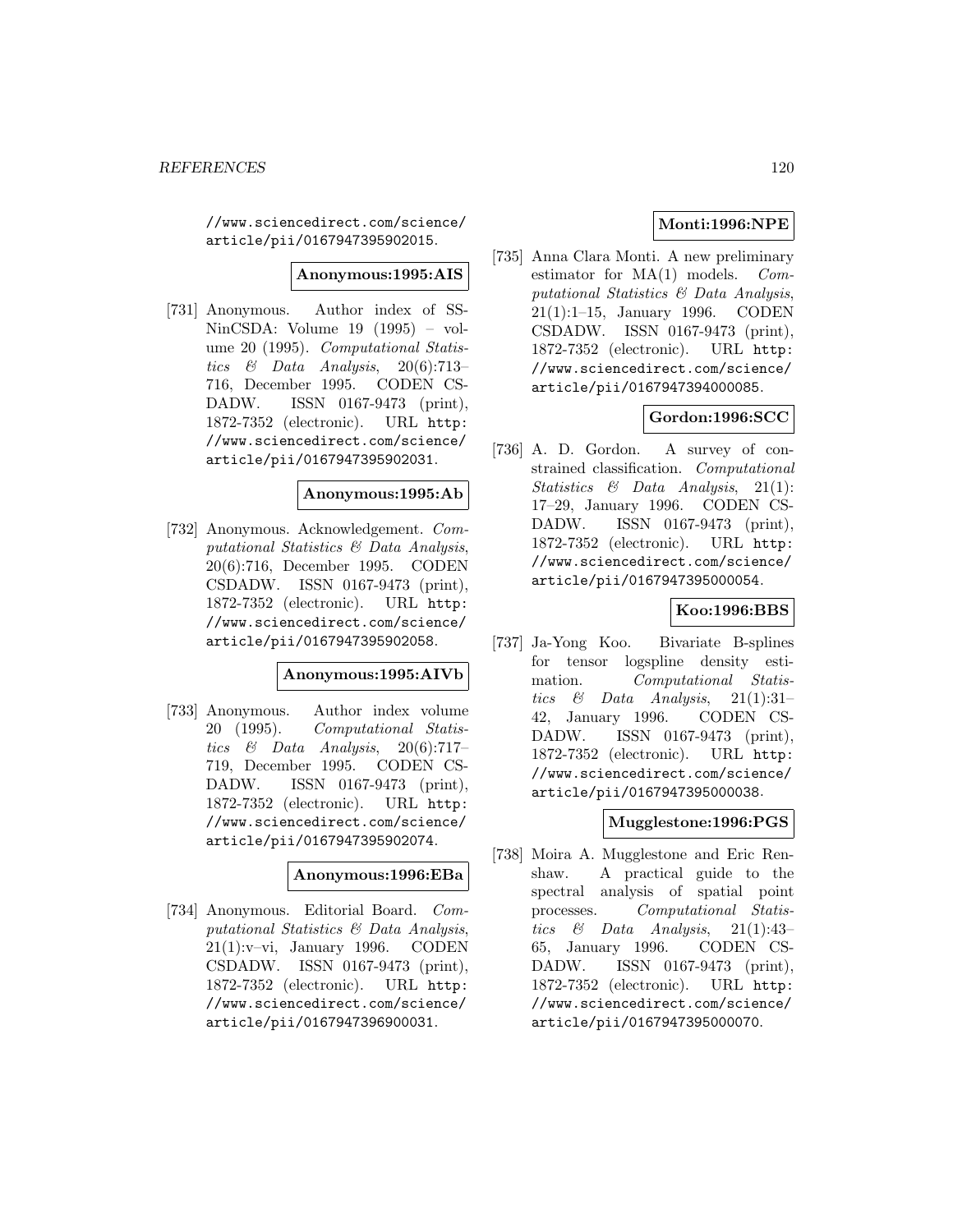#### **Rousseeuw:1996:RFR**

[739] Peter J. Rousseeuw and Mia Hubert. Regression-free and robust estimation of scale for bivariate data. Computational Statistics & Data Analysis, 21(1):67–85, January 1996. CODEN CSDADW. ISSN 0167-9473 (print), 1872-7352 (electronic). URL http: //www.sciencedirect.com/science/ article/pii/0167947395000046.

# **Almoy:1996:SSC**

[740] Trygve Almøy. A simulation study on comparison of prediction methods when only a few components are relevant. Computational Statistics & Data Analysis, 21(1):87– 107, January 1996. CODEN CS-DADW. ISSN 0167-9473 (print), 1872-7352 (electronic). URL http: //www.sciencedirect.com/science/ article/pii/0167947395000062.

# **Scheuchenpflug:1996:CCU**

[741] Thomas Scheuchenpflug and Maria Blettner. Coding confusion using PROC LOGISTIC in  $SAS(R)$ . Computational Statistics & Data Analysis, 21(1):111–115, January 1996. CODEN CSDADW. ISSN 0167-9473 (print), 1872-7352 (electronic). URL http: //www.sciencedirect.com/science/ article/pii/0167947396900055.

#### **Anonymous:1996:Ta**

[742] Anonymous. Telegram. Computational Statistics & Data Analysis, 21 (1):116, January 1996. CODEN CS-DADW. ISSN 0167-9473 (print), 1872-7352 (electronic). URL http: //www.sciencedirect.com/science/ article/pii/0167947396900079.

# **Anonymous:1996:LEK**

[743] Anonymous. Letter to the editor: Knut M. Wittkowski (Tübingen, Germany) wrote on August 22, 1995: Rahlfs, V. W. & Zimmermann, H.: "Nonparametric methods in standard statistics packages: the case of the Friedman analysis", SSNinCSDA **20**/1, 101–110. Computational Statistics & Data Analysis, 21(1):116–117, January 1996. CODEN CSDADW. ISSN 0167-9473 (print), 1872-7352 (electronic). URL http: //www.sciencedirect.com/science/ article/pii/0167947396900092. See reply [744].

## **Anonymous:1996:RVW**

[744] Anonymous. Reply by Volker W. Rahlfs and Helmuth Zimmermann (Munich, Germany): Comment on Knut M. Wittkowski, Letter to the Editor, August 22, 1995. Computational Statistics & Data Analysis, 21 (1):117–118, January 1996. CODEN CSDADW. ISSN 0167-9473 (print), 1872-7352 (electronic). URL http: //www.sciencedirect.com/science/ article/pii/0167947396900110. See [743].

## **Trenkler:1996:BRBa**

[745] Götz Trenkler. Book review: Advanced Linear Models: Song-Gui Wang & Shein-Chung Chow: Marcel Dekker, New York, 1994, pp. x + 537, \$165.00, ISBN 0-8247-9169-X. Computational Statistics & Data Analysis, 21(1):118– 119, January 1996. CODEN CS-DADW. ISSN 0167-9473 (print), 1872-7352 (electronic). URL http: //www.sciencedirect.com/science/ article/pii/0167947396900134.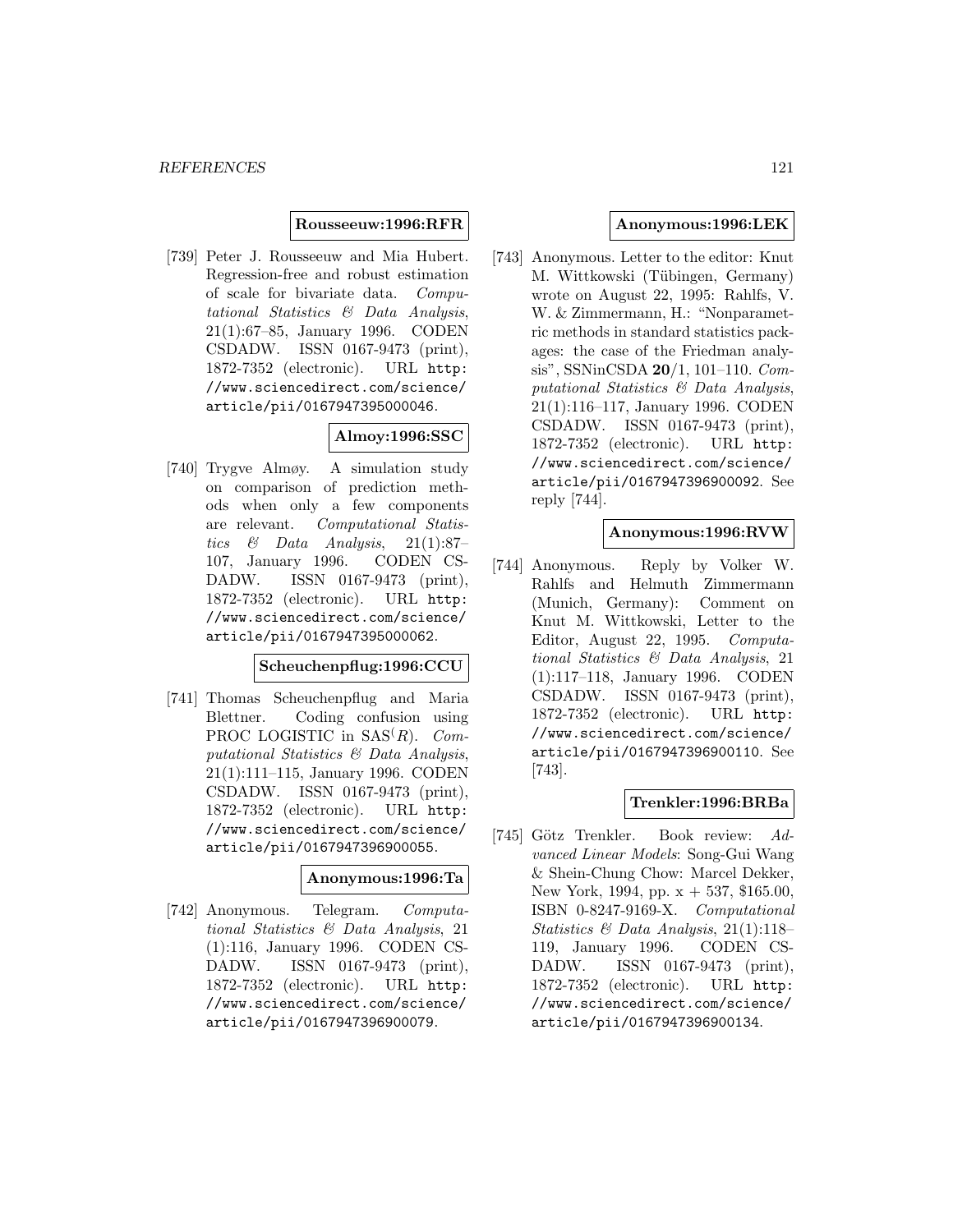## **Trenkler:1996:BRBb**

[746] Götz Trenkler. Book review: Continuous univariate distributions: N. L. Johnson, S. Kotz and N. Balakrishnan Vol. 1, 2nd Edition. John Wiley, New York, 1994, pp. xix + 756, Price: £66.00, ISBN 0-471-58495-9. Computational Statistics & Data Analysis, 21(1):119, January 1996. CODEN CSDADW. ISSN 0167-9473 (print), 1872-7352 (electronic). URL http: //www.sciencedirect.com/science/ article/pii/0167947396900158.

#### **Anonymous:1996:INa**

[747] Anonymous. IASC-News. Computational Statistics & Data Analysis, 21 (1):119–123, January 1996. CODEN CSDADW. ISSN 0167-9473 (print), 1872-7352 (electronic). URL http: //www.sciencedirect.com/science/ article/pii/0167947396900171.

## **Anonymous:1996:CMa**

[748] Anonymous. Calendar of meetings. Computational Statistics & Data Analysis, 21(1):123–130, January 1996. CODEN CSDADW. ISSN 0167- 9473 (print), 1872-7352 (electronic). URL http://www.sciencedirect. com/science/article/pii/0167947396900195.

#### **Anonymous:1996:CWSa**

[749] Anonymous. Courses, workshops & summer schools. Computational Statistics & Data Analysis, 21(1):130– 131, January 1996. CODEN CS-DADW. ISSN 0167-9473 (print), 1872-7352 (electronic). URL http: //www.sciencedirect.com/science/ article/pii/0167947396900213.

# **Krijnen:1996:AUL**

[750] Wim P. Krijnen. Algorithms for unweighted least-squares factor analysis. Computational Statistics  $\&$  Data Analysis, 21(2):133– 147, February 1996. CODEN CS-DADW. ISSN 0167-9473 (print), 1872-7352 (electronic). URL http: //www.sciencedirect.com/science/ article/pii/0167947395000119.

# **Ruiz-Gazen:1996:VSR**

[751] Anne Ruiz-Gazen. A very simple robust estimator of a dispersion matrix. Computational Statistics  $\&$  Data Analysis, 21(2):149– 162, February 1996. CODEN CS-DADW. ISSN 0167-9473 (print), 1872-7352 (electronic). URL http: //www.sciencedirect.com/science/ article/pii/0167947395000097.

## **Steinwolf:1996:ASP**

[752] Alexander Steinwolf. Approximation and simulation of probability distributions with a variable kurtosis value. Computational Statistics  $\&$  Data Analysis, 21(2):163– 180, February 1996. CODEN CS-DADW. ISSN 0167-9473 (print), 1872-7352 (electronic). URL http:

> //www.sciencedirect.com/science/ article/pii/0167947395000100.

## **Jung:1996:CEO**

[753] Joo Sung Jung and Bong Jin Yum. Construction of exact D-optimal designs by tabu search. Computational Statistics & Data Analysis, 21(2):181– 191, February 1996. CODEN CS-DADW. ISSN 0167-9473 (print), 1872-7352 (electronic). URL http: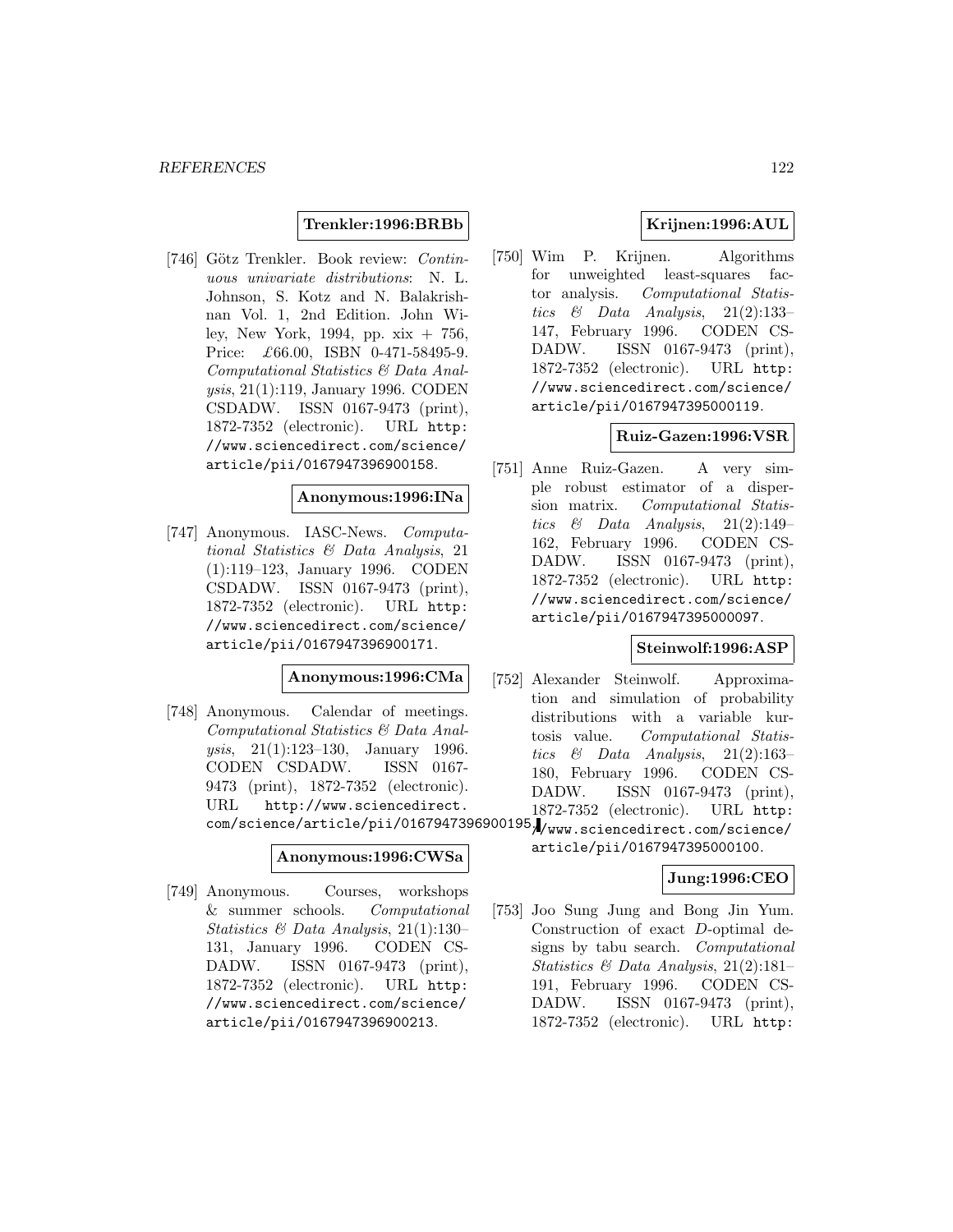//www.sciencedirect.com/science/ article/pii/0167947395000143.

# **Kalaba:1996:MAM**

[754] Robert Kalaba and Leigh Tesfatsion. A multicriteria approach to model specification and estimation. Computational Statistics & Data Analysis, 21 (2):193–214, February 1996. CODEN CSDADW. ISSN 0167-9473 (print), 1872-7352 (electronic). URL http: //www.sciencedirect.com/science/ article/pii/0167947394000301.

# **Liu:1996:SSS**

[755] W. Liu. On some single-stage, stepdown and step-up procedures for comparing three normal means. Computational Statistics & Data Analysis, 21 (2):215–227, February 1996. CODEN CSDADW. ISSN 0167-9473 (print), 1872-7352 (electronic). URL http: //www.sciencedirect.com/science/ article/pii/0167947395000135.

## **Koch:1996:BSG**

[756] A. Koch and U. Haag. The Statistical Software Guide '95/96. Computational Statistics & Data Analysis, 21 (2):231–256, February 1996. CODEN CSDADW. ISSN 0167-9473 (print), 1872-7352 (electronic). URL http: //www.sciencedirect.com/science/ article/pii/S0167947396903035.

#### **Anonymous:1996:INb**

[757] Anonymous. IASC-news. Computational Statistics & Data Analysis, 21 (2):257–260, February 1996. CODEN CSDADW. ISSN 0167-9473 (print), 1872-7352 (electronic). URL http: //www.sciencedirect.com/science/ article/pii/S0167947396903059.

# **Wijsman:1996:NAF**

[758] Robert A. Wijsman. New algorithms for the function  $T(h, a)$  of Owen, with application to bivariate normal and noncentral t-probabilities. Computational Statistics & Data Analysis, 21 (3):261–271, March 1996. CODEN CSDADW. ISSN 0167-9473 (print), 1872-7352 (electronic). URL http: //www.sciencedirect.com/science/ article/pii/0167947395000186.

# **Dette:1996:SAS**

[759] Holger Dette and Stefan Sperlich. Some applications of Stieltjes transforms in the construction of optimal designs for nonlinear regression models. Computational Statistics & Data Analysis, 21 (3):273–292, March 1996. CODEN CSDADW. ISSN 0167-9473 (print), 1872-7352 (electronic). URL http: //www.sciencedirect.com/science/ article/pii/0167947395000151.

## **Kachlicka:1996:RRC**

[760] Danuta Kachlicka and Stanislaw Mejza. Repeated row-column designs with split units. Computational Statistics & Data Analysis, 21 (3):293–305, March 1996. CODEN CSDADW. ISSN 0167-9473 (print), 1872-7352 (electronic). URL http: //www.sciencedirect.com/science/ article/pii/0167947395000208.

# **Lausen:1996:EEO**

[761] Berthold Lausen and Martin Schumacher. Evaluating the effect of optimized cutoff values in the assessment of prognostic factors. Computational Statistics & Data Analysis, 21 (3):307–326, March 1996. CODEN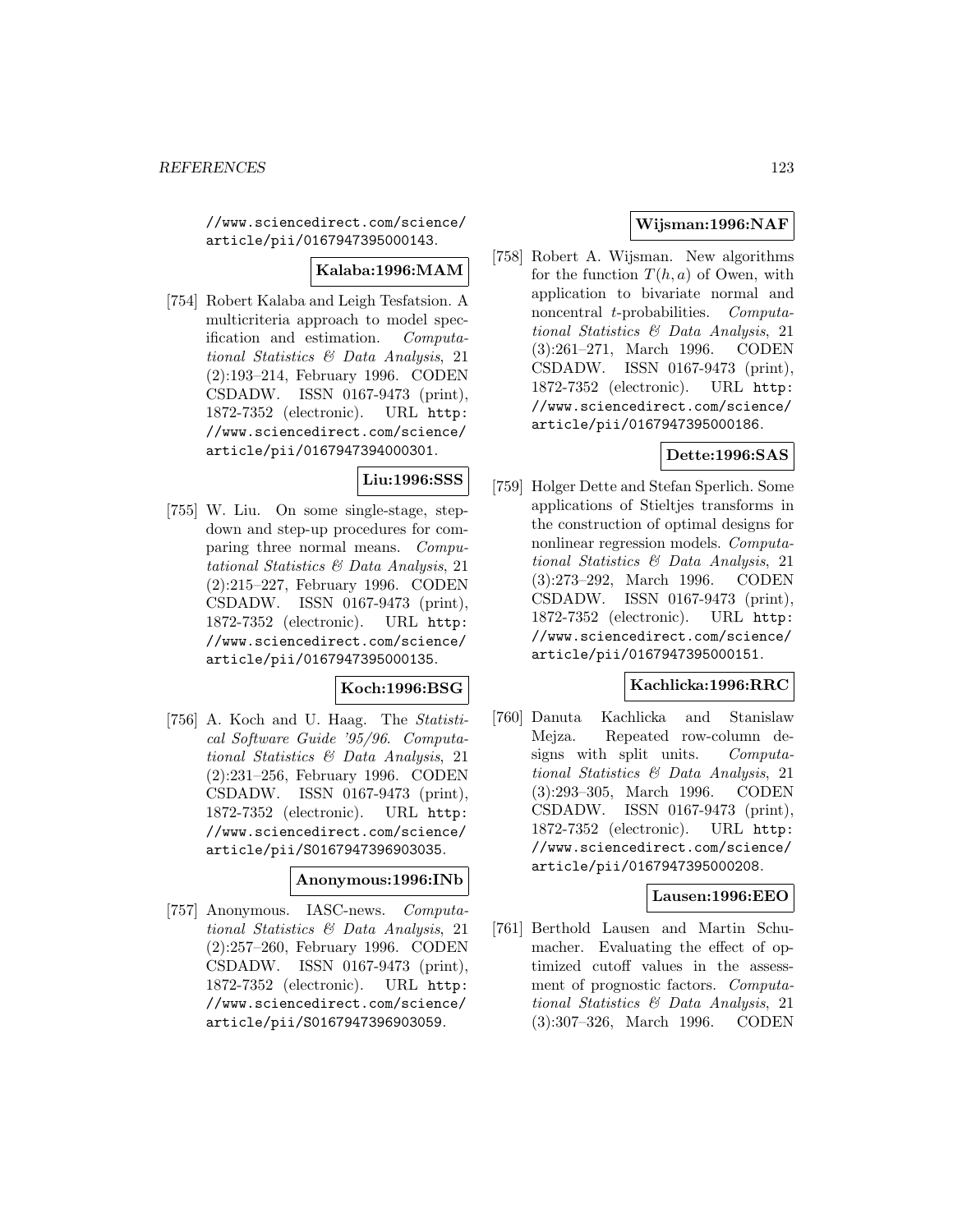CSDADW. ISSN 0167-9473 (print), 1872-7352 (electronic). URL http: //www.sciencedirect.com/science/ article/pii/016794739500016X.

# **Zhang:1996:CID**

[762] Biao Zhang. Confidence intervals for a distribution function in the presence of auxiliary information. Computational Statistics & Data Analysis, 21(3):327–342, March 1996. CODEN CSDADW. ISSN 0167-9473 (print), 1872-7352 (electronic). URL http: //www.sciencedirect.com/science/ article/pii/0167947395000194.

# **Brewer:1996:CHS**

[763] M. J. Brewer, C. G. G. Aitken, and M. Talbot. A comparison of hybrid strategies for Gibbs sampling in mixed graphical models. Computational Statistics & Data Analysis, 21 (3):343–365, March 1996. CODEN CSDADW. ISSN 0167-9473 (print), 1872-7352 (electronic). URL http: //www.sciencedirect.com/science/ article/pii/0167947394000174.

# **Thioulouse:1996:NWW**

[764] Jean Thioulouse and François Chevenet. NetMul, a World-Wide Web user interface for multivariate analysis software. Computational Statistics & Data Analysis, 21(3):369– 372, March 1996. CODEN CS-DADW. ISSN 0167-9473 (print), 1872-7352 (electronic). URL http: //www.sciencedirect.com/science/ article/pii/0167947396900651.

#### **Anonymous:1996:Tb**

[765] Anonymous. Telegram. Computational Statistics & Data Analysis, 21

(3):373–374, March 1996. CODEN CSDADW. ISSN 0167-9473 (print), 1872-7352 (electronic). URL http: //www.sciencedirect.com/science/ article/pii/0167947396900675.

## **Fassbinder:1996:BRB**

[766] J. Fassbinder. Book review: Correspondence Analysis Handbook: J.- P. Benzécri (1992) New York: Marcel Dekker, ISBN 0-8247-8437-5, pp. 688, \$150.00. Computational Statistics & Data Analysis, 21(3): 375, March 1996. CODEN CS-DADW. ISSN 0167-9473 (print), 1872-7352 (electronic). URL http: //www.sciencedirect.com/science/ article/pii/0167947396900699.

## **Edler:1996:IN**

[767] Lutz Edler. IASC-News. Computational Statistics & Data Analysis, 21 (3):375–376, March 1996. CODEN CSDADW. ISSN 0167-9473 (print), 1872-7352 (electronic). URL http: //www.sciencedirect.com/science/ article/pii/0167947396900717.

## **Anonymous:1996:CMNa**

[768] Anonymous. Calendar of meetings — new entries only. Computational Statistics & Data Analysis, 21(3): 377–379, March 1996. CODEN CS-DADW. ISSN 0167-9473 (print), 1872-7352 (electronic). URL http: //www.sciencedirect.com/science/ article/pii/0167947396900730.

## **Ahn:1996:LNR**

[769] Hongshik Ahn. Log-normal regression modeling through recursive partitioning. Computational Statistics & Data Analysis,  $21(4):381-$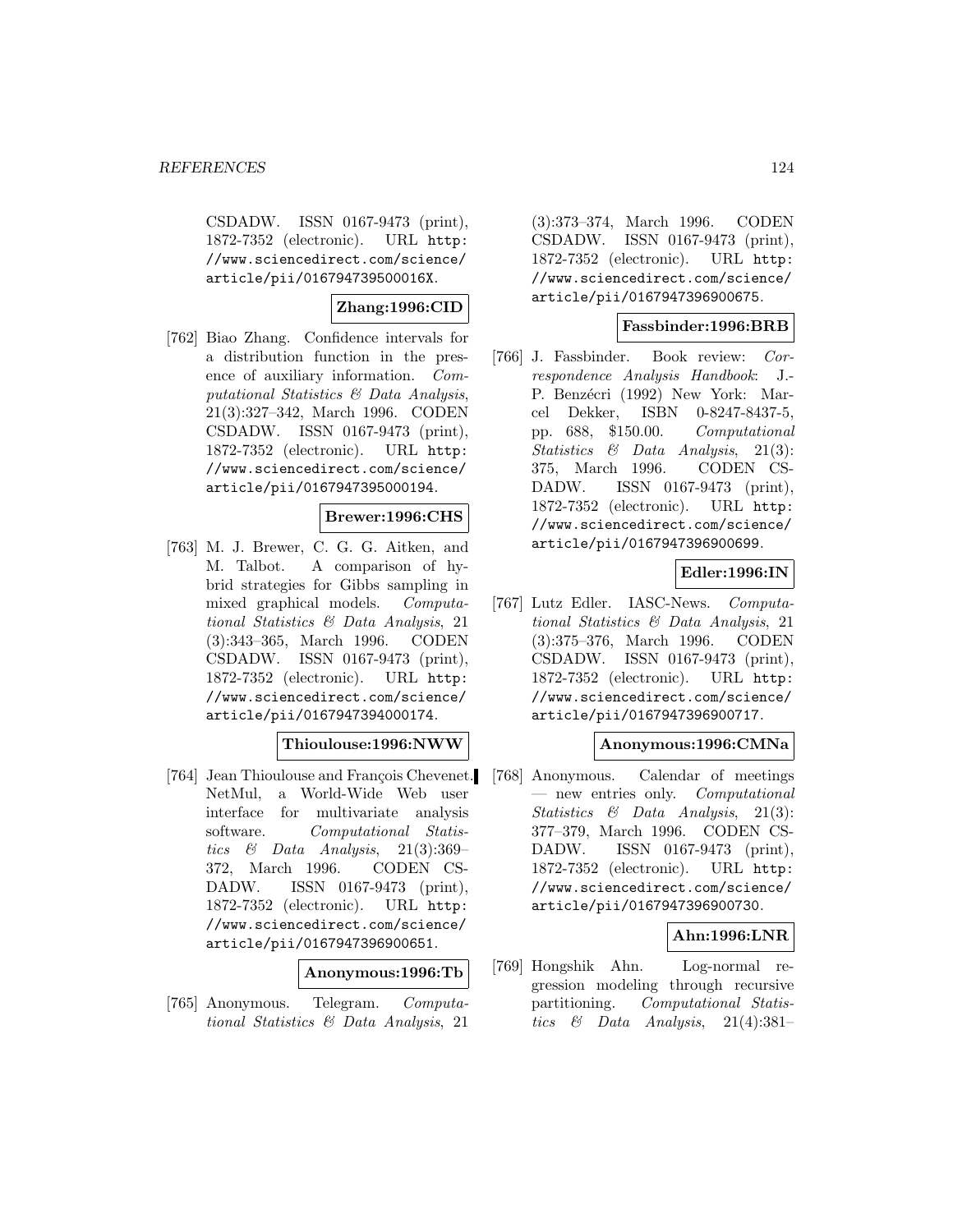398, April 1996. CODEN CS-DADW. ISSN 0167-9473 (print), 1872-7352 (electronic). URL http: //www.sciencedirect.com/science/ article/pii/0167947395000232.

# **Chen:1996:BRS**

[770] Lin-An Chen. Bivariate regression splines. Computational Statistics & Data Analysis,  $21(4):399-$ 418, April 1996. CODEN CS-DADW. ISSN 0167-9473 (print), 1872-7352 (electronic). URL http: //www.sciencedirect.com/science/ article/pii/0167947394000263.

# **Hirji:1996:CAE**

[771] Karim F. Hirji and Timothy D. Johnson. A comparison of algorithms for exact analysis of unordered  $2 \times K$  contingency tables. Computa- $K$  contingency tables. tional Statistics & Data Analysis, 21 (4):419–429, April 1996. CODEN CSDADW. ISSN 0167-9473 (print), 1872-7352 (electronic). URL http: //www.sciencedirect.com/science/ article/pii/0167947394000212.

## **Ryden:1996:EAE**

[772] Tobias Rydén. An EM algorithm for estimation in Markov-modulated Poisson processes. Computational Statistics & Data Analysis, 21(4): 431–447, April 1996. CODEN CS-DADW. ISSN 0167-9473 (print), 1872-7352 (electronic). URL http: //www.sciencedirect.com/science/ article/pii/0167947395000259.

# **Cox:1996:NQL**

[773] Christopher Cox. Nonlinear quasilikelihood models: applications to continuous proportions. Computational Statistics & Data Analysis, 21 (4):449–461, April 1996. CODEN CSDADW. ISSN 0167-9473 (print), 1872-7352 (electronic). URL http: //www.sciencedirect.com/science/ article/pii/0167947395000240.

## **Dielman:1996:NHT**

[774] Terry E. Dielman and Elizabeth L. Rose. A note on hypothesis testing in LAV multiple regression: a small sample comparison. Computational Statistics & Data Analysis, 21(4):463–470, April 1996. CODEN CSDADW. ISSN 0167-9473 (print), 1872-7352 (electronic). URL http: //www.sciencedirect.com/science/ article/pii/0167947395000224. See [297].

#### **Hutchinson:1996:GFT**

[775] T. P. Hutchinson. On the generalised Friedman test. Computational Statistics & Data Analysis, 21 (4):473–476, April 1996. CODEN CSDADW. ISSN 0167-9473 (print), 1872-7352 (electronic). URL http: //www.sciencedirect.com/science/ article/pii/0167947396900432.

#### **Anonymous:1996:INc**

[776] Anonymous. IASC-News. Computational Statistics & Data Analysis, 21(4):477–480, April 1996. CODEN CSDADW. ISSN 0167-9473 (print), 1872-7352 (electronic). URL http: //www.sciencedirect.com/science/ article/pii/0167947396900456.

#### **Anonymous:1996:CMb**

[777] Anonymous. Calendar of meetings. Computational Statistics &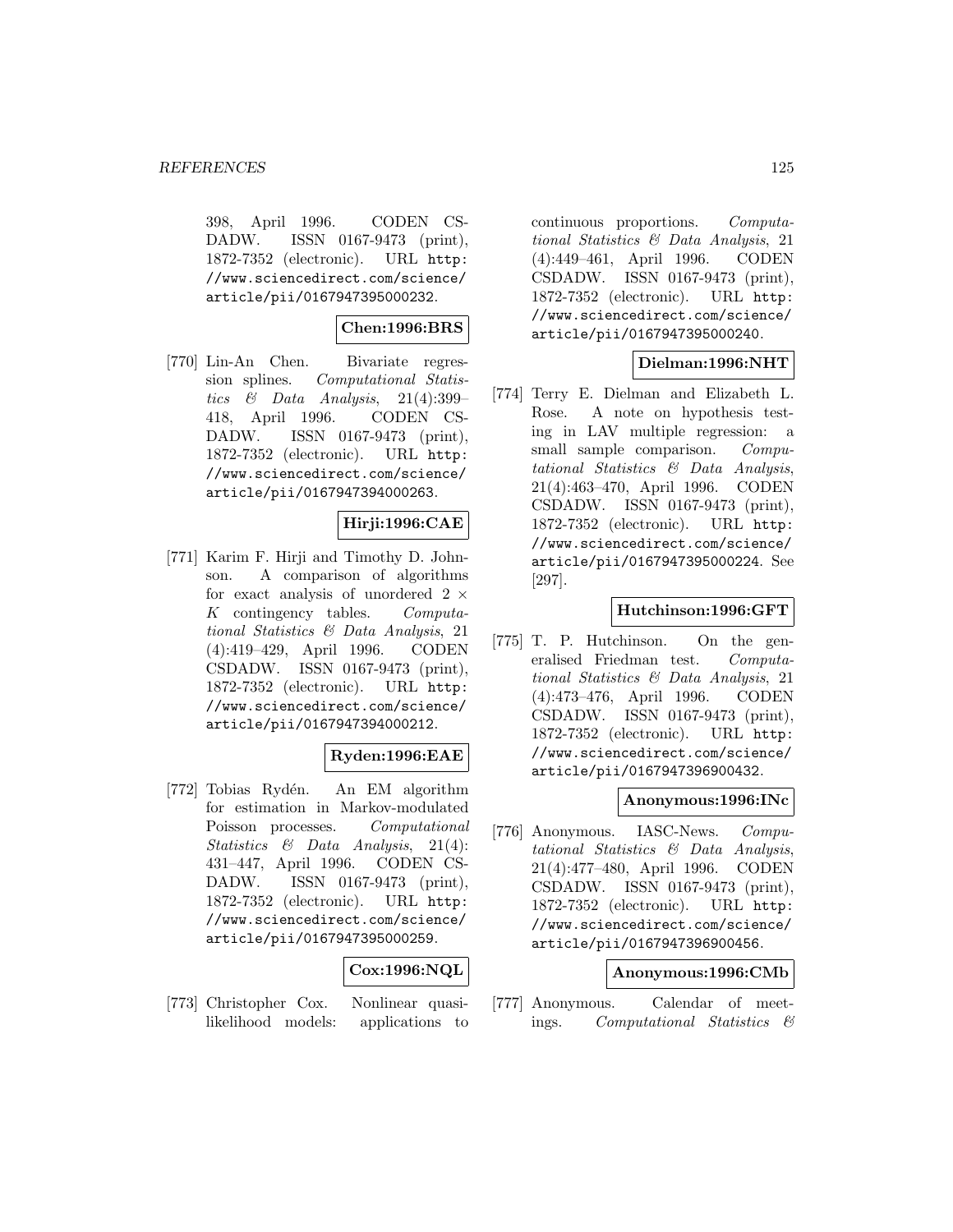Data Analysis, 21(4):481–485, April 1996. CODEN CSDADW. ISSN 0167- 9473 (print), 1872-7352 (electronic). URL http://www.sciencedirect. com/science/article/pii/016794739690047Xarticle/pii/0167947395000275.

## **Anonymous:1996:CWSb**

[778] Anonymous. Courses, workshops & summer schools. Computational Statistics & Data Analysis, 21(4): 485–486, April 1996. CODEN CS-DADW. ISSN 0167-9473 (print), 1872-7352 (electronic). URL http: //www.sciencedirect.com/science/ article/pii/0167947396900493.

# **Akman:1996:CEA**

[779] Ibrahim Akman and Jan G. De Gooijer. Component extraction analysis of multivariate time series. Computational Statistics & Data Analysis, 21(5):487–499, May 1996. CODEN CSDADW. ISSN 0167-9473 (print), 1872-7352 (electronic). URL http: //www.sciencedirect.com/science/ article/pii/0167947395000313.

## **Aldrin:1996:MPP**

[780] Magne Aldrin. Moderate projection pursuit regression for multivariate response data. Computational Statistics & Data Analysis, 21(5): 501–531, May 1996. CODEN CS-DADW. ISSN 0167-9473 (print), 1872-7352 (electronic). URL http: //www.sciencedirect.com/science/ article/pii/0167947394000298.

## **Ciok:1996:EGS**

[781] Alicja Ciok. An estimator of Gini Separation Index which is nearly median-unbiased. Computational Statistics & Data Analysis, 21(5):

533–546, May 1996. CODEN CS-DADW. ISSN 0167-9473 (print), 1872-7352 (electronic). URL http: //www.sciencedirect.com/science/

## **Fernandez-Ponce:1996:CLD**

[782] J. M. Fernández-Ponce, R. Infante-Macías, and J. Muñoz-Pérez. Characterization of lifetime distributions based on a quantile dispersion measure. Computational Statistics & Data Analysis, 21(5):547– 561, May 1996. CODEN CS-DADW. ISSN 0167-9473 (print), 1872-7352 (electronic). URL http: //www.sciencedirect.com/science/ article/pii/016794739682295X.

## **delRio:1996:CBS**

[783] Alejandro Quintela del Río. Comparison of bandwidth selectors in nonparametric regression under dependence. Computational Statistics & Data Analysis,  $21(5):563-$ 580, May 1996. CODEN CS-DADW. ISSN 0167-9473 (print), 1872-7352 (electronic). URL http: //www.sciencedirect.com/science/ article/pii/0167947395000283.

#### **vanderLeeden:1996:RTD**

[784] Rien van der Leeden, Karen Vrijburg, and Jan de Leeuw. A review of two different approaches for the analysis of growth data using longitudinal mixed linear models: Comparing hierarchical linear regression (ML3, HLM) and repeated measures designs with structured covariance matrices (BMDP5V). Computational Statistics & Data Analysis, 21(5): 583–605, May 1996. CODEN CS-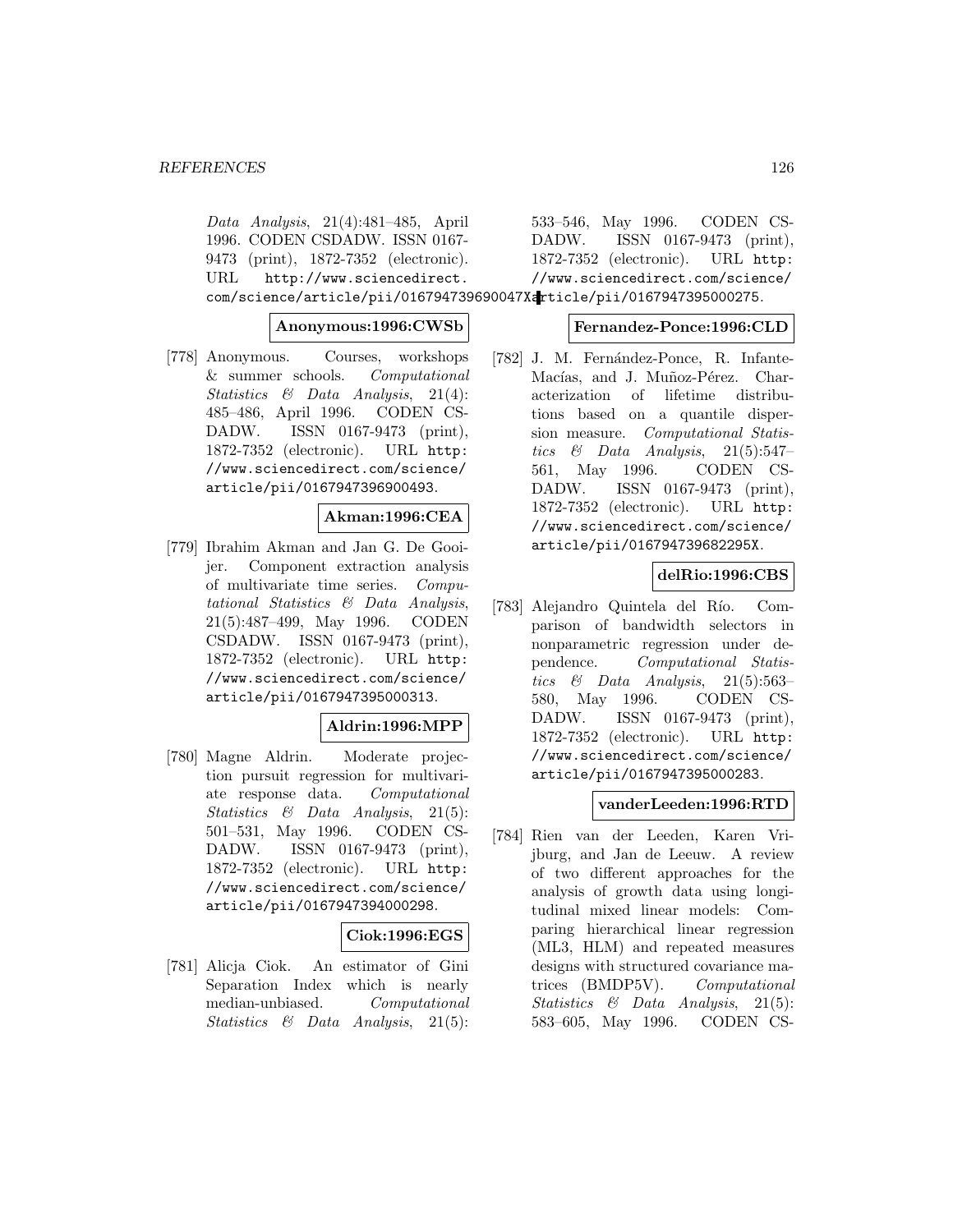DADW. ISSN 0167-9473 (print), 1872-7352 (electronic). URL http: //www.sciencedirect.com/science/ article/pii/0167947396822961.

# **Tilke:1996:BRBa**

[785] Clemens Tilke. Book review: A handbook of statistical analyses using S-Plus: Brian S. Everitt (1994): Chapman & Hall, 143 p.,  $\pounds$ 14.99, ISBN 0-412-56310-X. Computational Statistics & Data Analysis, 21 (5):606, May 1996. CODEN CS-DADW. ISSN 0167-9473 (print), 1872-7352 (electronic). URL http: //www.sciencedirect.com/science/ article/pii/S0167947396901395.

# **Tilke:1996:BRBb**

[786] Clemens Tilke. Book review: SAS programming for researchers and social scientists: Paul E. Spector: Sage Publications (1993), 167 p. ISBN 0-8039-4984-7 (cloth), ISBN 0- 8039-4985-5 (paperback). Computational Statistics & Data Analysis, 21 (5):606, May 1996. CODEN CS-DADW. ISSN 0167-9473 (print), 1872-7352 (electronic). URL http: //www.sciencedirect.com/science/ article/pii/S0167947396901413.

## **Mateev:1996:IN**

[787] Plamen Mateev. IASC-News. Computational Statistics & Data Analysis, 21(5):606–607, May 1996. CODEN CSDADW. ISSN 0167-9473 (print), 1872-7352 (electronic). URL http: //www.sciencedirect.com/science/ article/pii/S0167947396901437.

# **Banks:1996:MAS**

[788] Randy Banks. Meetings: Association for Survey Computing: Second International Conference On Survey and Statistical Computing London, UK, September 11–13, 1996. Computational Statistics & Data Analysis, 21(5):607–608, May 1996. CODEN CSDADW. ISSN 0167-9473 (print), 1872-7352 (electronic). URL http: //www.sciencedirect.com/science/ article/pii/S0167947396901450.

#### **Burger:1996:WSM**

[789] Iris Burger. Workshop on statistical modelling of discrete data and structures: Munich, Germany, October 24–26, 1996. Computational Statistics & Data Analysis, 21 (5):608, May 1996. CODEN CS-DADW. ISSN 0167-9473 (print), 1872-7352 (electronic). URL http: //www.sciencedirect.com/science/ article/pii/S0167947396901474.

## **Andres:1996:OCC**

[790] A. Martín Andrés and A. Silva Mato. Optimal correction for continuity and conditions for validity in the unconditional chi-squared test. Computational Statistics & Data Analysis, 21 (6):609–626, June 1, 1996. CODEN CSDADW. ISSN 0167-9473 (print), 1872-7352 (electronic). URL http: //www.sciencedirect.com/science/ article/pii/0167947394000352.

## **Leung:1996:ERC**

[791] Chi-Ying Leung. Error rates for classifying observations based on binary and continuous variables with covariates. Computational Statis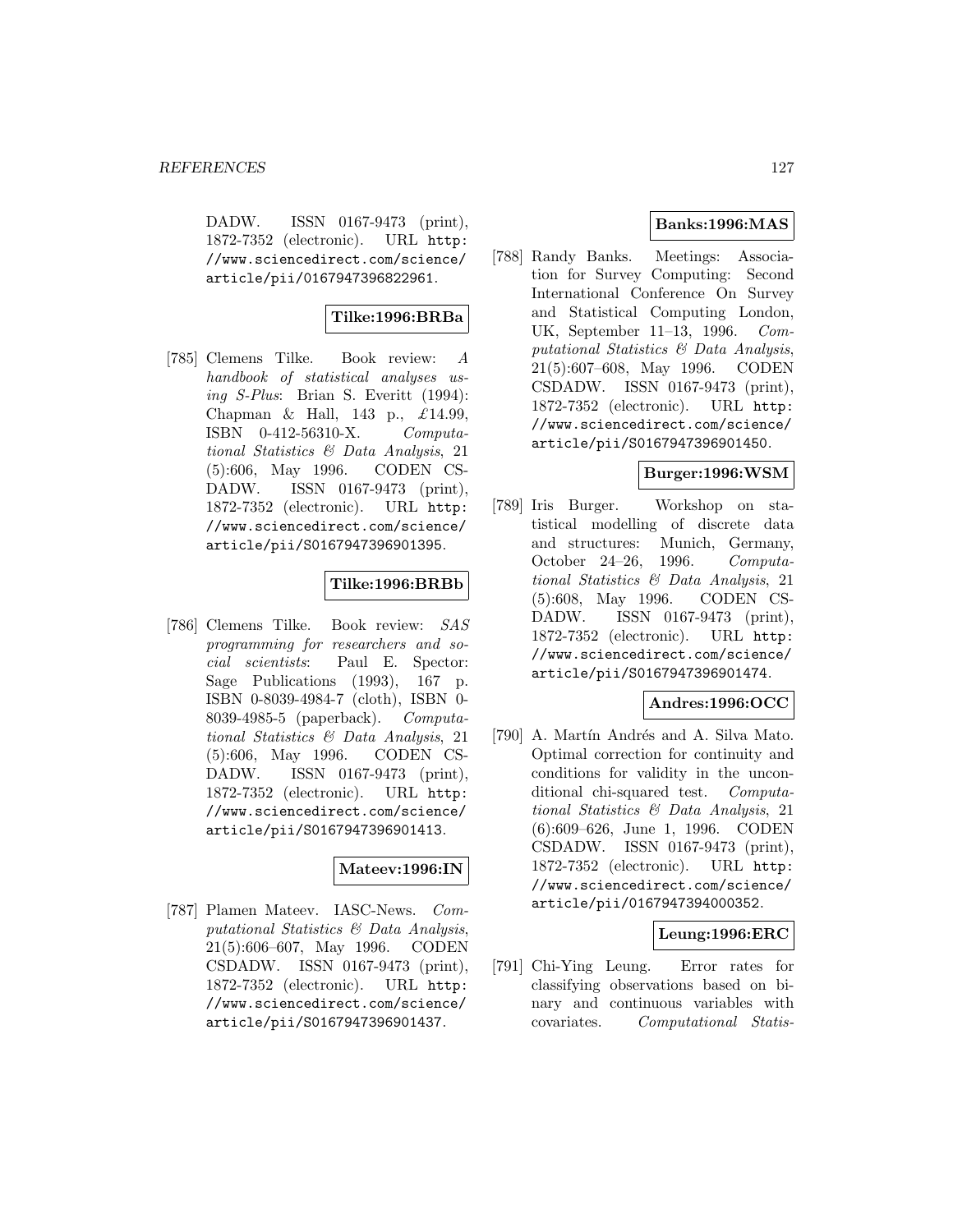tics  $\&$  Data Analysis, 21(6):627– 645, June 1, 1996. CODEN CS-DADW. ISSN 0167-9473 (print), 1872-7352 (electronic). URL http: //www.sciencedirect.com/science/ article/pii/0167947395000364.

#### **Rosenqvist:1996:ATT**

[792] Anders Rosenqvist. Asymptotic theory for a two-step pseudo-linear Dopplerbearing tracker. Computational Statistics  $\&$  Data Analysis, 21(6):647– 660, June 1, 1996. CODEN CS-DADW. ISSN 0167-9473 (print), 1872-7352 (electronic). URL http: //www.sciencedirect.com/science/ article/pii/0167947395000348.

#### **Schumacher:1996:NNL**

[793] Martin Schumacher, Reinhard Roßner, and Werner Vach. Neural networks and logistic regression: Part I. Computational Statistics & Data Analysis, 21 (6):661–682, June 1, 1996. CODEN CSDADW. ISSN 0167-9473 (print), 1872-7352 (electronic). URL http: //www.sciencedirect.com/science/ article/pii/0167947395000321.

#### **Vach:1996:NNL**

[794] Werner Vach, Reinhard Roßner, and Martin Schumacher. Neural networks and logistic regression: Part II. Computational Statistics & Data Analysis, 21(6):683–701, June 1, 1996. CODEN CSDADW. ISSN 0167-9473 (print), 1872-7352 (electronic). URL http: //www.sciencedirect.com/science/ article/pii/016794739500033X.

## **Berding:1996:DOP**

[795] Christoph Berding, Wilhelm Kleider, and Rüdiger Gössl. DoPE: D-

optimal planning & experimentation the tool for experimental design in research and development. *Computa*tional Statistics & Data Analysis, 21 (6):705–710, June 1, 1996. CODEN CSDADW. ISSN 0167-9473 (print), 1872-7352 (electronic). URL http: //www.sciencedirect.com/science/ article/pii/0167947396804579.

#### **Anonymous:1996:CCS**

[796] Anonymous. Conference on computational statistics and statistical education, Tartu, Estonia, June 2–8, 1996. Computational Statistics & Data Analysis, 21(6):711, June 1, 1996. CODEN CSDADW. ISSN 0167-9473 (print), 1872-7352 (electronic). URL http: //www.sciencedirect.com/science/ article/pii/S0167947396901759.

#### **Anonymous:1996:SCA**

[797] Anonymous. Short courses in applied statistics in Barcelona, summer 1996. Computational Statistics & Data Analysis,  $21(6):711-$ 712, June 1, 1996. CODEN CS-DADW. ISSN 0167-9473 (print), 1872-7352 (electronic). URL http: //www.sciencedirect.com/science/ article/pii/S0167947396901772.

# **Anonymous:1996:SWC**

[798] Anonymous. Second World Conference of the International Association for Statistical Computing February 19 to 22, 1997, Pasadena, CA, USA second announcement and call for contributed papers. Computational Statistics & Data Analysis, 21 (6):712–715, June 1, 1996. CODEN CSDADW. ISSN 0167-9473 (print), 1872-7352 (electronic). URL http: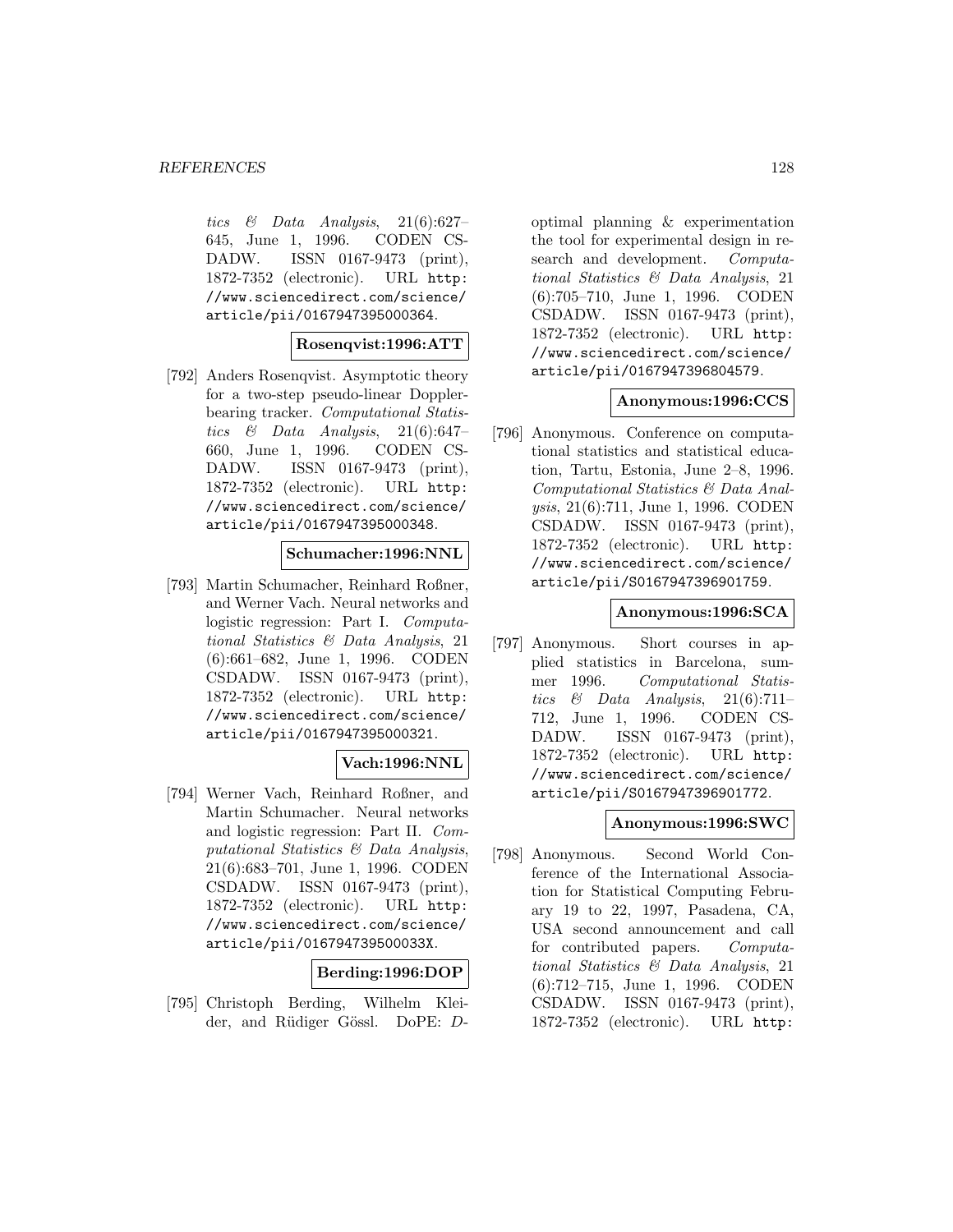//www.sciencedirect.com/science/ article/pii/S0167947396901796.

#### **Anonymous:1996:CMNb**

[799] Anonymous. Calendar of meetings new entries only. Computational Statistics & Data Analysis, 21(6):715– 716, June 1, 1996. CODEN CS-DADW. ISSN 0167-9473 (print), 1872-7352 (electronic). URL http: //www.sciencedirect.com/science/ article/pii/S0167947396901814.

#### **Anonymous:1996:AIVa**

[800] Anonymous. Author index volume 21 (1996). Computational Statistics  $\&$  Data Analysis, 21(6):717-718, June 1, 1996. CODEN CS-DADW. ISSN 0167-9473 (print), 1872-7352 (electronic). URL http: //www.sciencedirect.com/science/ article/pii/S0167947396901838.

#### **Anonymous:1996:EBb**

[801] Anonymous. Editorial Board. Computational Statistics & Data Analysis, 22(1):v–vi, June 14, 1996. CODEN CSDADW. ISSN 0167-9473 (print), 1872-7352 (electronic). URL http: //www.sciencedirect.com/science/ article/pii/0167947396900018.

**Gonzalez-Manteiga:1996:ABK**

[802] W. González-Manteiga, C. Sánchez-Sellero, and M. P. Wand. Accuracy of binned kernel functional approximations. Computational Statistics & Data Analysis,  $22(1):1-16$ , June 14, 1996. CODEN CS-DADW. ISSN 0167-9473 (print), 1872-7352 (electronic). URL http: //www.sciencedirect.com/science/ article/pii/0167947396880303.

# **Hayter:1996:ECO**

[803] A. J. Hayter and W. Liu. Exact calculations for the one-sided Studentized range test for testing against a simple ordered alternative. Computational Statistics & Data Analysis, 22 (1):17–25, June 14, 1996. CODEN CSDADW. ISSN 0167-9473 (print), 1872-7352 (electronic). URL http: //www.sciencedirect.com/science/ article/pii/0167947396880315.

## **Granville:1996:DAD**

[804] Vincent Granville. Discriminant analysis and density estimation on the finite d-dimensional grid. Computational Statistics & Data Analysis, 22 (1):27–51, June 14, 1996. CODEN CSDADW. ISSN 0167-9473 (print), 1872-7352 (electronic). URL http: //www.sciencedirect.com/science/ article/pii/0167947395000399.

## **Ogden:1996:DDW**

[805] Todd Ogden and Emanuel Parzen. Data dependent wavelet thresholding in nonparametric regression with change-point applications. Computational Statistics & Data Analysis, 22 (1):53–70, June 14, 1996. CODEN CSDADW. ISSN 0167-9473 (print), 1872-7352 (electronic). URL http: //www.sciencedirect.com/science/ article/pii/0167947395000410.

## **Pan:1996:IOG**

[806] Jian-Xin Pan and Kai-Tai Fang. Influential observation in the growth curve model with unstructured covariance matrix. Computational Statistics & Data Analysis, 22(1):71– 87, June 14, 1996. CODEN CS-DADW. ISSN 0167-9473 (print),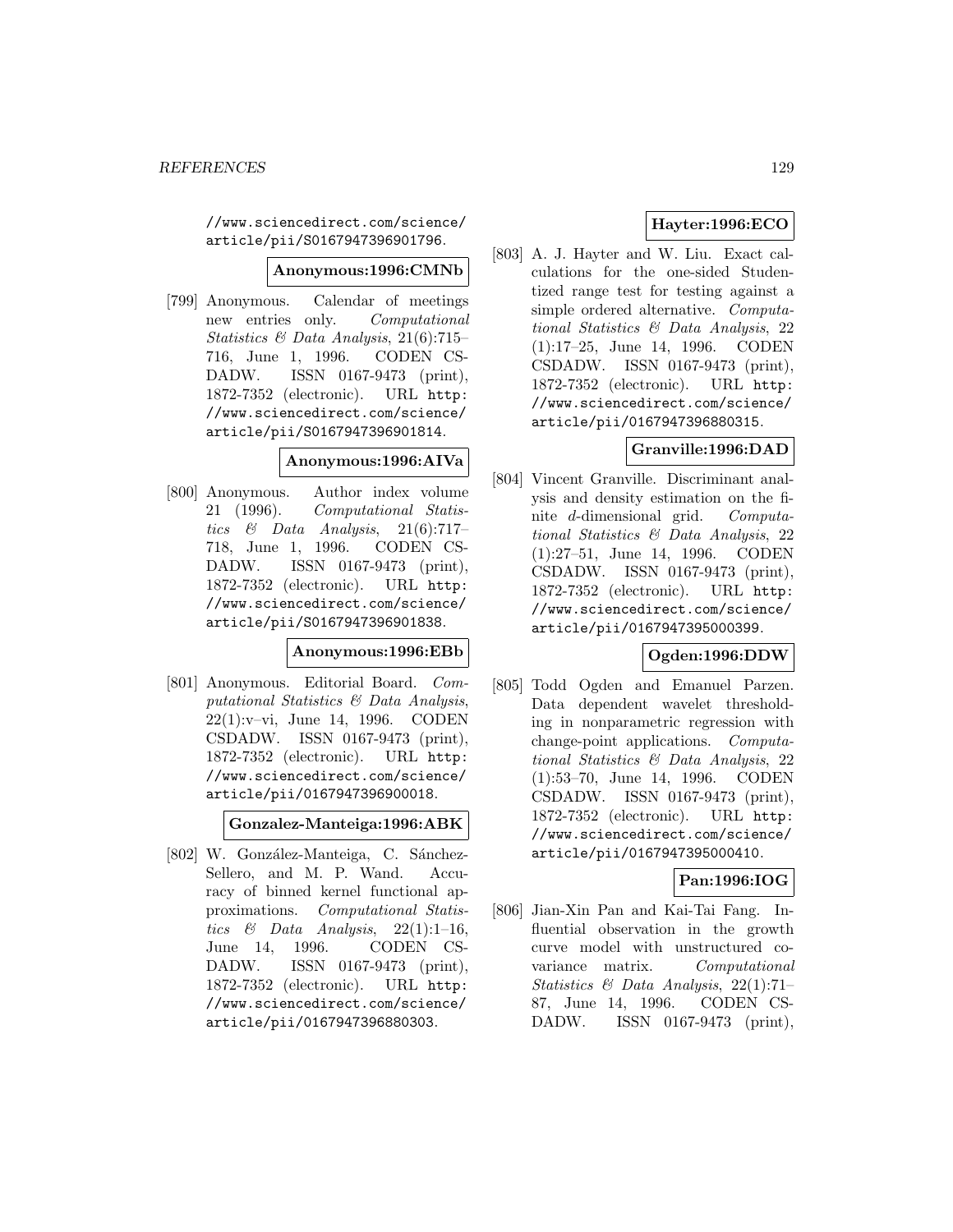1872-7352 (electronic). URL http: //www.sciencedirect.com/science/ article/pii/0167947395000372.

# **Wilcox:1996:CIS**

[807] Rand R. Wilcox. Confidence intervals for the slope of a regression line when the error term has nonconstant variance. Computational Statistics & Data Analysis, 22(1):89– 98, June 14, 1996. CODEN CS-DADW. ISSN 0167-9473 (print), 1872-7352 (electronic). URL http: //www.sciencedirect.com/science/ article/pii/0167947395000380.

# **Pin:1996:AQS**

[808] T. Ng Pin. An algorithm for quantile smoothing splines. Computational Statistics & Data Analysis, 22 (2):99–118, July 1, 1996. CODEN CSDADW. ISSN 0167-9473 (print), 1872-7352 (electronic). URL http: //www.sciencedirect.com/science/ article/pii/0167947395000445.

## **Bell:1996:RWM**

[809] Bradley M. Bell, James V. Burke, and Alan Schumitzky. A relative weighting method for estimating parameters and variances in multiple data sets. Computational Statistics & Data Analysis, 22(2):119–135, July 1, 1996. CODEN CSDADW. ISSN 0167-9473 (print), 1872-7352 (electronic). URL http: //www.sciencedirect.com/science/ article/pii/0167947395000437.

## **Gray:1996:BGL**

[810] H. L. Gray, J. Baek, W. A. Woodward, J. Miller, and M. Fisk. A bootstrap generalized likelihood ratio test

in discriminant analysis. Computational Statistics & Data Analysis, 22 (2):137–158, July 1, 1996. CODEN CSDADW. ISSN 0167-9473 (print), 1872-7352 (electronic). URL http: //www.sciencedirect.com/science/ article/pii/0167947395000453.

# **Huang:1996:STP**

[811] Hsin-Cheng Huang and Noel Cressie. Spatio-temporal prediction of snow water equivalent using the Kalman filter. Computational Statistics & Data Analysis, 22(2):159–175, July 1, 1996. CODEN CSDADW. ISSN 0167- 9473 (print), 1872-7352 (electronic). URL http://www.sciencedirect. com/science/article/pii/016794739500047X.

# **Li:1996:EMM**

[812] Yi-Hwei Li, John P. Klein, and M. L. Moeschberger. Effects of model misspecification in estimating covariate effects in survival analysis for small sample sizes. Computational Statistics  $\&$  Data Analysis, 22(2):177-192, July 1, 1996. CODEN CS-DADW. ISSN 0167-9473 (print), 1872-7352 (electronic). URL http: //www.sciencedirect.com/science/ article/pii/0167947396880297.

## **Beyer:1996:DER**

[813] Uwe Beyer and Frank Smieja. Data exploration with reflective adaptive models. Computational Statistics & Data Analysis, 22(2):193– 211, July 1, 1996. CODEN CS-DADW. ISSN 0167-9473 (print), 1872-7352 (electronic). URL http: //www.sciencedirect.com/science/ article/pii/0167947395000488.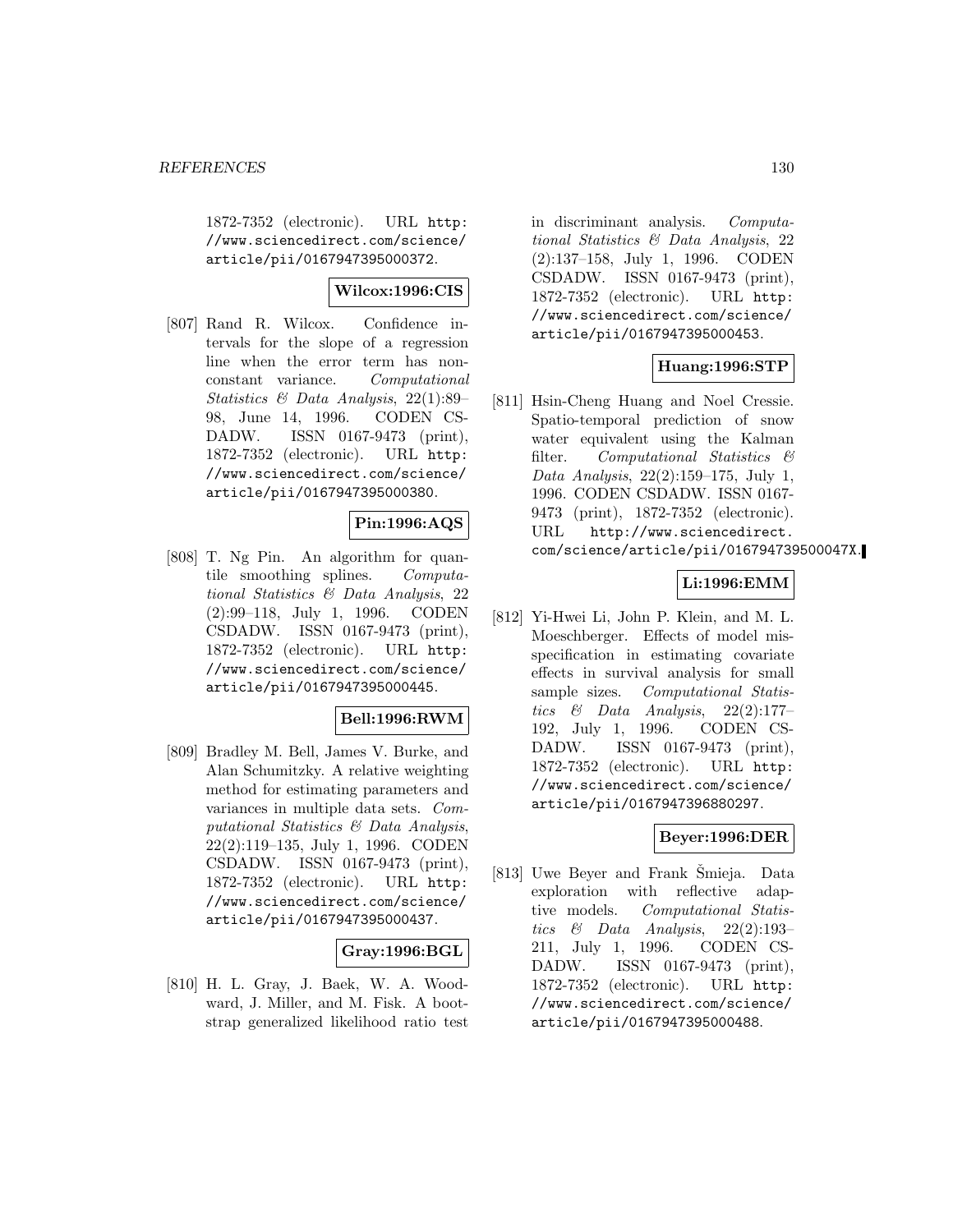#### **Rehman:1996:ITA**

[814] Salim U. Rehman and A. Shapiro. An integral transform approach to cross-variograms modeling. Computational Statistics & Data Analysis, 22 (3):213–233, July 15, 1996. CODEN CSDADW. ISSN 0167-9473 (print), 1872-7352 (electronic). URL http: //www.sciencedirect.com/science/ article/pii/0167947395000526.

# **Chen:1996:RBC**

[815] Yuh-Ing Chen, Sheng-Shu Cheng, and Hong-Long Wang. Rank-based comparisons of treatments with a control for repeated measures designs. Computational Statistics & Data Analysis, 22 (3):235–249, July 15, 1996. CODEN CSDADW. ISSN 0167-9473 (print), 1872-7352 (electronic). URL http: //www.sciencedirect.com/science/ article/pii/0167947395000518.

#### **Hoeting:1996:MSV**

[816] Jennifer Hoeting, Adrian E. Raftery, and David Madigan. A method for simultaneous variable selection and outlier identification in linear regression. Computational Statistics  $\&$  Data Analysis, 22(3):251– 270, July 15, 1996. CODEN CS-DADW. ISSN 0167-9473 (print), 1872-7352 (electronic). URL http: //www.sciencedirect.com/science/ article/pii/0167947395000534.

## **Kwong:1996:SMN**

[817] Koon-Shing Kwong and Boris Iglewicz. On singular multivariate normal distribution and its applications. Computational Statistics & Data Analysis, 22 (3):271–285, July 15, 1996. CODEN

CSDADW. ISSN 0167-9473 (print), 1872-7352 (electronic). URL http: //www.sciencedirect.com/science/ article/pii/016794739500050X.

# **Lim:1996:CTE**

[818] Tjen-Sien Lim and Wei-Yin Loh. A comparison of tests of equality of variances. Computational Statistics  $\&$  Data Analysis, 22(3):287– 301, July 15, 1996. CODEN CS-DADW. ISSN 0167-9473 (print), 1872-7352 (electronic). URL http: //www.sciencedirect.com/science/ article/pii/0167947395000542.

## **Poon:1996:AST**

[819] Wai-Yin Poon and Hin-Yan Hung. Analysis of square tables with ordered categories. Computational Statistics  $\&$  Data Analysis, 22(3):303– 322, July 15, 1996. CODEN CS-DADW. ISSN 0167-9473 (print), 1872-7352 (electronic). URL http: //www.sciencedirect.com/science/ article/pii/0167947395000550.

## **Kuss:1996:MAM**

[820] Oliver Kuss and Armin Koch. Metaanalysis macros for SAS. Computational Statistics & Data Analysis, 22 (3):325–333, July 15, 1996. CODEN CSDADW. ISSN 0167-9473 (print), 1872-7352 (electronic). URL http: //www.sciencedirect.com/science/ article/pii/0167947396814563.

#### **Kramer:1996:BRBa**

[821] Walter Krämer. Book review: Signal processing with alpha-stable distributions and applications: C. L. Nikias and Min Shoa (1995): Wiley, ISBN 0- 471-10647-X, £50.00, pp. 168. Com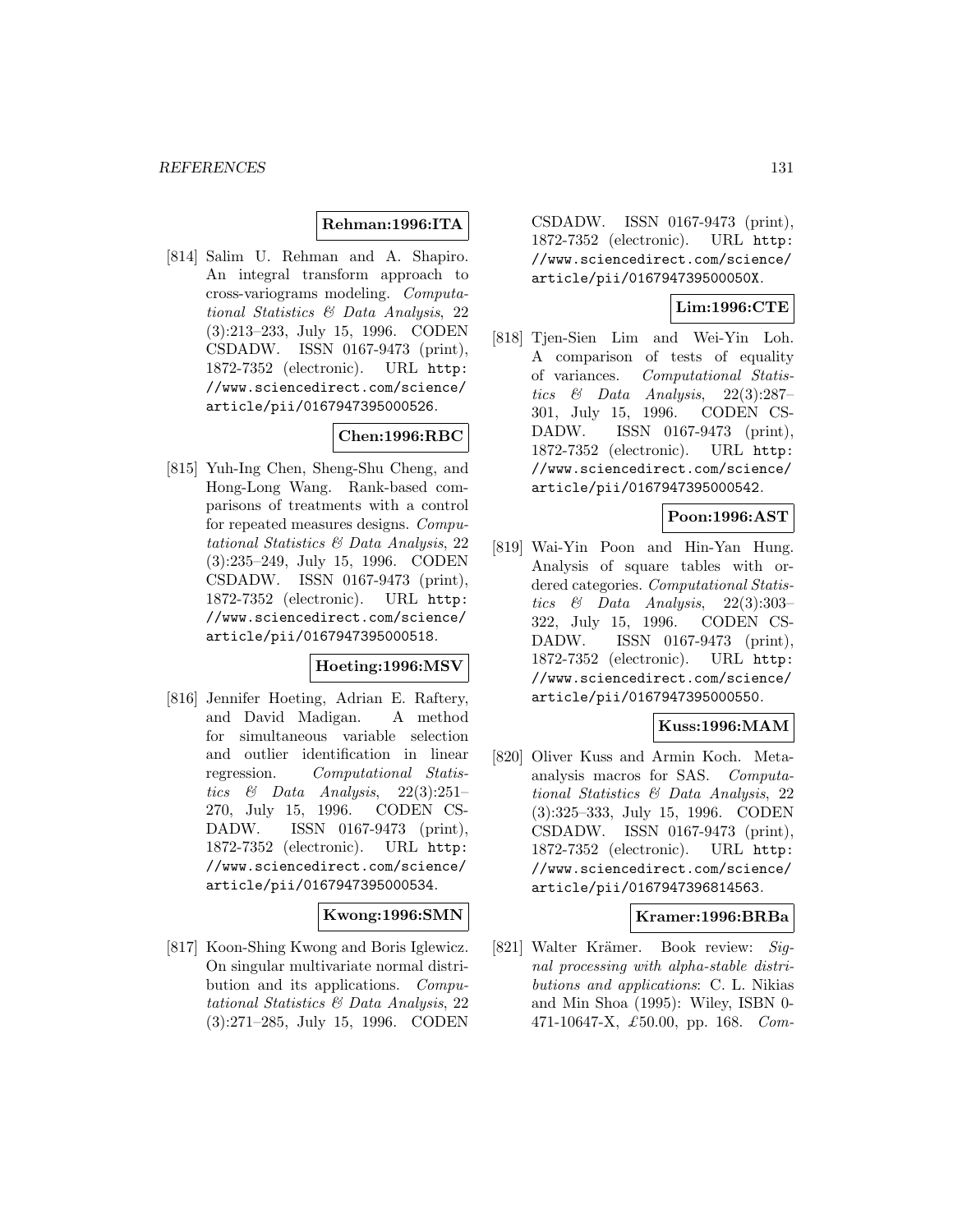putational Statistics & Data Analysis, 22(3):334, July 15, 1996. CODEN CSDADW. ISSN 0167-9473 (print), 1872-7352 (electronic). URL http: //www.sciencedirect.com/science/ article/pii/0167947396814575.

#### **Trenkler:1996:BRBc**

[822] Götz Trenkler. Book review: Methods of multivariate analysis. Wiley series in probability and mathematical statistics: Probability and mathematical statistics section: Alvin C. Rencher (1995): ISBN 0-471-57152- 0, £58.00, xvi + 627 pp.  $Computa$ tional Statistics & Data Analysis, 22 (3):334–335, July 15, 1996. CODEN CSDADW. ISSN 0167-9473 (print), 1872-7352 (electronic). URL http: //www.sciencedirect.com/science/ article/pii/0167947396814587.

#### **Kramer:1996:BRBb**

[823] Walter Krämer. Book review: An introduction to computational statistics — Regression analysis: Robert I. Jennrich (1995): Prentice Hall, ISBN 0- 13-454810-8, £22.95, pp. 364. Computational Statistics & Data Analysis, 22(3):335, July 15, 1996. CODEN CSDADW. ISSN 0167-9473 (print), 1872-7352 (electronic). URL http: //www.sciencedirect.com/science/ article/pii/0167947396814599.

#### **Anonymous:1996:INd**

[824] Anonymous. IASC-News. Computational Statistics & Data Analysis, 22 (3):335–336, July 15, 1996. CODEN CSDADW. ISSN 0167-9473 (print), 1872-7352 (electronic). URL http: //www.sciencedirect.com/science/ article/pii/0167947396814605.

#### **Anonymous:1996:INe**

[825] Anonymous. IASC-News. Computational Statistics & Data Analysis, 22 (3):336–337, July 15, 1996. CODEN CSDADW. ISSN 0167-9473 (print), 1872-7352 (electronic). URL http: //www.sciencedirect.com/science/ article/pii/0167947396814617.

#### **Anonymous:1996:CMc**

[826] Anonymous. Calendar of meetings. Computational Statistics & Data Analysis, 22(3):337–342, July 15, 1996. CODEN CSDADW. ISSN 0167- 9473 (print), 1872-7352 (electronic). URL http://www.sciencedirect. com/science/article/pii/S0167947396902996.

## **Ding:1996:CDS**

[827] Cherng G. Ding. On the computation of the distribution of the square of the sample multiple correlation coefficient. Computational Statistics & Data Analysis, 22(4):345– 350, August 10, 1996. CODEN CS-DADW. ISSN 0167-9473 (print), 1872-7352 (electronic). URL http: //www.sciencedirect.com/science/ article/pii/0167947396000023.

#### **Abramovich:1996:ATW**

[828] Felix Abramovich and Yoav Benjamini. Adaptive thresholding of wavelet coefficients. Computational Statistics & Data Analysis, 22(4):351– 361, August 10, 1996. CODEN CS-DADW. ISSN 0167-9473 (print), 1872-7352 (electronic). URL http: //www.sciencedirect.com/science/ article/pii/0167947396000035.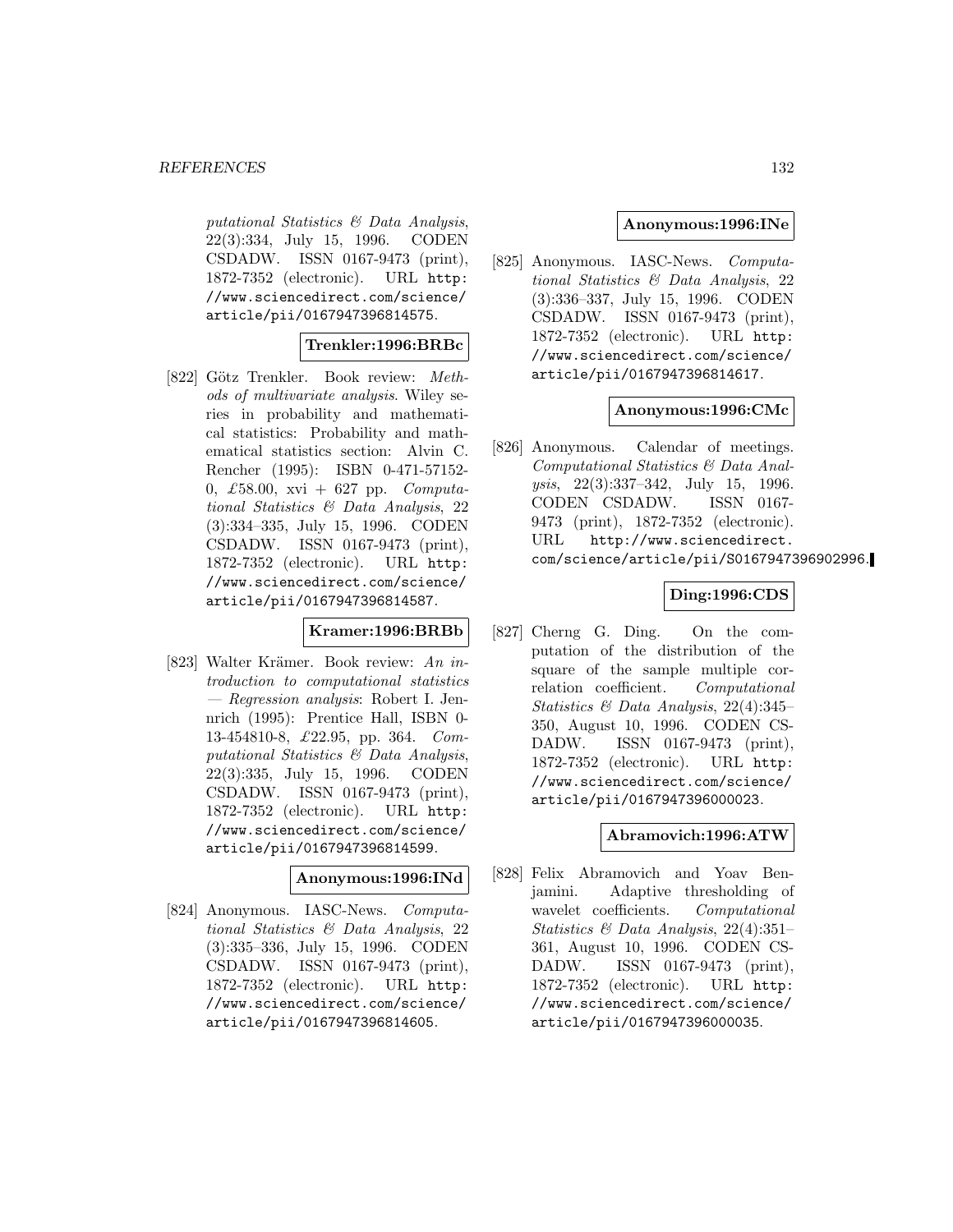# **Aly:1996:RTT**

[829] Emad-Eldin A. A. Aly and Sana S. BuHamra. Rank tests for two change points. Computational Statistics & Data Analysis, 22(4):363–372, August 10, 1996. CODEN CS-DADW. ISSN 0167-9473 (print), 1872-7352 (electronic). URL http: //www.sciencedirect.com/science/ article/pii/0167947395000607.

# **Gupta:1996:LTM**

[830] Shanti S. Gupta and Tommaso Gastaldi. Life testing for multicomponent systems with incomplete information on the cause of failure: a study on some inspection strategies. Computational Statistics & Data Analysis, 22(4):373–393, August 10, 1996. CODEN CS-DADW. ISSN 0167-9473 (print), 1872-7352 (electronic). URL http: //www.sciencedirect.com/science/ article/pii/0167947395000593.

## **Khuri:1996:QPP**

[831] AndréI. Khuri, Hyuk Joo Kim, and Yonghwan Um. Quantile plots of the prediction variance for response surface designs. Computational Statistics & Data Analysis, 22(4):395–407, August 10, 1996. CODEN CS-DADW. ISSN 0167-9473 (print), 1872-7352 (electronic). URL http: //www.sciencedirect.com/science/ article/pii/0167947395000585.

#### **Lai:1996:CSA**

[832] Dejian Lai. Comparison study of AR models of the Canadian lynx data: a close look at BDS statistic. Computational Statistics & Data Analysis, 22

(4):409–423, August 10, 1996. CODEN CSDADW. ISSN 0167-9473 (print), 1872-7352 (electronic). URL http: //www.sciencedirect.com/science/ article/pii/0167947395000569.

## **Schenker:1996:PPT**

[833] Nathaniel Schenker and Jeremy M. G. Taylor. Partially parametric techniques for multiple imputation. Computational Statistics & Data Analysis, 22 (4):425–446, August 10, 1996. CODEN CSDADW. ISSN 0167-9473 (print), 1872-7352 (electronic). URL http: //www.sciencedirect.com/science/ article/pii/0167947395000577.

# **Reh:1996:STC**

[834] Wolfgang Reh and Bernard Scheffler. Significance tests and confidence intervals for coefficients of variation. Computational Statistics & Data Analysis, 22(4):449–452, August 10, 1996. CODEN CS-DADW. ISSN 0167-9473 (print), 1872-7352 (electronic). URL http: //www.sciencedirect.com/science/ article/pii/0167947396837078.

## **Simon:1996:T**

[835] Julian L. Simon. Telegram. Computational Statistics & Data Analysis, 22 (4):453–454, August 10, 1996. CODEN CSDADW. ISSN 0167-9473 (print), 1872-7352 (electronic). URL http: //www.sciencedirect.com/science/ article/pii/016794739690167X.

#### **Anonymous:1996:I**

[836] Anonymous. Information. Computational Statistics & Data Analysis, 22 (4):454–456, August 10, 1996. CODEN CSDADW. ISSN 0167-9473 (print),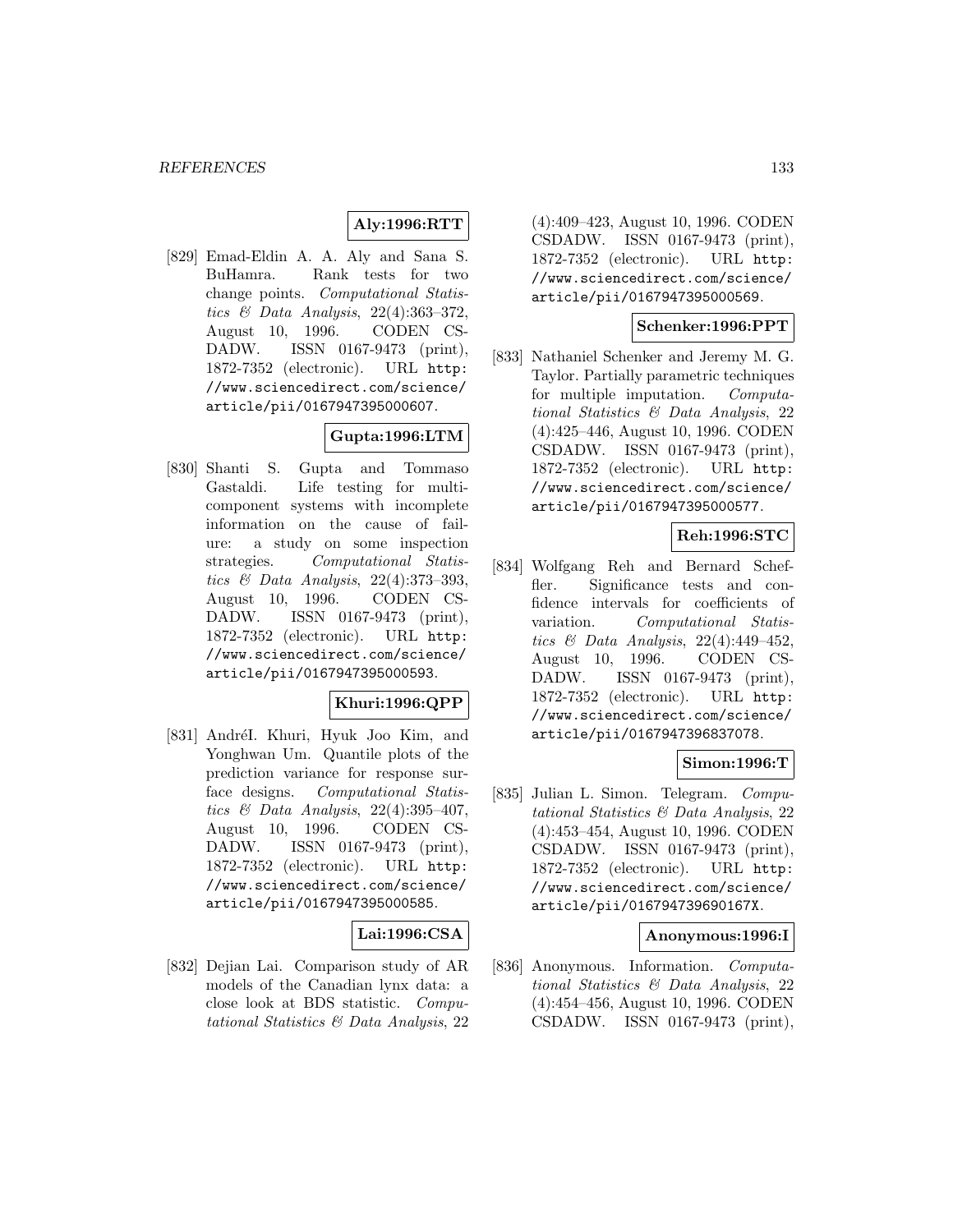1872-7352 (electronic). URL http: //www.sciencedirect.com/science/ article/pii/0167947396901693.

#### **Anonymous:1996:INCa**

[837] Anonymous. IAS-News COMP-STAT 1998. Computational Statistics & Data Analysis,  $22(4):456$ , August 10, 1996. CODEN CS-DADW. ISSN 0167-9473 (print), 1872-7352 (electronic). URL http: //www.sciencedirect.com/science/ article/pii/0167947396901711.

# **Anonymous:1996:CMd**

[838] Anonymous. Calendar of meetings. Computational Statistics & Data Analysis, 22(4):457–460, August 10, 1996. CODEN CS-DADW. ISSN 0167-9473 (print), 1872-7352 (electronic). URL http: //www.sciencedirect.com/science/ article/pii/0167947396901735.

## **Kundu:1996:MSL**

[839] Debasis Kundu and G. Murali. Model selection in linear regression. Computational Statistics & Data Analysis, 22(5):461–469, September 30, 1996. CODEN CS-DADW. ISSN 0167-9473 (print), 1872-7352 (electronic). URL http: //www.sciencedirect.com/science/ article/pii/0167947396000084.

## **Piepho:1996:WEI**

[840] Hans-Peter Piepho. Weighted estimates of interlaboratory consensus values. Computational Statistics & Data Analysis, 22(5):471–479, September 30, 1996. CODEN CS-DADW. ISSN 0167-9473 (print), 1872-7352 (electronic). URL http: //www.sciencedirect.com/science/ article/pii/0167947396000059.

## **Venter:1996:FMA**

[841] J. H. Venter and S. J. Steel. Finding multiple abrupt change points. Computational Statistics & Data Analysis, 22(5):481–504, September 30, 1996. CODEN CS-DADW. ISSN 0167-9473 (print), 1872-7352 (electronic). URL http: //www.sciencedirect.com/science/ article/pii/0167947396000072.

## **Bose:1996:CUS**

[842] Smarajit Bose. Classification using splines. Computational Statistics & Data Analysis,  $22(5):505-525$ , September 30, 1996. CODEN CS-DADW. ISSN 0167-9473 (print), 1872-7352 (electronic). URL http: //www.sciencedirect.com/science/ article/pii/0167947396000096.

## **Carling:1996:TIC**

[843] Kenneth Carling. Testing for independence in a competing risks model. Computational Statistics & Data Analysis, 22(5):527–535, September 30, 1996. CODEN CS-DADW. ISSN 0167-9473 (print), 1872-7352 (electronic). URL http: //www.sciencedirect.com/science/ article/pii/0167947396000060.

## **Tutz:1996:REO**

[844] Gerhard Tutz and Wolfgang Hennevogl. Random effects in ordinal regression models. Computational Statistics & Data Analysis, 22(5):537–557, September 30, 1996. CODEN CS-DADW. ISSN 0167-9473 (print),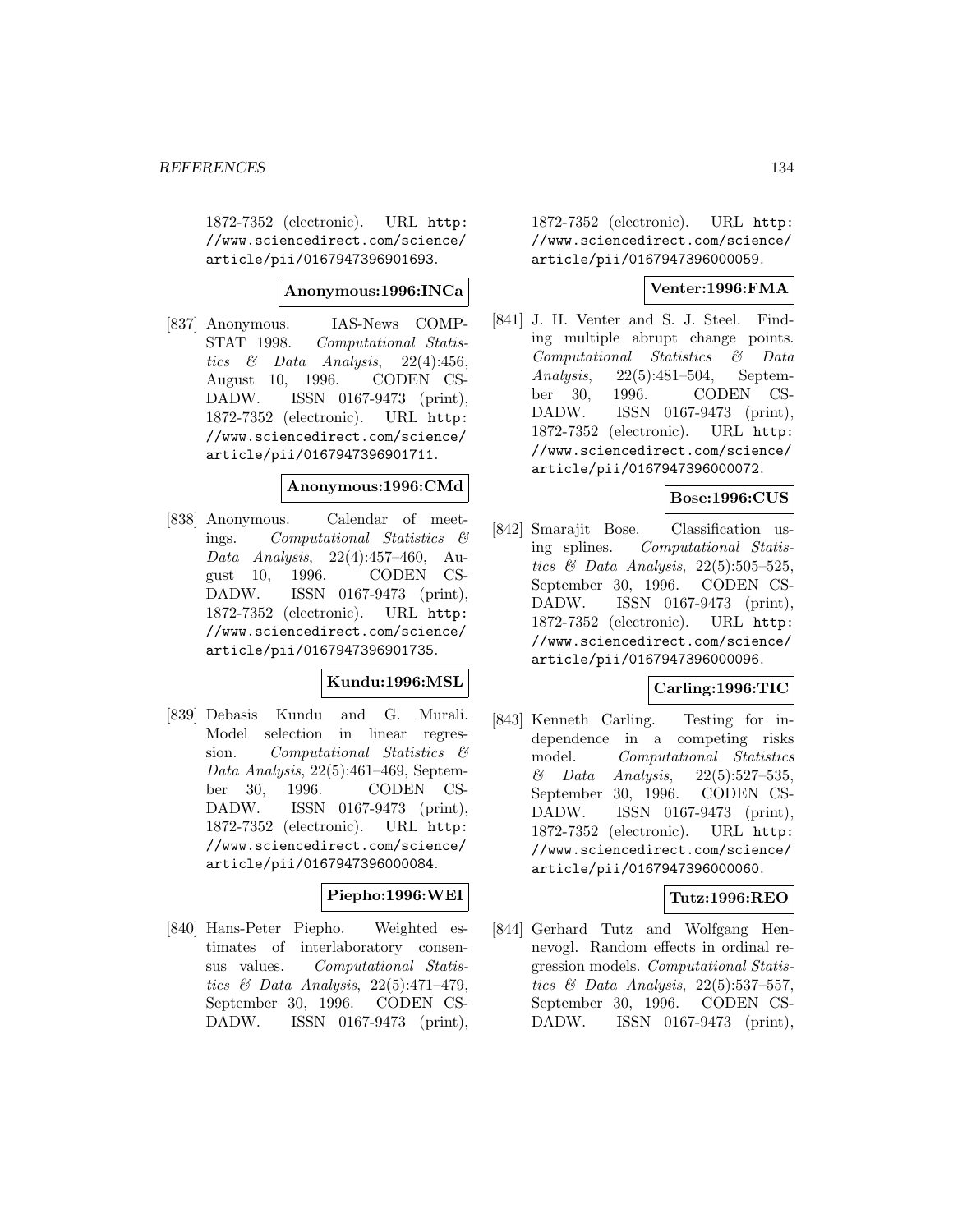1872-7352 (electronic). URL http: //www.sciencedirect.com/science/ article/pii/0167947396000047.

# **Popping:1996:MAS**

[845] Roel Popping. More agreeable software. Computational Statistics & Data Analysis,  $22(5):561-567$ , September 30, 1996. CODEN CS-DADW. ISSN 0167-9473 (print), 1872-7352 (electronic). URL http: //www.sciencedirect.com/science/ article/pii/0167947396852728.

# **Horn:1996:BRB**

[846] Manfred Horn. Book review: Design and analysis of experiments for statistical selection, screening and multiple comparisons: Robert E. Bechhofer, Thomas J. Santner, David M. Goldsman (1995): John Wiley & Sons, Inc., ISBN 0-471-57427-9, £45.00, pp. 325.  $Computational$ Statistics  $\mathcal{B}$  Data Analysis, 22(5):568, September 30, 1996. CODEN CS-DADW. ISSN 0167-9473 (print), 1872-7352 (electronic). URL http: //www.sciencedirect.com/science/ article/pii/016794739685273X.

# **Trenkler:1996:BRBd**

[847] Götz Trenkler. Book review: Continuous univariate distributions: N. L. Johnson, S. Kotz & N. Balakrishnan (1995): Vol. 2, 2nd Edition. John Wiley, New York, ISBN 0-471-58494-0, £70.00, pp. xix  $+719$ . *Computational* Statistics & Data Analysis, 22(5):568– 569, September 30, 1996. CODEN CSDADW. ISSN 0167-9473 (print), 1872-7352 (electronic). URL http: //www.sciencedirect.com/science/ article/pii/0167947396852741.

# **Trenkler:1996:BRBe**

[848] Götz Trenkler. Book review: Linear statistical models: J. H. Stapleton (1995): John Wiley, New York, ISBN 0-471-57150-4 £50.00, pp. xiii + 449. Computational Statistics & Data Analysis,  $22(5):569$ , September 30, 1996. CODEN CS-DADW. ISSN 0167-9473 (print), 1872-7352 (electronic). URL http: //www.sciencedirect.com/science/ article/pii/0167947396852753.

#### **Anonymous:1996:INf**

[849] Anonymous. IASC-News. Computational Statistics & Data Analysis, 22(5):569–572, September 30, 1996. CODEN CSDADW. ISSN 0167- 9473 (print), 1872-7352 (electronic). URL http://www.sciencedirect. com/science/article/pii/0167947396900754.

## **Henshall:1996:IRS**

[850] J. M. Henshall and D. M. Smith. Iterative refinement of the singularvalue decomposition solution to the regression equations. Computational Statistics & Data Analysis, 22(6):573– 582, October 23, 1996. CODEN CSDADW. ISSN 0167-9473 (print), 1872-7352 (electronic). URL http: //www.sciencedirect.com/science/ article/pii/0167947396000102.

## **Ojeda:1996:BDD**

[851] M. M. Ojeda and S. F. Juárez-Cerrillo. Biplot display for diagnostic in a two-level regression model for growth curve analysis. Computational Statistics & Data Analysis, 22(6):583– 597, October 23, 1996. CODEN CSDADW. ISSN 0167-9473 (print),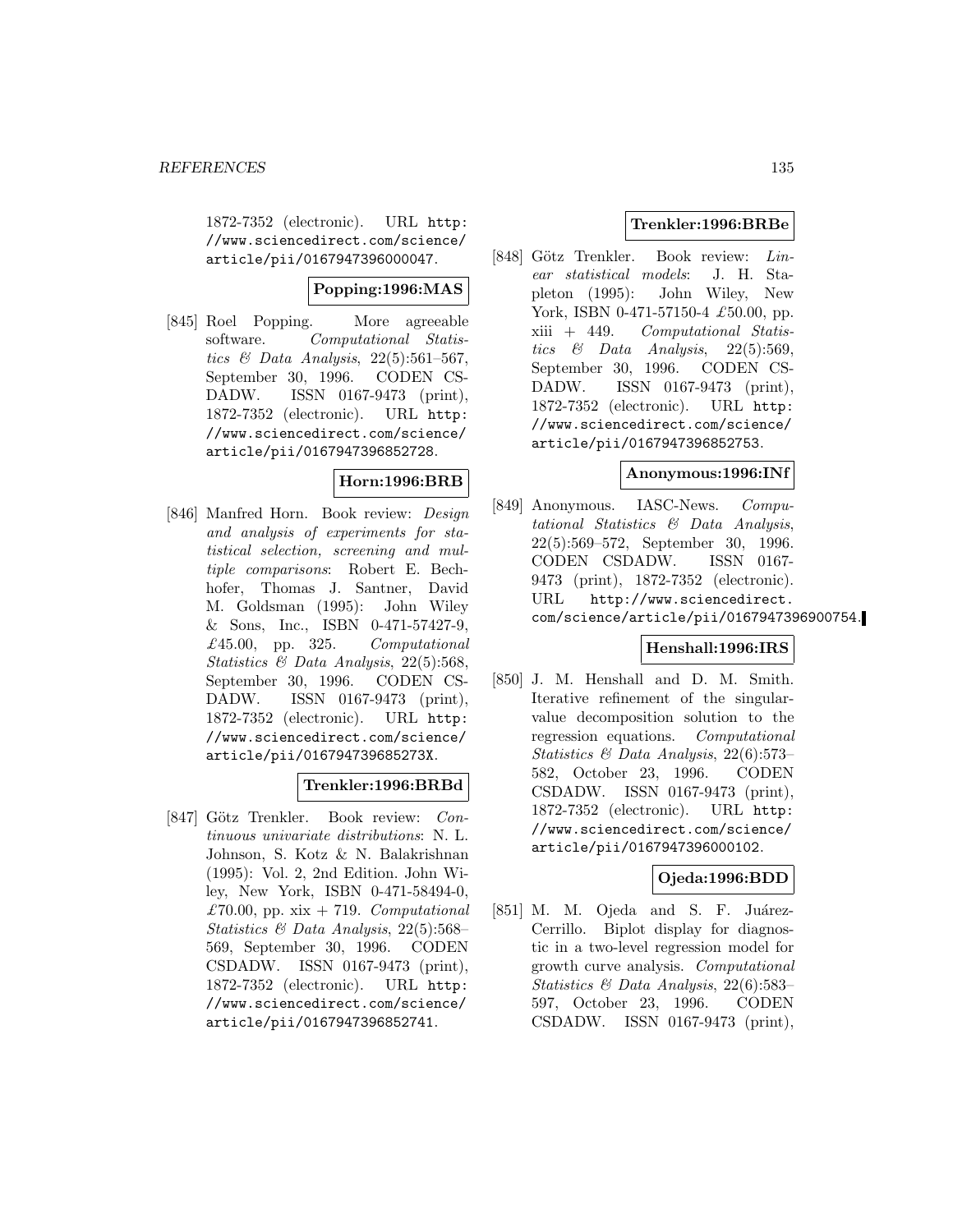1872-7352 (electronic). URL http: //www.sciencedirect.com/science/ article/pii/0167947396000138.

## **Efromovich:1996:AOS**

[852] Sam Efromovich. Adaptive orthogonal series density estimation for small samples. *Computational Statis*tics  $\mathcal C$  Data Analysis, 22(6):599-617, October 23, 1996. CODEN CS-DADW. ISSN 0167-9473 (print), 1872-7352 (electronic). URL http: //www.sciencedirect.com/science/ article/pii/0167947396000126.

# **Soo:1996:MSR**

[853] Yuh-Wen Soo and Douglas M. Bates. Multiresponse spline regression. Computational Statistics & Data Analysis, 22(6):619–631, October 23, 1996. CODEN CS-DADW. ISSN 0167-9473 (print), 1872-7352 (electronic). URL http: //www.sciencedirect.com/science/ article/pii/016794739600014X.

## **Chatterjee:1996:GAT**

[854] Sangit Chatterjee, Matthew Laudato, and Lucy A. Lynch. Genetic algorithms and their statistical applications: an introduction. Computational Statistics & Data Analysis, 22(6):633– 651, October 23, 1996. CODEN CSDADW. ISSN 0167-9473 (print), 1872-7352 (electronic). URL http: //www.sciencedirect.com/science/ article/pii/0167947396000114.

#### **Handl:1996:BRB**

[855] Andreas Handl. Book review: Biplots: J. C. Gower and D. J. Hand (1996) London: Chapman & Hall, ISBN 0- 412-71630-5, £32.00, pp. 277. Com-

putational Statistics & Data Analysis, 22(6):655, October 23, 1996. CODEN CSDADW. ISSN 0167-9473 (print), 1872-7352 (electronic). URL http: //www.sciencedirect.com/science/ article/pii/0167947396823814.

## **Trenkler:1996:E**

[856] Götz Trenkler. Erratum. Computational Statistics & Data Analysis, 22 (6):655, October 23, 1996. CODEN CSDADW. ISSN 0167-9473 (print), 1872-7352 (electronic). URL http: //www.sciencedirect.com/science/ article/pii/0167947396823826.

#### **Anonymous:1996:INR**

[857] Anonymous. IASC-News results of the BoD ERS IASC elections for the period of 1996–2000. Computational Statistics & Data Analysis, 22 (6):656, October 23, 1996. CODEN CSDADW. ISSN 0167-9473 (print), 1872-7352 (electronic). URL http: //www.sciencedirect.com/science/ article/pii/0167947396823838.

## **Anonymous:1996:CAB**

[858] Anonymous. Compstat '98 24–28 August 1998, Bristol, UK first call for papers. Computational Statistics  $\mathcal B$  Data Analysis, 22(6):656-657, October 23, 1996. CODEN CS-DADW. ISSN 0167-9473 (print), 1872-7352 (electronic). URL http: //www.sciencedirect.com/science/ article/pii/0167947396900237.

#### **Anonymous:1996:CMe**

[859] Anonymous. Calendar of meetings. Computational Statistics & Data Analysis, 22(6):658–663, October 23, 1996. CODEN CS-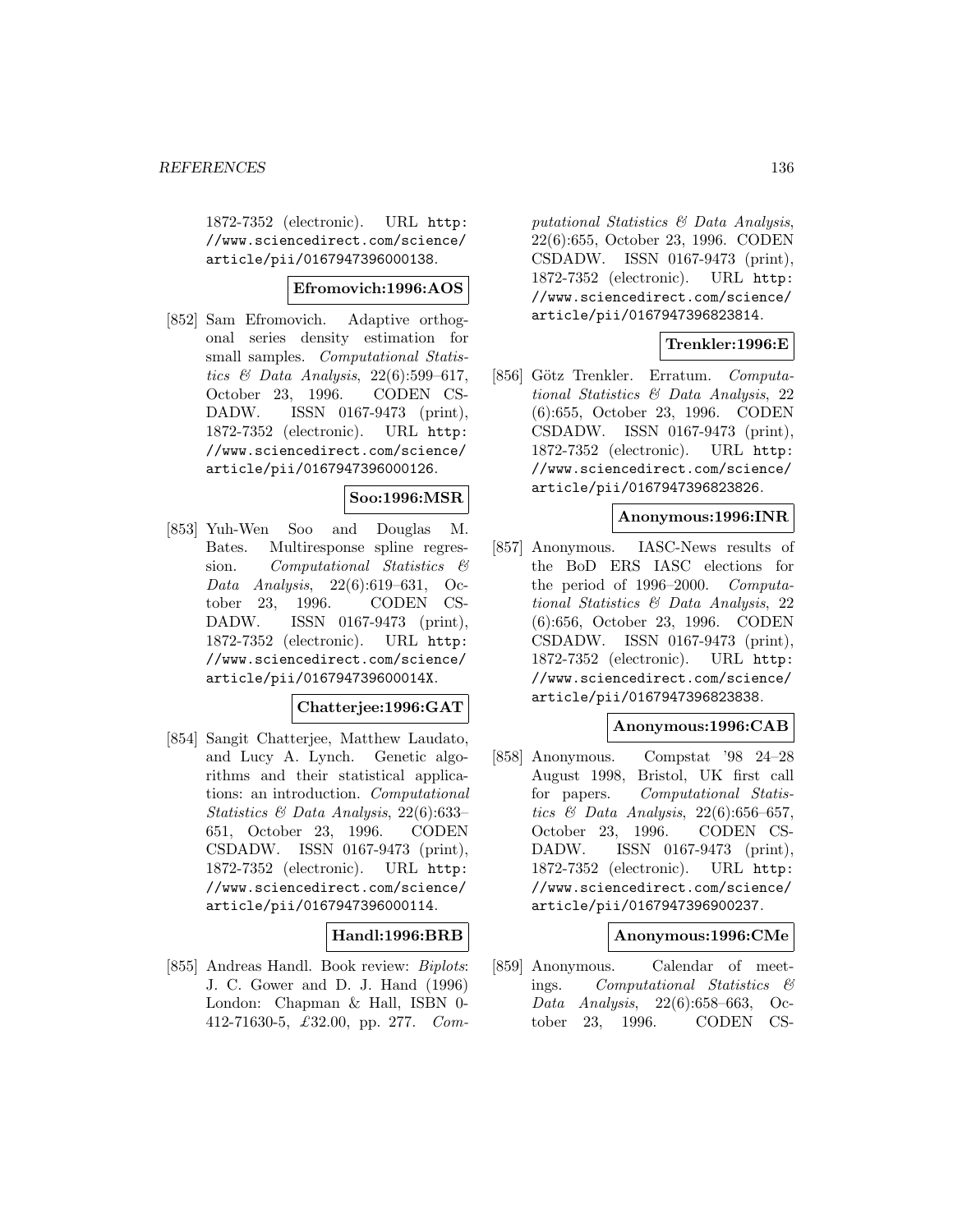DADW. ISSN 0167-9473 (print), 1872-7352 (electronic). URL http: //www.sciencedirect.com/science/ article/pii/0167947396900274.

**Anonymous:1996:AIS**

[860] Anonymous. Author index of SS-NinCSDA: Volume 21 & volume 22 (1996). Computational Statistics  $\mathcal C$  Data Analysis, 22(6):664-667, October 23, 1996. CODEN CS-DADW. ISSN 0167-9473 (print), 1872-7352 (electronic). URL http: //www.sciencedirect.com/science/ article/pii/0167947396900298.

#### **Anonymous:1996:AIVb**

[861] Anonymous. Author index volume 22 (1996). Computational Statistics & Data Analysis,  $22(6):669-671$ , October 23, 1996. CODEN CS-DADW. ISSN 0167-9473 (print), 1872-7352 (electronic). URL http: //www.sciencedirect.com/science/ article/pii/0167947396900316.

#### **Anonymous:1996:EBc**

[862] Anonymous. Editorial Board. Computational Statistics & Data Analysis, 23 (1):v–vi, November 15, 1996. CODEN CSDADW. ISSN 0167-9473 (print), 1872-7352 (electronic). URL http: //www.sciencedirect.com/science/ article/pii/S0167947396902777.

## **Rasson:1996:P**

[863] J.-P. Rasson and P. J. Rousseeuw. Preface. Computational Statistics  $& Data Analysis, 23(1):1, November$ ber 15, 1996. CODEN CS-DADW. ISSN 0167-9473 (print), 1872-7352 (electronic). URL http:

//www.sciencedirect.com/science/ article/pii/S0167947396902790.

#### **Hartigan:1996:ICP**

[864] J. A. Hartigan. Introduction: Classification, probability and statistics. Computational Statistics & Data Analysis, 23(1):3–4, November 15, 1996. CODEN CS-DADW. ISSN 0167-9473 (print), 1872-7352 (electronic). URL http: //www.sciencedirect.com/science/ article/pii/S0167947396000175.

## **Bock:1996:PMC**

[865] Hans H. Bock. Probabilistic models in cluster analysis. Computational Statistics & Data Analysis, 23(1):5– 28, November 15, 1996. CODEN CSDADW. ISSN 0167-9473 (print), 1872-7352 (electronic). URL http: //www.sciencedirect.com/science/ article/pii/0167947396889195.

#### **Eddy:1996:ASL**

[866] William F. Eddy, Audris Mockus, and Shingo Oue. Approximate single linkage cluster analysis of large data sets in high-dimensional spaces. Computational Statistics  $\mathcal{B}$ Data Analysis, 23(1):29–43, November 15, 1996. CODEN CS-DADW. ISSN 0167-9473 (print), 1872-7352 (electronic). URL http: //www.sciencedirect.com/science/ article/pii/S0167947396000199.

## **ElKhattabi:1996:IAD**

[867] Sana El Khattabi and Franz Streit. Identification analysis in directional statistics. Computational Statistics  $\&$  Data Analysis, 23(1):45–63,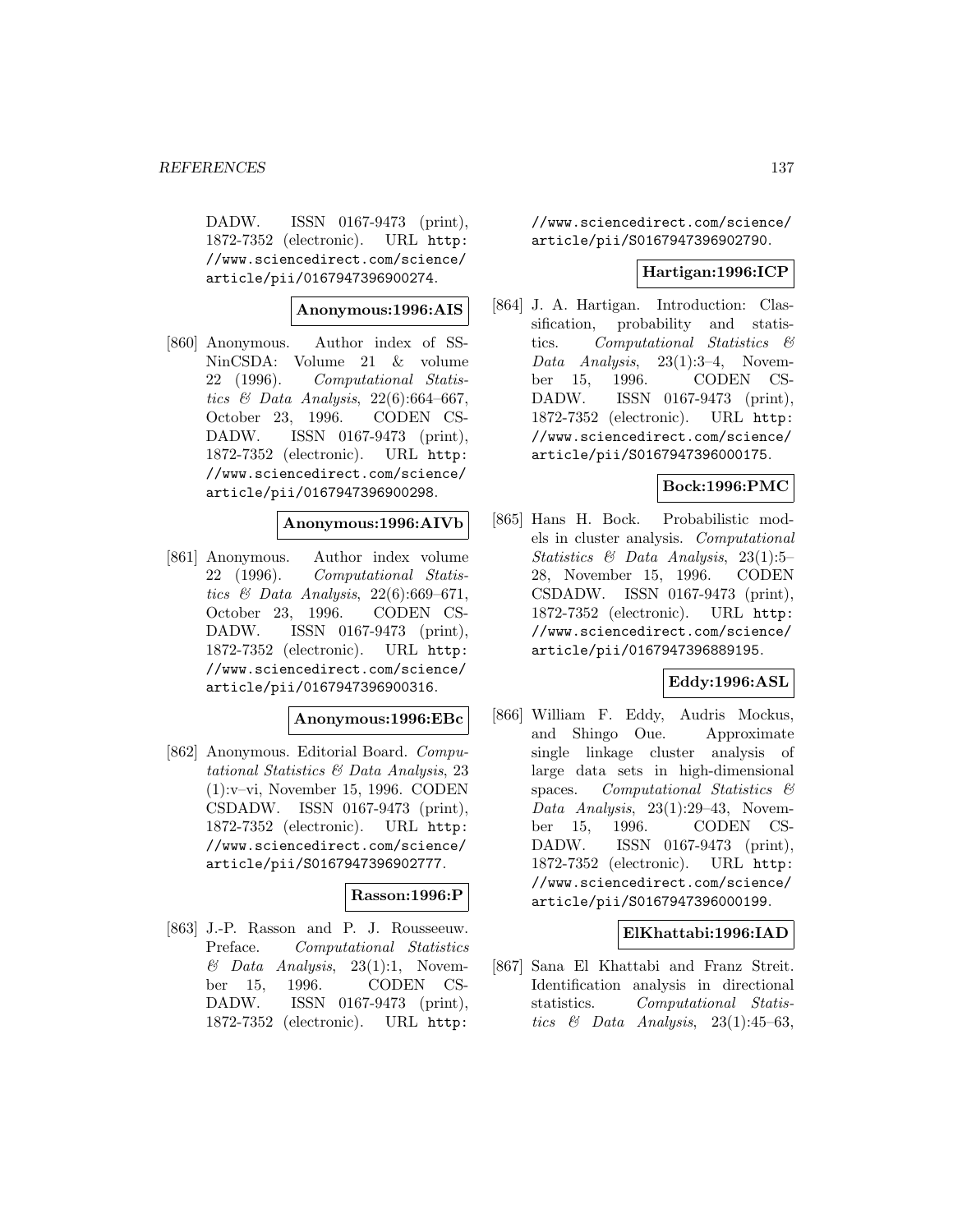November 15, 1996. CODEN CS-DADW. ISSN 0167-9473 (print), 1872-7352 (electronic). URL http: //www.sciencedirect.com/science/ article/pii/S0167947396000205.

## **Govaert:1996:CMC**

[868] G. Govaert and M. Nadif. Comparison of the mixture and the classification maximum likelihood in cluster analysis with binary data. Computational Statistics & Data Analysis, 23(1):65– 81, November 15, 1996. CODEN CSDADW. ISSN 0167-9473 (print), 1872-7352 (electronic). URL http: //www.sciencedirect.com/science/ article/pii/S0167947396000217.

#### **Hardy:1996:NC**

[869] André Hardy. On the number of clusters. Computational Statistics  $\&$  Data Analysis, 23(1):83-96, November 15, 1996. CODEN CS-DADW. ISSN 0167-9473 (print), 1872-7352 (electronic). URL http: //www.sciencedirect.com/science/ article/pii/S0167947396000229.

# **Hartigan:1996:R**

[870] J. A. Hartigan. Recognition. Computational Statistics & Data Analysis, 23(1):97–103, November 15, 1996. CODEN CSDADW. ISSN 0167- 9473 (print), 1872-7352 (electronic). URL http://www.sciencedirect. com/science/article/pii/S016794739600023Ø/www.sciencedirect.com/science/

## **Rasson:1996:GTC**

[871] J. P. Rasson and V. Granville. Geometrical tools in classification. Computational Statistics & Data Analysis, 23(1):105–123, November 15, 1996. CODEN CS-

DADW. ISSN 0167-9473 (print), 1872-7352 (electronic). URL http: //www.sciencedirect.com/science/ article/pii/S0167947396000242.

# **Remon:1996:DAA**

[872] M. Rémon. A discriminant analysis algorithm for the inside/outside problem. Computational Statistics  $\&$  Data Analysis, 23(1):125–133, November 15, 1996. CODEN CS-DADW. ISSN 0167-9473 (print), 1872-7352 (electronic). URL http: //www.sciencedirect.com/science/ article/pii/S0167947396000254.

#### **Rousseeuw:1996:FCU**

[873] P. J. Rousseeuw, L. Kaufman, and E. Trauwaert. Fuzzy clustering using scatter matrices. Computational Statistics & Data Analysis, 23(1):135– 151, November 15, 1996. CODEN CSDADW. ISSN 0167-9473 (print), 1872-7352 (electronic). URL http: //www.sciencedirect.com/science/ article/pii/S0167947396000266.

## **Ruts:1996:CDC**

[874] Ida Ruts and Peter J. Rousseeuw. Computing depth contours of bivariate point clouds. Computational Statistics  $\mathcal C$  Data Analysis, 23(1):153-168, November 15, 1996. CODEN CS-DADW. ISSN 0167-9473 (print), 1872-7352 (electronic). URL http:

article/pii/S0167947396000278.

#### **VanCutsem:1996:CSS**

[875] Bernard Van Cutsem. Combinatorial structures and structures for classification. Computational Statistics  $\mathcal{B}$  Data Analysis, 23(1):169–188,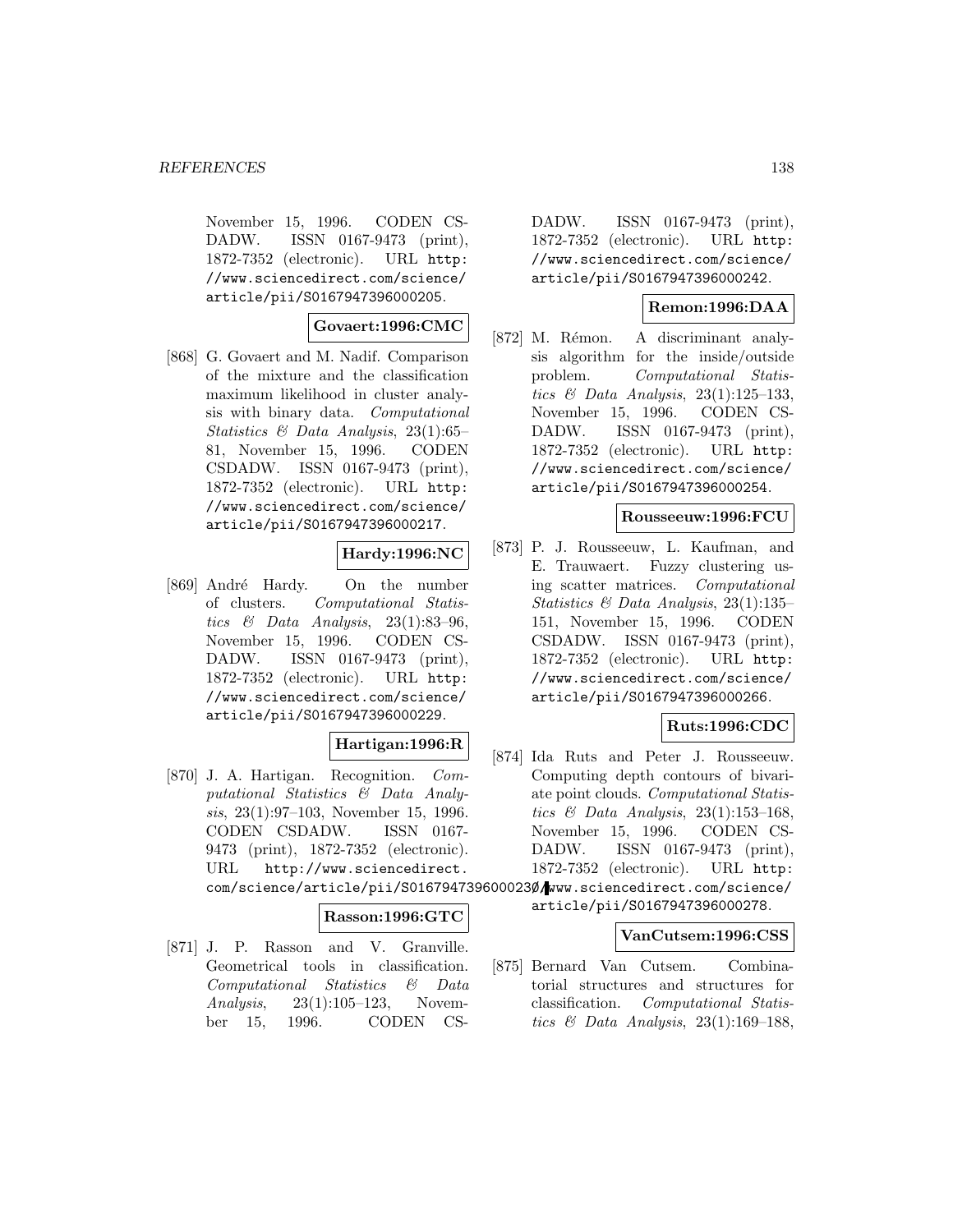November 15, 1996. CODEN CS-DADW. ISSN 0167-9473 (print), 1872-7352 (electronic). URL http: //www.sciencedirect.com/science/ article/pii/S016794739600028X.

**Lauro:1996:CSS**

[876] Carlo Lauro. Computational statistics or statistical computing, is that the question? Computational Statistics  $\mathcal B$  Data Analysis, 23(1):191-193, November 15, 1996. CODEN CS-DADW. ISSN 0167-9473 (print), 1872-7352 (electronic). URL http: //www.sciencedirect.com/science/ article/pii/0167947396889201.

# **Prat:1996:WC**

[877] Albert Prat. Welcome to COMP-STAT'96. Computational Statistics & Data Analysis,  $23(1):194-195$ , November 15, 1996. CODEN CS-DADW. ISSN 0167-9473 (print), 1872-7352 (electronic). URL http: //www.sciencedirect.com/science/ article/pii/S0167947396902819.

## **deFalguerolles:1996:SIP**

[878] Antoine de Falguerolles. Statement of the incoming President of the ERS of the IASC. Computational Statistics & Data Analysis, 23(1): 196, November 15, 1996. CODEN CSDADW. ISSN 0167-9473 (print), 1872-7352 (electronic). URL http: //www.sciencedirect.com/science/ article/pii/S0167947396902832.

## **Antoch:1996:WFC**

[879] Jaromir Antoch. Where is the future of computational statistics? Computational Statistics & Data Analysis, 23 (1):197, November 15, 1996. CODEN

CSDADW. ISSN 0167-9473 (print), 1872-7352 (electronic). URL http: //www.sciencedirect.com/science/ article/pii/S0167947396902856.

# **Cameron:1996:MEI**

[880] Murray Cameron. More exchange of ideas needed. Computational Statistics & Data Analysis, 23(1): 198, November 15, 1996. CODEN CSDADW. ISSN 0167-9473 (print), 1872-7352 (electronic). URL http: //www.sciencedirect.com/science/ article/pii/S016794739690287X.

#### **Anonymous:1996:Tc**

[881] Anonymous. Telegram. Computational Statistics & Data Analysis, 23(1):199– 200, November 15, 1996. CODEN CSDADW. ISSN 0167-9473 (print), 1872-7352 (electronic). URL http: //www.sciencedirect.com/science/ article/pii/S0167947396902893.

#### **Kramer:1996:BRBc**

[882] Walter Krämer. Book review: The analysis of time-series: C. Chattfield (1996): an introduction, 5th ed. Chapman & Hall, ISBN 0-412- 71640-2, pp. 283, £18.99. Computational Statistics & Data Analysis, 23 (1):201, November 15, 1996. CODEN CSDADW. ISSN 0167-9473 (print), 1872-7352 (electronic). URL http: //www.sciencedirect.com/science/ article/pii/0167947396889213.

## **Kramer:1996:BRBd**

[883] Walter Krämer. Book review: Introduction to statistical time series: Wayne A. Fuller (1996): (2nd edition). Wiley, ISBN 0-471-55239-9, pp. 736, £55.00. Computational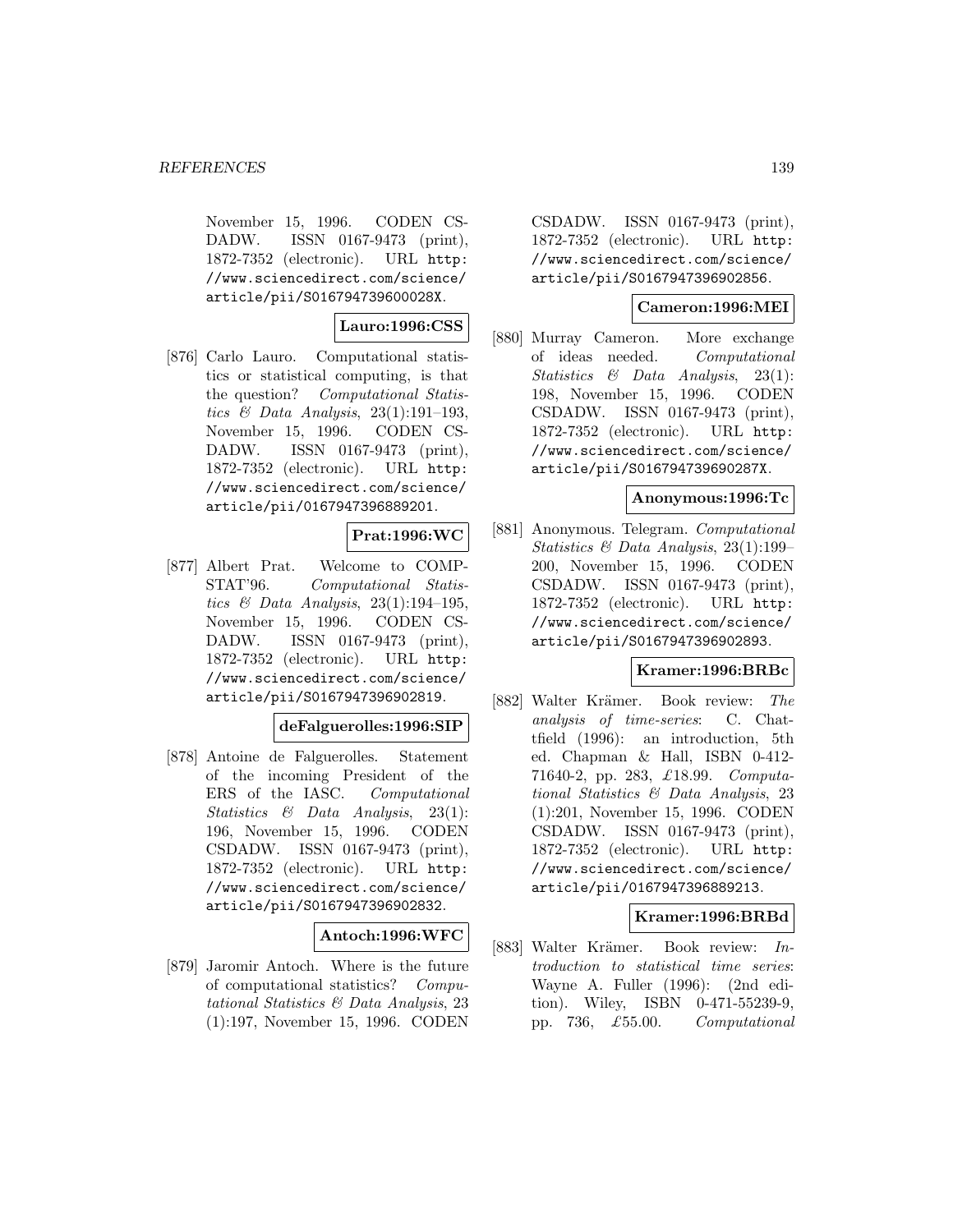Statistics & Data Analysis, 23(1): 201, November 15, 1996. CODEN CSDADW. ISSN 0167-9473 (print), 1872-7352 (electronic). URL http: //www.sciencedirect.com/science/ article/pii/0167947396889225.

# **Hassler:1996:BRB**

[884] Uwe Hassler. Book review: A Casebook for a first course in statistics and data analysis.: S. Chatterjee, M. S. Handcock and J. S. Simon-off (1995): Wiley & Sons, ISBN 0-471-11030- 2, £19.95, pp. 314. Computational Statistics & Data Analysis, 23(1):201– 202, November 15, 1996. CODEN CSDADW. ISSN 0167-9473 (print), 1872-7352 (electronic). URL http: //www.sciencedirect.com/science/ article/pii/0167947396889237.

#### **Anonymous:1996:CMNc**

[885] Anonymous. Calendar of meetings — new entries only. Computational Statistics & Data Analysis, 23(1):203– 204, November 15, 1996. CODEN CSDADW. ISSN 0167-9473 (print), 1872-7352 (electronic). URL http: //www.sciencedirect.com/science/ article/pii/S0167947396902911.

#### **Anonymous:1996:CWSc**

[886] Anonymous. Courses, workshops & summer schools — new entries only. Computational Statistics  $\mathcal{B}$  Data Analysis, 23(1):204-206, November 15, 1996. CODEN CS-DADW. ISSN 0167-9473 (print), 1872-7352 (electronic). URL http: //www.sciencedirect.com/science/ article/pii/S0167947396902935.

# **Gupta:1996:AZA**

[887] Pushpa L. Gupta, Ramesh C. Gupta, and Ram C. Tripathi. Analysis of zeroadjusted count data. Computational Statistics & Data Analysis, 23(2):207– 218, December 11, 1996. CODEN CSDADW. ISSN 0167-9473 (print), 1872-7352 (electronic). URL http: //www.sciencedirect.com/science/ article/pii/S0167947396000321.

# **Lipsitz:1996:EJD**

[888] Stuart R. Lipsitz, Garrett M. Fitzmaurice, Lynn Sleeper, and L. P. Zhao. Estimating the joint distribution of repeated binary responses: Some small sample results. *Computational* Statistics & Data Analysis, 23(2):219– 227, December 11, 1996. CODEN CSDADW. ISSN 0167-9473 (print), 1872-7352 (electronic). URL http: //www.sciencedirect.com/science/ article/pii/S016794739600031X.

#### **Schott:1996:EEL**

[889] James R. Schott. Eigenprojections and the equality of latent roots of a correlation matrix. Computational Statistics & Data Analysis, 23(2):229– 238, December 11, 1996. CODEN CSDADW. ISSN 0167-9473 (print), 1872-7352 (electronic). URL http: //www.sciencedirect.com/science/ article/pii/S0167947396000333.

## **Wang:1996:SAS**

[890] Shu-Jia Wang and Sik-Yum Lee. Sensitivity analysis of structural equation models with equality functional constraints. Computational Statistics & Data Analysis, 23(2):239–256, December 11, 1996. CODEN CS-DADW. ISSN 0167-9473 (print),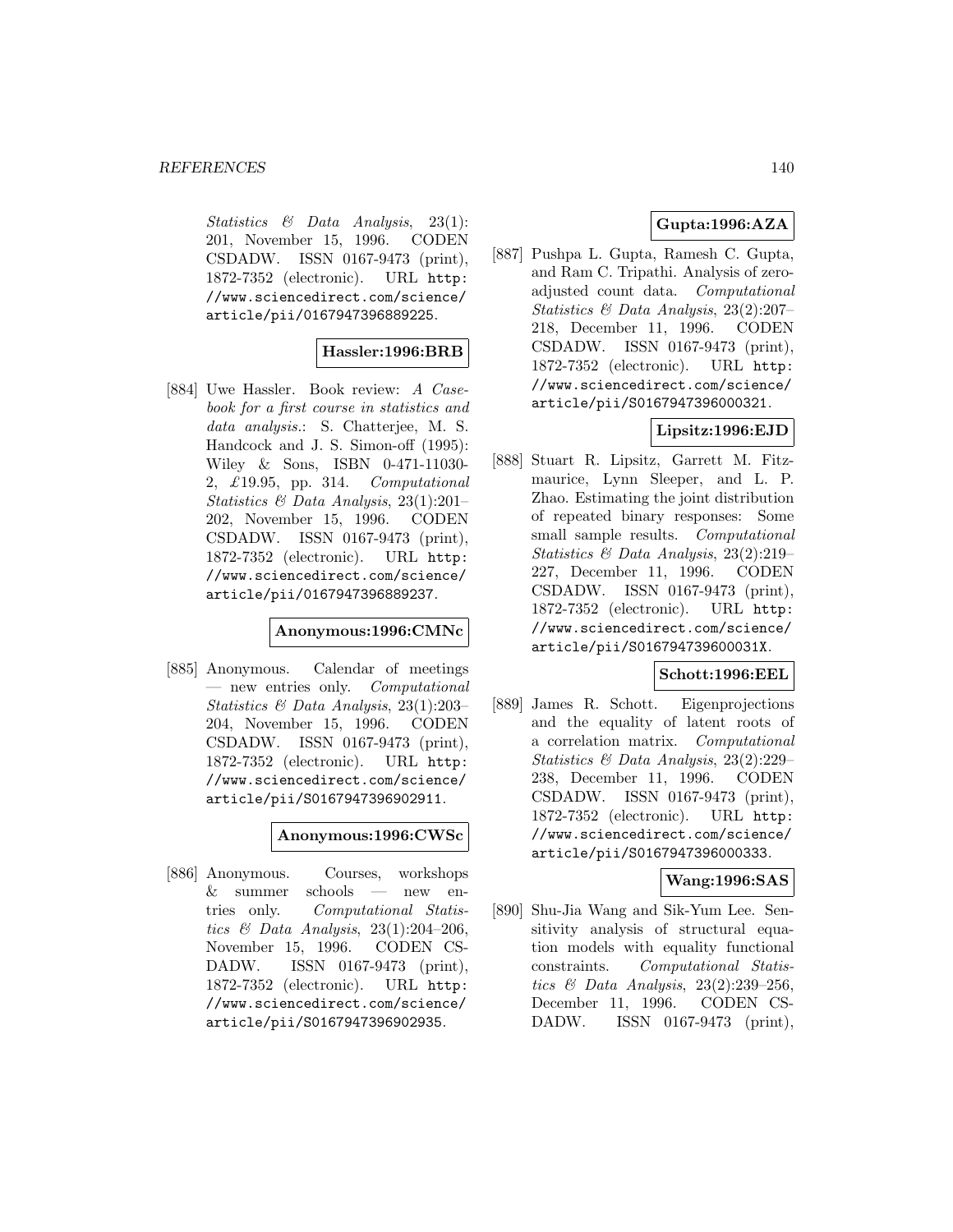1872-7352 (electronic). URL http: //www.sciencedirect.com/science/ article/pii/S0167947396000345.

# **Chen:1996:SAU**

[891] Victoria C. P. Chen and Anthony J. Hayter. Sensitivity analysis of upper confidence bounds on the range of treatment effects. Computational Statistics & Data Analysis, 23(2):257– 262, December 11, 1996. CODEN CSDADW. ISSN 0167-9473 (print), 1872-7352 (electronic). URL http: //www.sciencedirect.com/science/ article/pii/S0167947396000308.

# **Kafadar:1996:CSR**

[892] Karen Kafadar and Philip C. Prorok. Computer simulation of randomized cancer screening trials to compare methods of estimating lead time and benefit time. Computational Statistics & Data Analysis, 23(2):263– 291, December 11, 1996. CODEN CSDADW. ISSN 0167-9473 (print), 1872-7352 (electronic). URL http: //www.sciencedirect.com/science/ article/pii/S0167947396000291.

## **Anonymous:1996:Td**

[893] Anonymous. Telegram. Computational Statistics & Data Analysis, 23(2):295– 296, December 11, 1996. CODEN CSDADW. ISSN 0167-9473 (print), 1872-7352 (electronic). URL http: //www.sciencedirect.com/science/ article/pii/016794739690033X.

**Anonymous:1996:ICF**

[894] Anonymous. ICM98-CL8: Financial support for mathematicians from Eastern europe' and the independent states of the former Soviet union. Computational Statistics & Data Analysis, 23 (2):296, December 11, 1996. CODEN CSDADW. ISSN 0167-9473 (print), 1872-7352 (electronic). URL http: //www.sciencedirect.com/science/ article/pii/0167947396900353.

## **Anonymous:1996:INg**

[895] Anonymous. IASC news. Computational Statistics & Data Analysis, 23(2):297–300, December 11, 1996. CODEN CSDADW. ISSN 0167- 9473 (print), 1872-7352 (electronic). URL http://www.sciencedirect. com/science/article/pii/0167947396900377.

#### **Anonymous:1996:CMNd**

[896] Anonymous. Calendar of meetings — new entries only. Computational Statistics & Data Analysis, 23(2):300– 304, December 11, 1996. CODEN CSDADW. ISSN 0167-9473 (print), 1872-7352 (electronic). URL http: //www.sciencedirect.com/science/ article/pii/0167947396900390.

## **Anonymous:1996:CWSd**

[897] Anonymous. Courses, workshops & summer schools — new entries only. Computational Statistics & Data Analysis, 23(2):304–306, December 11, 1996. CODEN CS-DADW. ISSN 0167-9473 (print), 1872-7352 (electronic). URL http: //www.sciencedirect.com/science/ article/pii/0167947396900419.

## **McCulloch:1997:PTM**

[898] J. Huston McCulloch and Don B. Panton. Precise tabulation of the maximally-skewed stable distributions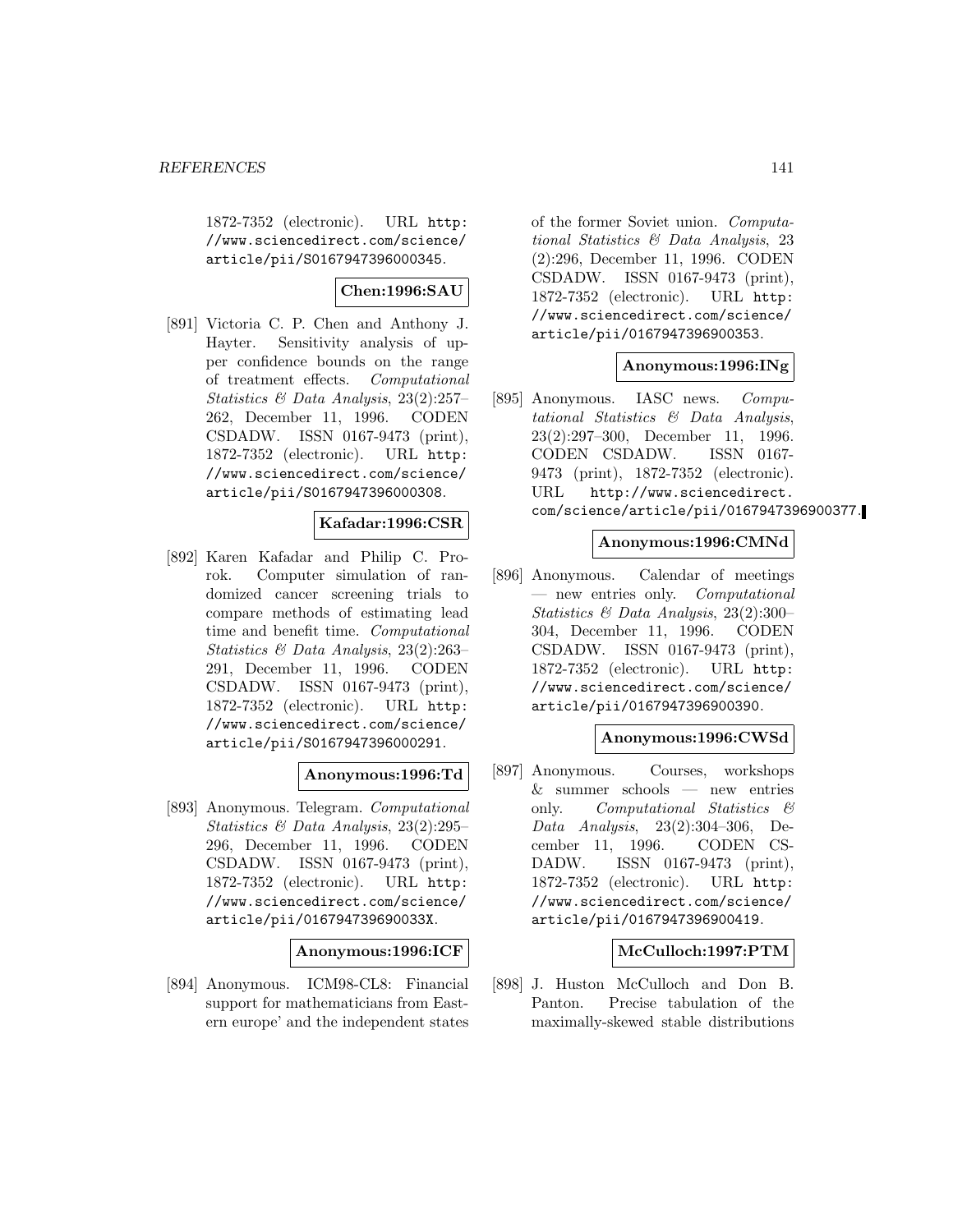and densities. Computational Statistics & Data Analysis, 23(3):307–320, January 9, 1997. CODEN CS-DADW. ISSN 0167-9473 (print), 1872-7352 (electronic). URL http: //www.sciencedirect.com/science/ article/pii/S0167947396000394.

## **Mustonen:1997:MTV**

[899] Seppo Mustonen. A measure for total variability in multivariate normal distribution. Computational Statistics & Data Analysis, 23(3):321–334, January 9, 1997. CODEN CS-DADW. ISSN 0167-9473 (print), 1872-7352 (electronic). URL http: //www.sciencedirect.com/science/ article/pii/S0167947396000424.

#### **Simonoff:1997:MSH**

[900] Jeffrey S. Simonoff and Frederic Udina. Measuring the stability of histogram appearance when the anchor position is changed. Computational Statistics & Data Analysis, 23(3):335– 353, January 9, 1997. CODEN CS-DADW. ISSN 0167-9473 (print), 1872-7352 (electronic). URL http: //www.sciencedirect.com/science/ article/pii/S0167947396000400.

## **Draper:1997:GGM**

[901] Norman R. Draper and Yonghong (Fred) Yang. Generalization of the geometric mean functional relationship. Computational Statistics & Data Analysis, 23 (3):355–372, January 9, 1997. CODEN CSDADW. ISSN 0167-9473 (print), 1872-7352 (electronic). URL http: //www.sciencedirect.com/science/ article/pii/S0167947396000370.

#### **Jovanovic:1997:SPM**

[902] B. D. Jovanovic and D. W. Hosmer. A simulation of the performance of  $C_p$  in model selection for logistic and Poisson regression. Computational Statistics & Data Analysis, 23 (3):373–379, January 9, 1997. CODEN CSDADW. ISSN 0167-9473 (print), 1872-7352 (electronic). URL http: //www.sciencedirect.com/science/ article/pii/S0167947396000357.

#### **Dielman:1997:NHT**

[903] Terry E. Dielman and Elizabeth L. Rose. A note on hypothesis testing in LAV multiple regression: a small sample comparison. *Computa*tional Statistics & Data Analysis, 23 (3):381–388, January 9, 1997. CODEN CSDADW. ISSN 0167-9473 (print), 1872-7352 (electronic). URL http: //www.sciencedirect.com/science/ article/pii/S0167947397810213. See [297].

#### **Karwe:1997:NRM**

[904] Vatsala V. Karwe and Joseph I. Naus. New recursive methods for scan statistic probabilities. Computational Statistics & Data Analysis, 23 (3):389–402, January 9, 1997. CODEN CSDADW. ISSN 0167-9473 (print), 1872-7352 (electronic). URL http: //www.sciencedirect.com/science/ article/pii/S0167947396000412.

## **Mkhadri:1997:RDA**

[905] A. Mkhadri, G. Celeux, and A. Nasroallah. Regularization in discriminant analysis: an overview. Computational Statistics & Data Analysis, 23 (3):403–423, January 9, 1997. CODEN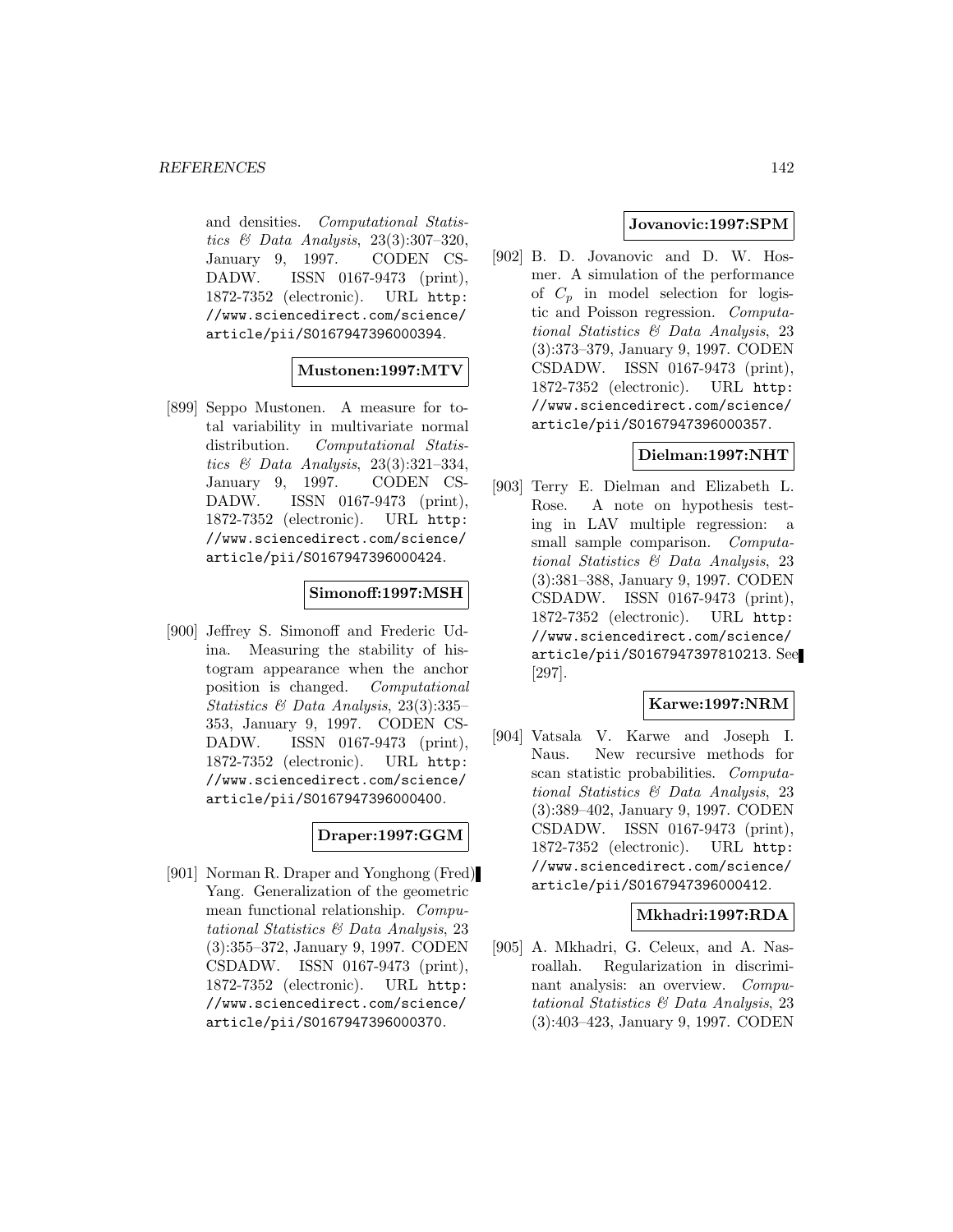CSDADW. ISSN 0167-9473 (print), 1872-7352 (electronic). URL http: //www.sciencedirect.com/science/ article/pii/S0167947396000436.

## **Anonymous:1997:LR**

[906] Anonymous. List of referees. Computational Statistics & Data Analysis, 23(3):425, January 9, 1997. CODEN CSDADW. ISSN 0167-9473 (print), 1872-7352 (electronic). URL http: //www.sciencedirect.com/science/ article/pii/S0167947397810225.

## **Anonymous:1997:LES**

[907] Anonymous. The leading edge of statistical computing. Computational Statistics & Data Analysis, 23(3): 429, January 9, 1997. CODEN CS-DADW. ISSN 0167-9473 (print), 1872-7352 (electronic). URL http: //www.sciencedirect.com/science/ article/pii/S0167947397810237.

# **Anonymous:1997:Ta**

[908] Anonymous. Telegram. Computational Statistics & Data Analysis, 23 (3):430, January 9, 1997. CODEN CSDADW. ISSN 0167-9473 (print), 1872-7352 (electronic). URL http: //www.sciencedirect.com/science/ article/pii/S0167947397900633.

## **Anonymous:1997:INa**

[909] Anonymous. IASC news. Computational Statistics & Data Analysis, 23 (3):431–434, January 9, 1997. CODEN CSDADW. ISSN 0167-9473 (print), 1872-7352 (electronic). URL http: //www.sciencedirect.com/science/ article/pii/S0167947397900657.

# **Anonymous:1997:CMa**

[910] Anonymous. Calendar of meetings. Computational Statistics & Data Analysis, 23(3):434–441, January 9, 1997. CODEN CS-DADW. ISSN 0167-9473 (print), 1872-7352 (electronic). URL http: //www.sciencedirect.com/science/ article/pii/S0167947397900670.

## **Anonymous:1997:CWSa**

[911] Anonymous. Courses, workshops & summer schools. Computational Statistics & Data Analysis, 23(3):441– 442, January 9, 1997. CODEN CS-DADW. ISSN 0167-9473 (print), 1872-7352 (electronic). URL http: //www.sciencedirect.com/science/ article/pii/S0167947397900694.

# **Hwang:1997:AGB**

[912] Frank K. Hwang and Paul E. Wright. An  $O(n \log n)$  algorithm for the generalized birthday problem. Computational Statistics & Data Analysis, 23(4):443–451, February 6, 1997. CODEN CSDADW. ISSN 0167- 9473 (print), 1872-7352 (electronic). URL http://www.sciencedirect. com/science/article/pii/S0167947396000515.

# **Jacobson:1997:NAL**

[913] Tor Jacobson and Rolf Larsson. Numerical aspects of a likelihood ratio test statistic for cointegrating rank. Computational Statistics & Data Analysis,  $23(4):453-465$ , February 6, 1997. CODEN CS-DADW. ISSN 0167-9473 (print), 1872-7352 (electronic). URL http: //www.sciencedirect.com/science/ article/pii/S016794739784755X.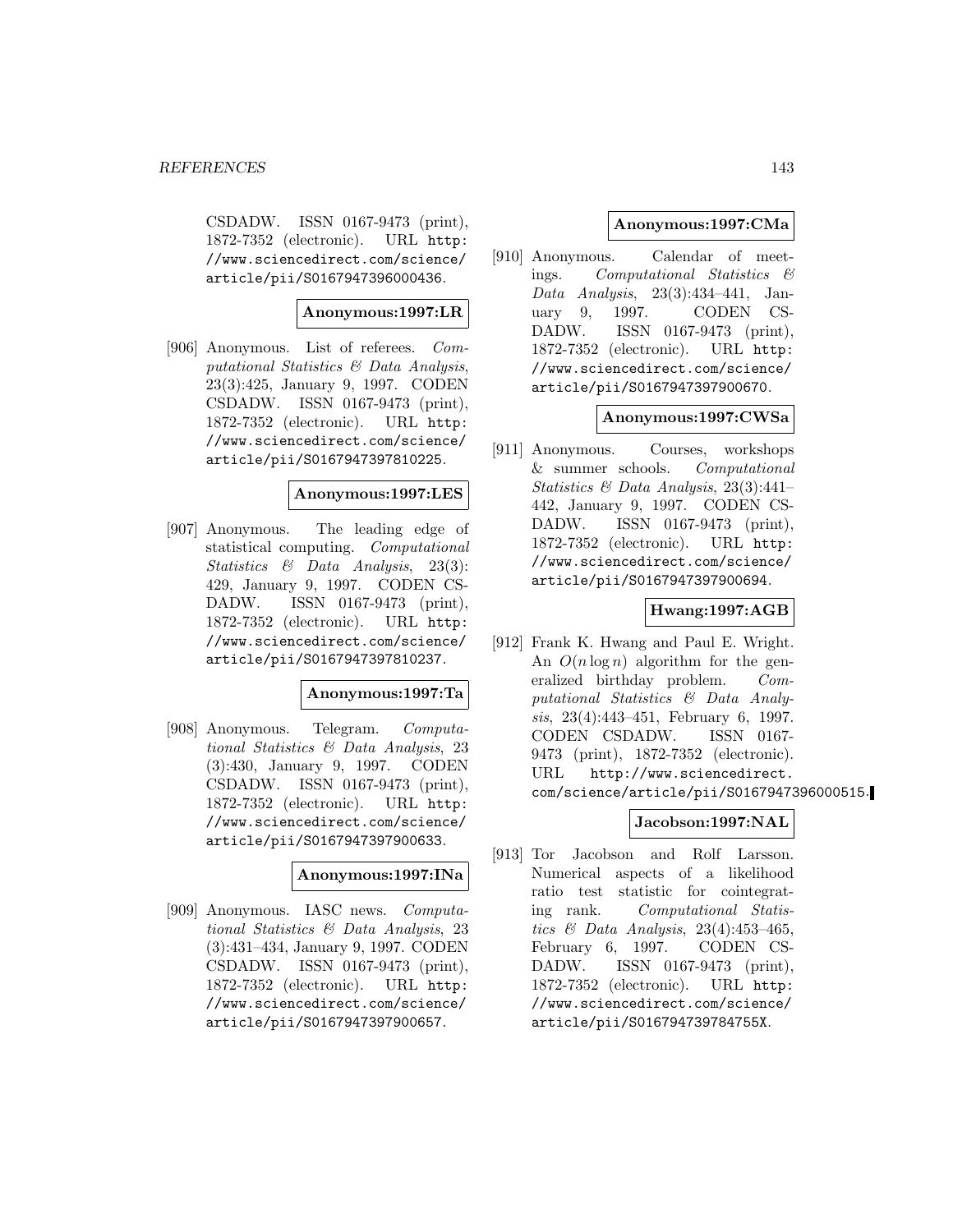#### **Schemper:1997:NAE**

[914] Michael Schemper and Alexandra Kaider. A new approach to estimate correlation coefficients in the presence of censoring and proportional hazards. Computational Statistics & Data Analysis, 23(4):467–476, February 6, 1997. CODEN CS-DADW. ISSN 0167-9473 (print), 1872-7352 (electronic). URL http: //www.sciencedirect.com/science/ article/pii/S016794739600045X.

#### **Chiou:1997:IES**

[915] Paul Chiou. Interval estimation of scale parameters following a pre-test for two exponential distributions. Computational Statistics & Data Analysis, 23(4):477–489, February 6, 1997. CODEN CS-DADW. ISSN 0167-9473 (print), 1872-7352 (electronic). URL http: //www.sciencedirect.com/science/ article/pii/S0167947396000503.

# **Caouder:1997:TGF**

[916] Nathalie Caouder and Sylvie Huet. Testing goodness-of-fit for nonlinear regression models with heterogeneous variances. Computational Statistics & Data Analysis, 23(4):491– 507, February 6, 1997. CODEN CSDADW. ISSN 0167-9473 (print), 1872-7352 (electronic). URL http: //www.sciencedirect.com/science/ article/pii/S0167947396000497.

## **Lindgren:1997:QRC**

[917] Anna Lindgren. Quantile regression with censored data using generalized  $L_1$  minimization. Computational Statistics & Data Analysis, 23(4):509– 524, February 6, 1997. CODEN

CSDADW. ISSN 0167-9473 (print), 1872-7352 (electronic). URL http: //www.sciencedirect.com/science/ article/pii/S0167947396000485.

## **Meintanis:1997:CSS**

[918] S. G. Meintanis and G. S. Donatos. A comparative study of some robust methods for coefficient-estimation in linear regression. Computational Statistics & Data Analysis, 23(4):525– 540, February 6, 1997. CODEN CSDADW. ISSN 0167-9473 (print), 1872-7352 (electronic). URL http: //www.sciencedirect.com/science/ article/pii/S0167947396000461.

#### **Verbeke:1997:EMR**

[919] Geert Verbeke and Emmanuel Lesaffre. The effect of misspecifying the random-effects distribution in linear mixed models for longitudinal data. Computational Statistics  $\mathcal C$  Data Analysis, 23(4):541-556, February 6, 1997. CODEN CS-DADW. ISSN 0167-9473 (print), 1872-7352 (electronic). URL http: //www.sciencedirect.com/science/ article/pii/S0167947396000473.

## **Naeve:1997:RSG**

[920] Peter Naeve. The referee system: get involved. Computational Statistics  $\mathcal B$  Data Analysis, 23(4):559-561, February 6, 1997. CODEN CS-DADW. ISSN 0167-9473 (print), 1872-7352 (electronic). URL http: //www.sciencedirect.com/science/ article/pii/S0167947397847561.

#### **Hormann:1997:SRS**

[921] Allmut Hörmann. The SSN and the referee system. Computational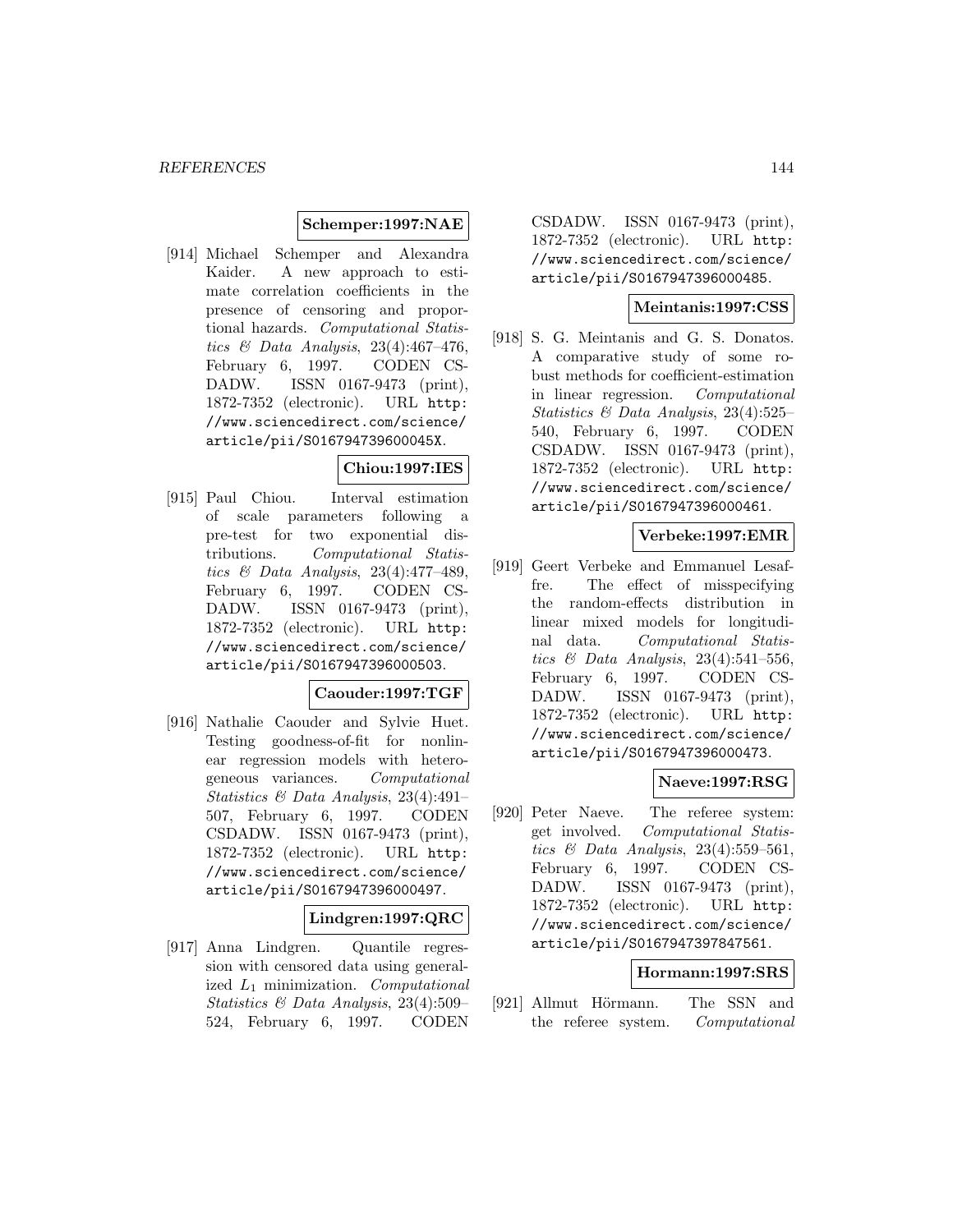Statistics & Data Analysis, 23(4):562– 563, February 6, 1997. CODEN CSDADW. ISSN 0167-9473 (print), 1872-7352 (electronic). URL http: //www.sciencedirect.com/science/ article/pii/S0167947397847573.

# **Tiit:1997:CBT**

[922] Ene-Margit Tiit. COMPSTAT '96 in Barcelona: the triangle: Computers  $-$  statistics  $-$  education. Computational Statistics & Data Analysis, 23 (4):564, February 6, 1997. CODEN CSDADW. ISSN 0167-9473 (print), 1872-7352 (electronic). URL http: //www.sciencedirect.com/science/ article/pii/S0167947397847585.

# **Musiol:1997:BRB**

[923] Gerald Musiol. Book review: An Introduction to Categorical Data Analysis: Agresti, A. (1996) New York: Wiley & Sons, ISBN 0-471-11338-7, xi + 290 pages, \$90.00. Computational Statistics & Data Analysis, 23 (4):565, February 6, 1997. CODEN CSDADW. ISSN 0167-9473 (print), 1872-7352 (electronic). URL http: //www.sciencedirect.com/science/ article/pii/S0167947397847603.

# **Trenkler:1997:BRBa**

[924] Götz Trenkler. Book review: The Elements of Integration and Lebesgue Measure: Robert G. Bartle (1995) Wiley Classics Library Edition. New York: Wiley, pp. 179, £20.50, ISBN 0-471-04222-6. Computational Statistics & Data Analysis,  $23(4):565$ , February 6, 1997. CODEN CS-DADW. ISSN 0167-9473 (print), 1872-7352 (electronic). URL http:

//www.sciencedirect.com/science/ article/pii/S0167947397847597.

## **Antoch:1997:BRB**

[925] J. Antoch. Book review: A Guide to Chi-Squared Testing: Greenwood, P. E. and Nikulin, M. S. New York: John Wiley & Sons, Inc., pp.  $280 + xii$ , ISBN 0-471-55779-X. AMS 1991 Classification: 62-02, 62F03, 62H15. Computational Statistics & Data Analysis, 23(4):565– 566, February 6, 1997. CODEN CSDADW. ISSN 0167-9473 (print), 1872-7352 (electronic). URL http: //www.sciencedirect.com/science/ article/pii/S0167947397847615.

## **Anonymous:1997:INb**

[926] Anonymous. IASC news. Computational Statistics & Data Analysis, 23(4):566–569, February 6, 1997. CODEN CSDADW. ISSN 0167- 9473 (print), 1872-7352 (electronic). URL http://www.sciencedirect. com/science/article/pii/S0167947397847627.

### **Anonymous:1997:CMb**

[927] Anonymous. Calendar of meetings. Computational Statistics & Data Analysis, 23(4):569–573, February 6, 1997. CODEN CSDADW. ISSN 0167- 9473 (print), 1872-7352 (electronic). URL http://www.sciencedirect. com/science/article/pii/S0167947397901729.

## **Anonymous:1997:CWSb**

[928] Anonymous. Courses, workshops & summer schools — new entries only. Computational Statistics & Data Analysis, 23(4):573–574, February 6, 1997. CODEN CS-DADW. ISSN 0167-9473 (print),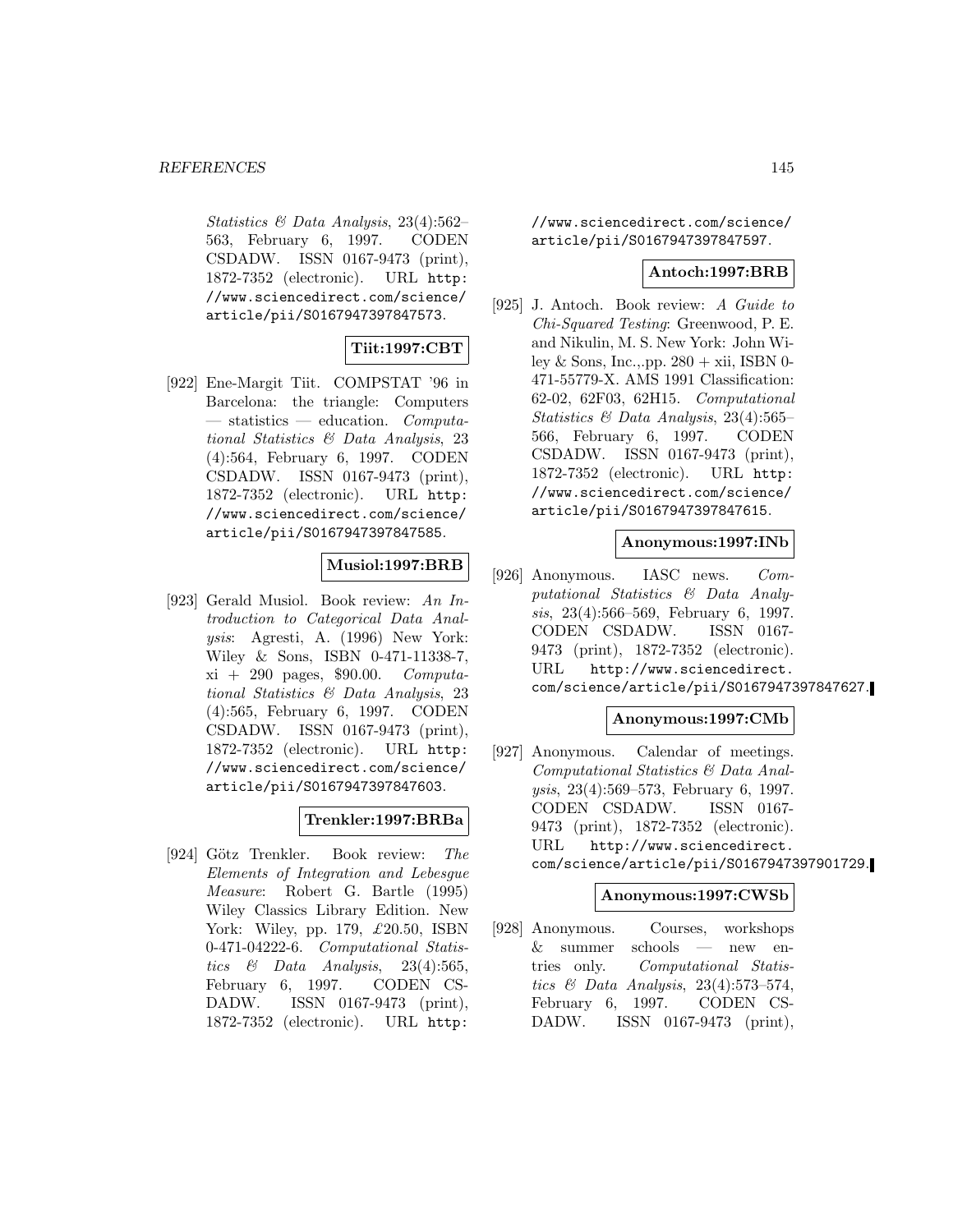1872-7352 (electronic). URL http: //www.sciencedirect.com/science/ article/pii/S0167947397901730.

#### **Anonymous:1997:AIVa**

[929] Anonymous. Author index volume 23 (1997). Computational Statistics  $\mathcal C$  Data Analysis, 23(4):575–576, February 6, 1997. CODEN CS-DADW. ISSN 0167-9473 (print), 1872-7352 (electronic). URL http: //www.sciencedirect.com/science/ article/pii/S0167947397847639.

## **Anonymous:1997:EBa**

[930] Anonymous. Editorial Board. Computational Statistics & Data Analysis, 24(1):v–vi, March 6, 1997. CODEN CSDADW. ISSN 0167-9473 (print), 1872-7352 (electronic). URL http: //www.sciencedirect.com/science/ article/pii/0167947397900773.

#### **vanCasteren:1997:FPR**

[931] Pieter H. F. M. van Casteren. The frequency polygon reconsidered. Computational Statistics & Data Analysis, 24(1):1–8, March 6, 1997. CODEN CSDADW. ISSN 0167-9473 (print), 1872-7352 (electronic). URL http: //www.sciencedirect.com/science/ article/pii/S0167947396000539.

**Constantine:1997:WRF**

[932] A. G. Constantine and N. I. Robinson. The Weibull renewal function for moderate to large arguments. Computational Statistics & Data Analysis, 24(1):9–27, March 6, 1997. CODEN CSDADW. ISSN 0167-9473 (print), 1872-7352 (electronic). URL http: //www.sciencedirect.com/science/ article/pii/S0167947396000527.

# **Fang:1997:SMG**

[933] Kai-Tai Fang and Run-Ze Li. Some methods for generating both an NTnet and the uniform distribution on a Stiefel manifold and their applications. Computational Statistics & Data Analysis, 24(1):29-46, March 6, 1997. CODEN CS-DADW. ISSN 0167-9473 (print), 1872-7352 (electronic). URL http: //www.sciencedirect.com/science/ article/pii/S0167947396000576.

# **Ahn:1997:ESM**

[934] Chul Ahn. An evaluation of simple methods for the estimation of a common odds ratio in clusters with variable size. Computational Statistics & Data Analysis, 24(1):47– 61, March 6, 1997. CODEN CS-DADW. ISSN 0167-9473 (print), 1872-7352 (electronic). URL http: //www.sciencedirect.com/science/ article/pii/S0167947396000540.

## **Gunes:1997:MGF**

[935] Huseyin Gunes, Dennis C. Dietz, Paul F. Auclair, and Albert H. Moore. Modified goodness-of-fit tests for the inverse Gaussian distribution. Computational Statistics & Data Analysis, 24(1):63–77, March 6, 1997. CODEN CSDADW. ISSN 0167-9473 (print), 1872-7352 (electronic). URL http: //www.sciencedirect.com/science/ article/pii/S0167947396000564.

## **Kaiser:1997:MLE**

[936] Mark S. Kaiser. Maximum likelihood estimation of link function parameters. Computational Statistics  $\&$  Data Analysis, 24(1):79–87,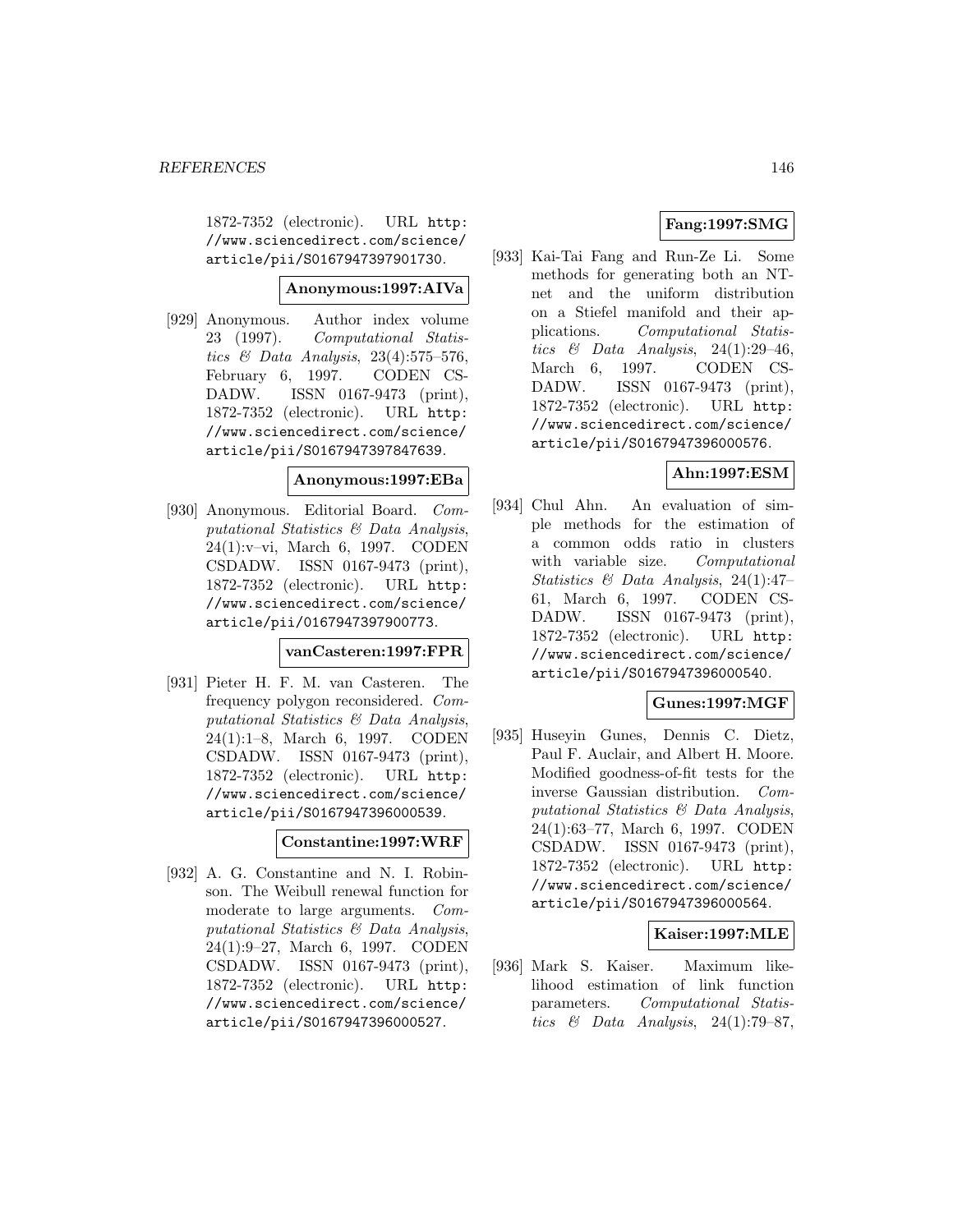March 6, 1997. CODEN CS-DADW. ISSN 0167-9473 (print), 1872-7352 (electronic). URL http: //www.sciencedirect.com/science/ article/pii/S0167947396000552.

**Kim:1997:NET**

[937] Donguk Kim and Alan Agresti. Nearly exact tests of conditional independence and marginal homogeneity for sparse contingency tables. Computational Statistics & Data Analysis, 24 (1):89–104, March 6, 1997. CODEN CSDADW. ISSN 0167-9473 (print), 1872-7352 (electronic). URL http: //www.sciencedirect.com/science/ article/pii/S0167947396000382.

## **Anonymous:1997:BRB**

[938] Anonymous. Book review: The Statistical Software Guide '96/97: edited by Armin Koch and Uwe Haag. Computational Statistics & Data Analysis, 24 (1):107–131, March 6, 1997. CODEN CSDADW. ISSN 0167-9473 (print), 1872-7352 (electronic). URL http: //www.sciencedirect.com/science/ article/pii/S0167947397874622.

#### **Anonymous:1997:INc**

[939] Anonymous. IASC news. Computational Statistics & Data Analysis, 24(1):132, March 6, 1997. CODEN CSDADW. ISSN 0167-9473 (print), 1872-7352 (electronic). URL http: //www.sciencedirect.com/science/ article/pii/0167947397901493.

#### **Anonymous:1997:Tb**

[940] Anonymous. Telegram. Computational Statistics & Data Analysis, 24 (1):132, March 6, 1997. CODEN CSDADW. ISSN 0167-9473 (print),

1872-7352 (electronic). URL http: //www.sciencedirect.com/science/ article/pii/0167947397900797.

#### **Anonymous:1997:CMc**

[941] Anonymous. Calendar of meetings. Computational Statistics & Data Analysis, 24(1):133–135, March 6, 1997. CODEN CSDADW. ISSN 0167- 9473 (print), 1872-7352 (electronic). URL http://www.sciencedirect. com/science/article/pii/0167947397900839.

#### **Anonymous:1997:CWSc**

[942] Anonymous. Courses, workshops & summer schools — new entries only. Computational Statistics & Data Analysis, 24(1):135– 136, March 6, 1997. CODEN CS-DADW. ISSN 0167-9473 (print), 1872-7352 (electronic). URL http: //www.sciencedirect.com/science/ article/pii/0167947397900852.

#### **Anonymous:1997:A**

[943] Anonymous. Announcement. Computational Statistics & Data Analysis, 24 (1):137–138, March 6, 1997. CODEN CSDADW. ISSN 0167-9473 (print), 1872-7352 (electronic). URL http: //www.sciencedirect.com/science/ article/pii/0167947397900876.

#### **Hirose:1997:MLP**

[944] Hideo Hirose. Maximum likelihood parameter estimation in the threeparameter log-normal distribution using the continuation method. Computational Statistics & Data Analysis, 24 (2):139–152, April 3, 1997. CODEN CSDADW. ISSN 0167-9473 (print), 1872-7352 (electronic). URL http: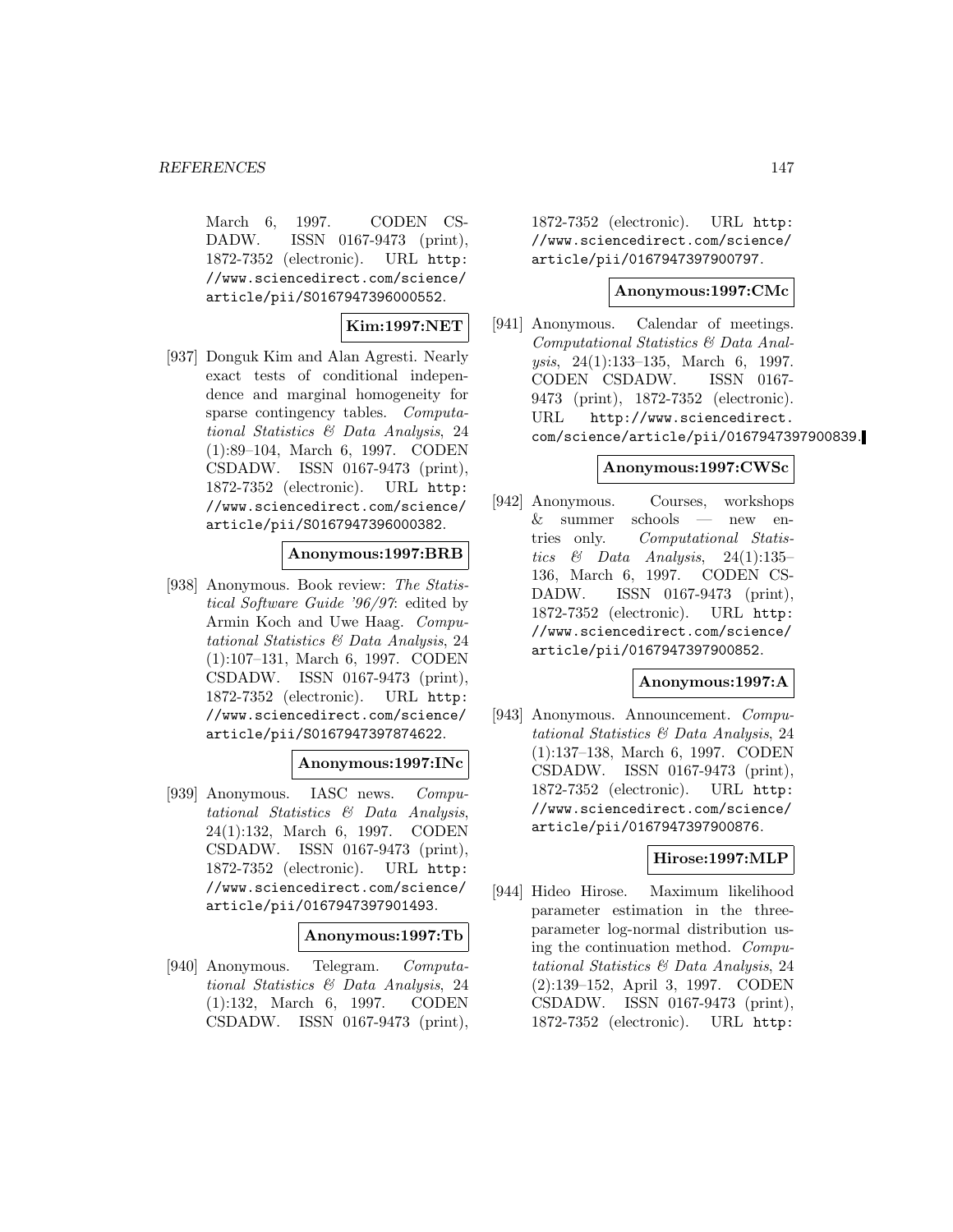//www.sciencedirect.com/science/ article/pii/S0167947396000631.

#### **LeBlanc:1997:RPR**

[945] Michael LeBlanc. Restricted polynomial regression. Computational Statistics & Data Analysis, 24(2):153– 167, April 3, 1997. CODEN CS-DADW. ISSN 0167-9473 (print), 1872-7352 (electronic). URL http: //www.sciencedirect.com/science/ article/pii/S016794739600059X.

# **Mak:1997:ENT**

[946] T. K. Mak, H. Wong, and W. K. Li. Estimation of nonlinear time series with conditional heteroscedastic variances by iteratively weighted least squares. Computational Statistics  $\&$  Data Analysis, 24(2):169– 178, April 3, 1997. CODEN CS-DADW. ISSN 0167-9473 (print), 1872-7352 (electronic). URL http: //www.sciencedirect.com/science/ article/pii/S0167947396000606.

## **Adatia:1997:ABP**

[947] A. Adatia. Approximate BLUEs of the parameters of the half logistic distribution based on fairly large doubly censored samples. Computational Statistics & Data Analysis, 24(2):179– 191, April 3, 1997. CODEN CS-DADW. ISSN 0167-9473 (print), 1872-7352 (electronic). URL http: //www.sciencedirect.com/science/ article/pii/S0167947396000588.

## **Hecker:1997:CRC**

[948] Hartmut Hecker and Peter Wübbelt. Clustering by response: CBR. Computational Statistics & Data Analysis, 24 (2):193–215, April 3, 1997. CODEN

CSDADW. ISSN 0167-9473 (print), 1872-7352 (electronic). URL http: //www.sciencedirect.com/science/ article/pii/S0167947396000618.

# **Maravalle:1997:CT**

[949] Maurizio Maravalle, Bruno Simeone, and Rosella Naldini. Clustering on trees. Computational Statistics  $\&$  Data Analysis, 24(2):217– 234, April 3, 1997. CODEN CS-DADW. ISSN 0167-9473 (print), 1872-7352 (electronic). URL http: //www.sciencedirect.com/science/ article/pii/S016794739600062X.

## **Kastner:1997:MWT**

[950] Christian Kastner, Andreas Fieger, and Christian Heumann. MAREG and WinMAREG a tool for marginal regression models. Computational Statistics & Data Analysis, 24(2):237– 241, April 3, 1997. CODEN CS-DADW. ISSN 0167-9473 (print), 1872-7352 (electronic). URL http: //www.sciencedirect.com/science/ article/pii/S0167947397835621.

## **Giacalone:1997:PVM**

[951] Massimiliano Giacalone. Participant's views of meeting: COMP-STAT '96 in Barcelona: Comments and impressions. Computational Statistics & Data Analysis, 24(2): 242, April 3, 1997. CODEN CS-DADW. ISSN 0167-9473 (print), 1872-7352 (electronic). URL http: //www.sciencedirect.com/science/ article/pii/S0167947397835633.

#### **Anonymous:1997:Ia**

[952] Anonymous. Information. Computational Statistics & Data Analysis, 24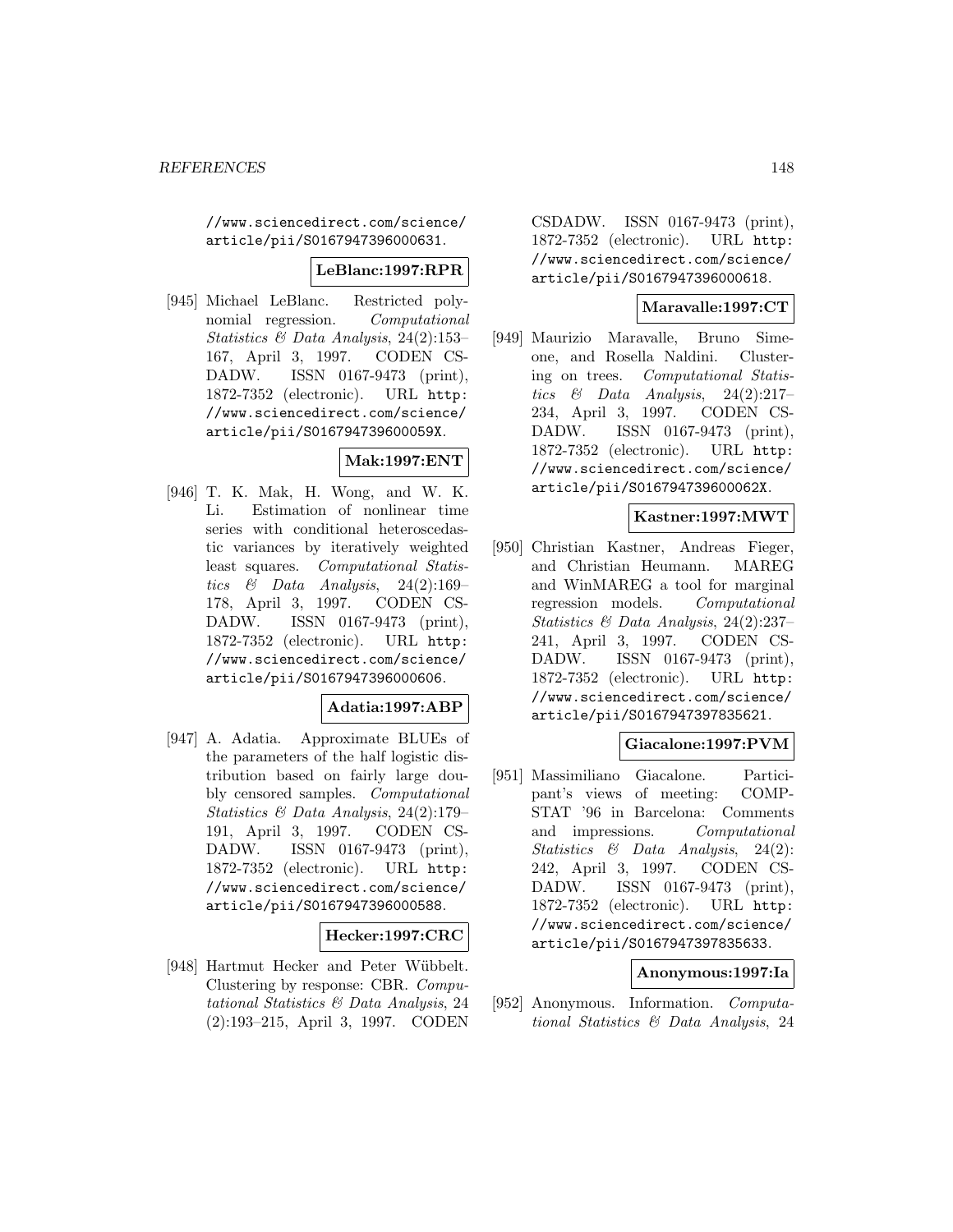(2):243–244, April 3, 1997. CODEN CSDADW. ISSN 0167-9473 (print), 1872-7352 (electronic). URL http: //www.sciencedirect.com/science/ article/pii/S0167947397835645.

**Anonymous:1997:INd**

[953] Anonymous. IASC news. Computational Statistics & Data Analysis, 24 (2):245–247, April 3, 1997. CODEN CSDADW. ISSN 0167-9473 (print), 1872-7352 (electronic). URL http: //www.sciencedirect.com/science/ article/pii/0167947397900335.

#### **Anonymous:1997:CMd**

[954] Anonymous. Calendar of meetings. Computational Statistics & Data Analysis, 24(2):247–253, April 3, 1997. CODEN CSDADW. ISSN 0167- 9473 (print), 1872-7352 (electronic). URL http://www.sciencedirect. com/science/article/pii/0167947397900359. 1872-7352 (electronic). URL http:

#### **Anonymous:1997:CWSd**

[955] Anonymous. Courses, workshops & summer schools. Computational Statistics & Data Analysis, 24(2):253– 254, April 3, 1997. CODEN CS-DADW. ISSN 0167-9473 (print), 1872-7352 (electronic). URL http: //www.sciencedirect.com/science/ article/pii/0167947397900372.

#### **Besse:1997:SNP**

[956] Philippe C. Besse, Hervé Cardot, and Frédéric Ferraty. Simultaneous non-parametric regressions of unbalanced longitudinal data. Computational Statistics & Data Analysis, 24 (3):255–270, May 12, 1997. CODEN CSDADW. ISSN 0167-9473 (print),

1872-7352 (electronic). URL http: //www.sciencedirect.com/science/ article/pii/S0167947396000679.

## **Bradu:1997:IOM**

[957] Dan Bradu. Identification of outliers by means of  $L_1$  regression: Safe and unsafe configurations. Computational Statistics & Data Analysis, 24 (3):271–281, May 12, 1997. CODEN CSDADW. ISSN 0167-9473 (print), 1872-7352 (electronic). URL http: //www.sciencedirect.com/science/ article/pii/S0167947396000655.

## **Chen:1997:DAO**

- [958] Cathy W. S. Chen. Detection of additive outliers in bilinear time series. Computational Statistics & Data Analysis, 24(3):283–294, May 12, 1997. CODEN CS-DADW. ISSN 0167-9473 (print),
- //www.sciencedirect.com/science/ article/pii/S0167947396000680.

#### **Fahrmeir:1997:PLE**

[959] Ludwig Fahrmeir and Stefan Wagenpfeil. Penalized likelihood estimation and iterative Kalman smoothing for non-Gaussian dynamic regression models. Computational Statistics  $\&$  Data Analysis, 24(3):295– 320, May 12, 1997. CODEN CS-DADW. ISSN 0167-9473 (print), 1872-7352 (electronic). URL http: //www.sciencedirect.com/science/ article/pii/S0167947396000643.

## **Nishii:1997:UUB**

[960] Ryuei Nishii, Takemi Yanagimoto, and Saeko Kusanobu. The use of univariate Bayes regression models for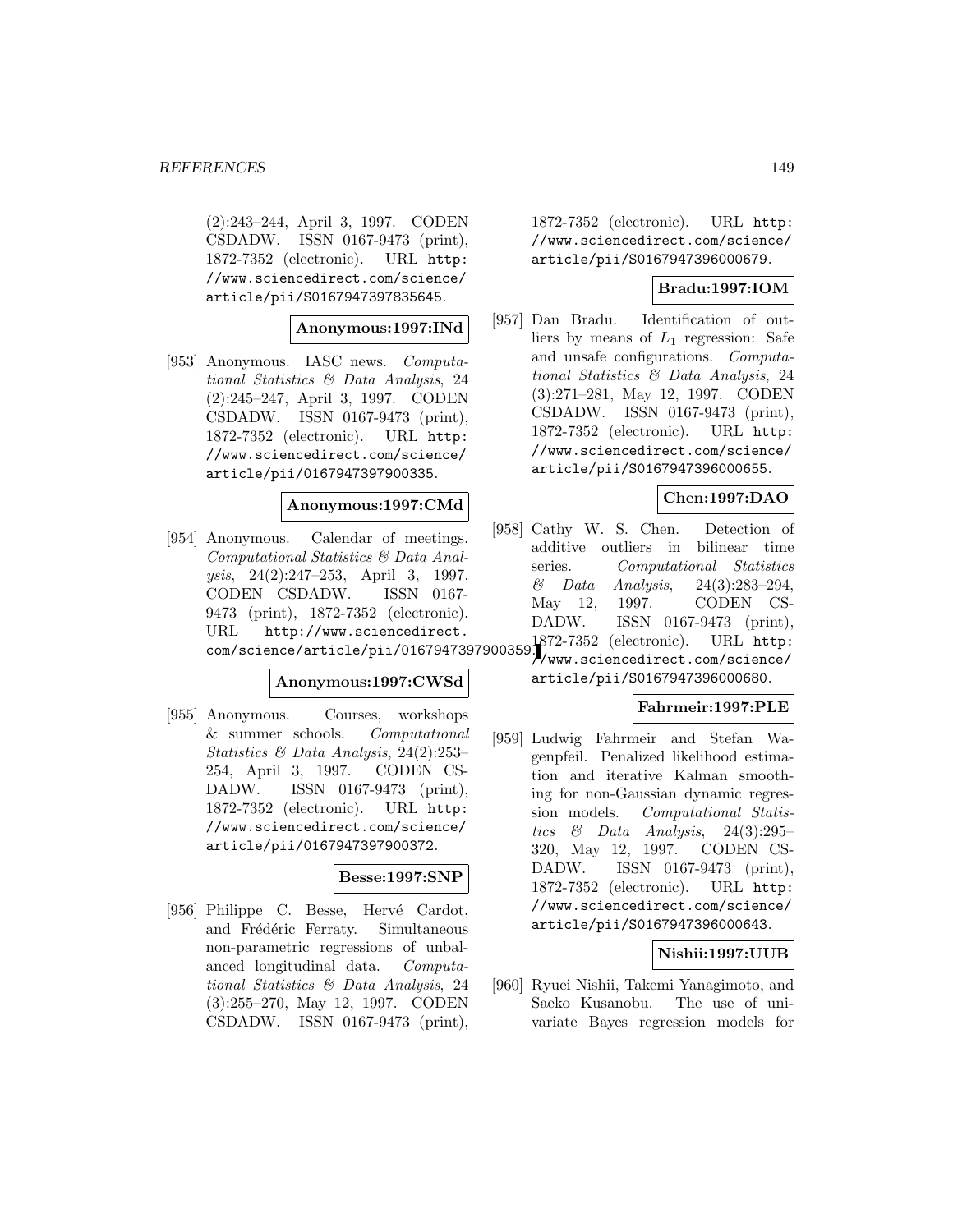spatial smoothing. Computational Statistics & Data Analysis, 24(3):321– 336, May 12, 1997. CODEN CS-DADW. ISSN 0167-9473 (print), 1872-7352 (electronic). URL http: //www.sciencedirect.com/science/ article/pii/S0167947396000692.

# **Siciliano:1997:TFA**

[961] Roberta Siciliano and Ab Mooijaart. Three-factor association models for three-way contingency tables. Computational Statistics & Data Analysis, 24 (3):337–356, May 12, 1997. CODEN CSDADW. ISSN 0167-9473 (print), 1872-7352 (electronic). URL http: //www.sciencedirect.com/science/ article/pii/S0167947397870247.

# **tenBerge:1997:RAR**

[962] Jos M. F. ten Berge. Reduction of asymmetry by rank-one matrices. Computational Statistics  $\&$  Data Analysis, 24(3):357-366, May 12, 1997. CODEN CS-DADW. ISSN 0167-9473 (print), 1872-7352 (electronic). URL http: //www.sciencedirect.com/science/ article/pii/S0167947396000709.

## **Anonymous:1997:Tc**

[963] Anonymous. Telegram. Computational Statistics & Data Analysis, 24 (3):369–371, May 12, 1997. CODEN CSDADW. ISSN 0167-9473 (print), 1872-7352 (electronic). URL http: //www.sciencedirect.com/science/ article/pii/S0167947397870259.

#### **Anonymous:1997:NNa**

[964] Anonymous. Net news. Computational Statistics & Data Analysis, 24 (3):371–372, May 12, 1997. CODEN

CSDADW. ISSN 0167-9473 (print), 1872-7352 (electronic). URL http: //www.sciencedirect.com/science/ article/pii/S0167947397870260.

#### **Trenkler:1997:BRBb**

[965] Götz Trenkler. Book review: Multivariate statistical analysis: Narayan C. Giri (1996): New York: Marcel Dekker, Inc., xii + 378 pages, ISBN 0-8247-9338-2, US\$135.00. Computational Statistics & Data Analysis, 24(3):372, May 12, 1997. CODEN CSDADW. ISSN 0167-9473 (print), 1872-7352 (electronic). URL http: //www.sciencedirect.com/science/ article/pii/S0167947397870272.

## **Bousonville:1997:BRB**

[966] Thomas Bousonville. Book review:  $Genetic \text{ } algorithms \text{ } + \text{ } data \text{ } struc$ tures = evolution programs: Zbigniew Michalewicz (1996): 3rd ed.. New York: Springer, pp. 387, ISBN 3-540-60676-9, 58,00 DM. Computational Statistics & Data Analysis, 24 (3):372–373, May 12, 1997. CODEN CSDADW. ISSN 0167-9473 (print), 1872-7352 (electronic). URL http: //www.sciencedirect.com/science/ article/pii/S0167947397870284.

# **Militino:1997:BRBa**

[967] Ana Fernández Militino. Book review: Robust statistics, data analysis, and computer intensive methods: Rieder, H. (Editor) (1996): New York: Springer, pp. 427, ISBN 0-387-94660-8, £33.50. Computational Statistics & Data Analysis, 24(3):373– 374, May 12, 1997. CODEN CS-DADW. ISSN 0167-9473 (print), 1872-7352 (electronic). URL http: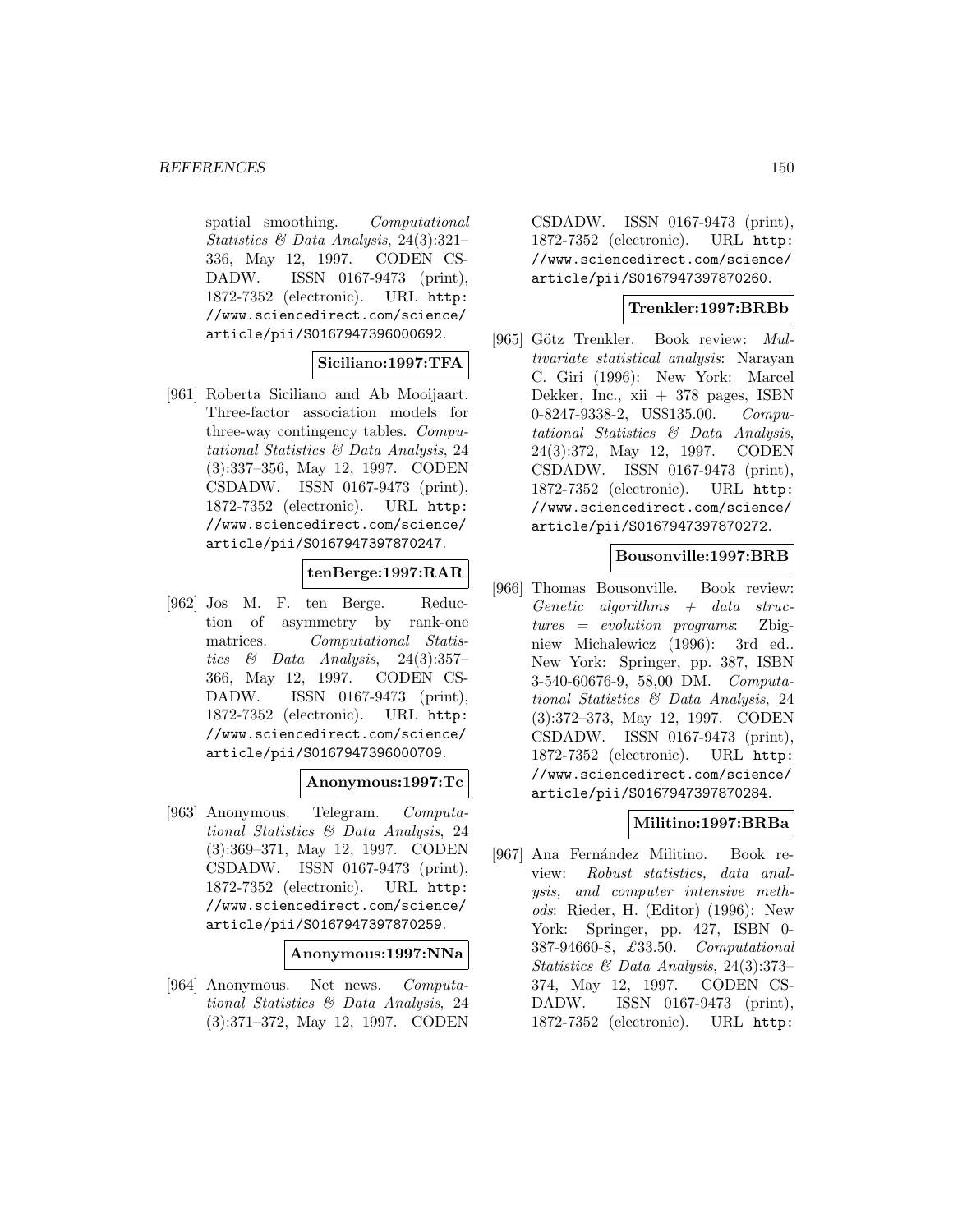//www.sciencedirect.com/science/ article/pii/S0167947397870296.

#### **Anonymous:1997:CPT**

[968] Anonymous. Conference proceedings in teaching computing. Computational Statistics & Data Analysis, 24 (3):374, May 12, 1997. CODEN CSDADW. ISSN 0167-9473 (print), 1872-7352 (electronic). URL http: //www.sciencedirect.com/science/ article/pii/S0167947397870302.

#### **Anonymous:1997:NNV**

[969] Anonymous. Neural nets versus logistic regression. Computational Statistics & Data Analysis, 24(3): 374, May 12, 1997. CODEN CS-DADW. ISSN 0167-9473 (print), 1872-7352 (electronic). URL http: //www.sciencedirect.com/science/ article/pii/S0167947397870326.

#### **Anonymous:1997:SCB**

[970] Anonymous. Sample copy of Computational Statistics and Data Analysis. Computational Statistics & Data Analysis, 24(3):374, May 12, 1997. CODEN CSDADW. ISSN 0167-9473 (print), 1872-7352 (electronic). URL http: //www.sciencedirect.com/science/ article/pii/S0167947397870314.

## **Anonymous:1997:IIS**

[971] Anonymous. IV international summer school on computational statistics organized by the IASC and the department of statistical science Padua, Italy, June–July 4, 1997. Computational Statistics & Data Analysis, 24 (3):375–376, May 12, 1997. CODEN CSDADW. ISSN 0167-9473 (print),

1872-7352 (electronic). URL http: //www.sciencedirect.com/science/ article/pii/S0167947397870338.

### **Anonymous:1997:IEC**

[972] Anonymous. IASC Executive and Council following 51st ISI, Istanbul. Computational Statistics & Data Analysis, 24(3):376, May 12, 1997. CODEN CSDADW. ISSN 0167-9473 (print), 1872-7352 (electronic). URL http: //www.sciencedirect.com/science/ article/pii/S016794739787034X.

## **Anonymous:1997:IPI**

[973] Anonymous. IASC program for ISI'99 in Helsinki, Finland. Computational Statistics & Data Analysis, 24(3):376– 377, May 12, 1997. CODEN CS-DADW. ISSN 0167-9473 (print), 1872-7352 (electronic). URL http: //www.sciencedirect.com/science/ article/pii/S0167947397870351.

#### **Anonymous:1997:CMNa**

[974] Anonymous. Calendar of meetings — new entries only. Computational Statistics & Data Analysis, 24(3):377– 378, May 12, 1997. CODEN CS-DADW. ISSN 0167-9473 (print), 1872-7352 (electronic). URL http: //www.sciencedirect.com/science/ article/pii/0167947397900414.

#### **Routledge:1997:VPT**

[975] R. D. Routledge. P-values from permutation and F-tests. Computational Statistics & Data Analysis, 24 (4):379–386, June 5, 1997. CODEN CSDADW. ISSN 0167-9473 (print), 1872-7352 (electronic). URL http: //www.sciencedirect.com/science/ article/pii/S0167947396000734.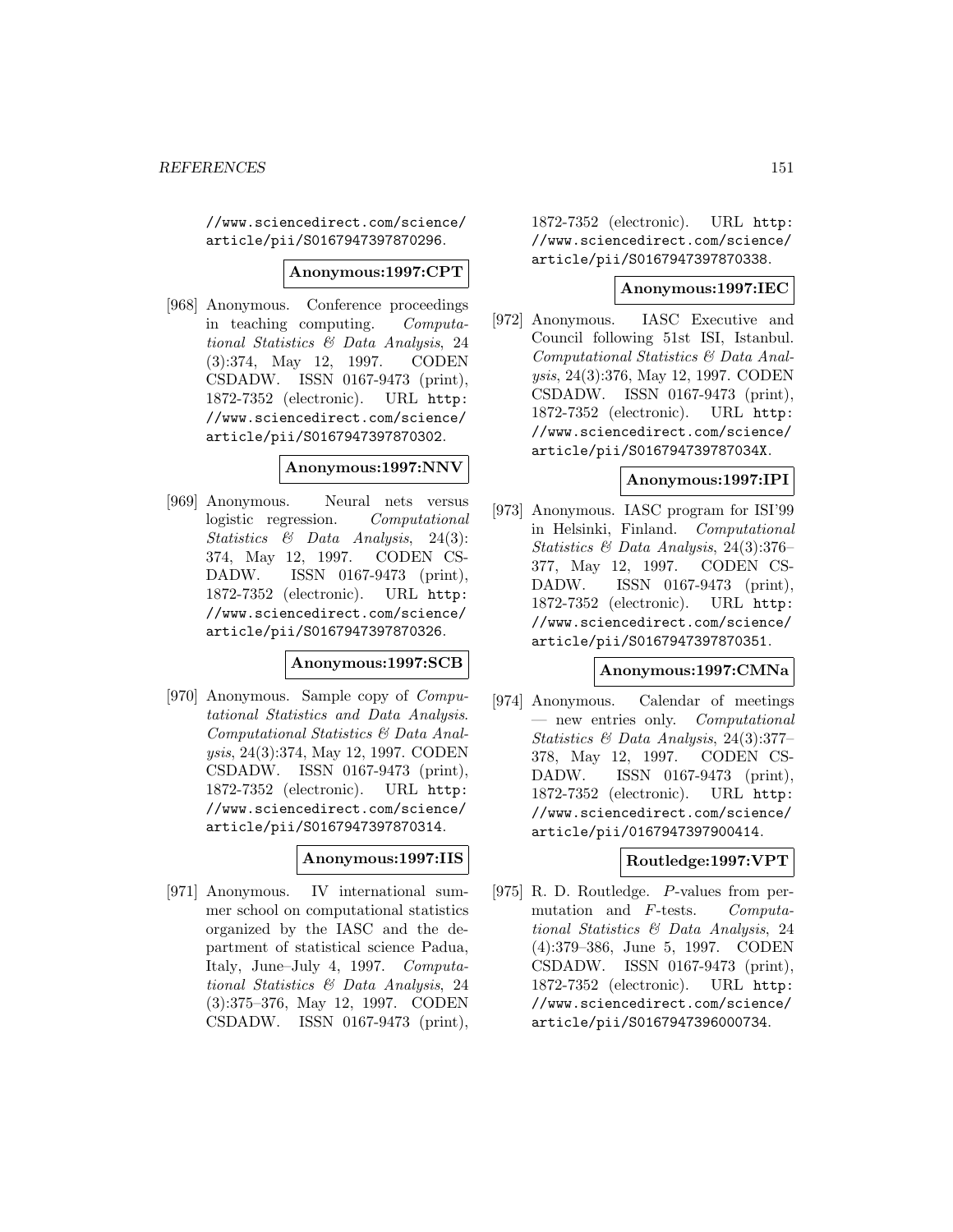# **Achcar:1997:URR**

[976] Jorge Alberto Achcar and JoséCarlos Fogo. A useful reparameterization for the reliability in the Weibull case. Computational Statistics  $\&$  Data Analysis, 24(4):387– 400, June 5, 1997. CODEN CS-DADW. ISSN 0167-9473 (print), 1872-7352 (electronic). URL http: //www.sciencedirect.com/science/ article/pii/S016794739600076X.

# **Migon:1997:BAR**

[977] Helio S. Migon and Vilma M. Tachibana. Bayesian approximations in randomized response model. Computational Statistics & Data Analysis, 24(4):401–409, June 5, 1997. CODEN CSDADW. ISSN 0167-9473 (print), 1872-7352 (electronic). URL http: //www.sciencedirect.com/science/ article/pii/S0167947396000758.

## **Pardo:1997:SIT**

[978] J. A. Pardo, M. C. Pardo, M. L. Vicente, and M. D. Esteban. A statistical information theory approach to compare the homogeneity of several variances. Computational Statistics & Data Analysis, 24(4):411-416, June 5, 1997. CODEN CS-DADW. ISSN 0167-9473 (print), 1872-7352 (electronic). URL http: //www.sciencedirect.com/science/ article/pii/S0167947396000801.

# **Park:1997:LLM**

[979] Taesung Park and Morton B. Brown. Log-linear models for a binary response with nonignorable nonresponse. Computational Statistics & Data Analysis, 24(4):417–432, June 5, 1997. CODEN

CSDADW. ISSN 0167-9473 (print), 1872-7352 (electronic). URL http: //www.sciencedirect.com/science/ article/pii/S0167947396000746.

#### **Reschenhofer:1997:GKS**

[980] Erhard Reschenhofer. Generalization of the Kolmogorov–Smirnov test. Computational Statistics & Data Analysis, 24(4):433–441, June 5, 1997. CODEN CSDADW. ISSN 0167-9473 (print), 1872-7352 (electronic). URL http: //www.sciencedirect.com/science/ article/pii/S0167947396000771.

#### **Bellhouse:1997:SOM**

[981] David R. Bellhouse, Robert Philips, and James E. Stafford. Symbolic operators for multiple sums. Computational Statistics & Data Analysis, 24 (4):443–454, June 5, 1997. CODEN CSDADW. ISSN 0167-9473 (print), 1872-7352 (electronic). URL http: //www.sciencedirect.com/science/ article/pii/S0167947396000722.

# **Farebrother:1997:HDL**

[982] Richard William Farebrother. The historical development of the linear minimax absolute residual estimation procedure 1786–1960. Computational Statistics & Data Analysis, 24(4):455– 466, June 5, 1997. CODEN CS-DADW. ISSN 0167-9473 (print), 1872-7352 (electronic). URL http: //www.sciencedirect.com/science/ article/pii/S0167947396000710.

#### **Hermanska:1997:BEE**

[983] Jindřiška Heřmanská and Miroslav Kárný. Bayesian estimation of effective half-life in dosimetric applications. Computational Statis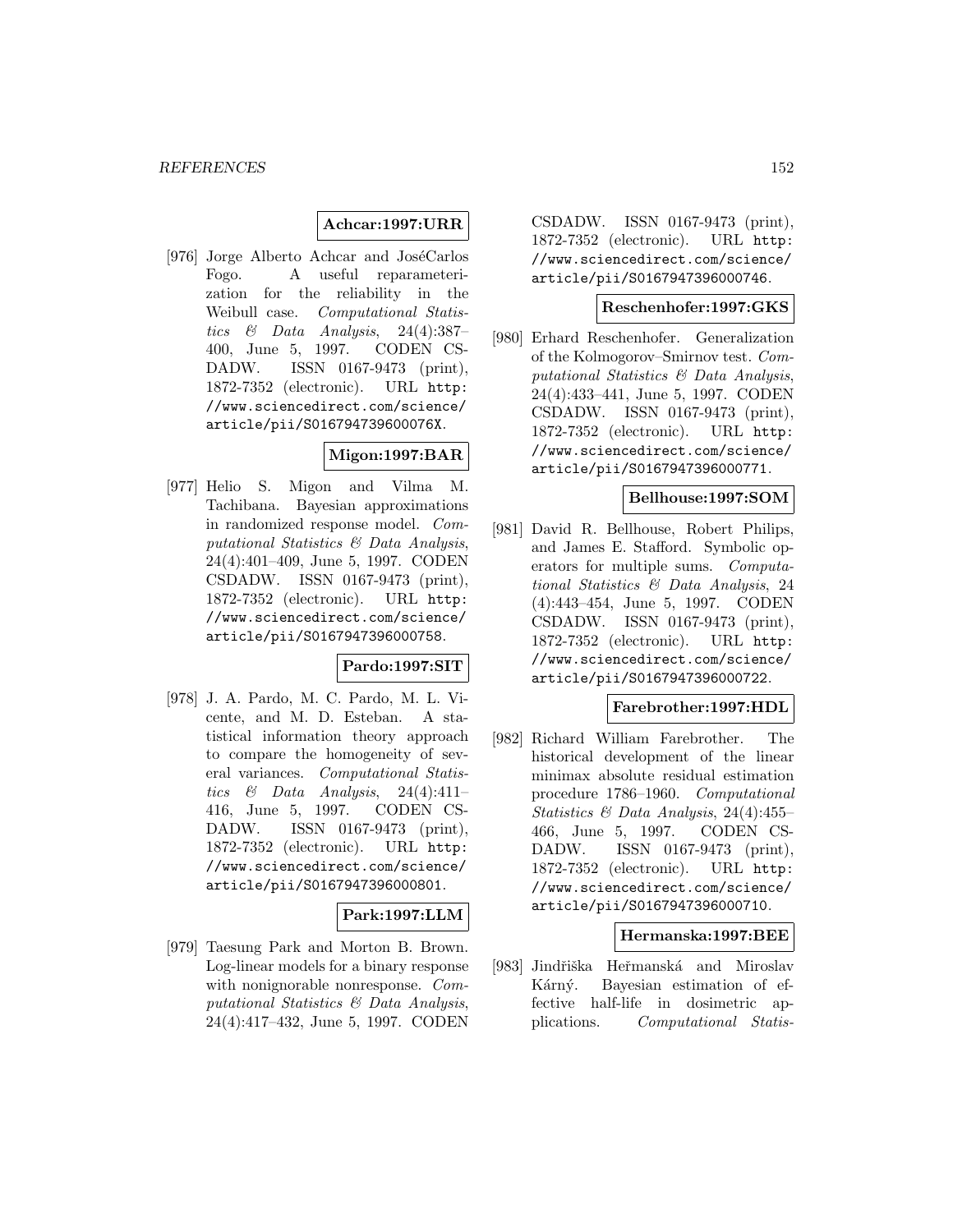tics  $\&$  Data Analysis, 24(4):467– 482, June 5, 1997. CODEN CS-DADW. ISSN 0167-9473 (print), 1872-7352 (electronic). URL http: //www.sciencedirect.com/science/ article/pii/S0167947396000783.

# **Jung:1997:LIM**

[984] Kang-Mo Jung, Myung Geun Kim, and Byung Chun Kim. Local influence in maximum likelihood factor analysis. Computational Statistics  $\&$  Data Analysis, 24(4):483– 491, June 5, 1997. CODEN CS-DADW. ISSN 0167-9473 (print), 1872-7352 (electronic). URL http: //www.sciencedirect.com/science/ article/pii/S0167947396000795.

# **Popping:1997:UCF**

[985] Roel Popping. The utility of a consultation facility in a program for statistical computing. Computational Statistics & Data Analysis, 24(4):495– 503, June 5, 1997. CODEN CS-DADW. ISSN 0167-9473 (print), 1872-7352 (electronic). URL http: //www.sciencedirect.com/science/ article/pii/S0167947397827624.

# **Lenz:1997:BRBa**

[986] Hans J. Lenz. Book review: A handbook of statistical analyses using SAS: B. S. Everitt and G. Der (1996) London: Chapman & Hall, ISBN 0-412- 71050-1, pp. 158, £19.99. Computational Statistics & Data Analysis, 24(4):504, June 5, 1997. CODEN CSDADW. ISSN 0167-9473 (print), 1872-7352 (electronic). URL http: //www.sciencedirect.com/science/ article/pii/S0167947397827636.

# **Militino:1997:BRBb**

[987] Ana Fernández Militino. Book review: Robust statistical procedures, asymptotics and interrelations: Jana Jurecková and Pranab Kumar Sen (1996) New York: Wiley, pp. 466, ISBN 0-471-82221-3, £50.00. Computational Statistics & Data Analysis, 24 (4):504–505, June 5, 1997. CODEN CSDADW. ISSN 0167-9473 (print), 1872-7352 (electronic). URL http: //www.sciencedirect.com/science/ article/pii/S0167947397827648.

## **Anonymous:1997:INe**

[988] Anonymous. IASC news. Computational Statistics & Data Analysis, 24 (4):505–507, June 5, 1997. CODEN CSDADW. ISSN 0167-9473 (print), 1872-7352 (electronic). URL http: //www.sciencedirect.com/science/ article/pii/S0167947397900712.

## **Anonymous:1997:CMNb**

[989] Anonymous. Calendar of meetings — new entries only. Computational Statistics & Data Analysis, 24(4):508– 510, June 5, 1997. CODEN CS-DADW. ISSN 0167-9473 (print), 1872-7352 (electronic). URL http: //www.sciencedirect.com/science/ article/pii/S0167947397900736.

# **Anonymous:1997:CWSe**

[990] Anonymous. Courses, workshops & summer schools. Computational Statistics & Data Analysis, 24(4): 510, June 5, 1997. CODEN CS-DADW. ISSN 0167-9473 (print), 1872-7352 (electronic). URL http: //www.sciencedirect.com/science/ article/pii/S016794739790075X.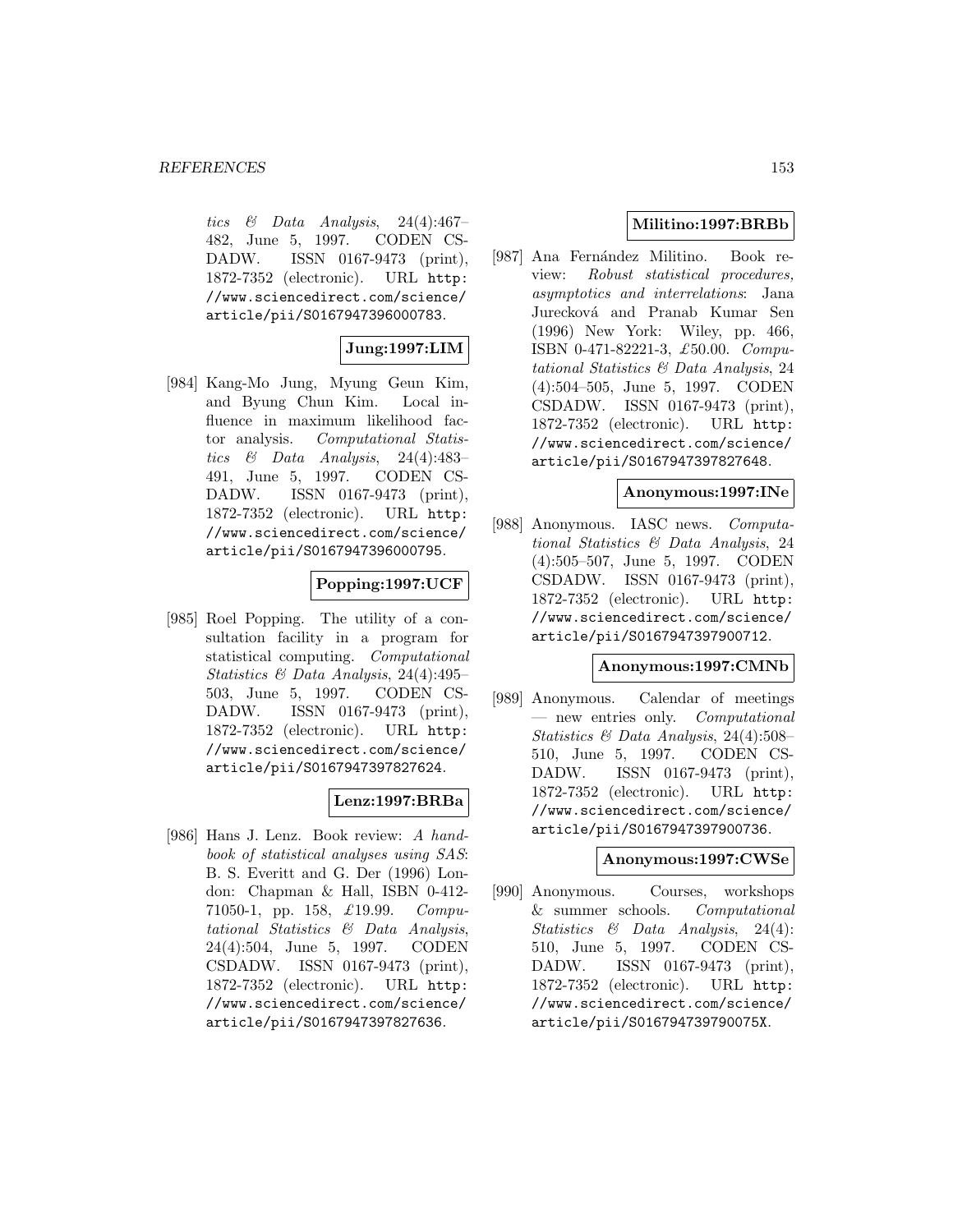#### **Anonymous:1997:AIVb**

[991] Anonymous. Author index volume 24 (1997). Computational Statistics  $\&$  Data Analysis, 24(4):511-512, June 5, 1997. CODEN CS-DADW. ISSN 0167-9473 (print), 1872-7352 (electronic). URL http: //www.sciencedirect.com/science/ article/pii/S016794739782765X.

#### **Anonymous:1997:EBb**

[992] Anonymous. Editorial Board. Computational Statistics & Data Analysis, 25(1):v–vi, July 3, 1997. CODEN CSDADW. ISSN 0167-9473 (print), 1872-7352 (electronic). URL http: //www.sciencedirect.com/science/ article/pii/S0167947397901651.

#### **Hinloopen:1997:CEH**

[993] Jeroen Hinloopen and Rien Wagenvoort. On the computation and efficiency of a HBP-GM estimator some simulation results. Computational Statistics & Data Analysis, 25 (1):1–15, July 3, 1997. CODEN CSDADW. ISSN 0167-9473 (print), 1872-7352 (electronic). URL http: //www.sciencedirect.com/science/ article/pii/S0167947396000837.

# **Tian:1997:APE**

[994] Jilei Tian, Martti Juhola, and Tapio Grönfors. AR parameter estimation by a feedback neural network. Computational Statistics & Data Analysis, 25(1):17–24, July 3, 1997. CODEN CSDADW. ISSN 0167-9473 (print), 1872-7352 (electronic). URL http: //www.sciencedirect.com/science/ article/pii/S0167947396000849.

## **Bachmaier:1997:RMC**

[995] Martin Bachmaier and Manfred Precht. Robust multiple confidence intervals for contrasts. Computational Statistics & Data Analysis, 25 (1):25–42, July 3, 1997. CODEN CSDADW. ISSN 0167-9473 (print), 1872-7352 (electronic). URL http: //www.sciencedirect.com/science/ article/pii/S0167947396000874.

## **Christoffersson:1997:RMR**

[996] Jan Christoffersson. A resampling method for regression models with serially correlated errors. Computational Statistics & Data Analysis, 25 (1):43–53, July 3, 1997. CODEN CSDADW. ISSN 0167-9473 (print), 1872-7352 (electronic). URL http: //www.sciencedirect.com/science/ article/pii/S0167947396000813.

## **Lee:1997:CMO**

[997] Andy H. Lee and Wing K. Fung. Confirmation of multiple outliers in generalized linear and nonlinear regressions. Computational Statistics  $\&$  Data Analysis, 25(1):55– 65, July 3, 1997. CODEN CS-DADW. ISSN 0167-9473 (print), 1872-7352 (electronic). URL http: //www.sciencedirect.com/science/ article/pii/S0167947396000862.

#### **Lesaffre:1997:PCW**

[998] Emmanuel Lesaffre, Geert Molenberghs, and Ilse Scheys. Prediction and classification when the diagnostic classes are related. Computational Statistics & Data Analysis, 25 (1):67–90, July 3, 1997. CODEN CSDADW. ISSN 0167-9473 (print),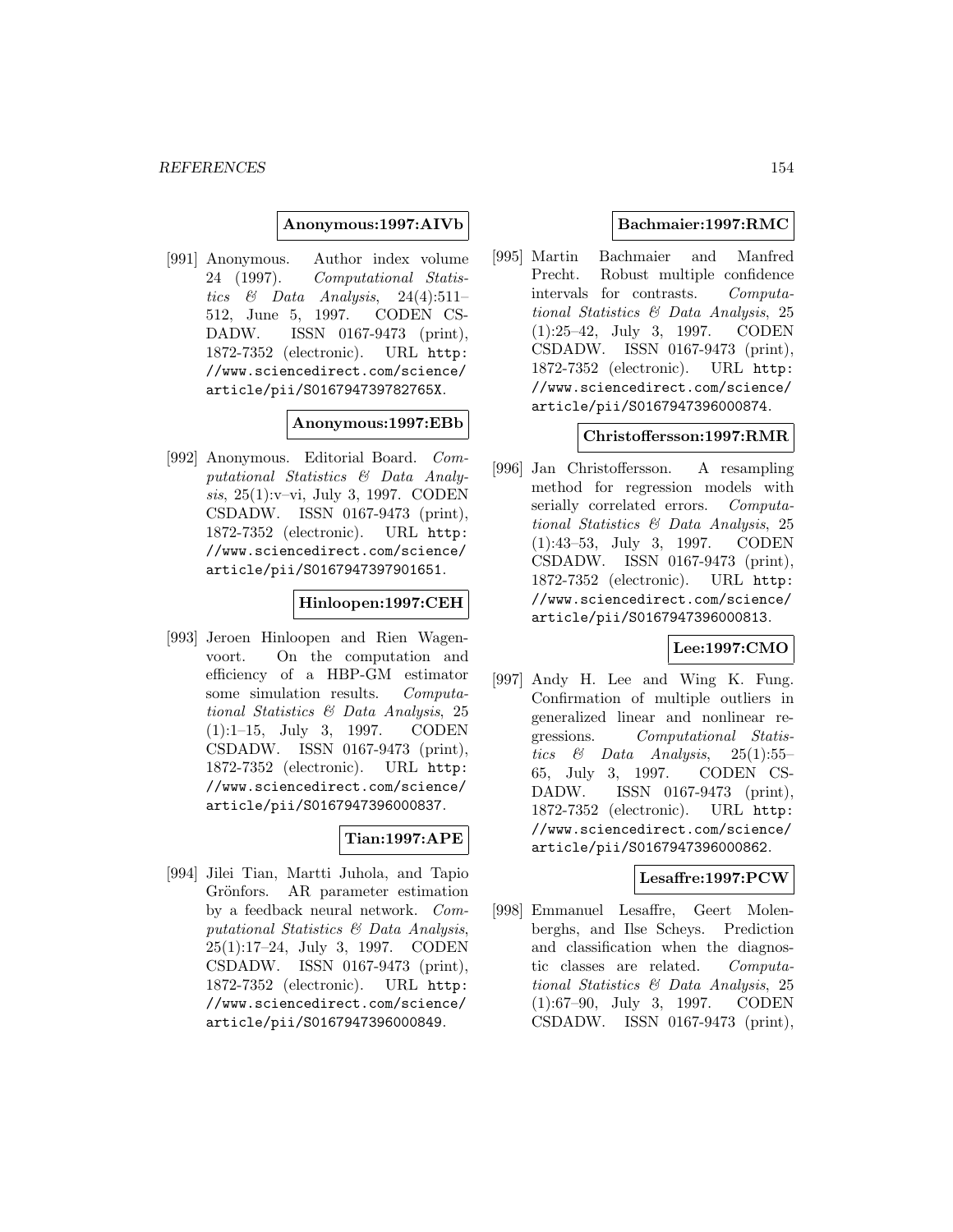1872-7352 (electronic). URL http: //www.sciencedirect.com/science/ article/pii/S0167947396000850.

# **Raqab:1997:MML**

[999] Mohammad Z. Raqab. Modified maximum likelihood predictors of future order statistics from normal samples. Computational Statistics & Data Analysis,  $25(1):91-$ 106, July 3, 1997. CODEN CS-DADW. ISSN 0167-9473 (print), 1872-7352 (electronic). URL http: //www.sciencedirect.com/science/ article/pii/S0167947396000825.

## **Koch:1997:RCS**

[1000] Armin Koch and Allmut. Hörmann. Rapid communications section. Computational Statistics & Data Analysis, 25(1):109, July 3, 1997. CODEN CSDADW. ISSN 0167-9473 (print), 1872-7352 (electronic). URL http: //www.sciencedirect.com/science/ article/pii/S0167947397892018.

# **Fouladi:1997:ICO**

[1001] Rachel Tanya Fouladi. Issues, Challenges, and Opportunities in Computational Statistics and Data Analysis: IASC  $2^{nd}$  world conference, Pasadena, USA, February 16–21, 1997. Computational Statistics & Data Analysis, 25 (1):109–112, July 3, 1997. CODEN CSDADW. ISSN 0167-9473 (print), 1872-7352 (electronic). URL http: //www.sciencedirect.com/science/ article/pii/S016794739789202X.

#### **Grassmann:1997:WCI**

[1002] Janet Grassmann. The 2nd world conference of the IASC from the point of view of a student (February 19 to 22, 1997, Pasadena, CA, Doubletree Hotel). Computational Statistics & Data Analysis, 25(1): 112, July 3, 1997. CODEN CS-DADW. ISSN 0167-9473 (print), 1872-7352 (electronic). URL http: //www.sciencedirect.com/science/ article/pii/S0167947397892031.

## **Hudson:1997:IWC**

[1003] Malcolm Hudson. IASC 2nd world congress, Pasadena, USA, February 19–22, 1997. Computational Statistics & Data Analysis,  $25(1):113-$ 114, July 3, 1997. CODEN CS-DADW. ISSN 0167-9473 (print), 1872-7352 (electronic). URL http: //www.sciencedirect.com/science/ article/pii/S0167947397892043.

#### **Anonymous:1997:INf**

[1004] Anonymous. IASC news. Computational Statistics & Data Analysis, 25 (1):114–118, July 3, 1997. CODEN CSDADW. ISSN 0167-9473 (print), 1872-7352 (electronic). URL http: //www.sciencedirect.com/science/ article/pii/S0167947397901675.

#### **Anonymous:1997:CMe**

[1005] Anonymous. Calendar of meetings. Computational Statistics & Data Analysis, 25(1):118–123, July 3, 1997. CODEN CSDADW. ISSN 0167- 9473 (print), 1872-7352 (electronic). URL http://www.sciencedirect. com/science/article/pii/S0167947397901699.

#### **Anonymous:1997:CWSf**

[1006] Anonymous. Courses, workshops & summer schools. Computational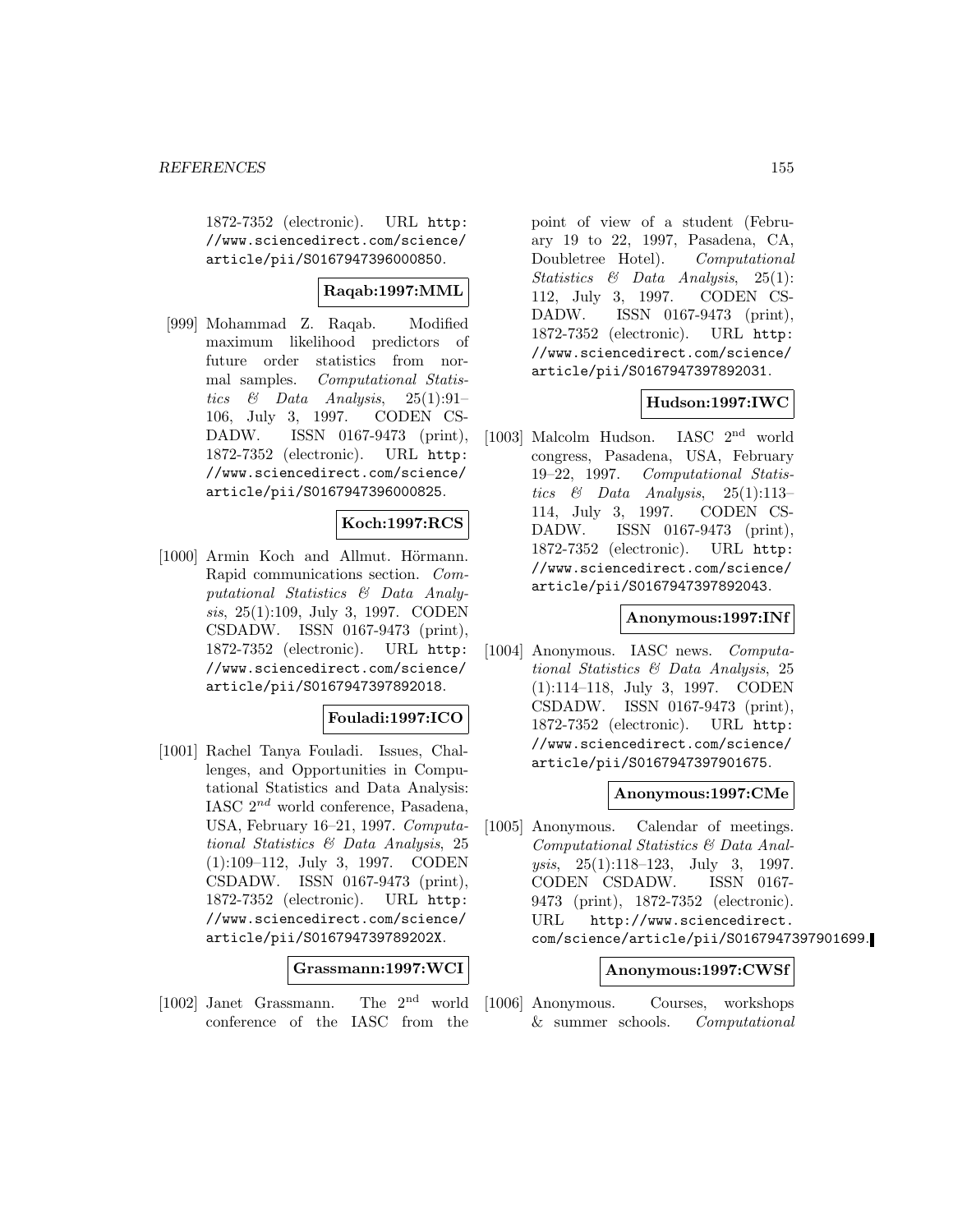Statistics & Data Analysis, 25(1):123– 124, July 3, 1997. CODEN CS-DADW. ISSN 0167-9473 (print), 1872-7352 (electronic). URL http: //www.sciencedirect.com/science/ article/pii/S0167947397901717.

# **Croux:1997:EWI**

[1007] Christophe Croux and Gentiane Haesbroeck. An easy way to increase the finite-sample efficiency of the resampled minimum volume ellipsoid estimator. Computational Statistics & Data Analysis,  $25(2):125-$ 141, July 31, 1997. CODEN CS-DADW. ISSN 0167-9473 (print), 1872-7352 (electronic). URL http: //www.sciencedirect.com/science/ article/pii/S0167947396000886.

# **Paula:1997:RHE**

[1008] Gilberto A. Paula and Oscar V. Rojas. On restricted hypotheses in extreme value regression models. Computational Statistics & Data Analysis, 25(2):143–157, July 31, 1997. CODEN CSDADW. ISSN 0167-9473 (print), 1872-7352 (electronic). URL http: //www.sciencedirect.com/science/ article/pii/S0167947396000904.

# **Yu:1997:CLC**

[1009] Keming Yu and M. C. Jones. A comparison of local constant and local linear regression quantile estimators. Computational Statistics & Data Analysis, 25(2):159– 166, July 31, 1997. CODEN CS-DADW. ISSN 0167-9473 (print), 1872-7352 (electronic). URL http: //www.sciencedirect.com/science/ article/pii/S0167947397000066.

# **Bradstreet:1997:MCS**

[1010] Thomas E. Bradstreet. A Monte Carlo study of type I error rates for the two-sample Behrens–Fisher problem with and without rank transformation. Computational Statistics  $\&$  Data Analysis, 25(2):167– 179, July 31, 1997. CODEN CS-DADW. ISSN 0167-9473 (print), 1872-7352 (electronic). URL http: //www.sciencedirect.com/science/ article/pii/S0167947397000042.

## **Jamshidian:1997:DMU**

[1011] Mortaza Jamshidian. T-distribution modeling using the available statistical software. Computational Statistics  $\&$  Data Analysis, 25(2):181– 206, July 31, 1997. CODEN CS-DADW. ISSN 0167-9473 (print), 1872-7352 (electronic). URL http: //www.sciencedirect.com/science/ article/pii/S0167947396000916.

## **Seidel:1997:PWP**

[1012] Wilfried Seidel. A possible way out of the pitfall of acceptance sampling by variables: Treating variances as unknown. Computational Statistics & Data Analysis, 25(2):207– 216, July 31, 1997. CODEN CS-DADW. ISSN 0167-9473 (print), 1872-7352 (electronic). URL http: //www.sciencedirect.com/science/ article/pii/S0167947396000898.

## **Somerville:1997:MTS**

[1013] Paul N. Somerville. Multiple testing and simultaneous confidence intervals: calculation of constants. Computational Statistics & Data Analysis, 25 (2):217–233, July 31, 1997. CODEN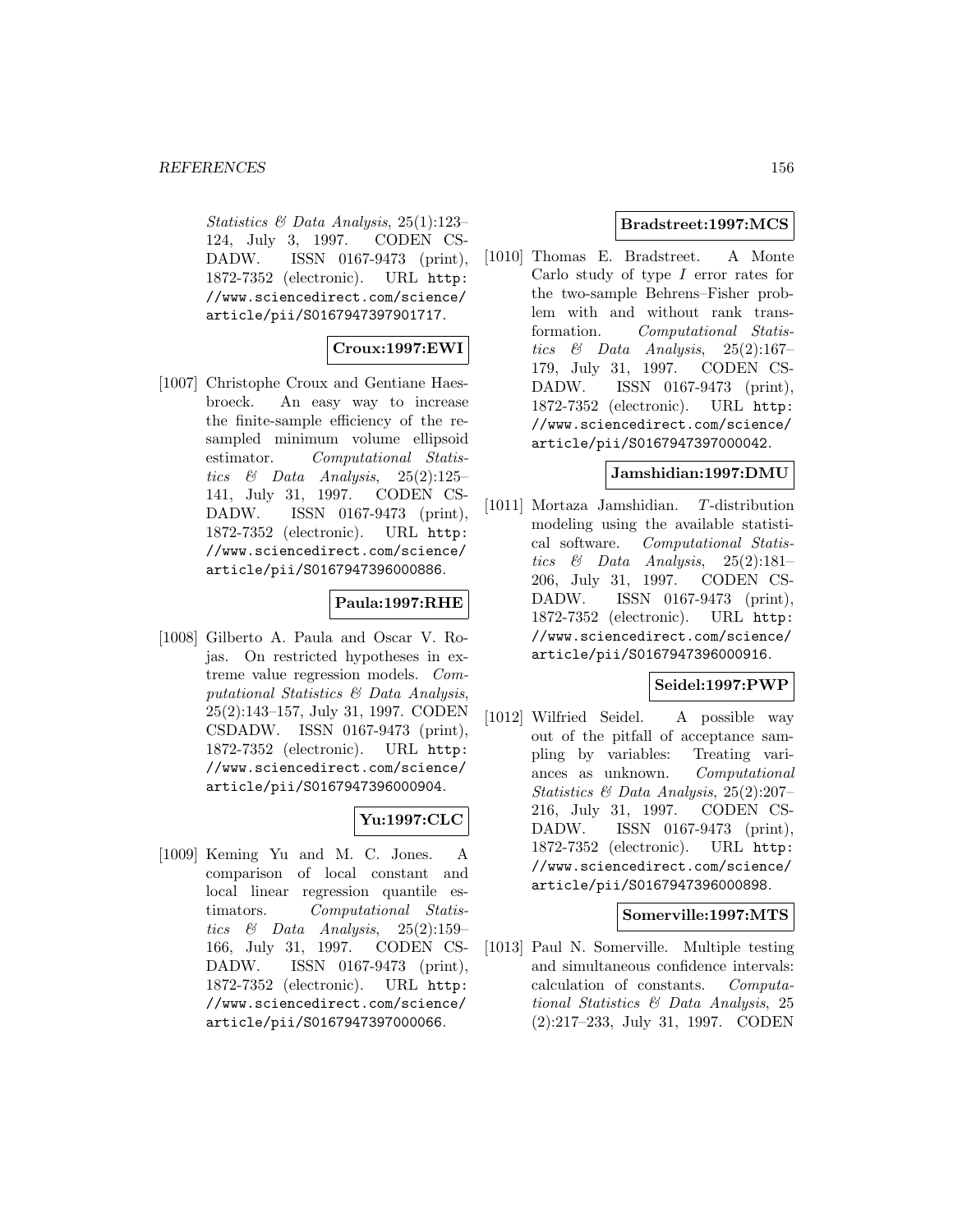CSDADW. ISSN 0167-9473 (print), 1872-7352 (electronic). URL http: //www.sciencedirect.com/science/ article/pii/S0167947397000030.

# **Baker:1997:NPU**

[1014] Frank B. Baker. A note on the proper use of the Numerical Recipes RAN1 random number generator. Computational Statistics & Data Analysis, 25 (2):237–239, July 31, 1997. CODEN CSDADW. ISSN 0167-9473 (print), 1872-7352 (electronic). URL http: //www.sciencedirect.com/science/ article/pii/S0167947397896491. See also [1161].

# **Anonymous:1997:SPS**

[1015] Anonymous. Software prize for students and young researchers by ASK. Computational Statistics & Data Analysis, 25(2):240, July 31, 1997. CODEN CSDADW. ISSN 0167-9473 (print), 1872-7352 (electronic). URL http: //www.sciencedirect.com/science/ article/pii/S0167947397896508.

## **Anonymous:1997:Td**

[1016] Anonymous. Telegram. Computational Statistics & Data Analysis, 25 (2):240, July 31, 1997. CODEN CSDADW. ISSN 0167-9473 (print), 1872-7352 (electronic). URL http: //www.sciencedirect.com/science/ article/pii/S016794739789651X.

# **Tilke:1997:BRBa**

[1017] Clemens Tilke. Book review: Practical handbook of spatial statistics: Arlinghaus, Sandra Lach (1996): CRC Press, ISBN 0-8493-0132-7, pp. 336, \$49.95. Computational Statistics & Data Analysis, 25(2):240–

241, July 31, 1997. CODEN CS-DADW. ISSN 0167-9473 (print), 1872-7352 (electronic). URL http: //www.sciencedirect.com/science/ article/pii/S0167947397896521.

## **Pigeot-Kubler:1997:BRB**

[1018] Iris Pigeot-Kübler. Book review: Multiple Comparisons Theory and Methods: Hsu, Jason C. (1996): London: Chapman & Hall, pp. 277, ISBN 0- 412-98281-1, £35.00. Computational Statistics & Data Analysis, 25(2):241– 243, July 31, 1997. CODEN CS-DADW. ISSN 0167-9473 (print), 1872-7352 (electronic). URL http: //www.sciencedirect.com/science/ article/pii/S0167947397896533.

## **Trenkler:1997:BRBc**

[1019] Götz Trenkler. Book review: Handbook of Matrices: Lütkepohl, H. (1996): New York: John Wiley & Sons, xvi + 304 pp., ISBN 0-471-96688-6; £50.00. Computational Statistics & Data Analysis, 25(2):243, July 31, 1997. CODEN CSDADW. ISSN 0167-9473 (print), 1872-7352 (electronic). URL http: //www.sciencedirect.com/science/ article/pii/S0167947397896545.

# **Tilke:1997:BRBb**

[1020] Clemens Tilke. Book review: VAR-IOWIN — Software for Spatial Data Analysis in 2D: Pannatier, Yvan (1996): Springer Verlag, 91 p., ISBN 0-387-94679-9, Hardcover DM 78.00. Computational Statistics & Data Analysis, 25(2):243– 244, July 31, 1997. CODEN CS-DADW. ISSN 0167-9473 (print), 1872-7352 (electronic). URL http: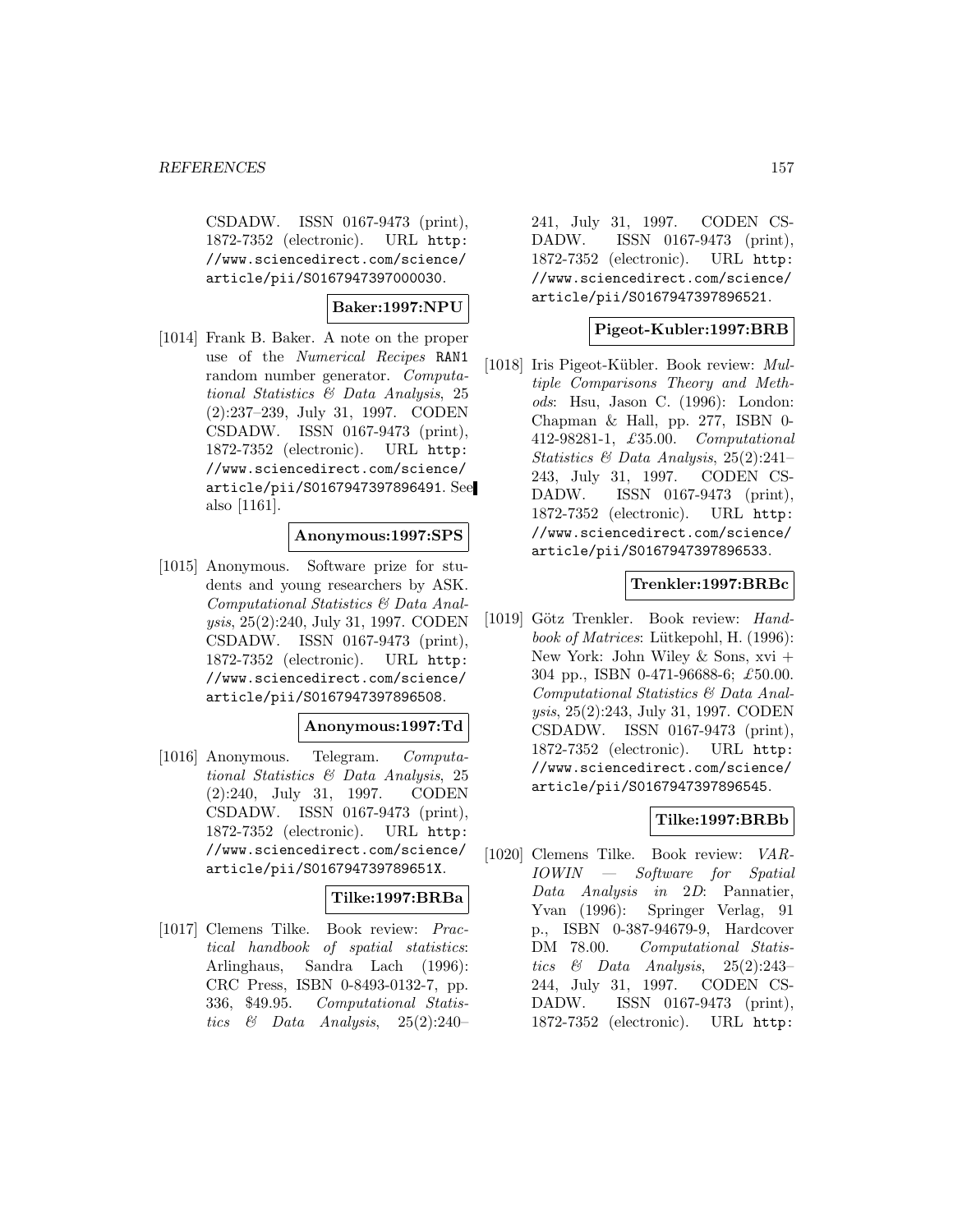//www.sciencedirect.com/science/ article/pii/S0167947397896557.

## **Tilke:1997:BRBc**

[1021] Clemens Tilke. Book review: Introduction to Disjunctive Kriging and Non-Linear Geostatistics: Rivoirard, Jacques (1994): Clarendon Press, 182 p., ISBN 0-19-874180-4, Hardcover £27,50. Computational Statistics  $\&$  Data Analysis, 25(2):244, July 31, 1997. CODEN CS-DADW. ISSN 0167-9473 (print), 1872-7352 (electronic). URL http: //www.sciencedirect.com/science/ article/pii/S0167947397896569.

## **Anonymous:1997:NNb**

[1022] Anonymous. Net news. Computational Statistics & Data Analysis, 25 (2):244–245, July 31, 1997. CODEN CSDADW. ISSN 0167-9473 (print), 1872-7352 (electronic). URL http: //www.sciencedirect.com/science/ article/pii/S0167947397896570.

#### **Anonymous:1997:ENI**

[1023] Anonymous. EUROSTAT: New information technologies applied to statistics — information highways, multimedia, visualization techniques, computer graphics and signal processing. Computational Statistics & Data Analysis, 25 (2):245–246, July 31, 1997. CODEN CSDADW. ISSN 0167-9473 (print), 1872-7352 (electronic). URL http: //www.sciencedirect.com/science/ article/pii/S0167947397896582.

**Anonymous:1997:SIM**

[1024] Anonymous. Society for the Internet in Medicine. Computational Statistics & Data Analysis, 25(2):

247, July 31, 1997. CODEN CS-DADW. ISSN 0167-9473 (print), 1872-7352 (electronic). URL http: //www.sciencedirect.com/science/ article/pii/S0167947397896594.

#### **Anonymous:1997:INg**

[1025] Anonymous. IASC news. Computational Statistics & Data Analysis, 25 (2):248–249, July 31, 1997. CODEN CSDADW. ISSN 0167-9473 (print), 1872-7352 (electronic). URL http: //www.sciencedirect.com/science/ article/pii/S0167947397896600.

#### **Anonymous:1997:WDM**

[1026] Anonymous. Workshop on data mining & multidimentional data analysis — methodologies, software and applications Naples, Italy: November 19, 1997. Computational Statistics & Data Analysis, 25(2):249– 250, July 31, 1997. CODEN CS-DADW. ISSN 0167-9473 (print), 1872-7352 (electronic). URL http: //www.sciencedirect.com/science/ article/pii/S0167947397896612.

## **Anonymous:1997:CAB**

[1027] Anonymous. COMPSTAT '98 24 to 28 August 1998, Bristol, UK. Computational Statistics & Data Analysis, 25(2):250, July 31, 1997. CODEN CSDADW. ISSN 0167-9473 (print), 1872-7352 (electronic). URL http: //www.sciencedirect.com/science/ article/pii/S0167947397896624.

#### **Hadi:1997:MTL**

[1028] Ali S. Hadi and Alberto Luceño. Maximum trimmed likelihood estimators: a unified approach, examples, and algorithms. Computational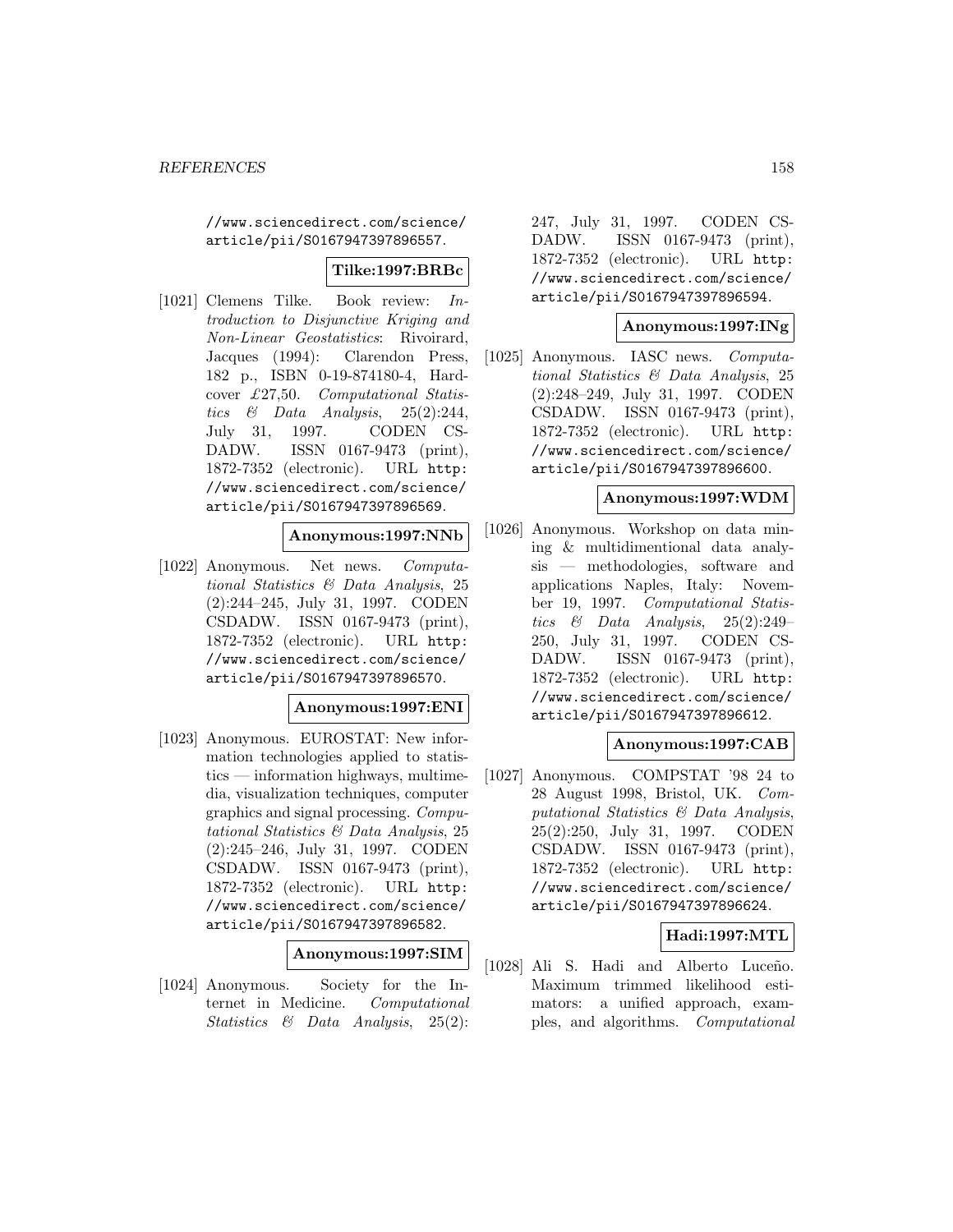Statistics & Data Analysis, 25(3):251– 272, August 21, 1997. CODEN CS-DADW. ISSN 0167-9473 (print), 1872-7352 (electronic). URL http: //www.sciencedirect.com/science/ article/pii/S016794739700011X.

# **Shao:1997:EAE**

[1029] Xuesi M. Shao. An efficient algorithm for the exact test on unordered  $2 \times J$  contingency tables with<br>equal column sums. *Computational* equal column sums. Statistics & Data Analysis, 25(3):273– 285, August 21, 1997. CODEN CS-DADW. ISSN 0167-9473 (print), 1872-7352 (electronic). URL http: //www.sciencedirect.com/science/ article/pii/S0167947397000108.

# **Gerard:1997:MNR**

[1030] Patrick D. Gerard and William R. Schucany. Methodology for nonparametric regression from independent sources. Computational Statistics  $\mathcal B$  Data Analysis, 25(3):287-304, August 21, 1997. CODEN CS-DADW. ISSN 0167-9473 (print), 1872-7352 (electronic). URL http: //www.sciencedirect.com/science/ article/pii/S0167947397000054.

# **Turner:1997:LMU**

[1031] T. R. Turner and P. C. Wollan. Locating a maximum using isotonic regression. Computational Statistics & Data Analysis,  $25(3):305-320$ , August 21, 1997. CODEN CS-DADW. ISSN 0167-9473 (print), 1872-7352 (electronic). URL http: //www.sciencedirect.com/science/ article/pii/S0167947397000091.

# **Hirji:1997:RSF**

[1032] Karim F. Hirji. A review and a synthesis of the fast Fourier transform algorithms for exact analysis of discrete data. Computational Statistics  $\mathcal B$  Data Analysis, 25(3):321-336, August 21, 1997. CODEN CS-DADW. ISSN 0167-9473 (print), 1872-7352 (electronic). URL http: //www.sciencedirect.com/science/ article/pii/S016794739700008X.

# **Valliant:1997:AMP**

[1033] Richard Valliant and James E. Gentle. An application of mathematical programming to sample allocation. Computational Statistics & Data Analysis, 25(3):337–360, August 21, 1997. CODEN CS-DADW. ISSN 0167-9473 (print), 1872-7352 (electronic). URL http: //www.sciencedirect.com/science/ article/pii/S0167947397000078.

# **Klinke:1997:BKB**

[1034] Sigbert Klinke and Dianne Cook. Binning of kernel-based projection pursuit indices in XGobi. Computational Statistics & Data Analysis, 25 (3):363–369, August 21, 1997. CODEN CSDADW. ISSN 0167-9473 (print), 1872-7352 (electronic). URL http: //www.sciencedirect.com/science/ article/pii/S0167947397826047.

## **Anonymous:1997:GMI**

[1035] Anonymous. Guide to medical informatics, the Internet and telemedicine. Computational Statistics & Data Analysis, 25(3):370, August 21, 1997. CODEN CSDADW. ISSN 0167- 9473 (print), 1872-7352 (electronic).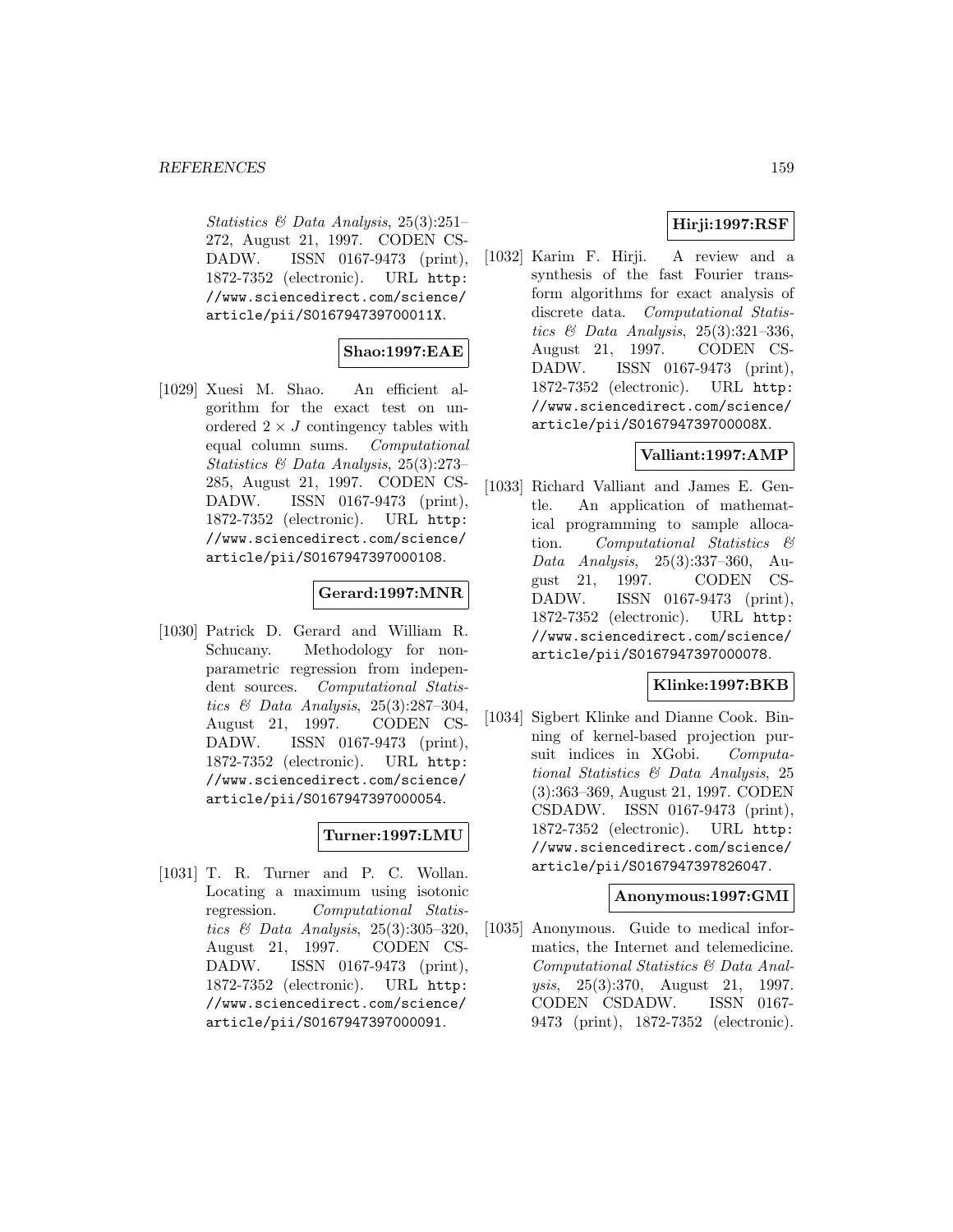URL http://www.sciencedirect. com/science/article/pii/S0167947397901195.

**Anonymous:1997:Te**

[1036] Anonymous. Telegram. Computational Statistics & Data Analysis, 25 (3):370, August 21, 1997. CODEN CSDADW. ISSN 0167-9473 (print), 1872-7352 (electronic). URL http: //www.sciencedirect.com/science/ article/pii/S0167947397901171.

#### **Anonymous:1997:TF**

[1037] Anonymous. Telemedicine forum. Computational Statistics & Data Analysis, 25(3):370, August 21, 1997. CODEN CSDADW. ISSN 0167- 9473 (print), 1872-7352 (electronic). URL http://www.sciencedirect.

## **Anonymous:1997:HIJ**

[1038] Anonymous. Health informatics journal: Year 2000 and healthcare computing — call for papers.  $Computa$ tional Statistics & Data Analysis, 25 (3):371, August 21, 1997. CODEN CSDADW. ISSN 0167-9473 (print), 1872-7352 (electronic). URL http: //www.sciencedirect.com/science/ article/pii/S0167947397901237.

#### **Anonymous:1997:Ib**

[1039] Anonymous. Information. Computational Statistics & Data Analysis, 25 (3):371–372, August 21, 1997. CODEN CSDADW. ISSN 0167-9473 (print), 1872-7352 (electronic). URL http: //www.sciencedirect.com/science/ article/pii/S0167947397901250.

## **Anonymous:1997:INh**

[1040] Anonymous. IASC news. Computational Statistics & Data Analysis, 25 (3):373, August 21, 1997. CODEN CSDADW. ISSN 0167-9473 (print), 1872-7352 (electronic). URL http: //www.sciencedirect.com/science/ article/pii/S0167947397901274.

## **Anonymous:1997:CMNc**

[1041] Anonymous. Calendar of meetings — new entries only. Computational Statistics & Data Analysis, 25(3):373– 375, August 21, 1997. CODEN CS-DADW. ISSN 0167-9473 (print), 1872-7352 (electronic). URL http: //www.sciencedirect.com/science/ article/pii/S0167947397901298.

#### **Anonymous:1997:CWSg**

com/science/article/pii/S0167947397901213. Courses, workshops & summer schools — new entries only. Computational Statistics & Data Analysis,  $25(3):376$ , August 21, 1997. CODEN CS-DADW. ISSN 0167-9473 (print), 1872-7352 (electronic). URL http: //www.sciencedirect.com/science/ article/pii/S0167947397901316.

# **Aldrin:1997:LMR**

[1043] Magne Aldrin. Length modified ridge regression. Computational Statistics  $\mathcal C$  Data Analysis, 25(4):377-398, September 30, 1997. CODEN CS-DADW. ISSN 0167-9473 (print), 1872-7352 (electronic). URL http: //www.sciencedirect.com/science/ article/pii/S0167947397000157.

# **Pinheiro:1997:ESR**

[1044] Aluisio Pinheiro and Brani Vidakovic. Estimating the square root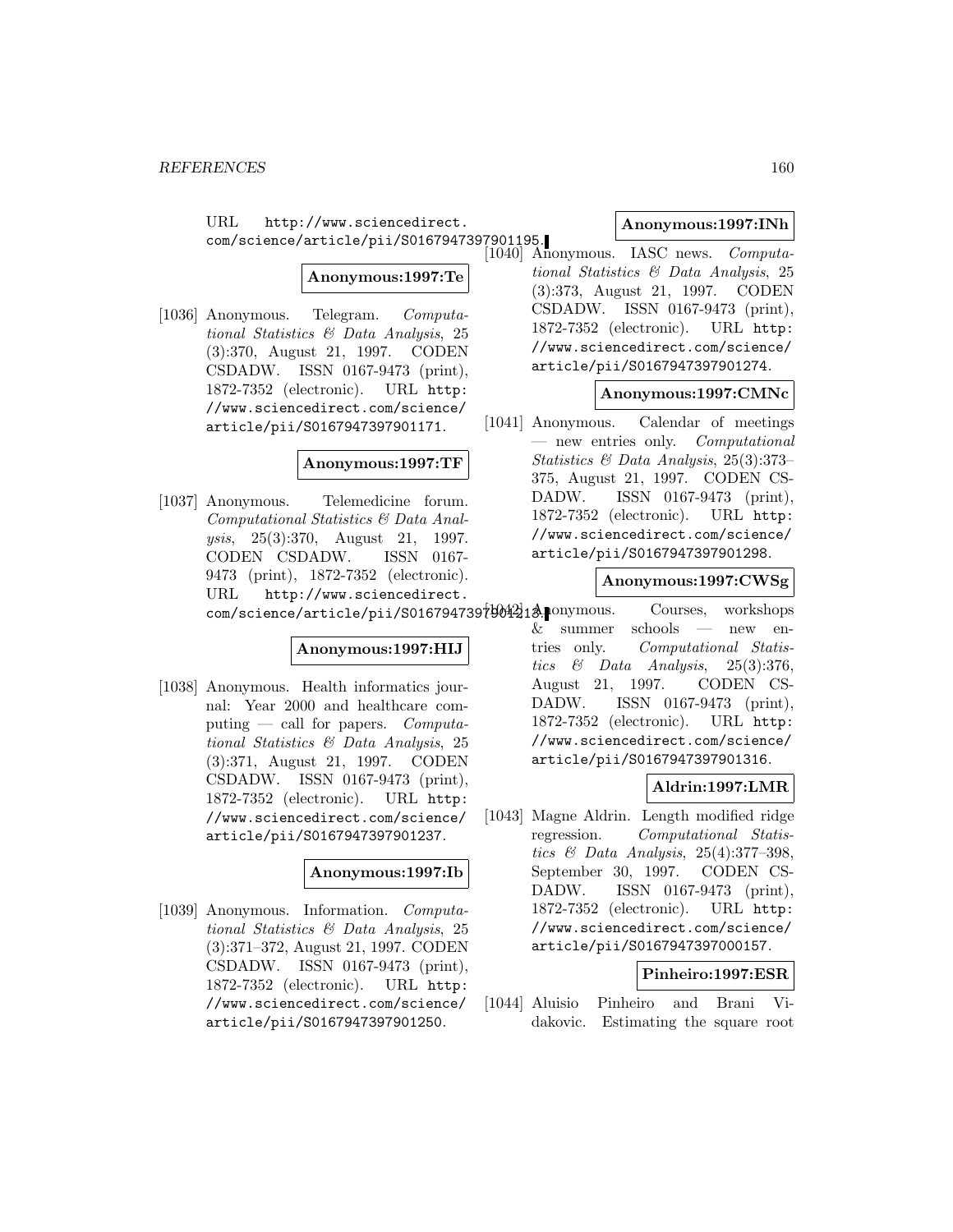of a density via compactly supported wavelets. Computational Statistics  $\mathcal C$  Data Analysis, 25(4):399-415, September 30, 1997. CODEN CS-DADW. ISSN 0167-9473 (print), 1872-7352 (electronic). URL http: //www.sciencedirect.com/science/ article/pii/S0167947397000133.

# **Tanizaki:1997:NNF**

[1045] Hisashi Tanizaki. Nonlinear and nonnormal filters using Monte Carlo methods. Computational Statistics & Data Analysis, 25(4):417–439, September 30, 1997. CODEN CS-DADW. ISSN 0167-9473 (print), 1872-7352 (electronic). URL http: //www.sciencedirect.com/science/ article/pii/S0167947397000169.

# **Beier:1997:ATA**

 $[1046]$  F. Beier and H. Büning. An adaptive test against ordered alternatives. Computational Statistics  $\mathcal B$  Data Analysis, 25(4):441-452. September 30, 1997. CODEN CS-DADW. ISSN 0167-9473 (print), 1872-7352 (electronic). URL http: //www.sciencedirect.com/science/ article/pii/S0167947397000145.

## **Oskrochi:1997:SMM**

[1047] G. R. Oskrochi and R. B. Davies. Stayers in mixed Markov renewal models. Computational Statistics  $\&$  Data Analysis, 25(4):453-464, September 30, 1997. CODEN CS-DADW. ISSN 0167-9473 (print), 1872-7352 (electronic). URL http: //www.sciencedirect.com/science/ article/pii/S0167947397000170.

# **Wolfinger:1997:TTS**

[1048] Russell D. Wolfinger and Xihong Lin. Two Taylor-series approximation methods for nonlinear mixed models. Computational Statistics  $\&$  Data Analysis, 25(4):465-490, September 30, 1997. CODEN CS-DADW. ISSN 0167-9473 (print), 1872-7352 (electronic). URL http: //www.sciencedirect.com/science/ article/pii/S0167947397000121.

# **Lenz:1997:BRBb**

[1049] Hans-Joachim Lenz. Book review: Methodological Knowledge: Notation and Implementation in Expert Sys $tems:$  H. J. Adèr (1995): Universiteit van Amsterdam, ISBN 90-90- 09022-3, pp. 227. Computational Statistics & Data Analysis, 25(4):493– 494, September 30, 1997. CODEN CSDADW. ISSN 0167-9473 (print), 1872-7352 (electronic). URL http: //www.sciencedirect.com/science/ article/pii/S0167947397807414.

## **Lenz:1997:BRBc**

[1050] Hans-Joachim Lenz. Book review: Programmer's Guide to Fortran 90, 3rd ed.: Walter S. Brainerd, Jeanne C. Adams, Charles H. Goldberg (1995): Springer, ISBN 0-387-94570- 9, pp. 460, DM 58.00. Computational Statistics & Data Analysis, 25 (4):494, September 30, 1997. CODEN CSDADW. ISSN 0167-9473 (print), 1872-7352 (electronic). URL http: //www.sciencedirect.com/science/ article/pii/S0167947397807426.

## **deFalguerolles:1997:EIC**

[1051] Antonie de Falguerolles. ERS of IASC call for nominations. Computational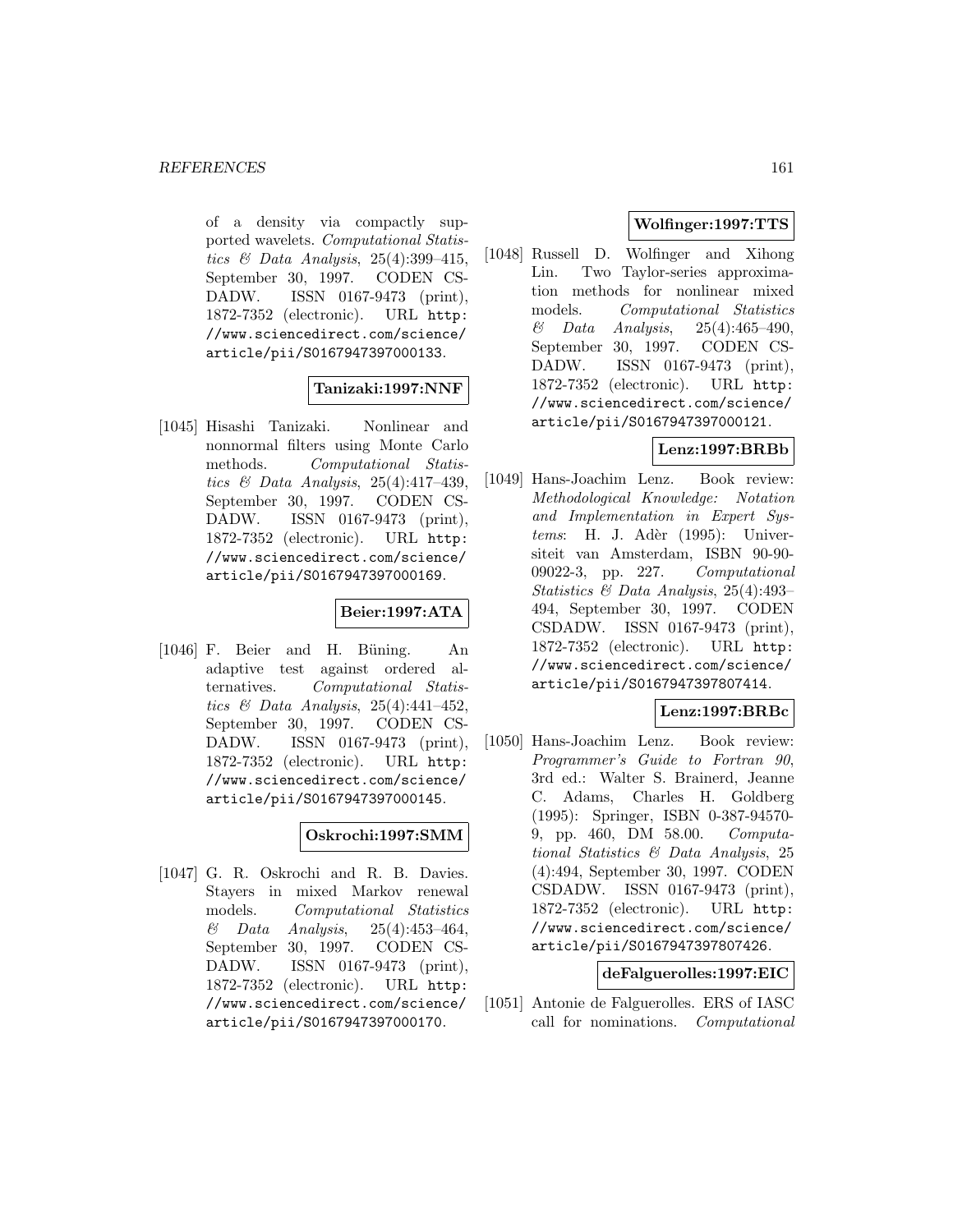Statistics & Data Analysis, 25(4):494– 495, September 30, 1997. CODEN CSDADW. ISSN 0167-9473 (print), 1872-7352 (electronic). URL http: //www.sciencedirect.com/science/ article/pii/0167947397901018.

# **Antoch:1997:REA**

[1052] Jaromir Antoch. Report on ERC activities for the use of money. Computational Statistics & Data Analysis, 25 (4):495, September 30, 1997. CODEN CSDADW. ISSN 0167-9473 (print), 1872-7352 (electronic). URL http: //www.sciencedirect.com/science/ article/pii/0167947397901031.

#### **Anonymous:1997:CMf**

[1053] Anonymous. Calendar of meetings. Computational Statistics & Data Analysis, 25(4):496–500, September 30, 1997. CODEN CS-DADW. ISSN 0167-9473 (print), 1872-7352 (electronic). URL http: //www.sciencedirect.com/science/ article/pii/0167947397901055.

## **Anonymous:1997:CWSh**

[1054] Anonymous. Courses, workshops & summer schools. Computational Statistics & Data Analysis, 25(4):500–501, September 30, 1997. CODEN CS-DADW. ISSN 0167-9473 (print), 1872-7352 (electronic). URL http: //www.sciencedirect.com/science/ article/pii/0167947397901079.

# **Anonymous:1997:AIS**

[1055] Anonymous. Author index of SS-NinCSDA: Volume 23–25 (november 1996–September 1997). Computational Statistics & Data Analysis, 25 (4):502, September 30, 1997. CODEN

CSDADW. ISSN 0167-9473 (print), 1872-7352 (electronic). URL http: //www.sciencedirect.com/science/ article/pii/S0167947397807438.

## **Anonymous:1997:BRS**

[1056] Anonymous. Book reviews of SS-NinCSDA: Volume 23–25 (november 1996–September 1997). Computational Statistics & Data Analysis, 25 (4):503, September 30, 1997. CODEN CSDADW. ISSN 0167-9473 (print), 1872-7352 (electronic). URL http: //www.sciencedirect.com/science/ article/pii/0167947397901092.

#### **Anonymous:1997:INi**

[1057] Anonymous. IASC news. Computational Statistics & Data Analysis, 25(4):504–505, September 30, 1997. CODEN CSDADW. ISSN 0167- 9473 (print), 1872-7352 (electronic). URL http://www.sciencedirect. com/science/article/pii/0167947397901110.

#### **Anonymous:1997:Tg**

[1058] Anonymous. Telegram. Computational Statistics & Data Analysis, 25 (4):505, September 30, 1997. CODEN CSDADW. ISSN 0167-9473 (print), 1872-7352 (electronic). URL http: //www.sciencedirect.com/science/ article/pii/0167947397901134.

#### **Anonymous:1997:ILN**

[1059] Anonymous. Information, literature, net news. Computational Statistics  $\&$  Data Analysis, 25(4):506, September 30, 1997. CODEN CS-DADW. ISSN 0167-9473 (print), 1872-7352 (electronic). URL http: //www.sciencedirect.com/science/ article/pii/0167947397901158.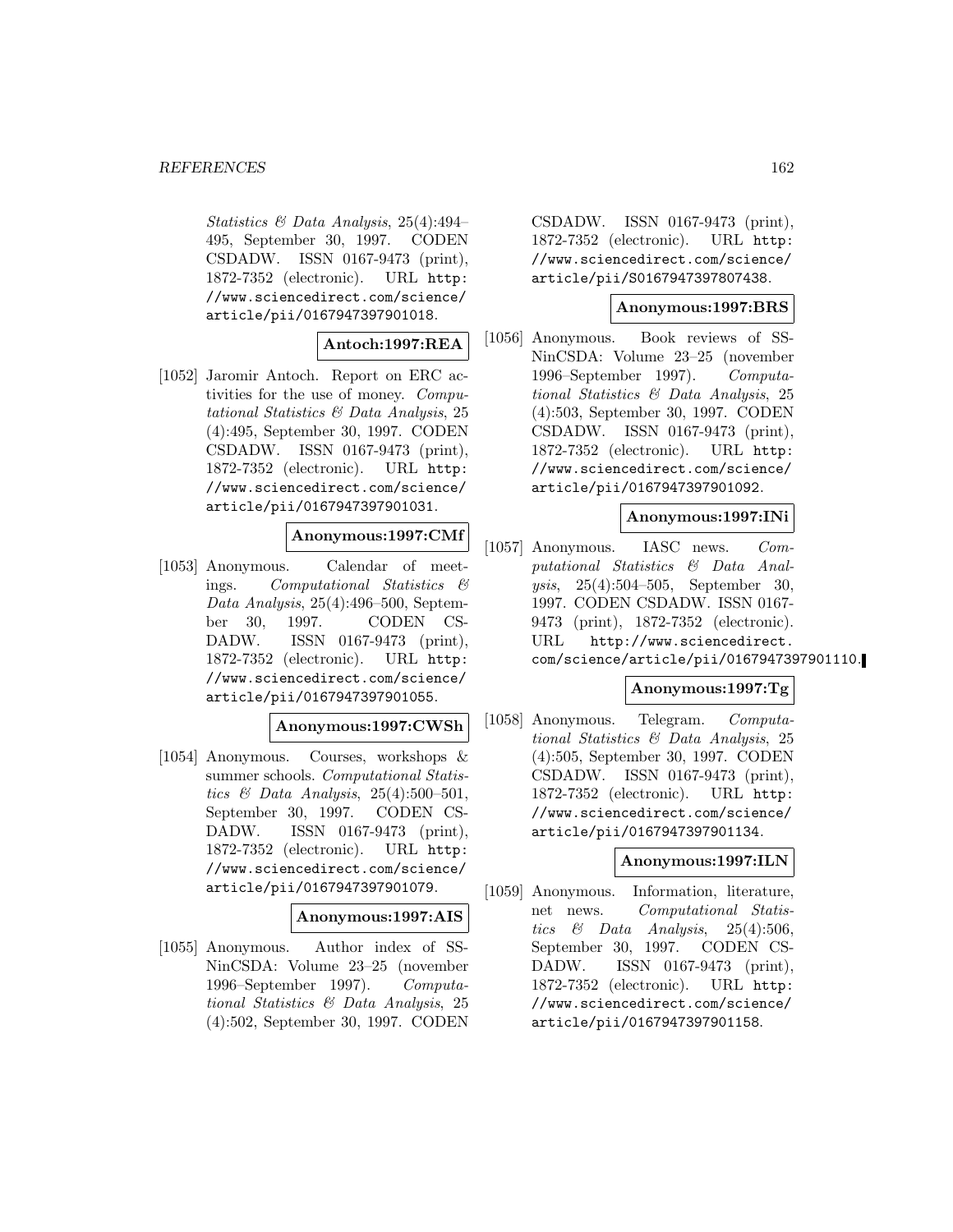## **Anonymous:1997:AIVc**

[1060] Anonymous. Author index volume 25 (1997). Computational Statistics & Data Analysis,  $25(4):507-508$ , September 30, 1997. CODEN CS-DADW. ISSN 0167-9473 (print), 1872-7352 (electronic). URL http: //www.sciencedirect.com/science/ article/pii/S016794739780744X.

#### **Anonymous:1997:EBc**

[1061] Anonymous. Editorial Board. Computational Statistics & Data Analysis, 26 (1):v–vi, November 6, 1997. CODEN CSDADW. ISSN 0167-9473 (print), 1872-7352 (electronic). URL http: //www.sciencedirect.com/science/ article/pii/016794739790089X.

# **Smith:1997:SMT**

[1062] S. P. Smith. Sparse matrix tools for Gaussian models on lattices. Computational Statistics & Data Analysis, 26 (1):1–15, November 6, 1997. CODEN CSDADW. ISSN 0167-9473 (print), 1872-7352 (electronic). URL http: //www.sciencedirect.com/science/ article/pii/S0167947397000236.

# **Struyf:1997:IRC**

[1063] Anja Struyf, Mia Hubert, and Peter J. Rousseeuw. Integrating robust clustering techniques in S-PLUS. Computational Statistics & Data Analysis, 26 (1):17–37, November 6, 1997. CODEN CSDADW. ISSN 0167-9473 (print), 1872-7352 (electronic). URL http: //www.sciencedirect.com/science/ article/pii/S0167947397000200.

#### **Barrett:1997:LRI**

[1064] Bruce E. Barrett and J. Brian Gray. Leverage, residual, and interaction

diagnostics for subsets of cases in least squares regression. Computational Statistics & Data Analysis, 26 (1):39–52, November 6, 1997. CODEN CSDADW. ISSN 0167-9473 (print), 1872-7352 (electronic). URL http: //www.sciencedirect.com/science/ article/pii/S0167947397000224.

# **Hilton:1997:SPE**

[1065] Joan F. Hilton and Lauren Gee. The size and power of the exact bivariate symmetry test. Computational Statistics & Data Analysis, 26(1):53– 69, November 6, 1997. CODEN CSDADW. ISSN 0167-9473 (print), 1872-7352 (electronic). URL http: //www.sciencedirect.com/science/ article/pii/S0167947397000212.

# **Chen:1997:MRS**

[1066] Lin-An Chen. Multivariate regression splines. Computational Statistics & Data Analysis,  $26(1):71-82$ , November 6, 1997. CODEN CS-DADW. ISSN 0167-9473 (print), 1872-7352 (electronic). URL http: //www.sciencedirect.com/science/ article/pii/S0167947397000182.

## **Rohmel:1997:PDF**

[1067] Joachim Röhmel. The permutation distribution of the Friedman test. Computational Statistics & Data Analysis, 26 (1):83–99, November 6, 1997. CODEN CSDADW. ISSN 0167-9473 (print), 1872-7352 (electronic). URL http: //www.sciencedirect.com/science/ article/pii/S0167947397000194.

## **McCulloch:1997:E**

[1068] J. Huston McCulloch and Don B. Panton. Erratum. Computational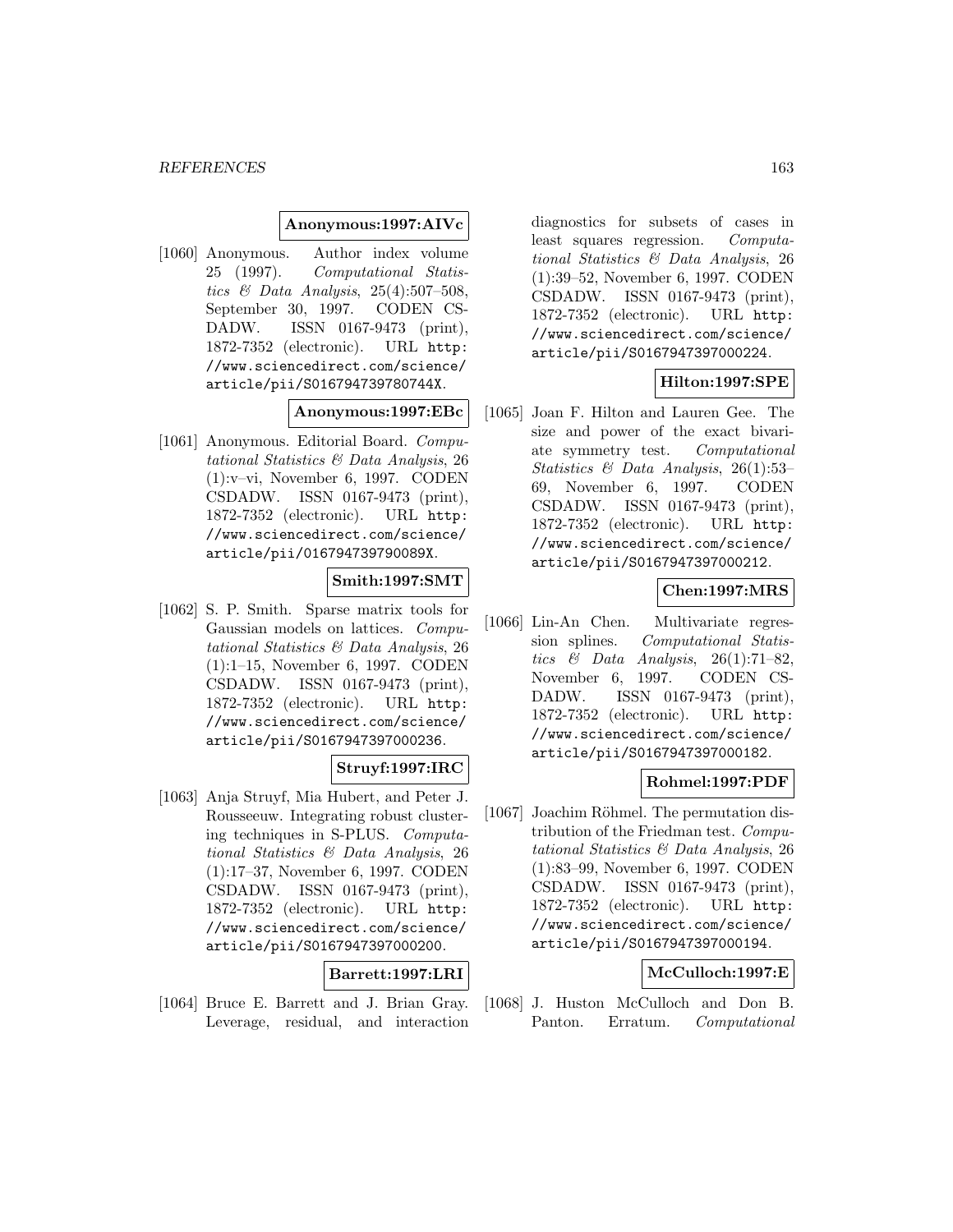Statistics & Data Analysis, 26(1): 101, November 6, 1997. CODEN CSDADW. ISSN 0167-9473 (print), 1872-7352 (electronic). URL http: //www.sciencedirect.com/science/ article/pii/S0167947397000248.

## **Antoch:1997:SMI**

[1069] Jaromír Antoch. Satellite meeting on industrial statistics: Aims and computational aspects August 16–17, 1997, Athens, Greece. Computational Statistics & Data Analysis, 26 (1):105, November 6, 1997. CODEN CSDADW. ISSN 0167-9473 (print), 1872-7352 (electronic). URL http: //www.sciencedirect.com/science/ article/pii/0167947397900918.

#### **Salmaso:1997:ISC**

[1070] Luigi Salmaso. ISI satellite conference on industrial statistics: Aims and computational aspects, Athens, Greece, 16–17 August 1997. Computational Statistics & Data Analysis, 26(1):105– 106, November 6, 1997. CODEN CSDADW. ISSN 0167-9473 (print), 1872-7352 (electronic). URL http: //www.sciencedirect.com/science/ article/pii/0167947397900931.

## **Anonymous:1997:S**

[1071] Anonymous. Software. Computational Statistics & Data Analysis, 26 (1):106, November 6, 1997. CODEN CSDADW. ISSN 0167-9473 (print), 1872-7352 (electronic). URL http: //www.sciencedirect.com/science/ article/pii/0167947397900955.

#### **Ugarte:1997:BRBa**

[1072] M. Dolores Ugarte. Book review: Probability  $-A$  survey of the mathemati-

cal theory: John W. Lamperti (1996): 2nd ed. New York: Wiley, ISBN 0-471- 15407-5, pp. 189, £32.50. Computational Statistics & Data Analysis, 26 (1):107, November 6, 1997. CODEN CSDADW. ISSN 0167-9473 (print), 1872-7352 (electronic). URL http: //www.sciencedirect.com/science/ article/pii/S0167947397821044.

## **Ugarte:1997:BRBb**

[1073] M. Dolores Ugarte. Book review: Probability and statistical inference: Robert Bartoszynski and Magdalena Niewiadomska-Bugaj (1996): Wiley, New York, pp. 826, ISBN 0-471-31073- 5, £50.00. Computational Statistics  $\mathcal{B}$  Data Analysis, 26(1):107-108, November 6, 1997. CODEN CS-DADW. ISSN 0167-9473 (print), 1872-7352 (electronic). URL http: //www.sciencedirect.com/science/ article/pii/S0167947397821056.

#### **Lenz:1997:BRBd**

[1074] Hans-Joachim Lenz. Book review: Ordinal and symbolic data analysis: E. Diday, Y. Lechevallier, O. Opitz (eds.) (1996): Springer, ISBN 3-540-61081-2; pp. 372, DM 135.00. Computational Statistics  $\mathcal B$  Data Analysis, 26(1):108– 109, November 6, 1997. CODEN CSDADW. ISSN 0167-9473 (print), 1872-7352 (electronic). URL http: //www.sciencedirect.com/science/ article/pii/S0167947397821068.

# **Anonymous:1997:INj**

[1075] Anonymous. IASC news. Computational Statistics & Data Analysis, 26(1):109–114, November 6, 1997. CODEN CSDADW. ISSN 0167- 9473 (print), 1872-7352 (electronic).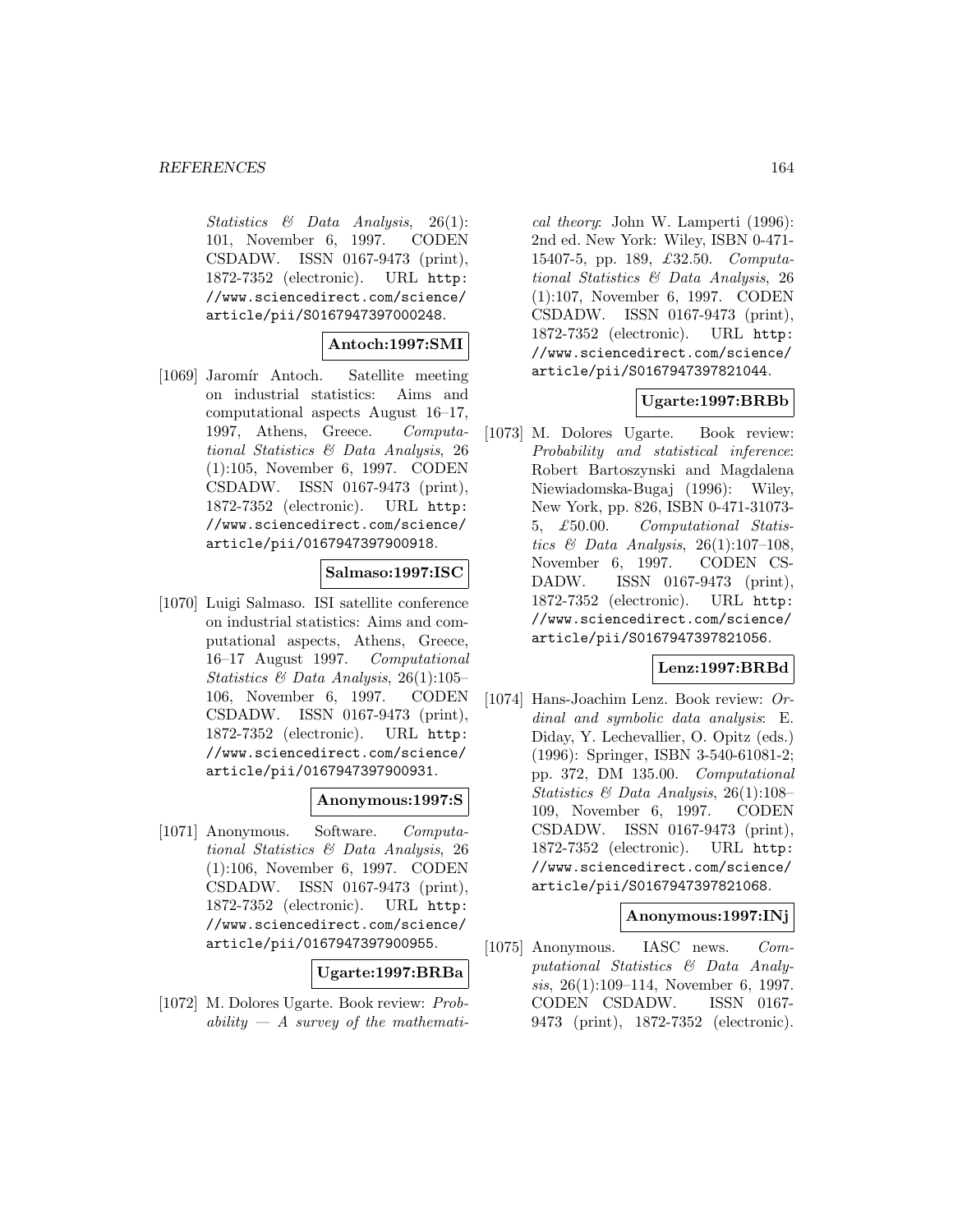URL http://www.sciencedirect. com/science/article/pii/0167947397900979//www.sciencedirect.com/science/

#### **Anonymous:1997:CMNd**

[1076] Anonymous. Calendar of meetings — new entries only. Computational Statistics  $\mathcal B$  Data Analysis, 26(1):114– 116, November 6, 1997. CODEN CSDADW. ISSN 0167-9473 (print), 1872-7352 (electronic). URL http: //www.sciencedirect.com/science/ article/pii/0167947397900992.

# **Huffer:1997:CED**

[1077] Fred W. Huffer and Chien-Tai Lin. Computing the exact distribution of the extremes of sums of consecutive spacings. Computational Statistics  $\mathcal C$  Data Analysis, 26(2):117-132, December 4, 1997. CODEN CS-DADW. ISSN 0167-9473 (print), 1872-7352 (electronic). URL http: //www.sciencedirect.com/science/ article/pii/S0167947397000273.

## **Lee:1997:SSM**

[1078] A. J. Lee. Some simple methods for generating correlated categorical variates. Computational Statistics & Data Analysis,  $26(2):133-148$ , December 4, 1997. CODEN CS-DADW. ISSN 0167-9473 (print), 1872-7352 (electronic). URL http: //www.sciencedirect.com/science/ article/pii/S0167947397000303.

# **Routledge:1997:QMC**

[1079] Rick Routledge and Min Tsao. Quadrature methods for computing distributions. Computational Statistics  $\mathcal C$  Data Analysis, 26(2):149-161, December 4, 1997. CODEN CS-DADW. ISSN 0167-9473 (print),

1872-7352 (electronic). URL http:

article/pii/S0167947397000297.

# **Guerra:1997:SBC**

[1080] Rudy Guerra, Alan M. Polansky, and William R. Schucany. Smoothed bootstrap confidence intervals with discrete data. Computational Statistics  $\mathcal B$  Data Analysis, 26(2):163-176, December 4, 1997. CODEN CS-DADW. ISSN 0167-9473 (print), 1872-7352 (electronic). URL http: //www.sciencedirect.com/science/ article/pii/S0167947397000261.

# **Yuan:1997:IPT**

[1081] Ke-Hai Yuan and Peter M. Bentler. Improving parameter tests in covariance structure analysis. Computational Statistics & Data Analysis, 26(2):177– 198, December 4, 1997. CODEN CSDADW. ISSN 0167-9473 (print), 1872-7352 (electronic). URL http: //www.sciencedirect.com/science/ article/pii/S016794739700025X.

## **Cwik:1997:CAM**

 $[1082]$  J. Čwik and J. Koronacki. A combined adaptive-mixtures/plug-in estimator of multivariate probability densities. Computational Statistics  $\mathcal{B}$  Data Analysis, 26(2):199-218, December 4, 1997. CODEN CS-DADW. ISSN 0167-9473 (print), 1872-7352 (electronic). URL http: //www.sciencedirect.com/science/ article/pii/S0167947397000327.

# **Mays:1997:DAT**

[1083] Darcy P. Mays and Raymond H. Myers. Design and analysis for a two-level factorial experiment in the presence of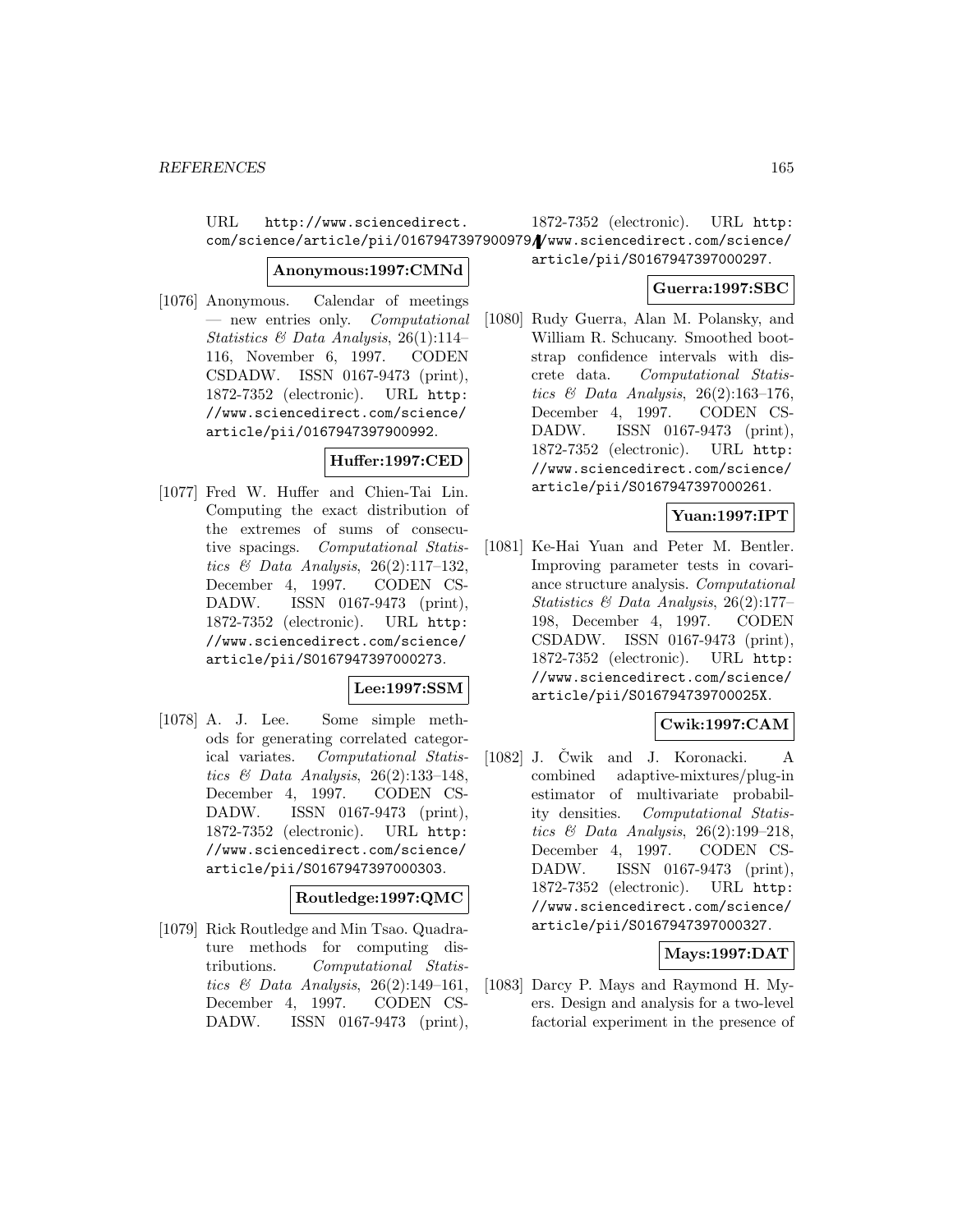variance heterogeneity. Computational Statistics & Data Analysis, 26(2):219– 233, December 4, 1997. CODEN CSDADW. ISSN 0167-9473 (print), 1872-7352 (electronic). URL http: //www.sciencedirect.com/science/ article/pii/S0167947397000285.

# **Andres:1997:E**

[1084] A. Martín Andrés and A. Silva Mato. Erratum. Computational Statistics & Data Analysis, 26(2): 235, December 4, 1997. CODEN CSDADW. ISSN 0167-9473 (print), 1872-7352 (electronic). URL http: //www.sciencedirect.com/science/ article/pii/S0167947397000315.

# **May:1997:SMM**

[1085] Warren L. May and William D. Johnson. A  $SAS^R$  macro for the multivariate extension of the Kruskal– Wallis test including multiple comparisons: Randomization and  $\kappa^2$  criteria. Computational Statistics & Data Analysis, 26(2):239–250, December 4, 1997. CODEN CS-DADW. ISSN 0167-9473 (print), 1872-7352 (electronic). URL http: //www.sciencedirect.com/science/ article/pii/S016794739782107X.

#### **Anonymous:1997:Ic**

[1086] Anonymous. Information. Computational Statistics & Data Analysis, 26 (2):251, December 4, 1997. CODEN CSDADW. ISSN 0167-9473 (print), 1872-7352 (electronic). URL http: //www.sciencedirect.com/science/ article/pii/S0167947397900578.

## **Anonymous:1997:INk**

[1087] Anonymous. IASC news. Computational Statistics & Data Analysis, 26(2):252–256, December 4, 1997. CODEN CSDADW. ISSN 0167- 9473 (print), 1872-7352 (electronic). URL http://www.sciencedirect. com/science/article/pii/S0167947397900591.

## **Anonymous:1997:CMNe**

[1088] Anonymous. Calendar of meetings — new entries only. Computational Statistics & Data Analysis, 26(2):256– 258, December 4, 1997. CODEN CSDADW. ISSN 0167-9473 (print), 1872-7352 (electronic). URL http: //www.sciencedirect.com/science/ article/pii/S016794739790061X.

#### **Caers:1998:BCI**

[1089] Jef Caers, Jan Beirlant, and Petra Vynckier. Bootstrap confidence intervals for tail indices. Computational Statistics & Data Analysis, 26 (3):259–277, January 2, 1998. CODEN CSDADW. ISSN 0167-9473 (print), 1872-7352 (electronic). URL http: //www.sciencedirect.com/science/ article/pii/S0167947397000339.

# **Larose:1998:MPB**

[1090] Daniel T. Larose and Dipak K. Dey. Modeling publication bias using weighted distributions in a Bayesian framework. Computational Statistics & Data Analysis, 26(3):279–302, January 2, 1998. CODEN CS-DADW. ISSN 0167-9473 (print), 1872-7352 (electronic). URL http: //www.sciencedirect.com/science/ article/pii/S016794739700039X.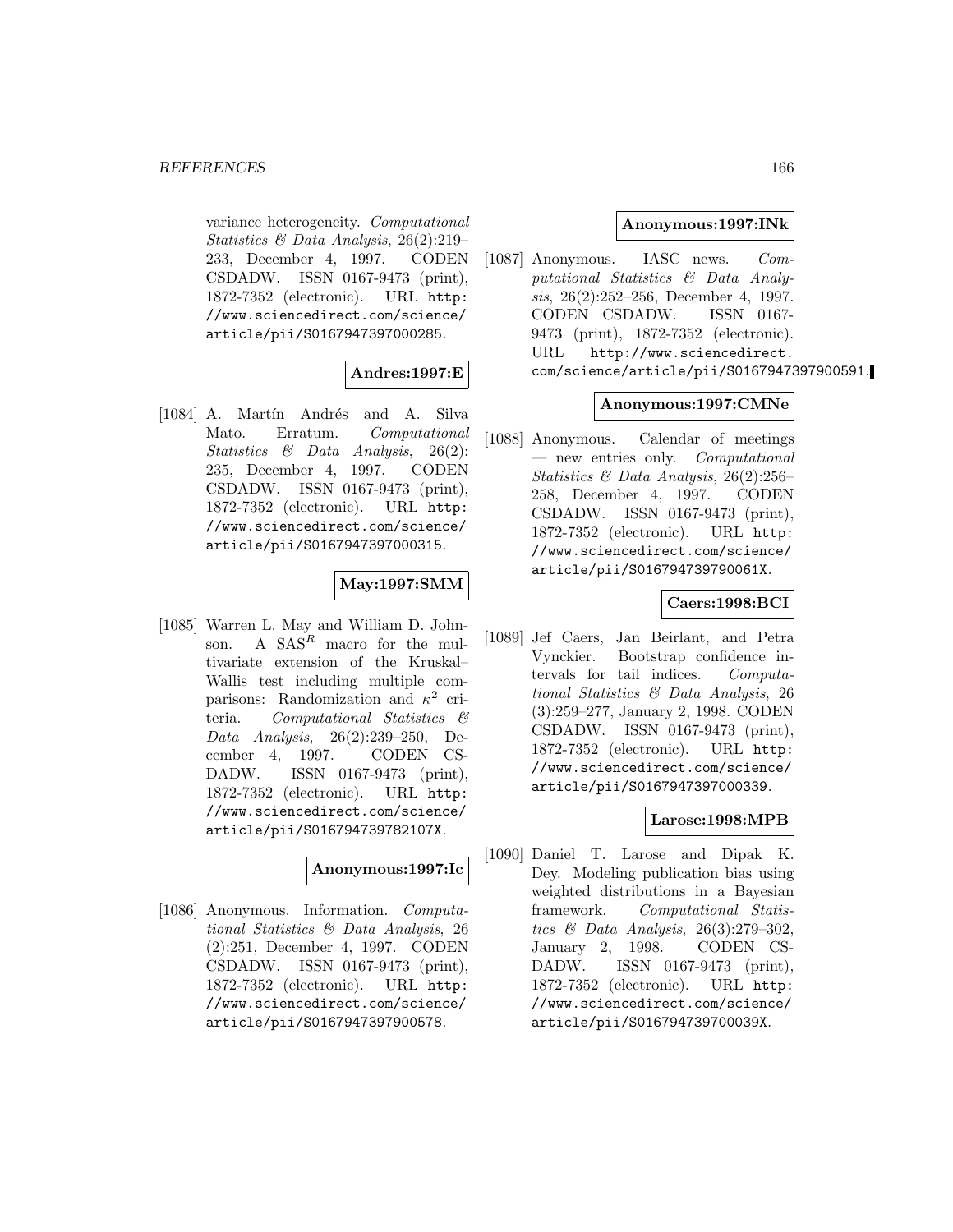# **Lee:1998:SVL**

[1091] Jae Won Lee and Harland N. Sather. A supremum version of logrank test for detecting late occurring survival differences. Computational Statistics & Data Analysis, 26(3):303–311, January 2, 1998. CODEN CS-DADW. ISSN 0167-9473 (print), 1872-7352 (electronic). URL http: //www.sciencedirect.com/science/ article/pii/S0167947397000352.

#### **Luceno:1998:MOD**

[1092] Alberto Luceño. Multiple outliers detection through reweighted least deviances. Computational Statistics  $\mathcal C$  Data Analysis, 26(3):313-326, January 2, 1998. CODEN CS-DADW. ISSN 0167-9473 (print), 1872-7352 (electronic). URL http: //www.sciencedirect.com/science/ article/pii/S0167947397000364.

# **Molenberghs:1998:MLC**

[1093] Geert Molenberghs, Lieven Declerck, and Marc Aerts. Misspecifying the likelihood for clustered binary data. Computational Statistics & Data Analysis, 26(3):327–349, January 2, 1998. CODEN CS-DADW. ISSN 0167-9473 (print), 1872-7352 (electronic). URL http: //www.sciencedirect.com/science/ article/pii/S0167947397000376.

# **Bauer:1998:SPA**

[1094] M. Bauer, P. Bauer, and M. Budde. A simulation program for adaptive two stage designs. Computational Statistics & Data Analysis, 26(3):351– 371, January 2, 1998. CODEN CS-DADW. ISSN 0167-9473 (print),

1872-7352 (electronic). URL http: //www.sciencedirect.com/science/ article/pii/S0167947397000340.

## **Knusel:1998:ASD**

[1095] Leo Knüsel. On the accuracy of statistical distributions in Microsoft Excel 97. Computational Statistics  $\mathcal C$  Data Analysis, 26(3):375-377, January 2, 1998. CODEN CS-DADW. ISSN 0167-9473 (print), 1872-7352 (electronic). URL http: //www.sciencedirect.com/science/ article/pii/S0167947397817562.

#### **Kramer:1998:BRB**

[1096] Walter Krämer. Book review: Time Series Analysis — Nonstationary and noninvertible distribution theory: Katsuo Tanaka (1996): New York: Wiley, ISBN 0-471-14191-7, x + 623 pages, \$70.00. Computational Statistics  $\&$  Data Analysis, 26(3):378, January 2, 1998. CODEN CS-DADW. ISSN 0167-9473 (print), 1872-7352 (electronic). URL http: //www.sciencedirect.com/science/ article/pii/S0167947397817574.

#### **Trenkler:1998:BRB**

[1097] Götz Trenkler. Book review: Methods and Applications of Linear Models — Regression and the Analysis of Variance: Ronald R. Hocking (1996): Wiley Series in Probability and Statistics, ISBN 0-471- 59282-X, pp. 731, £55.00. Computational Statistics & Data Analysis, 26 (3):378–379, January 2, 1998. CODEN CSDADW. ISSN 0167-9473 (print), 1872-7352 (electronic). URL http: //www.sciencedirect.com/science/ article/pii/S0167947397817586.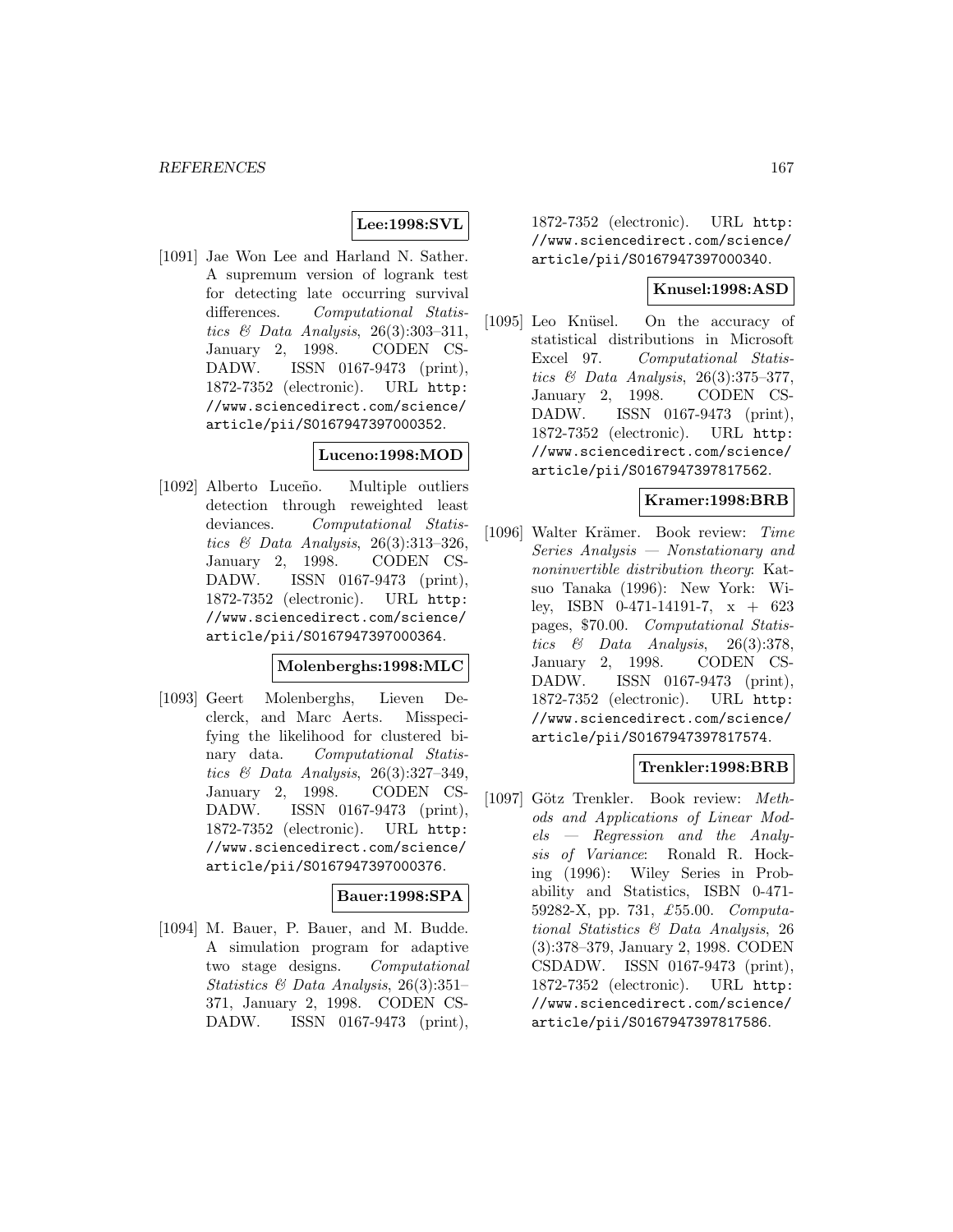# **Galway:1998:ICP**

[1098] Lionel Galway. Information: Call for papers  $10^{th}$  International Conference on Scienctific and Statistical Database Management (SSDBM) Capri, Italy — July 1-3, 1998.  $Com$ putational Statistics & Data Analysis, 26(3):379, January 2, 1998. CODEN CSDADW. ISSN 0167-9473 (print), 1872-7352 (electronic). URL http: //www.sciencedirect.com/science/ article/pii/S0167947398900536.

#### **Anonymous:1998:INa**

[1099] Anonymous. IASC news. Computational Statistics & Data Analysis, 26 (3):381–384, January 2, 1998. CODEN CSDADW. ISSN 0167-9473 (print), 1872-7352 (electronic). URL http: //www.sciencedirect.com/science/ article/pii/S016794739890055X.

## **Anonymous:1998:CMa**

[1100] Anonymous. Calendar of meetings. Computational Statistics & Data Analysis, 26(3):385–390, January 2, 1998. CODEN CS-DADW. ISSN 0167-9473 (print), 1872-7352 (electronic). URL http: //www.sciencedirect.com/science/ article/pii/S0167947398900573.

#### **Anonymous:1998:CWSa**

[1101] Anonymous. Courses, workshops & summer schools. Computational Statistics & Data Analysis, 26(3):391– 392, January 2, 1998. CODEN CS-DADW. ISSN 0167-9473 (print), 1872-7352 (electronic). URL http: //www.sciencedirect.com/science/ article/pii/S0167947398900597.

# **Hudson:1998:MLR**

[1102] H. Malcolm Hudson and Thomas C. M. Lee. Maximum likelihood restoration and choice of smoothing parameter in deconvolution of image data subject to Poisson noise. Computational Statistics & Data Analysis, 26(4):393– 410, February 6, 1998. CODEN CSDADW. ISSN 0167-9473 (print), 1872-7352 (electronic). URL http: //www.sciencedirect.com/science/ article/pii/S0167947397000418.

### **Korhonen:1998:OPC**

[1103] Pekka Korhonen and Aapo Siljamäki. Ordinal principal component analysis theory and an application. Computational Statistics & Data Analysis, 26(4):411–424, February 6, 1998. CODEN CS-DADW. ISSN 0167-9473 (print), 1872-7352 (electronic). URL http: //www.sciencedirect.com/science/ article/pii/S0167947397000388.

## **Lawson:1998:QMI**

[1104] John Lawson, Scott Grimshaw, and Jason Burt. A quantitative method for identifying active contrasts in unreplicated factorial designs based on the half-normal plot. Computational Statistics & Data Analysis, 26(4):425– 436, February 6, 1998. CODEN CSDADW. ISSN 0167-9473 (print), 1872-7352 (electronic). URL http: //www.sciencedirect.com/science/ article/pii/S0167947397000406.

#### **McLeod:1998:DCM**

[1105] A. Ian McLeod. Diagnostic check for monotone spread. Computational Statistics & Data Analysis, 26(4):437– 443, February 6, 1998. CODEN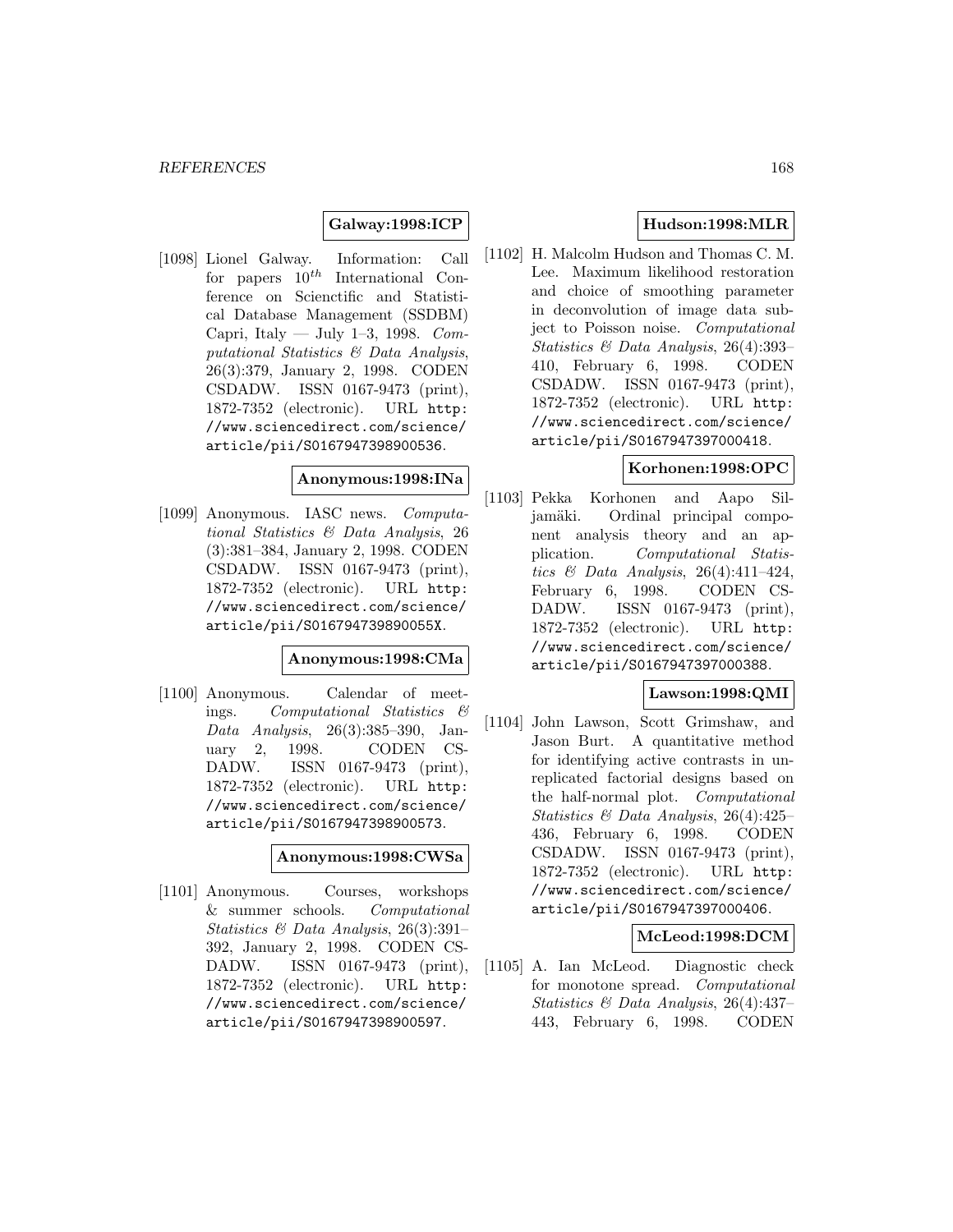CSDADW. ISSN 0167-9473 (print), 1872-7352 (electronic). URL http: //www.sciencedirect.com/science/ article/pii/S016794739700042X.

## **Saltelli:1998:AWC**

[1106] Andrea Saltelli and Ricardo Bolado. An alternative way to compute Fourier amplitude sensitivity test (FAST). Computational Statistics  $\mathcal C$  Data Analysis, 26(4):445-460, February 6, 1998. CODEN CS-DADW. ISSN 0167-9473 (print), 1872-7352 (electronic). URL http: //www.sciencedirect.com/science/ article/pii/S0167947397000431.

# **Wu:1998:MCP**

[1107] Shu-Fei Wu and Hubert J. Chen. Multiple comparison procedures with the average for exponential location parameters. Computational Statistics & Data Analysis, 26(4):461–484, February 6, 1998. CODEN CS-DADW. ISSN 0167-9473 (print), 1872-7352 (electronic). URL http: //www.sciencedirect.com/science/ article/pii/S0167947397000443.

## **Anonymous:1998:NNa**

[1108] Anonymous. Net news. Computational Statistics & Data Analysis, 26(4):487– 488, February 6, 1998. CODEN CSDADW. ISSN 0167-9473 (print), 1872-7352 (electronic). URL http: //www.sciencedirect.com/science/ article/pii/S0167947398901153.

**Anonymous:1998:CFS**

[1109] Anonymous. ContentsDirect, a free service for all Elsevier Science journals. Computational Statistics & Data Analysis, 26(4):488–489,

February 6, 1998. CODEN CS-DADW. ISSN 0167-9473 (print), 1872-7352 (electronic). URL http: //www.sciencedirect.com/science/ article/pii/S0167947398901177.

#### **Anonymous:1998:INb**

[1110] Anonymous. IASC news. Computational Statistics & Data Analysis, 26(4):489–490, February 6, 1998. CODEN CSDADW. ISSN 0167- 9473 (print), 1872-7352 (electronic). URL http://www.sciencedirect. com/science/article/pii/S0167947398901190.

# **Lane:1998:CRF**

[1111] Peter Lane. COMPSTAT'98 registration form (please print in a fixedwidth font). Computational Statistics & Data Analysis, 26(4):491-492, February 6, 1998. CODEN CS-DADW. ISSN 0167-9473 (print), 1872-7352 (electronic). URL http: //www.sciencedirect.com/science/ article/pii/S0167947398901219.

#### **Anonymous:1998:PEW**

[1112] Anonymous. Prof. Ed Wegman — profile of the new President (1997–1999). Computational Statistics  $\mathcal C$  Data Analysis, 26(4):493-494, February 6, 1998. CODEN CS-DADW. ISSN 0167-9473 (print), 1872-7352 (electronic). URL http: //www.sciencedirect.com/science/ article/pii/S0167947398901232.

## **Hudson:1998:CIO**

[1113] Malcolm Hudson. Current IASC officers IASC executives 1997–1999. Computational Statistics & Data Analysis, 26(4):494–495, February 6, 1998.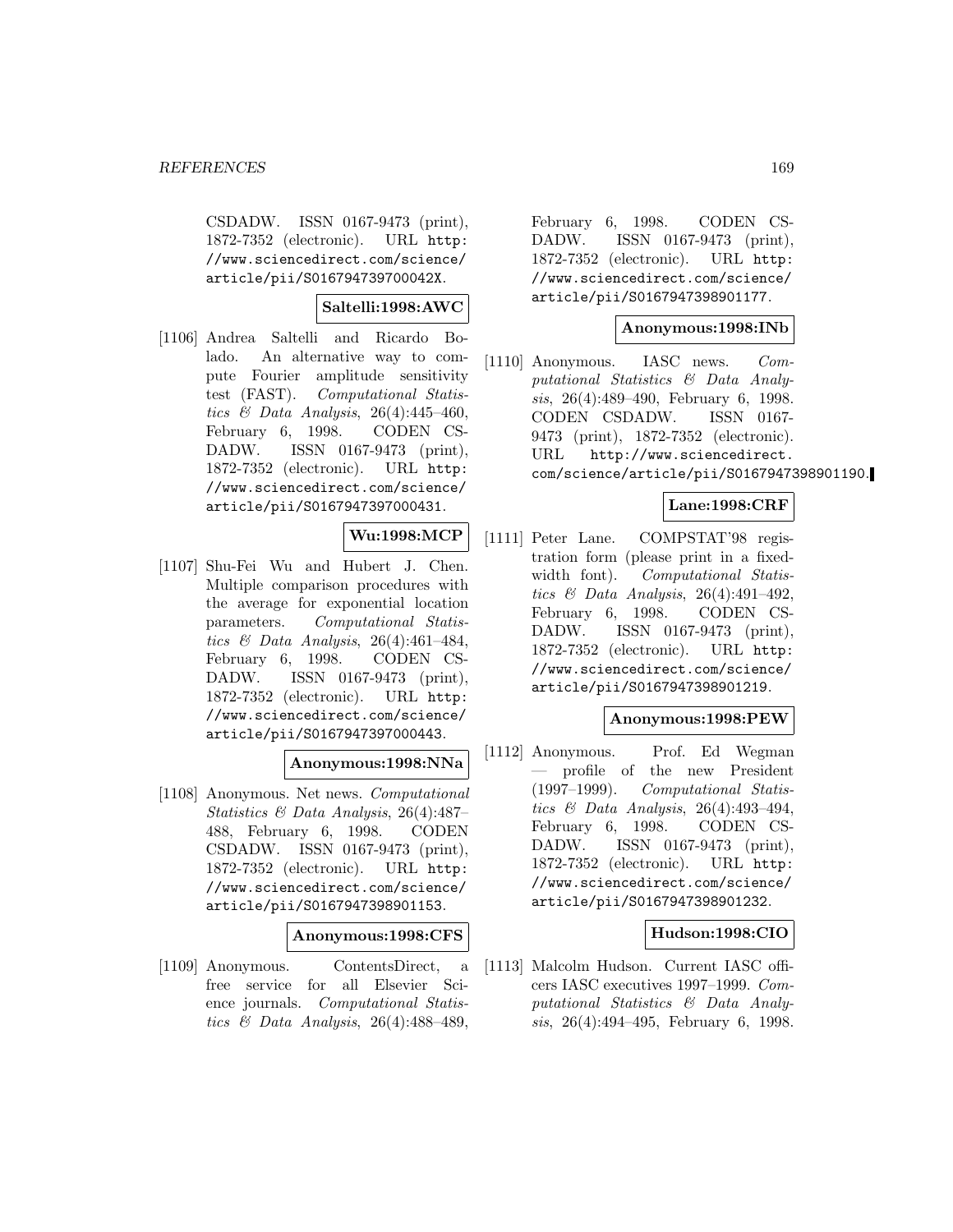CODEN CSDADW. ISSN 0167- 9473 (print), 1872-7352 (electronic). URL http://www.sciencedirect. com/science/article/pii/S0167947398901258. Tiance of the LAD regression co-

**Anonymous:1998:CMNa**

[1114] Anonymous. Calendar of meetings — new entries only. Computational Statistics & Data Analysis, 26(4):496– 498, February 6, 1998. CODEN CSDADW. ISSN 0167-9473 (print), 1872-7352 (electronic). URL http: //www.sciencedirect.com/science/ article/pii/S016794739890127X.

#### **Anonymous:1998:AIVa**

[1115] Anonymous. Author index volume 26 (1998). Computational Statistics & Data Analysis, 26(4):499-500, February 6, 1998. CODEN CS-DADW. ISSN 0167-9473 (print), 1872-7352 (electronic). URL http: //www.sciencedirect.com/science/ article/pii/S0167947397804355.

#### **Anonymous:1998:EBa**

[1116] Anonymous. Editorial Board. Computational Statistics & Data Analysis, 27(1):v–vi, March 6, 1998. CODEN CSDADW. ISSN 0167-9473 (print), 1872-7352 (electronic). URL http: //www.sciencedirect.com/science/ article/pii/0167947398900056.

# **Hirji:1998:AFF**

[1117] Karim F. Hirji. Assessing fast Fourier transform algorithms. Computational Statistics  $\mathcal{B}$  Data Analysis, 27(1):1-9, March 6, 1998. CODEN CS-DADW. ISSN 0167-9473 (print), 1872-7352 (electronic). URL http: //www.sciencedirect.com/science/ article/pii/S0167947397000522.

# **Furno:1998:EVL**

# [1118] Marilena Furno. Estimating the

efficients. Computational Statistics & Data Analysis,  $27(1):11-26$ , March 6, 1998. CODEN CS-DADW. ISSN 0167-9473 (print), 1872-7352 (electronic). URL http: //www.sciencedirect.com/science/ article/pii/S0167947397000479.

# **Koukouvinos:1998:WEO**

[1119] Christos Koukouvinos. Weighing experiments with  $n \equiv 2 \pmod{4}$  observations. Computational Statis-Computational Statistics  $\&$  Data Analysis, 27(1):27-31, March 6, 1998. CODEN CS-DADW. ISSN 0167-9473 (print), 1872-7352 (electronic). URL http: //www.sciencedirect.com/science/ article/pii/S0167947397000509.

# **Tang:1998:ASE**

[1120] Man-Lai Tang and Sik-Yum Lee. Analysis of structural equation models with censored or truncated data via EM algorithm. Computational Statistics & Data Analysis, 27(1):33– 46, March 6, 1998. CODEN CS-DADW. ISSN 0167-9473 (print), 1872-7352 (electronic). URL http: //www.sciencedirect.com/science/ article/pii/S0167947397800400.

# **Albers:1998:CBR**

[1121] W. Albers, W. C. M. Kallenberg, and G. D. Otten. A comparison between Rosenblatt's estimator and parametric density estimators for determining test limits. Computational Statistics & Data Analysis, 27(1):47– 60, March 6, 1998. CODEN CS-DADW. ISSN 0167-9473 (print),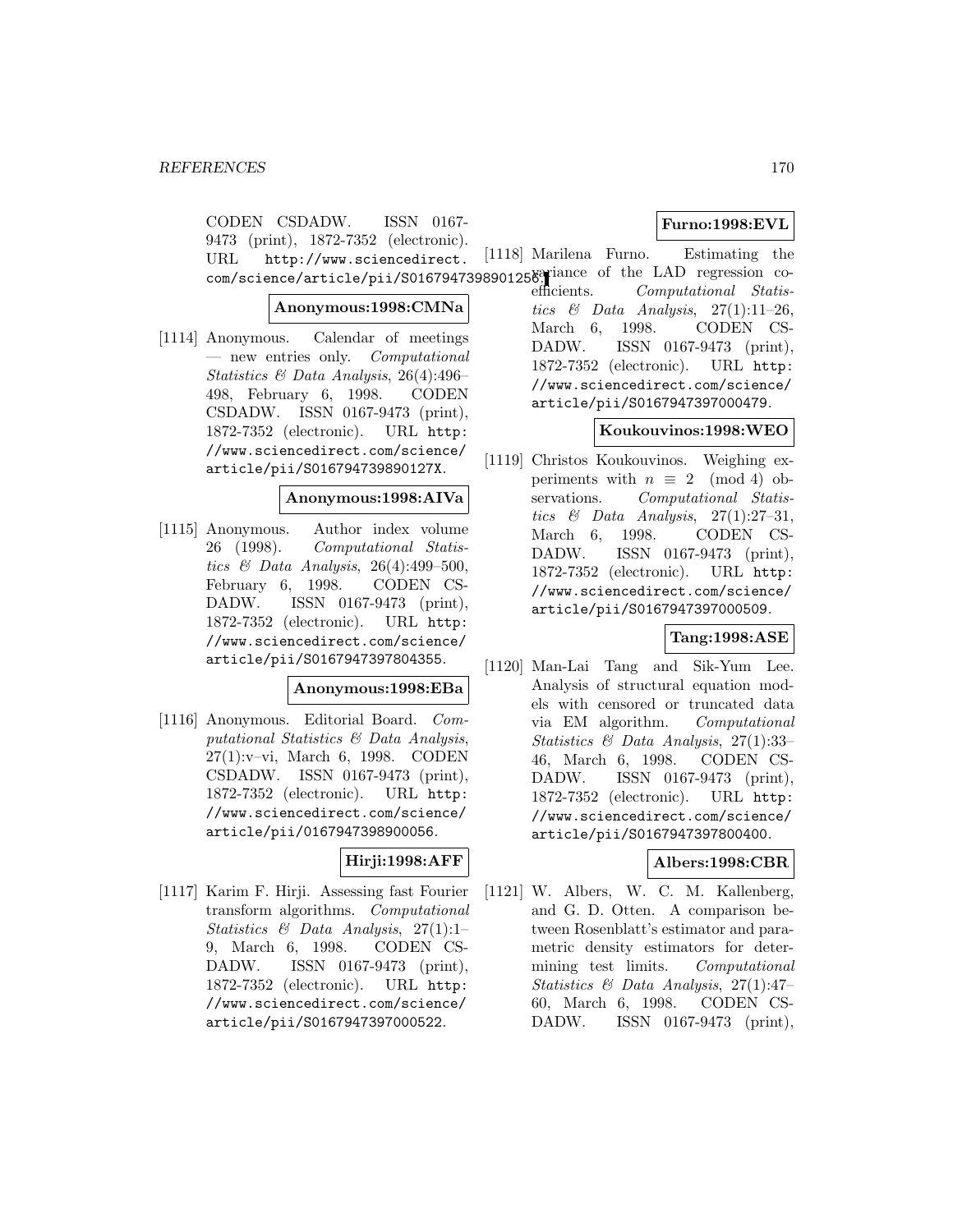1872-7352 (electronic). URL http: //www.sciencedirect.com/science/ article/pii/S0167947397000492.

## **Bisaglia:1998:CTE**

[1122] Luisa Bisaglia and Dominique Guégan. A comparison of techniques of estimation in long-memory processes. Computational Statistics & Data Analysis, 27(1):61–81, March 6, 1998. CODEN CSDADW. ISSN 0167-9473 (print), 1872-7352 (electronic). URL http: //www.sciencedirect.com/science/ article/pii/S0167947397000455.

## **Carling:1998:ECG**

[1123] Kenneth Carling and Hans Söderberg. An experimental comparison of gradient methods in econometric duration analysis. Computational Statistics & Data Analysis,  $27(1):83-97$ , March 6, 1998. CODEN CS-DADW. ISSN 0167-9473 (print), 1872-7352 (electronic). URL http: //www.sciencedirect.com/science/ article/pii/S0167947397000480.

## **Yeh:1998:SIG**

[1124] Lam Yeh and So Kuen Chan. Statistical inference for geometric processes with lognormal distribution. Computational Statistics & Data Analysis, 27 (1):99–112, March 6, 1998. CODEN CSDADW. ISSN 0167-9473 (print), 1872-7352 (electronic). URL http: //www.sciencedirect.com/science/ article/pii/S0167947397000467.

#### **Hirose:1998:EML**

[1125] H. Hirose. Erratum to "Maximum likelihood parameter estimation in the three-parameter gamma distribution":

[computational statistics & data analysis **20**, 343–354 (1995)]. Computational Statistics & Data Analysis, 27(1):113, March 6, 1998. CODEN CSDADW. ISSN 0167-9473 (print), 1872-7352 (electronic). URL http: //www.sciencedirect.com/science/ article/pii/S0167947397800412. See [695].

#### **Anonymous:1998:Ra**

[1126] Anonymous. Referees. Computational Statistics & Data Analysis, 27 (1):114, March 6, 1998. CODEN CSDADW. ISSN 0167-9473 (print), 1872-7352 (electronic). URL http: //www.sciencedirect.com/science/ article/pii/016794739890007X.

#### **Anonymous:1998:CPC**

[1127] Anonymous. Call for papers: Computational Statistics & Data Analysis: Special Issue on parallel processing and statistics. Computational Statistics & Data Analysis, 27 (1):117, March 6, 1998. CODEN CSDADW. ISSN 0167-9473 (print), 1872-7352 (electronic). URL http: //www.sciencedirect.com/science/ article/pii/0167947398900093.

#### **Anonymous:1998:Sa**

[1128] Anonymous. Software. Computational Statistics & Data Analysis, 27 (1):117–119, March 6, 1998. CODEN CSDADW. ISSN 0167-9473 (print), 1872-7352 (electronic). URL http: //www.sciencedirect.com/science/ article/pii/0167947398900135.

#### **Anonymous:1998:NNb**

[1129] Anonymous. Net news. Computational Statistics & Data Analysis, 27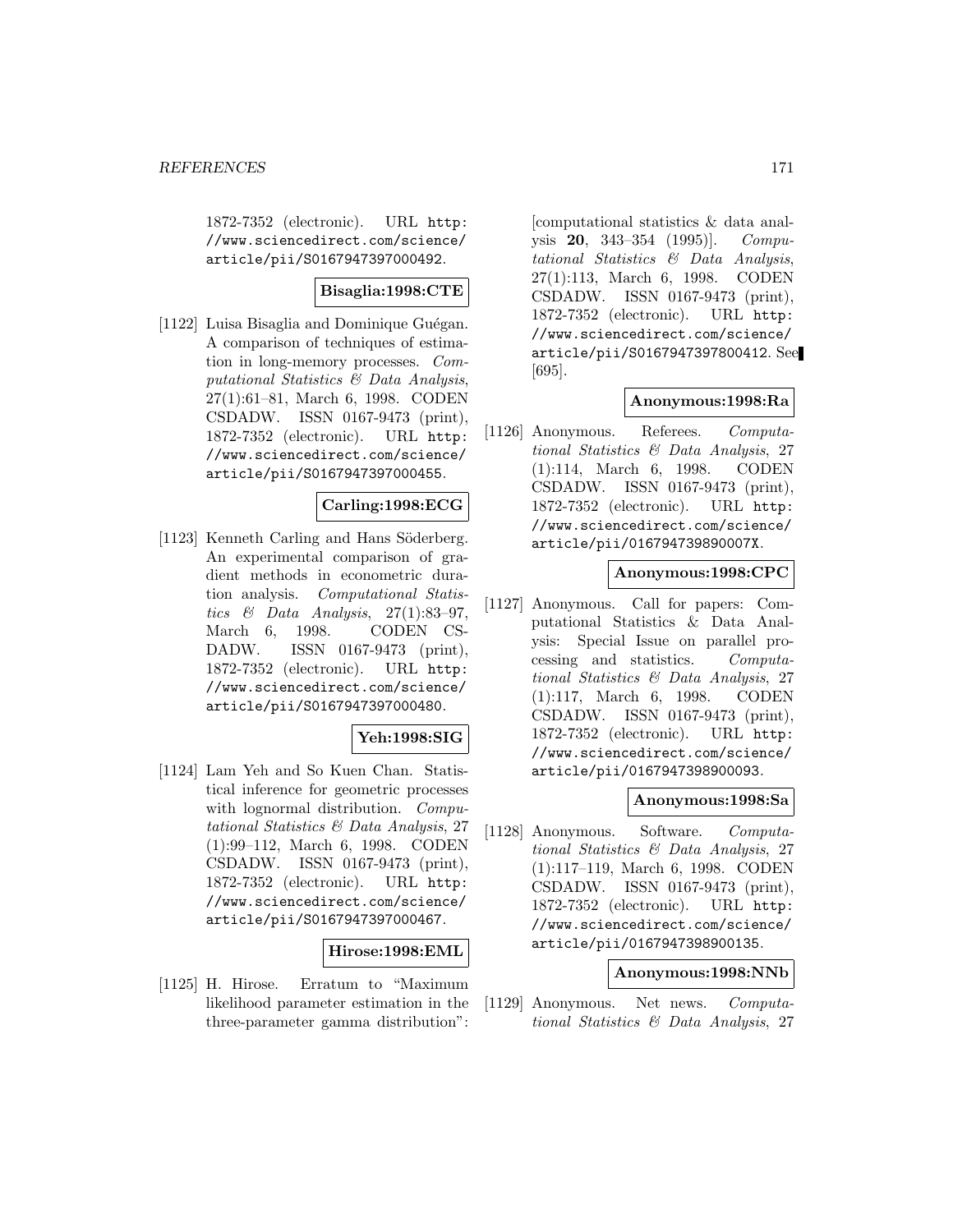(1):119–120, March 6, 1998. CODEN CSDADW. ISSN 0167-9473 (print), 1872-7352 (electronic). URL http: //www.sciencedirect.com/science/ article/pii/0167947398900159.

#### **Anonymous:1998:CMNb**

[1130] Anonymous. Calendar of meetings — new entries only. Computational Statistics & Data Analysis, 27(1):120– 124, March 6, 1998. CODEN CS-DADW. ISSN 0167-9473 (print), 1872-7352 (electronic). URL http: //www.sciencedirect.com/science/ article/pii/0167947398900172.

#### **Arnold:1998:UCC**

[1131] Barry C. Arnold, Enrique Castillo, and JoséMaría Sarabia. The use of conditionally conjugate priors in the study of ratios of gamma scale parameters. Computational Statistics & Data Analysis, 27(2):125– 139, April 3, 1998. CODEN CS-DADW. ISSN 0167-9473 (print), 1872-7352 (electronic). URL http: //www.sciencedirect.com/science/ article/pii/S0167947398000036.

## **Cain:1998:AQL**

[1132] Michael Cain. Asymmetric quadratic loss adjustments for a predictive t variable. Computational Statistics & Data Analysis,  $27(2):141-$ 150, April 3, 1998. CODEN CS-DADW. ISSN 0167-9473 (print), 1872-7352 (electronic). URL http: //www.sciencedirect.com/science/ article/pii/S0167947398000103.

#### **Hinde:1998:OME**

[1133] John Hinde and Clarice G. B. Demétrio. Overdispersion: Mod-

els and estimation. Computational Statistics & Data Analysis, 27(2):151– 170, April 3, 1998. CODEN CS-DADW. ISSN 0167-9473 (print), 1872-7352 (electronic). URL http: //www.sciencedirect.com/science/ article/pii/S0167947398000073.

## **Min:1998:GSA**

[1134] Chung ki Min. A Gibbs sampling approach to estimation and prediction of time-varying-parameter models. Computational Statistics & Data Analysis, 27(2):171–194, April 3, 1998. CODEN CSDADW. ISSN 0167-9473 (print), 1872-7352 (electronic). URL http: //www.sciencedirect.com/science/ article/pii/S0167947397000546.

# **Lee:1998:BAC**

[1135] Chung-Bow Lee. Bayesian analysis of a change-point in exponential families with applications. Computational Statistics & Data Analysis, 27 (2):195–208, April 3, 1998. CODEN CSDADW. ISSN 0167-9473 (print), 1872-7352 (electronic). URL http: //www.sciencedirect.com/science/ article/pii/S0167947398000097.

#### **Navidi:1998:SMS**

[1136] William Navidi, William S. Murphy, Jr., and Willy Hereman. Statistical methods in surveying by trilateration. Computational Statistics & Data Analysis, 27(2):209– 227, April 3, 1998. CODEN CS-DADW. ISSN 0167-9473 (print), 1872-7352 (electronic). URL http: //www.sciencedirect.com/science/ article/pii/S0167947397000534.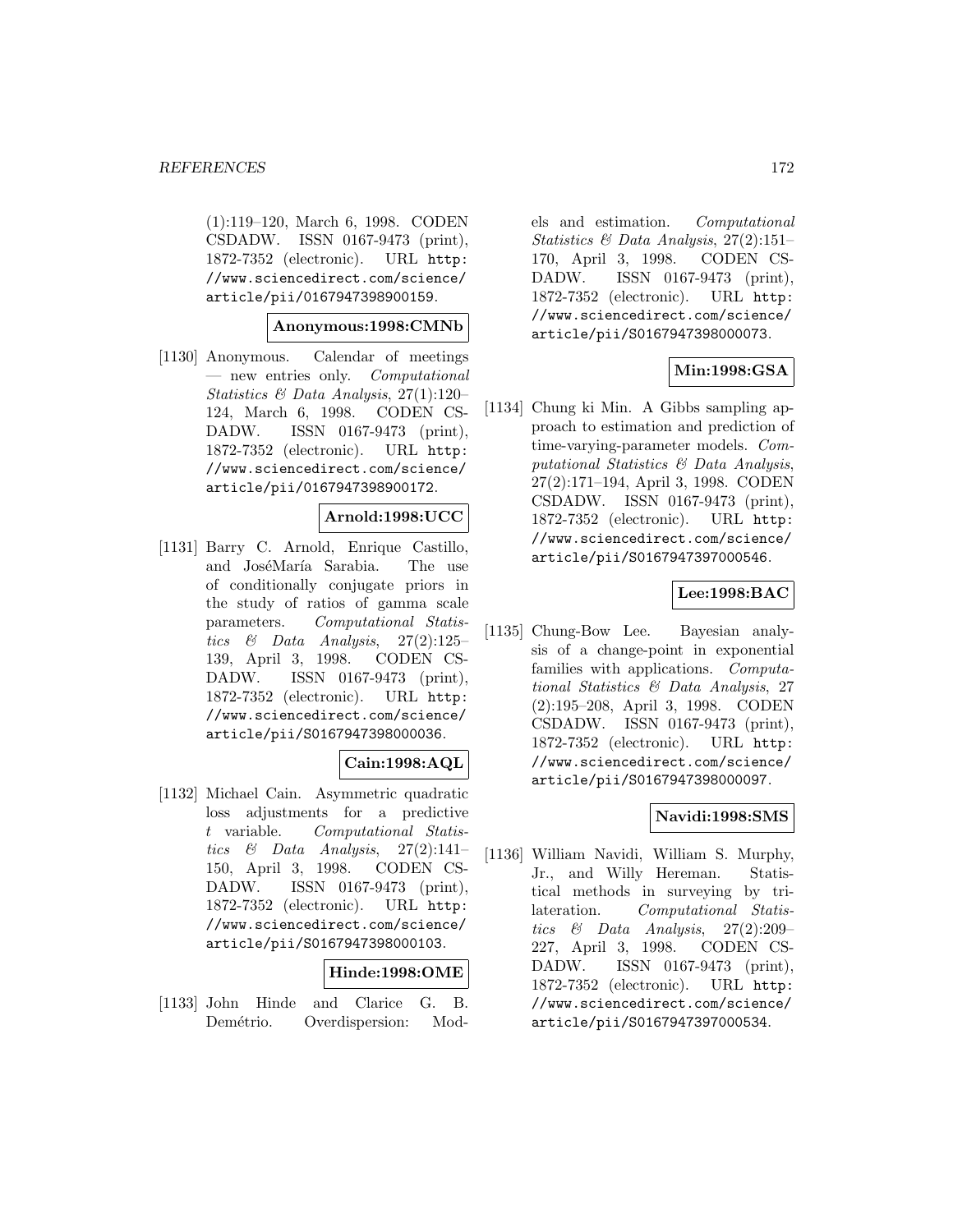# **Park:1998:FCG**

[1137] Chongsun Park and Sanford Weisberg. Fisher consistency of GEE models under link misspecification. Computational Statistics & Data Analysis, 27 (2):229–235, April 3, 1998. CODEN CSDADW. ISSN 0167-9473 (print), 1872-7352 (electronic). URL http: //www.sciencedirect.com/science/ article/pii/S0167947398000048.

#### **Dessens:1998:UCL**

[1138] Jos Dessens, Wim Jansen, and Peter G. M. van der Heijden. Using covariates in loglinear models with sampling zeros; a cautionary note. Computational Statistics & Data Analysis, 27 (2):239–245, April 3, 1998. CODEN CSDADW. ISSN 0167-9473 (print), 1872-7352 (electronic). URL http: //www.sciencedirect.com/science/ article/pii/S0167947398800030.

#### **Anonymous:1998:Ta**

[1139] Anonymous. Telegram. Computational Statistics & Data Analysis, 27 (2):246–247, April 3, 1998. CODEN CSDADW. ISSN 0167-9473 (print), 1872-7352 (electronic). URL http: //www.sciencedirect.com/science/ article/pii/S0167947398901335.

### **Anonymous:1998:NNc**

[1140] Anonymous. Net news. Computational Statistics & Data Analysis, 27 (2):247–249, April 3, 1998. CODEN CSDADW. ISSN 0167-9473 (print), 1872-7352 (electronic). URL http: //www.sciencedirect.com/science/ article/pii/S0167947398901359.

## **Anonymous:1998:STS**

[1141] Anonymous. Special technical session on high performance computing for pattern recognition at the 1998 international conference on parallel and distributed processing techniques and applications (PDPTA'98), July 13–16, 1998, Las Vegas, Nevada, USA call for papers. Computational Statistics & Data Analysis, 27(2): 249, April 3, 1998. CODEN CS-DADW. ISSN 0167-9473 (print), 1872-7352 (electronic). URL http: //www.sciencedirect.com/science/ article/pii/S0167947398901372.

#### **Anonymous:1998:CMb**

[1142] Anonymous. Calendar of meetings. Computational Statistics & Data Analysis, 27(2):250–256, April 3, 1998. CODEN CSDADW. ISSN 0167- 9473 (print), 1872-7352 (electronic). URL http://www.sciencedirect. com/science/article/pii/S0167947398901396.

## **Tang:1998:TMC**

[1143] Man-Lai Tang and Peter M. Bentler. Theory and method for constrained estimation in structural equation models with incomplete data. Computational Statistics & Data Analysis, 27 (3):257–270, May 1, 1998. CODEN CSDADW. ISSN 0167-9473 (print), 1872-7352 (electronic). URL http: //www.sciencedirect.com/science/ article/pii/S0167947398000152.

#### **vanderGeest:1998:AGS**

[1144] P. A. G. van der Geest. An algorithm to generate samples of multivariate distributions with correlated marginals. Computational Statis-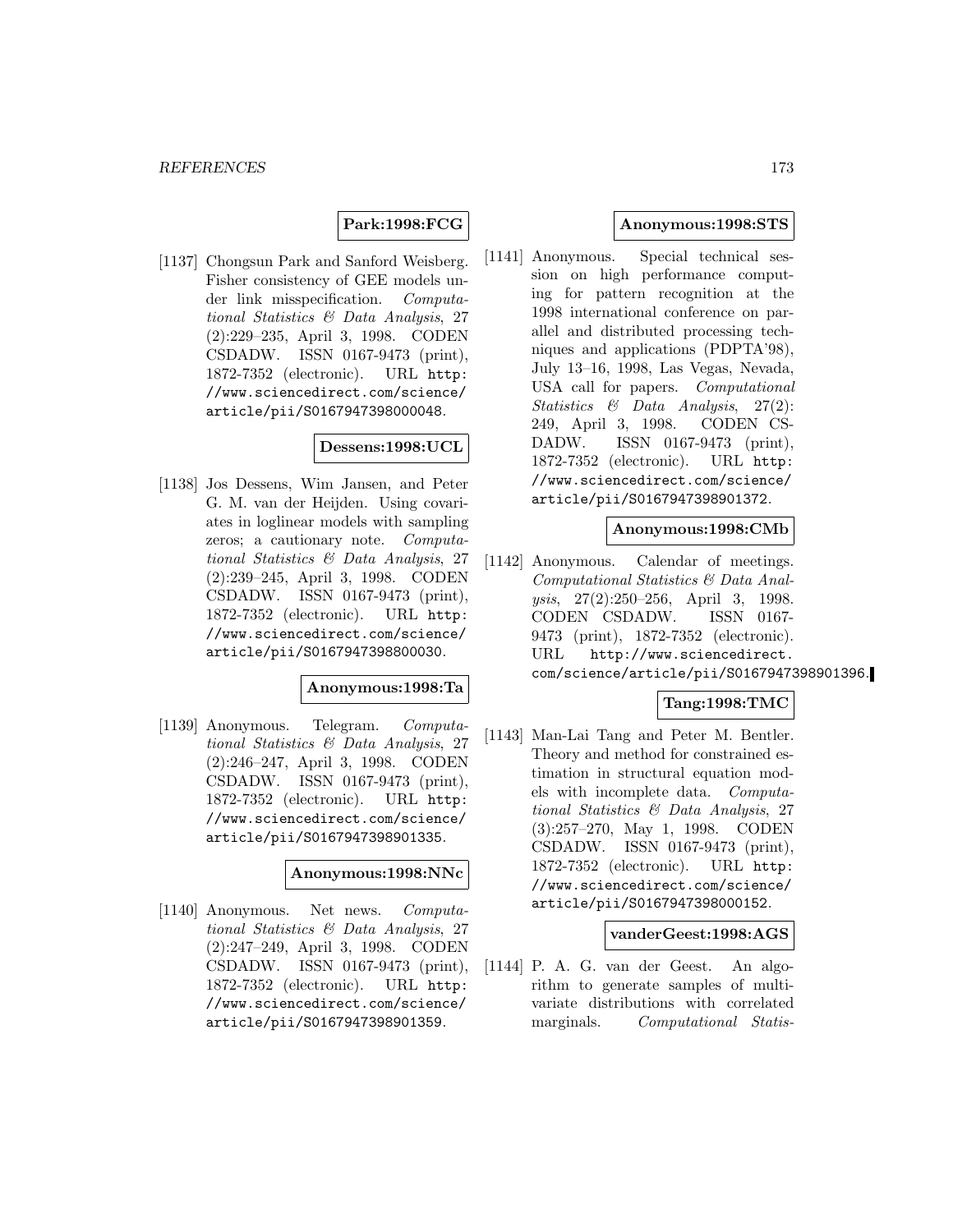tics  $\&$  Data Analysis, 27(3):271– 289, May 1, 1998. CODEN CS-DADW. ISSN 0167-9473 (print), 1872-7352 (electronic). URL http: //www.sciencedirect.com/science/ article/pii/S016794739800005X.

# **Nordbotten:1998:EPP**

[1145] Svein Nordbotten. Estimating population proportions from imputed data. Computational Statistics & Data Analysis,  $27(3):291-$ 309, May 1, 1998. CODEN CS-DADW. ISSN 0167-9473 (print), 1872-7352 (electronic). URL http: //www.sciencedirect.com/science/ article/pii/S0167947398000115.

# **Vichi:1998:PCA**

[1146] Maurizio Vichi. Principal classifications analysis: a method for generating consensus dendrograms and its application to three-way data. Computational Statistics & Data Analysis, 27 (3):311–331, May 1, 1998. CODEN CSDADW. ISSN 0167-9473 (print), 1872-7352 (electronic). URL http: //www.sciencedirect.com/science/ article/pii/S0167947398000061.

# **Wong:1998:CAT**

[1147] Augustine C. M. Wong and Jianrong Wu. Comparisons of approximate tail probabilities for the shape parameter of the gamma distribution. Computational Statistics & Data Analysis, 27 (3):333–344, May 1, 1998. CODEN CSDADW. ISSN 0167-9473 (print), 1872-7352 (electronic). URL http: //www.sciencedirect.com/science/ article/pii/S0167947398000140.

## **Wang:1998:FMR**

[1148] Huiwen Wang and Qiang Liu. Forecast modelling for rotations of principal axes of multidimensional data sets. Computational Statistics  $\&$  Data Analysis, 27(3):345– 354, May 1, 1998. CODEN CS-DADW. ISSN 0167-9473 (print), 1872-7352 (electronic). URL http: //www.sciencedirect.com/science/ article/pii/S0167947398000085.

## **Frick:1998:NCM**

[1149] Hans Frick. Nonparametric comparisons of medians of survival functions. Computational Statistics  $\&$  Data Analysis, 27(3):357– 361, May 1, 1998. CODEN CS-DADW. ISSN 0167-9473 (print), 1872-7352 (electronic). URL http: //www.sciencedirect.com/science/ article/pii/S0167947398900779.

#### **Anonymous:1998:NNd**

[1150] Anonymous. Net news. Computational Statistics & Data Analysis, 27 (3):362–364, May 1, 1998. CODEN CSDADW. ISSN 0167-9473 (print), 1872-7352 (electronic). URL http: //www.sciencedirect.com/science/ article/pii/S0167947398900792.

#### **Anonymous:1998:Ia**

[1151] Anonymous. Information. Computational Statistics & Data Analysis, 27 (3):364–365, May 1, 1998. CODEN CSDADW. ISSN 0167-9473 (print), 1872-7352 (electronic). URL http: //www.sciencedirect.com/science/ article/pii/S0167947398900810.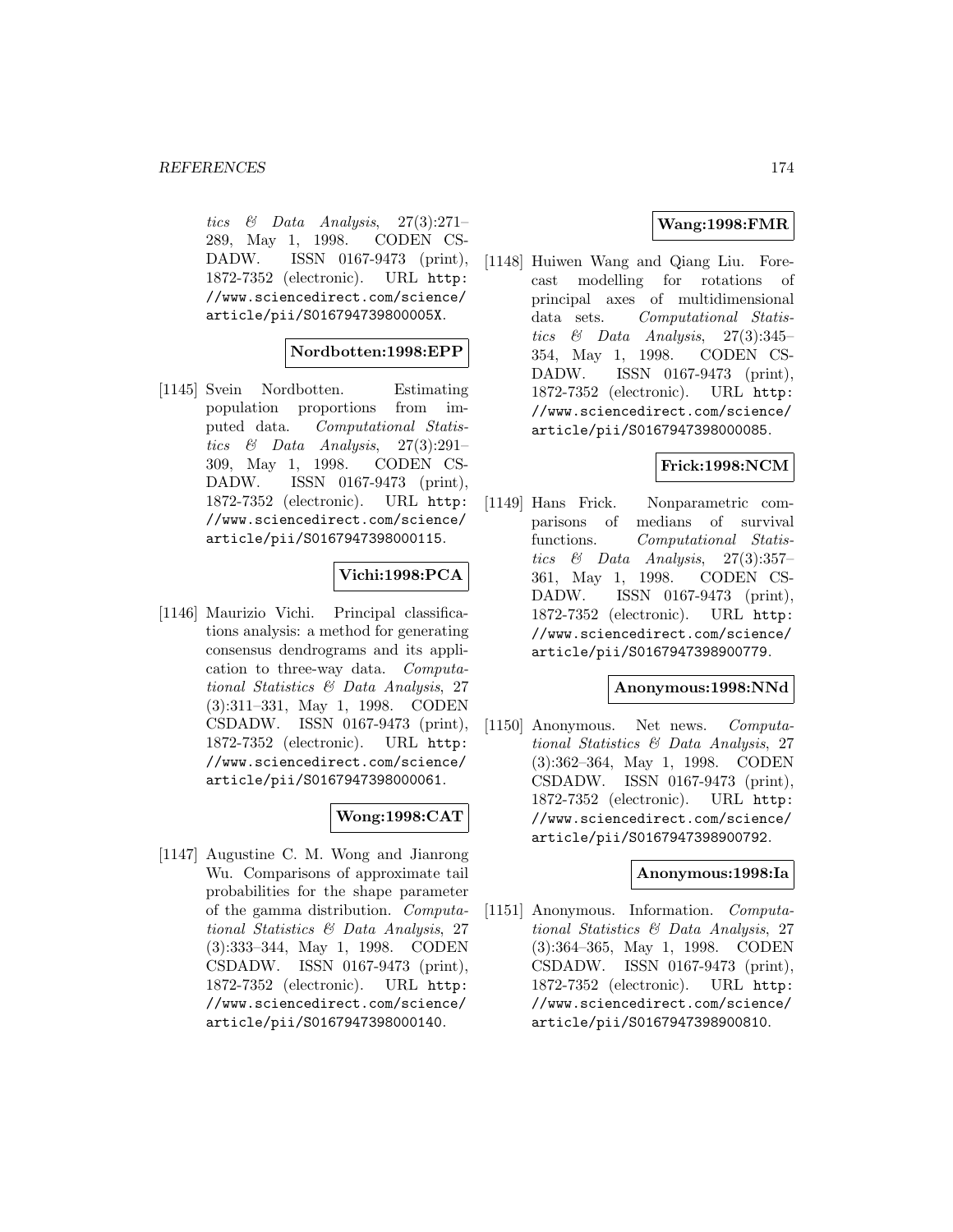#### **Anonymous:1998:INc**

[1152] Anonymous. IASC news. Computational Statistics & Data Analysis, 27 (3):365–367, May 1, 1998. CODEN CSDADW. ISSN 0167-9473 (print), 1872-7352 (electronic). URL http: //www.sciencedirect.com/science/ article/pii/S0167947398900834.

# **Anonymous:1998:CMNc**

[1153] Anonymous. Calendar of meetingsnew entries only. Computational Statistics & Data Analysis, 27(3):368– 370, May 1, 1998. CODEN CS-DADW. ISSN 0167-9473 (print), 1872-7352 (electronic). URL http: //www.sciencedirect.com/science/ article/pii/S0167947398900858.

## **Dunmur:1998:PEL**

[1154] A. P. Dunmur and D. M. Titterington. Parameter estimation in latent profile models. Computational Statistics & Data Analysis, 27(4):371– 388, June 5, 1998. CODEN CS-DADW. ISSN 0167-9473 (print), 1872-7352 (electronic). URL http: //www.sciencedirect.com/science/ article/pii/S016794739800019X.

## **Wang:1998:ECR**

[1155] Qin Wang. Exact calculations for the repeated many-one test. Computational Statistics & Data Analysis, 27 (4):389–399, June 5, 1998. CODEN CSDADW. ISSN 0167-9473 (print), 1872-7352 (electronic). URL http: //www.sciencedirect.com/science/ article/pii/S0167947398000206.

#### **Chan:1998:TCS**

[1156] I. S. F. Chan, D. Hillman, and T. A. Louis. Treatment comparisons with screenable endpoints. Computational Statistics & Data Analysis, 27(4):401– 419, June 5, 1998. CODEN CS-DADW. ISSN 0167-9473 (print), 1872-7352 (electronic). URL http: //www.sciencedirect.com/science/ article/pii/S0167947398000176.

## **Famoye:1998:LGD**

[1157] Felix Famoye and Z. Govindarajulu. On the Lagrange gamma distribution. Computational Statistics  $\&$  Data Analysis, 27(4):421– 431, June 5, 1998. CODEN CS-DADW. ISSN 0167-9473 (print), 1872-7352 (electronic). URL http: //www.sciencedirect.com/science/ article/pii/S0167947398000188.

## **Khuri:1998:GAE**

[1158] AndréI. Khuri and Juneyoung Lee. A graphical approach for evaluating and comparing designs for nonlinear models. Computational Statistics & Data Analysis, 27(4):433– 443, June 5, 1998. CODEN CS-DADW. ISSN 0167-9473 (print), 1872-7352 (electronic). URL http: //www.sciencedirect.com/science/ article/pii/S0167947398000164.

## **Schott:1998:ECM**

[1159] James R. Schott. Estimating correlation matrices that have common eigenvectors. Computational Statistics  $\&$  Data Analysis, 27(4):445– 459, June 5, 1998. CODEN CS-DADW. ISSN 0167-9473 (print), 1872-7352 (electronic). URL http: //www.sciencedirect.com/science/ article/pii/S0167947398000279.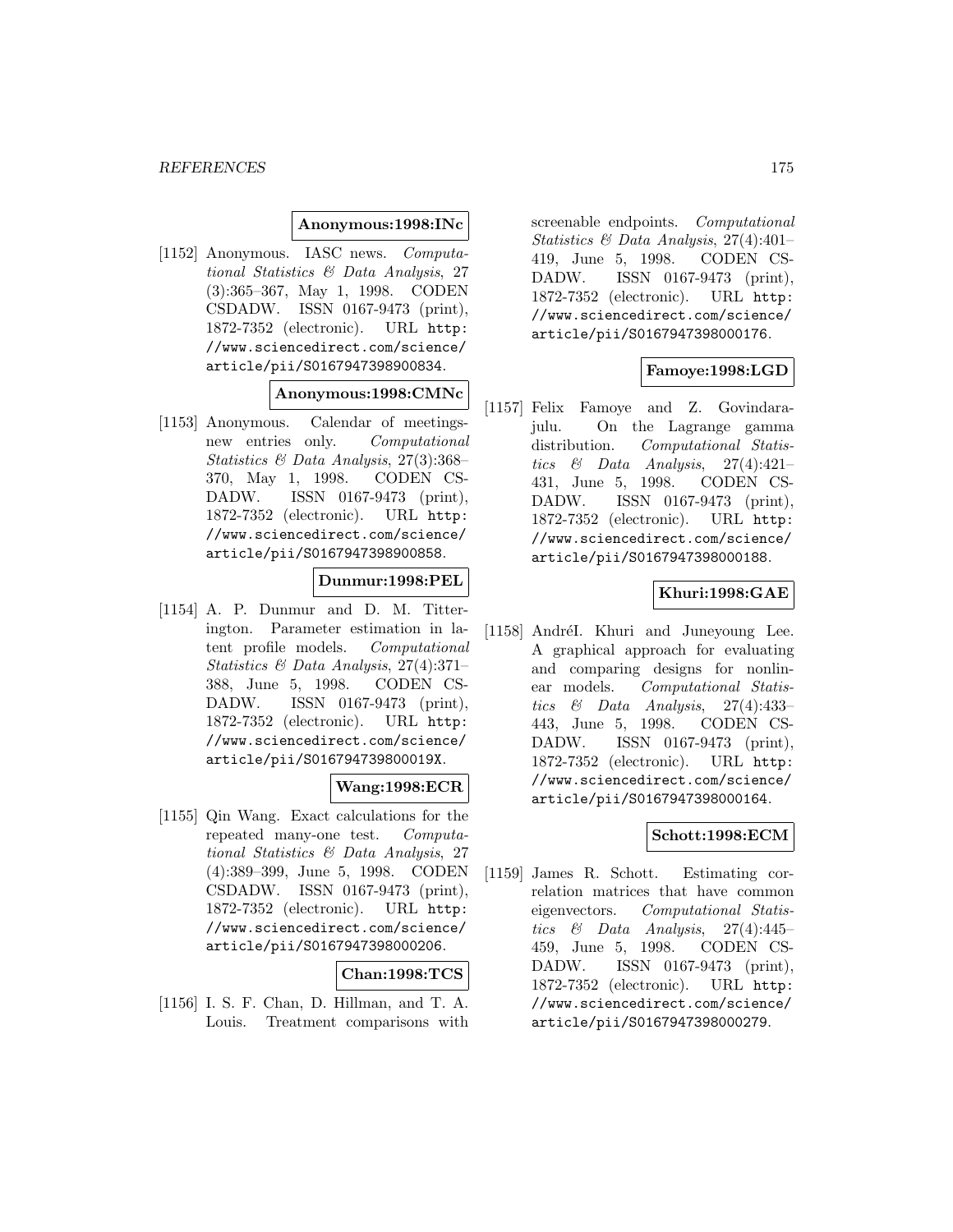# **Sebert:1998:CAI**

[1160] David M. Sebert, Douglas C. Montgomery, and Dwayne A. Rollier. A clustering algorithm for identifying multiple outliers in linear regression. Computational Statistics & Data Analysis, 27(4):461–484, June 5, 1998. CODEN CSDADW. ISSN 0167-9473 (print), 1872-7352 (electronic). URL http: //www.sciencedirect.com/science/ article/pii/S0167947398000218.

#### **Antoch:1998:RPN**

[1161] Jaromír Antoch, Jean-Marc Deshouillérs, and Gusti Putu Purnaba. Revisiting the pseudorandom number generator ran1 from the Numerical Recipes. Computational Statistics & Data Analysis, 27(4):487– 495, June 5, 1998. CODEN CS-DADW. ISSN 0167-9473 (print), 1872-7352 (electronic). URL http: //www.sciencedirect.com/science/ article/pii/S0167947398800029. See [1014].

#### **Anonymous:1998:Tb**

[1162] Anonymous. Telegram. Computational Statistics & Data Analysis, 27 (4):496, June 5, 1998. CODEN CS-DADW. ISSN 0167-9473 (print), 1872-7352 (electronic). URL http: //www.sciencedirect.com/science/ article/pii/S0167947398900871.

#### **Anonymous:1998:NNe**

[1163] Anonymous. Net news. Computational Statistics & Data Analysis, 27 (4):496–497, June 5, 1998. CODEN CSDADW. ISSN 0167-9473 (print), 1872-7352 (electronic). URL http: //www.sciencedirect.com/science/ article/pii/S0167947398900895.

#### **Anonymous:1998:CMNd**

[1164] Anonymous. Calendar of meetings — new entries only. Computational Statistics & Data Analysis, 27(4):497– 498, June 5, 1998. CODEN CS-DADW. ISSN 0167-9473 (print), 1872-7352 (electronic). URL http: //www.sciencedirect.com/science/ article/pii/S0167947398900913.

## **Anonymous:1998:AIVb**

[1165] Anonymous. Author index volume 27 (1998). Computational Statistics & Data Analysis, 27(4):499– 500, June 5, 1998. CODEN CS-DADW. ISSN 0167-9473 (print), 1872-7352 (electronic). URL http: //www.sciencedirect.com/science/ article/pii/S0167947398000498.

#### **Anonymous:1998:EBb**

[1166] Anonymous. Editorial Board. Computational Statistics & Data Analysis, 28(1):v–vi, July 17, 1998. CODEN CSDADW. ISSN 0167-9473 (print), 1872-7352 (electronic). URL http: //www.sciencedirect.com/science/ article/pii/S0167947398900937.

#### **Khattree:1998:SPE**

[1167] Ravindra Khattree. Some practical estimation procedures for variance components. Computational Statistics & Data Analysis,  $28(1):1$ 32, July 17, 1998. CODEN CS-DADW. ISSN 0167-9473 (print), 1872-7352 (electronic). URL http: //www.sciencedirect.com/science/ article/pii/S0167947398000243.

#### **Pan:1998:CND**

[1168] Wei Pan and Rick Chappell. Computation of the NPMLE of distribu-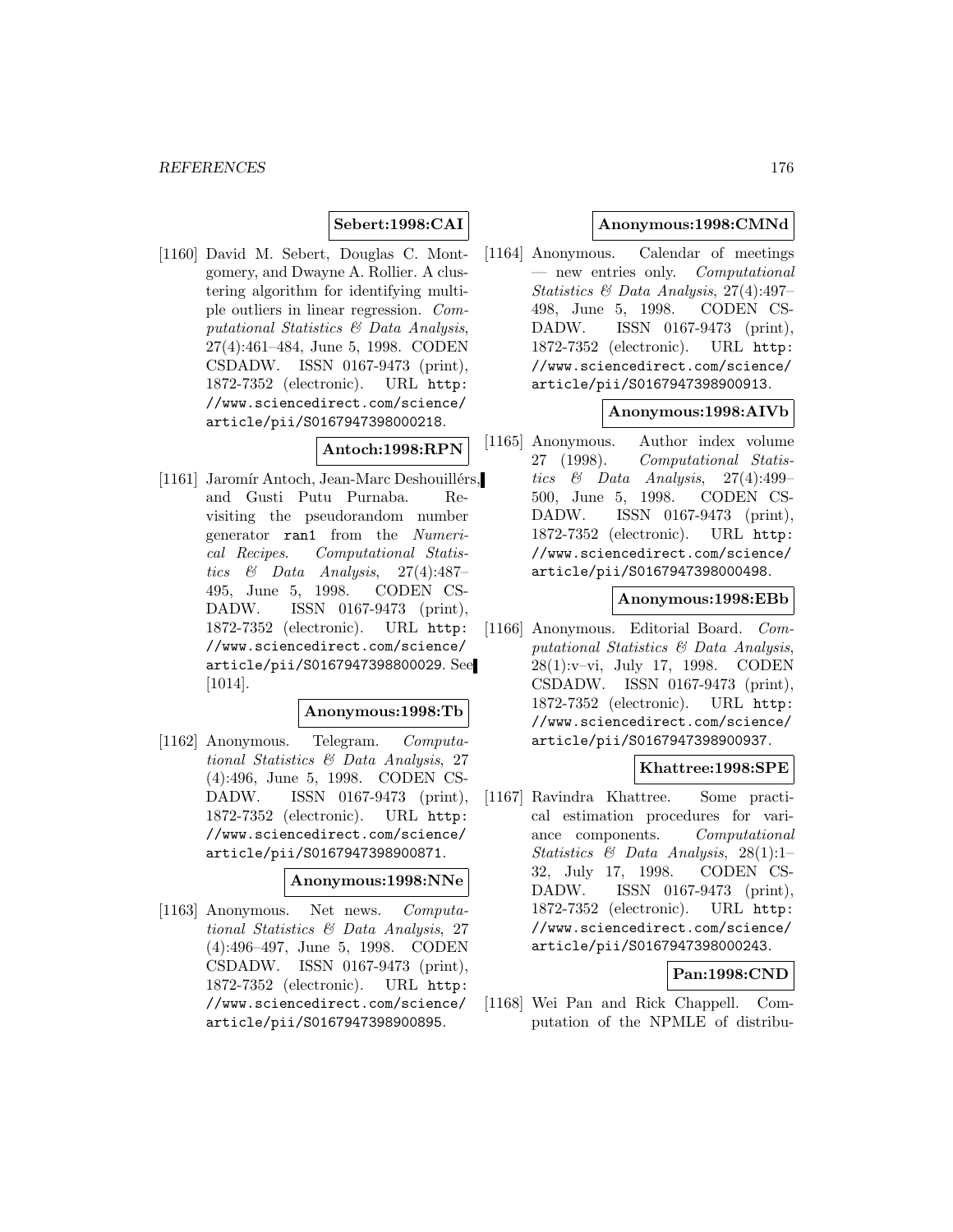tion functions for interval censored and truncated data with applications to the Cox model. Computational Statistics & Data Analysis, 28(1):33– 50, July 17, 1998. CODEN CS-DADW. ISSN 0167-9473 (print), 1872-7352 (electronic). URL http: //www.sciencedirect.com/science/ article/pii/S0167947398000267.

## **Bozdogan:1998:ICC**

[1169] Hamparsum Bozdogan and Dominique M. A. Haughton. Informational complexity criteria for regression models. Computational Statistics & Data Analysis, 28(1):51– 76, July 17, 1998. CODEN CS-DADW. ISSN 0167-9473 (print), 1872-7352 (electronic). URL http: //www.sciencedirect.com/science/ article/pii/S0167947398000255.

### **Damien:1998:BBF**

[1170] Paul Damien and Peter Müller. A Bayesian bivariate failure time regression model. Computational Statistics & Data Analysis, 28(1):77– 85, July 17, 1998. CODEN CS-DADW. ISSN 0167-9473 (print), 1872-7352 (electronic). URL http: //www.sciencedirect.com/science/ article/pii/S016794739800022X.

## **Hoeting:1998:BPS**

[1171] Jennifer A. Hoeting and Joseph G. Ibrahim. Bayesian predictive simultaneous variable and transformation selection in the linear model. Computational Statistics & Data Analysis, 28 (1):87–103, July 17, 1998. CODEN CSDADW. ISSN 0167-9473 (print), 1872-7352 (electronic). URL http:

//www.sciencedirect.com/science/ article/pii/S0167947398000280.

### **Liu:1998:DIC**

[1172] Aiyi Liu. Detecting influential covariates in a growth curve model. Computational Statistics & Data Analysis, 28 (1):105–113, July 17, 1998. CODEN CSDADW. ISSN 0167-9473 (print), 1872-7352 (electronic). URL http: //www.sciencedirect.com/science/ article/pii/S0167947398000231.

#### **Anonymous:1998:Tc**

[1173] Anonymous. Telegram. Computational Statistics & Data Analysis, 28 (1):117–118, July 17, 1998. CODEN CSDADW. ISSN 0167-9473 (print), 1872-7352 (electronic). URL http: //www.sciencedirect.com/science/ article/pii/S0167947398900950.

#### **Thomas:1998:NN**

[1174] Shannon Thomas. Net news. Computational Statistics & Data Analysis, 28 (1):118–121, July 17, 1998. CODEN CSDADW. ISSN 0167-9473 (print), 1872-7352 (electronic). URL http: //www.sciencedirect.com/science/ article/pii/S0167947398900974.

#### **Anonymous:1998:Ib**

[1175] Anonymous. Information. Computational Statistics & Data Analysis, 28 (1):121–122, July 17, 1998. CODEN CSDADW. ISSN 0167-9473 (print), 1872-7352 (electronic). URL http: //www.sciencedirect.com/science/ article/pii/S0167947398900998.

## **Soofi:1998:IN**

[1176] Ehsan S. Soofi. IASC news. Computational Statistics & Data Analysis, 28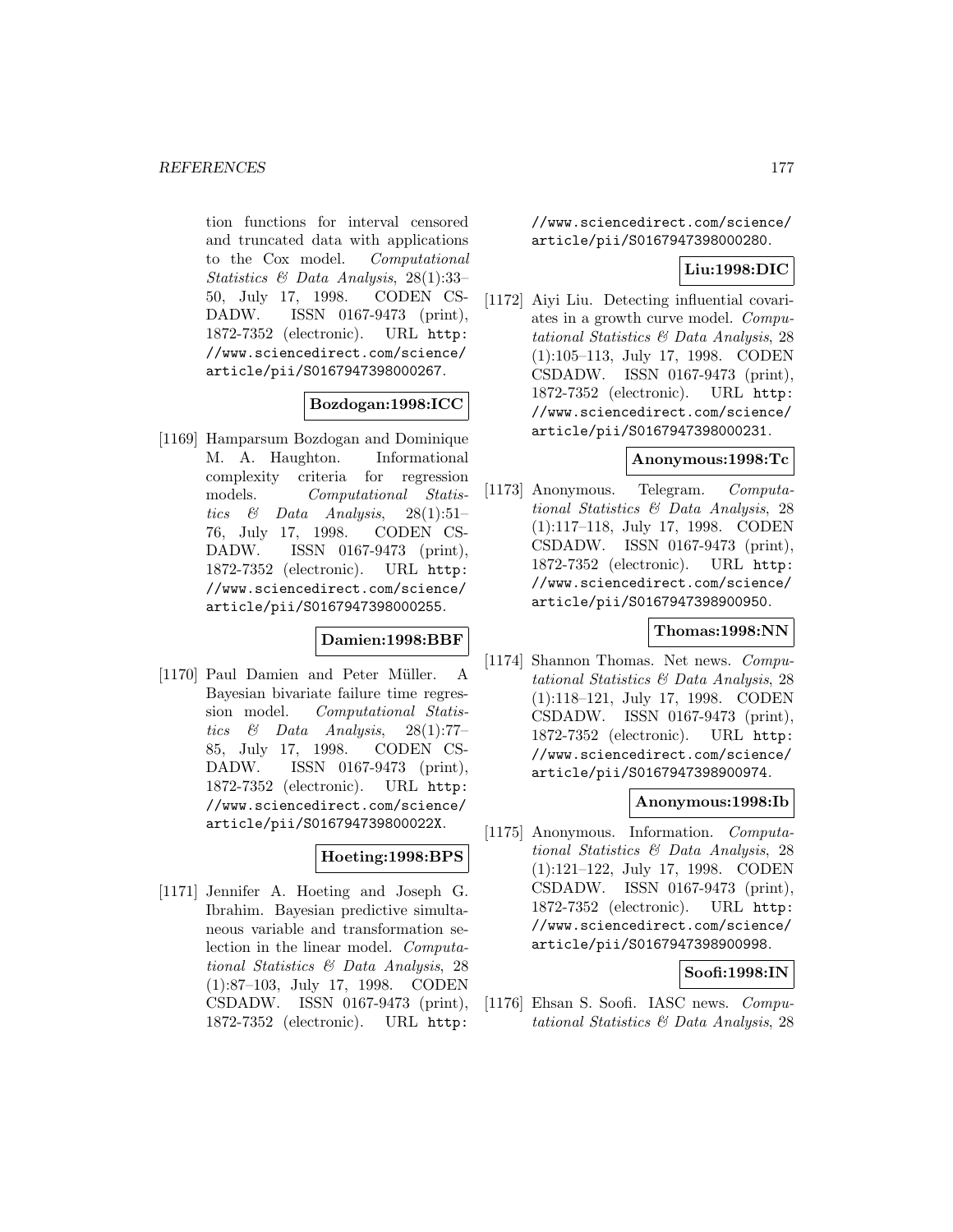(1):122–123, July 17, 1998. CODEN CSDADW. ISSN 0167-9473 (print), 1872-7352 (electronic). URL http: //www.sciencedirect.com/science/ article/pii/S0167947398901013.

## **Anonymous:1998:CMc**

[1177] Anonymous. Calendar of meetings. Computational Statistics & Data Analysis, 28(1):124–128, July 17, 1998. CODEN CSDADW. ISSN 0167- 9473 (print), 1872-7352 (electronic). URL http://www.sciencedirect. com/science/article/pii/S0167947398901037. 1872-7352 (electronic). URL http:

#### **Anonymous:1998:CWSb**

[1178] Anonymous. Courses, workshops & summer schools. Computational Statistics & Data Analysis, 28(1):128– 130, July 17, 1998. CODEN CS-DADW. ISSN 0167-9473 (print), 1872-7352 (electronic). URL http: //www.sciencedirect.com/science/ article/pii/S0167947398901050.

#### **Greenwood:1998:URW**

[1179] Garrison W. Greenwood and Xiaobo (Sharon) Hu. On the use of random walks to estimate correlation in fitness landscapes. Computational Statistics & Data Analysis, 28 (2):131–137, August 7, 1998. CODEN CSDADW. ISSN 0167-9473 (print), 1872-7352 (electronic). URL http: //www.sciencedirect.com/science/ article/pii/S0167947398000309.

# **Agresti:1998:ORI**

[1180] Alan Agresti and Brent A. Coull. Order-restricted inference for monotone trend alternatives in contingency tables. Computational Statistics & Data Analysis, 28(2):139–

155, August 7, 1998. CODEN CS-DADW. ISSN 0167-9473 (print), 1872-7352 (electronic). URL http: //www.sciencedirect.com/science/ article/pii/S0167947398000358.

# **Buttrey:1998:NNC**

- [1181] Samuel E. Buttrey. Nearest-neighbor classification with categorical variables. Computational Statistics & Data Analysis, 28(2):157–169, August 7, 1998. CODEN CS-DADW. ISSN 0167-9473 (print),
	- //www.sciencedirect.com/science/ article/pii/S0167947398000322.

#### **Grunwald:1998:SNG**

[1182] Gary K. Grunwald and Rob J. Hyndman. Smoothing non-Gaussian time series with autoregressive structure. Computational Statistics  $\&$  Data Analysis, 28(2):171-191, August 7, 1998. CODEN CS-DADW. ISSN 0167-9473 (print), 1872-7352 (electronic). URL http: //www.sciencedirect.com/science/ article/pii/S0167947398000346.

## **Marx:1998:DGA**

[1183] Brian D. Marx and Paul H. C. Eilers. Direct generalized additive modeling with penalized likelihood. Computational Statistics & Data Analysis, 28 (2):193–209, August 7, 1998. CODEN CSDADW. ISSN 0167-9473 (print), 1872-7352 (electronic). URL http: //www.sciencedirect.com/science/ article/pii/S0167947398000334.

#### **Silver:1998:OED**

[1184] G. L. Silver. Operational equations for data in rectangular array. Computa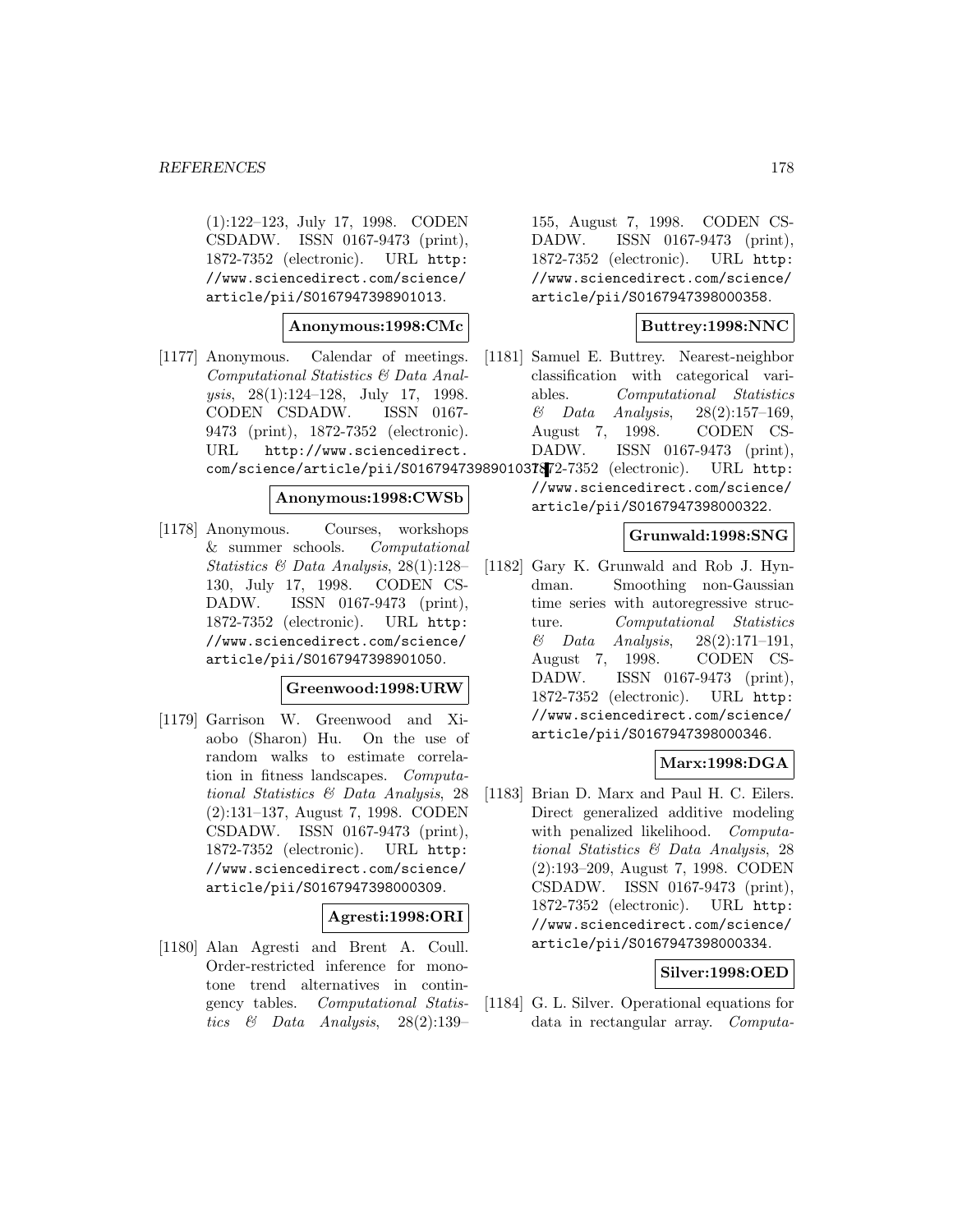tional Statistics & Data Analysis, 28 (2):211–215, August 7, 1998. CODEN CSDADW. ISSN 0167-9473 (print), 1872-7352 (electronic). URL http: //www.sciencedirect.com/science/ article/pii/S0167947398000292.

# **Best:1998:SSC**

[1185] D. J. Best, J. C. W. Rayner, and L. G. Stephens. Small-sample comparison of McCullagh and nair analyses for nominal-ordinal categorical data. Computational Statistics  $\&$  Data Analysis, 28(2):217– 223, August 7, 1998. CODEN CS-DADW. ISSN 0167-9473 (print), 1872-7352 (electronic). URL http: //www.sciencedirect.com/science/ article/pii/S0167947398000310.

#### **Zhao:1998:MCP**

[1186] J. H. Zhao and P. C. Sham. A method for calculating probability convolution using "ternary" numbers with application in the determination of twin zygosity. Computational Statistics & Data Analysis, 28(2):225– 232, August 7, 1998. CODEN CS-DADW. ISSN 0167-9473 (print), 1872-7352 (electronic). URL http: //www.sciencedirect.com/science/ article/pii/S016794739800036X.

#### **Anonymous:1998:Td**

[1187] Anonymous. Telegram. Computational Statistics & Data Analysis, 28 (2):235, August 7, 1998. CODEN CSDADW. ISSN 0167-9473 (print), 1872-7352 (electronic). URL http: //www.sciencedirect.com/science/ article/pii/S0167947398900615.

## **Anonymous:1998:Te**

[1188] Anonymous. Telegram. Computational Statistics & Data Analysis, 28 (2):235, August 7, 1998. CODEN CSDADW. ISSN 0167-9473 (print), 1872-7352 (electronic). URL http: //www.sciencedirect.com/science/ article/pii/S0167947398900639.

#### **Anonymous:1998:NNf**

[1189] Anonymous. Net news. Computational Statistics & Data Analysis, 28 (2):236–237, August 7, 1998. CODEN CSDADW. ISSN 0167-9473 (print), 1872-7352 (electronic). URL http: //www.sciencedirect.com/science/ article/pii/S0167947398900652.

## **Anonymous:1998:NNg**

[1190] Anonymous. Net news. Computational Statistics & Data Analysis, 28 (2):237–238, August 7, 1998. CODEN CSDADW. ISSN 0167-9473 (print), 1872-7352 (electronic). URL http: //www.sciencedirect.com/science/ article/pii/S0167947398900676.

#### **Anonymous:1998:ASA**

[1191] Anonymous. American Statistical Association Statistical Computing Section Student Paper Competition Deadline: January 8, 1999. Computational Statistics & Data Analysis, 28 (2):238, August 7, 1998. CODEN CSDADW. ISSN 0167-9473 (print), 1872-7352 (electronic). URL http: //www.sciencedirect.com/science/ article/pii/S016794739890069X.

#### **Anonymous:1998:CHS**

[1192] Anonymous. Comprehensive handbook of statistical procedures. Computational Statistics & Data Analysis, 28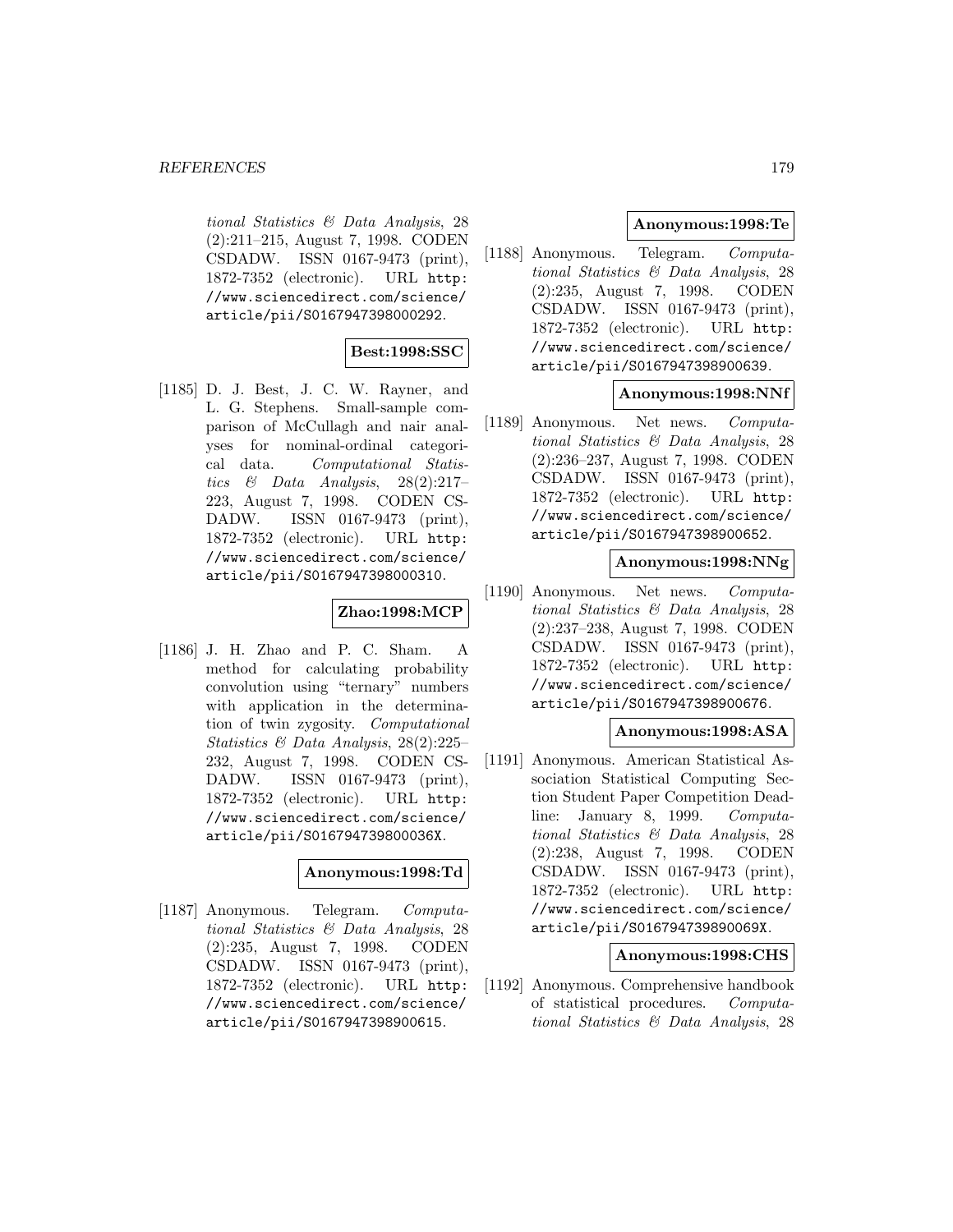(2):238–239, August 7, 1998. CODEN CSDADW. ISSN 0167-9473 (print), 1872-7352 (electronic). URL http: //www.sciencedirect.com/science/ article/pii/S0167947398900718.

#### **Anonymous:1998:CMNe**

[1193] Anonymous. Calendar of meetings — new entries only. Computational Statistics & Data Analysis, 28(2):239– 240, August 7, 1998. CODEN CS-DADW. ISSN 0167-9473 (print), 1872-7352 (electronic). URL http: //www.sciencedirect.com/science/ article/pii/S0167947398900731.

#### **Anonymous:1998:CWSc**

[1194] Anonymous. Courses, workshops and summer schools — new entries only. Computational Statistics & Data Analysis, 28(2):240– 242, August 7, 1998. CODEN CS-DADW. ISSN 0167-9473 (print), 1872-7352 (electronic). URL http: //www.sciencedirect.com/science/ article/pii/S0167947398900755.

#### **Park:1998:AGE**

[1195] Taesung Park, Charles S. Davis, and Ning Li. Alternative Gee estimation procedures for discrete longitudinal data. Computational Statistics & Data Analysis, 28(3):243–256, September 4, 1998. CODEN CS-DADW. ISSN 0167-9473 (print), 1872-7352 (electronic). URL http: //www.sciencedirect.com/science/ article/pii/S0167947398000395.

## **Zani:1998:RBB**

[1196] Sergio Zani, Marco Riani, and Aldo Corbellini. Robust bivariate boxplots and multiple outlier detection. Computational Statistics & Data Analysis, 28(3):257–270, September 4, 1998. CODEN CS-DADW. ISSN 0167-9473 (print), 1872-7352 (electronic). URL http: //www.sciencedirect.com/science/ article/pii/S0167947398000401.

## **Agarwal:1998:REE**

[1197] S. K. Agarwal and P. Kumar. On the relative efficiency of estimators of population total in unequal probability sampling when study variable has weak relationship with size variable. Computational Statistics & Data Analysis, 28(3):271–281, September 4, 1998. CODEN CS-DADW. ISSN 0167-9473 (print), 1872-7352 (electronic). URL http: //www.sciencedirect.com/science/ article/pii/S0167947398000371.

## **Bates:1998:LDL**

[1198] R. A. Bates, E. Riccomagno, R. Schwabe, and H. P. Wynn. Lattices and dual lattices in optimal experimental design for Fourier models. Computational Statistics & Data Analysis, 28(3):283– 296, September 4, 1998. CODEN CSDADW. ISSN 0167-9473 (print), 1872-7352 (electronic). URL http: //www.sciencedirect.com/science/ article/pii/S0167947398000425.

#### **Cheung:1998:SPI**

[1199] Siu Hung Cheung, Ka Ho Wu, and Wai Sum Chan. Simultaneous prediction intervals for autoregressiveintegrated moving-average models: a comparative study. Computational Statistics & Data Analysis, 28(3):297– 306, September 4, 1998. CODEN CSDADW. ISSN 0167-9473 (print),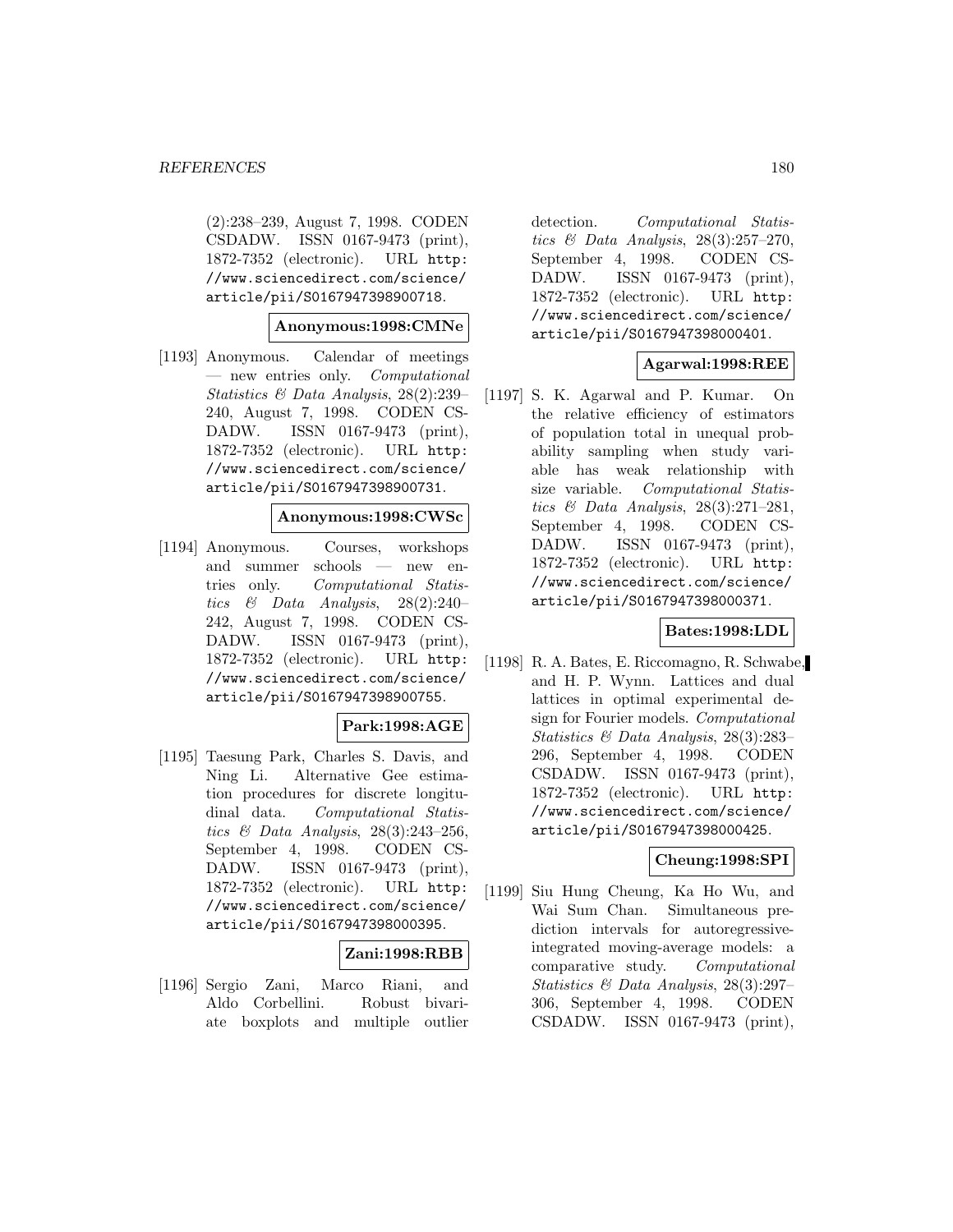1872-7352 (electronic). URL http: //www.sciencedirect.com/science/ article/pii/S0167947398000383.

# **Kiers:1998:TWS**

[1200] Henk A. L. Kiers. Three-way SIM-PLIMAX for oblique rotation of the three-mode factor analysis core to simple structure. Computational Statistics & Data Analysis, 28(3):307–324, September 4, 1998. CODEN CS-DADW. ISSN 0167-9473 (print), 1872-7352 (electronic). URL http: //www.sciencedirect.com/science/ article/pii/S0167947398000413.

**Pesarin:1998:T**

[1201] Fortunato Pesarin and Luigi Salmaso. Telegram. Computational Statistics  $\&$  Data Analysis, 28(3):327, September 4, 1998. CODEN CS-DADW. ISSN 0167-9473 (print), 1872-7352 (electronic). URL http: //www.sciencedirect.com/science/ article/pii/0167947398901074.

### **Asano:1998:IN**

[1202] Chooichiro Asano. IASC news. Computational Statistics & Data Analysis, 28(3):327–330, September 4, 1998. CODEN CSDADW. ISSN 0167- 9473 (print), 1872-7352 (electronic). URL http://www.sciencedirect. com/science/article/pii/0167947398901098article/pii/S0167947398901311.

# **Anonymous:1998:CMNf**

[1203] Anonymous. Calendar of meetings — new entries only. Computational Statistics & Data Analysis, 28(3):330– 335, September 4, 1998. CODEN CSDADW. ISSN 0167-9473 (print), 1872-7352 (electronic). URL http:

//www.sciencedirect.com/science/ article/pii/0167947398901116.

#### **Anonymous:1998:CWSd**

[1204] Anonymous. Courses, workshops and summer schools — new entries only. Computational Statistics & Data Analysis, 28(3):335–338, September 4, 1998. CODEN CS-DADW. ISSN 0167-9473 (print), 1872-7352 (electronic). URL http: //www.sciencedirect.com/science/ article/pii/016794739890113X.

### **Anonymous:1998:Rb**

[1205] Anonymous. Referees. Computational Statistics & Data Analysis, 28 (4):iii, October 28, 1998. CODEN CSDADW. ISSN 0167-9473 (print), 1872-7352 (electronic). URL http: //www.sciencedirect.com/science/ article/pii/S0167947398901293.

### **Pardo:1998:IAG**

[1206] M. C. Pardo. Improving the accuracy of goodness-of-fit tests based on Rao's divergence with small sample size. Computational Statistics & Data Analysis, 28(4):339–351, October 28, 1998. CODEN CS-DADW. ISSN 0167-9473 (print), 1872-7352 (electronic). URL http: //www.sciencedirect.com/science/

#### **Antoniadis:1998:WRR**

[1207] Anestis Antoniadis and Dinh Tuan Pham. Wavelet regression for random or irregular design. Computational Statistics & Data Analysis, 28(4):353– 369, October 28, 1998. CODEN CSDADW. ISSN 0167-9473 (print),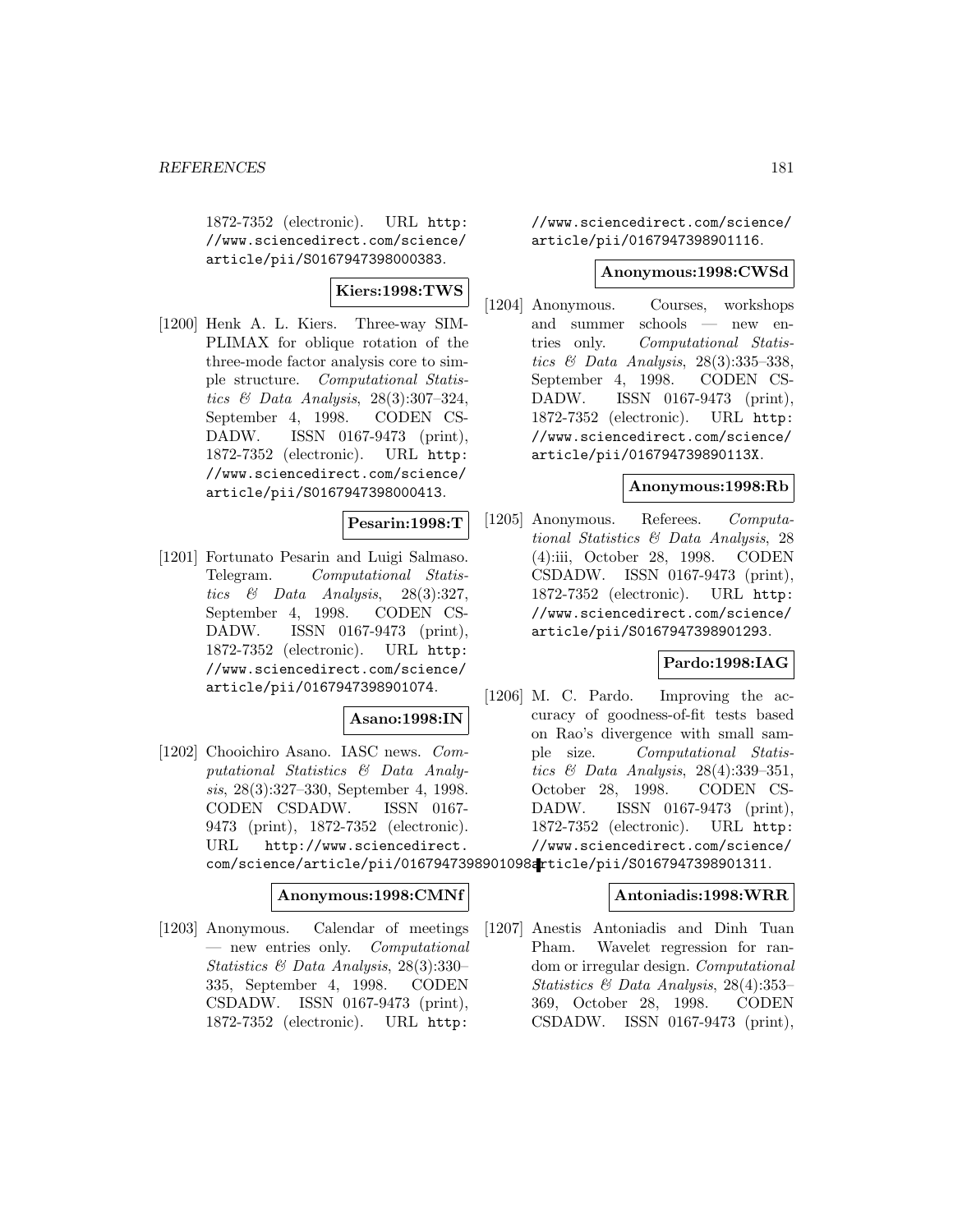1872-7352 (electronic). URL http: //www.sciencedirect.com/science/ article/pii/S0167947398901451.

## **Fang:1998:MVG**

[1208] Kai-Tai Fang, Run-Ze Li, and Jia-Juan Liang. A multivariate version of Ghosh's  $T_3$ -plot to detect nonmultinormality. Computational Statistics & Data Analysis, 28(4):371–386, October 28, 1998. CODEN CS-DADW. ISSN 0167-9473 (print), 1872-7352 (electronic). URL http: //www.sciencedirect.com/science/ article/pii/S0167947398901475.

## **Lapp:1998:MAB**

[1209] Krista Lapp, Geert Molenberghs, and Emmanuel Lesaffre. Models for the association between ordinal variables. Computational Statistics & Data Analysis, 28(4):387–411, October 28, 1998. CODEN CS-DADW. ISSN 0167-9473 (print), 1872-7352 (electronic). URL http: //www.sciencedirect.com/science/ article/pii/S0167947398901499.

### **Langsrud:1998:UFS**

[1210] Øyvind Langsrud and Tormod Næs. A unified framework for significance testing in fractional factorials. Computational Statistics & Data Analysis, 28(4):413–431, October 28, 1998. CODEN CS-DADW. ISSN 0167-9473 (print), 1872-7352 (electronic). URL http: //www.sciencedirect.com/science/ article/pii/S0167947398901517.

# **Edler:1998:IEC**

[1211] Lutz Edler. IASC elections 1999 call for CANDIDATES. Computa-

tional Statistics & Data Analysis, 28 (4):435, October 28, 1998. CODEN CSDADW. ISSN 0167-9473 (print), 1872-7352 (electronic). URL http: //www.sciencedirect.com/science/ article/pii/S0167947398901530.

### **Kitsos:1998:SSE**

[1212] Christos P. Kitsos and Jaromír Antoch. 5th Summer School of ERS IASC 3rd Millennium Challenge for Industrial Statistics. Computational Statistics & Data Analysis, 28(4): 435, October 28, 1998. CODEN CSDADW. ISSN 0167-9473 (print), 1872-7352 (electronic). URL http: //www.sciencedirect.com/science/ article/pii/S0167947398901554.

### **Anonymous:1998:XCC**

[1213] Anonymous. XIV COMPSTAT Conference of the International Association for Statistical Computing 21 to 25 August 2000, University of Utrecht, The Netherlands. Computational Statistics & Data Analysis, 28(4):435–436, October 28, 1998. CODEN CS-DADW. ISSN 0167-9473 (print), 1872-7352 (electronic). URL http: //www.sciencedirect.com/science/ article/pii/S0167947398901578.

### **Anonymous:1998:CMd**

[1214] Anonymous. Calendar of meetings. Computational Statistics & Data Analysis, 28(4):436–443, October 28, 1998. CODEN CS-DADW. ISSN 0167-9473 (print), 1872-7352 (electronic). URL http: //www.sciencedirect.com/science/ article/pii/S0167947398901591.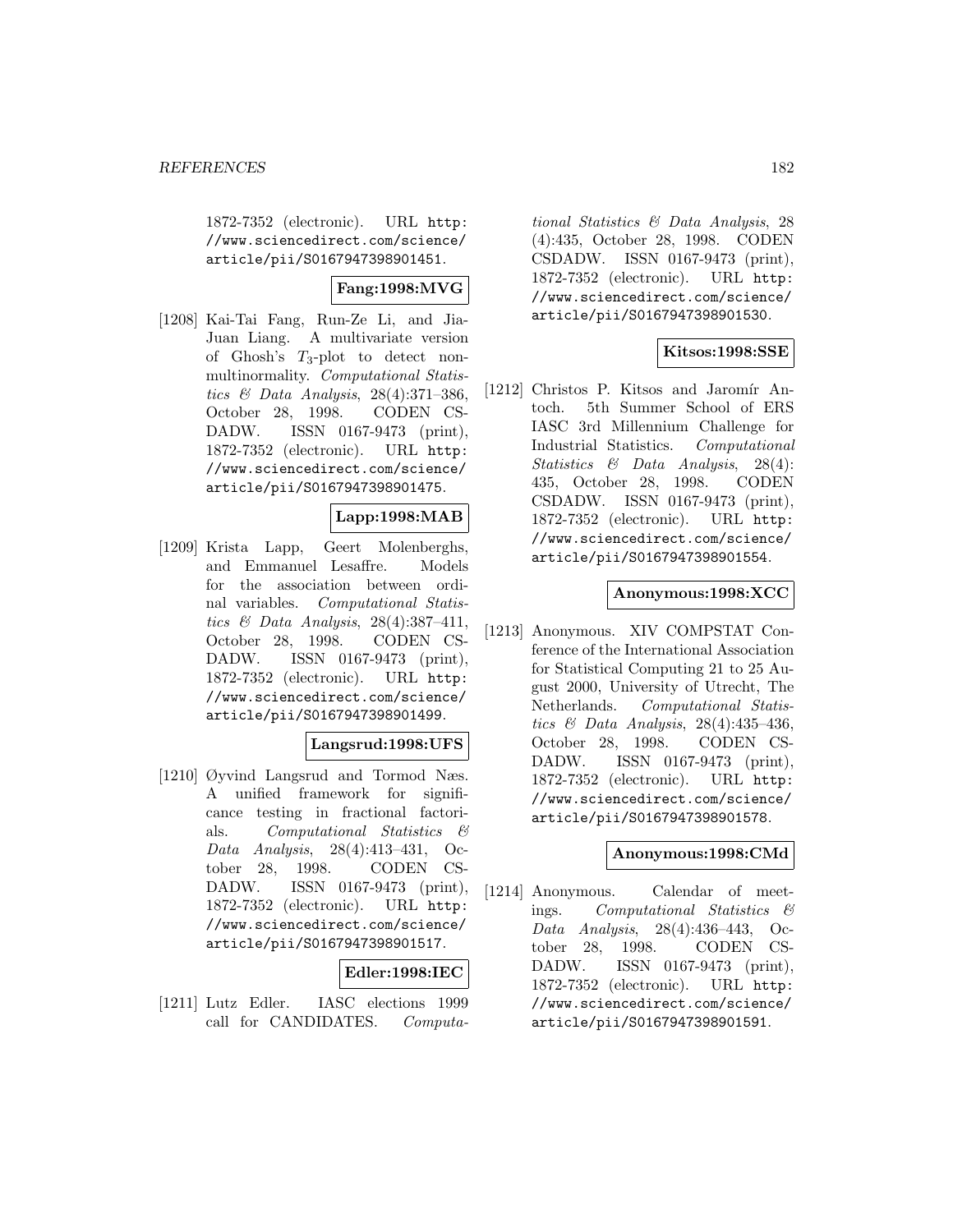#### **Anonymous:1998:CWSe**

[1215] Anonymous. Courses, workshops & summer schools. Computational Statistics  $\mathcal{B}$  Data Analysis, 28(4):444-446, October 28, 1998. CODEN CS-DADW. ISSN 0167-9473 (print), 1872-7352 (electronic). URL http: //www.sciencedirect.com/science/ article/pii/S016794739890161X.

#### **Anonymous:1998:AIS**

[1216] Anonymous. Author index of SS-NinCSDA: Volumes 26–28 (October 1997–October 1998). Computational Statistics & Data Analysis, 28(4): 447, October 28, 1998. CODEN CSDADW. ISSN 0167-9473 (print), 1872-7352 (electronic). URL http: //www.sciencedirect.com/science/ article/pii/S0167947398901633.

#### **Anonymous:1998:PRM**

[1217] Anonymous. Participants' reflextions on meetings of SSNinCSDA: Volumes 26–28 (october 1997–October 1998). Computational Statistics  $\&$  Data Analysis, 28(4):447, October 28, 1998. CODEN CS-DADW. ISSN 0167-9473 (print), 1872-7352 (electronic). URL http: //www.sciencedirect.com/science/ article/pii/S0167947398901657.

#### **Anonymous:1998:BRS**

[1218] Anonymous. Book reviews of SS-NinCSDA: Volumes 26–28 (October 1997–October 1998). Computational Statistics & Data Analysis, 28(4):447– 448, October 28, 1998. CODEN CSDADW. ISSN 0167-9473 (print), 1872-7352 (electronic). URL http: //www.sciencedirect.com/science/ article/pii/S0167947398901670.

#### **Anonymous:1998:TSV**

[1219] Anonymous. Telegram, software: Volumes 26–28 (october 1997–October 1998). Computational Statistics  $\&$  Data Analysis, 28(4):449, October 28, 1998. CODEN CS-DADW. ISSN 0167-9473 (print), 1872-7352 (electronic). URL http: //www.sciencedirect.com/science/ article/pii/S0167947398901694.

#### **Anonymous:1998:EIN**

[1220] Anonymous. Editorials, information, net news: Volumes 26–28 (october 1997–October 1998). Computational Statistics & Data Analysis, 28 (4):450, October 28, 1998. CODEN CSDADW. ISSN 0167-9473 (print), 1872-7352 (electronic). URL http: //www.sciencedirect.com/science/ article/pii/S0167947398901712.

### **Anonymous:1998:AIVc**

[1221] Anonymous. Author index volume 28 (1998). Computational Statistics & Data Analysis, 28(4):451–452, October 28, 1998. CODEN CS-DADW. ISSN 0167-9473 (print), 1872-7352 (electronic). URL http: //www.sciencedirect.com/science/ article/pii/S0167947398901736.

#### **Anonymous:1998:EBc**

[1222] Anonymous. Editorial Board. Computational Statistics & Data Analysis, 29 (1):v–vi, November 28, 1998. CODEN CSDADW. ISSN 0167-9473 (print), 1872-7352 (electronic). URL http: //www.sciencedirect.com/science/ article/pii/S0167947398901785.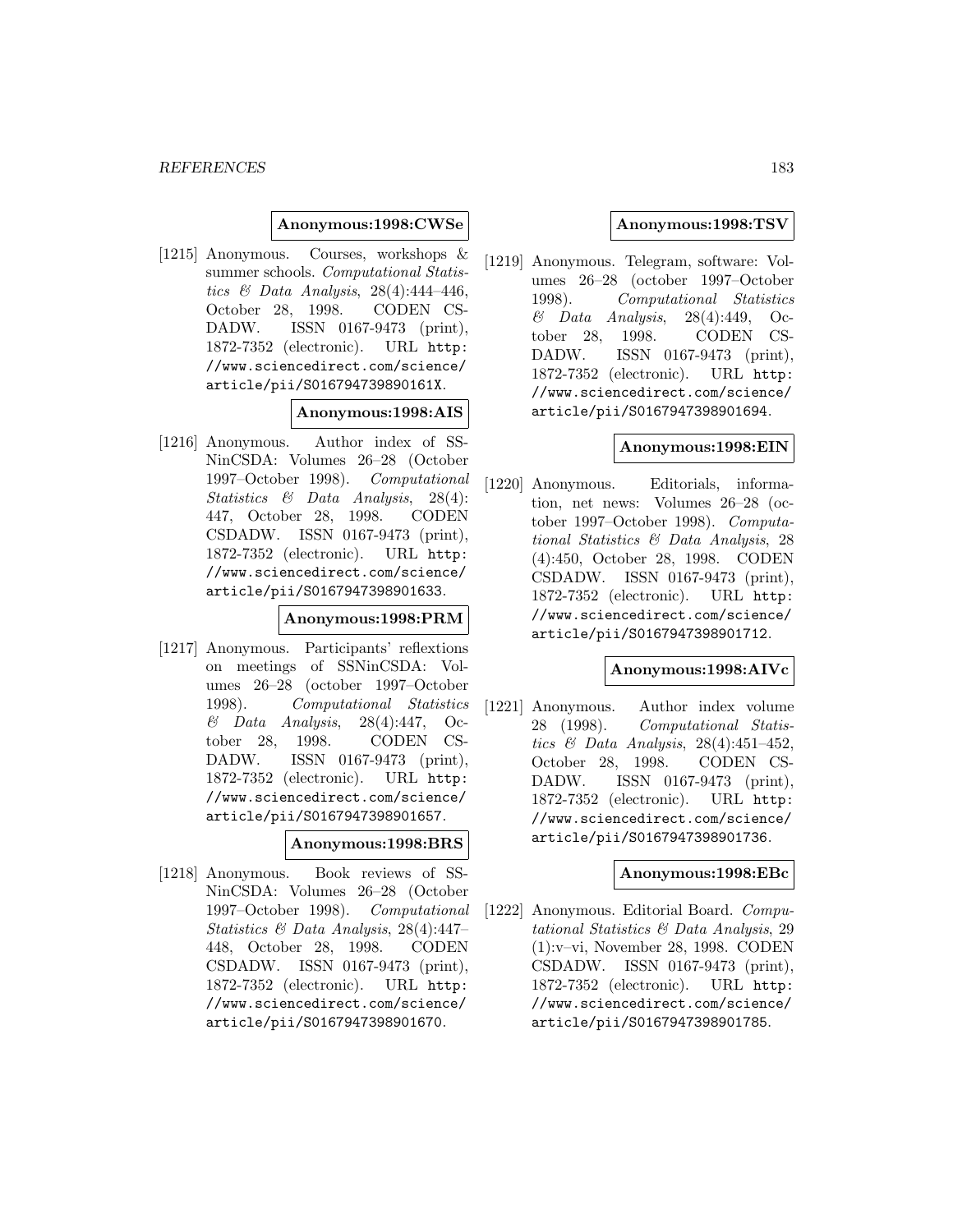## **Cressie:1998:IAP**

[1223] Noel Cressie and Jennifer L. Davidson. Image analysis with partially ordered Markov models. Computational Statistics & Data Analysis, 29 (1):1–26, November 28, 1998. CODEN CSDADW. ISSN 0167-9473 (print), 1872-7352 (electronic). URL http: //www.sciencedirect.com/science/ article/pii/S0167947398000528.

# **Eubank:1998:EPL**

[1224] R. L. Eubank, E. L. Kambour, J. T. Kim, K. Klipple, C. S. Reese, and M. Schimek. Estimation in partially linear models. Computational Statistics & Data Analysis, 29(1):27– 34, November 28, 1998. CODEN CSDADW. ISSN 0167-9473 (print), 1872-7352 (electronic). URL http: //www.sciencedirect.com/science/ article/pii/S0167947398000541.

#### **Fishman:1998:BWC**

[1225] George S. Fishman and David S. Rubin. Best- and worst-case variances when bounds are available for the distribution function. Computational Statistics & Data Analysis, 29(1):35– 53, November 28, 1998. CODEN CSDADW. ISSN 0167-9473 (print), 1872-7352 (electronic). URL http: //www.sciencedirect.com/science/ article/pii/S0167947398000516.

# **Dupuis:1998:PQE**

[1226] D. J. Dupuis. Parameter and quantile estimation for a fatigue model. Computational Statistics & Data Analysis, 29(1):55–68, November 28, 1998. CODEN CS-DADW. ISSN 0167-9473 (print),

1872-7352 (electronic). URL http: //www.sciencedirect.com/science/ article/pii/S0167947398000504.

## **Yick:1998:UOT**

[1227] John S. Yick and Andy H. Lee. Unmasking outliers in two-way contingency tables. Computational Statistics & Data Analysis,  $29(1):69-79$ , November 28, 1998. CODEN CS-DADW. ISSN 0167-9473 (print), 1872-7352 (electronic). URL http: //www.sciencedirect.com/science/ article/pii/S016794739800053X.

# **Karlis:1998:MHD**

[1228] Dimitris Karlis and Evdokia Xekalaki. Minimum Hellinger distance estimation for Poisson mixtures. Computational Statistics & Data Analysis, 29(1):81– 103, November 28, 1998. CODEN CSDADW. ISSN 0167-9473 (print), 1872-7352 (electronic). URL http: //www.sciencedirect.com/science/ article/pii/S0167947398000474.

### **Andres:1998:FMV**

[1229] A. Martín Andrés, M. J. Sánchez Quevedo, and A. Silva Mato. Fisher's mid-P-value arrangement in  $2 \times 2$ <br>comparative trials. Computational comparative trials. Statistics & Data Analysis, 29(1):107– 115, November 28, 1998. CODEN CSDADW. ISSN 0167-9473 (print), 1872-7352 (electronic). URL http: //www.sciencedirect.com/science/ article/pii/S0167947398901797.

#### **Aluja-Banet:1998:FLC**

[1230] Tomàs Aluja-Banet. Feelings from last COMPSTAT. Computational Statistics & Data Analysis, 29(1): 116, November 28, 1998. CODEN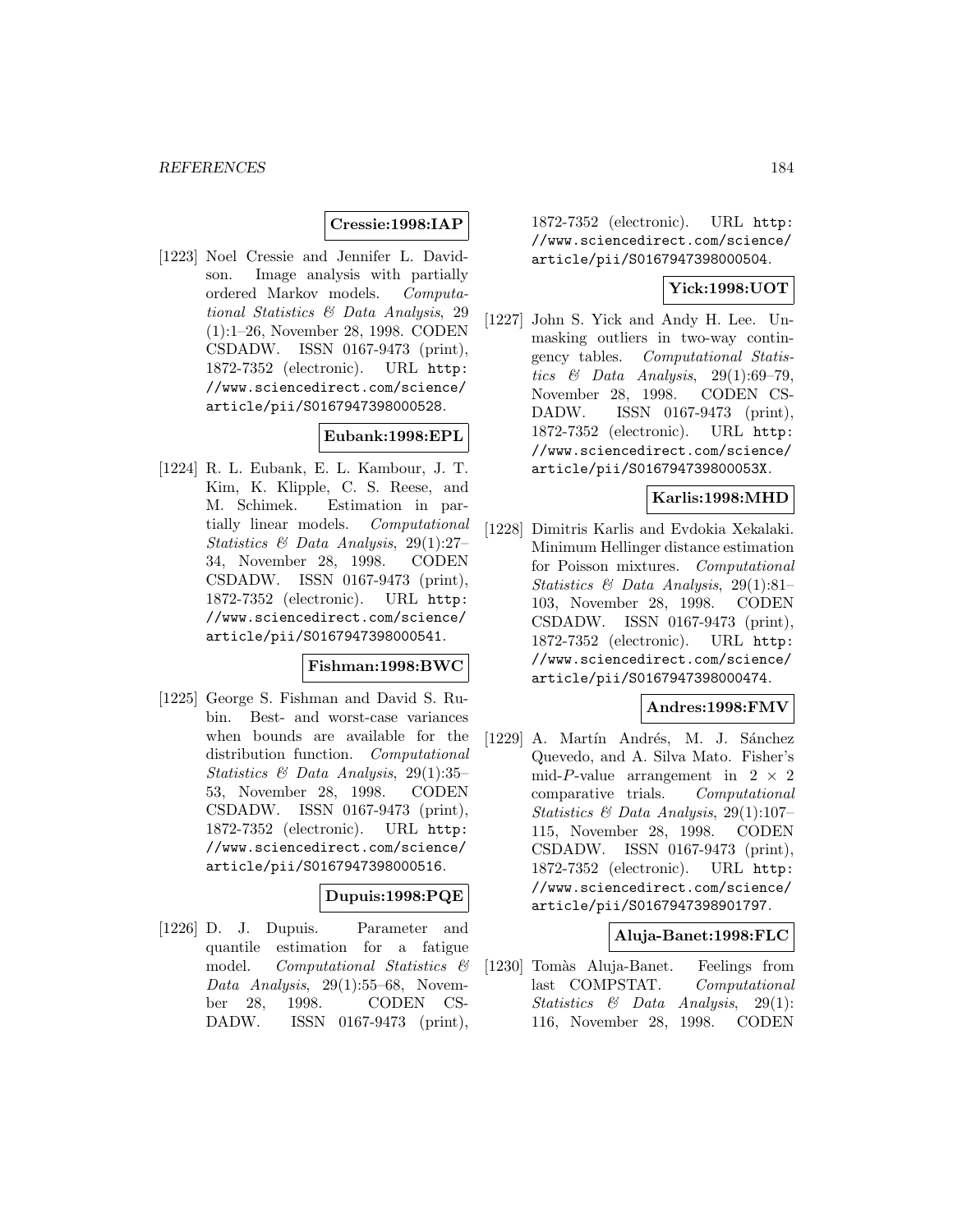CSDADW. ISSN 0167-9473 (print), 1872-7352 (electronic). URL http: //www.sciencedirect.com/science/ article/pii/S0167947398901803.

### **Kaarik:1998:CBB**

[1231] Ene Käärik. Compstat' $98 - a$  bridge between statistical theory and computational applied statistics. Computational Statistics & Data Analysis, 29 (1):117, November 28, 1998. CODEN CSDADW. ISSN 0167-9473 (print), 1872-7352 (electronic). URL http: //www.sciencedirect.com/science/ article/pii/S0167947398901815.

# **Nash:1998:PVM**

[1232] John C. Nash. Participants' views of meetings: Compstat 98 — one person's view. Computational Statistics & Data Analysis,  $29(1):118-119$ , November 28, 1998. CODEN CS-DADW. ISSN 0167-9473 (print), 1872-7352 (electronic). URL http: //www.sciencedirect.com/science/ article/pii/S0167947398901827.

### **Anonymous:1998:Sb**

[1233] Anonymous. Software. Computational Statistics & Data Analysis, 29(1):120– 124, November 28, 1998. CODEN CSDADW. ISSN 0167-9473 (print), 1872-7352 (electronic). URL http: //www.sciencedirect.com/science/ article/pii/S0167947398901839.

## **Anonymous:1998:INd**

[1234] Anonymous. IASC news. Computational Statistics & Data Analysis, 29(1):124–127, November 28, 1998. CODEN CSDADW. ISSN 0167- 9473 (print), 1872-7352 (electronic).

# URL http://www.sciencedirect. com/science/article/pii/S0167947398901840.

#### **Anonymous:1998:LN**

[1235] Anonymous. Latest news. Computational Statistics & Data Analysis, 29(1):127–128, November 28, 1998. CODEN CSDADW. ISSN 0167- 9473 (print), 1872-7352 (electronic). URL http://www.sciencedirect. com/science/article/pii/S0167947398901852.

## **Chen:1998:RTE**

[1236] Yi-Ju Chen, John Hewett, Yazhen Wang, and Jane Johnson. A rank test for equality of two multivariate populations vs a particular ordered alternative. Computational Statistics & Data Analysis,  $29(2):129-144$ , December 28, 1998. CODEN CS-DADW. ISSN 0167-9473 (print), 1872-7352 (electronic). URL http: //www.sciencedirect.com/science/ article/pii/S0167947398000723.

### **Kosinski:1998:PDM**

[1237] Andrzej S. Kosinski. A procedure for the detection of multivariate outliers. Computational Statistics & Data Analysis, 29(2):145–161, December 28, 1998. CODEN CS-DADW. ISSN 0167-9473 (print), 1872-7352 (electronic). URL http: //www.sciencedirect.com/science/ article/pii/S0167947398000735.

# **LeBlanc:1998:RQF**

[1238] Michael LeBlanc. Resampled quantile functions for error estimation and a relationship to density estimation. Computational Statistics & Data Analysis, 29(2):163–176, December 28, 1998. CODEN CS-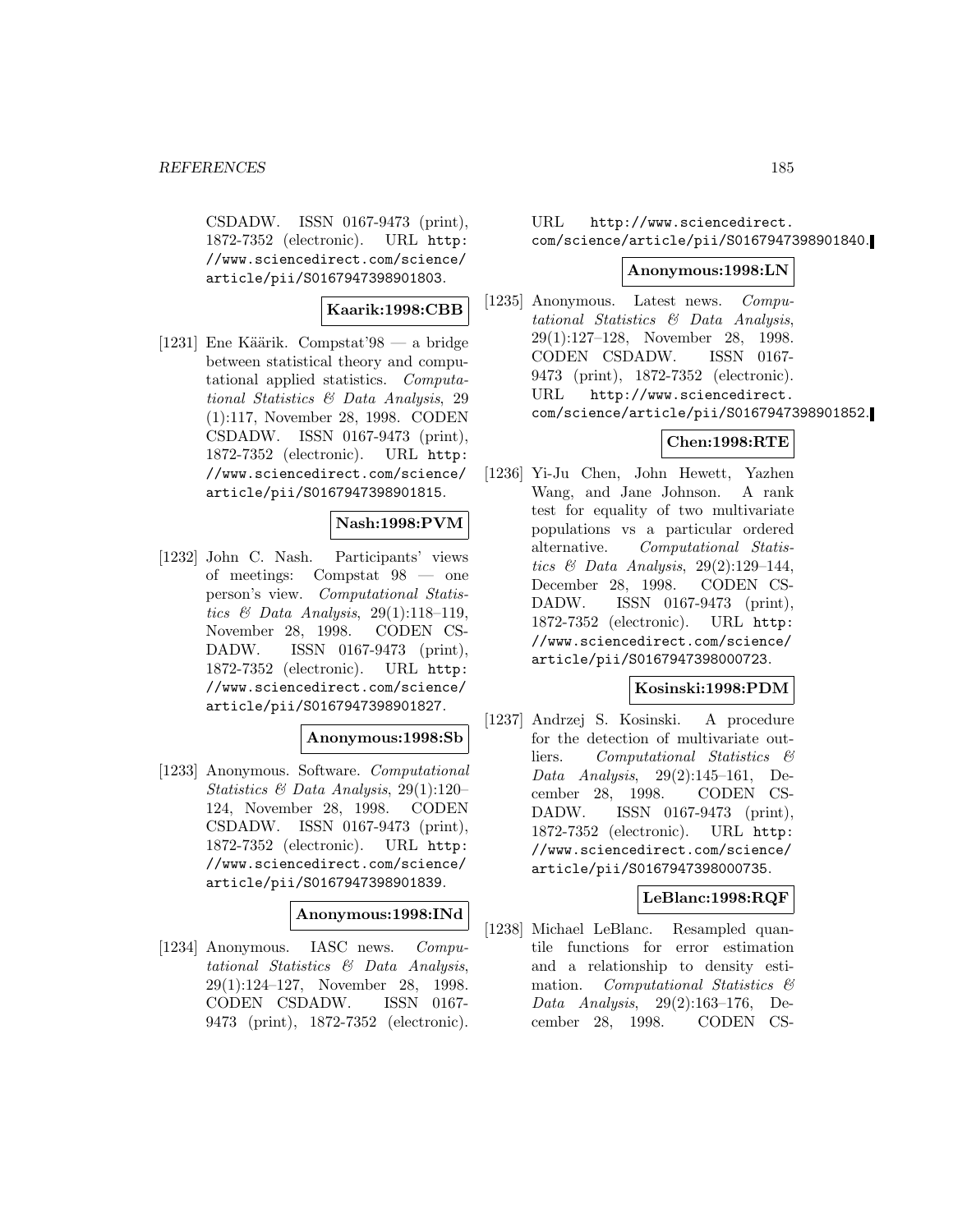DADW. ISSN 0167-9473 (print), 1872-7352 (electronic). URL http: //www.sciencedirect.com/science/ article/pii/S0167947398000711.

#### **Mansouri:1998:MAV**

[1239] H. Mansouri. Multifactor analysis of variance based on the aligned rank transform technique. Computational Statistics & Data Analysis, 29(2):177– 189, December 28, 1998. CODEN CSDADW. ISSN 0167-9473 (print), 1872-7352 (electronic). URL http: //www.sciencedirect.com/science/ article/pii/S0167947398000772.

#### **Caers:1998:NTE**

[1240] Jef Caers and Jozef Van Dyck. Nonparametric tail estimation using a double bootstrap method. Computational Statistics & Data Analysis, 29(2):191– 211, December 28, 1998. CODEN CSDADW. ISSN 0167-9473 (print), 1872-7352 (electronic). URL http: //www.sciencedirect.com/science/ article/pii/S0167947398000607.

#### **Li:1998:CNA**

[1241] Baibing Li and Bart De Moor. A corrected normal approximation for the Student's  $t$  distribution. Computational Statistics & Data Analysis, 29(2):213–216, December 28, 1998. CODEN CS-DADW. ISSN 0167-9473 (print), 1872-7352 (electronic). URL http: //www.sciencedirect.com/science/ article/pii/S0167947398000656. See note [1341].

## **Payne:1998:DKP**

[1242] Roger W. Payne. Design keys, pseudo-factors and general balance.

Computational Statistics & Data Analysis, 29(2):217–229, December 28, 1998. CODEN CS-DADW. ISSN 0167-9473 (print), 1872-7352 (electronic). URL http: //www.sciencedirect.com/science/ article/pii/S0167947398000619.

# **Taplin:1998:AEC**

[1243] Ross H. Taplin. Alternative equations for combining the results of Kalman filters. Computational Statistics & Data Analysis,  $29(2):231-238$ , December 28, 1998. CODEN CS-DADW. ISSN 0167-9473 (print), 1872-7352 (electronic). URL http: //www.sciencedirect.com/science/ article/pii/S0167947398000693.

## **Ding:1999:EAC**

[1244] Cherng G. Ding. An efficient algorithm for computing quantiles of the noncentral chi-squared distribution. Computational Statistics & Data Analysis, 29(3):253–259, January 28, 1999. CODEN CS-DADW. ISSN 0167-9473 (print), 1872-7352 (electronic). URL http: //www.sciencedirect.com/science/ article/pii/S0167947398000668.

### **Venter:1999:IMD**

[1245] J. H. Venter and H. Viljoen. Identifying multiple discordant observations: a computer intensive approach. Computational Statistics & Data Analysis, 29(3):261–273, January 28, 1999. CODEN CS-DADW. ISSN 0167-9473 (print), 1872-7352 (electronic). URL http: //www.sciencedirect.com/science/ article/pii/S0167947398000644.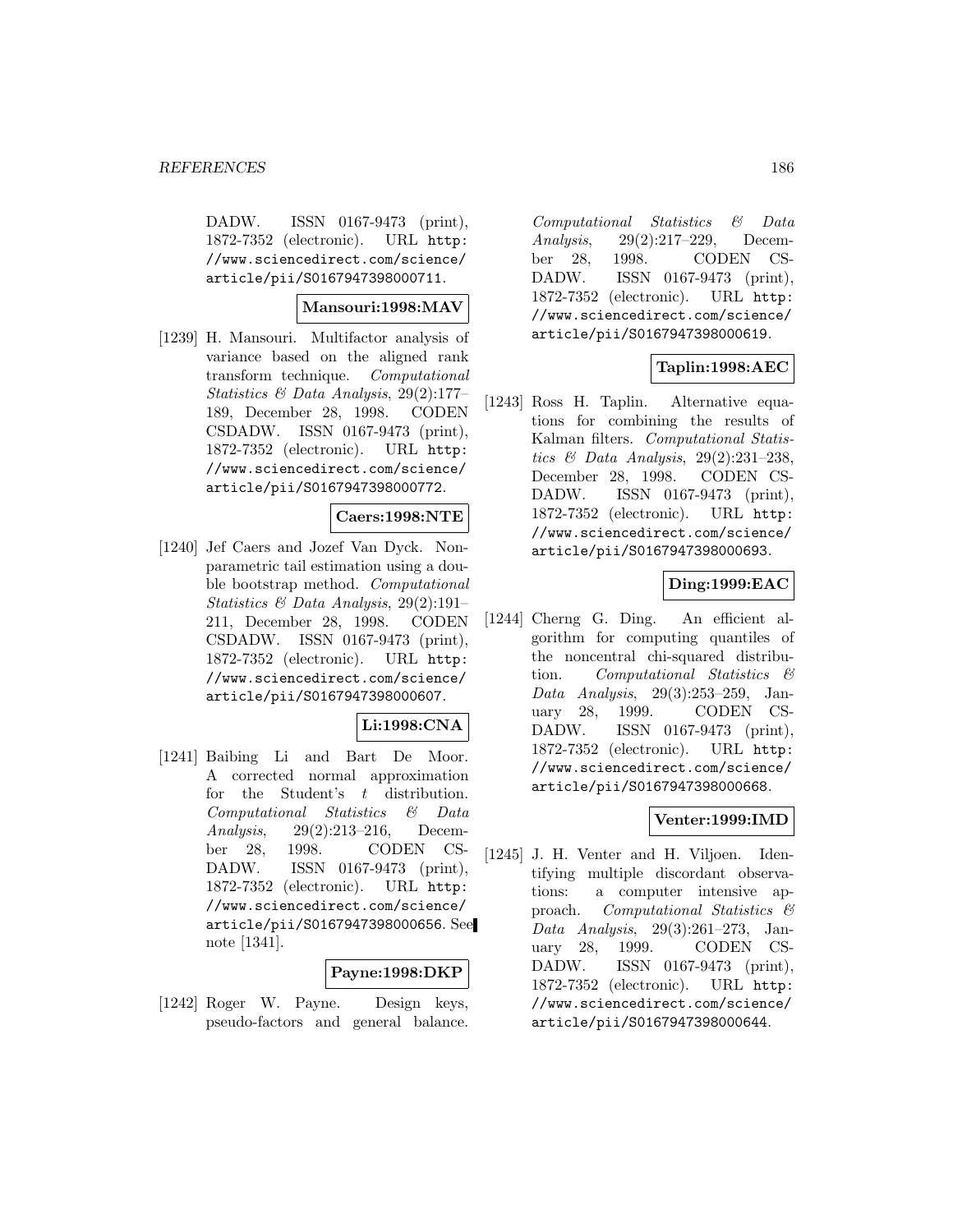### **Wilcox:1999:RBT**

[1246] Rand R. Wilcox. Rank-based tests for interactions in a two-way design. Computational Statistics & Data Analysis, 29(3):275–284, January 28, 1999. CODEN CS-DADW. ISSN 0167-9473 (print), 1872-7352 (electronic). URL http: //www.sciencedirect.com/science/ article/pii/S0167947398000760.

# **Ocerin:1999:AAC**

[1247] J. M. Caridad Ocerin, R. Espejo Mohedano, and A. Gallego Segador. Automatic aggregation of categories in multivariate contingency tables using information theory. Computational Statistics & Data Analysis, 29(3):285– 294, January 28, 1999. CODEN CSDADW. ISSN 0167-9473 (print), 1872-7352 (electronic). URL http: //www.sciencedirect.com/science/ article/pii/S0167947398000590.

### **Host:1999:KLP**

[1248] Gudmund Høst. Kriging by local polynomials. Computational Statistics  $\mathcal C$  Data Analysis, 29(3):295-312. January 28, 1999. CODEN CS-DADW. ISSN 0167-9473 (print), 1872-7352 (electronic). URL http: //www.sciencedirect.com/science/ article/pii/S0167947398000632.

### **Mealli:1999:EBM**

[1249] Fabrizia Mealli and Carla Rampichini. Estimating binary multilevel models through indirect inference. Computational Statistics  $\mathcal{B}$ Data Analysis, 29(3):313–324, January 28, 1999. CODEN CS-DADW. ISSN 0167-9473 (print),

1872-7352 (electronic). URL http: //www.sciencedirect.com/science/ article/pii/S0167947398000565.

### **Robert:1999:RIM**

[1250] Christian P. Robert and Kerrie L. Mengersen. Reparameterisation issues in mixture modelling and their bearing on MCMC algorithms. Computational Statistics & Data Analysis, 29(3):325– 343, January 28, 1999. CODEN CSDADW. ISSN 0167-9473 (print), 1872-7352 (electronic). URL http: //www.sciencedirect.com/science/ article/pii/S0167947398000589.

#### **Sidje:1999:NSL**

[1251] Roger B. Sidje and William J. Stewart. A numerical study of large sparse matrix exponentials arising in Markov chains. Computational Statistics & Data Analysis,  $29(3):345-368$ , January 28, 1999. CODEN CS-DADW. ISSN 0167-9473 (print), 1872-7352 (electronic). URL http: //www.sciencedirect.com/science/ article/pii/S0167947398000620.

### **Lopes:1999:HEF**

[1252] Hedibert Freitas Lopes, Ajax R. Bello Moreira, and Alexandra Mello Schmidt. Hyperparameter estimation in forecast models. Computational Statistics & Data Analysis, 29(4):387–410, February 28, 1999. CODEN CS-DADW. ISSN 0167-9473 (print), 1872-7352 (electronic). URL http: //www.sciencedirect.com/science/ article/pii/S0167947398000784.

### **Oh:1999:EPD**

[1253] Man-Suk Oh. Estimation of posterior density functions from a poste-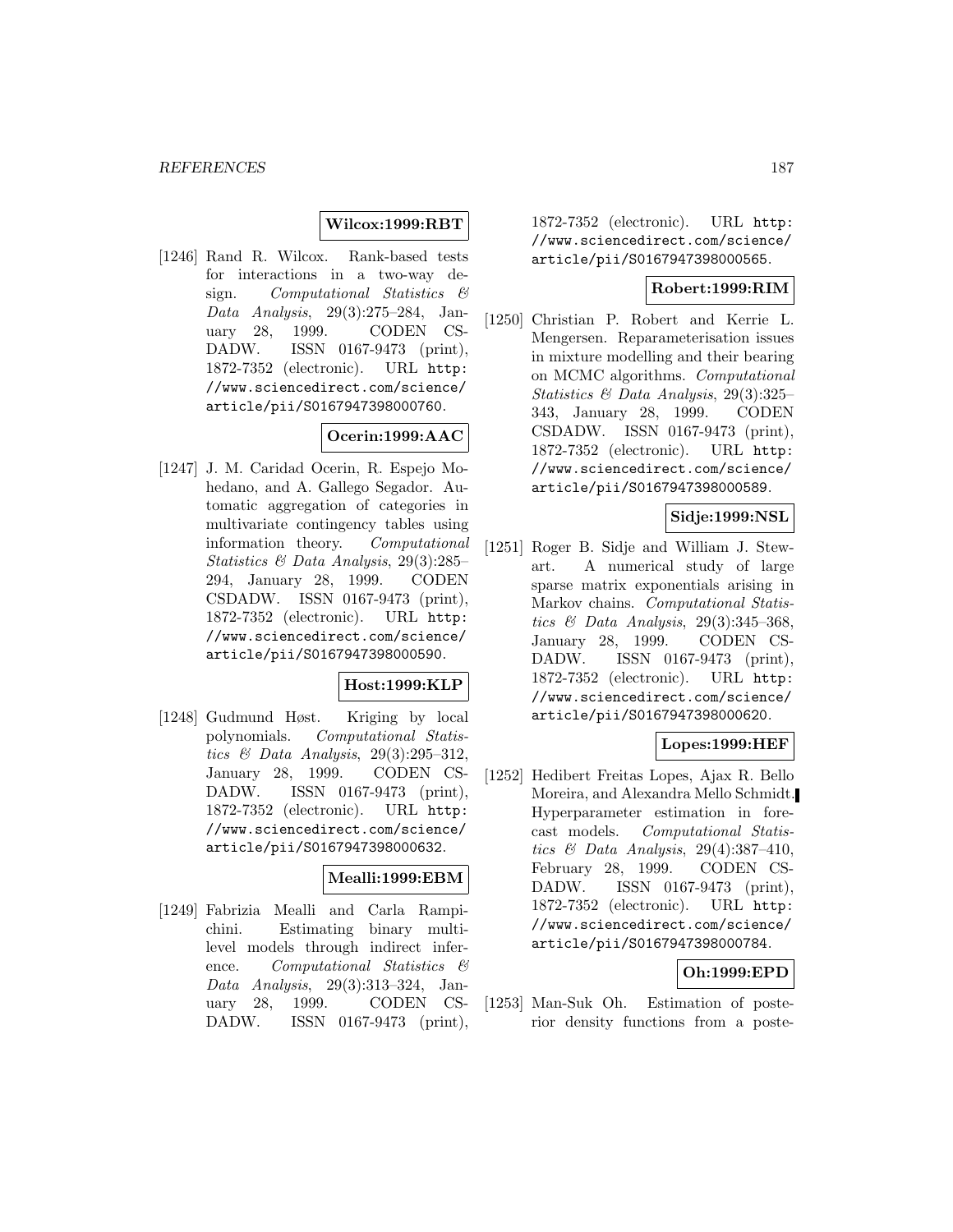rior sample. Computational Statistics  $\mathcal C$  Data Analysis, 29(4):411-427, February 28, 1999. CODEN CS-DADW. ISSN 0167-9473 (print), 1872-7352 (electronic). URL http: //www.sciencedirect.com/science/ article/pii/S0167947398000681.

### **Quintana:1999:MCE**

[1254] Fernando A. Quintana, Jun S. Liu, and Guido E. del Pino. Monte Carlo EM with importance reweighting and its applications in random effects models. Computational Statistics  $\mathcal C$  Data Analysis, 29(4):429-444, February 28, 1999. CODEN CS-DADW. ISSN 0167-9473 (print), 1872-7352 (electronic). URL http: //www.sciencedirect.com/science/ article/pii/S0167947398000759.

# **Cai:1999:DNG**

[1255] Zongwu Cai and Chih-Ling Tsai. Diagnostics for nonlinearity in generalized linear models. Computational Statistics & Data Analysis, 29(4):445– 469, February 28, 1999. CODEN CSDADW. ISSN 0167-9473 (print), 1872-7352 (electronic). URL http: //www.sciencedirect.com/science/ article/pii/S0167947398000796.

# **Meng:1999:MLE**

[1256] Xiangyi Meng and Nathaniel Schenker. Maximum likelihood estimation for linear regression models with right censored outcomes and missing predictors. Computational Statistics & Data Analysis, 29(4):471–483, February 28, 1999. CODEN CS-DADW. ISSN 0167-9473 (print), 1872-7352 (electronic). URL http:

//www.sciencedirect.com/science/ article/pii/S0167947398000747.

#### **Mentz:1999:LSE**

[1257] R. P. Mentz, P. A. Morettin, and C. M. C. Toloi. On least-squares estimation of the residual variance in the first-order moving average model. Computational Statistics & Data Analysis, 29(4):485–499, February 28, 1999. CODEN CS-DADW. ISSN 0167-9473 (print), 1872-7352 (electronic). URL http: //www.sciencedirect.com/science/ article/pii/S0167947398000802.

#### **Hawkins:1999:IFS**

[1258] Douglas M. Hawkins and David J. Olive. Improved feasible solution algorithms for high breakdown estimation. Computational Statistics & Data Analysis,  $30(1):1-11$ , March 28, 1999. CODEN CS-DADW. ISSN 0167-9473 (print), 1872-7352 (electronic). URL http: //www.sciencedirect.com/science/ article/pii/S0167947398000826.

#### **Bohning:1999:LBM**

[1259] Dankmar Böhning. The lower bound method in probit regression. Computational Statistics & Data Analysis, 30 (1):13–17, March 28, 1999. CODEN CSDADW. ISSN 0167-9473 (print), 1872-7352 (electronic). URL http: //www.sciencedirect.com/science/ article/pii/S0167947398000942.

#### **deBruin:1999:SBM**

[1260] R. de Bruin, D. Salomé, and W. Schaafsma. A semi-Bayesian method for nonparametric density estimation. Computational Statistics & Data Analysis, 30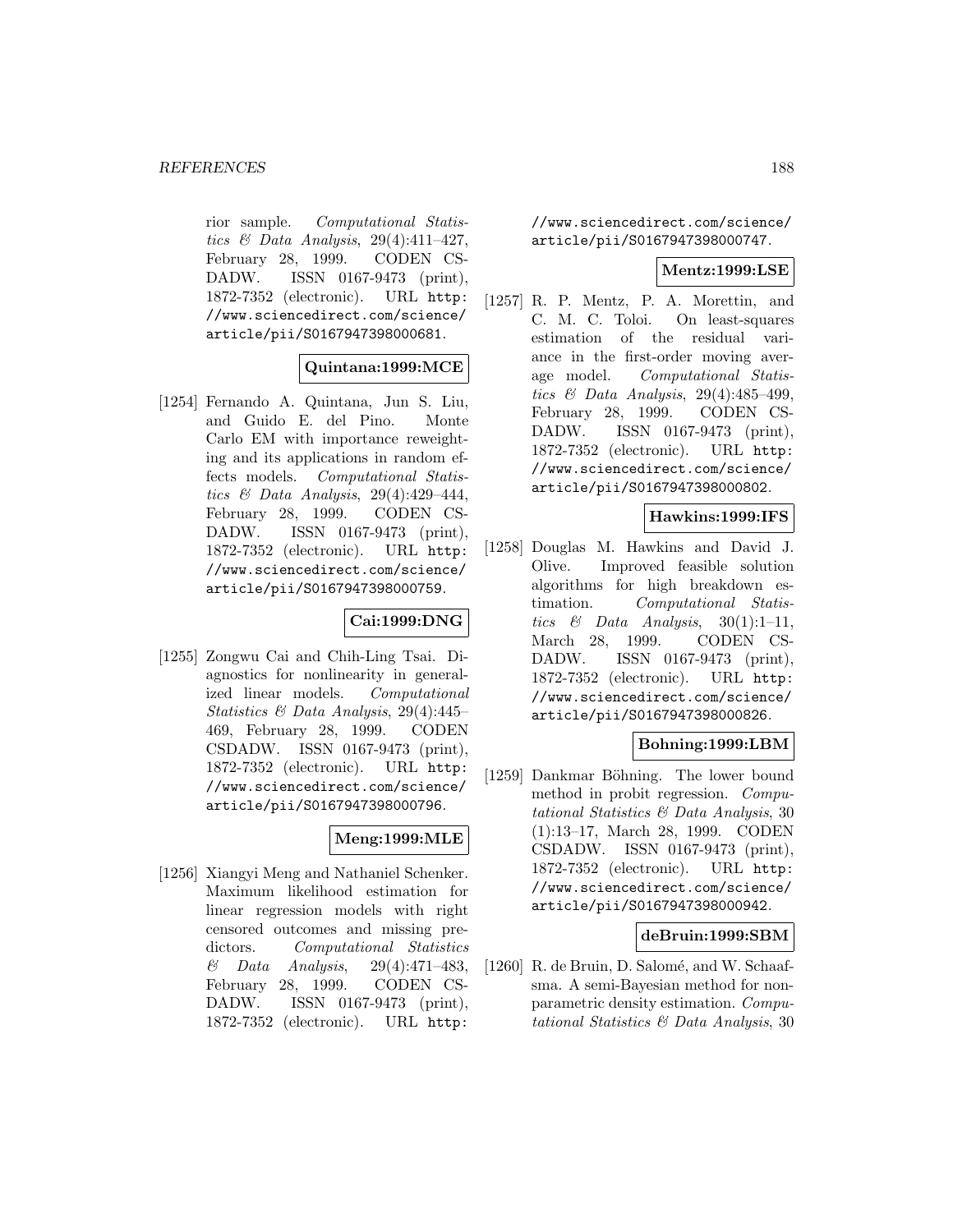(1):19–30, March 28, 1999. CODEN CSDADW. ISSN 0167-9473 (print), 1872-7352 (electronic). URL http: //www.sciencedirect.com/science/ article/pii/S0167947398000899.

## **Liang:1999:DPD**

[1261] Jia-Juan Liang and Peter M. Bentler. A t-distribution plot to detect nonmultinormality. Computational Statistics & Data Analysis,  $30(1):31-44$ , March 28, 1999. CODEN CS-DADW. ISSN 0167-9473 (print), 1872-7352 (electronic). URL http: //www.sciencedirect.com/science/ article/pii/S0167947398000851.

## **Timmer:1999:TDB**

[1262] J. Timmer, M. Lauk, W. Vach, and C. H. Lücking. A test for a difference between spectral peak frequencies. Computational Statistics & Data Analysis,  $30(1):45-55$ , March 28, 1999. CODEN CS-DADW. ISSN 0167-9473 (print), 1872-7352 (electronic). URL http: //www.sciencedirect.com/science/ article/pii/S0167947398001066.

# **Yau:1999:PFT**

[1263] Kelvin K. W. Yau and C. A. McGilchrist. Power family of transformation for Cox's regression with random effects. Computational Statistics  $\&$  Data Analysis, 30(1):57–66, March 28, 1999. CODEN CS-DADW. ISSN 0167-9473 (print), 1872-7352 (electronic). URL http: //www.sciencedirect.com/science/ article/pii/S0167947398001030.

# **Hall:1999:RBC**

[1264] Peter Hall and Berwin A. Turlach. Reducing bias in curve estimation by use of weights. Computational Statistics & Data Analysis, 30(1):67– 86, March 28, 1999. CODEN CS-DADW. ISSN 0167-9473 (print), 1872-7352 (electronic). URL http: //www.sciencedirect.com/science/ article/pii/S0167947398000814.

# **Lisi:1999:CBN**

[1265] Francesco Lisi and Rosa A. Schiavo. A comparison between neural networks and chaotic models for exchange rate prediction. Computational Statistics & Data Analysis, 30 (1):87–102, March 28, 1999. CODEN CSDADW. ISSN 0167-9473 (print), 1872-7352 (electronic). URL http: //www.sciencedirect.com/science/ article/pii/S016794739800067X.

### **Beirlant:1999:GFA**

[1266] J. Beirlant, D. M. Mason, and C. Vynckier. Goodness-of-fit analysis for multivariate normality based on generalized quantiles. Computational Statistics & Data Analysis, 30 (2):119–142, April 28, 1999. CODEN CSDADW. ISSN 0167-9473 (print), 1872-7352 (electronic). URL http: //www.sciencedirect.com/science/ article/pii/S0167947398000930.

### **Farmen:1999:AFS**

[1267] Mark Farmen and J. S. Marron. An assessment of finite sample performance of adaptive methods in density estimation. Computational Statistics & Data Analysis, 30(2):143– 168, April 28, 1999. CODEN CS-DADW. ISSN 0167-9473 (print),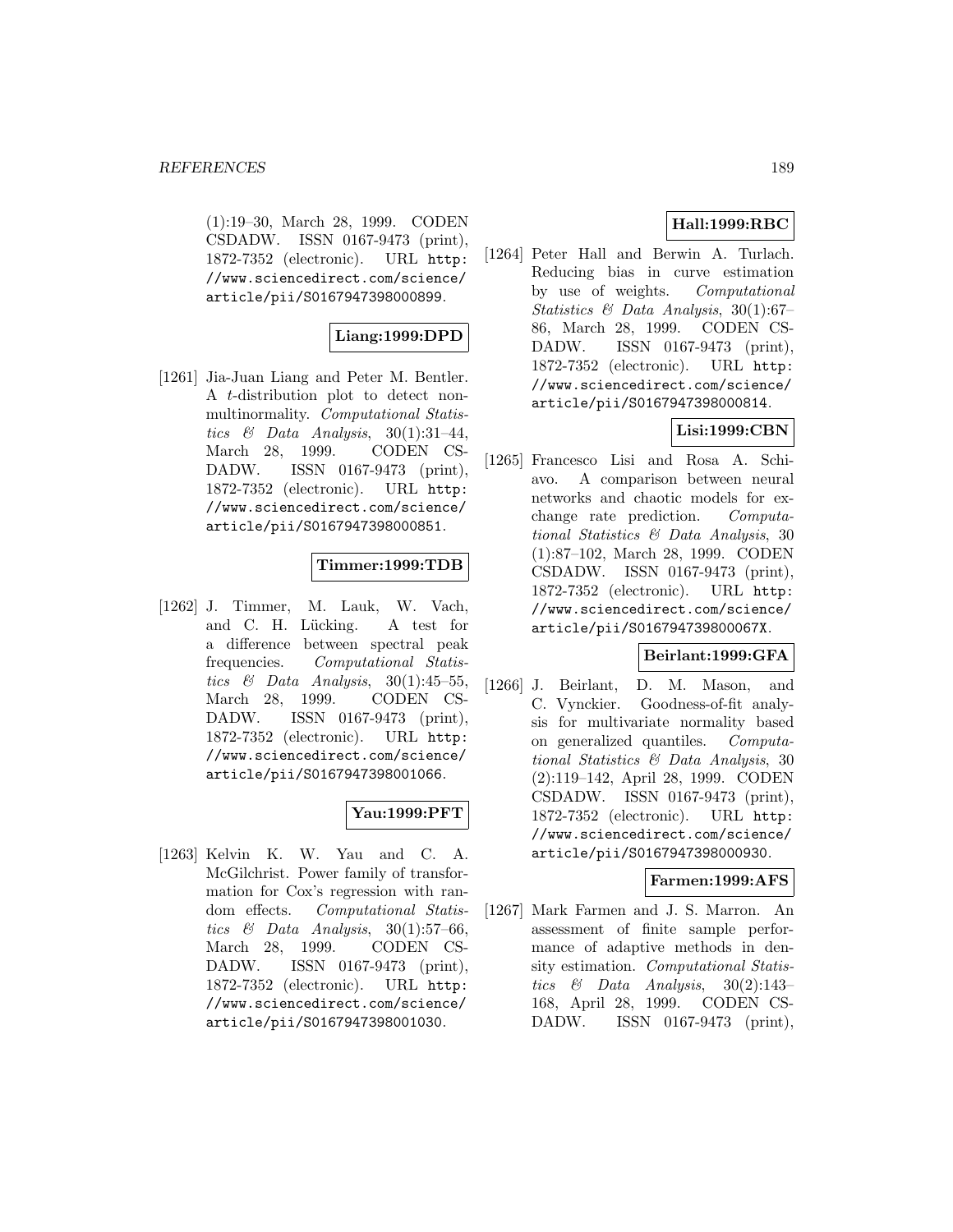1872-7352 (electronic). URL http: //www.sciencedirect.com/science/ article/pii/S016794739800070X.

# **Liu:1999:PMS**

[1268] Honghu Liu, Robert E. Weiss, Robert I. Jennrich, and Neil S. Wenger. PRESS model selection in repeated measures data. Computational Statistics & Data Analysis, 30(2):169– 184, April 28, 1999. CODEN CS-DADW. ISSN 0167-9473 (print), 1872-7352 (electronic). URL http: //www.sciencedirect.com/science/ article/pii/S0167947398000887.

## **Pan:1999:TSP**

[1269] Wei Pan and Thomas A. Louis. Two semi-parametric empirical Bayes estimators. Computational Statistics & Data Analysis,  $30(2):185-$ 196, April 28, 1999. CODEN CS-DADW. ISSN 0167-9473 (print), 1872-7352 (electronic). URL http: //www.sciencedirect.com/science/ article/pii/S0167947398000863.

### **Paulino:1999:MLA**

[1270] Carlos Daniel M. Paulino and Giovani Loiola Silva. On the maximumlikelihood analysis of the general linear model in categorical data. Computational Statistics & Data Analysis, 30 (2):197–204, April 28, 1999. CODEN CSDADW. ISSN 0167-9473 (print), 1872-7352 (electronic). URL http: //www.sciencedirect.com/science/ article/pii/S0167947398000905.

### **You:1999:MCC**

[1271] Jiazhong You. A Monte Carlo comparison of several high breakdown

and efficient estimators. Computational Statistics & Data Analysis, 30 (2):205–219, April 28, 1999. CODEN CSDADW. ISSN 0167-9473 (print), 1872-7352 (electronic). URL http: //www.sciencedirect.com/science/ article/pii/S0167947398000875.

### **Seo:1999:DPS**

[1272] Han Son Seo. A dynamic plot for the specification of curvature in linear regression. Computational Statistics & Data Analysis, 30(2):221– 228, April 28, 1999. CODEN CS-DADW. ISSN 0167-9473 (print), 1872-7352 (electronic). URL http: //www.sciencedirect.com/science/ article/pii/S0167947398000577.

## **Contal:1999:ACM**

[1273] Cécile Contal and John O'Quigley. An application of changepoint methods in studying the effect of age on survival in breast cancer. Computational Statistics & Data Analysis, 30 (3):253–270, May 28, 1999. CODEN CSDADW. ISSN 0167-9473 (print), 1872-7352 (electronic). URL http: //www.sciencedirect.com/science/ article/pii/S0167947398000966.

### **Hernandez-Flores:1999:EPS**

[1274] C. N. Hernández-Flores, J. Artiles-Romero, and P. Saavedra-Santana. Estimation of the population spectrum with replicated time series. *Computa*tional Statistics & Data Analysis, 30 (3):271–280, May 28, 1999. CODEN CSDADW. ISSN 0167-9473 (print), 1872-7352 (electronic). URL http: //www.sciencedirect.com/science/ article/pii/S0167947398000991.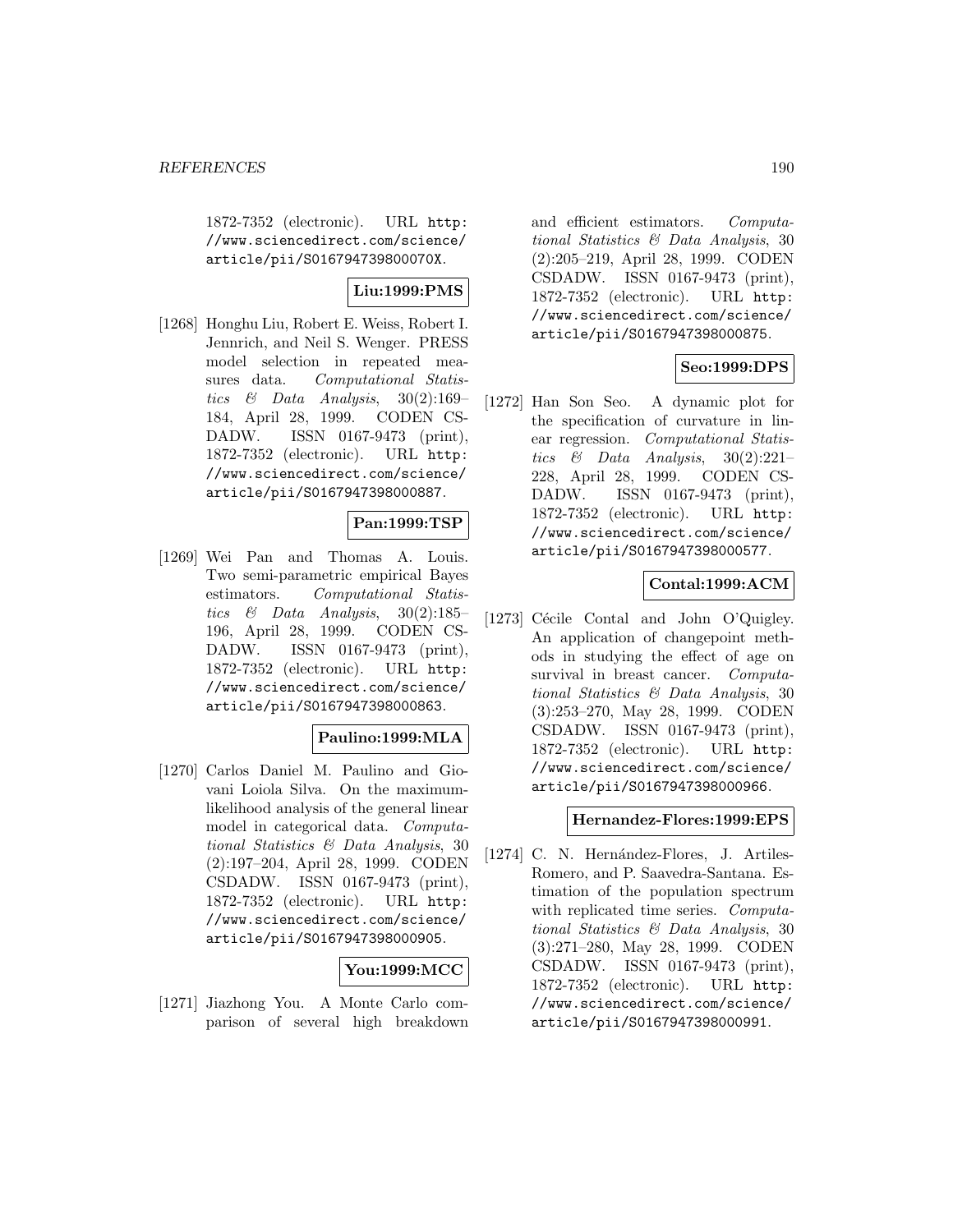### **Higuchi:1999:AQP**

[1275] Tomoyuki Higuchi. Applications of quasi-periodic oscillation models to seasonal small count time series. Computational Statistics & Data Analysis, 30(3):281–301, May 28, 1999. CODEN CSDADW. ISSN 0167-9473 (print), 1872-7352 (electronic). URL http: //www.sciencedirect.com/science/ article/pii/S0167947398000978.

# **Reiner:1999:OCS**

[1276] Ethan Reiner, Xavier Paoletti, and John O'Quigley. Operating characteristics of the standard phase I clinical trial design. Computational Statistics & Data Analysis, 30(3):303– 315, May 28, 1999. CODEN CS-DADW. ISSN 0167-9473 (print), 1872-7352 (electronic). URL http: //www.sciencedirect.com/science/ article/pii/S0167947398000954.

# **Chen:1999:AOA**

[1277] Victoria C. P. Chen. Application of orthogonal arrays and MARS to inventory forecasting stochastic dynamic programs. Computational Statistics  $\&$  Data Analysis, 30(3):317-341, May 28, 1999. CODEN CS-DADW. ISSN 0167-9473 (print), 1872-7352 (electronic). URL http: //www.sciencedirect.com/science/ article/pii/S016794739800084X.

### **Mooijaart:1999:LSA**

[1278] Ab Mooijaart, Peter G. M. van der Heijden, and L. Andries van der Ark. A least squares algorithm for a mixture model for compositional data. Computational Statistics & Data Analysis, 30 (4):359–379, June 28, 1999. CODEN

CSDADW. ISSN 0167-9473 (print), 1872-7352 (electronic). URL http: //www.sciencedirect.com/science/ article/pii/S016794739800098X.

## **Pison:1999:DCC**

[1279] Greet Pison, Anja Struyf, and Peter J. Rousseeuw. Displaying a clustering with CLUSPLOT. Computational Statistics & Data Analysis, 30 (4):381–392, June 28, 1999. CODEN CSDADW. ISSN 0167-9473 (print), 1872-7352 (electronic). URL http: //www.sciencedirect.com/science/ article/pii/S0167947398001029.

## **Hayter:1999:NTA**

[1280] A. J. Hayter and W. Liu. A new test against an umbrella alternative and the associated simultaneous confidence intervals. Computational Statistics & Data Analysis, 30 (4):393–401, June 28, 1999. CODEN CSDADW. ISSN 0167-9473 (print), 1872-7352 (electronic). URL http: //www.sciencedirect.com/science/ article/pii/S0167947399000055.

# **Neuhauser:1999:ECA**

[1281] Markus Neuhäuser and Ludwig A. Hothorn. An exact Cochran–Armitage test for trend when dose–response shapes are a priori unknown. Computational Statistics & Data Analysis, 30 (4):403–412, June 28, 1999. CODEN CSDADW. ISSN 0167-9473 (print), 1872-7352 (electronic). URL http: //www.sciencedirect.com/science/ article/pii/S0167947398000917.

### **Paula:1999:OST**

[1282] Gilberto A. Paula. One-sided tests in generalized linear dose–response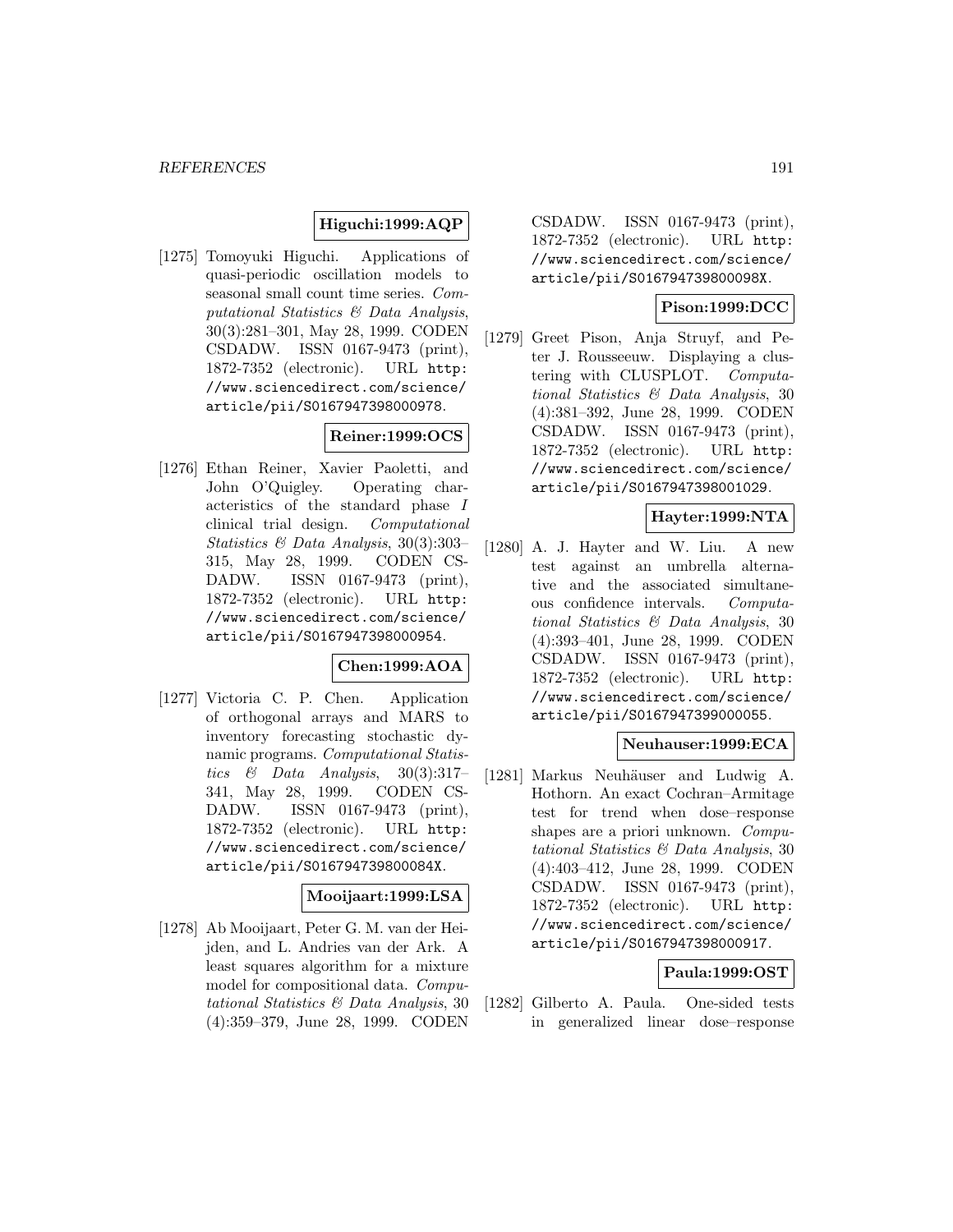models. Computational Statistics  $\&$  Data Analysis, 30(4):413-427, June 28, 1999. CODEN CS-DADW. ISSN 0167-9473 (print), 1872-7352 (electronic). URL http: //www.sciencedirect.com/science/ article/pii/S0167947398000838.

# **Wei:1999:MSO**

[1283] Wen Hsiang Wei and Wing Kam Fung. The mean-shift outlier model in general weighted regression and its applications. Computational Statistics & Data Analysis, 30(4):429– 441, June 28, 1999. CODEN CS-DADW. ISSN 0167-9473 (print), 1872-7352 (electronic). URL http: //www.sciencedirect.com/science/ article/pii/S0167947398001017.

## **Arbia:1999:CCI**

[1284] Giuseppe Arbia, Roberto Benedetti, and Giuseppe Espa. Contextual classification in image analysis: an assessment of accuracy of ICM. Computational Statistics & Data Analysis, 30 (4):443–455, June 28, 1999. CODEN CSDADW. ISSN 0167-9473 (print), 1872-7352 (electronic). URL http: //www.sciencedirect.com/science/ article/pii/S0167947398001042.

### **Oke:1999:SSP**

[1285] T. Oke and J. Lyhagen. Smallsample properties of some tests for unit root with data-based choice of the degree of augmentation. Computational Statistics & Data Analysis, 30 (4):457–469, June 28, 1999. CODEN CSDADW. ISSN 0167-9473 (print), 1872-7352 (electronic). URL http: //www.sciencedirect.com/science/ article/pii/S0167947398001005.

# **Anonymous:1999:PGP**

[1286] Anonymous.  $G^*$  Power a general power analysis program for Macintosh OS and MS-DOS. Computational Statistics & Data Analysis, 30 (4):473, June 28, 1999. CODEN CSDADW. ISSN 0167-9473 (print), 1872-7352 (electronic). URL http: //www.sciencedirect.com/science/ article/pii/S0167947399900142.

# **Anonymous:1999:EAV**

[1287] Anonymous. ESBPDF analysis v1.3, probability analysis package for win32. Computational Statistics & Data Analysis,  $30(4):473-$ 474, June 28, 1999. CODEN CS-DADW. ISSN 0167-9473 (print), 1872-7352 (electronic). URL http: //www.sciencedirect.com/science/ article/pii/S0167947399900154.

### **Anonymous:1999:RDS**

[1288] Anonymous. Reference data sets for improving the accuracy of statistical software. Computational Statistics & Data Analysis, 30(4): 474, June 28, 1999. CODEN CS-DADW. ISSN 0167-9473 (print), 1872-7352 (electronic). URL http: //www.sciencedirect.com/science/ article/pii/S0167947399900166.

### **Anonymous:1999:SES**

[1289] Anonymous. SMART — explorapedia of statistical and mathematical techniques for use in research and technology. Computational Statistics & Data Analysis,  $30(4):474-$ 475, June 28, 1999. CODEN CS-DADW. ISSN 0167-9473 (print), 1872-7352 (electronic). URL http: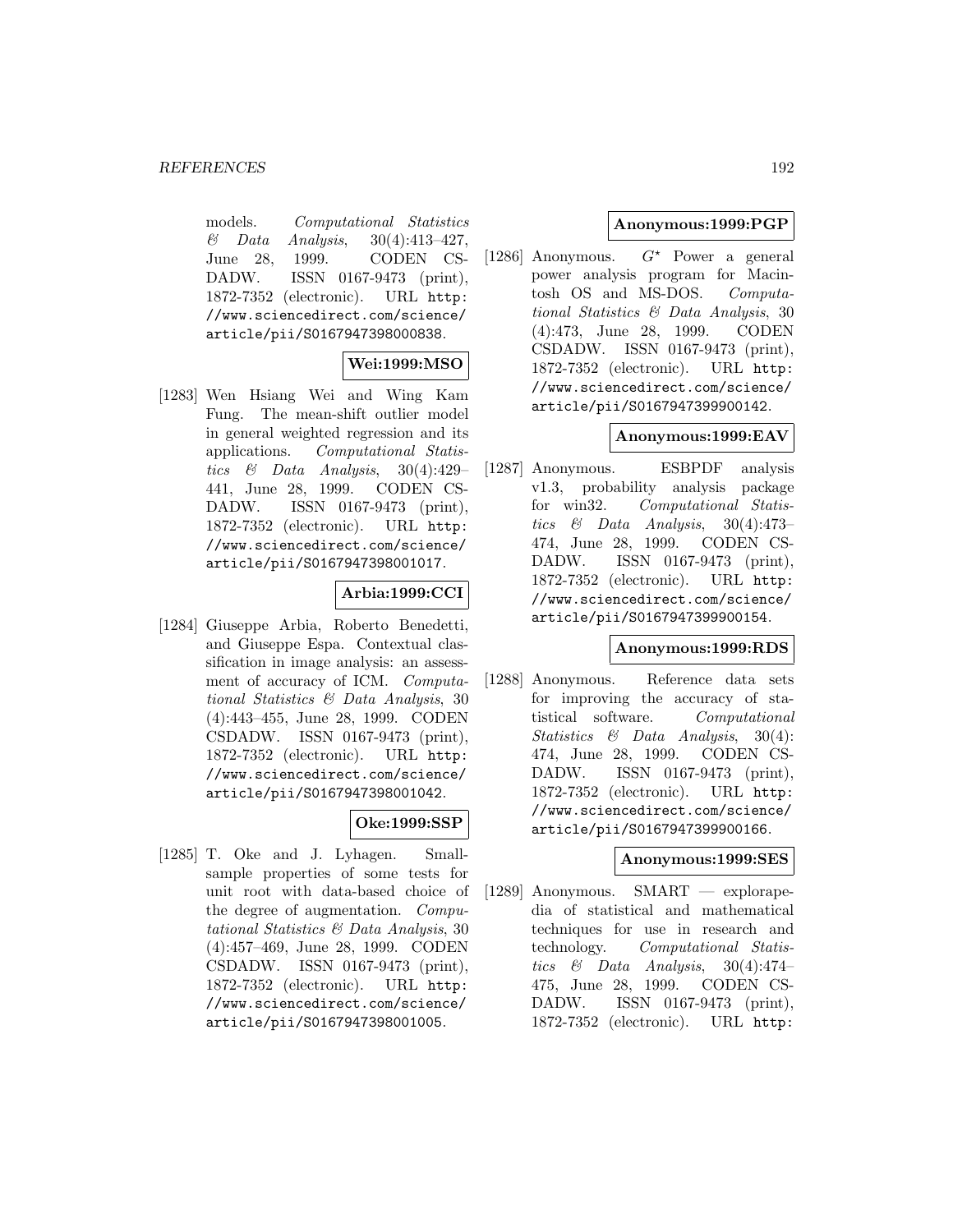//www.sciencedirect.com/science/ article/pii/S0167947399900178.

# **Anonymous:1999:NZS**

[1290] Anonymous. New Zealand Statistical Association website. Computational Statistics & Data Analysis, 30 (4):475–476, June 28, 1999. CODEN CSDADW. ISSN 0167-9473 (print), 1872-7352 (electronic). URL http: //www.sciencedirect.com/science/ article/pii/S016794739990018X.

#### **Anonymous:1999:NID**

[1291] Anonymous. New Internet discussion  $list$  — inputing missing data. *Com*putational Statistics & Data Analysis, 30(4):476, June 28, 1999. CODEN CSDADW. ISSN 0167-9473 (print), 1872-7352 (electronic). URL http: //www.sciencedirect.com/science/ article/pii/S016794739990021X.

### **Anonymous:1999:RPC**

[1292] Anonymous. Recursive-partitioning.com mailing list. Computational Statistics & Data Analysis,  $30(4):476$ , June 28, 1999. CODEN CS-DADW. ISSN 0167-9473 (print), 1872-7352 (electronic). URL http: //www.sciencedirect.com/science/ article/pii/S0167947399900191.

### **Anonymous:1999:SIN**

[1293] Anonymous. Section IV: New resampling book, missing data listserv. Computational Statistics & Data Analysis, 30(4):476, June 28, 1999. CODEN CSDADW. ISSN 0167-9473 (print), 1872-7352 (electronic). URL http: //www.sciencedirect.com/science/ article/pii/S0167947399900208.

### **Anonymous:1999:NBM**

[1294] Anonymous. New book on multivariate permutation testing. Computational Statistics & Data Analysis, 30 (4):476–477, June 28, 1999. CODEN CSDADW. ISSN 0167-9473 (print), 1872-7352 (electronic). URL http: //www.sciencedirect.com/science/ article/pii/S0167947399900221.

# **Anonymous:1999:CIW**

[1295] Anonymous. Computational intelligence website. Computational Statistics & Data Analysis, 30(4): 477, June 28, 1999. CODEN CS-DADW. ISSN 0167-9473 (print), 1872-7352 (electronic). URL http: //www.sciencedirect.com/science/ article/pii/S0167947399900233.

#### **Warschburger:1999:BRB**

[1296] Sabine Warschburger. Book review: Nonresponse in household interview surveys: Robert M. Groves and Mick P. Couper (1998): John Wiley, New York, 344 pp., US\$51.00, ISBN 0- 471-18245-1. Computational Statistics  $\&$  Data Analysis, 30(4):477– 478, June 28, 1999. CODEN CS-DADW. ISSN 0167-9473 (print), 1872-7352 (electronic). URL http: //www.sciencedirect.com/science/ article/pii/S0167947399900245.

### **Schlittgen:1999:BRB**

[1297] Rainer Schlittgen. Book review: Analysis of incomplete multivariate data: J. L. Shafer (1997): Chapman & Hall, London, 430 pp., GB  $\pounds 39.00$ , ISBN 0-412-04061-1. Computational Statistics & Data Analysis, 30(4):478– 479, June 28, 1999. CODEN CS-DADW. ISSN 0167-9473 (print),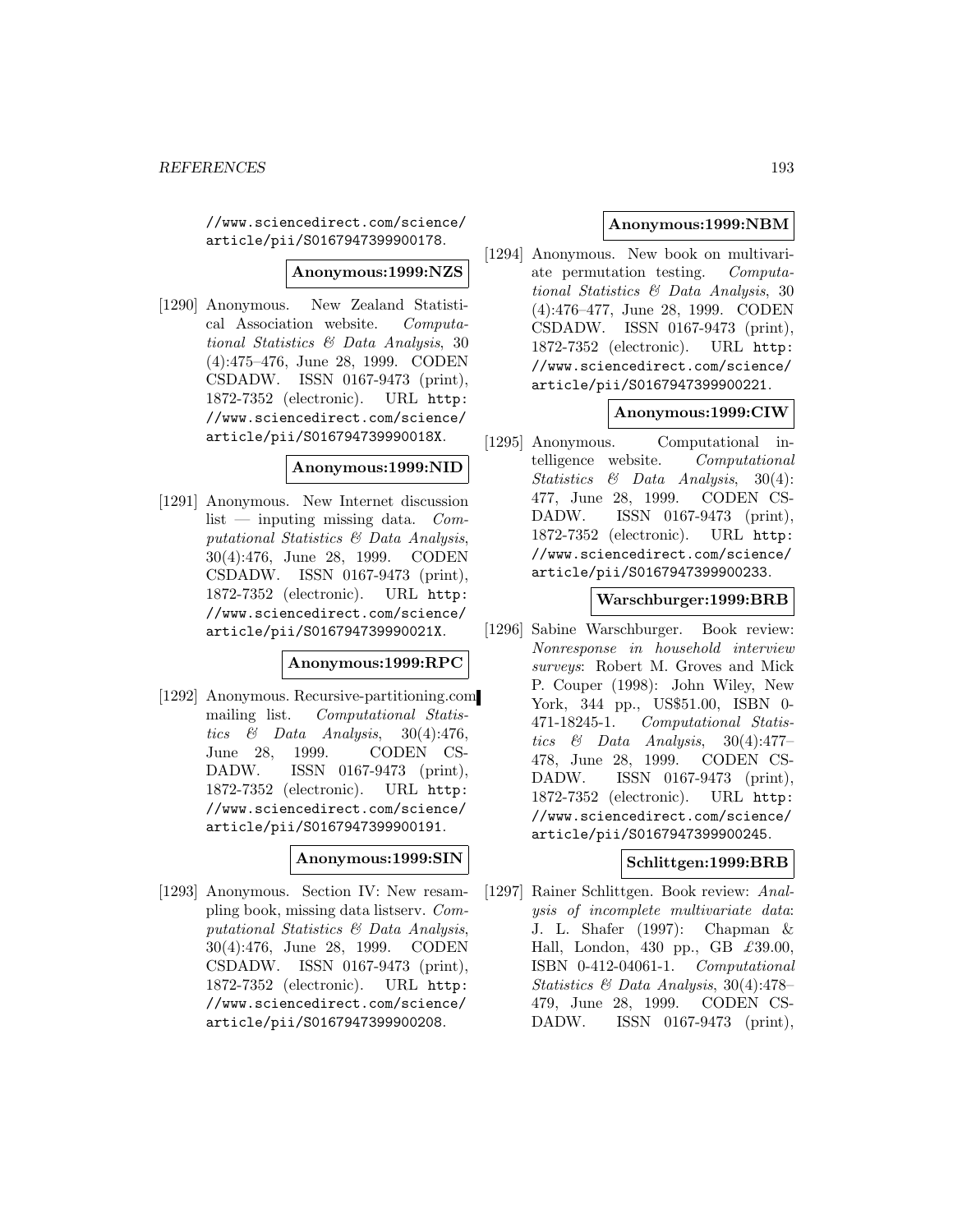1872-7352 (electronic). URL http: //www.sciencedirect.com/science/ article/pii/S0167947399900257.

#### **Anonymous:1999:PIS**

[1298] Anonymous. PLS'99 International symposium on PLS methods, 5–6 Oct. 1999. Computational Statistics & Data Analysis, 30(4):479– 481, June 28, 1999. CODEN CS-DADW. ISSN 0167-9473 (print), 1872-7352 (electronic). URL http: //www.sciencedirect.com/science/ article/pii/S0167947399900269.

#### **Anonymous:1999:CMN**

[1299] Anonymous. Calendar of meetings — new entries only. Computational Statistics & Data Analysis, 30(4):481– 490, June 28, 1999. CODEN CS-DADW. ISSN 0167-9473 (print), 1872-7352 (electronic). URL http: //www.sciencedirect.com/science/ article/pii/S0167947399900270.

#### **Anonymous:1999:AIV**

[1300] Anonymous. Author index volume 30 (1999). Computational Statistics & Data Analysis,  $30(4):491-$ 492, June 28, 1999. CODEN CS-DADW. ISSN 0167-9473 (print), 1872-7352 (electronic). URL http: //www.sciencedirect.com/science/ article/pii/S0167947399000316.

#### **Coleman:1999:SCI**

[1301] Dan Coleman, Xioapeng Dong, Johanna Hardin, David M. Rocke, and David L. Woodruff. Some computational issues in cluster analysis with no a priori metric. Computational Statistics  $\&$  Data Analysis, 31(1):1– 11, July 28, 1999. CODEN CS-

DADW. ISSN 0167-9473 (print), 1872-7352 (electronic). URL http: //www.sciencedirect.com/science/ article/pii/S0167947399000092. See comments [1339] and response [1340].

# **Fraley:1999:CLF**

[1302] Chris Fraley. On computing the largest fraction of missing information for the EM algorithm and the worst linear function for data augmentation. Computational Statistics & Data Analysis, 31(1):13–26, July 28, 1999. CODEN CSDADW. ISSN 0167-9473 (print), 1872-7352 (electronic). URL http: //www.sciencedirect.com/science/ article/pii/S0167947399000031.

### **McCullough:1999:ASP**

[1303] B. D. McCullough and Berry Wilson. On the accuracy of statistical procedures in Microsoft Excel 97. Computational Statistics & Data Analysis, 31(1):27–37, July 28, 1999. CODEN CSDADW. ISSN 0167-9473 (print), 1872-7352 (electronic). URL http: //www.sciencedirect.com/science/ article/pii/S0167947399000043.

### **Gebhardt:1999:CTG**

[1304] Friedrich Gebhardt. Cluster tests for geographical areas with binary data. Computational Statistics & Data Analysis, 31(1):39– 58, July 28, 1999. CODEN CS-DADW. ISSN 0167-9473 (print), 1872-7352 (electronic). URL http: //www.sciencedirect.com/science/ article/pii/S0167947398000929.

### **Lang:1999:BOB**

[1305] Joseph B. Lang. Bayesian ordinal and binary regression models with a para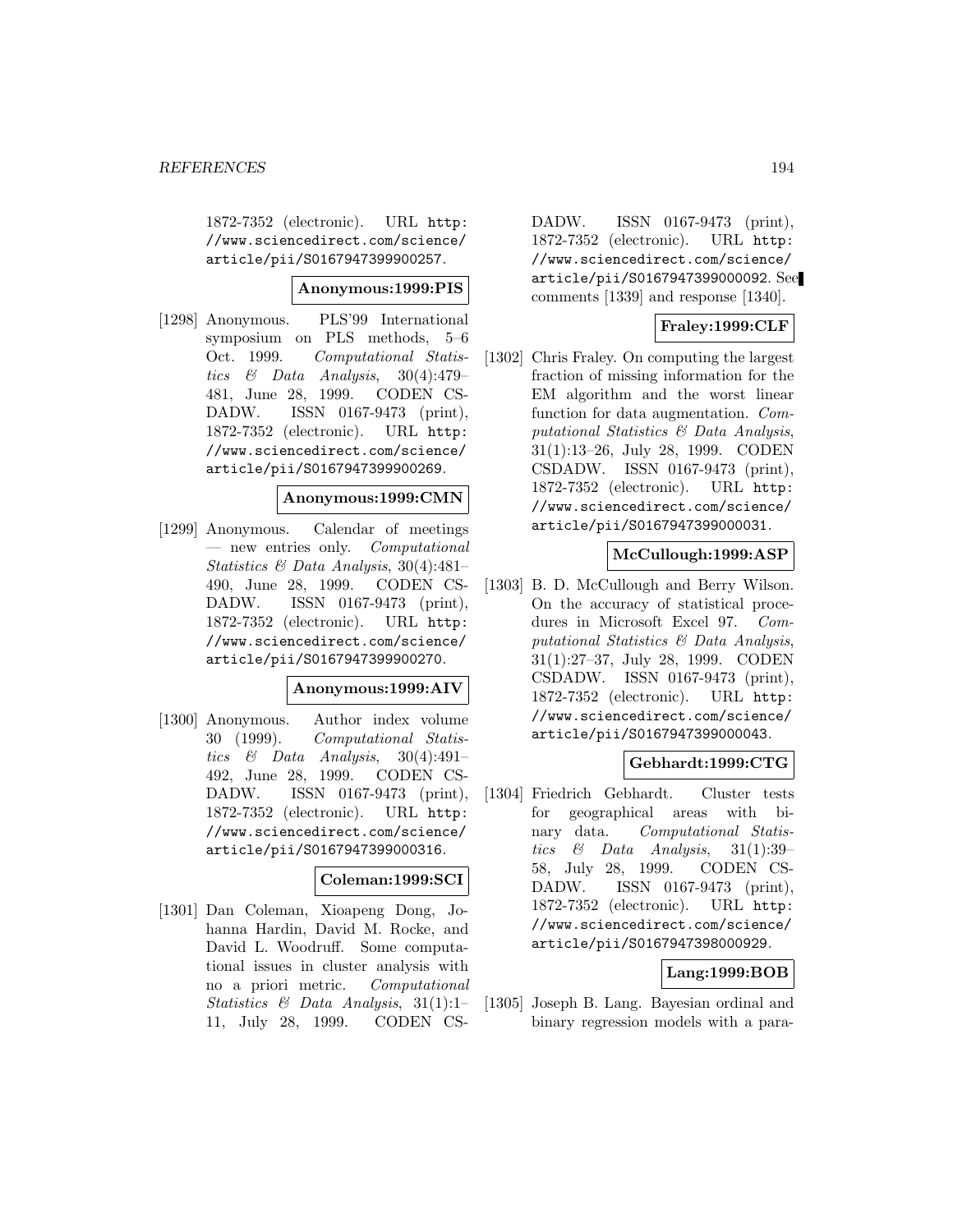metric family of mixture links. Computational Statistics & Data Analysis, 31(1):59–87, July 28, 1999. CODEN CSDADW. ISSN 0167-9473 (print), 1872-7352 (electronic). URL http: //www.sciencedirect.com/science/ article/pii/S0167947399000079.

# **Lin:1999:MCB**

[1306] Shili Lin. Monte Carlo Bayesian methods for quantitative traits. Computational Statistics & Data Analysis, 31 (1):89–108, July 28, 1999. CODEN CSDADW. ISSN 0167-9473 (print), 1872-7352 (electronic). URL http: //www.sciencedirect.com/science/ article/pii/S0167947399000067.

## **Chen:1999:BKE**

[1307] Song Xi Chen. Beta kernel estimators for density functions. Computational Statistics & Data Analysis, 31 (2):131–145, August 28, 1999. CODEN CSDADW. ISSN 0167-9473 (print), 1872-7352 (electronic). URL http: //www.sciencedirect.com/science/ article/pii/S0167947399000109.

### **Gleason:1999:ANI**

[1308] John R. Gleason. An accurate, noniterative approximation for Studentized range quantiles. Computational Statistics & Data Analysis, 31(2):147– 158, August 28, 1999. CODEN CS-DADW. ISSN 0167-9473 (print), 1872-7352 (electronic). URL http: //www.sciencedirect.com/science/ article/pii/S016794739900002X.

### **Hirji:1999:EIS**

[1309] Karim F. Hirji and Timothy D. Johnson. Exact inference on stratified twostage Markov chain models. Compu-

tational Statistics & Data Analysis, 31 (2):159–186, August 28, 1999. CODEN CSDADW. ISSN 0167-9473 (print), 1872-7352 (electronic). URL http: //www.sciencedirect.com/science/ article/pii/S0167947399000122.

## **Park:1999:TBT**

[1310] Daesu Park and Thomas R. Willemain. The threshold bootstrap and threshold jackknife. Computational Statistics & Data Analysis, 31(2):187– 202, August 28, 1999. CODEN CS-DADW. ISSN 0167-9473 (print), 1872-7352 (electronic). URL http: //www.sciencedirect.com/science/ article/pii/S0167947399000080.

## **Jacobson:1999:BCC**

[1311] Tor Jacobson and Rolf Larsson. Bartlett corrections in cointegration testing. Computational Statistics & Data Analysis,  $31(2):203-225$ , August 28, 1999. CODEN CS-DADW. ISSN 0167-9473 (print), 1872-7352 (electronic). URL http: //www.sciencedirect.com/science/ article/pii/S0167947398001054.

### **Moon:1999:CML**

[1312] Hojin Moon, Hongshik Ahn, Ralph L. Kodell, and Bruce A. Pearce. A comparison of a mixture likelihood method and the EM algorithm for an estimation problem in animal carcinogenicity studies. Computational Statistics & Data Analysis, 31(2):227– 238, August 28, 1999. CODEN CS-DADW. ISSN 0167-9473 (print), 1872-7352 (electronic). URL http: //www.sciencedirect.com/science/ article/pii/S0167947399000110.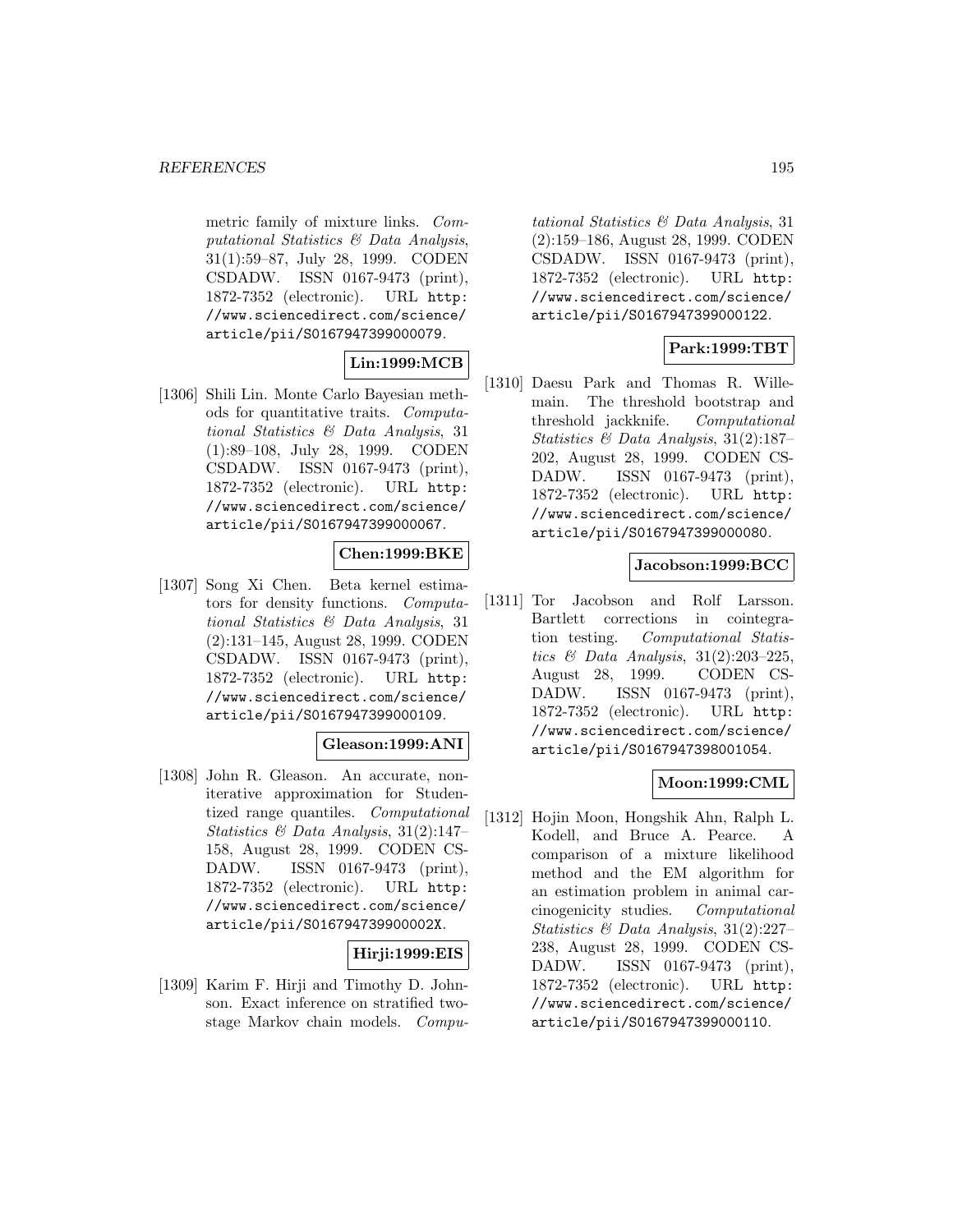### **Andersson:1999:GAO**

[1313] Claus A. Andersson and Rene Henrion. A general algorithm for obtaining simple structure of core arrays in N-way PCA with application to fluorometric data. Computational Statistics & Data Analysis, 31(3):255– 278, September 28, 1999. CODEN CSDADW. ISSN 0167-9473 (print), 1872-7352 (electronic). URL http: //www.sciencedirect.com/science/ article/pii/S0167947399000171.

## **delMoral:1999:EAD**

[1314] M. J. del Moral and M. J. Valderrama. An entropic approach to dimensionality reduction on discrete processes. Computational Statistics & Data Analysis, 31(3):279–293, September 28, 1999. CODEN CS-DADW. ISSN 0167-9473 (print), 1872-7352 (electronic). URL http: //www.sciencedirect.com/science/ article/pii/S0167947399000134.

# **Buhlmann:1999:BLS**

[1315] Peter Bühlmann and Hans R. Künsch. Block length selection in the bootstrap for time series. Computational Statistics & Data Analysis, 31(3):295– 310, September 28, 1999. CODEN CSDADW. ISSN 0167-9473 (print), 1872-7352 (electronic). URL http: //www.sciencedirect.com/science/ article/pii/S0167947399000146.

# **Andres:1999:OUT**

[1316] Martín Andrés and Tapia García. Optimal unconditional test in  $2 \times 2$  multinomial trials. Computational Statistics  $\mathcal C$  Data Analysis, 31(3):311-321, September 28, 1999. CODEN CS-DADW. ISSN 0167-9473 (print),

1872-7352 (electronic). URL http: //www.sciencedirect.com/science/ article/pii/S0167947399000158.

### **Meintanis:1999:FSP**

[1317] S. G. Meintanis and G. S. Donatos. Finite-sample performance of alternative estimators for autoregressive models in the presence of outliers. Computational Statistics & Data Analysis, 31(3):323–339, September 28, 1999. CODEN CS-DADW. ISSN 0167-9473 (print), 1872-7352 (electronic). URL http: //www.sciencedirect.com/science/ article/pii/S016794739900016X.

## **Shi:1999:LIR**

[1318] Lei Shi and Xueren Wang. Local influence in ridge regression. Computational Statistics & Data Analysis, 31(3):341– 353, September 28, 1999. CODEN CSDADW. ISSN 0167-9473 (print), 1872-7352 (electronic). URL http: //www.sciencedirect.com/science/ article/pii/S0167947399000195.

#### **Anonymous:1999:E**

[1319] Anonymous. Editorial. Computational Statistics & Data Analysis, 31(4):373– 375, October 28, 1999. CODEN CSDADW. ISSN 0167-9473 (print), 1872-7352 (electronic). URL http: //www.sciencedirect.com/science/ article/pii/S0167947399000377.

### **Hegland:1999:PSG**

[1320] Markus Hegland, Ian McIntosh, and Berwin A. Turlach. A parallel solver for generalised additive models. Computational Statistics & Data Analysis, 31(4):377–396, October 28, 1999. CODEN CS-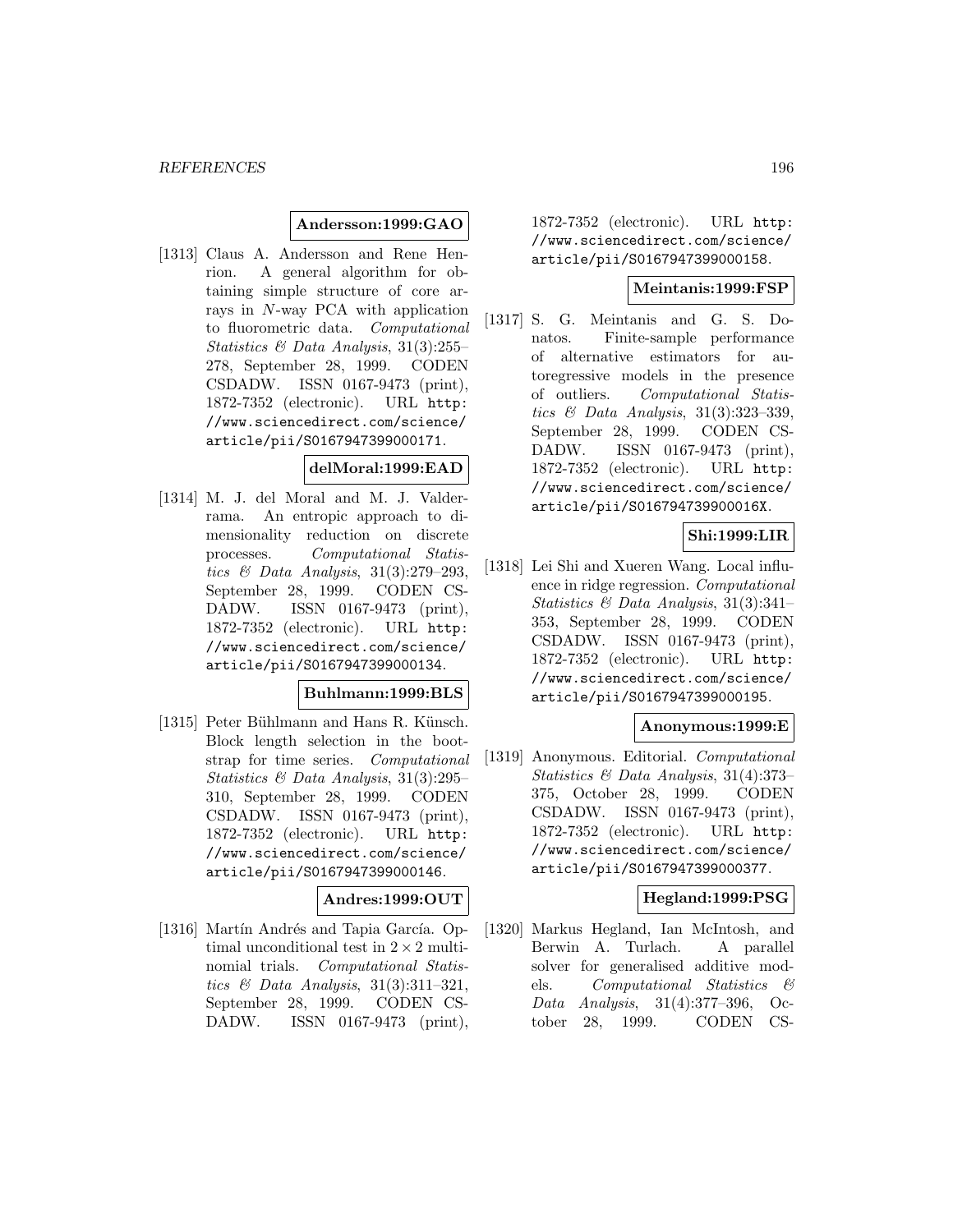DADW. ISSN 0167-9473 (print), 1872-7352 (electronic). URL http: //www.sciencedirect.com/science/ article/pii/S0167947399000389.

# **Hardwick:1999:PSA**

[1321] Janis Hardwick, Robert Oehmke, and Quentin F. Stout. A program for sequential allocation of three Bernoulli populations. Computational Statistics  $\mathcal C$  Data Analysis, 31(4):397-416, October 28, 1999. CODEN CS-DADW. ISSN 0167-9473 (print), 1872-7352 (electronic). URL http: //www.sciencedirect.com/science/ article/pii/S0167947399000390.

## **Jones:1999:PIM**

[1322] H. Jones, G. Mitra, D. Parkinson, and T. Spinks. A parallel implementation of the maximum likelihood method in positron emission tomography image reconstruction. Computational Statistics & Data Analysis, 31(4):417– 439, October 28, 1999. CODEN CSDADW. ISSN 0167-9473 (print), 1872-7352 (electronic). URL http: //www.sciencedirect.com/science/ article/pii/S0167947399000407.

# **Murphy:1999:RES**

[1323] K. Murphy, M. Clint, and R. H. Perrott. Re-engineering statistical software for efficient parallel execution. Computational Statistics & Data Analysis, 31(4):441–456, October 28, 1999. CODEN CS-DADW. ISSN 0167-9473 (print), 1872-7352 (electronic). URL http: //www.sciencedirect.com/science/ article/pii/S0167947399000419.

# **Bull:1999:PIM**

[1324] J. M. Bull, G. D. Riley, J. Rasbash, and H. Goldstein. Parallel implementation of a multilevel modelling package. Computational Statistics  $\mathcal B$  Data Analysis, 31(4):457-474, October 28, 1999. CODEN CS-DADW. ISSN 0167-9473 (print), 1872-7352 (electronic). URL http: //www.sciencedirect.com/science/ article/pii/S0167947399000420.

### **Christofides:1999:ODP**

[1325] A. Christofides, B. Tanyi, S. Christofides, D. Whobrey, and N. Christofides. The optimal discretization of probability density functions. Computational Statistics & Data Analysis, 31(4):475– 486, October 28, 1999. CODEN CSDADW. ISSN 0167-9473 (print), 1872-7352 (electronic). URL http: //www.sciencedirect.com/science/ article/pii/S0167947399000432.

### **Anonymous:1999:I**

[1326] Anonymous. Index. Computational Statistics & Data Analysis, 31(4):515– 516, October 28, 1999. CODEN CSDADW. ISSN 0167-9473 (print), 1872-7352 (electronic). URL http: //www.sciencedirect.com/science/ article/pii/S0167947399000717.

### **Darbellay:1999:EMI**

[1327] Georges A. Darbellay. An estimator of the mutual information based on a criterion for conditional independence. Computational Statistics  $\&$  Data Analysis, 32(1):1-17, November 28, 1999. CODEN CS-DADW. ISSN 0167-9473 (print), 1872-7352 (electronic). URL http: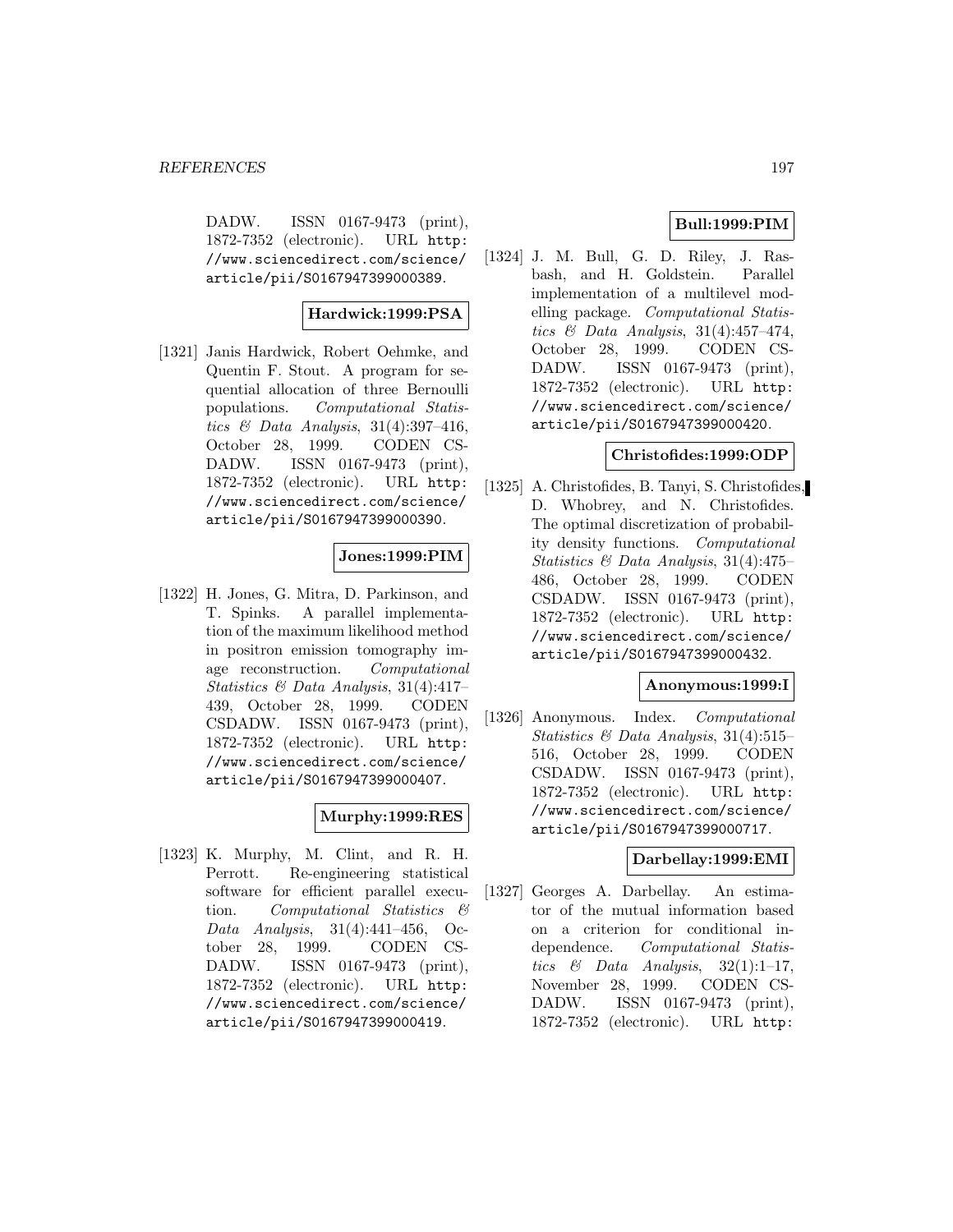//www.sciencedirect.com/science/ article/pii/S0167947399000201.

### **Watkins:1999:AML**

[1328] Alan J. Watkins. An algorithm for maximum likelihood estimation in the three parameter Burr XII distribution. Computational Statistics & Data Analysis,  $32(1):19-27$ , November 28, 1999. CODEN CS-DADW. ISSN 0167-9473 (print), 1872-7352 (electronic). URL http: //www.sciencedirect.com/science/ article/pii/S0167947399000249.

### **Chen:1999:UAE**

[1329] Cathy W. S. Chen, Shen-Ming Lee, Ying-Hen Hsieh, and Kumnuan Ungchusak. A unified approach to estimating population size for a births only model. Computational Statistics & Data Analysis,  $32(1):29-46$ , November 28, 1999. CODEN CS-DADW. ISSN 0167-9473 (print), 1872-7352 (electronic). URL http: //www.sciencedirect.com/science/ article/pii/S0167947399000237.

### **Lee:1999:SMC**

[1330] Hye-Seung Lee and Jae Won Lee. Statistical methods in criminal inference using DNA fingerprints. Computational Statistics & Data Analysis, 32(1):47– 67, November 28, 1999. CODEN CSDADW. ISSN 0167-9473 (print), 1872-7352 (electronic). URL http: //www.sciencedirect.com/science/ article/pii/S0167947399000225.

### **Lee:1999:EFG**

[1331] Jae Won Lee and David L. DeMets. Estimation following group sequential tests with repeated measure-

ments data. Computational Statistics  $\&$  Data Analysis, 32(1):69–77, November 28, 1999. CODEN CS-DADW. ISSN 0167-9473 (print), 1872-7352 (electronic). URL http: //www.sciencedirect.com/science/ article/pii/S0167947399000213.

### **Marazzi:1999:TMA**

[1332] A. Marazzi and C. Ruffieux. The truncated mean of an asymmetric distribution. Computational Statistics  $\&$  Data Analysis, 32(1):79-100, November 28, 1999. CODEN CS-DADW. ISSN 0167-9473 (print), 1872-7352 (electronic). URL http: //www.sciencedirect.com/science/ article/pii/S0167947399000183.

### **Hawkins:1999:AAL**

[1333] Douglas M. Hawkins and David Olive. Applications and algorithms for least trimmed sum of absolute deviations regression. Computational Statistics  $\mathcal B$  Data Analysis, 32(2):119-134, December 28, 1999. CODEN CS-DADW. ISSN 0167-9473 (print), 1872-7352 (electronic). URL http: //www.sciencedirect.com/science/ article/pii/S0167947399000298.

### **Schott:1999:TPC**

[1334] James R. Schott. A test for proportional covariance matrices. Computational Statistics & Data Analysis, 32(2):135–146, December 28, 1999. CODEN CS-DADW. ISSN 0167-9473 (print), 1872-7352 (electronic). URL http: //www.sciencedirect.com/science/ article/pii/S0167947399000328.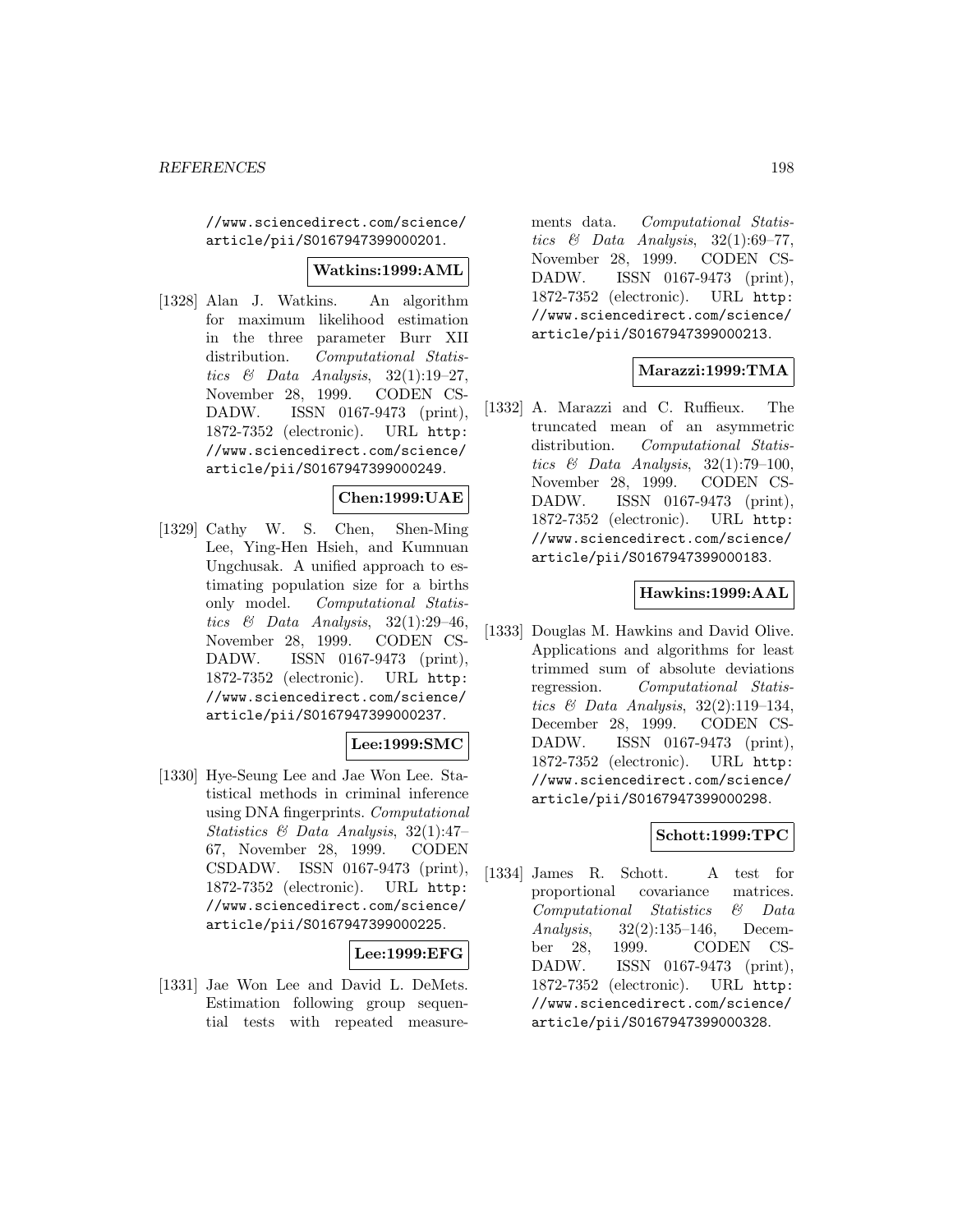# **Cid:1999:BIN**

[1335] Juan Esteban Ramírez Cid and Jorge Alberto Achcar. Bayesian inference for nonhomogeneous Poisson processes in software reliability models assuming nonmonotonic intensity functions. Computational Statistics & Data Analysis, 32(2):147–159, December 28, 1999. CODEN CS-DADW. ISSN 0167-9473 (print), 1872-7352 (electronic). URL http: //www.sciencedirect.com/science/ article/pii/S0167947399000286.

#### **Daudin:1999:SDA**

[1336] J. J. Daudin and A. Bar-Hen. Selection in discriminant analysis with continuous and discrete variables. Computational Statistics & Data Analysis, 32(2):161–175, December 28, 1999. CODEN CS-DADW. ISSN 0167-9473 (print), 1872-7352 (electronic). URL http: //www.sciencedirect.com/science/ article/pii/S0167947399000274.

#### **Luceno:1999:ARL**

[1337] Alberto Luceño. Average run lengths and run length probability distributions for cuscore charts to control normal mean. Computational Statistics & Data Analysis, 32(2):177–195, December 28, 1999. CODEN CS-DADW. ISSN 0167-9473 (print), 1872-7352 (electronic). URL http: //www.sciencedirect.com/science/ article/pii/S0167947399000250.

#### **Tanaka:1999:MMI**

[1338] Yutaka Tanaka and Fanghong Zhang. R-mode and Q-mode influence analyses in statistical modelling: relationship between influence function

approach and local influence approach. Computational Statistics & Data Analysis, 32(2):197–218, December 28, 1999. CODEN CS-DADW. ISSN 0167-9473 (print), 1872-7352 (electronic). URL http: //www.sciencedirect.com/science/ article/pii/S0167947399000262.

### **Fraley:2000:CDC**

[1339] C. Fraley. Comments on: D. Coleman, X. Dong, J. Hardin, D. M. Rocke, D. L. Woodruff, "Some computational issues in cluster analysis with no a priori metric", Computational Statistics & Data Analysis **31**:1–12 (July 1999). Computational Statistics & Data Analysis, 33 (2):131–133, April 28, 2000. CODEN CSDADW. ISSN 0167-9473 (print), 1872-7352 (electronic). URL http: //www.sciencedirect.com/science/ article/pii/S0167947399001061. See [1301, 1340].

#### **Rocke:2000:ARC**

[1340] David M. Rocke and David L. Woodruff. Author's response: Comments on "Some computational issues in cluster analysis with no a priori metric". Computational Statistics  $\&$  Data Analysis, 33(2):135– 136, April 28, 2000. CODEN CS-DADW. ISSN 0167-9473 (print), 1872-7352 (electronic). URL http: //www.sciencedirect.com/science/ article/pii/S016794739900105X. See [1301, 1339].

#### **Gleason:2000:NPS**

[1341] John R. Gleason. A note on a proposed Student t approximation. Computational Statistics & Data Analysis, 34(1):63–66, July 28, 2000. CODEN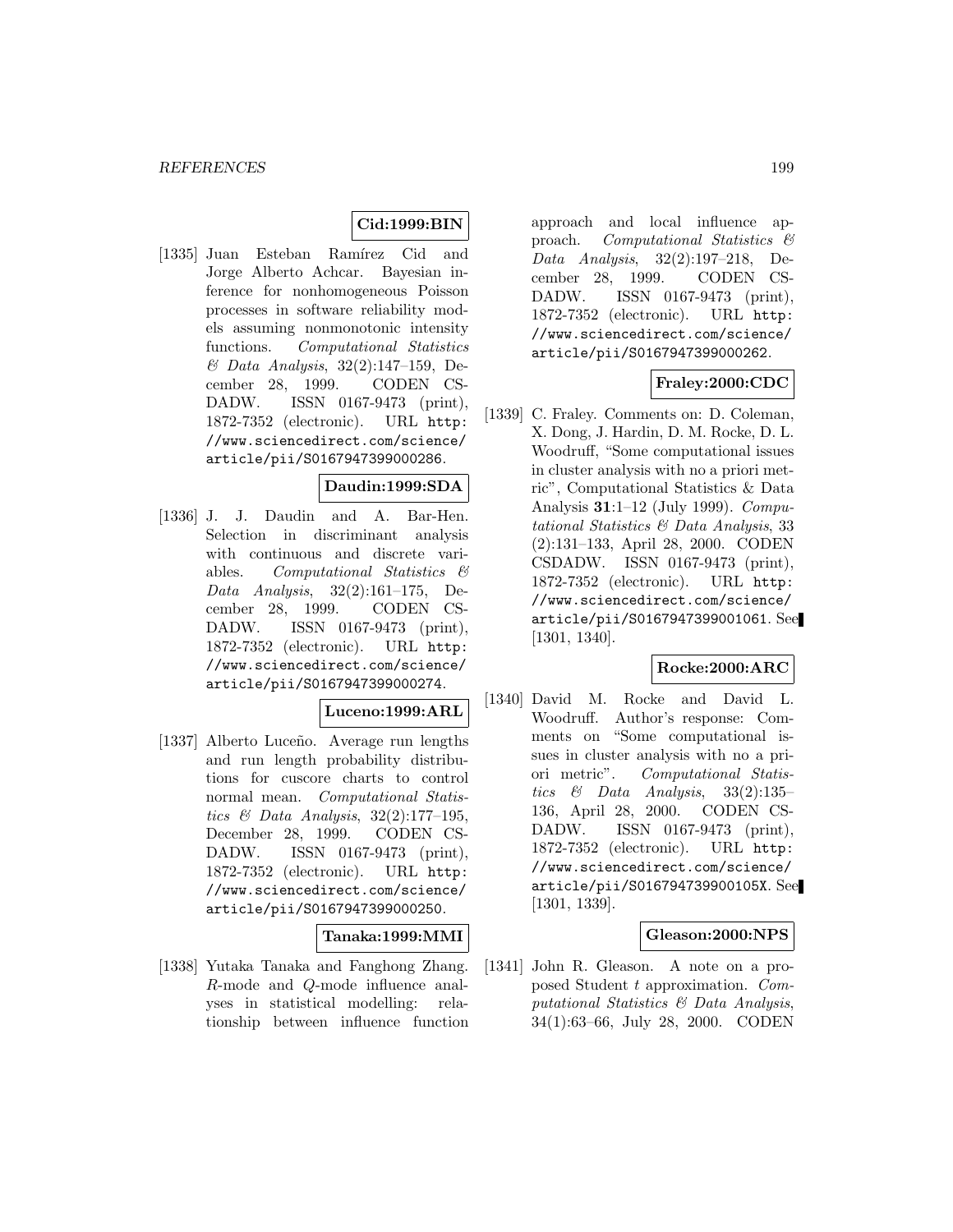CSDADW. ISSN 0167-9473 (print), 1872-7352 (electronic). URL http: //www.sciencedirect.com/science/ article/pii/S0167947399000705. See [1241].

### **Cohen:1988:PER**

[1342] A. Clifford Cohen and Betty Jones Whitten. Parameter estimation in reliability and life span models, volume 96 of Statistics, textbooks and monographs. Marcel Dekker, Inc., New York, NY, USA, 1988. ISBN 0- 8247-7980-0. xv + 394 pp. LCCN QA276.8 .C63 1988. URL http:// www.loc.gov/catdir/enhancements/ fy0647/88020342-d.html.

### **Krauth:1988:DFS**

[1343] Joachim Krauth. Distribution-free statistics: an application-oriented approach, volume 2 of Techniques in the behavioral and neural sciences. Elsevier, Amsterdam, The Netherlands, 1988. ISBN 0-444-80934-1, 0-444- 80988-0 (paperback). ISSN 0921-0709. xiv + 381 pp. LCCN QA278.8 .K73 1988.

### **Aitkin:1989:SMG**

[1344] Murray A. Aitkin et al. Statistical modelling in GLIM, volume 4 of Oxford statistical science series. Clarendon Press, New York, NY, USA, 1989. ISBN 0-19-852203-7 (paperback),  $0-19-852204-5$  (hard). xi + 374 pp. LCCN QA279 .S725 1989. US\$27.75US\$60.00. URL http:// www.loc.gov/catdir/enhancements/ fy0637/88012567-d.html; http:/ /www.loc.gov/catdir/enhancements/ fy0637/88012567-t.html.

# **Coppi:1989:MDA**

[1345] R. Coppi, Sergio Bolasco, et al., editors. Multiway data analysis. North-Holland Publishing Co., Amsterdam, The Netherlands, 1989. ISBN 0-444- 87410-0. xiv + 552 pp. LCCN QA278 .M87 1988.

### **Girko:1990:TRD**

[1346] V. L. (Veiacheslav Leonidovich) Girko. Theory of random determinants, volume 45 of Mathematics and its applications (Soviet series). Kluwer Academic Publishers, Norwell, MA, USA, and Dordrecht, The Netherlands, 1990. ISBN 0-7923-0233-8. xxv + 677 pp. LCCN QA188 .G5813 1990. URL http://www.loc.gov/catdir/ enhancements/fy0822/90045262-b. html.

#### **Gruber:1990:REC**

[1347] Marvin H. J. Gruber. Regression estimators: a comparative study. Statistical modeling and decision science. Academic Press, New York, USA, 1990. ISBN 0-12-304752-8. xi + 347 pp. LCCN QA278.2 .G78 1990.

### **Huppert:1990:ALA**

[1348] B. (Bertram) Huppert. Angewandte lineare Algebra. (German) [Applied Linear Algebra]. Walter de Gruyter, New York, NY, USA and Berlin, Germany, 1990. ISBN 3-11-012107-7. viii + 646 pp. LCCN QA184 .H87 1990.

### **John:1990:SME**

[1349] Peter William Meredith John. Statistical methods in engineering and quality assurance. Wiley series in probability and mathematical statistics. Applied probability and statistics. John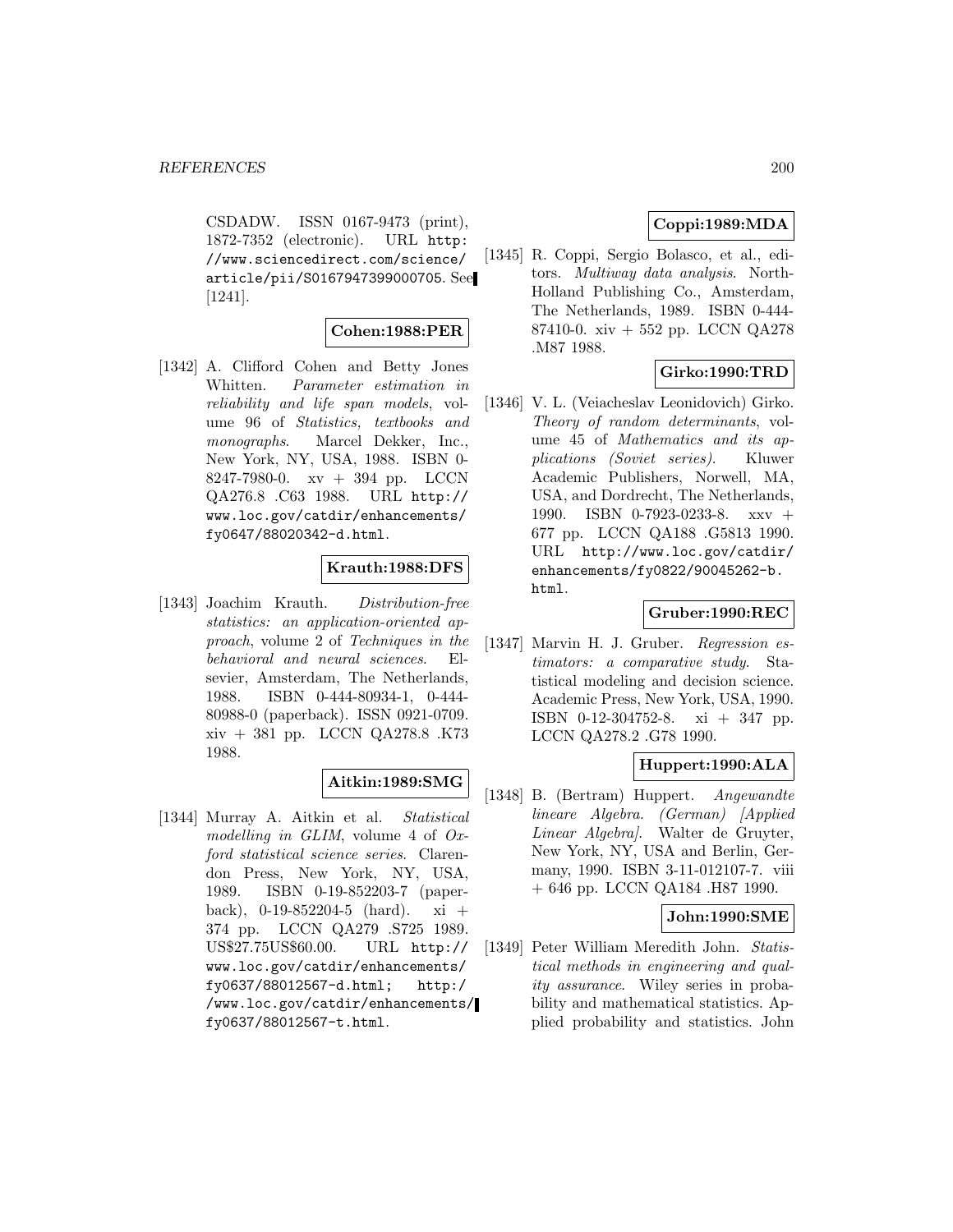Wiley, New York, NY, USA, 1990. ISBN 0-471-82986-2. xvi + 373 pp. LCCN TA340 .J65 1990. URL http:/ /www.loc.gov/catdir/description/ wiley033/90033718.html; http: //www.loc.gov/catdir/toc/onix04/ 90033718.html.

**Mendenhall:1990:MSA**

[1350] William Mendenhall, Dennis D. Wackerly, and Richard L. Scheaffer. Mathematical statistics with applications. The Duxbury series in statistics and decision sciences. PWS-Kent Pub. Co., Boston, MA, USA, fourth edition, 1990. ISBN 0-534-92026-8. xiv + 818 pp. LCCN QA276 .M426 1990.

#### **Schneeweiss:1990:O**

 $[1351]$  Hans Schneeweiß. Okonometrie.  $(German)$  *[Econometrics]*. Physica-Lehrbuch. Physica-Verlag, Vienna, Austria, fourth edition, 1990. ISBN 3-7908-0486-X. 394 pp. LCCN ????

#### **Allen:1991:STT**

[1352] Joseph D. Allen and David J. Pittenger. Statistics tutor: tutorial and computational software for the behavioral sciences. John Wiley, New York, NY, USA, student edition, 1991. ISBN 0-471-50280-4 (paperback). xvi + 215 pp. LCCN HA32 .A54 1991. URL http:// www.loc.gov/catdir/enhancements/ fy0607/91007389-d.html; http:/ /www.loc.gov/catdir/enhancements/ fy0607/91007389-t.html.

### **Brosius:1991:SPBb**

[1353] Gerhard Brosius. SPSS/PC+ Basics und Graphics: Einführung und praktische Beispiele. (German) [SPSS/PC+

Basics and Graphics: Introduction and practical examples]. McGraw-Hill, New York, NY, USA, 1991. ISBN 3-89028- 132-X. 581 pp. LCCN ????

### **Michalewicz:1991:SSD**

[1354] Zbigniew Michalewicz, editor. Statistical and scientific databases. Ellis Horwood series in computers and their applications. Ellis Horwood Ltd., New York, NY, USA, 1991. ISBN 0-13- 850652-3. 400 pp. LCCN ????

#### **Benzecri:1992:CAH**

[1355] J.-P. Benzécri. Correspondence analysis handbook, volume 125 of Statistics, textbooks and monographs. Marcel Dekker, Inc., New York, NY, USA, 1992. ISBN 0-8247-8437-5. xii + 665 pp. LCCN QA278.5 .B46 1992. URL http://www.loc.gov/catdir/ enhancements/fy0647/91042430-d. html.

#### **Gottsche:1992:SKV**

[1356] Thomas Göttsche. SAS kompakt für die Version 6. (German) [SAS compact for Version 6. G. Fischer, Stuttgart, Germany, 1992. ISBN 3-437-40281-1. 192 pp. LCCN ???? URL http:// d-nb.info/920401988/04; http:/ /www.gbv.de/dms/hebis-darmstadt/ toc/19748795.pdf.

### **Heinrich:1992:MRI**

[1357] Uwe Heinrich. Zur Methodik der räumlichen Interpolation mit geostatistischen Verfahren: Untersuchungen zur Validität flächenhafter Schätzungen diskreter Messungen kontinuierlicher raumzeitlicher Prozesse. (German) [The methodology of spatial interpolation with geostatistical methods: Studies on the validity of areal estimates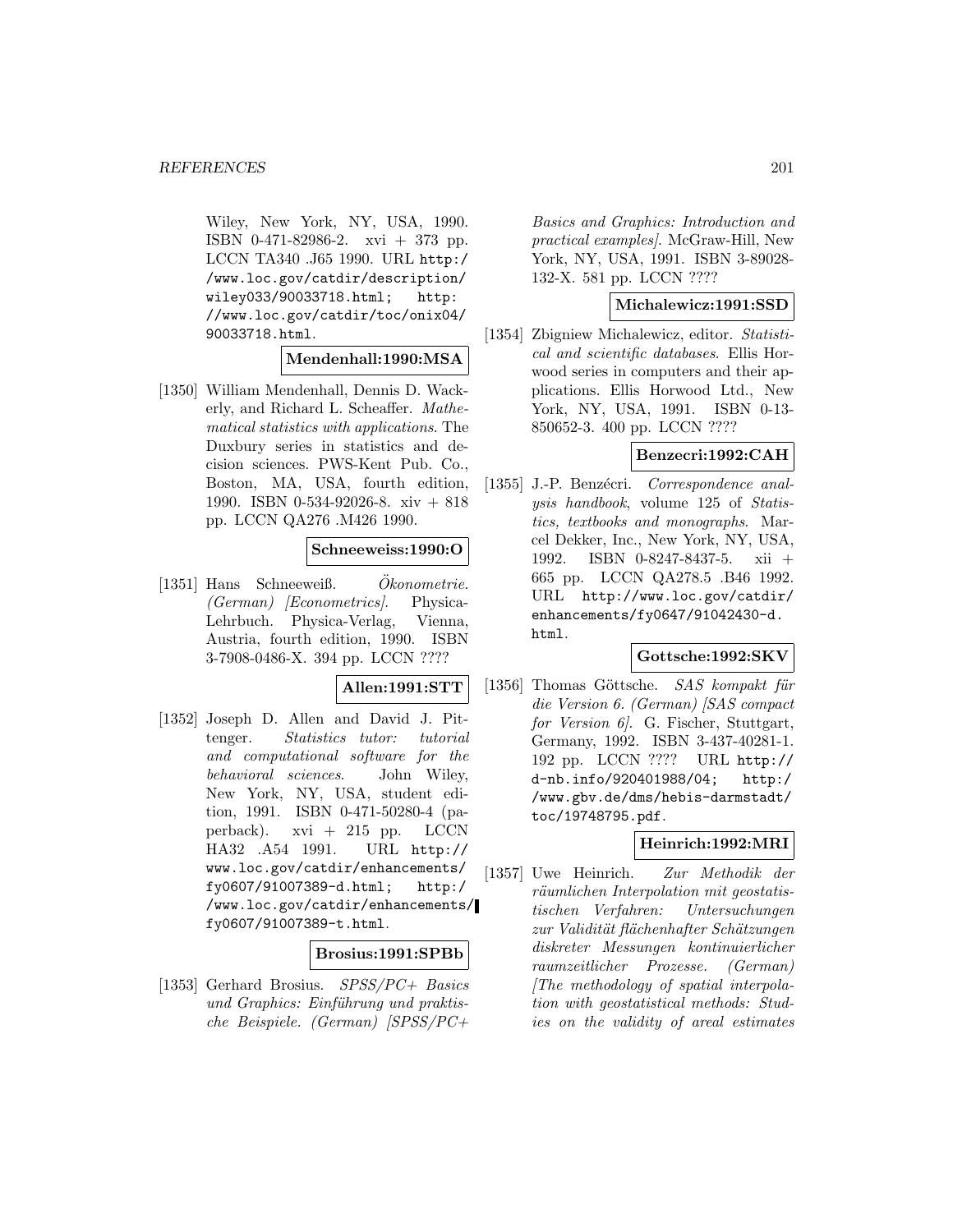of discrete measurements of continuous spatio-temporal processes]. DUV Geowissenschaft. Deutsche Universitäts-Verlag, Wiesbaden, Germany, 1992. ISBN 3-8244-2027-9. xi + 124 pp. LCCN QE33.2.S82 H45 1992.

### **Johnson:1992:UDD**

[1358] Norman Lloyd Johnson, Samuel Kotz, Adrienne W. Kemp, and Norman Lloyd. Discrete distributions Johnson. Univariate discrete distributions. Wiley series in probability and mathematical statistics. Applied probability and statistics. John Wiley, New York, NY, USA, second edition, 1992. ISBN 0-471-54897-9 (hardcover).  $xx + 565$  pp. LCCN QA273.6 .J64 1992. URL http://www.loc. gov/catdir/description/wiley031/ 92011685.html; http://www.loc. gov/catdir/enhancements/fy0607/ 92011685-b.html; http://www.loc. gov/catdir/toc/onix01/92011685. html.

### **Kaufmann:1992:MWE**

[1359] Stephan Kaufmann. Mathematica als Werkzeug: eine Einfuhrung mit Anwendungsbeispielen. (German) [Mathematica as a tool: an introduction with application examples). Birkhäuser Verlag, Basel, Switzerland, 1992. ISBN 3- 7643-2832-0. ix  $+$  iv  $+$  396 pp. LCCN QA76.95 .K38 1994.

## **Multrus:1992:SSP**

[1360] Frank Multrus and Michael Bleicher. SAS-System: eine praxisbezogene  $Einführung.$  (German) [SAS system: a practical introduction]. Hüthig, Heidelberg, Germany, 1992. ISBN 3-7785- 2157-8. xix + 241 pp. LCCN ????

# **Raj:1992:PDA**

[1361] Baldev. Raj and Badi H. Baltagi. Panel data analysis, volume  $1992(1)$  of  $Stud$ ies in empirical economics. Physica-Verlag, Vienna, Austria, 1992. ISBN 3-7908-0593-9. 220 pp. LCCN ????

# **Zofel:1992:SP**

[1362] Peter Zöfel. Statistik in der Praxis. (German) [Statistics in practice], volume 1293 of Uni-Taschenbücher. G. Fischer, Stuttgart, Germany, third edition, 1992. ISBN 3-8252-1293-9 (UTB), 3-437-40289-7 (G. Fischer). xi + 422 pp. LCCN ????

# **Zofel:1992:UVA**

[1363] Peter Zöfel. Univariate Varianzanalysen: achtzehn komplette Designs. (German) [Univariate analyzes of variance: eighteen complete designs], volume 1663 of UTB für Wissenschaft. G. Fischer, Stuttgart, Germany, 1992. ISBN 3-437-40278-1.  $x + 299$  pp. LCCN ???? URL http://www.gbv.de/dms/ ilmenau/toc/027074463zoefe.PDF.

### **Birkes:1993:AMR**

[1364] David Birkes and Yadolah Dodge. Alternative methods of regression. Wiley series in probability and mathematical statistics. Applied probability and statistics. John Wiley, New York, NY, USA, 1993. ISBN 0-471-56881-3. xii + 228 pp. LCCN QA278.2 .B57 1993. URL http://www.loc.gov/catdir/bios/ wiley041/92031165.html; http:/ /www.loc.gov/catdir/description/ wiley032/92031165.html; http: //www.loc.gov/catdir/toc/onix03/ 92031165.html.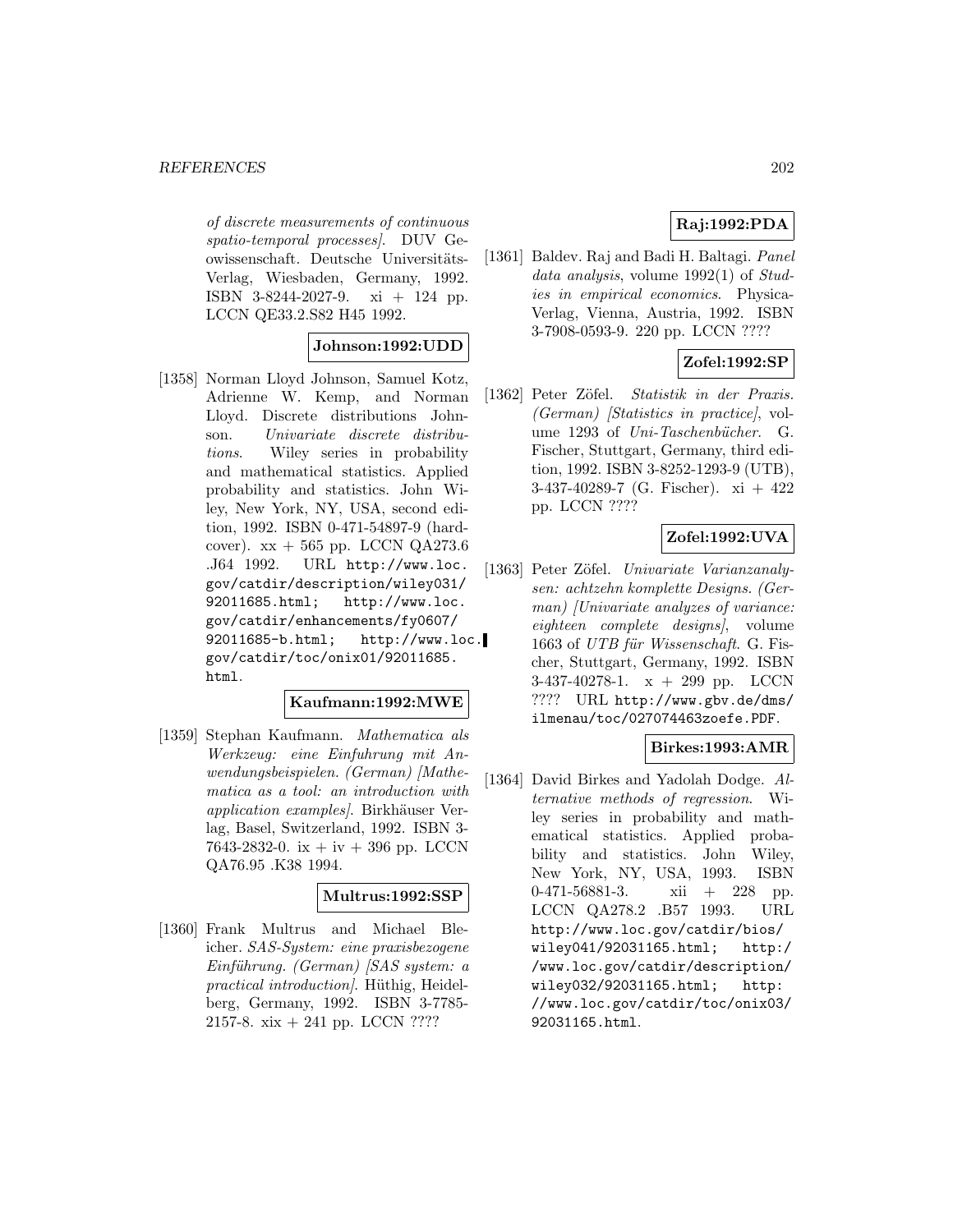# **Chow:1993:DAB**

[1365] Shein-Chung Chow and Jen-Pei Liu. Design and analysis of bioavailability and bioequivalence studies, volume 133 of Statistics: textbooks and monographs. Marcel Dekker, Inc., New York, NY, USA, 1993. ISBN 0-8247-8682-3.  $\rm x$  + 416 pp. LCCN ????

# **Condra:1993:RID**

[1366] Lloyd W. Condra. Reliabilty improvement with design of experiments, volume 41 of Quality and reliability. Marcel Dekker, Inc., New York, NY, USA, 1993. ISBN 0-8247-8888-5. x + 370 pp. LCCN TS156 .C6164 1993. URL http://www.loc.gov/ catdir/toc/fy0713/93013591.html.

#### **Evans:1993:SD**

[1367] Merran Evans, N. A. J. Hastings, J. Brian Peacock, and N. A. J. Hastings. Statistical Distributions. John Wiley, New York, NY, USA, second edition, 1993. ISBN 0-471- 55951-2. xx + 170 pp. LCCN QA273.6 .E92 1993. URL http:// www.loc.gov/catdir/enhancements/ fy0607/92040419-b.html; http:/ /www.loc.gov/catdir/enhancements/ fy0607/92040419-d.html; http:/ /www.loc.gov/catdir/enhancements/ fy0607/92040419-t.html.

#### **Gessler:1993:SG**

[1368] Jürgen R. Gessler. Statistische Graphik. (German) [Statistical Graphics). Birkhäuser Verlag, Basel, Switzerland, 1993. ISBN 3-7643-2874-6. 285 pp. LCCN ????

## **Lippe:1993:DS**

[1369] Peter von der Lippe. Deskriptive Statistik. (German) [Descriptive Statistics], volume 1632 of UTB für Wissenschaft. G. Fischer, Stuttgart, Germany, 1993. ISBN 3-8252-1632-2 (UTB), 3-437- 40268-4 (G. Fischer). xi + 455 pp. LCCN ????

# **Lorenzen:1993:DEN**

[1370] Thomas J. Lorenzen and Virgil L. (Virgil Lee) Anderson. Design of experiments: a no-name approach, volume 138 of Statistics, textbooks and monographs. Marcel Dekker, Inc., New York, NY, USA, 1993. ISBN 0- 8247-9077-4. xi + 414 pp. LCCN QA279 .L67 1993. URL http:// www.loc.gov/catdir/enhancements/ fy0647/93002095-d.html.

#### **Mahoney:1993:NPS**

[1371] Michael K. Mahoney and Simson Garfinkel. NeXTSTEP programming: step one: object-oriented applications. TELOS division of Springer-Verlag, Santa Clara, CA, USA and New York, NY, USA, 1993. ISBN 0-387-97884- 4 (Springer New York), 3-540-97884- 4 (Springer Berlin). xxxvi + 631 pp. LCCN ????

## **Rao:1993:CS**

[1372] C. Radhakrishna (Calyampudi Radhakrishna) Rao, editor. Computational statistics, volume 9 of Handbook of statistics. North-Holland Publishing Co., Amsterdam, The Netherlands, 1993. ISBN 0-444-88096-8. xix + 1045 pp. LCCN QA276.4 .C572 1993.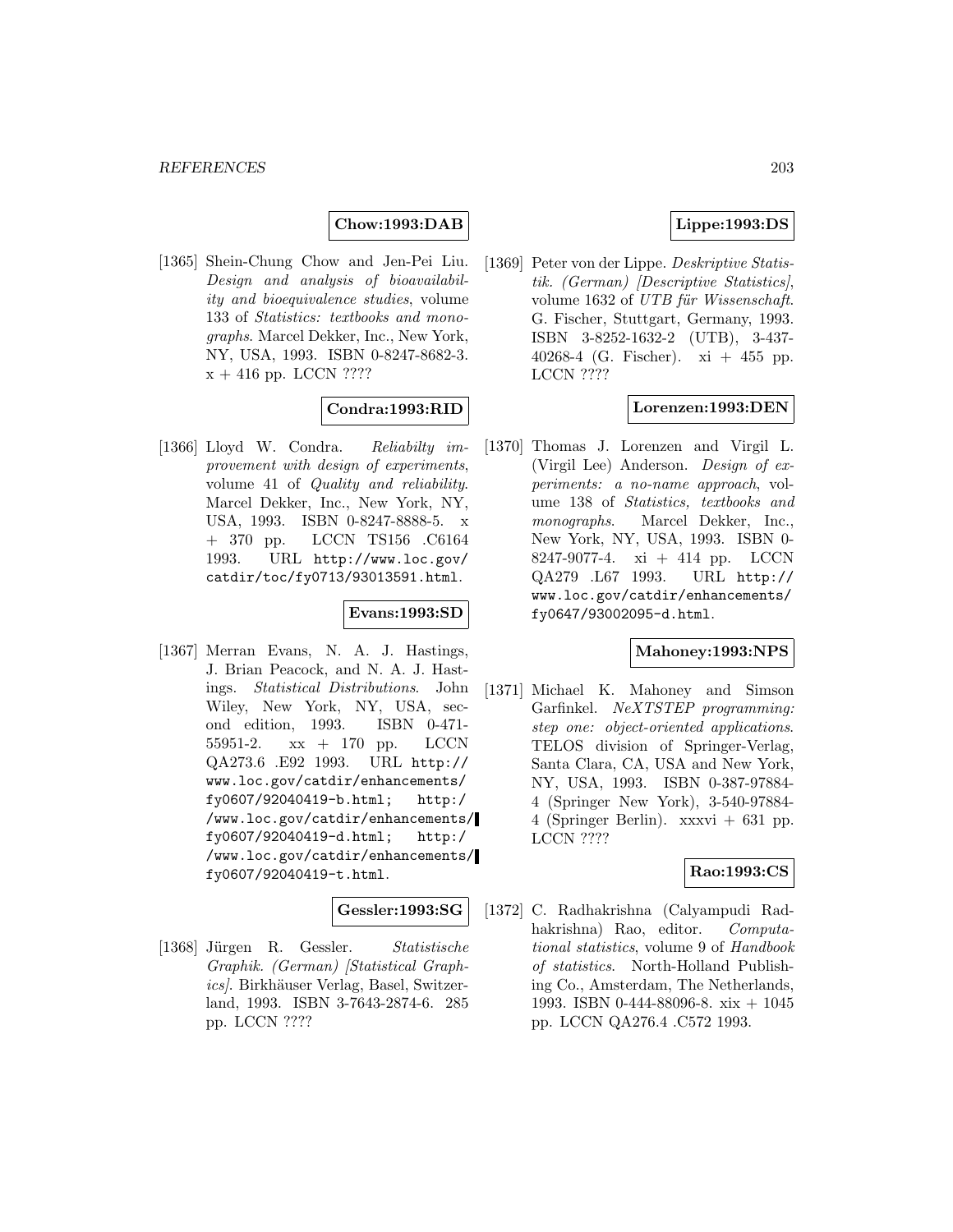## **Sachs:1993:SM**

[1373] Lothar Sachs. Statistische Methoden. (German) [Statistical Methods]. Springer-Verlag, Berlin, Germany / Heidelberg, Germany / London, UK / etc., seventh edition, 1993. ISBN 3-540- 55821-7. xxii + 312 pp. LCCN ????

## **Spector:1993:SPR**

[1374] Paul E. Spector. SAS programming for researchers and social scientists. Sage Publications, Newbury Park, 1993. ISBN 0-8039- 4984-7 (hardcover), 0-8039-4985-5 (paperback). xii + 167 pp. LCCN QA276.4 .S645 1993. URL http:// www.loc.gov/catdir/enhancements/ fy0655/92046399-d.html; http:/ /www.loc.gov/catdir/enhancements/ fy0655/92046399-t.html; http:/ /www.loc.gov/catdir/enhancements/ fy0734/92046399-b.html.

### **Taudes:1993:UEA**

[1375] Alfred Taudes, Frank Bensberg, and Jan-Armin Reepmeyer. UNIX: Einstieg für DOS-Anwender. (German) [UNIX: Introduction for DOS users]. Physica-Verlag, Vienna, Austria, 1993. ISBN 3-7908-0700-1. xii + 232 pp. LCCN ????

### **Westfall:1993:RBM**

[1376] Peter H. Westfall and S. Stanley Young. Resampling-based multiple testing: examples and methods for P-value adjustment. Wiley series in probability and mathematical statistics. Applied probability and statistics. John Wiley, New York, NY, USA, 1993. ISBN 0- 471-55761-7. xvii + 340 pp. LCCN QA278.8 .W47 1993. URL http:/ /www.loc.gov/catdir/description/

wiley031/92022194.html; http: //www.loc.gov/catdir/toc/onix01/ 92022194.html.

# **Belsley:1994:CTE**

[1377] David A. Belsley, editor. Computational techniques for econometrics and economic analysis, volume 3 of Advances in computational economics. Kluwer Academic Publishers, Norwell, MA, USA, and Dordrecht, The Netherlands, 1994. ISBN 0-7923-2356-4. ix + 238 pp. LCCN HB141 .C625 1994. URL http:// www.loc.gov/catdir/enhancements/ fy0819/93017956-d.html; http:/ /www.loc.gov/catdir/enhancements/ fy0819/93017956-t.html.

## **Bouleau:1994:NMS**

[1378] Nicolas Bouleau and Dominique Lépingle. Numerical methods for stochastic processes. Wiley series in probability and mathematical statistics. Applied probability and statistics. John Wiley, New York, NY, USA, 1994. ISBN 0-471-54641-0. xvii + 359 pp. LCCN QA274 .B67 1993. URL http://catdir.loc. gov/catdir/description/wiley033/ 93010302.html; http://catdir. loc.gov/catdir/toc/onix04/93010302. html.

# **Everitt:1994:HSA**

[1379] Brian S. Everitt. A handbook of statistical analyses using S-PLUS. Chapman and Hall, Ltd., London, UK, 1994. ISBN 0-412-56310-X. 143 pp. LCCN ????

### **Johnson:1994:CUD**

[1380] Norman Lloyd Johnson, Samuel Kotz, and N. Balakrishnan. Continuous uni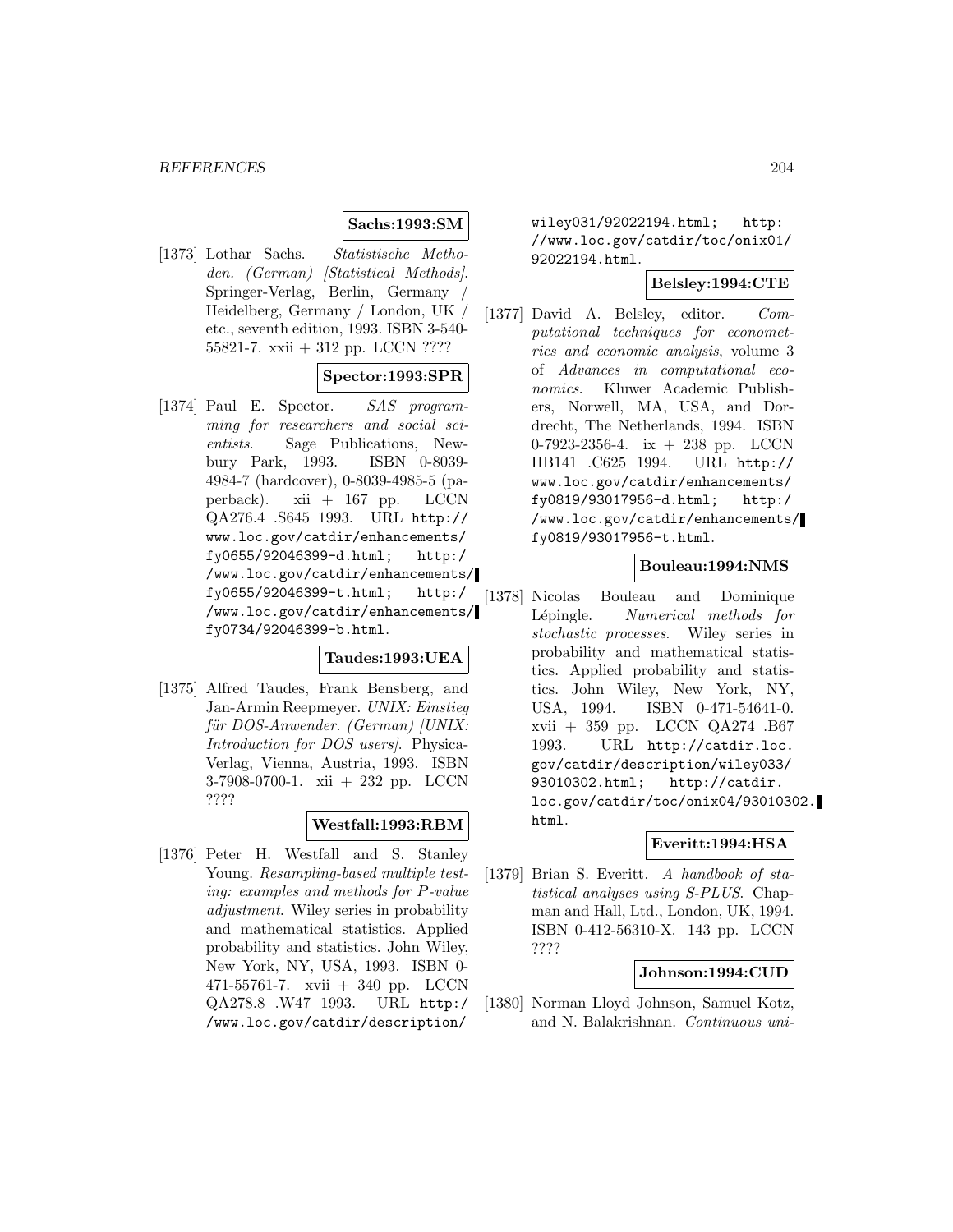variate distributions. Wiley series in probability and mathematical statistics. John Wiley, New York, NY, USA, second edition, 1994–1995. ISBN 0-471-58495-9 (vol. 1), 0-471-58494-0 (vol. 2). xix + 756 (vol. 1), xix + 719 (vol. 2) pp. LCCN QA273.6 .J6 1994. URL http://www.loc.gov/ catdir/toc/onix03/93045348.html.

# **Rivoirard:1994:IDK**

[1381] Jacques Rivoirard. *Introduction to dis*junctive kriging and non-linear geostatistics. Spatial information systems. Clarendon Press, New York, NY, USA, 1994. ISBN 0-19-874180- 4 (hardcover).  $ix + 180$  pp. LCCN TN272.7 .R57 1994. URL http:// www.loc.gov/catdir/enhancements/ fy0639/94021063-d.html; http:/ /www.loc.gov/catdir/enhancements/ fy0639/94021063-t.html.

# **Wang:1994:ALM**

[1382] Sung kuei Wang and Shein-Chung Chow. Advanced linear models: theory and applications, volume 141 of Statistics, textbooks, and monographs. Marcel Dekker, Inc., New York, NY, USA, 1994. ISBN 0-8247-9169-X. x + 537 pp. LCCN QA279 .W36 1994. URL http://www.loc.gov/catdir/ enhancements/fy0648/93037224-d. html.

#### **Ader:1995:MKN**

[1383] H. J. (Hermanus Johannes) Adèr. Methodological knowledge: notation and implementation in expert systems. ????, ????, 1995. ISBN 90-90-09022-3. vii + 227 pp. LCCN ????

## **Bartle:1995:EIL**

[1384] Robert Gardner Bartle. The elements of integration and Lebesgue measure. Wiley classics library. John Wiley, New York, NY, USA, 1995. ISBN 0-471- 04222-6. x + 179 pp. LCCN QA312 .B3 1995. URL http://www.loc. gov/catdir/description/wiley033/ 95170903.html; http://www.loc. gov/catdir/toc/onix04/95170903. html.

#### **Bechhofer:1995:DAE**

[1385] Robert E. (Robert Eric) Bechhofer, Thomas J. Santner, and David Morris Goldsman. Design and analysis of experiments for statistical selection, screening, and multiple comparisons. Wiley series in probability and statistics. Applied probability and statistics. John Wiley, New York, NY, USA, 1995. ISBN 0-471-57427-9. xii + 325 pp. LCCN QA279 .B43 1995. URL http:/ /www.loc.gov/catdir/description/ wiley031/94041843.html; http: //www.loc.gov/catdir/toc/onix01/ 94041843.html.

### **Billingsley:1995:PM**

[1386] Patrick Billingsley. Probability and measure. Wiley series in probability and mathematical statistics. John Wiley, New York, NY, USA, third edition, 1995. ISBN 0-471-00710-2. xii + 593 pp. LCCN QA273 .B575 1995. URL http://www.loc.gov/catdir/bios/ wiley041/94028500.html; http:/ /www.loc.gov/catdir/description/ wiley032/94028500.html; http: //www.loc.gov/catdir/toc/onix03/ 94028500.html.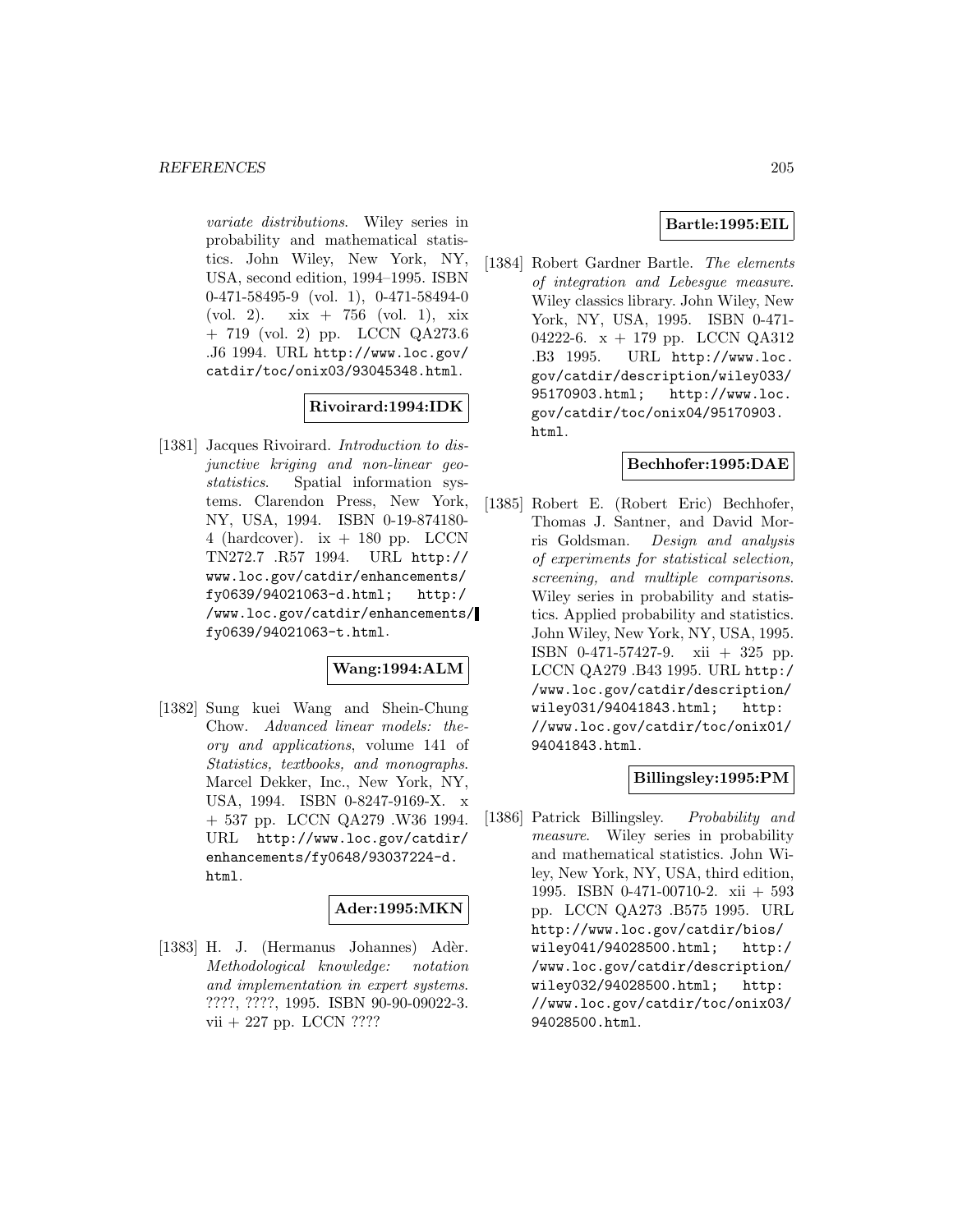### **Chatterjee:1995:CFC**

[1387] Samprit Chatterjee, Mark S. Handcock, and Jeffrey S. Simonoff. A casebook for a first course in statistics and data analysis. John Wiley, New York, NY, USA, 1995. ISBN 0-471-11030-2. 314 pp. LCCN ????

### **Jennrich:1995:ICS**

[1388] Robert I. Jennrich. An introduction to computational statistics: regression analysis. Prentice-Hall, Upper Saddle River, NJ 07458, USA, 1995. ISBN 0-13-454810-8. xvi + 364 pp. LCCN QA278.2 .J46 1995. US\$45.00.

### **Nikias:1995:SPA**

[1389] Chrysostomos L. Nikias and Min Shao. Signal processing with alphastable distributions and applications. Adaptive and learning systems for signal processing, communications, and control. John Wiley, New York, NY, USA, 1995. ISBN 0-471- 10647-X. xiii + 168 pp. LCCN TK5102.9 .N543 1995. URL http:// www.loc.gov/catdir/enhancements/ fy0707/95001482-b.html; http:/ /www.loc.gov/catdir/enhancements/ fy0707/95001482-d.html; http: //www.loc.gov/catdir/toc/onix04/ 95001482.html.

# **Rencher:1995:MMA**

[1390] Alvin C. Rencher. Methods of multivariate analysis. Wiley series in probability and mathematical statistics. Probability and mathematical statistics. John Wiley, New York, NY, USA, 1995. ISBN 0-471-57152- 0 (hardcover).  $xvi + 627$  pp. LCCN QA278 .R45 1995. URL http:// www.loc.gov/catdir/enhancements/

fy0607/94023567-b.html; http:/ /www.loc.gov/catdir/enhancements/ fy0607/94023567-d.html; http: //www.loc.gov/catdir/toc/onix05/ 94023567.html.

#### **Stapleton:1995:LSM**

[1391] James H. Stapleton. Linear statistical models, volume 1995(4) of Wiley series in probability and mathematical statistics: applied probability and statistics. John Wiley, New York, NY, USA, 1995. ISBN 0-471-57150-4. 449 pp. LCCN ????

### **Agresti:1996:ICD**

[1392] Alan Agresti. An introduction to categorical data analysis. Wiley series in probability and statistics. Applied probability and statistics. John Wiley, New York, NY, USA, 1996. ISBN 0-471-11338-7. xi + 290 pp. LCCN QA278 .A355 1996. URL http://www.loc.gov/catdir/bios/ wiley042/95021928.html; http:/ /www.loc.gov/catdir/description/ wiley033/95021928.html; http: //www.loc.gov/catdir/toc/onix04/ 95021928.html.

#### **Bartoszynski:1996:PSI**

[1393] Robert Bartoszyński and Magdalena Niewiadomska-Bugaj. Probability and statistical inference. Wiley series in probability and statistics. John Wiley, New York, NY, USA, 1996. ISBN 0-471-31073-5 (hardcover).  $xvi + 826$  pp. LCCN QA273 .B2584 1996. URL http://www.loc. gov/catdir/description/wiley031/ 96004105.html; http://www.loc. gov/catdir/enhancements/fy0806/ 96004105-b.html; http://www.loc.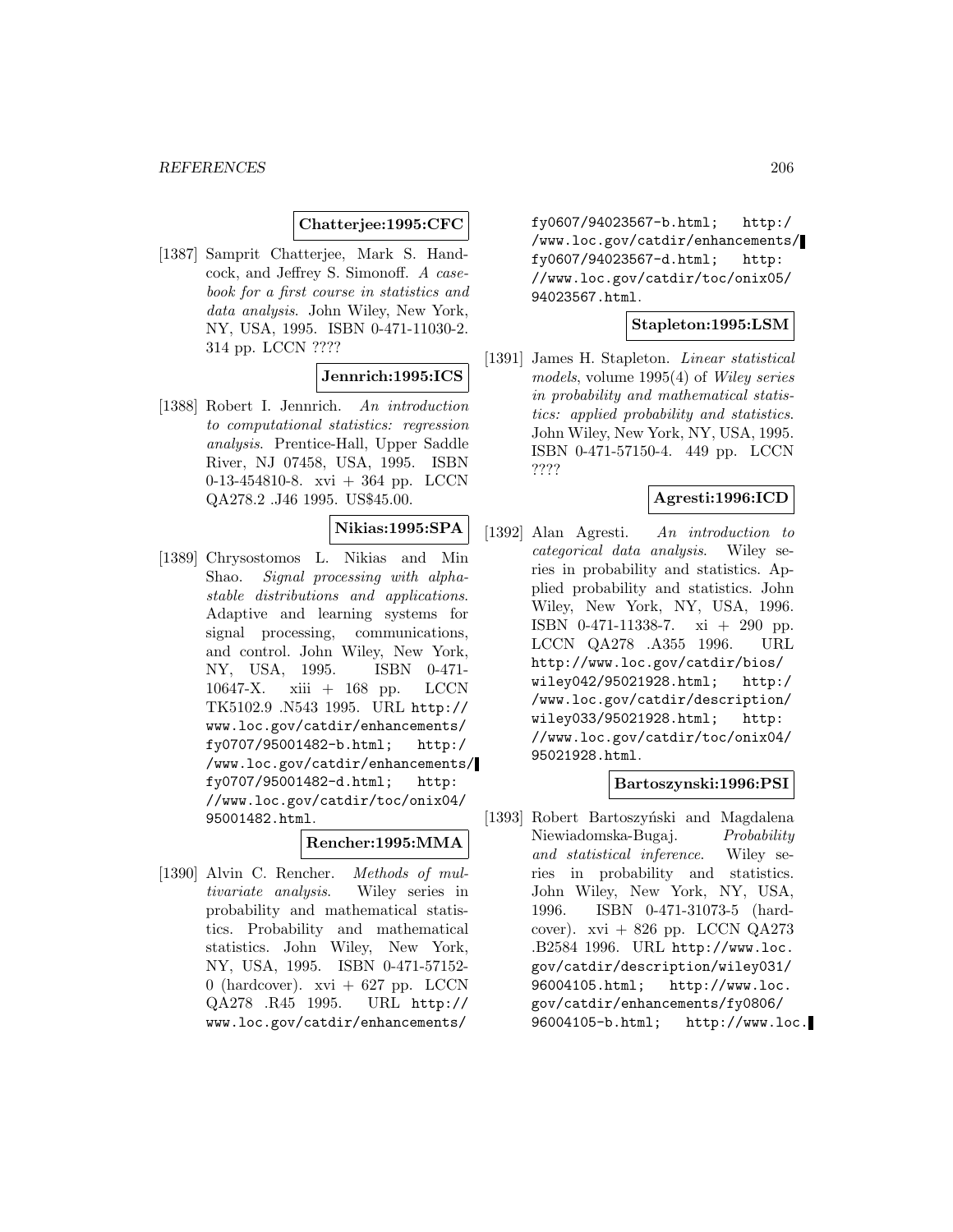gov/catdir/toc/onix01/96004105. html.

#### **Brainerd:1996:PGF**

[1394] Walter S. Brainerd, Charles H. Goldberg, and Jeanne C. Adams. *Program*mer's guide to Fortran 90. Springer-Verlag, Berlin, Germany / Heidelberg, Germany / London, UK / etc., third edition, 1996. ISBN 0-387- 94570-9. xi + 445 pp. LCCN QA76.73.F25 B735 1996. URL http:// www.loc.gov/catdir/enhancements/ fy0817/95034368-d.html; http:/ /www.loc.gov/catdir/enhancements/ fy0817/95034368-t.html.

### **Everitt:1996:HSA**

[1395] Brian Everitt and Geoff Der. A handbook of statistical analyses using SAS. Chapman and Hall, Ltd., London, UK, 1996. ISBN 0-412-71050-1 (paperback). vi + 158 pp. LCCN QA276.4 .E88 1996.

### **Fuller:1996:IST**

[1396] Wayne A. Fuller. Introduction to statistical time series. Wiley series in probability and statistics. John Wiley, New York, NY, USA, second edition, 1996. ISBN 0-471- 55239-9 (hardcover). xxii + 698 pp. LCCN QA280 .F84 1996. URL http://www.loc.gov/catdir/bios/ wiley041/95014875.html; http:/ /www.loc.gov/catdir/description/ wiley033/95014875.html; http: //www.loc.gov/catdir/toc/onix03/ 95014875.html.

### **Giri:1996:MSA**

[1397] Narayan C. Giri. Multivariate statistical analysis, volume 149 of Statistics, textbooks and monographs. Marcel Dekker, Inc., New York, NY, USA,

1996. ISBN 0-8247-9338-2 (hardcover). xii + 378 pp. LCCN QA278 .G557 1996.

### **Gower:1996:Bb**

[1398] John Clifford Gower and David J. Hand. Biplots, volume 54 of Monographs on statistics and applied probability. Chapman and Hall, Ltd., London, UK, 1996. ISBN 0-412-71630-5. ISSN 0960-6696. xvi + 277 pp. LCCN ????

# **Greenwood:1996:GCS**

[1399] P. E. Greenwood and M. S. (Mikhail Stepanovich) Nikulin. A guide to chi-squared testing. Wiley series in probability and statistics. Applied probability and statistics. John Wiley, New York, NY, USA, 1996. ISBN 0-471- 55779-X (hardcover). xii + 280 pp. LCCN QA277.3 .G74 1996. URL http://www.loc.gov/catdir/bios/ wiley041/95052754.html; http:/ /www.loc.gov/catdir/description/ wiley031/95052754.html; http: //www.loc.gov/catdir/toc/onix02/ 95052754.html.

#### **Hocking:1996:MAL**

[1400] R. R. (Ronald R.) Hocking. Methods and applications of linear models: regression and the analysis of variance. Wiley series in probability and statistics. Applied probability and statistics. John Wiley, New York, NY, USA, 1996. ISBN 0-471- 59282-X. xxii + 731 pp. LCCN QA278.2 .H63 1996. URL http:// www.loc.gov/catdir/enhancements/ fy0607/95048052-b.html; http:/ /www.loc.gov/catdir/enhancements/ fy0607/95048052-d.html; http: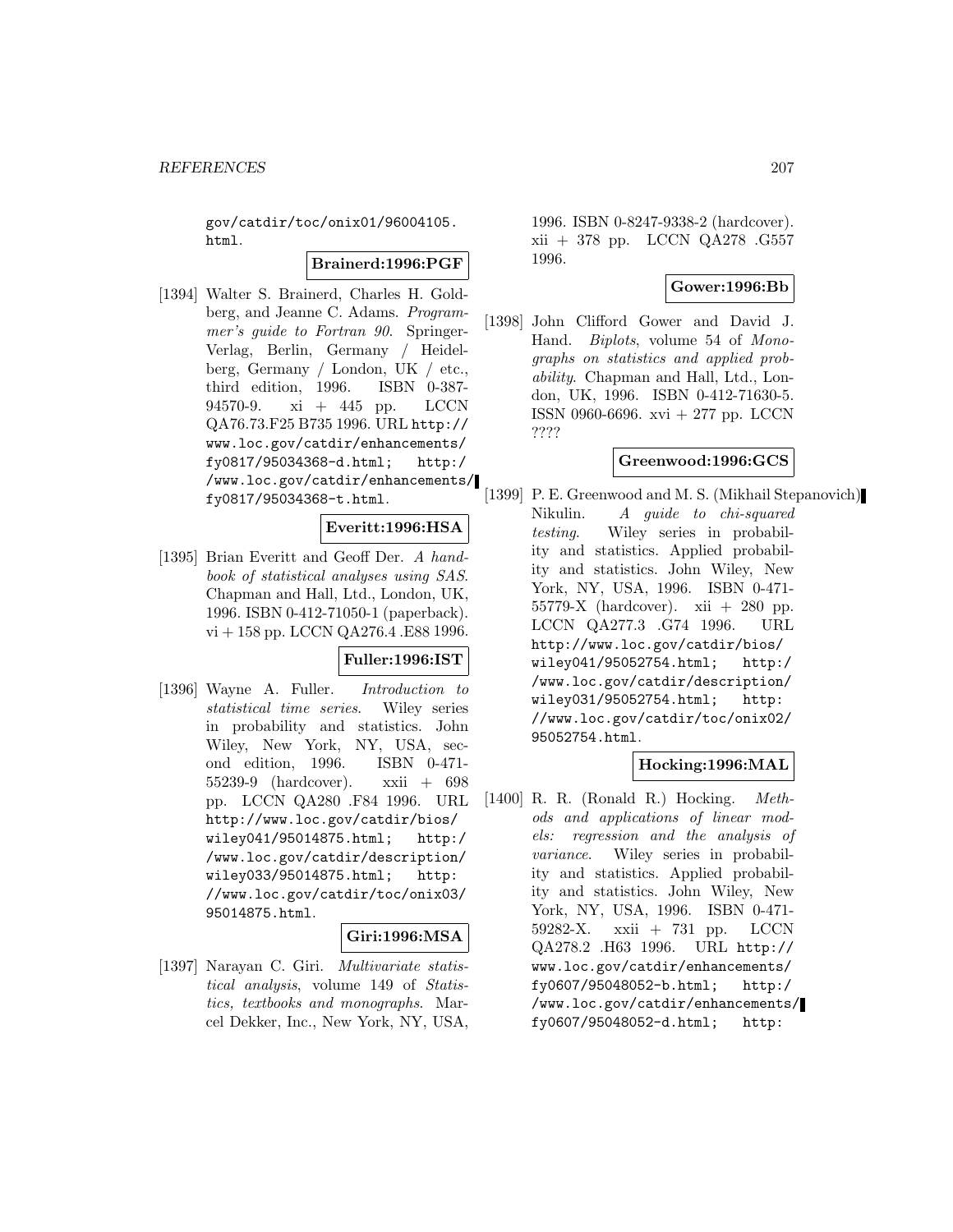//www.loc.gov/catdir/toc/onix03/ 95048052.html.

#### **Hsu:1996:MCTa**

[1401] Jason C. Hsu. *Multiple comparisons:* theory and methods. Chapman and Hall, Ltd., London, UK, 1996. ISBN 0-412-98281-1. 277 pp. LCCN ????

### **Jureckova:1996:RSP**

[1402] Jana Jurečková and Pranab Kumar Sen. Robust statistical procedures: asymptotics and interrelations. Wiley series in probability and statistics. Applied probability and statistics. John Wiley, New York, NY, USA, 1996. ISBN 0-471-82221-3 (hardcover).  $xiv + 466$  pp. LCCN QA276 .J87 1996. URL http://www.loc. gov/catdir/description/wiley034/ 95017912.html; http://www.loc. gov/catdir/toc/onix05/95017912. html.

#### **Lamperti:1996:PSM**

[1403] J. (John) Lamperti. Probability: a survey of the mathematical theory. Wiley series in probability and statistics. Probability and statistics. John Wiley, New York, NY, USA, second edition, 1996. ISBN 0-471-15407-5. ix + 189 pp. LCCN QA273 .L26 1996. URL http://www.loc.gov/catdir/bios/ wiley047/96009559.html; http:/ /www.loc.gov/catdir/description/ wiley032/96009559.html; http: //www.loc.gov/catdir/toc/onix02/ 96009559.html.

#### **Lutkepohl:1996:HM**

[1404] Helmut Lütkepohl. Handbook of matrices. John Wiley, New York, NY, USA, 1996. ISBN 0-471-96688-6, 0- 471-97015-8 (paperback).  $xvi + 304$  pp.

LCCN QA188 .L87 1996. URL http:/ /www.loc.gov/catdir/description/ wiley031/96222153.html; http: //www.loc.gov/catdir/toc/onix01/ 96222153.html.

#### **Michalewicz:1996:GAD**

[1405] Zbigniew Michalewicz. *Genetic algo* $rithms + data structures = evolution$ programs. Springer-Verlag, Berlin, Germany / Heidelberg, Germany / London, UK / etc., third revised and extended edition, 1996. ISBN 3- 540-60676-9 (hardcover). xx + 387 pp. LCCN QA76.618 .M53 1996. URL http://www.loc.gov/catdir/ enhancements/fy0815/95048027-d. html; http://www.loc.gov/catdir/ enhancements/fy0815/95048027-t. html.

#### **Pannatier:1996:VSS**

[1406] Yvan Pannatier. VARIOWIN: software for spatial data analysis in 2D. Statistics and computing. Springer-Verlag, Berlin, Germany / Heidelberg, Germany / London, UK / etc., version 2.2 edition, 1996. ISBN 0-387- 94679-9. ???? pp. LCCN QA278.2. URL http://www.loc.gov/catdir/ enhancements/fy1004/2001561935 d.html.

### **Tanaka:1996:TSA**

[1407] Katsuto Tanaka. Time series analysis: nonstationary and noninvertible distribution theory. Wiley series in probability and statistics. Probability and statistics. John Wiley, New York, NY, USA, 1996. ISBN 0- 471-14191-7 (hardcover). x + 623 pp. LCCN QA280 .T35 1996. URL http://www.loc.gov/catdir/bios/ wiley047/95046270.html; http:/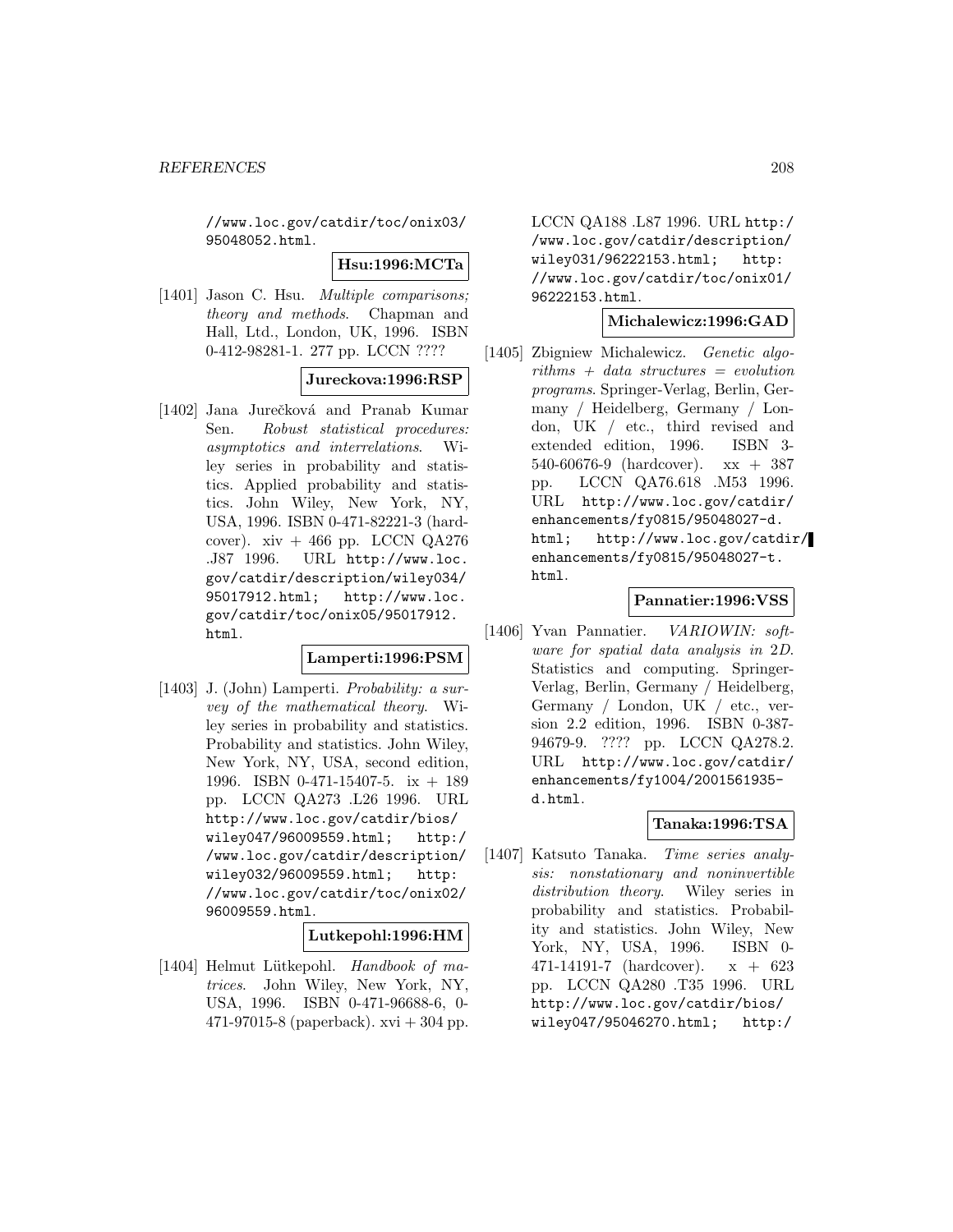/www.loc.gov/catdir/description/ wiley031/95046270.html; http: //www.loc.gov/catdir/toc/onix02/ 95046270.html.

### **Schafer:1997:AIM**

[1408] J. L. Schafer. Analysis of incomplete multivariate data, volume 72 of Monographs on statistics and applied probability. Chapman and Hall, Ltd., London, UK, 1997. ISBN 0-412-04061-1. 430 pp. LCCN QA278 S35. URL http:/ /www.statsnetbase.com/ejournals/ books/book\%5Fkm.asp?id=819.

#### **Groves:1998:NHI**

[1409] Robert M Groves and Mick Couper. Nonresponse in household interview surveys. Wiley series in probability and statistics. John Wiley, New York, NY, USA, 1998. ISBN 0-471-18245-1. 344 pp. LCCN HB849.49 .G757 1998.

### **Jonker:2010:ERM**

[1410] J. (Jan) Jonker and B. J. W. (Barteld Jan Willem) Pennink. The essence of research methodology: a concise guide for master and PhD students in management science. Springer-Verlag, Berlin, Germany / Heidelberg, Germany / London, UK / etc., 2010. ISBN 3-540-71658-0 (hardcover), 3- 540-71659-9 (e-book). xix + 171 pp. LCCN HD30.4 .J67 2010.

#### **Chatfield:1999:ATS**

[1411] Christopher Chatfield. The analysis of time series: an introduction. Chapman and Hall texts in statistical science series. Chapman and Hall, Ltd., London, UK, fifth edition, 1999. ISBN 0-412- 71640-2. xii + 283 pp. LCCN QA280 .C4 1999.

# **Wegman:1986:SIP**

[1412] Edward J. Wegman and Douglas J. DePriest, editors. Statistical image processing and graphics, volume 72 of Statistics, textbooks and monographs. Marcel Dekker, Inc., New York, NY, USA, 1986. ISBN 0-8247-7600-3. LCCN TA1632 .S75 1986.

# **Chytil:1987:MES**

[1413] M. K. Chytil, editor. Medical expert systems. Computer science. Sigma Press, Wilmslow, England, 1987. ISBN 1-85058-047-2. 204 pp. LCCN ????

#### **Faulbaum:1988:FSS**

[1414] F. (Frank) Faulbaum and H.-M. (Hans-Martin) Uehlinger, editors. Fortschritte der Statistik-Software: 4. Konferenz über die Wissenschaftliche Anwendung von Statistik-Software, Heidelberg, 1987. (German) [Advances in statistical software: 4th Conference Research on the Application of Statistical software, Heidelberg, 1987]. G. Fischer, Stuttgart, Germany, 1988. ISBN 3-437- 50320-0. LCCN QA276.4 .K66 1987.

#### **Haaland:1988:MTT**

[1415] Jan I. Haaland, editor. Modelling trade and trade policy. B. Blackwell, Oxford, OX, UK, 1988. ISBN 0-631-15943-6. 175 pp. LCCN MLCM 91/03271 (H).

#### **Dodge:1989:SDA**

[1416] Yadolah Dodge and C. Radhakrishna (Calyampudi Radhakrishna) Rao, editors. Statistical data analysis and inference. North-Holland Publishing Co., Amsterdam, The Netherlands, 1989. ISBN 0-444-88029-1. LCCN QA276.A1 S72 1989.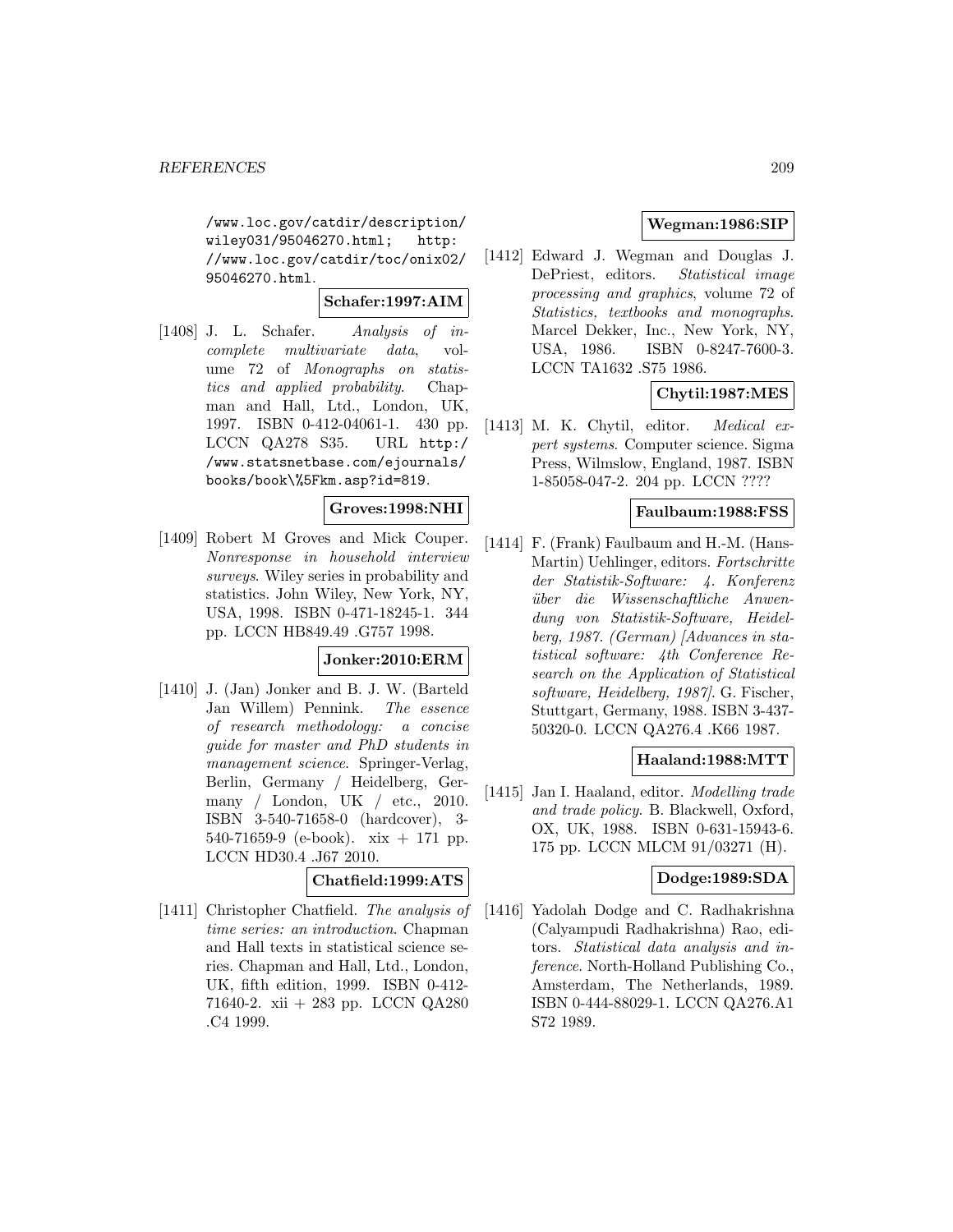# **Comer:1990:ART**

[1417] Peter Comer, editor. 11th Advances in Reliability Technology Symposium. Elsevier Applied Science, London, UK, 1990. ISBN 1-85166-484-X. LCCN TA169 .A38 1990.

### **Fougere:1990:MEB**

[1418] Paul F. Fougère, editor.  $Maximum$ entropy and Bayesian methods, Dartmouth, USA, 1989, volume 39 of Fundamental theories of physics. Kluwer Academic Publishers, Norwell, MA, USA, and Dordrecht, The Netherlands, 1990. ISBN 0-7923-0928-6. LCCN Q370 .M367 1990.

#### **Liepins:1990:DQC**

[1419] G. E. Liepins and V. R. R. Uppuluri, editors. Data quality control: theory and pragmatics, volume 112 of Statistics, textbooks and monographs. Marcel Dekker, Inc., New York, NY, USA, 1990. ISBN 0-8247-8354-9. LCCN QA276.4 .D36 1990. URL http:// www.loc.gov/catdir/enhancements/ fy0647/90034507-d.html.

### **Asano:1991:TAC**

[1420] Ch. Asano, N. Niki, and T. Okazaki, editors. Theory and applications of computational statistics: 1st Workshop on computational statistics: Papers. Scientist, Tokyo, Japan, 1991. ISBN 4- 914903-03-2 (paperback). LCCN ????

#### **CanudasdeWit:1991:ARC**

[1421] Carlos A. Canudas de Wit, editor. Advanced robot control: proceedings of the International Workshop on Nonlinear and Adaptive Control, Issues in Robotics, Grenoble, France, Nov.

21–23, 1990, volume 162 of Lecture notes in control and information sciences. Springer-Verlag, Berlin, Germany / Heidelberg, Germany / London, UK / etc., 1991. ISBN 3-540- 54169-1 (Berlin), 0-387-54169-1 (New York). LCCN TJ211.35 .I58 1990.

# **Bergum:1992:AFN**

[1422] Gerald E. Bergum, A. F. Horadam, and Andreas N. Philippou, editors. Applications of Fibonacci numbers: proceedings of the Fifth International Conference on Fibonacci numbers and their applications, the University of St. Andrews, Scotland, July 20–24, 1992. Kluwer Academic Publishers, Norwell, MA, USA, and Dordrecht, The Netherlands, 1992. ISBN 0-7923-2491-9. LCCN ????

#### **Faulbaum:1992:SAS**

[1423] F. (Frank) Faulbaum, editor. Softstat '91: advances in statistical software 3: the 6th Conference on the Scientific Use of Statistical Software, April 7–12, 1991, Heidelberg. G. Fischer, Stuttgart, Germany, 1992. ISBN 3-437-40280-3, 1-56081-348-2 (U.S.). LCCN QA276.4 .K66 1991. DM94.00 (est.).

### **Klein:1992:SAS**

[1424] John P. Klein and Prem K. Goel, editors. Survival analysis: state of the art, volume 211 of NATO ASI series. Series E, Applied sciences. Kluwer Academic Publishers, Norwell, MA, USA, and Dordrecht, The Netherlands, 1992. ISBN 0-7923-1634-7. LCCN QA276.A1 N37 1991.

# **Hardle:1993:CIM**

[1425] Wolfgang Härdle and Léopold Simar, editors. Computer intensive methods